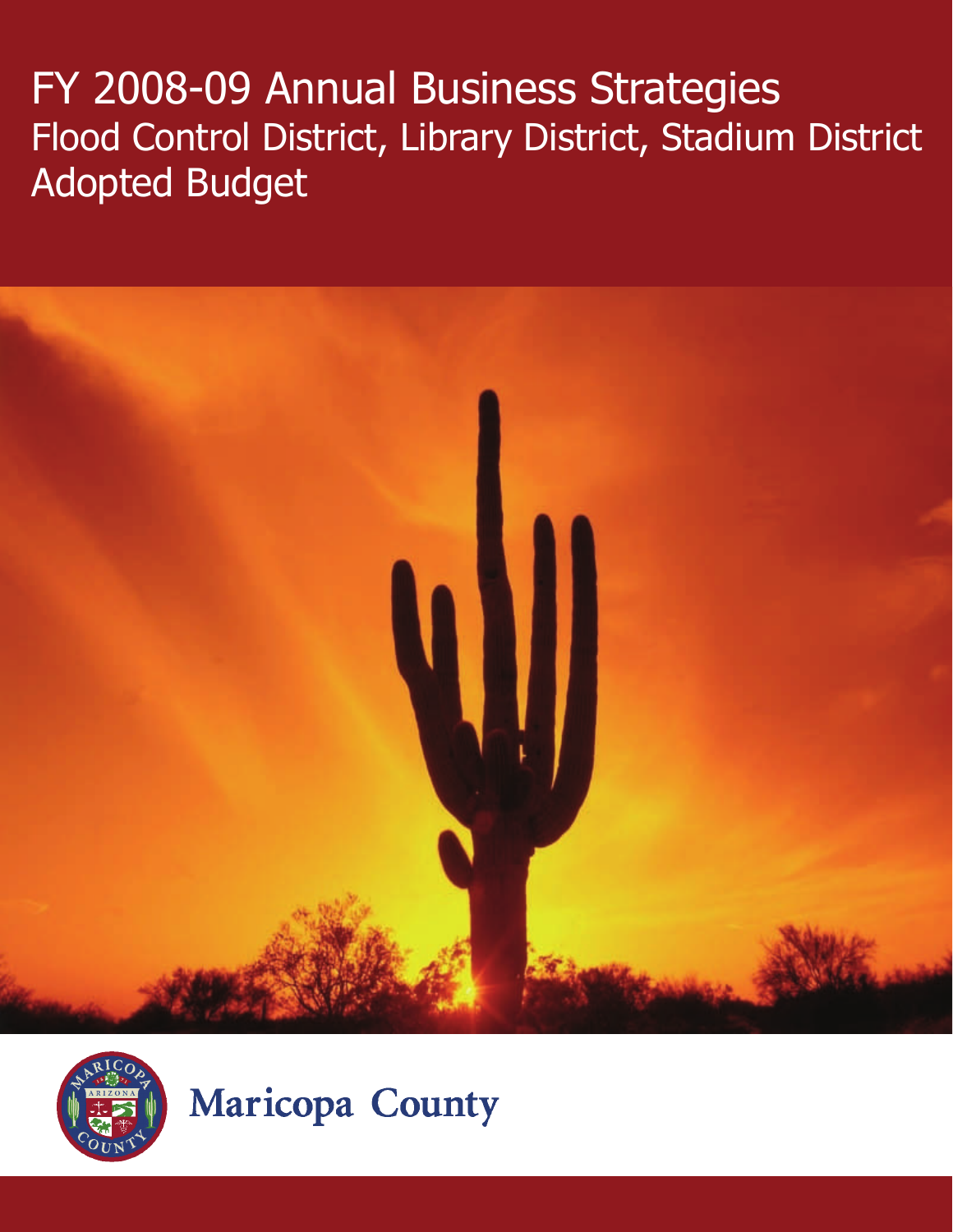# Table of Contents

## Flood Control District

| <b>Flood Control District Motions</b>          |                  |
|------------------------------------------------|------------------|
| <b>Transmittal Letter</b>                      | 2                |
| Flood Control District Mission and Vision      | -3               |
| Sources and Uses by Program and Activity       | $\boldsymbol{4}$ |
| Revenue Sources and Variances Commentary       | 9                |
| Beginning Fund Balance and Variance Commentary | 13               |
| <b>Budget Adjustments and Reconciliation</b>   | 15               |
| Capital Improvement Program                    | 17               |

## Library District

| <b>Library District Motions</b>                      | 83  |
|------------------------------------------------------|-----|
| <b>Transmittal Letter</b>                            | 84  |
| Library District Mission, Vision and Strategic Goals | 85  |
| Sources and Uses by Program and Activity             | 86  |
| <b>Programs and Activities</b>                       | 88  |
| <b>Revenue Sources and Variances Commentary</b>      | 92  |
| Beginning Fund Balance and Variance Commentary       | 96  |
| <b>Budget Adjustments and Reconciliation</b>         | 98  |
| Capital Improvement Program                          | 101 |

## Stadium District

| <b>Stadium District Motions</b>                      | 106 |
|------------------------------------------------------|-----|
| <b>Transmittal Letter</b>                            | 107 |
| Stadium District Mission, Vision and Strategic Goals | 108 |
| Sources and Uses by Program and Activity             | 109 |
| Programs and Activities                              | 113 |
| Revenue Sources and Variances Commentary             | 117 |
| Beginning Fund Balance and Variance Commentary       | 119 |
| <b>Budget Adjustments and Reconciliation</b>         | 120 |
| <b>Debt Service</b>                                  | 123 |

## Special Districts

| Direct Assessment Special Districts        |     |
|--------------------------------------------|-----|
| <b>Street Lighting Improvements Levies</b> | 128 |

## **Attachments**

| Budgeting for Results Guidelines and Priorities – Flood Control District | 134  |
|--------------------------------------------------------------------------|------|
| Budgeting for Results Guidelines and Priorities – Library District       | 136. |
| Budgeting for Results Guidelines and Priorities - Stadium District       | 138. |
| Minimum Fund Balance for Cash Flow Purposes                              | 139  |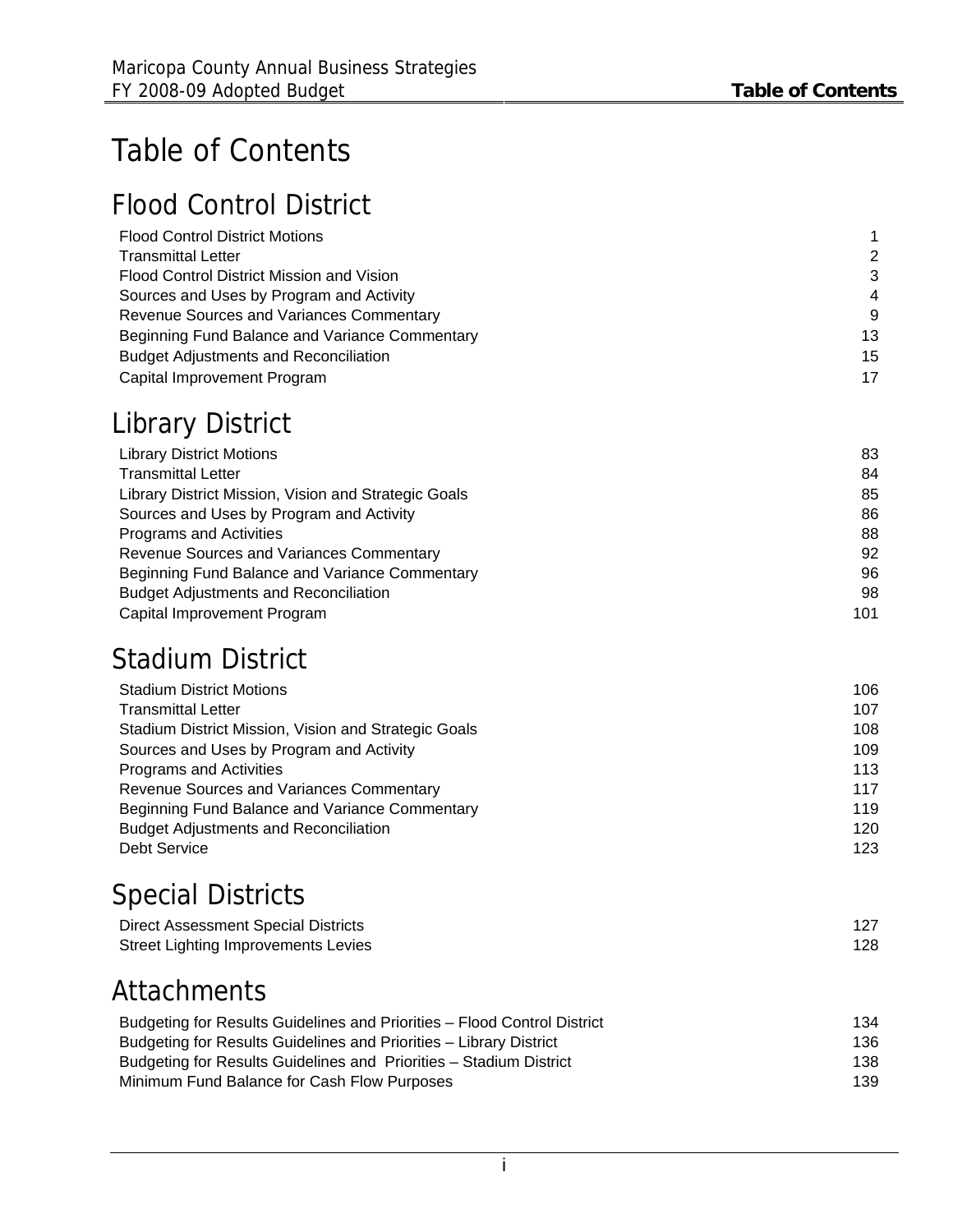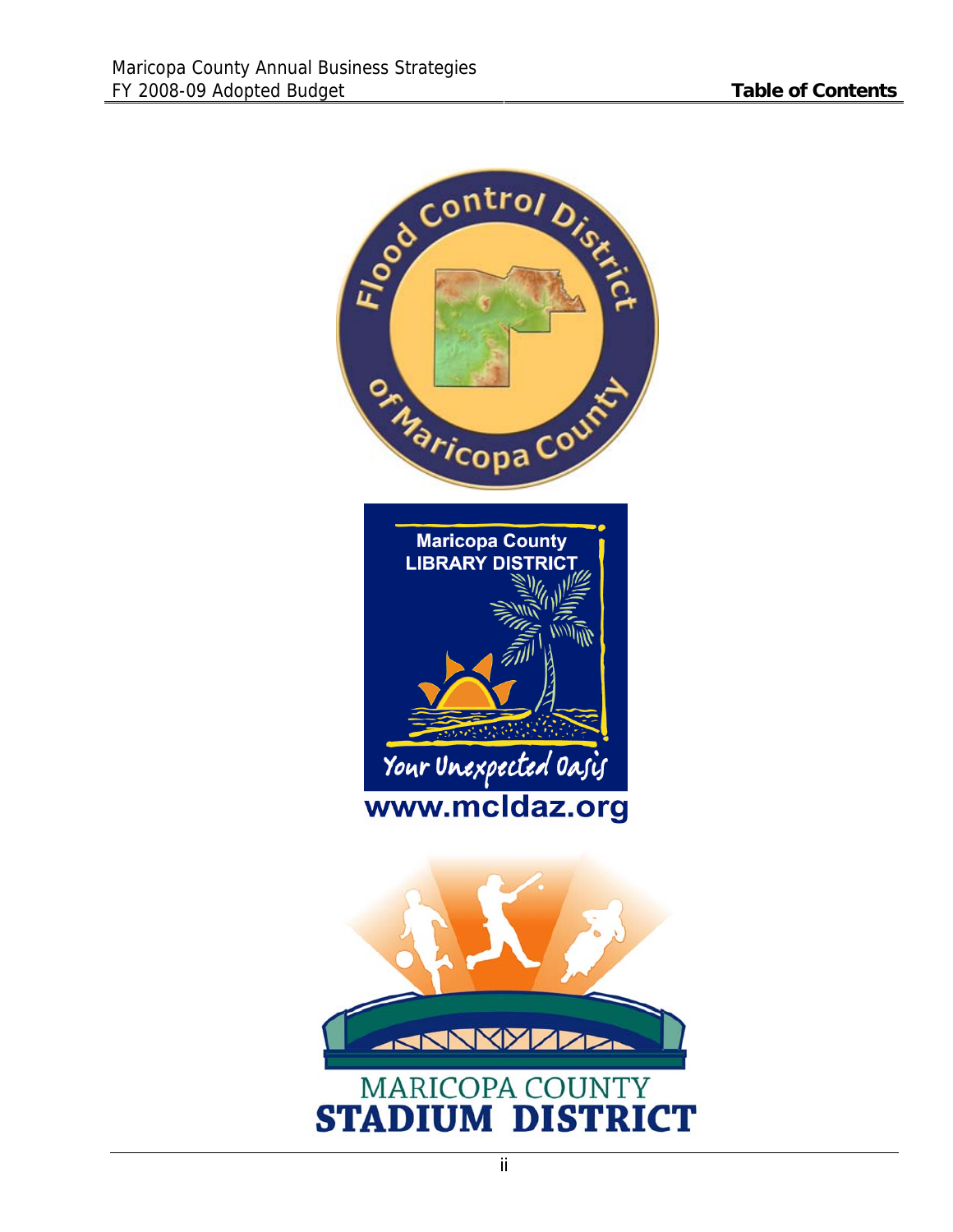## <span id="page-3-0"></span>**Motions**

Flood Control District

Approve the Fiscal Year 2008-09 Tentative Budget by total appropriation for each fund and function for the Flood Control District in the amount of \$95,962,288; and set a public hearing to solicit public comment on the FY 2008-09 Budget for Monday, June 16, 2008 at 10:00 AM.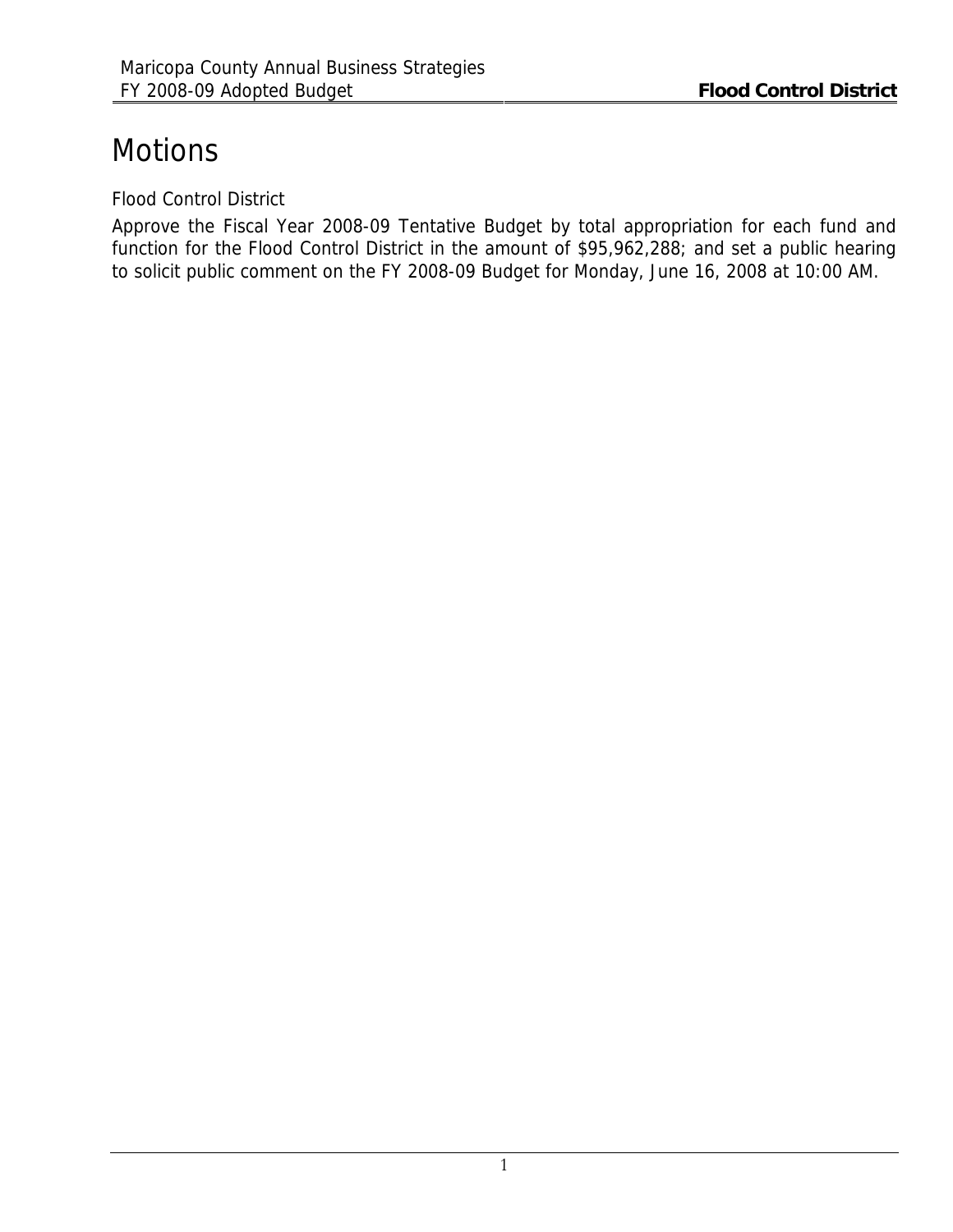## <span id="page-4-0"></span>Flood Control District Transmittal Letter

To: Andrew Kunasek, Chairman, District 3 Fulton Brock, District 1 Don Stapley, District 2 Max W. Wilson, District 4 Mary Rose Wilcox, District 5

The Adopted Fiscal Year 2008-09 expenditure budget for the Flood Control District is \$95,962,288, which is \$885,895 (1.0%) less than the prior fiscal year's revised budget. Decreased expenditures are mainly due to reduced spending in capital projects. Budgeted capital project expenditures have decreased by \$793,000 (1.3%) in Fiscal Year 2008-09. There is a slight increase in operating activities such as floodplain enforcement and inspections. The budget also provides for a more focused effort in conducting floodplain delineations so properties are designated as being located in or out of floodplains

and floodways before building on the land is started.

In Fiscal Year 2008-09 the Flood Control District will be lowering its tax rate from \$0.1533 to \$0.1367. The District was directed by the Board of Directors to implement a cap of 2% on its tax levy growth, excluding new construction, in order to protect taxpayers from tax increases due to increases in assessed property values. The reduced rate results in a property tax revenue budget of \$74,096,526. Intergovernmental Agreement (IGA) revenue totals to



\$14,910,000 for cost- sharing with cities and towns on capital projects. In Fiscal Year 2008-09, the Flood Control District has budgeted total revenue of \$98.4 million, which is \$6.9 million (7.5%) more than in Fiscal Year 2007-08.

The Adopted Flood Control District Capital Improvement Program budget reflects strong activity in the construction phase of major infrastructure projects, which are geographically distributed to benefit all five County Supervisory Districts. Additionally, the budget provides for continued funding of \$1.5 million for the Flood Prone Properties Acquisition program. In all, the Flood Control District has 28 scheduled projects totaling \$300 million in their five-year Capital Improvement Program.

I wish to offer my appreciation to the Board of Directors for their support and guidance during the budget development process. I believe this budget is sustainable, responsible, and aligns with the District's mission.

Sincerely,

é

David R. Smith, County Manager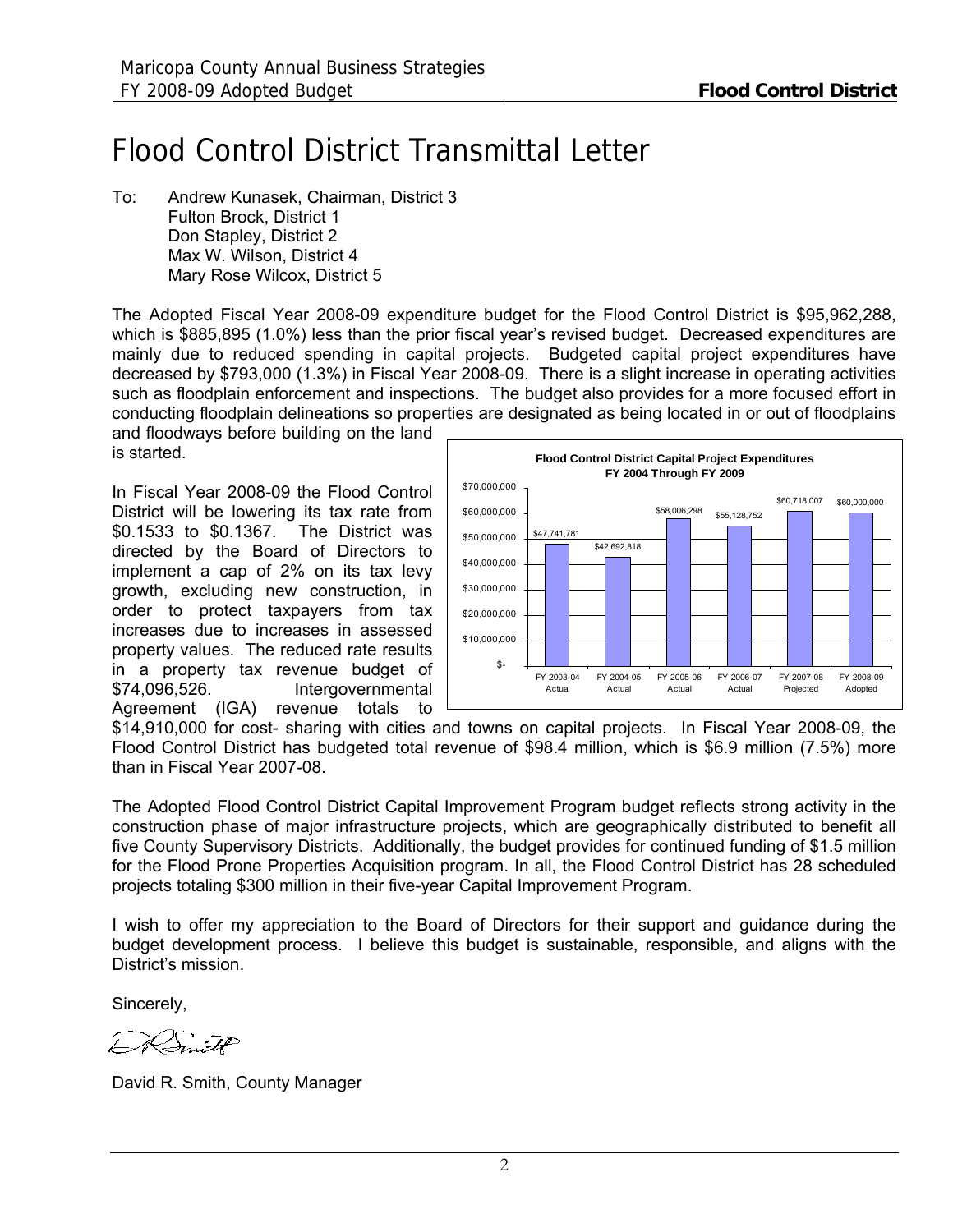## <span id="page-5-0"></span>**Summary**

## Mission

The mission of the Flood Control District of Maricopa County is to provide flood hazard identification, regulation, remediation, and education to the people in Maricopa County so that they can reduce their risks of injury, death, and property damage due to flooding while enjoying the natural and beneficial values served by floodplains.

### Vision

The vision of the Flood Control District of Maricopa County is that the people of Maricopa County and future generations will have the maximum amount of protection from the effects of flooding through fiscally responsible flood control actions and multiple-use facilities that complement or enhance the beauty of our desert environment.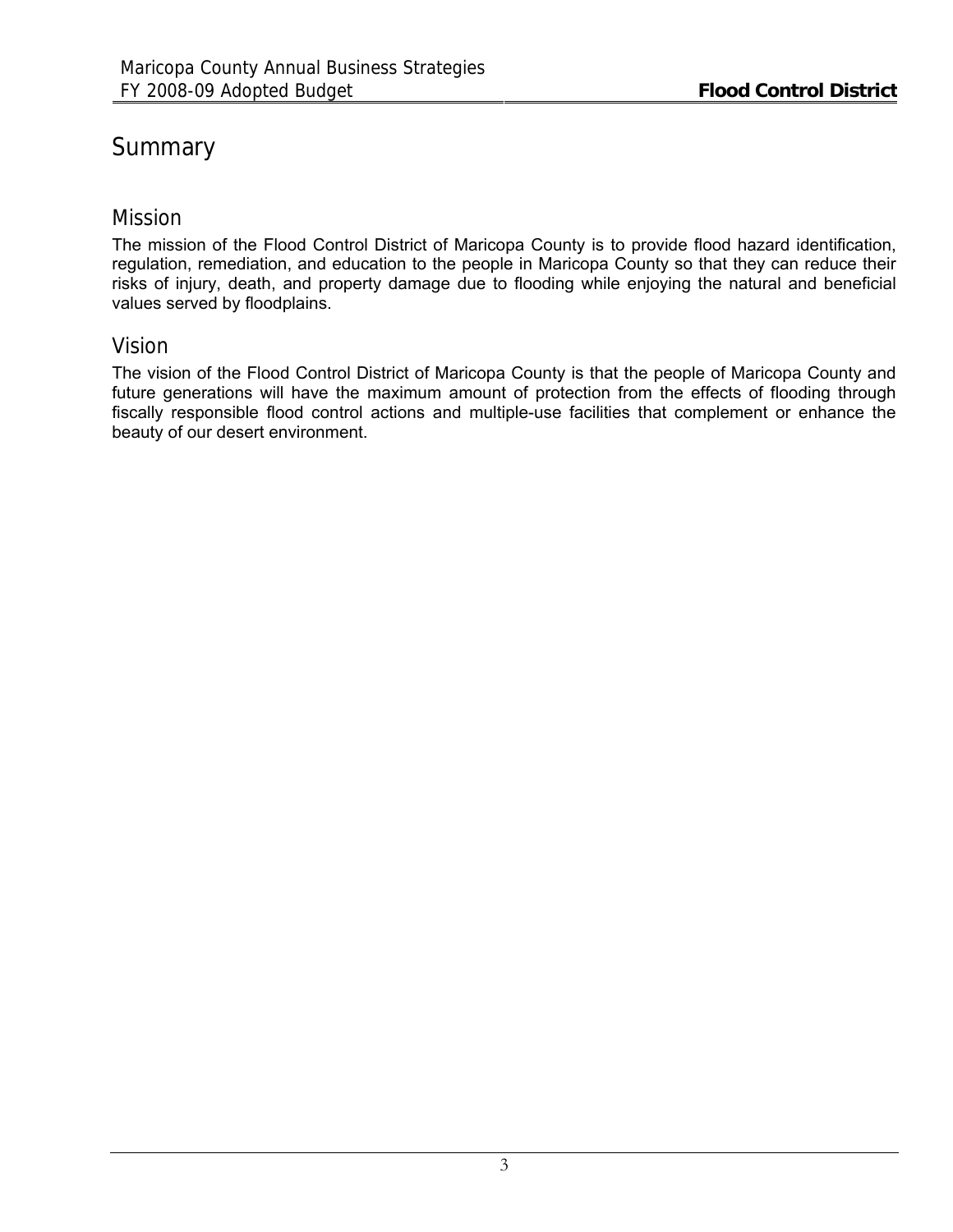## <span id="page-6-0"></span>Sources and Uses by Program and Activity – All Funds

|                                                                              | FY 2006-07<br><b>ACTUAL</b>   |      | FY 2007-08<br><b>ADOPTED</b> | FY 2007-08<br><b>REVISED</b> |      | FY 2007-08<br><b>FORECAST</b> |        | FY 2008-09<br><b>ADOPTED</b> | <b>ADOPTED VS REVISED</b><br><b>VARIANCE</b> | %                    |
|------------------------------------------------------------------------------|-------------------------------|------|------------------------------|------------------------------|------|-------------------------------|--------|------------------------------|----------------------------------------------|----------------------|
| <b>SOURCES</b>                                                               |                               |      |                              |                              |      |                               |        |                              |                                              |                      |
| 69HI - FLOOD HAZARD IDENTIFICATION<br>PLNG - FLOOD HAZARD PLANNING           | \$<br>1,458 \$                |      | $4,000$ \$                   | $4,000$ \$                   |      | 137,884 \$<br>133,884         |        | 4,000 \$                     |                                              | 0.0%<br>0.0%         |
| FLDP - FLOODPLAIN DELINEATION                                                | 1,458                         |      | 4,000                        | 4,000                        |      | 4,000                         |        | 4,000                        |                                              | 0.0%                 |
|                                                                              |                               |      |                              |                              |      |                               |        |                              |                                              |                      |
| 69HE - FLOOD HAZARD OUTREACH                                                 | \$                            | - \$ | $\sim$                       | \$                           | - \$ |                               | $-$ \$ | $6,000$ \$                   | 6,000                                        | 0.0%                 |
| <b>FCSR - CUSTOMER SERVICE</b>                                               |                               |      |                              |                              |      |                               |        | 6,000                        | 6,000                                        | 0.0%                 |
|                                                                              |                               |      |                              |                              |      |                               |        |                              |                                              |                      |
| 69FH - FLOOD HAZARD REGULATION                                               | \$<br>154,294 \$              |      | 1,004,000 \$                 | 1,004,000 \$                 |      | 407,688 \$                    |        | 145,000 \$                   | (859,000)                                    | $-85.6%$<br>$-86.0%$ |
| FREV - FLOODPLAIN PERMITTING<br>FCMP - FLOODPLAIN REGULATION COMPLIANCE      | 154,172<br>122                |      | 1,000,000<br>4,000           | 1,000,000<br>4,000           |      | 404,490<br>3,198              |        | 140,000<br>5,000             | (860,000)<br>1,000                           | 25.0%                |
|                                                                              |                               |      |                              |                              |      |                               |        |                              |                                              |                      |
| 69HR - FLOOD HAZARD REMEDIATION                                              | \$<br>20,204,975 \$           |      | 18,863,300 \$                | 18,863,300 \$                |      | 20,321,991 \$                 |        | 15,509,000 \$                | (3,354,300)                                  | $-17.8%$             |
| HAZD - FLOOD CONTROL CAPITAL PROJECTS                                        | 13.257.922                    |      | 17,042,874                   | 17,042,874                   |      | 16,683,998                    |        | 13,550,000                   | (3, 492, 874)                                | $-20.5%$             |
| MAIN - FLOOD CONTROL STRUCTURE MAINTENANCE                                   | 6,636,340                     |      | 1,820,426                    | 1,820,426                    |      | 3,637,993                     |        | 599,000                      | (1.221.426)                                  | $-67.1%$             |
| DAMS - DAM SAFETY                                                            | 310,713                       |      |                              |                              |      |                               |        | 1,360,000                    | 1,360,000                                    | 0.0%                 |
| 99AS - ADMINISTRATIVE SERVICES PROG                                          | \$<br>231,354 \$              |      | 468,000 \$                   | 468,000 \$                   |      | 468.309 \$                    |        | 6,873,683 \$                 | 6.405.683                                    | 1368.7%              |
| ODIR - EXECUTIVE MANAGEMENT                                                  | 231,354                       |      | 468,000                      | 468,000                      |      | 468,309                       |        | 38,000                       | (430,000)                                    | $-91.9%$             |
| RWAY - REAL ESTATE SERVICES                                                  |                               |      |                              |                              |      |                               |        | 6,835,683                    | 6,835,683                                    | 0.0%                 |
|                                                                              |                               |      |                              |                              |      |                               |        |                              |                                              |                      |
| 99GV - GENERAL GOVERNMENT                                                    | \$<br>66,686,092 \$           |      | 70,582,697 \$                | 70,582,697 \$                |      | 70,963,285 \$                 |        | 75,129,910 \$                | 4,547,213                                    | 6.4%                 |
| GGOV - GENERAL GOVERNMENT                                                    | 66,686,092                    |      | 70,582,697                   | 70,582,697                   |      | 70,963,285                    |        | 75,129,910                   | 4,547,213                                    | 6.4%                 |
| 99IT - INFORMATION TECHNOLOGY PROGRAM                                        | \$<br>373,258 \$              |      | 602,000 \$                   | 602,000 \$                   |      | 602,001 \$                    |        | 728,185 \$                   | 126,185                                      | 21.0%                |
| GISA - GIS APPLICATION DEVELOPMENT                                           | 373,258                       |      | 602,000                      | 602,000                      |      | 602,001                       |        | 728,185                      | 126,185                                      | 21.0%                |
|                                                                              |                               |      |                              |                              |      |                               |        |                              |                                              |                      |
| <b>TOTAL PROGRAMS \$</b>                                                     | 87,651,594                    | \$   | 91,523,997                   | \$<br>91,523,997             | S.   | $\overline{92,}901,158$       | \$     | 98.395.778 \$                | 6,871,781                                    | 7.5%                 |
| <b>USES</b>                                                                  | 10,988,343 \$                 |      | 10.810.514 \$                | 11,017,522 \$                |      |                               |        |                              |                                              | 29.5%                |
| 69HI - FLOOD HAZARD IDENTIFICATION<br>PLNG - FLOOD HAZARD PLANNING           | \$<br>7,770,774               |      | 7,534,602                    | 7,741,607                    |      | 10,975,528 \$<br>7,703,837    |        | 7,768,668 \$<br>4,941,286    | 3,248,854<br>2,800,321                       | 36.2%                |
| FLDP - FLOODPLAIN DELINEATION                                                | 3,217,569                     |      | 3,275,912                    | 3,275,915                    |      | 3.271.691                     |        | 2,827,382                    | 448,533                                      | 13.7%                |
|                                                                              |                               |      |                              |                              |      |                               |        |                              |                                              |                      |
| 69HE - FLOOD HAZARD OUTREACH                                                 | \$<br>1,064,015 \$            |      | 884,886 \$                   | 916,539 \$                   |      | 874,416 \$                    |        | 2,487,473 \$                 | (1,570,934)                                  | $-171.4%$            |
| MASM - FLOOD SAFETY EDUCATION                                                | 484,032                       |      | 526,313                      | 542,139                      |      | 507,932                       |        | 606,671                      | (64, 532)                                    | $-11.9%$             |
| EDAY - PUBLIC INFORMATION<br><b>FCSR - CUSTOMER SERVICE</b>                  | 543,102                       |      | 286,911                      | 302,734                      |      | 303,274                       |        | 701,476                      | (398,742) -131.7%                            |                      |
| <b>FWRN - FLOOD WARNING</b>                                                  | 36,881                        |      | 71,662                       | 71,666                       |      | 63,210                        |        | 411,367<br>767,959           | (339, 701)<br>(767, 959)                     | -474.0%<br>0.0%      |
|                                                                              |                               |      |                              |                              |      |                               |        |                              |                                              |                      |
| 69FH - FLOOD HAZARD REGULATION                                               | \$<br>1,765,848 \$            |      | 3,166,963 \$                 | 3,166,974 \$                 |      | 2,913,677 \$                  |        | 2,309,086 \$                 | 857,888                                      | 27.1%                |
| FREV - FLOODPLAIN PERMITTING                                                 | 1,232,577                     |      | 1,778,609                    | 1,778,613                    |      | 1,518,884                     |        | 1,414,157                    | 364,456                                      | 20.5%                |
| FCMP - FLOODPLAIN REGULATION COMPLIANCE                                      | 533,271                       |      | 1,388,354                    | 1,388,361                    |      | 1,394,793                     |        | 894,929                      | 493,432                                      | 35.5%                |
| 69HR - FLOOD HAZARD REMEDIATION                                              | \$<br>64,238,802 \$           |      |                              | 73,881,075 \$                |      | 73,853,460 \$                 |        | 73,667,893 \$                | 213,182                                      | 0.3%                 |
| HAZD - FLOOD CONTROL CAPITAL PROJECTS                                        | 54,966,971                    |      | 74,055,998 \$<br>62,244,532  | 62,037,542                   |      | 62,181,561                    |        | 55,414,706                   | 6,622,836                                    | 10.7%                |
| MAIN - FLOOD CONTROL STRUCTURE MAINTENANCE                                   | 6,955,017                     |      | 8,103,536                    | 8,103,544                    |      | 8,062,624                     |        | 6,481,664                    | 1,621,880                                    | 20.0%                |
| FMLT - FLOOD INFRASTRUCTURE MULTI-PURPOSE ENH                                |                               |      |                              |                              |      |                               |        | 2,909,229                    | (2,909,229)                                  | 0.0%                 |
| DAMS - DAM SAFETY                                                            | 2,316,814                     |      | 3,707,930                    | 3,739,989                    |      | 3,609,275                     |        | 8,862,294                    | (5, 122, 305)                                | $-137.0%$            |
|                                                                              |                               |      |                              |                              |      |                               |        |                              |                                              |                      |
| 99AS - ADMINISTRATIVE SERVICES PROG<br><b>BDGT - BUDGETING</b>               | \$<br>3,321,736 \$            |      | 3,097,216 \$                 | 3,097,166 \$                 |      | 3,191,344 \$<br>73,889        |        | 3,653,032 \$                 | (555, 866)                                   | $-17.9%$<br>$-24.8%$ |
| ODIR - EXECUTIVE MANAGEMENT                                                  | 85,533<br>2,495,725           |      | 87,441<br>2,014,791          | 87,441<br>2.014.751          |      | 2,092,582                     |        | 109,111<br>1,301,249         | (21, 670)<br>713,502                         | 35.4%                |
| <b>FSAC - FINANCIAL SERVICES</b>                                             | 343,703                       |      | 563,978                      | 563,973                      |      | 522,591                       |        | 281,321                      | 282,652                                      | 50.1%                |
| HRAC - HUMAN RESOURCES                                                       | 170,750                       |      | 181,783                      | 181,783                      |      | 176,034                       |        | 198,956                      | (17, 173)                                    | $-9.4%$              |
| PROC - PROCUREMENT                                                           | 226,025                       |      | 249,223                      | 249,218                      |      | 326,248                       |        | 364,208                      | (114,990)                                    | $-46.1%$             |
| <b>RWAY - REAL ESTATE SERVICES</b>                                           |                               |      |                              |                              |      |                               |        | 753,956                      | (753, 956)                                   | 0.0%                 |
| <b>FACI - FACILITIES MANAGEMENT</b>                                          |                               |      |                              |                              |      |                               |        | 628,611                      | (628, 611)                                   | 0.0%                 |
| RECO - RECORDS MANAGEMENT                                                    |                               |      |                              |                              |      |                               |        | 15,620                       | (15,620)                                     | 0.0%                 |
| 99GV - GENERAL GOVERNMENT                                                    | \$<br>1,432,112 \$            |      | 2,082,944 \$                 | 2,082,944 \$                 |      | 2,082,950 \$                  |        | 3,094,639 \$                 | (1,011,695)                                  | $-48.6%$             |
| CSCA - CENTRAL SERVICE COST ALLOC                                            | 1,108,407                     |      | 1,215,272                    | 1,215,272                    |      | 1,215,272                     |        | 1,232,332                    | (17,060)                                     | -1.4%                |
| ISFC - INTERNAL SERVICE FUND CHARGES                                         | 323,705                       |      | 867,672                      | 867,672                      |      | 867,678                       |        | 1,862,307                    | (994,635) -114.6%                            |                      |
|                                                                              |                               |      |                              |                              |      |                               |        |                              |                                              |                      |
| 99IT - INFORMATION TECHNOLOGY PROGRAM<br>BUAS - BUSINESS APPLICATION DEVELOP | \$<br>2,401,018 \$<br>440,707 |      | 2,785,963 \$<br>391,500      | 2,785,963 \$<br>391,500      |      | 2,966,610 \$<br>582.470       |        | 2,981,497 \$<br>508,418      | (195, 534)<br>(116, 918)                     | $-7.0%$<br>$-29.9%$  |
| DACR - DATA CENTER                                                           |                               |      |                              |                              |      |                               |        | 200,904                      | (200, 904)                                   | $0.0\%$              |
| DESK - DESKTOP SUPPORT                                                       | 639,470                       |      | 754,323                      | 754,323                      |      | 901,808                       |        | 584,801                      | 169,522                                      | 22.5%                |
| GISA - GIS APPLICATION DEVELOPMENT                                           | 1,320,841                     |      | 1,640,140                    | 1,640,140                    |      | 1,482,332                     |        | 1,655,416                    | (15, 276)                                    | $-0.9%$              |
| HDSP - HELP DESK SUPPORT                                                     |                               |      |                              |                              |      |                               |        | 31,958                       | (31, 958)                                    | $0.0\%$              |
| <b>TOTAL PROGRAMS \$</b>                                                     | 85,536,902 \$                 |      | 96,884,484 \$                | 96,948,183 \$                |      | 96,857,985 \$                 |        | 95.962.288 \$                | 985,895                                      | 1.0%                 |
|                                                                              |                               |      |                              |                              |      |                               |        |                              |                                              |                      |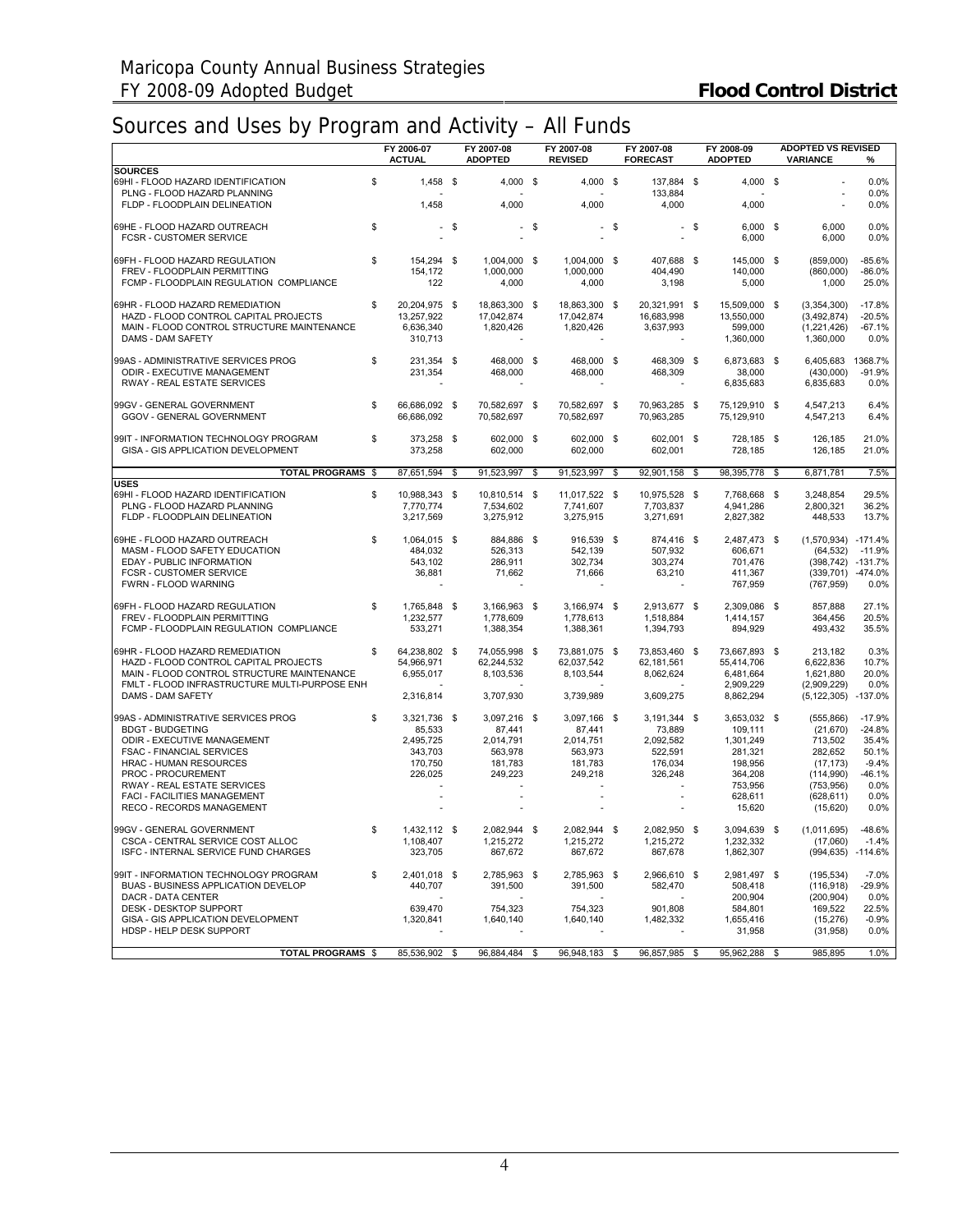## **Sources**

|                                         |    | FY 2006-07           | FY 2007-08          |      | FY 2007-08          |        | FY 2007-08          |      | FY 2008-09     |      | <b>ADOPTED VS REVISED</b> |         |
|-----------------------------------------|----|----------------------|---------------------|------|---------------------|--------|---------------------|------|----------------|------|---------------------------|---------|
|                                         |    | <b>ACTUAL</b>        | <b>ADOPTED</b>      |      | <b>REVISED</b>      |        | <b>FORECAST</b>     |      | <b>ADOPTED</b> |      | <b>VARIANCE</b>           | %       |
| <b>ALL FUNDS</b>                        |    |                      |                     |      |                     |        |                     |      |                |      |                           |         |
|                                         |    |                      |                     |      |                     |        |                     |      |                |      |                           |         |
| 0601 - PROPERTY TAXES                   |    | 64,957,691 \$        | 69,683,115 \$       |      | 69,683,115 \$       |        | 69,683,116 \$       |      | 74,096,526 \$  |      | 4,413,411                 | 6.3%    |
| SUBTOTAL \$                             |    | 64.957.691 \$        | 69.683.115 \$       |      | 69.683.115 \$       |        | 69.683.116 \$       |      | 74.096.526 \$  |      | 4.413.411                 | 6.3%    |
| <b>LICENSES AND PERMITS</b>             |    |                      |                     |      |                     |        |                     |      |                |      |                           |         |
| 0610 - LICENSES AND PERMITS             | \$ | 2,341,904 \$         | 1,883,000 \$        |      | 1,883,000 \$        |        | 2,470,818 \$        |      | 746,000 \$     |      | $(1,137,000) -60.4%$      |         |
| SUBTOTAL \$                             |    | 2.341.904 \$         | 1,883,000 \$        |      | 1,883,000 \$        |        | 2,470,818 \$        |      | 746.000 \$     |      | $(1,137,000) -60.4%$      |         |
| <b>INTERGOVERNMENTAL</b>                |    |                      |                     |      |                     |        |                     |      |                |      |                           |         |
|                                         |    |                      |                     |      |                     |        |                     |      |                |      |                           |         |
| 0615 - GRANTS                           | S  | 76,602 \$            |                     | - \$ |                     | - \$   |                     | - \$ |                | - \$ |                           |         |
| 0620 - OTHER INTERGOVERNMENTAL          |    | 13,012,335           | 17.042.874          |      | 17,042,874          |        | 16,817,882          |      | 14,910,000     |      | $(2, 132, 874) -12.5%$    |         |
| 0621 - PAYMENTS IN LIEU OF TAXES        |    | 199.736              | 149.582             |      | 149.582             |        | 149.582             |      | 133,384        |      | $(16, 198) - 10.8\%$      |         |
| SUBTOTAL \$                             |    | 13,288,673 \$        | 17,192,456 \$       |      | 17,192,456 \$       |        | 16,967,464 \$       |      | 15,043,384 \$  |      | $(2, 149, 072) -12.5%$    |         |
| <b>CHARGES FOR SERVICE</b>              |    |                      |                     |      |                     |        |                     |      |                |      |                           |         |
| 0634 - INTERGOV CHARGES FOR SERVICES \$ |    |                      |                     |      |                     |        | 12,000 \$           |      |                |      |                           | 0.0%    |
| SUBTOTAL \$                             |    |                      | \$                  | \$   |                     | $-$ \$ | 12.000 \$           |      |                | \$   |                           | $0.0\%$ |
| <b>MISCELLANEOUS</b>                    |    |                      |                     |      |                     |        |                     |      |                |      |                           |         |
| 0645 - INTEREST EARNINGS                | \$ | 1,528,665 \$         | 750,000 \$          |      | 750,000 \$          |        | 1,130,896 \$        |      | 900,000 \$     |      | 150,000                   | 20.0%   |
| 0650 - MISCELLANEOUS REVENUE            |    | 5,534,661            | 2,015,426           |      | 2,015,426           |        | 2.636.864           |      | 7,609,868      |      | 5,594,442 277.6%          |         |
| SUBTOTAL \$                             |    | 7,063,326 \$         | 2,765,426 \$        |      | 2,765,426 \$        |        | 3,767,760 \$        |      | 8,509,868 \$   |      | 5,744,442                 | 207.7%  |
|                                         |    |                      |                     |      |                     |        |                     |      |                |      |                           |         |
| ALL REVENUES \$                         |    | 87.651.594 \$        | 91,523,997 \$       |      | 91,523,997 \$       |        | 92.901.158 \$       |      | 98.395.778 \$  |      | 6.871.781                 | 7.5%    |
| <b>OTHER FINANCING SOURCES</b>          |    |                      |                     |      |                     |        |                     |      |                |      |                           |         |
| 0680 - TRANSFERS IN                     | s. | $(110, 257, 504)$ \$ | $(58.628.253)$ \$   |      | $(58, 357, 554)$ \$ |        | $(58, 357, 554)$ \$ |      |                |      | 58,357,554                | ######  |
| ALL OTHER FINANCING SOURCES \$          |    | $(110.257.504)$ \$   | $(58, 628, 253)$ \$ |      | $(58, 357, 554)$ \$ |        | $(58, 357, 554)$ \$ |      |                | - \$ | 58,357,554                | ######  |
|                                         |    |                      |                     |      |                     |        |                     |      |                |      |                           |         |
| <b>TOTAL SOURCES \$</b>                 |    | $(22.605.910)$ \$    | 32.895.744 \$       |      | 33,166,443 \$       |        | 34.543.604 \$       |      | 98.395.778     | - \$ | 65.229.335                | 196.7%  |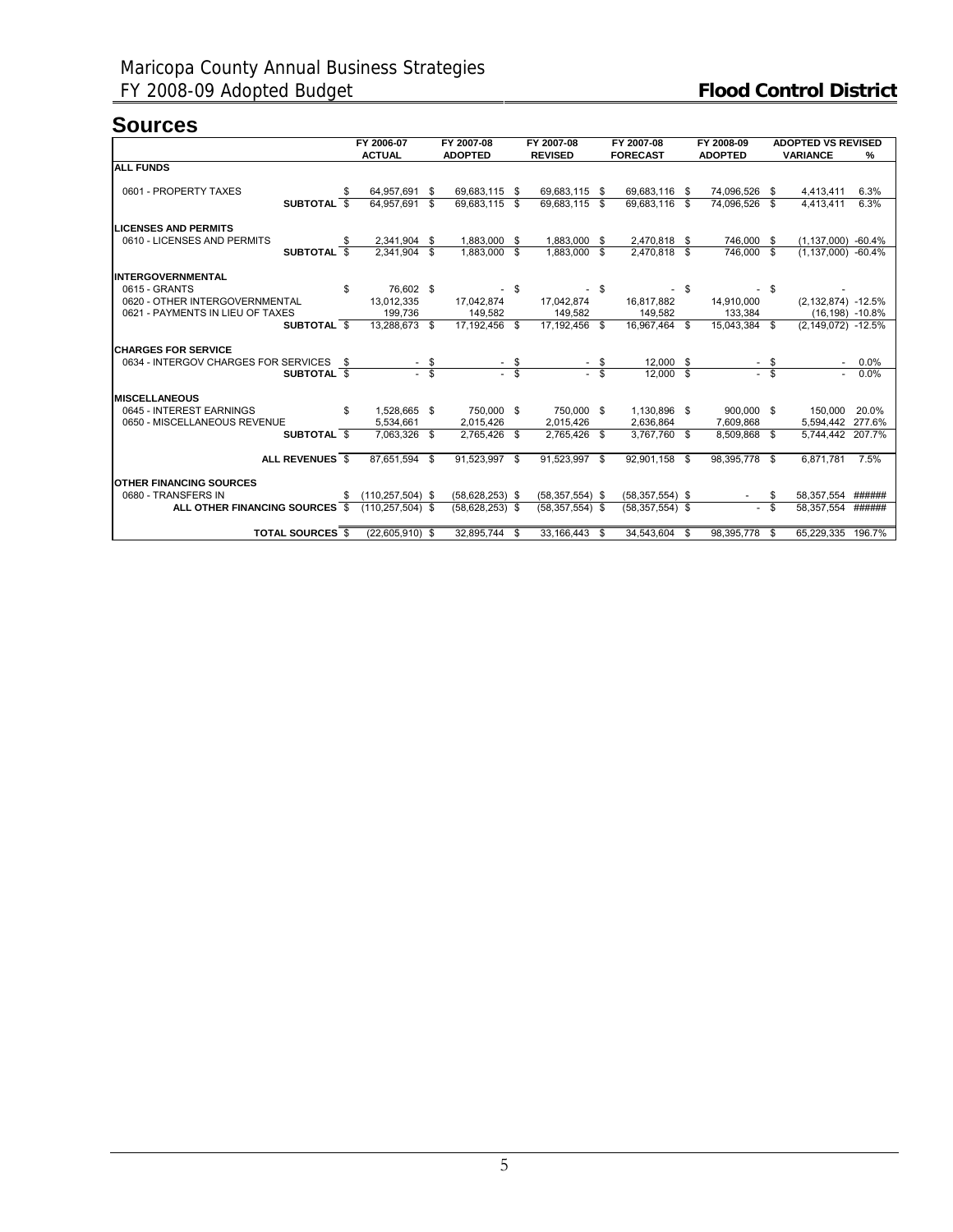## Uses

|                                      | FY 2006-07          |      | FY 2007-08     |      | FY 2007-08     |      | FY 2007-08      |      | FY 2008-09     |      | <b>ADOPTED VS REVISED</b> |           |
|--------------------------------------|---------------------|------|----------------|------|----------------|------|-----------------|------|----------------|------|---------------------------|-----------|
|                                      | <b>ACTUAL</b>       |      | <b>ADOPTED</b> |      | <b>REVISED</b> |      | <b>FORECAST</b> |      | <b>ADOPTED</b> |      | <b>VARIANCE</b>           | %         |
| <b>ALL FUNDS</b>                     |                     |      |                |      |                |      |                 |      |                |      |                           |           |
| 0701 - REGULAR PAY                   | \$<br>11,096,271 \$ |      | 10,933,300 \$  |      | 10,933,300 \$  |      | 10,334,480 \$   |      |                | - \$ | 10,933,300                | 100.0%    |
| 0705 - TEMPORARY PAY                 | 130,582             |      | 328,768        |      | 328.768        |      | 128,042         |      |                |      | 328.768                   | 100.0%    |
| 0710 - OVERTIME                      | 86,503              |      | 31,300         |      | 31,300         |      | 71,880          |      |                |      | 31,300                    | 100.0%    |
| 0750 - FRINGE BENEFITS               | 3,249,004           |      | 3,434,646      |      | 3,434,687      |      | 3,230,003       |      |                |      | 3,434,687                 | 100.0%    |
| 0790 - OTHER PERSONNEL SERVICES      | 183.884             |      | 10,600         |      | 42,204         |      | 196,104         |      |                |      | 42.204                    | 100.0%    |
| 0795 - PERSONNEL SERVICES ALLOC-OUT  | (420, 866)          |      | (2,229,687)    |      | (2, 229, 687)  |      | (829, 733)      |      |                |      | (2, 229, 687)             | 100.0%    |
| 0796 - PERSONNEL SERVICES ALLOC-IN   | 1,547,748           |      | 3,911,278      |      | 3,986,278      |      | 3,312,824       |      | 17,256,170     |      | (13, 269, 892)            | -332.9%   |
| SUBTOTAL <sub>S</sub>                | 15,873,126 \$       |      | 16,420,205 \$  |      | 16,526,850 \$  |      | 16,443,600 \$   |      | 17,256,170 \$  |      | (729, 320)                | $-4.4%$   |
|                                      |                     |      |                |      |                |      |                 |      |                |      |                           |           |
| <b>SUPPLIES</b>                      |                     |      |                |      |                |      |                 |      |                |      |                           |           |
| 0801 - GENERAL SUPPLIES              | \$<br>1,115,776 \$  |      | 1,945,595 \$   |      | 1,945,595 \$   |      | 1,945,596 \$    |      |                | - \$ | 1,945,595                 | 100.0%    |
| 0803 - FUEL                          | 258,478             |      | 243,812        |      | 243,812        |      | 243,811         |      |                |      | 243,812                   | 100.0%    |
| 0804 - NON-CAPITAL EQUIPMENT         | 83,544              |      | 164,700        |      | 164,700        |      | 164,700         |      |                |      | 164.700                   | 100.0%    |
| 0806 - SUPPLIES-ALLOCATION IN        |                     |      | 304,157        |      | 304,157        |      | 304,157         |      | 2,228,541      |      | (1,924,384)               | -632.7%   |
| SUBTOTAL <sub>S</sub>                | 1,457,798 \$        |      | 2,658,264 \$   |      | 2,658,264 \$   |      | 2,658,264 \$    |      | 2,228,541 \$   |      | 429,723                   | 16.2%     |
| <b>SERVICES</b>                      |                     |      |                |      |                |      |                 |      |                |      |                           |           |
| 0810 - LEGAL SERVICES                | \$<br>388,231 \$    |      | 214,467 \$     |      | 214,467 \$     |      | 214,469 \$      |      |                | \$   | 214,467                   | 100.0%    |
| 0812 - OTHER SERVICES                | 10,987,752          |      | 13,560,409     |      | 13,799,463     |      | 13,799,464      |      |                |      | 13,799,463                | 100.0%    |
| 0820 - RENT & OPERATING LEASES       | 457,015             |      | 350,104        |      | 350,104        |      | 350,107         |      |                |      | 350.104                   | 100.0%    |
| 0825 - REPAIRS AND MAINTENANCE       | 166,148             |      | 216,700        |      | 216,700        |      | 216,700         |      |                |      | 216,700                   | 100.0%    |
| 0830 - INTERGOVERNMENTAL PAYMENTS    | 2,576,953           |      | 2,797,454      |      | 2,797,454      |      | 2,797,458       |      |                |      | 2,797,454                 | 100.0%    |
| 0839 - INTERNAL SERVICE CHARGES      | 398                 |      | $\overline{a}$ |      |                |      |                 |      |                |      | $\sim$                    | 0.0%      |
| 0841 - TRAVEL                        | 59,870              |      | 55,485         |      | 55,485         |      | 55,487          |      |                |      | 55,485                    | 100.0%    |
| 0842 - EDUCATION AND TRAINING        | 91,370              |      | 126,093        |      | 126,093        |      | 126,093         |      |                |      | 126,093                   | 100.0%    |
| 0843 - POSTAGE/FREIGHT/SHIPPING      | 17,567              |      | 23,500         |      | 23,500         |      | 23,500          |      |                |      | 23,500                    | 100.0%    |
| 0850 - UTILITIES                     | 285,887             |      | 345,518        |      | 345,518        |      | 345,518         |      |                |      | 345,518                   | 100.0%    |
| 0872 - SERVICES-ALLOCATION OUT       | (85, 306)           |      | (21, 585)      |      | (21, 585)      |      | (20, 267)       |      |                |      | (21, 585)                 | 100.0%    |
| 0873 - SERVICES-ALLOCATION IN        | 89,225              |      | 392,521        |      | 392,521        |      | 392,521         |      | 17,437,329     |      | (17,044,808) -4342.4%     |           |
| SUBTOTAL <sub>S</sub>                | 15,035,110 \$       |      | 18,060,666 \$  |      | 18,299,720 \$  |      | 18,301,051 \$   |      | 17,437,329 \$  |      | 862,391                   | 4.7%      |
|                                      |                     |      |                |      |                |      |                 |      |                |      |                           |           |
| <b>CAPITAL</b>                       |                     |      |                |      |                |      |                 |      |                |      |                           |           |
| 0910 - LAND                          | \$<br>8,532,550 \$  |      | 5,911,000 \$   |      | 10,566,000 \$  |      | 10,414,328 \$   |      | 7,251,000 \$   |      | 3,315,000                 | 31.4%     |
| 0915 - BUILDINGS AND IMPROVEMENTS    | 42,792              |      | 157,500        |      | 157,500        |      | 157,500         |      |                |      | 157,500                   | 100.0%    |
| 0920 - CAPITAL EQUIPMENT             | 7,735               |      | 59,500         |      | 59,500         |      | 71,275          |      |                |      | 59,500                    | 100.0%    |
| 0930 - VEHICLES & CONSTRUCTION EQUIP | 1,393,454           |      | 448,050        |      | 448,050        |      | 427,991         |      |                |      | 448.050                   | 100.0%    |
| 0940 - INFRASTRUCTURE                | 43,014,134          |      | 52,914,000     |      | 47,977,000     |      | 48,128,678      |      | 50,230,031     |      | (2, 253, 031)             | $-4.7%$   |
| 0950 - DEBT SERVICE                  | 180,203             |      | 57,299         |      | 57,299         |      | 255,138         |      |                |      | 57,299                    | 100.0%    |
| 0956 - CAPITAL-ALLOCATION IN         |                     |      | 198,000        |      | 198,000        |      | 160             |      | 1,559,217      |      | (1, 361, 217)             | $-687.5%$ |
| SUBTOTAL \$                          | 53,170,868          | - \$ | 59,745,349 \$  |      | 59,463,349 \$  |      | 59,455,070      | \$   | 59,040,248 \$  |      | 423,101                   | 0.0%      |
|                                      |                     |      |                |      |                |      |                 |      |                |      |                           |           |
| <b>TOTAL USES \$</b>                 | 85,536,902          | - \$ | 96,884,484     | - \$ | 96,948,183     | - \$ | 96,857,985      | - \$ | 95,962,288     | - \$ | 985.895                   | 1.0%      |

## Sources and Uses by Fund

|                                      | FY 2006-07 |                     |      |                   |      | FY 2007-08          |      | FY 2007-08          |      | FY 2008-09          | <b>ADOPTED VS REVISED</b> |                 |         |  |  |
|--------------------------------------|------------|---------------------|------|-------------------|------|---------------------|------|---------------------|------|---------------------|---------------------------|-----------------|---------|--|--|
|                                      |            | <b>ACTUAL</b>       |      | <b>ADOPTED</b>    |      | <b>REVISED</b>      |      | <b>FORECAST</b>     |      | <b>ADOPTED</b>      |                           | <b>VARIANCE</b> | %       |  |  |
| <b>SOURCES</b>                       |            |                     |      |                   |      |                     |      |                     |      |                     |                           |                 |         |  |  |
| 990 - FLOOD CONTROL CAPITAL PROJECTS |            | 55,128,752 \$       |      | 58,628,253        | -S   | 58,357,554          | - \$ | 58,357,554 \$       |      | 59,619,458 \$       |                           | 1,261,904       | 2.2%    |  |  |
| <b>CAPITAL PROJECTS</b>              | \$         | 55,128,752          | - \$ | 58,628,253        | S    | 58,357,554          | \$.  | 58,357,554          | -S   | 59,619,458          | -S                        | 1,261,904       | 2.2%    |  |  |
| 991 - FLOOD CONTROL                  | S          | 87,574,992 \$       |      | 91,523,997        | -S   | 91,523,997          | - \$ | 92,901,158          | - \$ | 83,485,778          | - \$                      | (8,038,219)     | $-8.8%$ |  |  |
| <b>SPECIAL REVENUE - OTHER</b>       | \$         | 87,574,992 \$       |      | 91,523,997        | S    | 91,523,997          | - \$ | 92,901,158 \$       |      | 83,485,778          | - \$                      | (8,038,219)     | $-8.8%$ |  |  |
| <b>TOTAL SPECIAL REVENUE</b>         | \$         | 87,574,992 \$       |      | 91,523,997        | -S   | 91,523,997          | - \$ | 92,901,158 \$       |      | 83,485,778 \$       |                           | (8,038,219)     | $-8.8%$ |  |  |
| 980 - ELIMINATIONS                   | S          | $(55, 128, 752)$ \$ |      | $(58,628,253)$ \$ |      | $(58, 357, 554)$ \$ |      | $(58, 357, 554)$ \$ |      | $(44, 709, 458)$ \$ |                           | 13,648,096      | -23.4%  |  |  |
| <b>TOTAL FUNDS</b>                   | - \$       | 87,651,594          | S    | 91,523,997        | S    | 91,523,997          | \$.  | 92,901,158          | -S   | 98,395,778          | - \$                      | 6,871,781       | 7.5%    |  |  |
| <b>USES</b>                          |            |                     |      |                   |      |                     |      |                     |      |                     |                           |                 |         |  |  |
| 990 - FLOOD CONTROL CAPITAL PROJECTS | \$         | 53,647,924 \$       |      | 61,000,000 \$     |      | 60,793,000 \$       |      | 60,793,008 \$       |      | 60,000,000 \$       |                           | 793,000         | 1.3%    |  |  |
| <b>CAPITAL PROJECTS</b>              | \$         | 53,647,924 \$       |      | 61,000,000 \$     |      | 60,793,000          | - \$ | 60,793,008 \$       |      | 60,000,000 \$       |                           | 793,000         | 1.3%    |  |  |
| 991 - FLOOD CONTROL                  |            | 86,941,128 \$       |      | 94,512,737        | -S   | 94,512,737          | - \$ | 94,422,531          | - \$ | 80,671,746 \$       |                           | 13,840,991      | 14.6%   |  |  |
| <b>SPECIAL REVENUE - OTHER</b>       | \$.        | 86,941,128          | - \$ | 94,512,737        | -S   | 94,512,737          | - \$ | 94,422,531          | - \$ | 80,671,746 \$       |                           | 13,840,991      | 14.6%   |  |  |
| <b>TOTAL SPECIAL REVENUE</b>         | \$         | 86,941,128 \$       |      | 94,512,737        | - \$ | 94,512,737 \$       |      | 94,422,531 \$       |      | 80.671.746 \$       |                           | 13.840.991      | 14.6%   |  |  |
| 980 - ELIMINATIONS                   | S          | $(55, 128, 752)$ \$ |      | $(58,628,253)$ \$ |      | $(58, 357, 554)$ \$ |      | $(58, 357, 554)$ \$ |      | $(44, 709, 458)$ \$ |                           | (13,648,096)    | 23.4%   |  |  |
| <b>TOTAL FUNDS</b>                   | - \$       | 85.536.902          | \$.  | 96.884.484        | S    | 96.948.183          | \$.  | 96.857.985          | -S   | 95.962.288          | \$.                       | 985.895         | 1.0%    |  |  |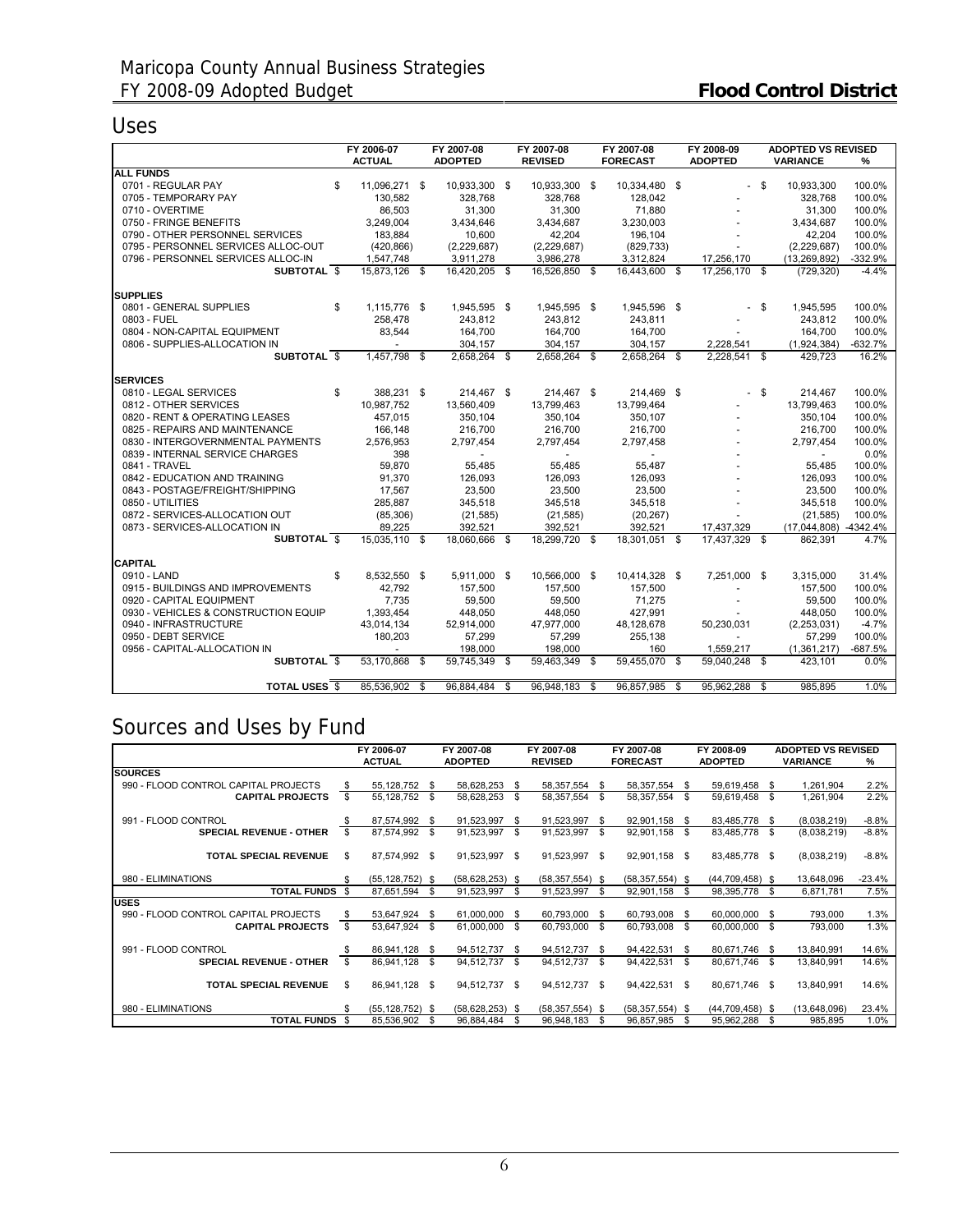## Sources and Uses of Funds

## Sources of Funds



## Uses of Funds

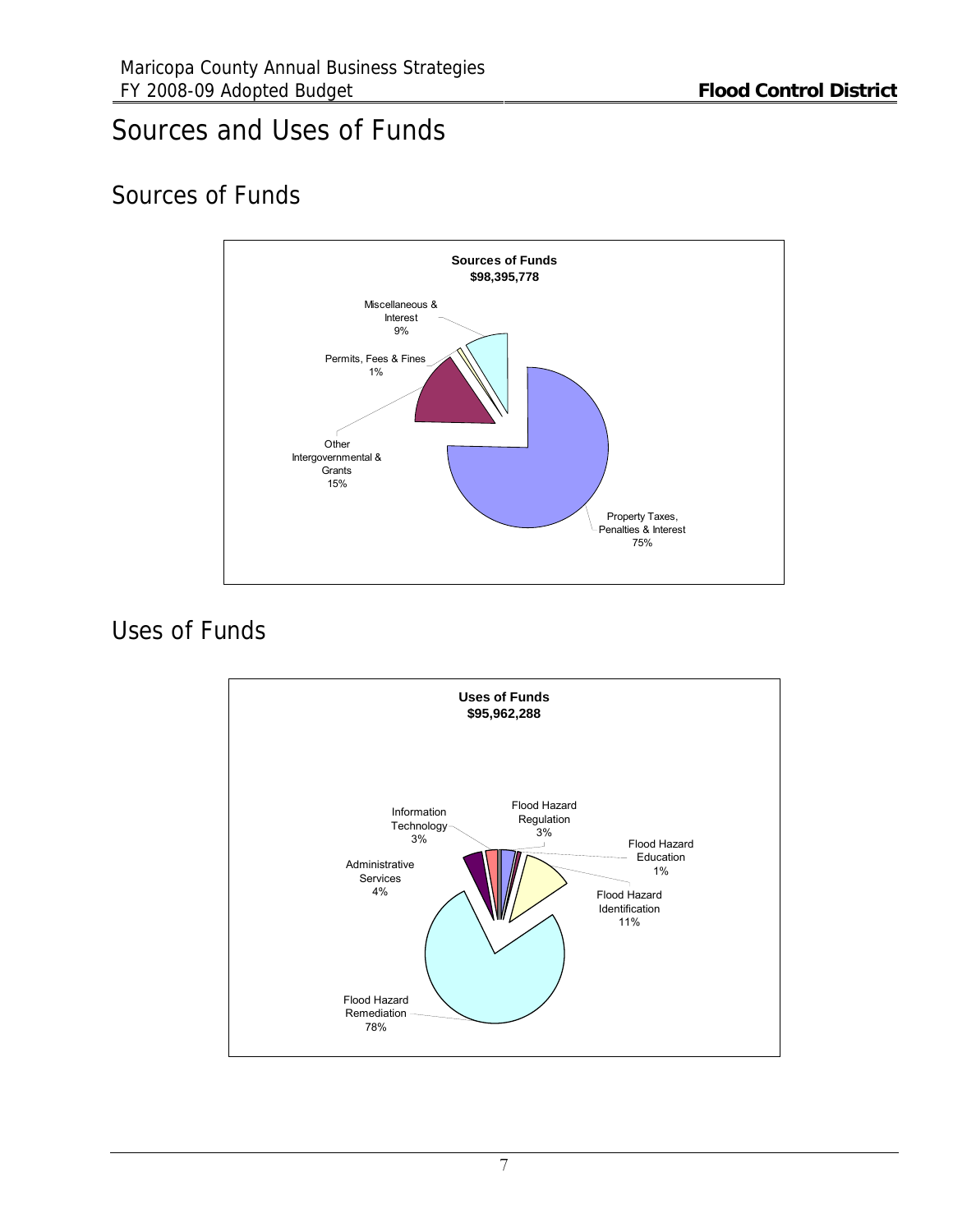## Budget Summary Consolidated Budget by Fund Type

|                                                          |      |                            |      |                     |          | <b>FUND TYPE:</b> |        |                            |                           |    |                         |
|----------------------------------------------------------|------|----------------------------|------|---------------------|----------|-------------------|--------|----------------------------|---------------------------|----|-------------------------|
|                                                          |      | <b>SPECIAL</b>             |      | <b>DEBT SERVICE</b> |          | <b>CAPITAL</b>    |        | <b>SUBTOTAL</b>            | <b>ELIMINATIONS</b>       |    | <b>TOTAL</b>            |
| BEG. UNDESIGNATED FUND BAL.                              | \$   | $(2,814,032)$ \$           |      |                     | - \$     | 18,339,252 \$     |        | 15,525,220 \$              |                           | \$ | 15,525,220              |
| <b>SOURCES OF FUNDS</b>                                  |      |                            |      |                     |          |                   |        |                            |                           |    |                         |
| <b>OPERATING</b>                                         |      |                            |      |                     |          |                   |        |                            |                           |    |                         |
| PROPERTY TAXES                                           | \$   | 74,096,526 \$              |      |                     | \$       |                   | - \$   | 74,096,526 \$              |                           | \$ | 74,096,526              |
| <b>LICENSES AND PERMITS</b><br>PAYMENTS IN LIEU OF TAXES |      | 746.000<br>133,384         |      |                     |          |                   |        | 746.000<br>133,384         |                           |    | 746,000<br>133,384      |
| <b>INTEREST EARNINGS</b>                                 |      | 900.000                    |      |                     |          |                   |        | 900,000                    |                           |    | 900,000                 |
| MISCELLANEOUS REVENUE                                    |      | 1,009,868                  |      |                     |          |                   |        | 1,009,868                  |                           |    | 1,009,868               |
| TOTAL OPERTING SOURCES \$                                |      | 76.885.778 \$              |      |                     | $-$ \$   |                   | $-$ \$ | 76.885.778 \$              | $\sim$                    | \$ | 76,885,778              |
| NON-RECURRING                                            |      |                            |      |                     |          |                   |        |                            |                           |    |                         |
| OTHER INTERGOVERNMENTAL                                  | \$   |                            | - \$ |                     | -S       | 14,910,000 \$     |        | 14,910,000 \$              |                           | \$ | 14,910,000              |
| MISCELLANEOUS REVENUE<br><b>TRANSFERS IN</b>             |      | 6,600,000                  |      |                     |          | 44,709,458        |        | 6,600,000<br>44,709,458    | (44, 709, 458)            |    | 6,600,000               |
| TO TAL NON-RECURRING SOURCES                             | - \$ | 6,600,000 \$               |      |                     | $-$ \$   | 59,619,458        | \$     | 66,219,458                 | \$<br>$(44, 709, 458)$ \$ |    | 21,510,000              |
|                                                          |      |                            |      |                     |          |                   |        |                            |                           |    |                         |
| <b>TOTAL SOURCES \$</b>                                  |      | 83.485.778 \$              |      |                     | - \$     | 59.619.458        | \$     | 143,105,236 \$             | $(44, 709, 458)$ \$       |    | 98,395,778              |
| <b>USES OF FUNDS</b>                                     |      |                            |      |                     |          |                   |        |                            |                           |    |                         |
| <b>OPERATING</b>                                         |      |                            |      |                     |          |                   |        |                            |                           |    |                         |
| PERSONAL SERVICES                                        | \$   | 14,737,201 \$              |      |                     | \$       |                   | - \$   | 14,737,201 \$              |                           | \$ | 14,737,201              |
| <b>SUPPLIES</b>                                          |      | 2.228.541                  |      |                     |          |                   |        | 2.228.541                  |                           |    | 2,228,541               |
| <b>SERVICES</b><br>CAPITAL                               |      | 17,437,329                 |      |                     |          |                   |        | 17,437,329                 |                           |    | 17,437,329              |
| <b>TOTAL OPERATING USES \$</b>                           |      | 1,559,217<br>35,962,288 \$ |      |                     | $-$ \$   |                   | - \$   | 1,559,217<br>35,962,288 \$ | $\sim$                    | \$ | 1,559,217<br>35,962,288 |
|                                                          |      |                            |      |                     |          |                   |        |                            |                           |    |                         |
| NON-RECURRING                                            |      |                            |      |                     |          |                   |        |                            |                           |    |                         |
| PERSONAL SERVICES                                        | \$   |                            | \$   |                     | S.       | 2.518.969 \$      |        | 2.518.969 \$               |                           | \$ | 2.518.969               |
| CAPITAL                                                  |      |                            |      |                     |          | 57,481,031        |        | 57,481,031                 |                           |    | 57,481,031              |
| OTHER FINANCING USES                                     |      | 44,709,458                 |      |                     |          |                   |        | 44,709,458                 | (44, 709, 458)            |    |                         |
| TOTAL NON-RECURRING USES \$                              |      | 44,709,458 \$              |      | $\overline{a}$      | -S       | 60.000.000 \$     |        | 104,709,458 \$             | $(44, 709, 458)$ \$       |    | 60,000,000              |
| TOTAL USES \$                                            |      | 80,671,746 \$              |      |                     | <b>S</b> | 60.000.000        | \$     | 140,671,746                | \$<br>$(44, 709, 458)$ \$ |    | 95,962,288              |
| <b>STRUCTURAL BALANCE</b>                                | \$   | 40,923,490 \$              |      |                     | $-$ \$   |                   | - \$   | 40,923,490 \$              | ÷.                        | \$ | 40,923,490              |
| ENDING UNDESIGNATED FUND BAL.                            | \$   |                            | - \$ |                     | - \$     | 17,958,710 \$     |        | 17,958,710 \$              |                           | S. | 17,958,710              |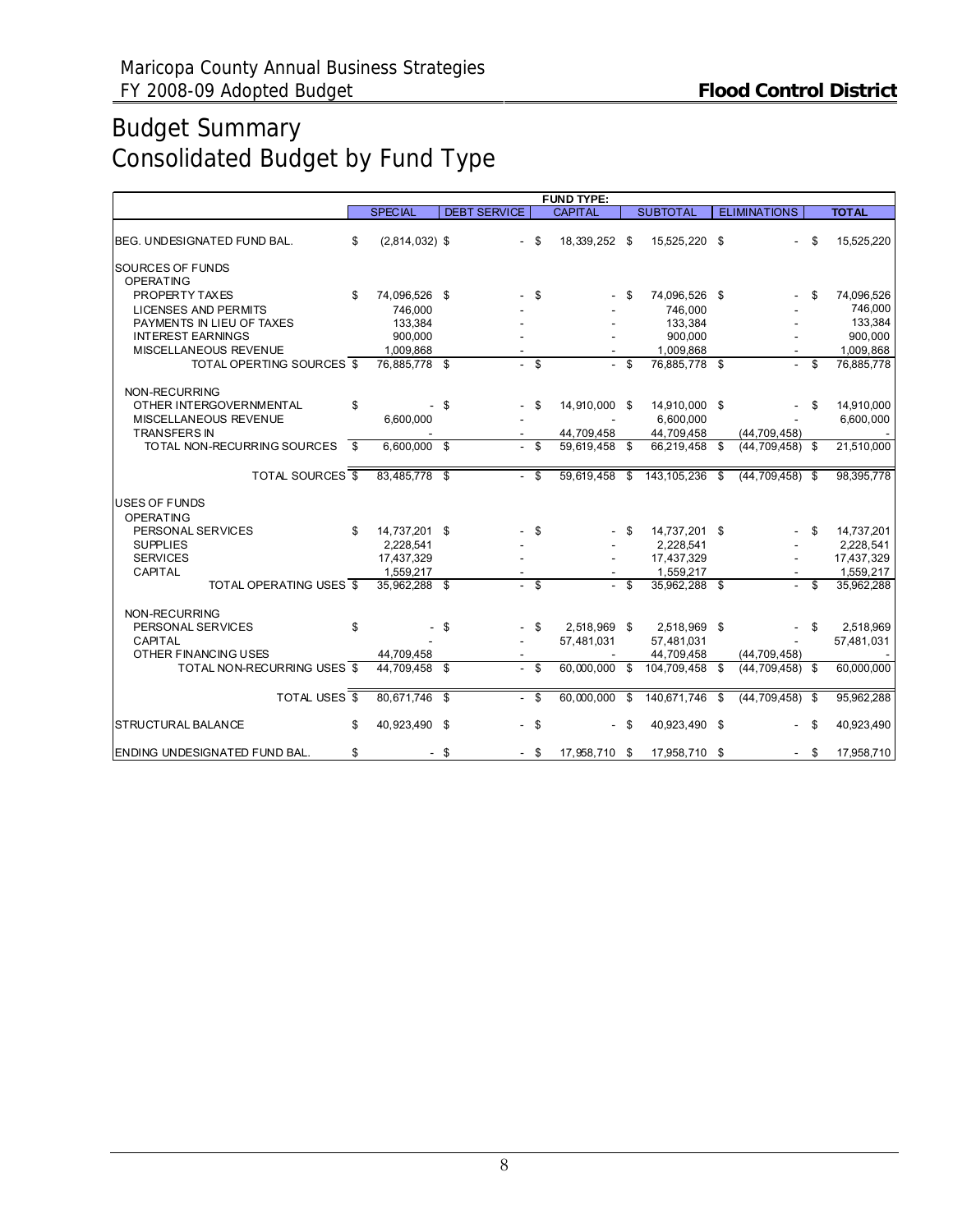## <span id="page-11-0"></span>Revenue Sources and Variance Commentary

## Property Taxes

The Flood Control District collects property taxes on the secondary net assessed values of real property. Unlike the County primary property tax levy, there is no constitutional limitation on growth in District secondary property taxes. However, the Flood Control District Board of Directors has chosen to impose growth limitations similar to those imposed on the County primary levy in order to minimize the burden on taxpayers. As a result, beginning in FY 2006-07 the secondary levy associated with the Flood Control District was capped at 2% annual growth on property taxed in the prior year, resulting in

| <b>Flood Control District Preliminary Tax Levy</b>            |              |                    |              |  |  |  |  |  |  |  |  |  |
|---------------------------------------------------------------|--------------|--------------------|--------------|--|--|--|--|--|--|--|--|--|
| Fiscal<br><b>Net Assessed Value</b><br><b>Tax Rate</b><br>Tax |              |                    |              |  |  |  |  |  |  |  |  |  |
| Year                                                          | (Thousands)  | (per \$100 N.A.V.) | Levy         |  |  |  |  |  |  |  |  |  |
| 1997-98                                                       | 12,361,851   | 0.3425             | 38,118,477   |  |  |  |  |  |  |  |  |  |
| 1998-99                                                       | 13,660,618   | 0.3270             | 42,339,342   |  |  |  |  |  |  |  |  |  |
| 1999-00                                                       | 15,504,112   | 0.2858             | 44,670,223   |  |  |  |  |  |  |  |  |  |
| 2000-01                                                       | 17,485,890   | 0.2534             | 44,310,754   |  |  |  |  |  |  |  |  |  |
| 2001-02                                                       | 19.544.069   | 0.2319             | 45,042,553   |  |  |  |  |  |  |  |  |  |
| 2002-03                                                       | 21, 174, 169 | 0.2119             | 45,322,696   |  |  |  |  |  |  |  |  |  |
| 2003-04                                                       | 24, 140, 629 | 0.2119             | 44, 165, 629 |  |  |  |  |  |  |  |  |  |
| 2004-05                                                       | 26.585.248   | 0.2119             | 50,550,367   |  |  |  |  |  |  |  |  |  |
| 2005-06                                                       | 29,605,196   | 0.2119             | 62,733,411   |  |  |  |  |  |  |  |  |  |
| 2006-07                                                       | 32,778,027   | 0.2047             | 67,096,622   |  |  |  |  |  |  |  |  |  |
| 2007-08                                                       | 45,937,945   | 0.1533             | 70,422,870   |  |  |  |  |  |  |  |  |  |
| 2008-09                                                       | 54,751,263   | 0.1367             | 74,674,333   |  |  |  |  |  |  |  |  |  |

a reduction in the tax rates.

The Board of Supervisors must adopt the Flood Control District's property tax levy on or before the third Monday in August for the fiscal year that begins on the previous July 1. Real property taxes are paid in arrears in two installments, due November 1 and May 1.

The schedule at the left lists the District secondary net assessed values, tax rates, and secondary property tax levies for the last eleven fiscal years, plus the assessed value and the preliminary tax rate for FY 2008-09. The Flood Control District's property tax rate was reduced to \$0.1367 per \$100 net assessed value, a difference of (\$0.0166) from FY 2007-08. As reflected in the graph

below, the tax rate has steadily declined over the past decade, while the secondary net assessed value has more than quadrupled.

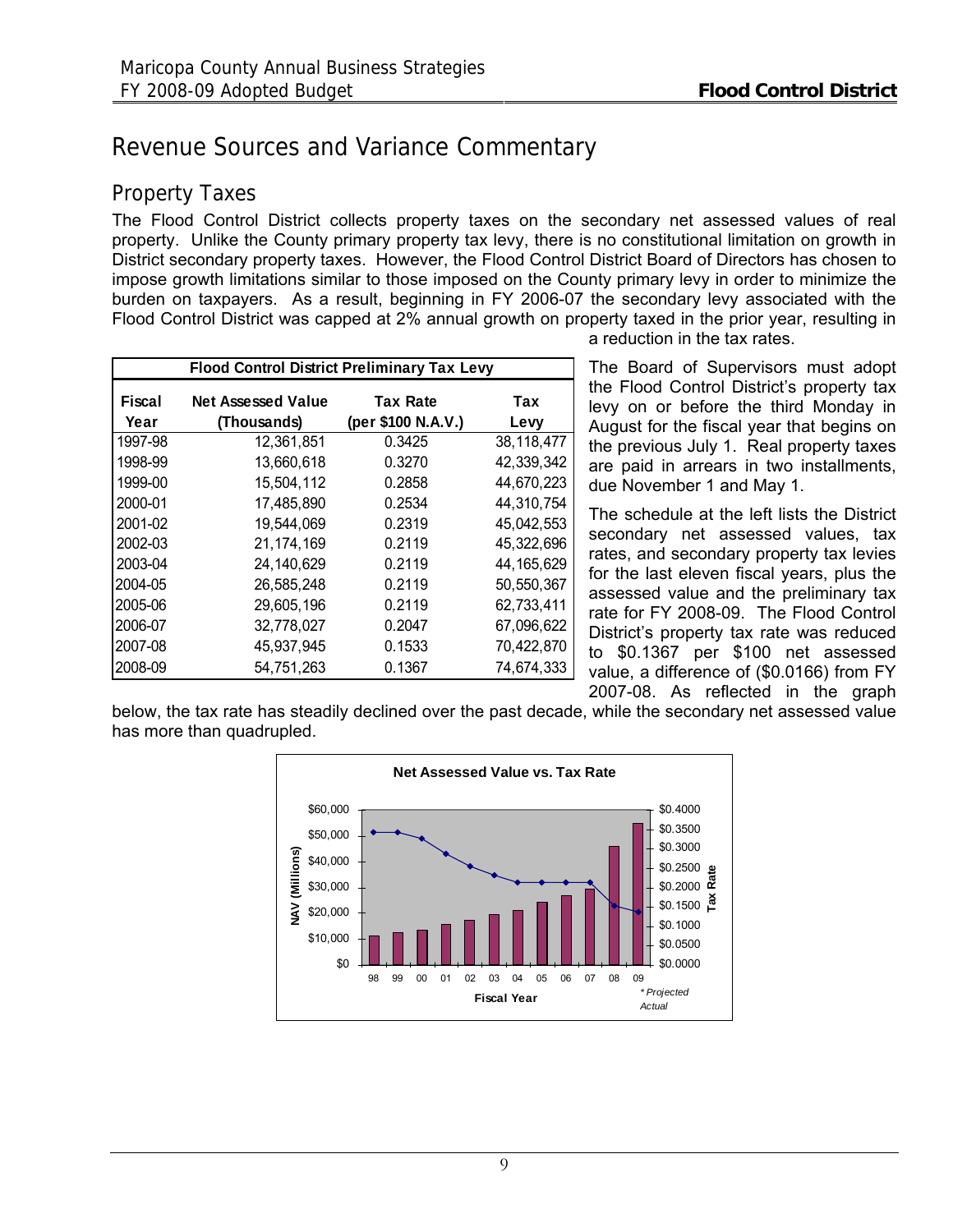FY 2008-09 estimated revenues of \$74,096,526 are based on an historical collection rate of 99.0%, and are an increase of \$4,413,411 (6.3%) from the FY 2007-08 Adopted budget. As indicated in the table below, secondary property tax revenue growth was tempered in the past two fiscal years and is projected to continue in future fiscal years as the result of the Board of Director's commitment to reduce property tax rates by establishing self-imposed limits on the District's property tax levy.

|                                 | FY 2008-09 ADOPTED PROPERTY TAX LEVY<br><b>Flood Control District Levy</b> |                           |                                                                   |                                             |                  |                      |  |                                                  |                             |               |  |         |    |            |  |
|---------------------------------|----------------------------------------------------------------------------|---------------------------|-------------------------------------------------------------------|---------------------------------------------|------------------|----------------------|--|--------------------------------------------------|-----------------------------|---------------|--|---------|----|------------|--|
| <b>Description</b>              |                                                                            | <b>Net Assessed Value</b> | Salt River Proj.<br><b>Net Effective</b><br><b>Assessed Value</b> | Total<br><b>Net Assessed</b><br>Value w/SRP |                  | Property<br>Tax Levy |  | <b>SRP</b><br>Payments in<br>Lieu of Taxes(PILT) | Total<br>Tax Levy &<br>PILT |               |  |         |    |            |  |
| <b>IFLOOD CONTROL DISTRICT:</b> |                                                                            |                           |                                                                   |                                             |                  |                      |  |                                                  |                             |               |  |         |    |            |  |
| FY 2008-09 Preliminary \$       |                                                                            | 54,751,262,830 \$         |                                                                   | 97.574.499                                  | \$54,848,837,329 | \$5.484.884          |  | \$ 0.1367                                        |                             | 74.844.976 \$ |  | 133.384 | £. | 74,978,360 |  |
| FY 2007-08 Adopted              |                                                                            | 45,937,944,910            |                                                                   | 97.574.499                                  | 46.035.519.409   | 4.603.552            |  | 0.1533                                           |                             | 70.422.870    |  | 149.582 |    | 70,572,452 |  |
| FY 2006-07 Adopted              |                                                                            | 32.778.027                |                                                                   | 90,480,096                                  | \$32,868,507,458 | 3,286,851            |  | 0.2047                                           |                             | 67,096,622    |  | 185.213 |    | 67,281,835 |  |

## Levy Limit

| FY 2008-09 Flood Control District Self-Imposed Levy Limit                                                                                               |                |                          |
|---------------------------------------------------------------------------------------------------------------------------------------------------------|----------------|--------------------------|
|                                                                                                                                                         |                |                          |
| A. Adopted Levy<br>A1. Adopted Secondary Tax Levy<br>A2. A1 multiplied by 1.02                                                                          | $\mathfrak{S}$ | 70,422,870<br>71,831,327 |
| B. Current Net Assessed Value Subject to Taxation in Prior Year<br><b>B5. Net Secondary Assessed Value</b>                                              |                | 52, 533, 779, 423        |
| C. Current Net Assessed Value<br>C5. Net Secondary Assessed Value                                                                                       |                | 54,626,432,391           |
| D. Recommended Calculation<br>D3. Recommended Tax Rate (A2. divided by B5. Divided by 100)<br>D5. Recommended Levy Limit (C5. Divided by 100 times D3.) | \$<br>\$       | 0.1367<br>74,674,333     |
| Maximum Levy Increase:                                                                                                                                  | \$             | 4,251,463<br>6.0%        |
| * Current value of property taxed in the prior year is unavailable for centrally valued property.<br>Estimated as follows:                              |                |                          |
| Curr. Value locally assessed property taxed in prior year:                                                                                              |                | \$52,042,509,188         |
| Curr. Value of all centrally assessed property:                                                                                                         |                | 491,270,235              |
|                                                                                                                                                         | \$             | 52, 533, 779, 423        |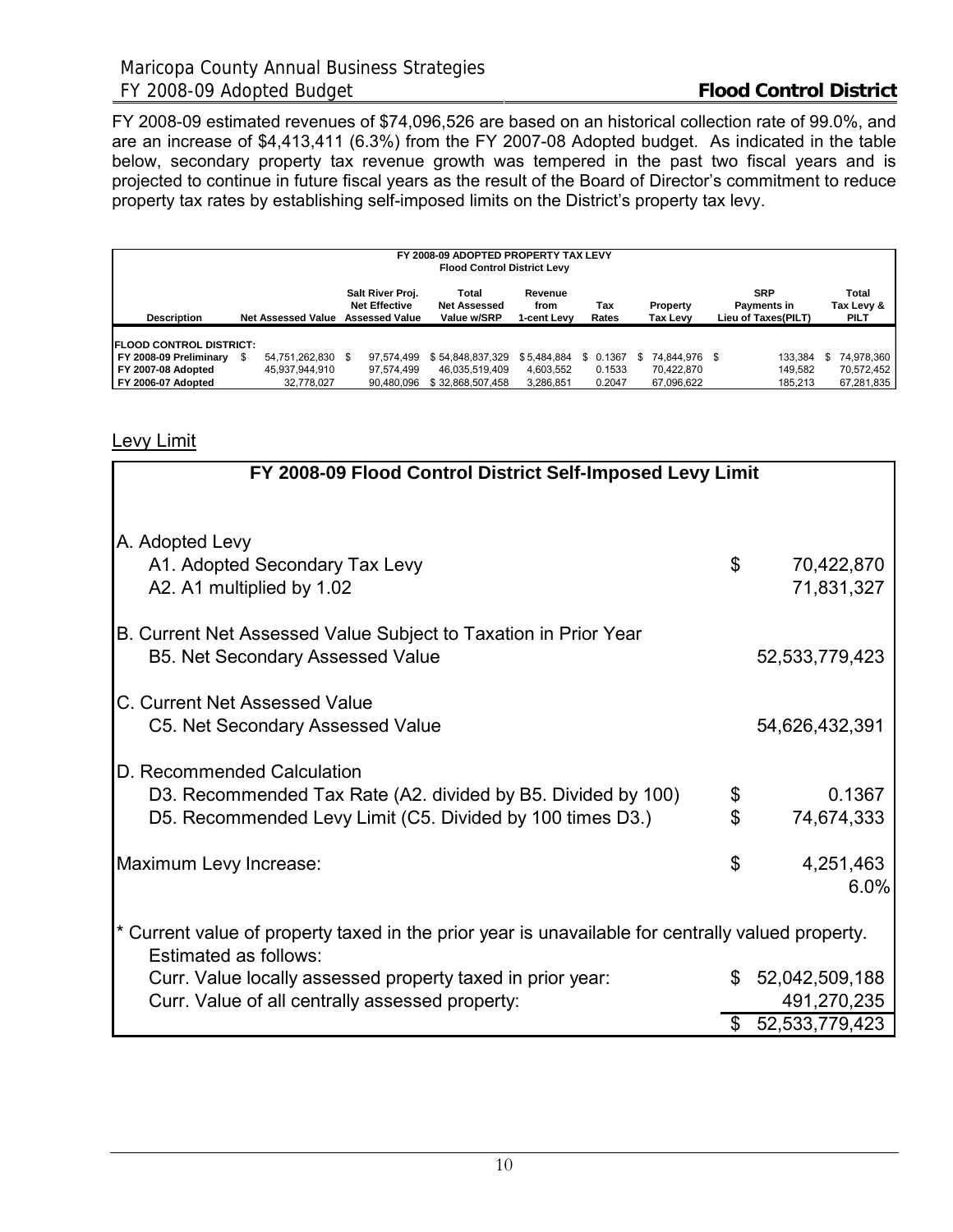Property tax collection is budgeted in FY 2008-09 at the approximate historical average of 99.0%, rather than the actual levy amount. The graph below reflects the estimated revenue collection for FY 2008-09.

| <b>Property Tax Collection Analysis</b><br><b>Flood Control District</b>        |     |            |  |            |       |  |  |  |  |  |  |
|---------------------------------------------------------------------------------|-----|------------|--|------------|-------|--|--|--|--|--|--|
| <b>FY</b><br><b>Estimated Collections Collection Rate</b><br><b>Levy Amount</b> |     |            |  |            |       |  |  |  |  |  |  |
| 2008-09                                                                         | \$. | 70.422.870 |  | 68.326.743 | 99.0% |  |  |  |  |  |  |

## Licenses and Permits



The Flood Control District collects revenue from customers for drainage plans, plan site reviews, and licenses. Rates for licenses and permits are approved by the Board of Directors, unless otherwise set forth in statute. The revenue generated from licenses and permits is used to offset the cost of issuing the permits. The chart to the left shows FY 2006-07

actual, FY 2007-08 projected, and FY 2008-09 budgeted revenue for this category. For FY 2008-09, the District is projecting fewer requests for licenses and permits resulting in reduced revenue.

## Intergovernmental Revenues

Intergovernmental revenues are amounts received by the Flood Control District from other government or public entities, and include payments in lieu of taxes, grants, and payments required by intergovernmental agreements (IGA's). Intergovernmental revenues come from a variety of sources, including the Federal government, local cities and the State of Arizona. Included in the intergovernmental classification are grant revenues that typically carry restrictions on how they may be expended.

## **Payments in Lieu of Taxes**

Payments in lieu of taxes are collected from the Salt River Project (SRP) and the federal government. Although it is a public entity, SRP estimates its net assessed value and makes payments in lieu of property taxes to each taxing jurisdiction based on its property tax rates. The table to the right reflects historical payments and the projected FY 2008-09 payments in lieu of taxes. The recent decline in revenue is reflective of decline in the District's secondary property tax rate.

|                    | Payments in             |  |
|--------------------|-------------------------|--|
| <b>Fiscal Year</b> | Lieu of Taxes           |  |
| 2002-03            | $\mathbb{S}$<br>136,905 |  |
| 2003-04            | 152,557                 |  |
| 2004-05            | 196,239                 |  |
| 2005-06            | 191,727                 |  |
| 2006-07            | 199,736                 |  |
| 2007-08*           | 149,582                 |  |
| 2008-09**          | 133,384                 |  |
|                    |                         |  |
| * Projected Actual |                         |  |
| ** Budget          |                         |  |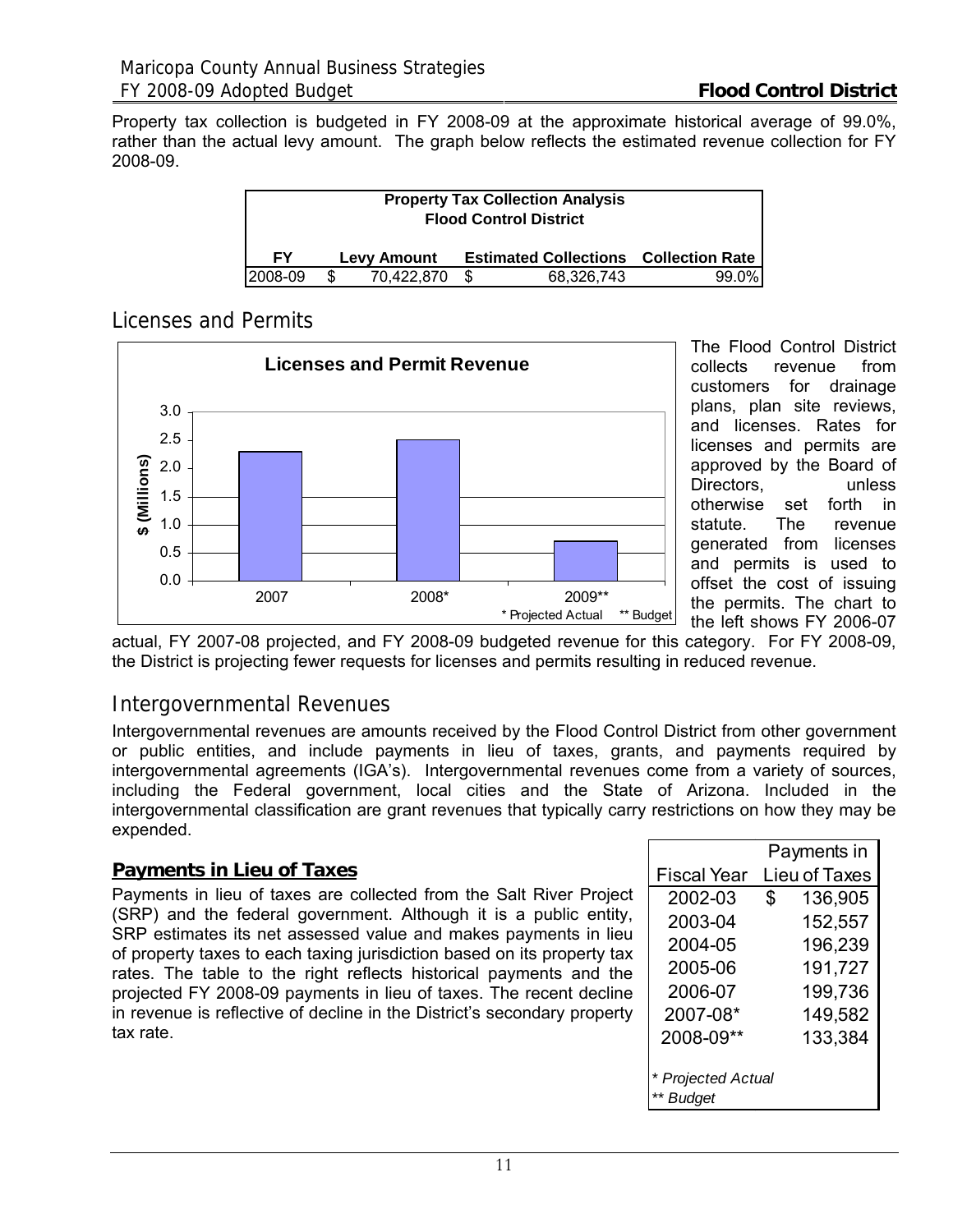### **Other Intergovernmental Revenue**

Other Intergovernmental Revenue includes a variety of payments from other jurisdictions, usually as required by Intergovernmental Agreements (IGA's) with the District. The following table compares FY 2007-08 and FY 2008-09 budgeted intergovernmental revenue, by jurisdiction.

|                         | <b>Flood Control District</b>    |                  |                     |
|-------------------------|----------------------------------|------------------|---------------------|
|                         | <b>Intergovernmental Revenue</b> |                  |                     |
|                         | FY 2007-08                       | FY 2008-09       | Increase/           |
| Jurisdiction            | Adopted                          | Recommended      | (Decrease)          |
| City of Phoenix         | \$<br>1,212,000                  | \$<br>30,000     | \$<br>(1, 182, 000) |
| Town of Wickenburg      | 50,000                           | 25,000           | (25,000)            |
| City of Peoria          |                                  | 2,350,000        | 2,350,000           |
| City of Mesa            | 1,678,000                        | 5,536,000        | 3,858,000           |
| <b>Federal NRCS</b>     | 5,254,000                        | 4,860,000        | (394,000)           |
| Maricopa Water District |                                  | 439,000          | 439,000             |
| <b>IADOT</b>            |                                  | 224,000          | 224,000             |
| Multiple Jurisdictions  | 8,318,874                        | 1,446,000        | (6,872,874)         |
| Total                   | 16,512,874                       | \$<br>14,910,000 | \$<br>(1,602,874)   |

## Miscellaneous Revenue



The Flood Control District classifies miscellaneous revenues as any revenues that do not fall within a more specific revenue category. Examples of miscellaneous revenues include sale of copies, interest earnings, building rental, insurance recoveries, land sales, map sales, and equipment rental as well as sales of fixed assets, and bond proceeds.

Listed to the left are the miscellaneous revenues, other than bond proceeds, recorded for fiscal years 2002-03 through

2006-07. Note that revenues in Fiscal Year 2002-03 include the sale of land, which is non-recurring in nature.

## Other Financing Sources

In the Flood Control District, Other Financing Sources are comprised solely of Fund Transfers In.

## **Fund Transfers In**

The Flood Control District transfers fund balances from the operating to the capital fund throughout the year in order to support the District's capital improvement program. The reduction in the Fiscal Year 2008-09 fund transfer reflects a \$17 million reallocation of intergovernmental revenues directly to Capital Projects Fund (990).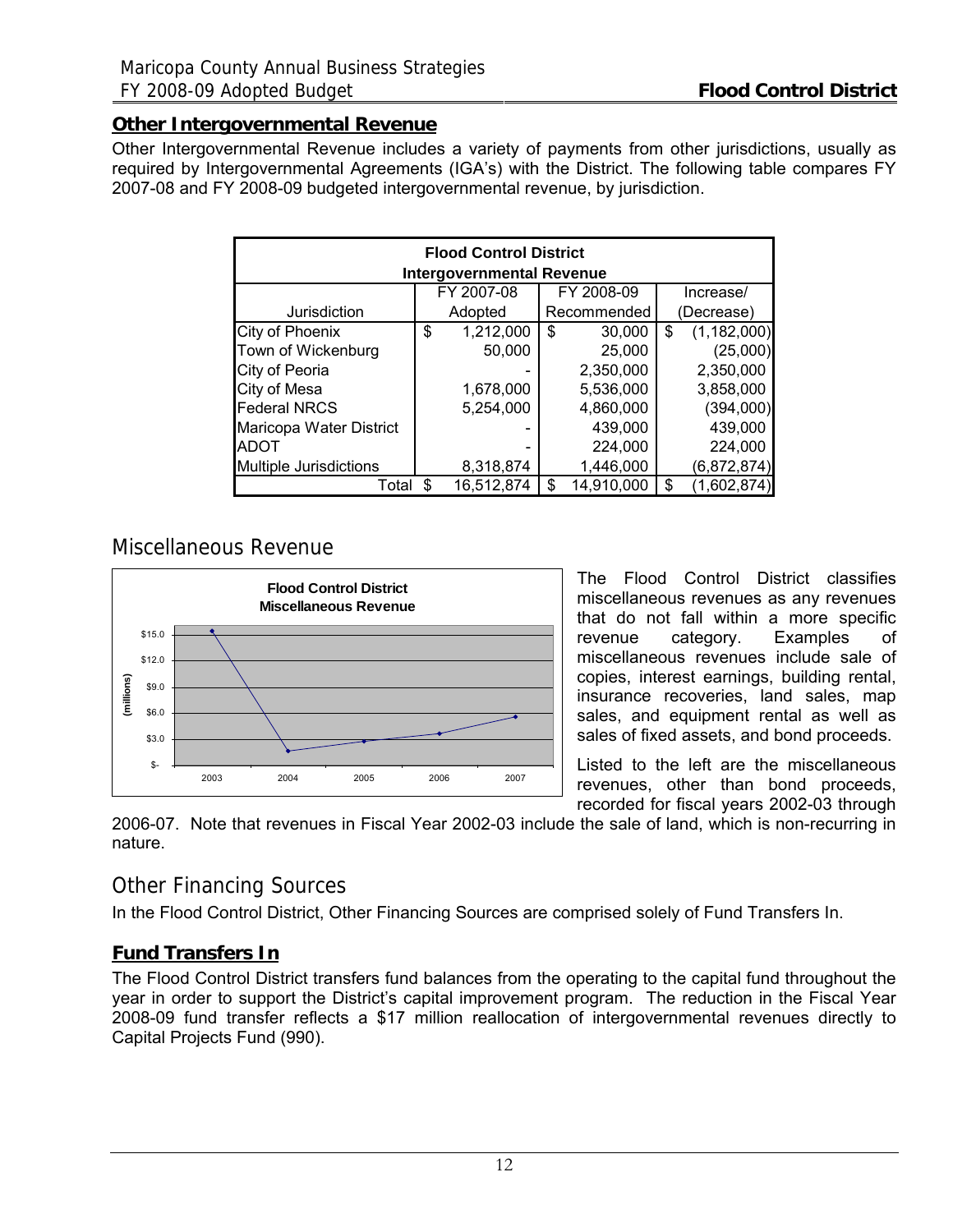<span id="page-15-0"></span>

## Beginning Fund Balance and Variance Commentary

The following schedule lists the estimated beginning fund balances, projected revenues and expenditures for the upcoming fiscal year, along with resulting estimated fund balances. "Beginning fund balance" represents resources accumulated within each fund as of the start of the fiscal year, based on actual and projected revenues and expenditures for prior fiscal years. For budgeting purposes, fund balances are "Unreserved/Undesignated", which means that estimated unreserved fund balances are reduced by amounts designated for other purposes. Fund designations are explained in greater detail later in this section. A list of fund balance designations is provided below, as well.

#### **Estimated beginning fund balances for FY 2008-09 are based on audited actual fund balances at the end of FY 2005-06, as presented in the Maricopa County Comprehensive Annual Financial Report (CAFR).**

|                                           | <b>Beginning Fund Balance Summary</b>                              |      |                 |      |                                                    |      |            |       |                                |                                     |            |                                                            |  |  |
|-------------------------------------------|--------------------------------------------------------------------|------|-----------------|------|----------------------------------------------------|------|------------|-------|--------------------------------|-------------------------------------|------------|------------------------------------------------------------|--|--|
|                                           |                                                                    |      |                 |      | FLOOD DISTRICT ADOPTED BUDGET FY 2008-09           |      |            |       |                                |                                     |            |                                                            |  |  |
|                                           |                                                                    |      | <b>SOURCES:</b> |      |                                                    |      |            | USES: |                                |                                     |            |                                                            |  |  |
| <b>FUND</b>                               | UNDESIG.<br><b>BEG. FUND</b><br><b>BALANCE</b><br><b>OPERATING</b> |      |                 |      | <b>NON</b><br><b>RECURRING</b><br><b>OPERATING</b> |      |            |       | <b>NON</b><br><b>RECURRING</b> | <b>STRUCTURAL</b><br><b>BALANCE</b> |            | UNDESIG.<br><b>ENDING</b><br><b>FUND</b><br><b>BALANCE</b> |  |  |
| <b>SPECIAL REVENUE - OTHER</b>            |                                                                    |      |                 |      |                                                    |      |            |       |                                |                                     |            |                                                            |  |  |
| 991 FLOOD CONTROL                         | (2,814,032)                                                        |      | 76,885,778      |      | 6,600,000                                          |      | 35,962,288 |       | 44,709,458                     |                                     | 40,923,490 |                                                            |  |  |
| SPECIAL REVENUE - OTHER \$ (2,814,032) \$ |                                                                    |      | 76,885,778 \$   |      | 6,600,000                                          | \$   | 35,962,288 | - \$  | 44,709,458                     | \$.                                 | 40,923,490 | - \$                                                       |  |  |
| <b>CAPITAL PROJECTS</b>                   |                                                                    |      |                 |      |                                                    |      |            |       |                                |                                     |            |                                                            |  |  |
| 990 FLOOD CONTROL CAPITAL PROJECTS        | 18,339,252                                                         |      |                 |      | 59,619,458                                         |      |            |       | 60,000,000                     |                                     |            | 17,958,710                                                 |  |  |
| CAPITAL PROJECTS \$18.339.252 \$          |                                                                    |      |                 | - \$ | 59,619,458                                         | - \$ |            | - \$  | 60.000.000                     | \$.                                 | $\sim$     | \$17,958,710                                               |  |  |
| <b>ELIMINATIONS</b>                       | \$                                                                 | - \$ |                 | - \$ | $(44,709,458)$ \$                                  |      |            | - \$  | $(44, 709, 458)$ \$            |                                     |            | - \$                                                       |  |  |
| <b>TOTAL</b>                              | \$15,525,220                                                       | \$   | 76,885,778      | -\$  | 21,510,000                                         | \$.  | 35,962,288 | S     | 60,000,000                     | £.                                  | 40,923,490 | \$17,958,710                                               |  |  |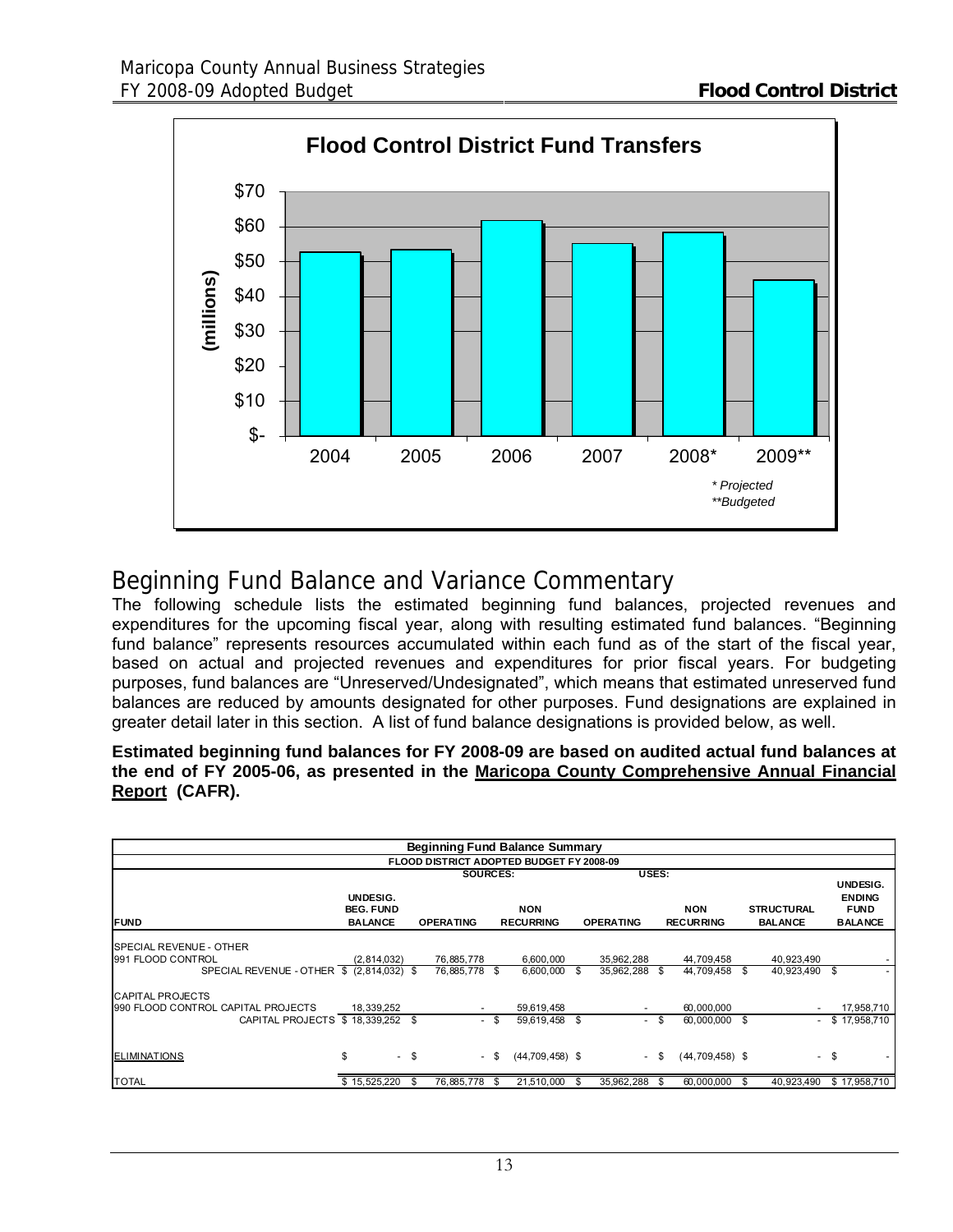## Fund Designations

The following schedule lists amounts designated within the estimated balance of the Flood Control District's operating fund. Designations are the District's self-imposed limitations on financial resources that would otherwise be available for use. The fund balance designation is for budget stabilization to ensure that sufficient cash is set aside to cover shortfalls during the fiscal year due to the property tax collection cycle.

| FY 2008-09 Fund Balance Designations                                                                                                                                                             |   |            |               |                     |  |  |  |  |  |  |  |  |
|--------------------------------------------------------------------------------------------------------------------------------------------------------------------------------------------------|---|------------|---------------|---------------------|--|--|--|--|--|--|--|--|
| Fund/Designation                                                                                                                                                                                 |   | FY 2007-08 | FY 2008-09    | (Inc.)/Dec.         |  |  |  |  |  |  |  |  |
| <b>Flood Control District (Fund 991)</b><br><b>Budget Stabilization:</b><br>Cash Flow/Property Tax                                                                                               | S | 3,200,000  | 12,500,000 \$ | $(9,300,000)$ $(1)$ |  |  |  |  |  |  |  |  |
| (1) Based on the estimated amount needed to eliminate the need for Tax Anticipation Notes or other<br>forms of short-term borrowing to finance current operations. Designation amount decreasing |   |            |               |                     |  |  |  |  |  |  |  |  |

because of increased fund balance.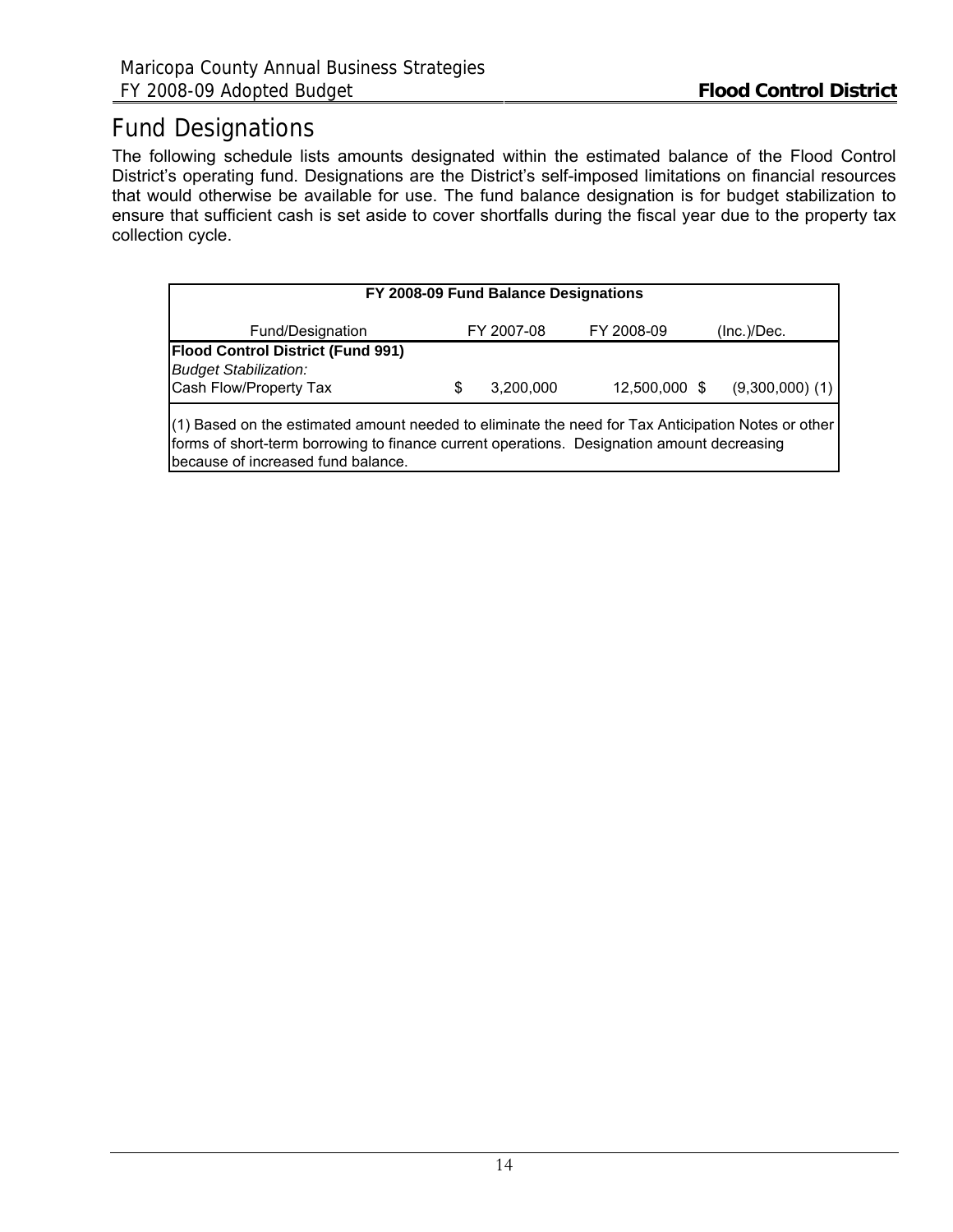## <span id="page-17-0"></span>Budget Adjustments and Reconciliation

| <b>OPERATING</b><br>FY 2007-08 ADOPTED BUDGET<br>\$<br>94,512,737 \$<br>91,523,997<br>FY 2007-08 REVISED RESTATED BUDGET<br>\$<br>91,523,997<br>94,512,737<br>\$<br><b>TARGET ADJUSTMENTS:</b><br><b>Property Taxes</b><br>\$<br>\$<br>4,413,411<br>Reallocate IGA Revenue to Capital Projects Fund (990)<br>(17,042,874)<br>(17,042,874)<br>Increase in Transfer to Capital Projects Fund (990)<br>1,617,564<br><b>Public Communications Market Study</b><br>14,107<br>One-Time Carefree Non-Capital Flood Proofing<br>(207,000)<br>Restatement to Non-Operating - Fund Transfer to Flood Control Capital<br>Projects Fund (990)<br>(42, 932, 244)<br>Subtotal \$<br>$(58, 550, 447)$ \$<br>(12,629,463)<br>S<br>FY 2008-09 BUDGET TARGET<br>35,962,290<br>78,894,534<br>- \$<br><b>REQUESTED ADJUSTMENTS:</b><br>Request Below Target for Property Tax<br>\$<br>\$<br>(1,496,900)<br>Reduction in Licenses and Permits Review Requests<br>(1, 137, 000)<br>One Time Revenue - Sand and Gravel Litigation<br>(400,000)<br>Reduction in Orthophotography<br>(400,000)<br>Reduction in Sale of Fixed Assets<br>(30, 140)<br>Subtotal $\overline{\$}$<br>\$<br>(3,464,040)<br>$\overline{a}$<br>FY 2008-09 REQUESTED BUDGET<br>\$<br>$\overline{\mathbf{3}}$<br>75,430,494<br>35,962,290<br><b>RECOMMENDED ADJUSTMENTS</b><br>Forecasted Property Tax Revenue<br>\$<br>\$<br>1,496,900<br>Forecasted Payments in Lieu of Taxes<br>(41, 616)<br>Subtotal \$<br>\$<br>1,455,284<br>÷.<br>76,885,778<br>FY 2008-09 ADOPTED OPERATING BUDGET<br>35,962,290 \$<br>\$<br>PERCENT CHANGE FROM TARGET AMOUNT<br>0.0%<br>$-2.5%$<br><b>NON-OPERATING</b><br><b>NON-OPERATING 0001</b><br>Sale of Spook Hill and Other Excess Land<br>\$<br>6,600,000<br>\$<br>Restatement from Operating - Fund Transfer to Flood Control Capital<br>Projects Fund (990)<br>42,932,244<br>Increase in Fund Transfer to Flood Control Capital Projects Fund (990)<br>1,777,214<br>Subtotal \$<br>44,709,458<br>- \$<br>6,600,000<br>FY 2008-09 ADOPTED NON-OPERATING BUDGET<br>\$<br>44,709,458<br>\$<br>6,600,000<br>FY 2008-09 TOTAL ADOPTED BUDGET<br>80,671,748<br>\$<br>83,485,778<br>\$ |  | <b>EXPENDITURES</b> | <b>REVENUE</b> |
|-------------------------------------------------------------------------------------------------------------------------------------------------------------------------------------------------------------------------------------------------------------------------------------------------------------------------------------------------------------------------------------------------------------------------------------------------------------------------------------------------------------------------------------------------------------------------------------------------------------------------------------------------------------------------------------------------------------------------------------------------------------------------------------------------------------------------------------------------------------------------------------------------------------------------------------------------------------------------------------------------------------------------------------------------------------------------------------------------------------------------------------------------------------------------------------------------------------------------------------------------------------------------------------------------------------------------------------------------------------------------------------------------------------------------------------------------------------------------------------------------------------------------------------------------------------------------------------------------------------------------------------------------------------------------------------------------------------------------------------------------------------------------------------------------------------------------------------------------------------------------------------------------------------------------------------------------------------------------------------------------------------------------------------------------------------------------------------------------------------------------------------------------------------------|--|---------------------|----------------|
|                                                                                                                                                                                                                                                                                                                                                                                                                                                                                                                                                                                                                                                                                                                                                                                                                                                                                                                                                                                                                                                                                                                                                                                                                                                                                                                                                                                                                                                                                                                                                                                                                                                                                                                                                                                                                                                                                                                                                                                                                                                                                                                                                                   |  |                     |                |
|                                                                                                                                                                                                                                                                                                                                                                                                                                                                                                                                                                                                                                                                                                                                                                                                                                                                                                                                                                                                                                                                                                                                                                                                                                                                                                                                                                                                                                                                                                                                                                                                                                                                                                                                                                                                                                                                                                                                                                                                                                                                                                                                                                   |  |                     |                |
|                                                                                                                                                                                                                                                                                                                                                                                                                                                                                                                                                                                                                                                                                                                                                                                                                                                                                                                                                                                                                                                                                                                                                                                                                                                                                                                                                                                                                                                                                                                                                                                                                                                                                                                                                                                                                                                                                                                                                                                                                                                                                                                                                                   |  |                     |                |
|                                                                                                                                                                                                                                                                                                                                                                                                                                                                                                                                                                                                                                                                                                                                                                                                                                                                                                                                                                                                                                                                                                                                                                                                                                                                                                                                                                                                                                                                                                                                                                                                                                                                                                                                                                                                                                                                                                                                                                                                                                                                                                                                                                   |  |                     |                |
|                                                                                                                                                                                                                                                                                                                                                                                                                                                                                                                                                                                                                                                                                                                                                                                                                                                                                                                                                                                                                                                                                                                                                                                                                                                                                                                                                                                                                                                                                                                                                                                                                                                                                                                                                                                                                                                                                                                                                                                                                                                                                                                                                                   |  |                     |                |
|                                                                                                                                                                                                                                                                                                                                                                                                                                                                                                                                                                                                                                                                                                                                                                                                                                                                                                                                                                                                                                                                                                                                                                                                                                                                                                                                                                                                                                                                                                                                                                                                                                                                                                                                                                                                                                                                                                                                                                                                                                                                                                                                                                   |  |                     |                |
|                                                                                                                                                                                                                                                                                                                                                                                                                                                                                                                                                                                                                                                                                                                                                                                                                                                                                                                                                                                                                                                                                                                                                                                                                                                                                                                                                                                                                                                                                                                                                                                                                                                                                                                                                                                                                                                                                                                                                                                                                                                                                                                                                                   |  |                     |                |
|                                                                                                                                                                                                                                                                                                                                                                                                                                                                                                                                                                                                                                                                                                                                                                                                                                                                                                                                                                                                                                                                                                                                                                                                                                                                                                                                                                                                                                                                                                                                                                                                                                                                                                                                                                                                                                                                                                                                                                                                                                                                                                                                                                   |  |                     |                |
|                                                                                                                                                                                                                                                                                                                                                                                                                                                                                                                                                                                                                                                                                                                                                                                                                                                                                                                                                                                                                                                                                                                                                                                                                                                                                                                                                                                                                                                                                                                                                                                                                                                                                                                                                                                                                                                                                                                                                                                                                                                                                                                                                                   |  |                     |                |
|                                                                                                                                                                                                                                                                                                                                                                                                                                                                                                                                                                                                                                                                                                                                                                                                                                                                                                                                                                                                                                                                                                                                                                                                                                                                                                                                                                                                                                                                                                                                                                                                                                                                                                                                                                                                                                                                                                                                                                                                                                                                                                                                                                   |  |                     |                |
|                                                                                                                                                                                                                                                                                                                                                                                                                                                                                                                                                                                                                                                                                                                                                                                                                                                                                                                                                                                                                                                                                                                                                                                                                                                                                                                                                                                                                                                                                                                                                                                                                                                                                                                                                                                                                                                                                                                                                                                                                                                                                                                                                                   |  |                     |                |
|                                                                                                                                                                                                                                                                                                                                                                                                                                                                                                                                                                                                                                                                                                                                                                                                                                                                                                                                                                                                                                                                                                                                                                                                                                                                                                                                                                                                                                                                                                                                                                                                                                                                                                                                                                                                                                                                                                                                                                                                                                                                                                                                                                   |  |                     |                |
|                                                                                                                                                                                                                                                                                                                                                                                                                                                                                                                                                                                                                                                                                                                                                                                                                                                                                                                                                                                                                                                                                                                                                                                                                                                                                                                                                                                                                                                                                                                                                                                                                                                                                                                                                                                                                                                                                                                                                                                                                                                                                                                                                                   |  |                     |                |
|                                                                                                                                                                                                                                                                                                                                                                                                                                                                                                                                                                                                                                                                                                                                                                                                                                                                                                                                                                                                                                                                                                                                                                                                                                                                                                                                                                                                                                                                                                                                                                                                                                                                                                                                                                                                                                                                                                                                                                                                                                                                                                                                                                   |  |                     |                |
|                                                                                                                                                                                                                                                                                                                                                                                                                                                                                                                                                                                                                                                                                                                                                                                                                                                                                                                                                                                                                                                                                                                                                                                                                                                                                                                                                                                                                                                                                                                                                                                                                                                                                                                                                                                                                                                                                                                                                                                                                                                                                                                                                                   |  |                     |                |
|                                                                                                                                                                                                                                                                                                                                                                                                                                                                                                                                                                                                                                                                                                                                                                                                                                                                                                                                                                                                                                                                                                                                                                                                                                                                                                                                                                                                                                                                                                                                                                                                                                                                                                                                                                                                                                                                                                                                                                                                                                                                                                                                                                   |  |                     |                |
|                                                                                                                                                                                                                                                                                                                                                                                                                                                                                                                                                                                                                                                                                                                                                                                                                                                                                                                                                                                                                                                                                                                                                                                                                                                                                                                                                                                                                                                                                                                                                                                                                                                                                                                                                                                                                                                                                                                                                                                                                                                                                                                                                                   |  |                     |                |
|                                                                                                                                                                                                                                                                                                                                                                                                                                                                                                                                                                                                                                                                                                                                                                                                                                                                                                                                                                                                                                                                                                                                                                                                                                                                                                                                                                                                                                                                                                                                                                                                                                                                                                                                                                                                                                                                                                                                                                                                                                                                                                                                                                   |  |                     |                |
|                                                                                                                                                                                                                                                                                                                                                                                                                                                                                                                                                                                                                                                                                                                                                                                                                                                                                                                                                                                                                                                                                                                                                                                                                                                                                                                                                                                                                                                                                                                                                                                                                                                                                                                                                                                                                                                                                                                                                                                                                                                                                                                                                                   |  |                     |                |
|                                                                                                                                                                                                                                                                                                                                                                                                                                                                                                                                                                                                                                                                                                                                                                                                                                                                                                                                                                                                                                                                                                                                                                                                                                                                                                                                                                                                                                                                                                                                                                                                                                                                                                                                                                                                                                                                                                                                                                                                                                                                                                                                                                   |  |                     |                |
|                                                                                                                                                                                                                                                                                                                                                                                                                                                                                                                                                                                                                                                                                                                                                                                                                                                                                                                                                                                                                                                                                                                                                                                                                                                                                                                                                                                                                                                                                                                                                                                                                                                                                                                                                                                                                                                                                                                                                                                                                                                                                                                                                                   |  |                     |                |
|                                                                                                                                                                                                                                                                                                                                                                                                                                                                                                                                                                                                                                                                                                                                                                                                                                                                                                                                                                                                                                                                                                                                                                                                                                                                                                                                                                                                                                                                                                                                                                                                                                                                                                                                                                                                                                                                                                                                                                                                                                                                                                                                                                   |  |                     |                |
|                                                                                                                                                                                                                                                                                                                                                                                                                                                                                                                                                                                                                                                                                                                                                                                                                                                                                                                                                                                                                                                                                                                                                                                                                                                                                                                                                                                                                                                                                                                                                                                                                                                                                                                                                                                                                                                                                                                                                                                                                                                                                                                                                                   |  |                     |                |
|                                                                                                                                                                                                                                                                                                                                                                                                                                                                                                                                                                                                                                                                                                                                                                                                                                                                                                                                                                                                                                                                                                                                                                                                                                                                                                                                                                                                                                                                                                                                                                                                                                                                                                                                                                                                                                                                                                                                                                                                                                                                                                                                                                   |  |                     |                |
|                                                                                                                                                                                                                                                                                                                                                                                                                                                                                                                                                                                                                                                                                                                                                                                                                                                                                                                                                                                                                                                                                                                                                                                                                                                                                                                                                                                                                                                                                                                                                                                                                                                                                                                                                                                                                                                                                                                                                                                                                                                                                                                                                                   |  |                     |                |
|                                                                                                                                                                                                                                                                                                                                                                                                                                                                                                                                                                                                                                                                                                                                                                                                                                                                                                                                                                                                                                                                                                                                                                                                                                                                                                                                                                                                                                                                                                                                                                                                                                                                                                                                                                                                                                                                                                                                                                                                                                                                                                                                                                   |  |                     |                |
|                                                                                                                                                                                                                                                                                                                                                                                                                                                                                                                                                                                                                                                                                                                                                                                                                                                                                                                                                                                                                                                                                                                                                                                                                                                                                                                                                                                                                                                                                                                                                                                                                                                                                                                                                                                                                                                                                                                                                                                                                                                                                                                                                                   |  |                     |                |
|                                                                                                                                                                                                                                                                                                                                                                                                                                                                                                                                                                                                                                                                                                                                                                                                                                                                                                                                                                                                                                                                                                                                                                                                                                                                                                                                                                                                                                                                                                                                                                                                                                                                                                                                                                                                                                                                                                                                                                                                                                                                                                                                                                   |  |                     |                |
|                                                                                                                                                                                                                                                                                                                                                                                                                                                                                                                                                                                                                                                                                                                                                                                                                                                                                                                                                                                                                                                                                                                                                                                                                                                                                                                                                                                                                                                                                                                                                                                                                                                                                                                                                                                                                                                                                                                                                                                                                                                                                                                                                                   |  |                     |                |
|                                                                                                                                                                                                                                                                                                                                                                                                                                                                                                                                                                                                                                                                                                                                                                                                                                                                                                                                                                                                                                                                                                                                                                                                                                                                                                                                                                                                                                                                                                                                                                                                                                                                                                                                                                                                                                                                                                                                                                                                                                                                                                                                                                   |  |                     |                |
|                                                                                                                                                                                                                                                                                                                                                                                                                                                                                                                                                                                                                                                                                                                                                                                                                                                                                                                                                                                                                                                                                                                                                                                                                                                                                                                                                                                                                                                                                                                                                                                                                                                                                                                                                                                                                                                                                                                                                                                                                                                                                                                                                                   |  |                     |                |
|                                                                                                                                                                                                                                                                                                                                                                                                                                                                                                                                                                                                                                                                                                                                                                                                                                                                                                                                                                                                                                                                                                                                                                                                                                                                                                                                                                                                                                                                                                                                                                                                                                                                                                                                                                                                                                                                                                                                                                                                                                                                                                                                                                   |  |                     |                |
|                                                                                                                                                                                                                                                                                                                                                                                                                                                                                                                                                                                                                                                                                                                                                                                                                                                                                                                                                                                                                                                                                                                                                                                                                                                                                                                                                                                                                                                                                                                                                                                                                                                                                                                                                                                                                                                                                                                                                                                                                                                                                                                                                                   |  |                     |                |
|                                                                                                                                                                                                                                                                                                                                                                                                                                                                                                                                                                                                                                                                                                                                                                                                                                                                                                                                                                                                                                                                                                                                                                                                                                                                                                                                                                                                                                                                                                                                                                                                                                                                                                                                                                                                                                                                                                                                                                                                                                                                                                                                                                   |  |                     |                |
|                                                                                                                                                                                                                                                                                                                                                                                                                                                                                                                                                                                                                                                                                                                                                                                                                                                                                                                                                                                                                                                                                                                                                                                                                                                                                                                                                                                                                                                                                                                                                                                                                                                                                                                                                                                                                                                                                                                                                                                                                                                                                                                                                                   |  |                     |                |
|                                                                                                                                                                                                                                                                                                                                                                                                                                                                                                                                                                                                                                                                                                                                                                                                                                                                                                                                                                                                                                                                                                                                                                                                                                                                                                                                                                                                                                                                                                                                                                                                                                                                                                                                                                                                                                                                                                                                                                                                                                                                                                                                                                   |  |                     |                |
|                                                                                                                                                                                                                                                                                                                                                                                                                                                                                                                                                                                                                                                                                                                                                                                                                                                                                                                                                                                                                                                                                                                                                                                                                                                                                                                                                                                                                                                                                                                                                                                                                                                                                                                                                                                                                                                                                                                                                                                                                                                                                                                                                                   |  |                     |                |
|                                                                                                                                                                                                                                                                                                                                                                                                                                                                                                                                                                                                                                                                                                                                                                                                                                                                                                                                                                                                                                                                                                                                                                                                                                                                                                                                                                                                                                                                                                                                                                                                                                                                                                                                                                                                                                                                                                                                                                                                                                                                                                                                                                   |  |                     |                |
|                                                                                                                                                                                                                                                                                                                                                                                                                                                                                                                                                                                                                                                                                                                                                                                                                                                                                                                                                                                                                                                                                                                                                                                                                                                                                                                                                                                                                                                                                                                                                                                                                                                                                                                                                                                                                                                                                                                                                                                                                                                                                                                                                                   |  |                     |                |
|                                                                                                                                                                                                                                                                                                                                                                                                                                                                                                                                                                                                                                                                                                                                                                                                                                                                                                                                                                                                                                                                                                                                                                                                                                                                                                                                                                                                                                                                                                                                                                                                                                                                                                                                                                                                                                                                                                                                                                                                                                                                                                                                                                   |  |                     |                |
|                                                                                                                                                                                                                                                                                                                                                                                                                                                                                                                                                                                                                                                                                                                                                                                                                                                                                                                                                                                                                                                                                                                                                                                                                                                                                                                                                                                                                                                                                                                                                                                                                                                                                                                                                                                                                                                                                                                                                                                                                                                                                                                                                                   |  |                     |                |
|                                                                                                                                                                                                                                                                                                                                                                                                                                                                                                                                                                                                                                                                                                                                                                                                                                                                                                                                                                                                                                                                                                                                                                                                                                                                                                                                                                                                                                                                                                                                                                                                                                                                                                                                                                                                                                                                                                                                                                                                                                                                                                                                                                   |  |                     |                |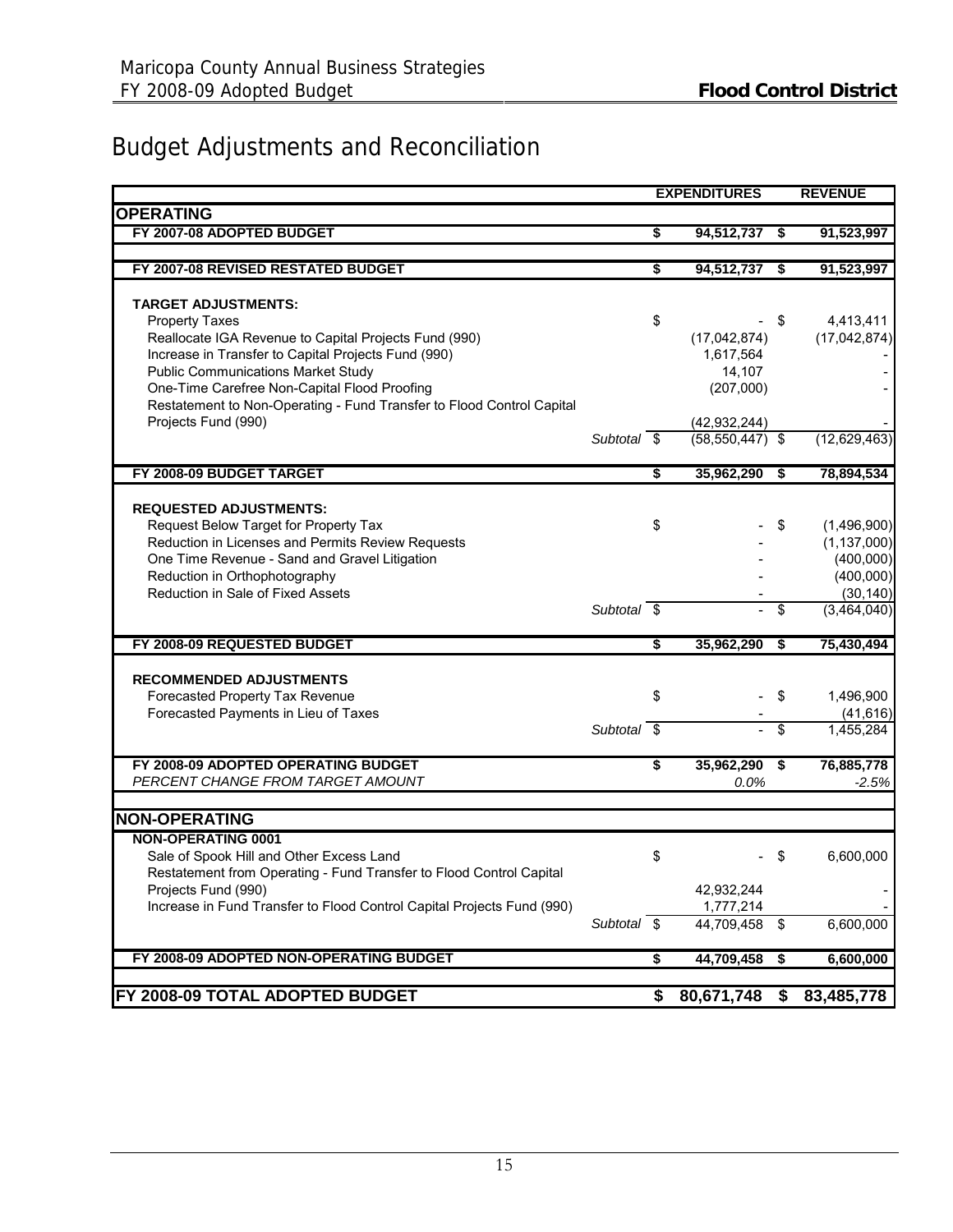|                                                          |             | <b>EXPENDITURES</b> |                 | <b>REVENUE</b>           |
|----------------------------------------------------------|-------------|---------------------|-----------------|--------------------------|
| <b>NON-OPERATING</b>                                     |             |                     |                 |                          |
| <b>NON-OPERATING 0001</b>                                |             |                     |                 |                          |
| Transfer in from the Flood Control Operations Fund (991) | Subtotal \$ | \$                  | \$<br>\$        | 44,709,458<br>44,709,458 |
|                                                          |             |                     |                 |                          |
| <b>CAPITAL IMPROVEMENT PROGRAM</b>                       |             |                     |                 |                          |
| F022 - City of Chandler                                  |             | \$<br>515,000 \$    |                 |                          |
| F026 - City of Phoenix                                   |             | 515,000             |                 |                          |
| F035 - Town of Guadalupe                                 |             | 5,000               |                 |                          |
| F117 - South Phoenix Drainage Improvements               |             | 1,188,000           |                 |                          |
| F121 - East Maricopa Floodway                            |             | 5,690,000           |                 |                          |
| F126 - Salt/Gila River                                   |             | 1,020,000           |                 |                          |
| F201 - White Tanks FRS No. 4                             |             | 780,000             |                 |                          |
| F202 - McMicken Dam                                      |             | 20,000              |                 |                          |
| F207 - Buckeye FRS No. 1                                 |             | 20,000              |                 |                          |
| F211 - Buckeye/Sun Valley ADMP                           |             | 20,000              |                 |                          |
| F300 - Spook Hill FRS and Outlet                         |             | 32,000              |                 |                          |
| F310 - Powerline FRS                                     |             | 580,000             |                 |                          |
| F343 - Wickenburg ADMP                                   |             | 2,989,000           |                 | 25,000                   |
| F344 - Wittmann ADMP                                     |             | 710,000             |                 |                          |
| F346 - Aguila                                            |             | 60,000              |                 |                          |
| F371 - Upper New River ADMP                              |             | 55,000              |                 |                          |
| F400 - Skunk Creek and New River                         |             | 10,000              |                 |                          |
| F420 - Spook Hill ADMP                                   |             | 7,455,000           |                 | 1,900,000                |
| F442 - East Mesa ADMP                                    |             | 4,289,000           |                 | 3,636,000                |
| F450 - Glendale/Peoria ADMP                              |             | 4,962,000           |                 | 2,350,000                |
| F470 - White Tanks ADMP                                  |             | 17,283,000          |                 | 5,523,000                |
| F480 - Queen Creek ADMP                                  |             | 1,219,000           |                 |                          |
| F491 - Higley ADMP                                       |             | 2,210,000           |                 |                          |
| F565 - Durango ADMP                                      |             | 2,370,000           |                 | 30,000                   |
| F580 - ACDC ADMP                                         |             | 958,000             |                 |                          |
| F590 - Scatter Wash Channel                              |             | 5,000               |                 |                          |
| F620 - Maryvale ADMP                                     |             | 2,180,000           |                 | 1,446,000                |
| F625 - Metro ADMP                                        |             | 430,000             |                 |                          |
| FCPR - Flood Control Project Reserve                     |             | 2,430,000           |                 |                          |
|                                                          | Subtotal \$ | $60,000,000$ \$     |                 | 14,910,000               |
|                                                          |             |                     |                 |                          |
| FY 2008-09 ADOPTED NON-OPERATING BUDGET                  |             | \$<br>60,000,000    | $\overline{\$}$ | 59,619,458               |
|                                                          |             |                     |                 |                          |
| FY 2008-09 TOTAL ADOPTED BUDGET                          |             | \$<br>60,000,000    | \$              | 59,619,458               |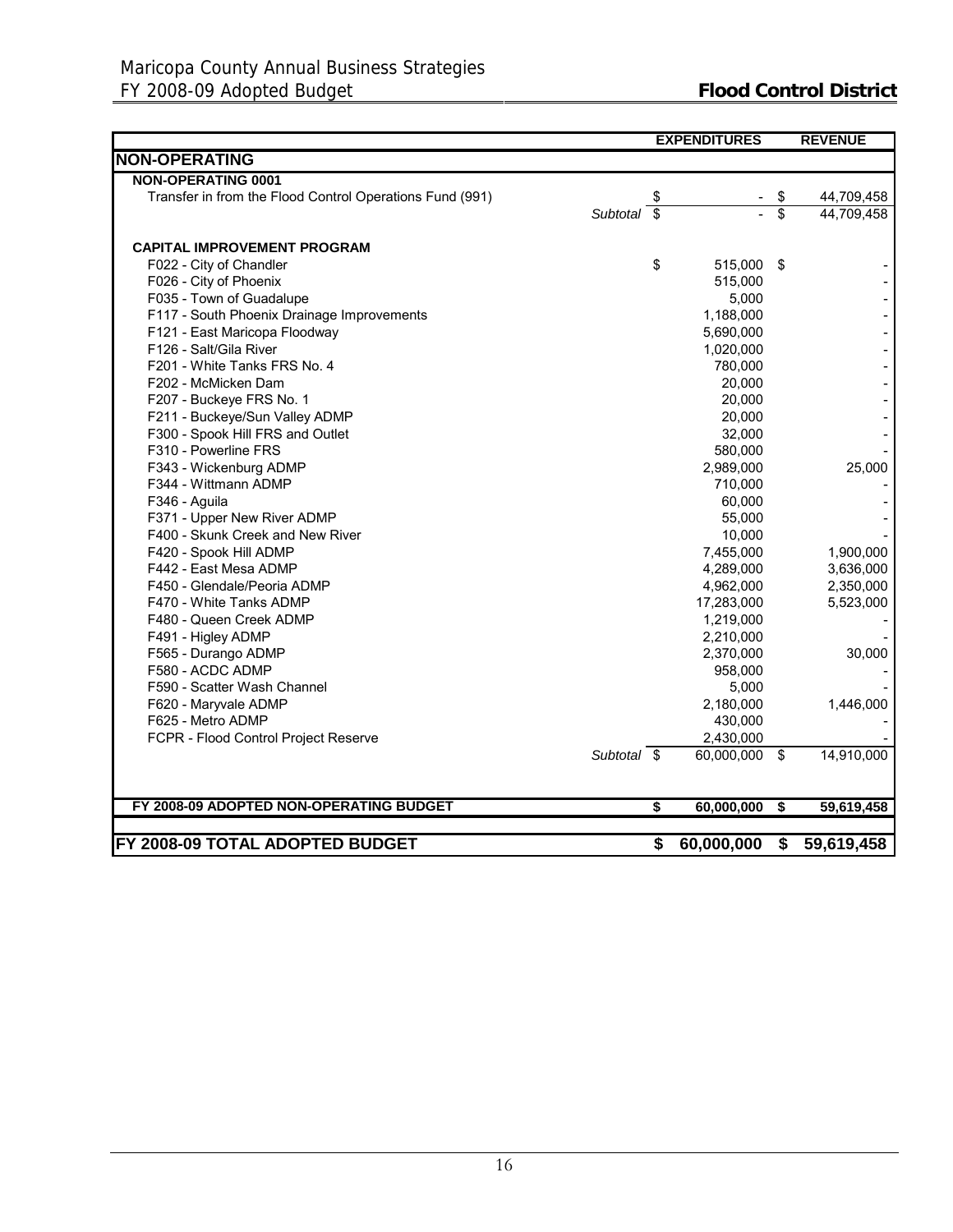## <span id="page-19-0"></span>Capital Improvement Program

## Summary

The Flood Control District primarily mitigates existing regional flood hazards through its five-year Capital Improvement Program (CIP) – the revolving five-year plan for accomplishing capital projects. The CIP drives design and construction of new infrastructure in concert with the District's planning activities and also addresses modification and replacement of existing infrastructure. The District maintains its five-year CIP as mandated by state statutes and as directed by the District's General Policies under District Resolutions 88-08 and 88-08A.

Since 1993, proposed capital projects have been reviewed for merit by the District's annual CIP Prioritization Procedure, although project recommendations resulting from this process are contingent upon ultimate project adoption through Resolutions by the District's Board of Directors. The CIP Prioritization Procedure solicits and evaluates project requests from the District's client communities and other local agencies, generally resulting from completed drainage planning studies.

The evaluation procedure allocates points based on:

- Significance within a master plan
- Hydrologic/hydraulic significance
- Level of protection
- Area protected
- Environmental quality
- Area-wide benefit
- Total project cost
- Level of partner participation
- Operation and maintenance costs
- Operation and maintenance responsibility

The process promotes a balanced approach to the evaluation of proposed projects, identifying and supporting flood control and regional drainage projects that not only provide long-term protection to individuals and property from flash floods and seasonal flooding, but that also promote community development, protect natural habitats and maintain watercourse flow paths. The procedure favors projects that involve cost-sharing partnerships, allowing the District to best leverage limited financial resources, and allows the District to limit future structural maintenance responsibilities to projects that are multi-jurisdictional, regional or involve main watercourses.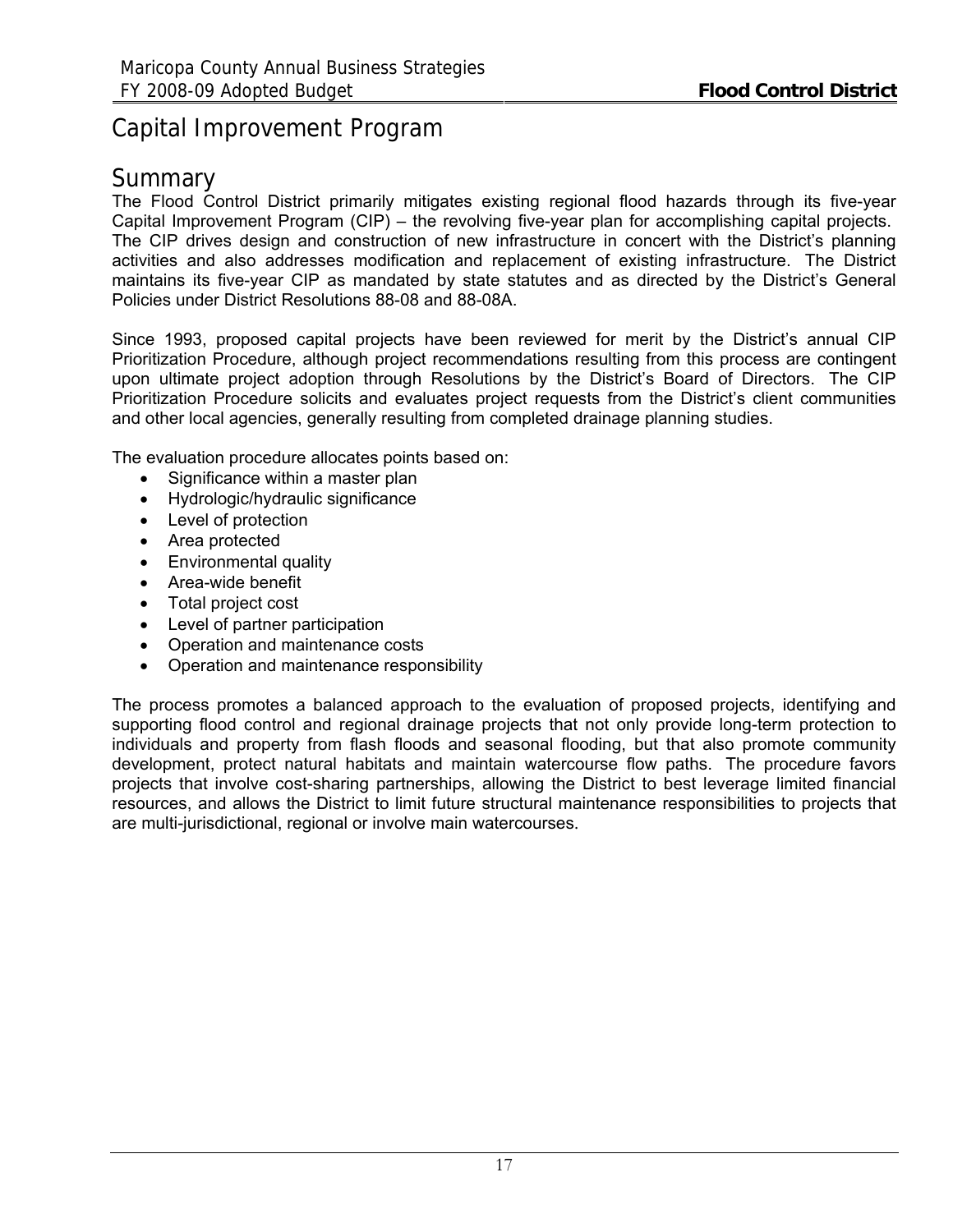## Project Detail

A total of 28 capital projects are identified and recommended to the Board by the Flood Control District. The adopted projects are as follows:

| 990 FLOOD CONTROL CAPITAL      |                     |     | <b>PROJECTED</b> |    |               |                          |    |                          |    |            |      |               |    | <b>5-YEAR TOTAL</b> |                      |      |
|--------------------------------|---------------------|-----|------------------|----|---------------|--------------------------|----|--------------------------|----|------------|------|---------------|----|---------------------|----------------------|------|
| <b>PROJECTS</b>                | <b>PREVIOUS</b>     |     | FY 2007-08       |    | FY 2008-09    | FY 2009-10               |    | FY 2010-11               |    | FY 2011-12 |      | FY 2012-13    |    | (FY 2009-13)        | <b>TOTAL PROJECT</b> | Page |
| <b>ACDC ADMP</b>               | \$<br>33,027,127 \$ |     | 1,220,000 \$     |    | 958,000 \$    | $\overline{\phantom{a}}$ | s  | $\overline{\phantom{a}}$ | s  | ٠          | s    |               | -S | 958,000 \$          | 35,205,127           | 20   |
| <b>BUCKEYE#1</b>               | 12.811              |     | 10,000           |    | 20,000        | 1,080,000                |    | 8,250,000                |    | 8.250.000  |      | 8,250,000     |    | 25,850,000          | 25,872,811           | 22   |
| BUCKEYE/SUN VALLEY ADMP        | 5,323               |     | 12,000           |    | 20,000        | 15,000                   |    | 6,020,000                |    | 10,000     |      |               |    | 6,065,000           | 6,082,323            | 24   |
| <b>CITY OF CHANDLER</b>        | 4,974,398           |     | 10,000           |    | 515,000       | 1,215,000                |    | 1,215,000                |    | 10,000     |      |               |    | 2,955,000           | 7,939,398            | 26   |
| <b>DURANGO ADMP</b>            | 13,666,218          |     | 1,366,000        |    | 2,370,000     | 7,796,000                |    | 2,170,000                |    | 60,000     |      | 60,000        |    | 12,456,000          | 27,488,218           | 28   |
| EAST MARICOPA FLOODWAY         | 54,511,068          |     | 27,000           |    | 5,690,000     | 2,955,000                |    | 6,010,000                |    | 20,000     |      | 5,200,000     |    | 19,875,000          | 74,413,068           | 30   |
| <b>EAST MESA ADMP</b>          | 32,410,484          |     | 1,394,000        |    | 4,289,000     | 9,360,000                |    | 2,650,000                |    | 60,000     |      | 20,000        |    | 16,379,000          | 50,183,484           | 32   |
| GLENDALE/PEORIA ADMP           | 53,036,862          |     | 10,292,000       |    | 4,962,000     | 1,580,000                |    | 6,915,000                |    | 9,250,000  |      | 4,200,000     |    | 26.907.000          | 90,235,862           | 34   |
| <b>HASSAYAMPA RIVER</b>        | 25,342              |     | 371,000          |    | 60,000        |                          |    |                          |    |            |      |               |    | 60,000              | 456,342              | 38   |
| <b>HIGLEY ADMP</b>             | 5,060,752           |     | 19,000           |    | 2.210.000     |                          |    |                          |    |            |      |               |    | 2,210,000           | 7.289.752            | 40   |
| <b>MARYVALE ADMP</b>           | 73,792,114          |     | 1,291,000        |    | 2,180,000     | 4,461,000                |    | 3,480,000                |    | 7,950,000  |      |               |    | 18,071,000          | 93,154,114           | 42   |
| <b>MCMICKEN DAM</b>            | 12.017.866          |     | 833,000          |    | 20,000        | 1,580,000                |    | 40,000                   |    | $\sim$     |      | 8,250,000     |    | 9,890,000           | 22,740,866           | 44   |
| <b>METRO ADMP</b>              | 781.792             |     | 2,996,000        |    | 430,000       | 1,445,000                |    | 4,350,000                |    | 30,000     |      |               |    | 6,255,000           | 10,032,792           | 46   |
| PHOENIX DAM SAFETY PROGRAM     |                     |     | 85,000           |    | 515,000       | 5,000                    |    |                          |    |            |      |               |    | 520,000             | 605,000              | 48   |
| <b>POWERLINE FRS</b>           |                     |     |                  |    | 580,000       | 1,650,000                |    | 10,000                   |    |            |      |               |    | 2,240,000           | 2,240,000            | 50   |
| QUEEN CREEK ADMP               | 13.421.073          |     | 6,064,000        |    | 1,219,000     | 60,000                   |    | 1,620,000                |    | 4,210,000  |      | 4,210,000     |    | 11,319,000          | 30,804,073           | 52   |
| S PHOENIX DRAINAGE IMPROVEMENT | 35,339,791          |     | 1,211,000        |    | 1,188,000     | 10,000                   |    | 855,000                  |    | 1,064,000  |      |               |    | 3,117,000           | 39,667,791           | 54   |
| <b>SALT/GILA RIVER</b>         | 1.916.040           |     | 50,000           |    | 1.020.000     |                          |    |                          |    |            |      |               |    | 1.020.000           | 2.986.040            | 56   |
| <b>SCATTER WASH CHANNEL</b>    | 1,513,313           |     | 1,016,000        |    | 5.000         |                          |    |                          |    |            |      |               |    | 5,000               | 2,534,313            | 58   |
| <b>SKUNK CREEK/NEW RIVER</b>   | 68,324,088          |     | 11,000           |    | 10,000        | 1,115,000                |    |                          |    |            |      |               |    | 1,125,000           | 69,460,088           | 60   |
| SPOOK HILL ADMP                | 8,320,825           |     | 465,000          |    | 7,455,000     | 5.601.000                |    | 2,240,000                |    | 2,160,000  |      | 10,000        |    | 17,466,000          | 26,251,825           | 62   |
| SPOOK HILL FRS                 | 176,281             |     | 109,000          |    | 32,000        |                          |    |                          |    |            |      |               |    | 32,000              | 317,281              | 64   |
| TOWN OF GUADALUPE              | 8,650,487           |     | 1,000            |    | 5,000         |                          |    |                          |    |            |      |               |    | 5,000               | 8,656,487            | 66   |
| UPPER NEW RIVER                | 649.805             |     | 432,000          |    | 55,000        |                          |    |                          |    |            |      |               |    | 55,000              | 1,136,805            | 68   |
| <b>WHITE TANKS ADMP</b>        | 74,981,588          |     | 22,452,000       |    | 17,283,000    | 9,900,000                |    | 6,142,000                |    | 8.397.000  |      | 21,720,000    |    | 63,442,000          | 160,875,588          | 70   |
| WHITE TANKS DAM #4             | 2,248,560           |     | 87,000           |    | 780,000       | 6,160,000                |    | 3,270,000                |    | 14,150,000 |      | 4,250,000     |    | 28,610,000          | 30,945,560           | 75   |
| <b>WICKENBURG ADMS</b>         | 6,618,062           |     | 6,721,000        |    | 2,989,000     | 1,015,000                |    | 515,000                  |    | 515,000    |      | 1,015,000     |    | 6,049,000           | 19,388,062           | 77   |
| <b>WITTMAN ADMP</b>            | 253,186             |     | 2,000            |    | 710,000       | 1,015,000                |    | 515,000                  |    | 515,000    |      | 1,015,000     |    | 3,770,000           | 4,025,186            | 80   |
| PROJECT RESERVES (FLOOD)       |                     |     | 1.433.000        |    | 2.430.000     | 1.982.000                |    | 3.733.000                |    | 3.349.000  |      | 1.800.000     |    | 13.294.000          | 14.727.000           | 82   |
| <b>TOTAL FUND 990 \$</b>       | 505.735.256         | - S | 59.980.000       | -S | 60.000.000 \$ | 60.000.000               | -S | 60.000.000               | -S | 60.000.000 | - \$ | 60.000.000 \$ |    | 300.000.000 \$      | 865,715,256          |      |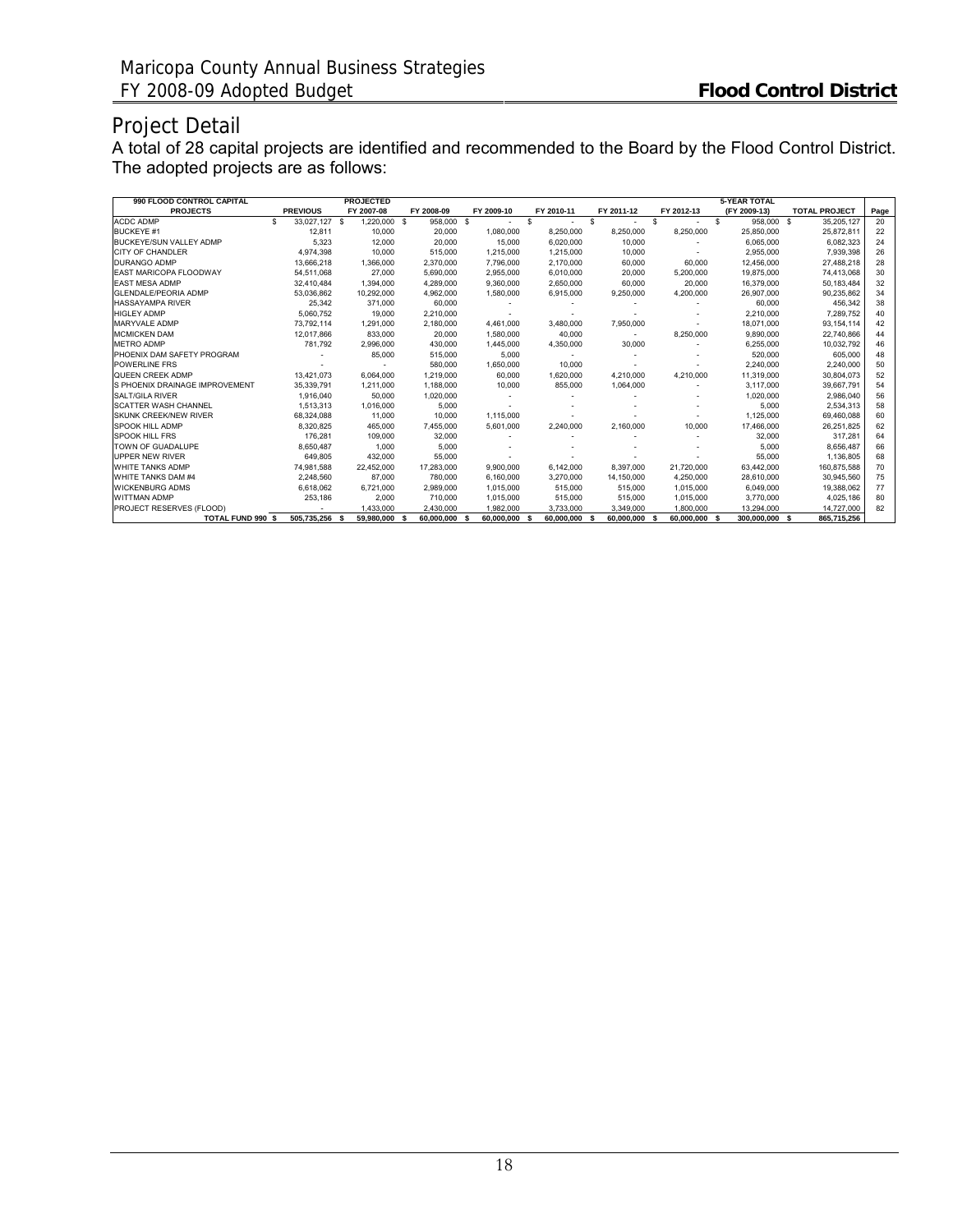## Managing for Results

### Purpose Statement

The purpose of the Flood Hazard Remediation program is to provide flood hazard protection through structural and non-structural solutions to the public so that they can live with minimal risk of loss of life or property due to flooding.

## Strategic Goals

**By 2013, Maricopa County Public Works will provide to the residents and visitors of Maricopa County required public works infrastructure by delivering 90% of Public Works Capital projects identified in the 5-year Capital Improvement Program.** 

## Strategic Plan Program Supported

• Flood Hazard Remediation

## Strategic Activities Supported

• Capital Projects

## Result Measures

|                                             | FY 2007-08   |                      |            |
|---------------------------------------------|--------------|----------------------|------------|
|                                             | Year-To-Date | FY 2007-08 Year-     | FY 2008-09 |
| <b>Measure</b>                              | Actual       | <b>End Projected</b> | Projected  |
| <b>RESULT: Percent of Capital Dollars  </b> |              |                      |            |
| Expended                                    | 52%          | 92%                  | 96%        |

District CIP Managing for Results (MfR) are not applicable at the individual project level or across multiple fiscal years and must be presented as gross, individual fiscal year figures. The District's Key Result Measure for the Capital Project activity reports the percent of total capital budget expended. By default, as it entails CIP expenditures, this project contributes to the results of that measure. Additionally, the District measures the percent of area benefitted by projects completed in a given fiscal year (compared to the area benefitted by all projects in the five-year CIP). The District has calculated a total of 608.5 square miles of area benefitted by projects in the five-year CIP; projects planned for fiscal year 2009 completion will benefit 106.6 square miles.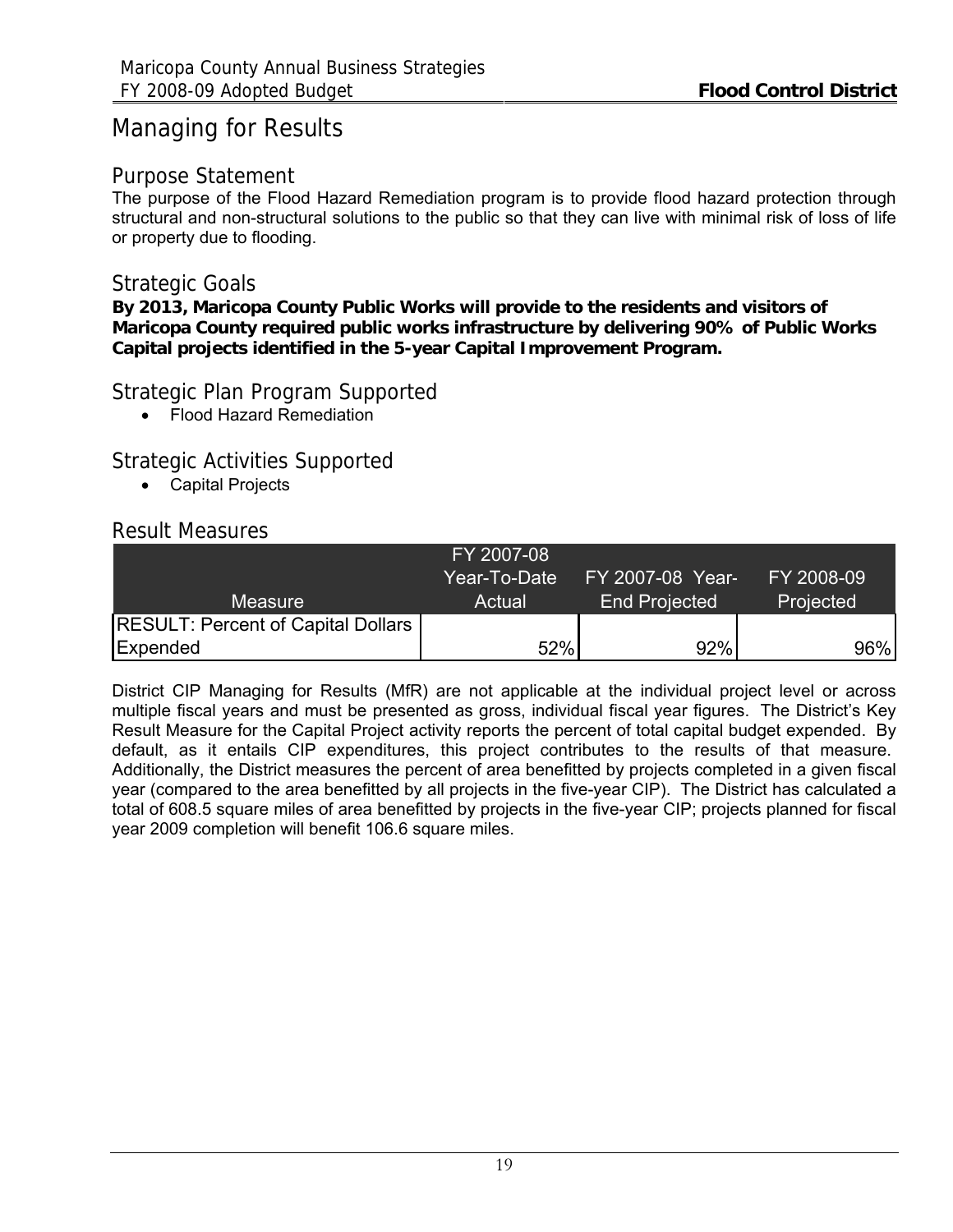<span id="page-22-0"></span>

|                                  | Arizona Canal Diversion Channel (ACDC)/ |  |  |  |  |  |  |  |  |  |  |  |
|----------------------------------|-----------------------------------------|--|--|--|--|--|--|--|--|--|--|--|
| Area Drainage Master Plan (ADMP) |                                         |  |  |  |  |  |  |  |  |  |  |  |
| <b>Project Location:</b>         | F580.07.31 - T3N/R3E                    |  |  |  |  |  |  |  |  |  |  |  |
| County District(s):              | 3                                       |  |  |  |  |  |  |  |  |  |  |  |
| <b>Managing Department:</b>      | F580.07.31 - City of Phoenix            |  |  |  |  |  |  |  |  |  |  |  |
| Project Partner(s):              | F580.07.31 - City of Phoenix            |  |  |  |  |  |  |  |  |  |  |  |
| <b>O&amp;M Responsibility:</b>   | F580.07.31 - City of Phoenix            |  |  |  |  |  |  |  |  |  |  |  |
| <b>Completion Date:</b>          | F580.05.31 - FY 2009                    |  |  |  |  |  |  |  |  |  |  |  |

Project Description:

F580.07.31 –  $9<sup>th</sup>$  Avenue Storm Drain

The 9th Avenue Storm Drain Project was identified within the Sunnyslope Candidate Assessment Report as one of several storm drains required in the Sunnyslope area to prevent local flooding during smaller events. The City of Phoenix has received numerous drainage complaints from the area. The City requested that the District initiate a drainage study to identify drainage problems and recommend solutions.

The project, starting at Peoria Avenue along 9th Avenue and ending at the Arizona Canal Diversion Channel (ACDC), consists of a storm drain system of pipe sizes ranging from 24" to 78", inlet and outlet structures and catch basins. The project will provide a 10-year level of flood protection to the properties located in the watershed.

The City is the lead agency for design and construction of the project, and the District has entered into a fifty percent construction cost share agreement. Construction is in progress with an estimated completion date in Fiscal Year 2009.

The City will own, operate and maintain the completed storm drain system.

#### Purpose Statement

The purpose of the Flood Hazard Remediation Program is to provide structural and non-structural flood hazard protection services to the public so they can live with minimal risk of loss of life or property damage due to flooding.

## Strategic Goals Addressed

By 2013, Maricopa County Public Works will provide to the residents and visitors of Maricopa County required public works infrastructure by delivering 90% of Public Works Capital projects identified in the 5-year Capital Improvement Program.

Strategic Plan Programs Supported

• Flood Hazard Remediation

Strategic Plan Activities Supported

• Flood Control Capital Projects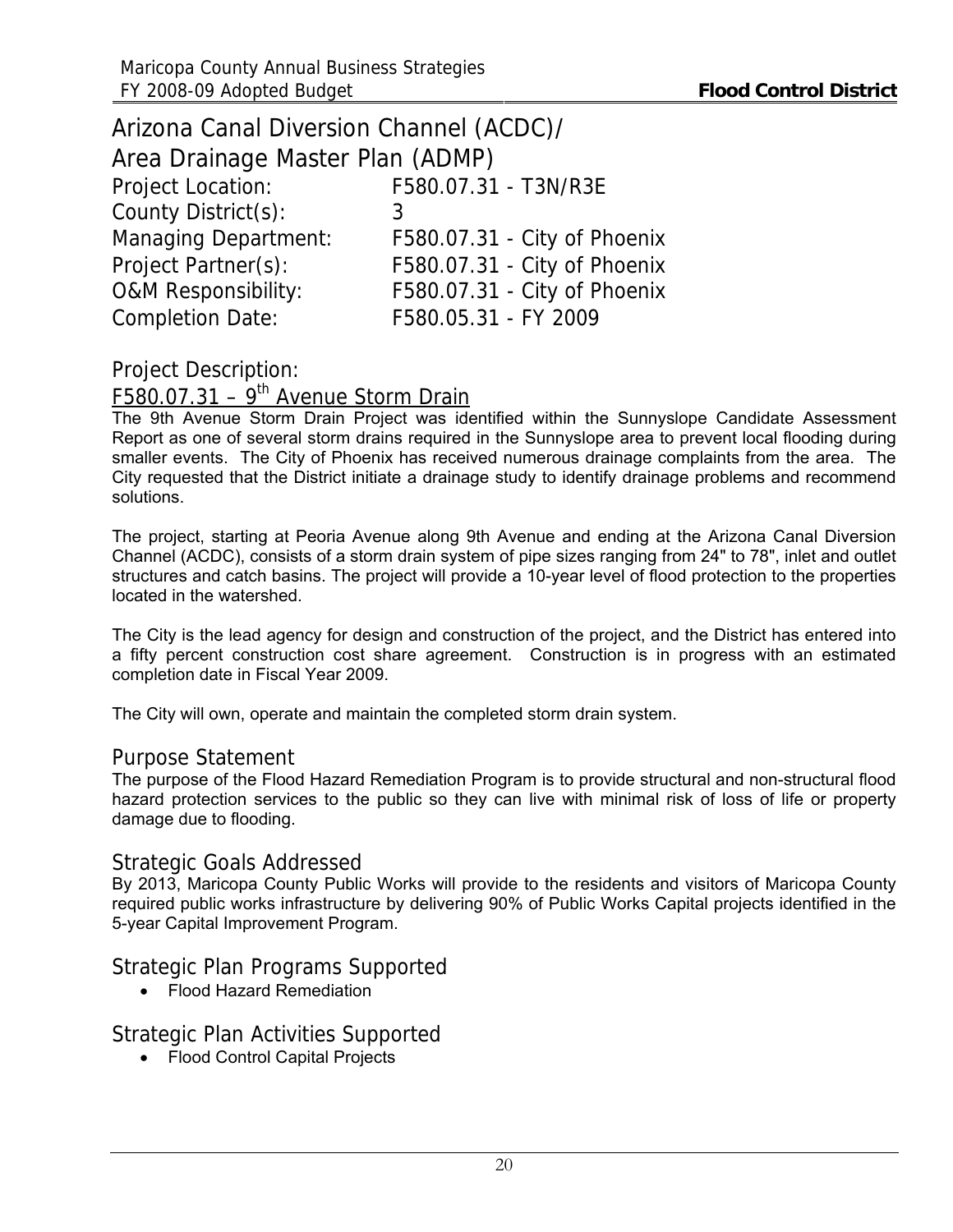## Funding/Cost Summary

|                                     | Previous   | Projected | Year า   | Year 2   | Year 3   | Year 4   | Year 5   | 5-Year  | Total      |  |
|-------------------------------------|------------|-----------|----------|----------|----------|----------|----------|---------|------------|--|
| <b>Funding Source</b>               | Actuals    | FY 07-08  | FY 08-09 | FY 09-10 | FY 10-11 | FY 11-12 | FY 12-13 | Total   | Project    |  |
| Flood Control District Property Tax | 25.936.140 | (46,000)  | 958,000  |          |          |          |          | 958,000 | 26.848.140 |  |
| IGA - Phoenix                       | 7.090.987  | .266.000  |          |          |          |          |          |         | 8.356.987  |  |
| <b>Project Total</b>                | 33.027.127 | .220.000  | 958.000  |          |          |          |          | 958.000 | 35.205.127 |  |

## Operating Cost Summary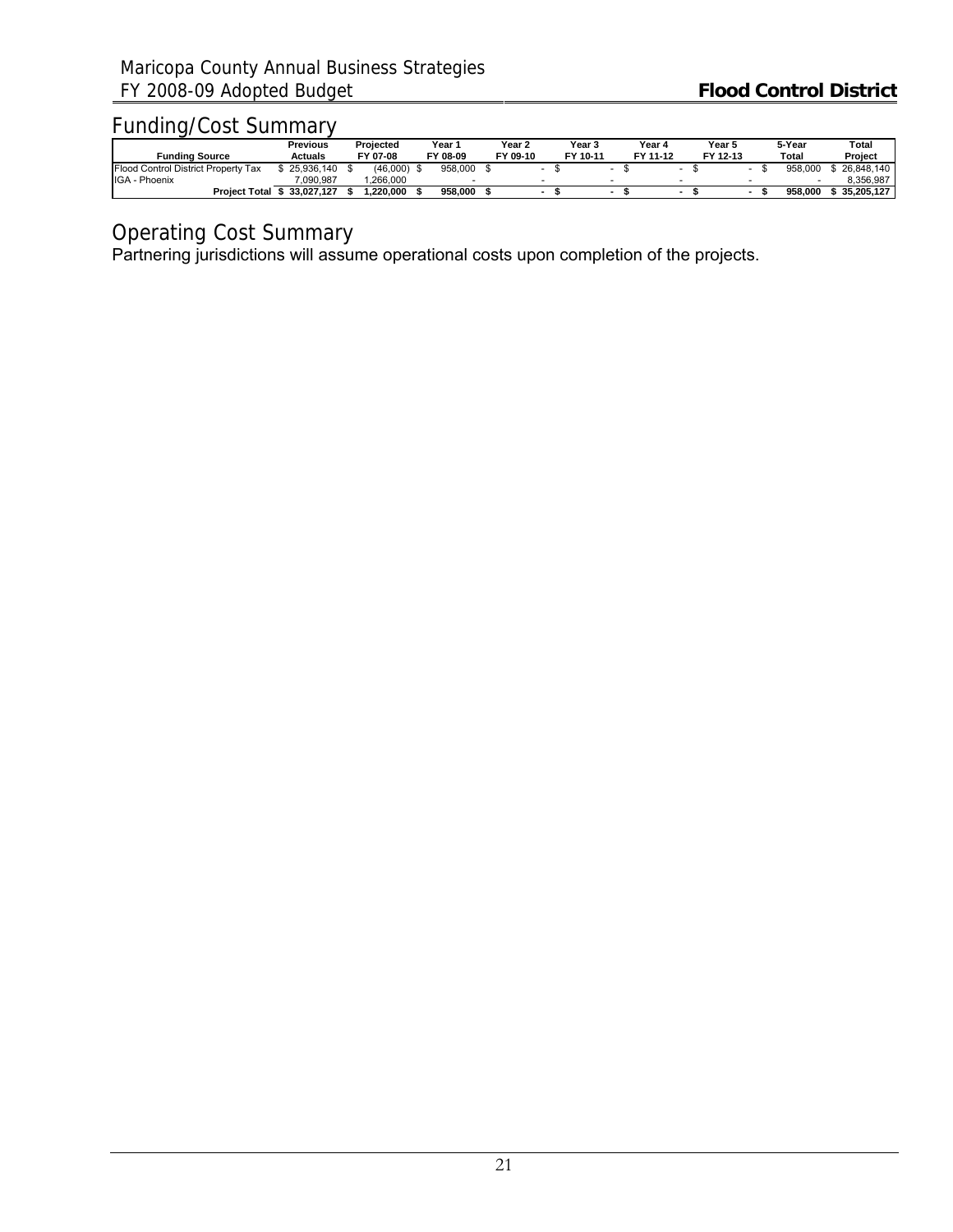<span id="page-24-0"></span>

| Buckeye Flood Retarding Structure (FRS) No. 1 |                                          |
|-----------------------------------------------|------------------------------------------|
| Project Location:                             | F207.01.31 - T1N/R3W, T1N/R4W, T1N/R5W   |
| County District(s):                           | 4                                        |
| <b>Managing Department:</b>                   | F207.01.31 - Flood Control District      |
| Project Partner(s):                           | F207.01.31 - NRCS (Potential/Unapproved) |
| <b>O&amp;M Responsibility:</b>                | F207.01.31 - Flood Control District      |
| <b>Completion Date:</b>                       | F207.01.31 - Outside Five-Year CIP       |

## Project Description:

## F207.01.31 - Buckeye FRS No. 1 Rehabilitation

Buckeye FRS No.1 is the westernmost of a series of three flood control dams designed and built by the Soil Conservation Service (now the Natural Resources Conservation Service, or NRCS) between 1973 and 1975. The dam is located along the southern slopes of the White Tank Mountains and parallels the north side of Interstate 10 for 7.1 miles west to the Hassayampa River. It is operated and maintained by the District and is regulated by the Arizona Department of Water Resources (ADWR).

Since its original construction, the dam has experienced considerable transverse cracking. ADWR has identified the transverse cracking in Buckeye FRS No.1 as a dam safety deficiency requiring corrective action. The District completed Phase I Assessments of the dam, and has requested NRCS federal cost share assistance, under Public Law 106-472, for a rehabilitation project to address dam safety concerns and maintain flood control benefits to downstream properties for the next 100 years. Alternatives may include a modified dam, floodways or basins providing a minimum of 100-year flood protection.

Buckeye FRS No.1 has been identified as a major component of the proposed Maricopa Regional Trail Phase 3 Master Plan. Ongoing project planning includes coordination with stakeholders for the potential incorporation of a recreational federal cost share component to the rehabilitation project.

Design is scheduled to begin in Fiscal Year 2010.

## Purpose Statement

The purpose of the Flood Hazard Remediation Program is to provide structural and non-structural flood hazard protection services to the public so they can live with minimal risk of loss of life or property damage due to flooding.

#### Strategic Goals Addressed

By 2013, Maricopa County Public Works will provide to the residents and visitors of Maricopa County required public works infrastructure by delivering 90% of Public Works Capital projects identified in the 5-year Capital Improvement Program.

## Strategic Plan Programs Supported

• Flood Hazard Remediation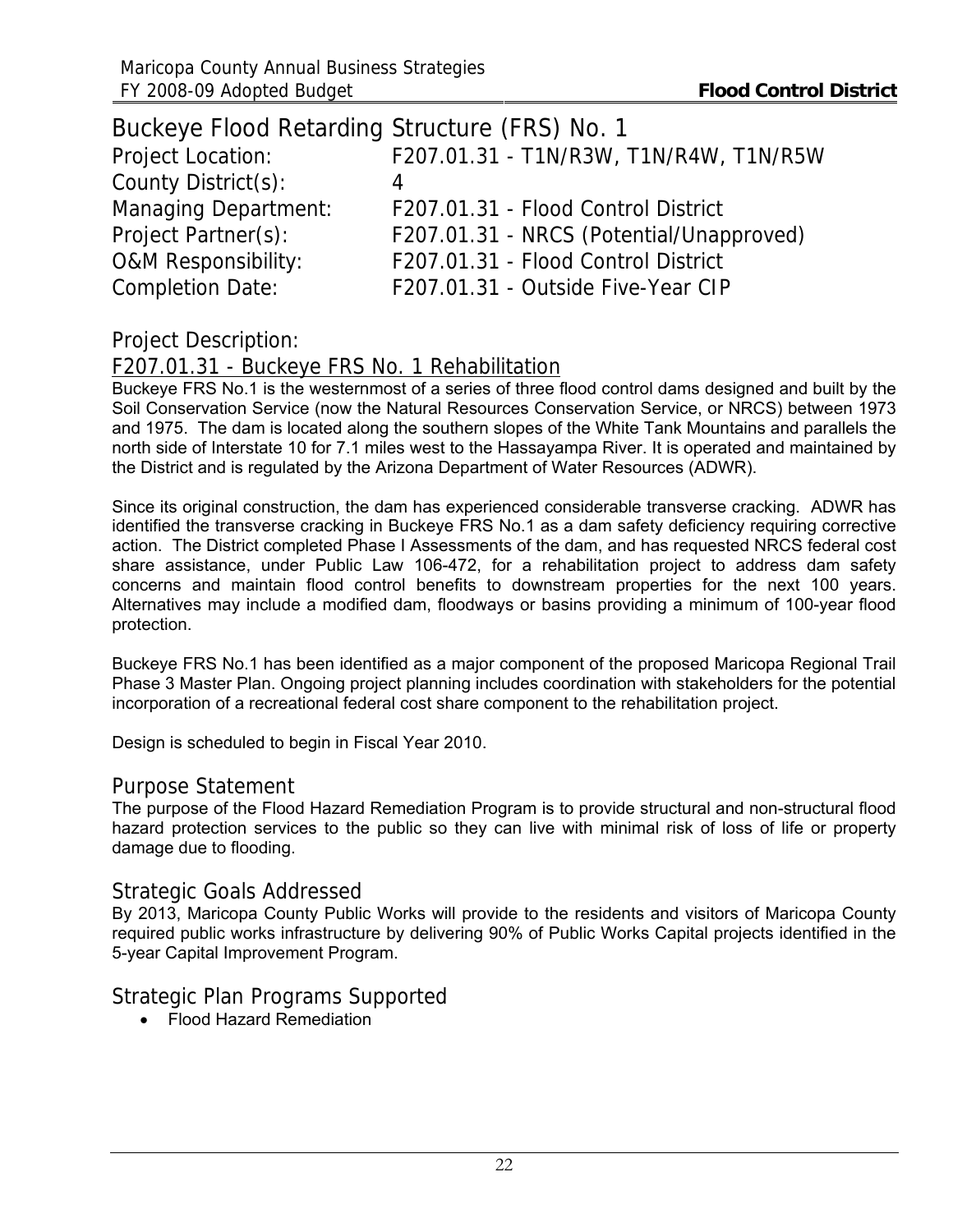## Strategic Plan Activities Supported

- Flood Control Capital Projects
- Dam Safety
- Flood Infrastructure Multi-Purpose Enhancement

## Funding/Cost Summary

|                                     | Previous | Projected | Year⊹    | Year 2   | Year 3    | Year 4    | Year 5    | 5-Year     | Total      |
|-------------------------------------|----------|-----------|----------|----------|-----------|-----------|-----------|------------|------------|
| <b>Funding Source</b>               | Actuals  | FY 07-08  | FY 08-09 | FY 09-10 | FY 10-11  | FY 11-12  | FY 12-13  | Total      | Project    |
| Flood Control District Property Tax | 12.811   | 10.000    | 20,000   | .080.000 | 7.250.000 | 4.250.000 | 4.250.000 | 16.850.000 | 16.872.811 |
| IGA - Pending                       |          |           |          |          | 1.000.000 | 000.000.  | 4.000.000 | 9.000.000  | 9.000.000  |
| <b>Project Total</b>                | 12.811   | 10.000    | 20.000   | .080.000 | 8.250.000 | 8.250.000 | 8.250.000 | 25.850.000 | 25.872.811 |

## Operating Cost Summary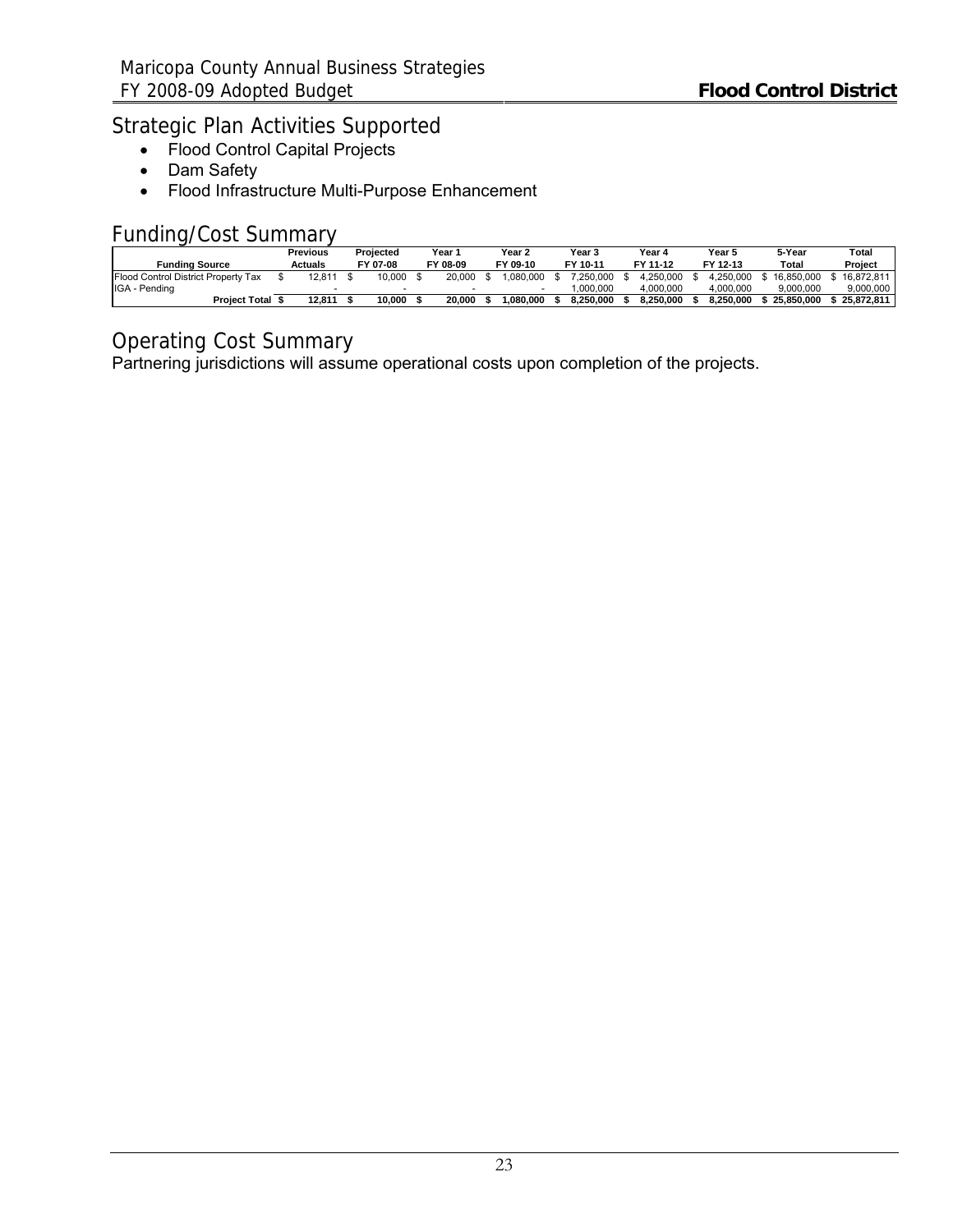<span id="page-26-0"></span>

|                                | Buckeye / Sun Valley Area Drainage Master Plan (ADMP) |
|--------------------------------|-------------------------------------------------------|
| <b>Project Location:</b>       | F211.03.31 - T1S/R3W                                  |
| County District(s):            | 4                                                     |
| <b>Managing Department:</b>    | F211.03.31 - Town of Buckeye                          |
| Project Partner(s):            | F211.03.31 - Town of Buckeye                          |
| <b>O&amp;M Responsibility:</b> | F211.03.31 - Town of Buckeye                          |
| <b>Completion Date:</b>        | F211.03.31 - FY 2012                                  |

## Project Description:

### F211.03.31 - Downtown Buckeye Regional Basin and Storm Drain Project

The Town of Buckeye historically experienced flooding conditions downtown in the vicinity of Monroe Avenue (MC 85) with increasingly intense flood conditions to Beloat Road. The District completed a Candidate Assessment Report that identified potential structural solutions: a 10-year conveyance system and outfall, and 100-year retention basins.

This project will relieve historic downtown Buckeye of frequent flooding by implementing storm drains, channels, retention basins, and an outlet infrastructure that will mitigate flood damages to residential, commercial, industrial properties, government buildings, and schools, while increasing traffic safety, and improving the community's flood insurance program rating.

The project's IGA commits the District to provide 50 percent reimbursement to the Town of Buckeye (the project's lead agency) no earlier than Fiscal Year 2011, by which time construction is expected to be complete.

#### Purpose Statement

The purpose of the Flood Hazard Remediation Program is to provide structural and non-structural flood hazard protection services to the public so they can live with minimal risk of loss of life or property damage due to flooding.

#### Strategic Goals Addressed

By 2013, Maricopa County Public Works will provide to the residents and visitors of Maricopa County required public works infrastructure by delivering 90% of Public Works Capital projects identified in the 5-year Capital Improvement Program.

#### Strategic Plan Programs Supported

• Flood Hazard Remediation

## Strategic Plan Activities Supported

• Flood Control Capital Projects

#### Funding/Cost Summary

| <b>Funding Source</b>                  | Previous<br>Actuals | Projected<br>FY 07-08 | Year 1<br>FY 08-09 | Year $\lambda$<br>FY 09-10 | Year 3<br>$10 - 11$<br>$\sim$ | Year 4<br>FY 11-12 | Year 5<br>FY 12-13 |  | 5-Year<br>Total | $\tau$ otal<br>Project |
|----------------------------------------|---------------------|-----------------------|--------------------|----------------------------|-------------------------------|--------------------|--------------------|--|-----------------|------------------------|
| Flood<br>Control District Property Tax | 5.323               | 12.000                | 20.000             | 5.000                      | 6.020.000                     | 10.000             |                    |  | 6.065.000       | 6.082.323              |
| <b>Project Total</b>                   | 5.323               | 12.000                | 20.000             | 15.000                     | 6.020.000                     | 10.000             |                    |  | 6.065.000       | 6.082.323              |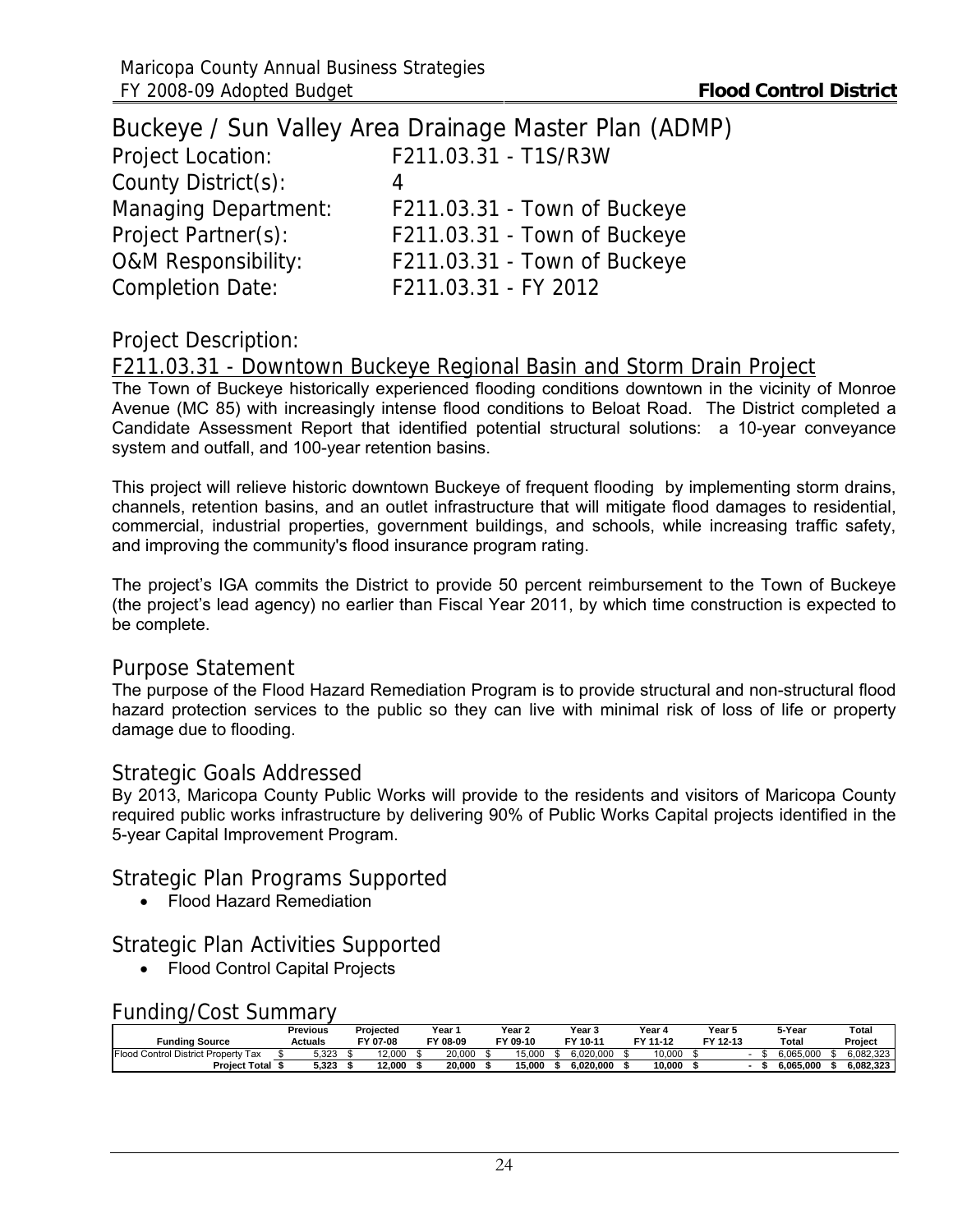## Operating Cost Summary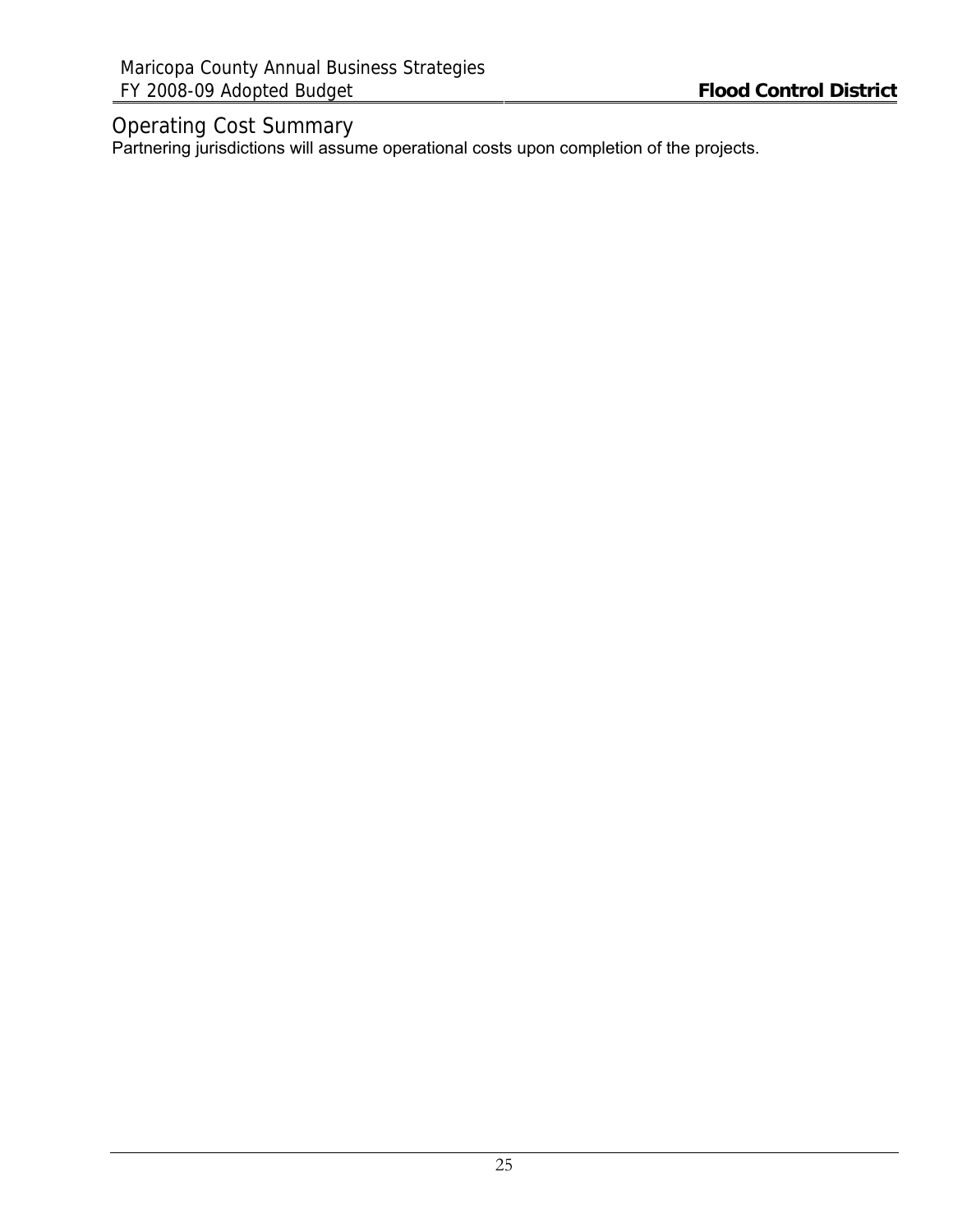<span id="page-28-0"></span>

| City of Chandler               |                               |
|--------------------------------|-------------------------------|
| <b>Project Location:</b>       | F022.01.32 - T1S/R5E          |
| County District(s):            | 3                             |
| <b>Managing Department:</b>    | F022.01.32 - City of Chandler |
| Project Partner(s):            | F022.01.32 - City of Chandler |
| <b>O&amp;M Responsibility:</b> | F022.01.32 - City of Chandler |
| <b>Completion Date:</b>        | F022.01.32 - FY 2012          |

## Project Description:

### F022.01.32 - Central Chandler Storm Drain Improvements

Recommended by the City of Chandler's March 2006 Storm Water Master Plan Update, this project removes all local drainage connections to an existing Salt River Project (SRP) "Chandler Drain" irrigation tailwater system and establishes a distinct City storm drain system. Improvements are contained within a flat four square mile segment of downtown Chandler subject to historic flooding problems. Project elements include numerous catch basins and a total of 2.8 miles of drainage pipes.

Total project cost is estimated at \$5.5 million, and the District anticipates entering a cost-share agreement with the City of Chandler, the project's prospective lead agency. A resolution and IGA are required.

Design funding is tentatively scheduled for Fiscal Year 2009, and construction is expected to be complete by Fiscal Year 2011. The project may be broken into up to four phases depending on District and City funding availability.

#### Purpose Statement

The purpose of the Flood Hazard Remediation Program is to provide structural and non-structural flood hazard protection services to the public so they can live with minimal risk of loss of life or property damage due to flooding.

#### Strategic Goals Addressed

By 2013, Maricopa County Public Works will provide to the residents and visitors of Maricopa County required public works infrastructure by delivering 90% of Public Works Capital projects identified in the 5-year Capital Improvement Program.

#### Strategic Plan Programs Supported

• Flood Hazard Remediation

## Strategic Plan Activities Supported

• Flood Control Capital Projects

#### Funding/Cost Summary

| <b>Funding Source</b>                       | Previous<br>Actuals | Projected<br>FY 07-08 | Year 1<br>FY 08-09 | Year $\lambda$<br>FY 09-10 | Year 5<br>$10 - 11$<br>$\sim$ | Year 4<br>FY 11-12 | Year 5<br>FY 12-13 |  | 5-Year<br>Total | Total<br>Project |
|---------------------------------------------|---------------------|-----------------------|--------------------|----------------------------|-------------------------------|--------------------|--------------------|--|-----------------|------------------|
| Flood<br>l Control District Property<br>Tax | .974.398            | 10.000                | <b>515.000</b>     | $.215.000$ ^               | 15.000                        | 10.000             |                    |  | :.955.000       | 7,939,398        |
| <b>Project Total</b>                        | 4.974.398           | 10.000                | 515.000            | 215.000<br>215             | .215.000<br>.24F              | 10.000             |                    |  | 2.955.000       | 7.939.398        |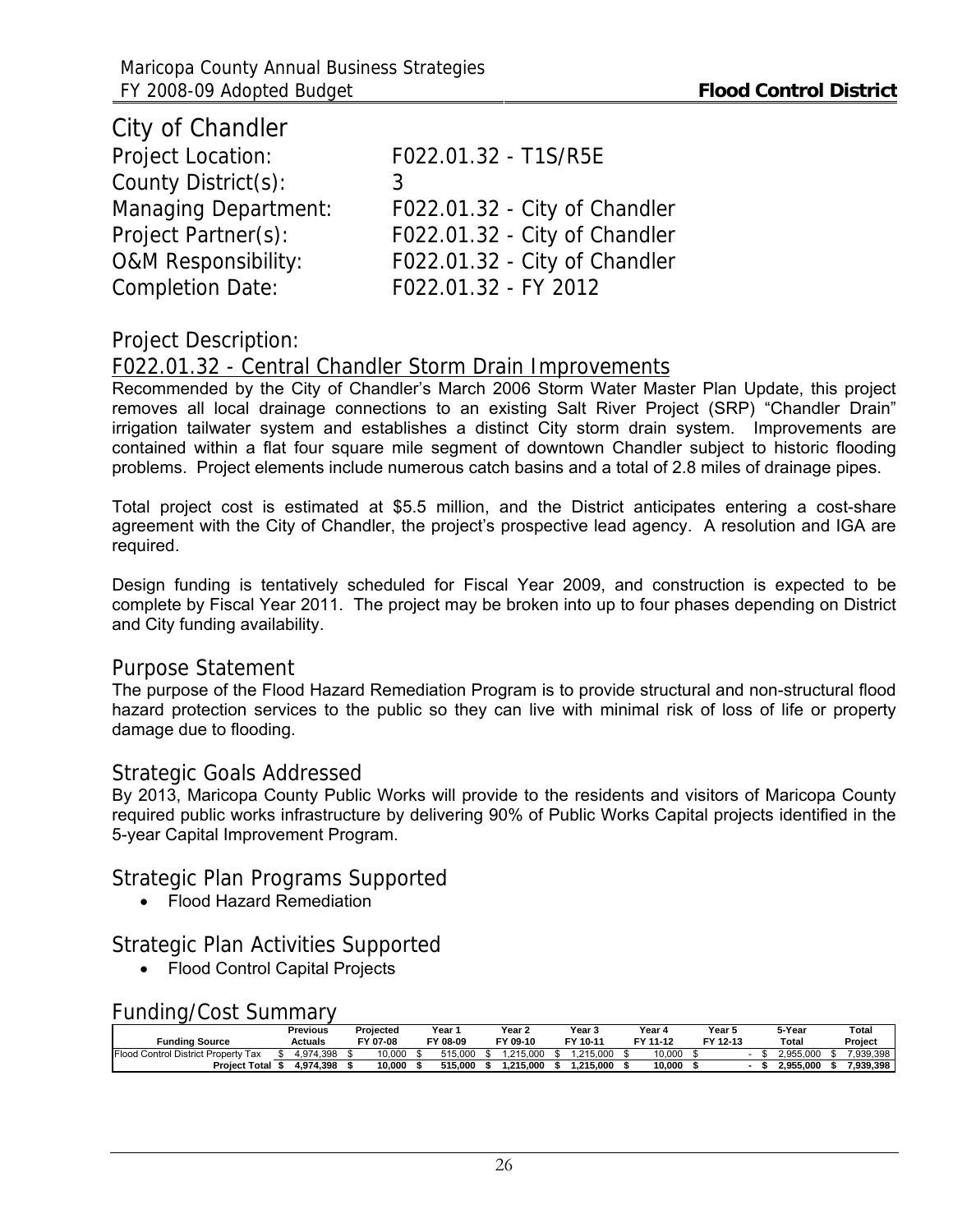## Operating Cost Summary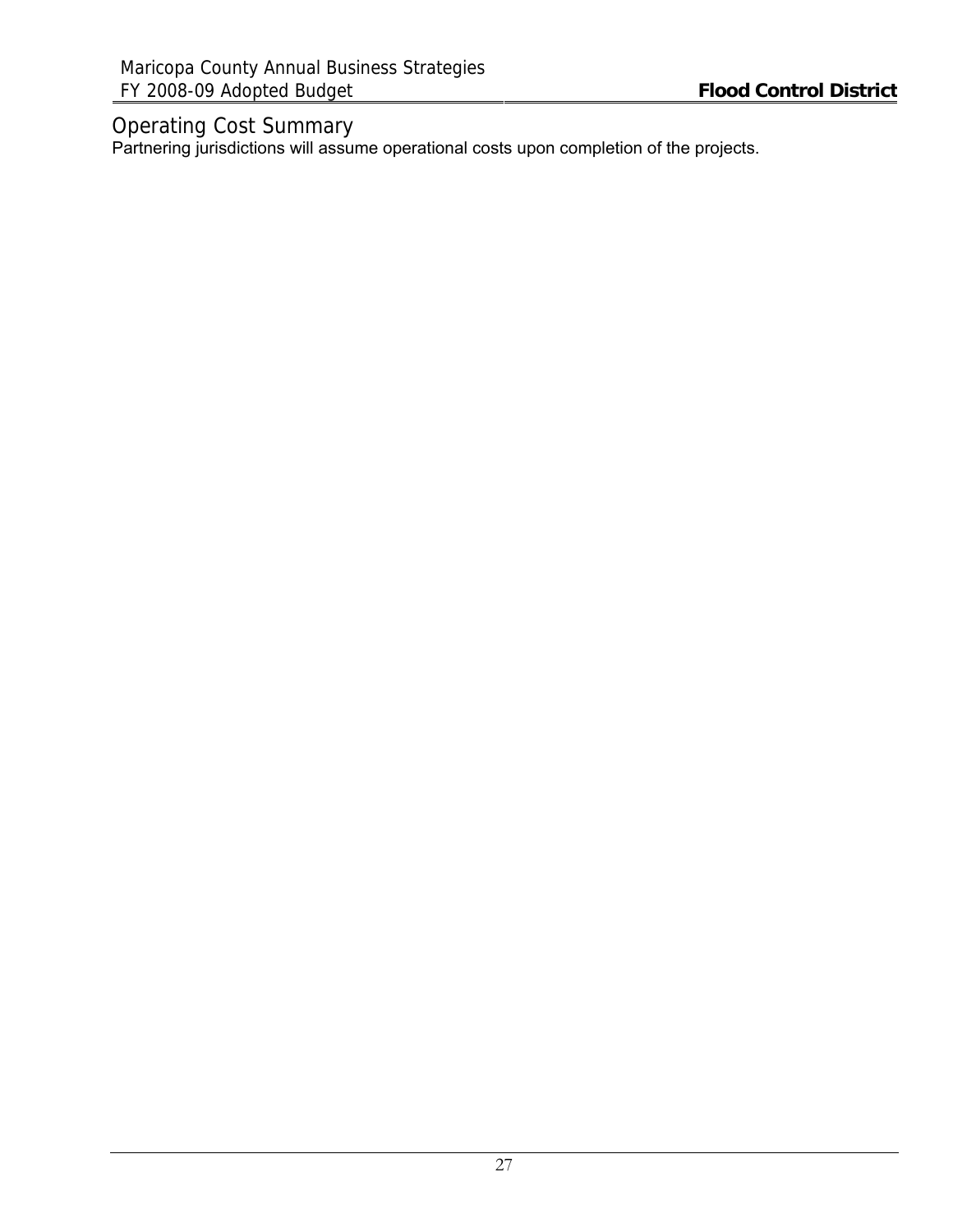<span id="page-30-0"></span>Durango Area Drainage Master Plan (ADMP)

| <b>Project Location:</b>       | F565.04.31 - T1N/R1E, T1N/R2E                         |
|--------------------------------|-------------------------------------------------------|
|                                | F565.04.32 - T1N/R1E, T1N/R2E                         |
| County District(s):            | 5                                                     |
| <b>Managing Department:</b>    | F565.04.31 - Flood Control District, City of Phoenix  |
|                                | F565.04.32 - Flood Control District, City of Avondale |
| Project Partner(s):            | F565.04.31 - City of Phoenix                          |
|                                | F565.04.32 - City of Avondale (Projected /            |
|                                | Unapproved)                                           |
| <b>O&amp;M Responsibility:</b> | F565.04.31 - City of Phoenix                          |
|                                | F565.04.32 - City of Avondale                         |
| <b>Completion Date:</b>        | F565.04.31 - FY 2011                                  |
|                                | F565.04.32 - Outside Five-Year CIP                    |

## Project Description:

F565.04.31 - 75th Avenue Storm Drain and Durango Regional Conveyance **Channel** 

The 75th Avenue Storm Drain and Durango Regional Conveyance Channel (DRCC) was recommended by the Durango Area Drainage Master Plan (ADMP) and was requested by the City of Phoenix. The project will provide an interim regional outfall channel and is the first phase of the DRCC Project. Project improvements will reduce flooding hazards north of the Union Pacific Railroad and remove approximately 71 structures from an identified floodplain.

The City is the lead agency for design of both the storm drain and the DRCC and is the lead agency for storm drain construction which began in Fiscal Year 2006. The District will be the lead agency for construction of the first phase of the DRCC, scheduled to begin in early Fiscal Year 2010.

## F565.04.32 - Durango Regional Conveyance Channel (107<sup>th</sup> Avenue to Agua Fria)

The District completed the Durango Area Drainage Master Plan to develop and evaluate solutions to mitigate flooding hazards in the Durango drainage area. The study recommended a regional channel and basin in the vicinity of the Salt River Project Buckeye Feeder Channel to intercept storm water flows and provide an outfall to the Agua Fria River.

This project constructs the portion of the recommended plan located between  $107<sup>th</sup>$  Avenue and the Agua Fria River, and between Lower Buckeye Road and Southern Avenue. The project would reduce flooding hazards and provide a 100-year outfall in the Durango drainage area.

The City of Avondale submitted the project for consideration under the Fiscal Year 2003 Prioritization Procedure, and the District anticipates participating in a cost-share agreement with the City.

The District and the City are pursuing cost-share commitment from area developers, and project implementation will likely await this commitment.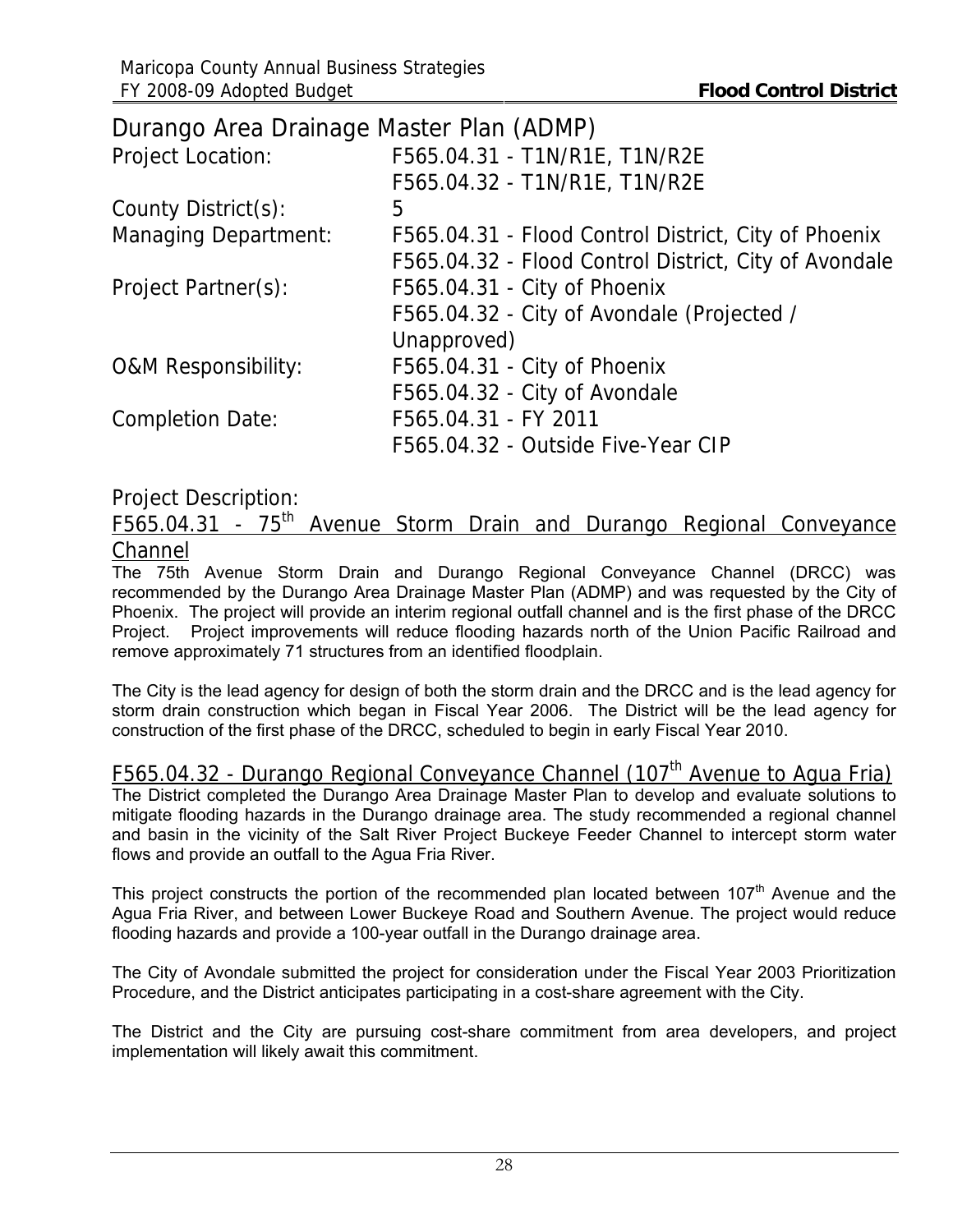### Purpose Statement

The purpose of the Flood Hazard Remediation Program is to provide structural and non-structural flood hazard protection services to the public so they can live with minimal risk of loss of life or property damage due to flooding.

### Strategic Goals Addressed

By 2013, Maricopa County Public Works will provide to the residents and visitors of Maricopa County required public works infrastructure by delivering 90% of Public Works Capital projects identified in the 5-year Capital Improvement Program.

## Strategic Plan Programs Supported

• Flood Hazard Remediation

## Strategic Plan Activities Supported

- Flood Control Capital Projects
- Flood Infrastructure Multi-Purpose Enhancement

### Funding/Cost Summary

|                                     | Previous   | Projected | Year '    | Year 2    | Year 3    | Year 4   | Year 5   | 5-Year     | Total      |
|-------------------------------------|------------|-----------|-----------|-----------|-----------|----------|----------|------------|------------|
| <b>Funding Source</b>               | Actuals    | FY 07-08  | FY 08-09  | FY 09-10  | FY 10-11  | FY 11-12 | FY 12-13 | Total      | Project    |
| Flood Control District Property Tax | .166.618   | 294.000   | 2.340.000 | 6.636.000 | 1.010.000 | 60.000   | 60.000   | 10.106.000 | 22.566.618 |
| IGA - Phoenix                       | 2.499.600  | 72.000    | 30.000    | .160.000  | .160.000  |          |          | 2.350.000  | 4.921.600  |
| <b>Project Total</b>                | 13.666.218 | .366.000  | 2.370.000 | 7.796.000 | 2.170.000 | 60.000   | 60.000   | 12.456.000 | 27.488.218 |

## Operating Cost Summary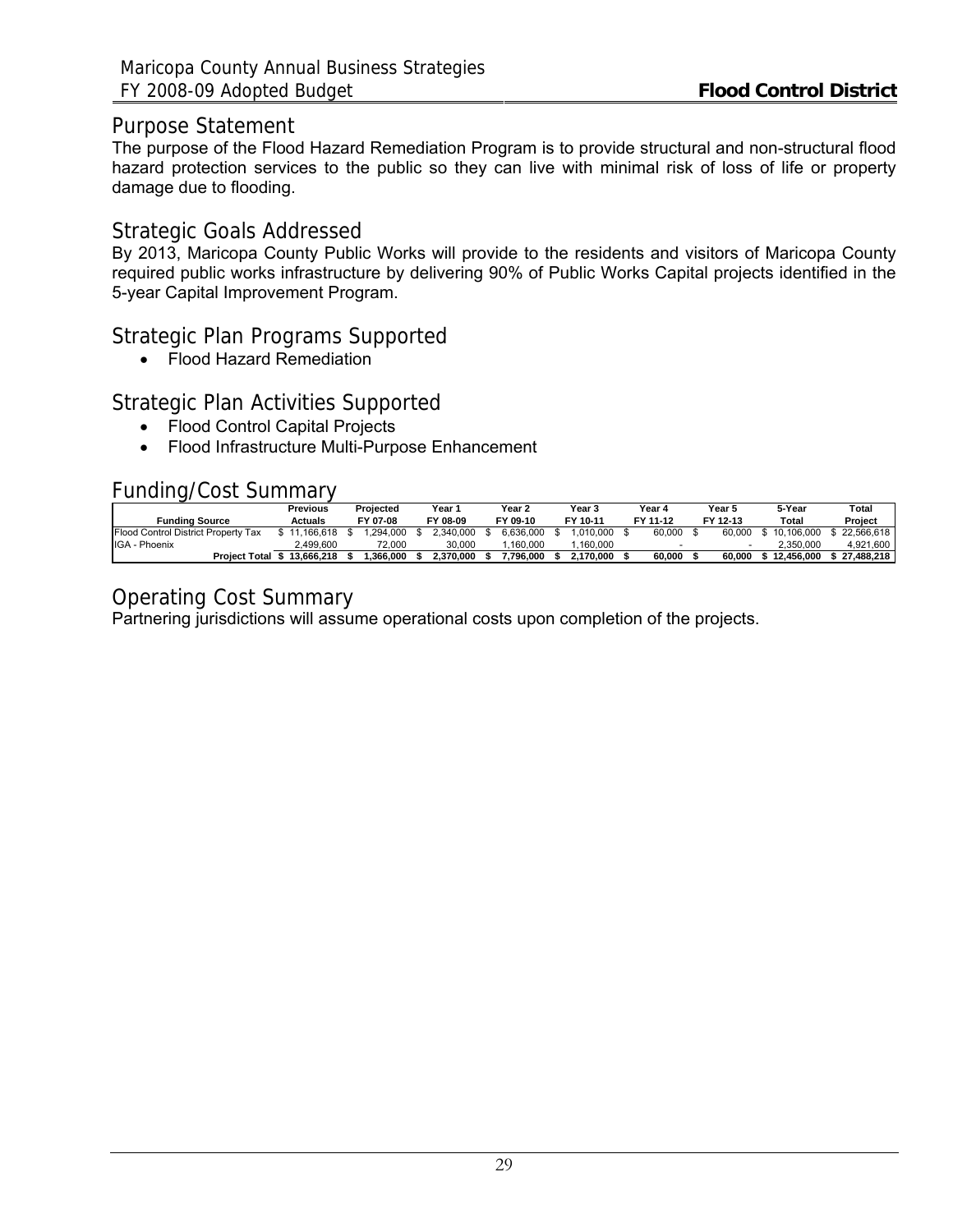<span id="page-32-0"></span>

| EMF (East Maricopa Floodway)   |                                     |
|--------------------------------|-------------------------------------|
| <b>Project Location:</b>       | F121.03.32 - T1S/R6E                |
|                                | F121.03.33 - T2S/R6E                |
| County District(s):            |                                     |
| <b>Managing Department:</b>    | F121.03.32 - Flood Control District |
|                                | F121.03.33 - Flood Control District |
| Project Partner(s):            | F121.03.32 - Town of Gilbert        |
|                                | F121.03.33 - None                   |
| <b>O&amp;M Responsibility:</b> | F121.03.32 - Flood Control District |
|                                | F121.03.33 - Flood Control District |
| <b>Completion Date:</b>        | F121.03.32 - FY 2012                |
|                                | F121.03.33 - Outside Five-Year CIP  |

## Project Description:

## F121.03.32 - Rittenhouse Basin

The District's East Maricopa Floodway (EMF) Mitigation Study identified drainage and flooding issues associated with the 15,000 cfs 100-year flow exceeding the EMF's 8,500 cfs capacity. The study proposed two large off-line detention basins – the Rittenhouse and Chandler Heights Basins – to mitigate EMF flows.

Rittenhouse Basin construction is being accomplished in multiple phases. Design and the first phase of construction have been completed, and the second phase of construction is expected to be completed during Fiscal Year 2010.

Although basin construction is being accomplished by the District alone, the Town of Gilbert will fund recreational amenities and assume certain operations and maintenance responsibilities.

The project IGA requires the Town to purchase an easement on the 40-acre excavated basin site within six months of project completion at a value equal to approximately fifty percent of the appraised fair market value.

## F121.03.33 - Chandler Heights Basin

Chandler Heights Basin addresses flows from the Queen Creek and Sonoqui washes into the EMF. Construction is being accomplished in five phases. Design and the first two phases of construction are complete, and the third phase of construction is tentatively scheduled for Fiscal Year 2011.

Although basin construction is being accomplished by the District alone, it is anticipated that the Town of Gilbert will fund recreational amenities, and assume certain operations and maintenance obligations in the future.

#### Purpose Statement

The purpose of the Flood Hazard Remediation Program is to provide structural and non-structural flood hazard protection services to the public so they can live with minimal risk of loss of life or property damage due to flooding.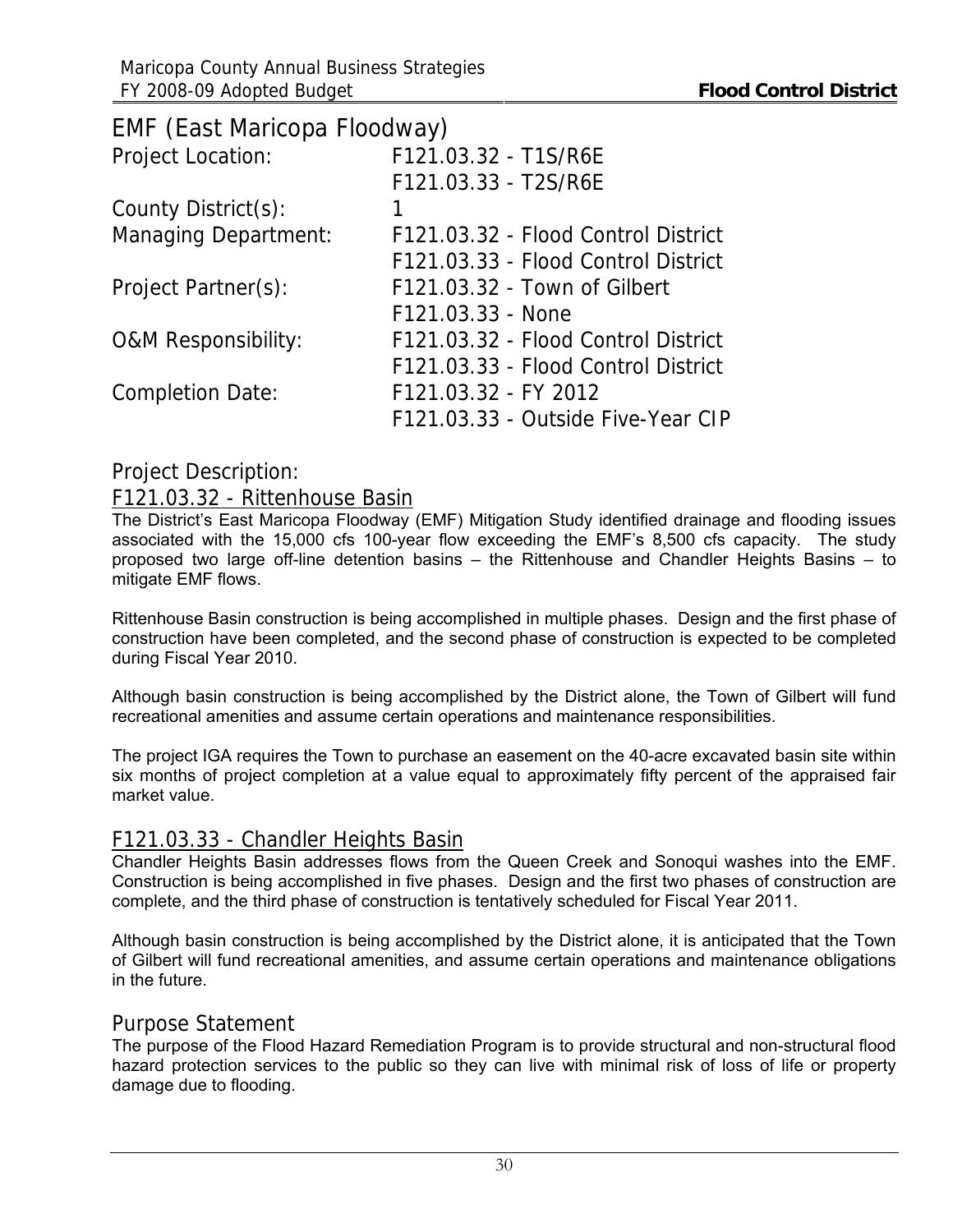## Strategic Goals Addressed

By 2013, Maricopa County Public Works will provide to the residents and visitors of Maricopa County required public works infrastructure by delivering 90% of Public Works Capital projects identified in the 5-year Capital Improvement Program.

## Strategic Plan Programs Supported

• Flood Hazard Remediation

## Strategic Plan Activities Supported

- Flood Control Capital Projects
- Flood Infrastructure Multi-Purpose Enhancement

## Funding/Cost Summary

|                                     | Previous       | Projected | Year '    | Year 2    | Year 3    | Year 4   | Year 5    | 5-Year     | Total      |
|-------------------------------------|----------------|-----------|-----------|-----------|-----------|----------|-----------|------------|------------|
| <b>Funding Source</b>               | <b>Actuals</b> | FY 07-08  | FY 08-09  | FY 09-10  | FY 10-11  | FY 11-12 | FY 12-13  | Total      | Project    |
| Flood Control District Property Tax | 54.311.068     | 27.000    | 5.690.000 | 2.955.000 | 6.010.000 | 20,000   | 5.200.000 | 19.875.000 | 74.213.068 |
| <b>I</b> IGA                        | 200.000        |           |           |           |           |          |           |            | 200.000    |
| <b>Project Total</b>                | 54.511.068     | 27.000    | 5.690.000 | 2.955.000 | 6.010.000 | 20.000   | 5.200.000 | 19.875.000 | 74.413.068 |

## Operating Cost Summary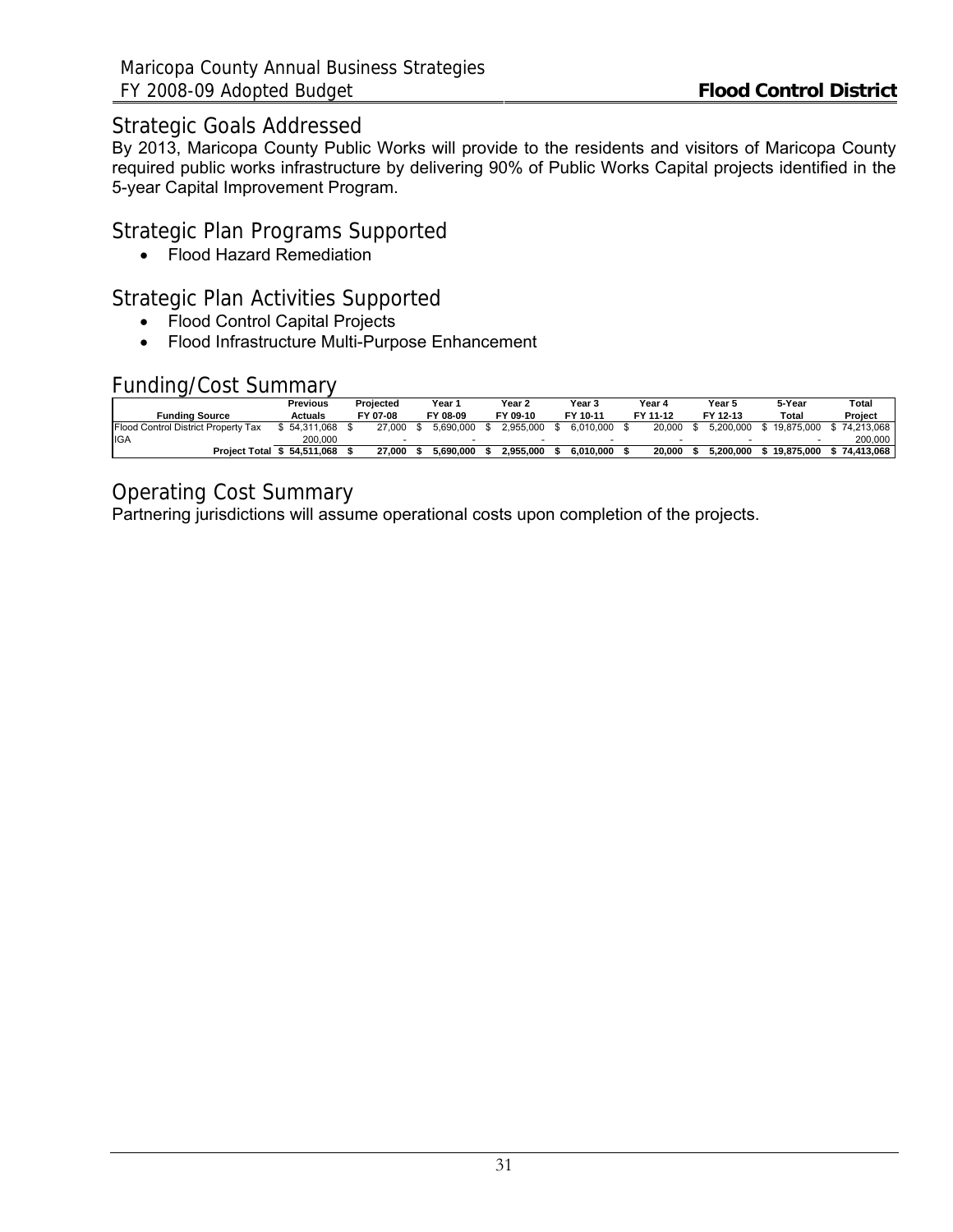<span id="page-34-0"></span>

| East Mesa Area Drainage Master Plan (ADMP) |                                                   |
|--------------------------------------------|---------------------------------------------------|
| <b>Project Location:</b>                   | F442.11.31 - T1S/R7E, T1S/R8E                     |
|                                            | F442.12.31 - T1N/R7E                              |
| County District(s):                        | 1, 2                                              |
| <b>Managing Department:</b>                | F442.11.31 - Flood Control District               |
|                                            | F442.12.31 - Flood Control District               |
| Project Partner(s):                        | F442.11.31 - City of Mesa                         |
|                                            | F442.12.31 - None                                 |
| <b>O&amp;M Responsibility:</b>             | F442.11.31 - Flood Control District, City of Mesa |
|                                            | F442.12.31 - Flood Control District               |
| <b>Completion Date:</b>                    | F442.11.31 - Outside Five-Year CIP                |
|                                            | F442.12.31 - FY 2010                              |

## Project Description:

## F442.11.31 - Siphon Draw Drainage Improvements

The Siphon Draw project is the final element of the recommended plan for the East Mesa ADMP for the area south of the Superstition Freeway and north of Warner Road.

The project includes a channel along Meridian Road that intercepts flow entering Maricopa County from Pinal County and conveys the flow south to a detention basin to be constructed east of Meridian Road and north of Elliot Road. A storm drain will be constructed along Elliot Road to convey flow from the basin to the existing storm drain at Elliot Road and 104<sup>th</sup> Avenue.

Construction of the storm drain and basin is anticipated to begin in Fiscal Year 2009 with the City of Mesa as a project partner. Construction of the channel along Meridian Road will follow, pending partnering agreements.

## F442.12.31 - East Mesa Drain Reaches 4 and 7 Modification

In June 1994, the District assumed maintenance responsibility (previously held by Maricopa County Public Works Department) for the East Mesa Drains, 11 dedicated local drainage easements in Unincorporated Maricopa County. The District conducted a Candidate Assessment Report (CAR) in April 2004 to investigate improvement alternatives to mitigate the extensive maintenance costs associated with the drains. The consensus of the District identified Reaches 4 and 7 as the best targets for structural improvements to decrease maintenance costs.

The bottom and side slopes of the Reach 4 channel have experienced scour erosion maintenance complications associated with trees and trash; the Reach 7 channel has experienced chronic erosion from inflows across its east bank.

The project will be unilateral and will likely include installation of concrete lining. Design will be completed by staff, and construction of Reach 7 improvements will begin in Fiscal Year 2009.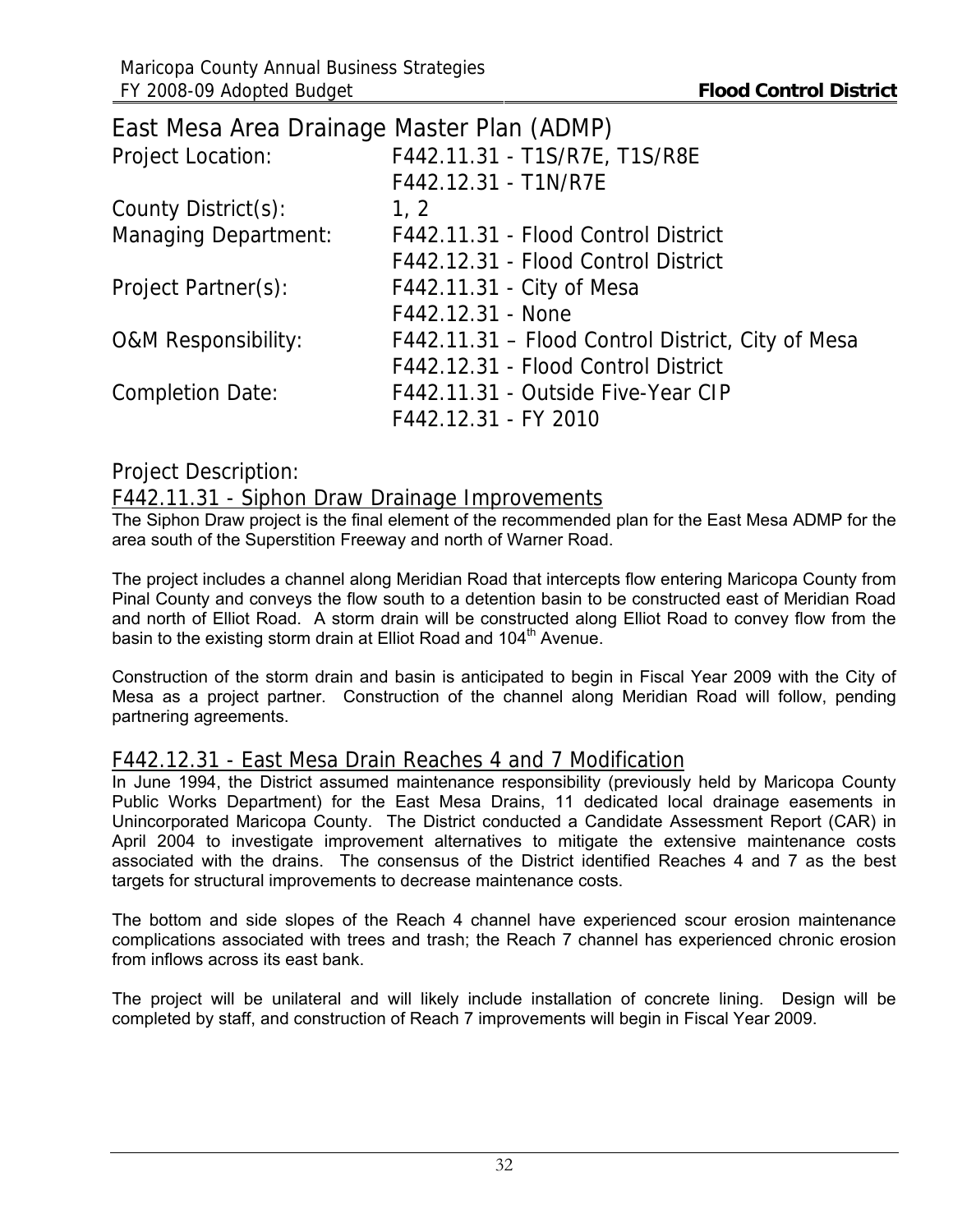### Purpose Statement

The purpose of the Flood Hazard Remediation Program is to provide structural and non-structural flood hazard protection services to the public so they can live with minimal risk of loss of life or property damage due to flooding.

### Strategic Goals Addressed

By 2013, Maricopa County Public Works will provide to the residents and visitors of Maricopa County required public works infrastructure by delivering 90% of Public Works Capital projects identified in the 5-year Capital Improvement Program.

## Strategic Plan Programs Supported

• Flood Hazard Remediation

## Strategic Plan Activities Supported

- Flood Control Capital Projects
- Flood Infrastructure Multi-Purpose Enhancement

### Funding/Cost Summary

|                                     | Previous   | Projected | Year า    | Year 2    | Year 3    | Year 4   | Year 5   | 5-Year     | Total      |
|-------------------------------------|------------|-----------|-----------|-----------|-----------|----------|----------|------------|------------|
| <b>Funding Source</b>               | Actuals    | FY 07-08  | FY 08-09  | FY 09-10  | FY 10-11  | FY 11-12 | FY 12-13 | Total      | Proiect    |
| Flood Control District Property Tax | 25.430.115 | 946.000   | 653,000   | 6.120.000 | .300.000  | 60.000   | 20,000   | 8.153.000  | 34.529.115 |
| IGA -Mesa, Pending                  | 6.980.369  | 448.000   | 3.636.000 | 3.240.000 | .350.000  |          |          | 8.226.000  | 15.654.369 |
| <b>Project Total</b>                | 32.410.484 | .394.000  | 4.289.000 | 9.360.000 | 2.650.000 | 60.000   | 20.000   | 16.379.000 | 50.183.484 |

## Operating Cost Summary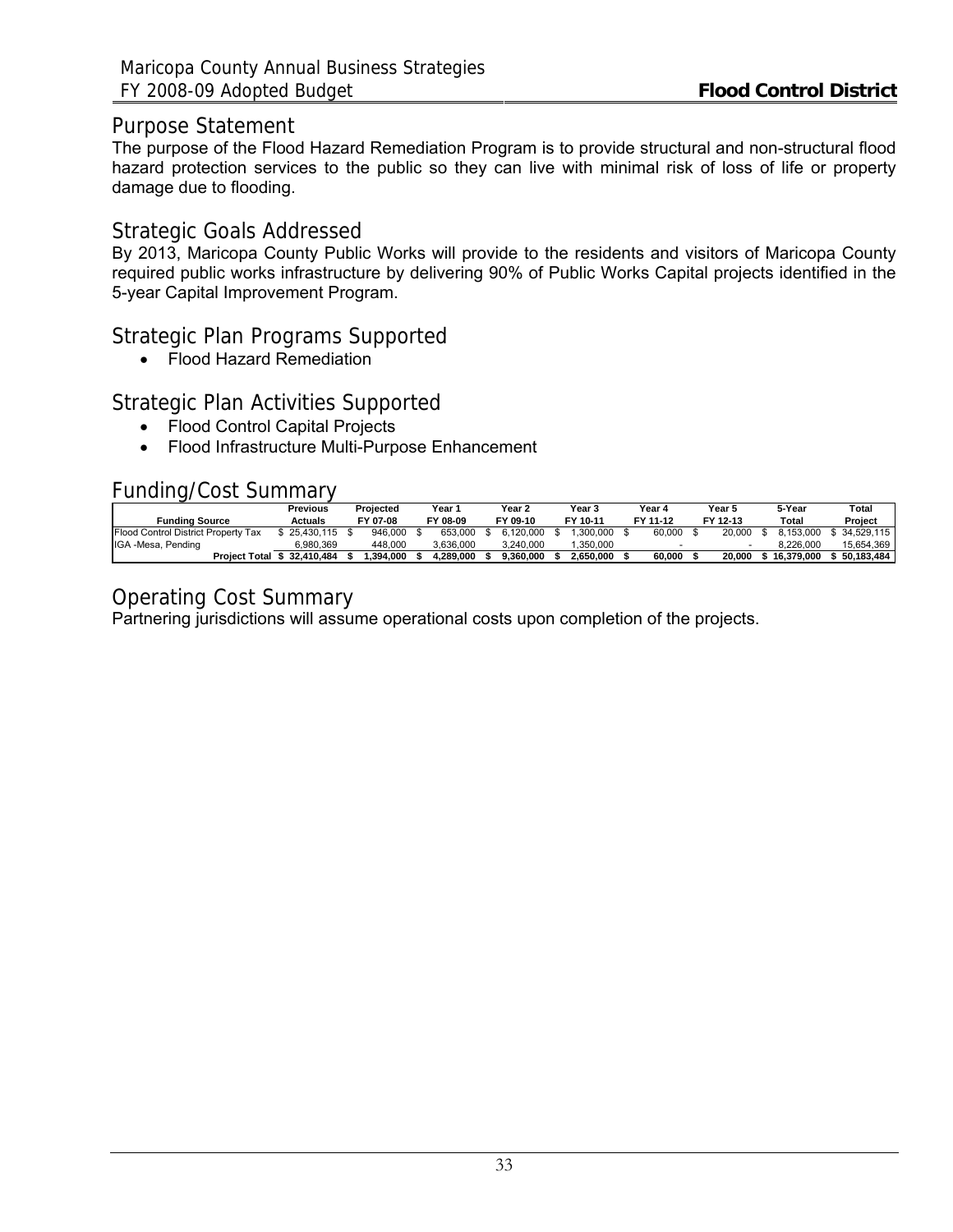|                                | Glendale/Peoria Area Drainage Master Plan (ADMP)  |
|--------------------------------|---------------------------------------------------|
| <b>Project Location:</b>       | F450.02.32 - T4N/R1E                              |
|                                | F450.02.33 - T4N/R1E                              |
|                                | F450.05.30 - T3N/R1E, T3N/R2E                     |
|                                | F450.06.31 - T4N/R1E                              |
|                                | F450.08.31 - T4N/R1E                              |
|                                | F450.XX.X1 - T4N/R1E                              |
| County District(s):            | 4                                                 |
| <b>County Department:</b>      | $F450.02.32 - City$ of Peoria                     |
|                                | F450.02.33 - Flood Control District               |
|                                | $F450.05.30 - City$ of Glendale                   |
|                                | F450.06.31 – TBD (City of Peoria or Flood Control |
|                                | District)                                         |
|                                | $F450.08.31 - City of Peoria$                     |
|                                | F450.XX.X1 - TBD (City of Peoria or Flood Control |
|                                | District)                                         |
| Project Partner(s):            | $F450.02.32 - City$ of Peoria                     |
|                                | F450.02.33 - City of Peoria, Public Works         |
|                                | F450.05.30 - City of Glendale                     |
|                                | F450.06.31 – City of Peoria (Pending/Unapproved)  |
|                                | F450.08.31 – City of Peoria (Pending/Unapproved)  |
|                                | F450.XX.X1 – City of Peoria (Pending/Unapproved)  |
| <b>O&amp;M Responsibility:</b> | $F450.02.32 - City$ of Peoria                     |
|                                | F450.02.33 - City of Peoria, Public Works         |
|                                | $F450.05.30 - City of Glendale$                   |
|                                | $F450.06.31 - City of Peoria$                     |
|                                | $F450.08.31 - City of Peoria$                     |
|                                | F450.XX.X1 - City of Peoria                       |
| <b>Completion Date:</b>        | F450.02.32 - FY 2010                              |
|                                | F450.02.33 - FY 2009                              |
|                                | F450.05.30 - FY 2010                              |
|                                | F450.06.31 - FY 2012                              |
|                                | F450.08.31 - FY 2013                              |
|                                | F450.XX.X1 - FY 2014                              |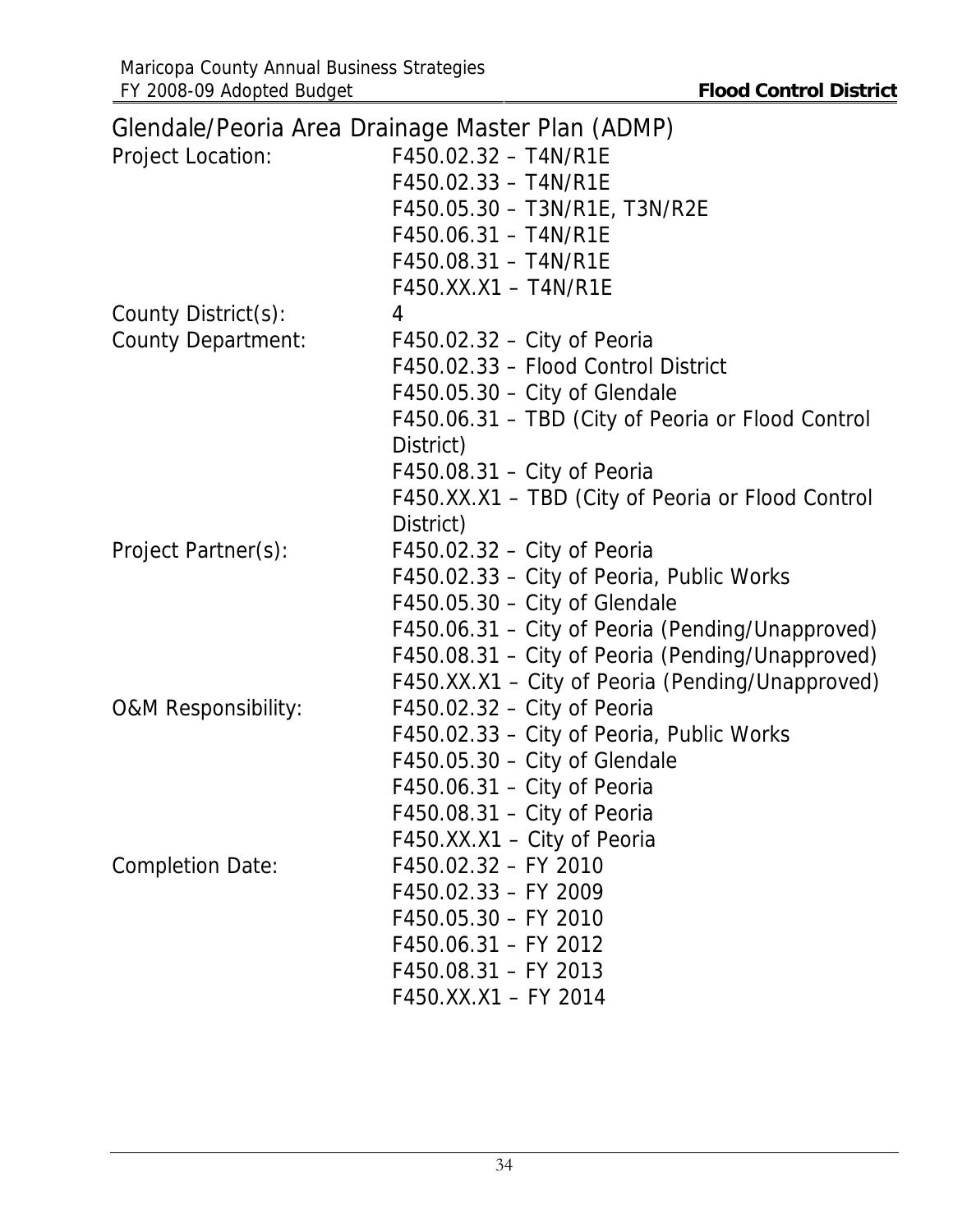### F450.02.32 - Rose Garden Lane Channel

The District completed the Glendale/Peoria Area Drainage Master Plan Update Study (G/P ADMP) in May 2001 which made several recommendations for regional drainage infrastructure to provide 100 year protection for the G/P ADMP watershed. The Rose Garden Lane Channel is a high priority recommendation of the G/P ADMP and ranks as a high priority flood control project for the City of Peoria. The City Council of Peoria adopted the recommendations of the G/P ADMP in May 2001, and the Board of Directors for the District adopted the G/P ADMP recommendations in December 2001 (Resolution FCD 2001R012).

The project involves construction of an open channel along the north side of Rose Garden Lane and will provide a 100-year level of protection for an area between approximately Lake Pleasant Road and the Agua Fria River, south of Rose Garden Lane. The channel will accept flows that currently flow over Rose Garden Lane and overflow the Beardsley Channel and convey them to the Agua Fria River.

Intergovernmental agreements between the District and the City of Peoria are in place for the design and construction of the project. The City is the lead agency for all tasks, and construction is expected to be complete by Fiscal Year 2009.

# F450.02.33 - 83rd Avenue / Pinnacle Peak Road Improvements

The 83<sup>rd</sup> Avenue / Pinnacle Peak Road Drainage Improvements Project is a high priority recommendation of the Glendale/Peoria (G/P) ADMP and ranks as a high priority flood control project for the City of Peoria. Resolution FCD 2001R012 authorized the District to cost share in the project, and to undertake project design, land and rights-of-way (R/W) acquisitions, construction and construction management.

The project includes two detention basins and a series of storm drains along Pinnacle Peak Road, 83rd Avenue and nearby residential streets. Improvements will provide a 100-year level of protection benefits to an area between approximately  $83<sup>rd</sup>$  and  $87<sup>th</sup>$  Avenue, and south of Calle Lejos (one-half mile north of Pinnacle Peak Road); a 10-year level of protection will be provided to an area between 87<sup>th</sup> and 91<sup>st</sup> Avenues south of Cielo Grande and Pinnacle Peak Road. The project will tie in to existing infrastructure on the east side of 83<sup>rd</sup> Avenue, south of Williams Road.

The District is the lead agency for all tasks, with the City of Peoria as a project partner. Construction will be substantially completed in Fiscal Year 2008. The City and Public Works will own, operate and maintain the completed project.

# F450.05.30 -  $67<sup>th</sup>$  Avenue Storm Drain

The City of Glendale is the lead agency for this project, which will provide 10-year storm drainage protection for a three-square-mile area lying within jurisdictional boundaries of both the cities of Glendale and Peoria. The project will consist of drainage pipes and catch basins, and will be constructed in rights-of-way provided by the City of Glendale. The outfalls for the project were constructed by the District along  $67<sup>th</sup>$  Avenue and Cactus Road, and  $67<sup>th</sup>$  Avenue and Olive Avenue, and are owned and operated by the City of Peoria.

The District is contributing 50 percent of the project cost, estimated to be \$3 million. The City of Glendale will own, operate and maintain the completed project.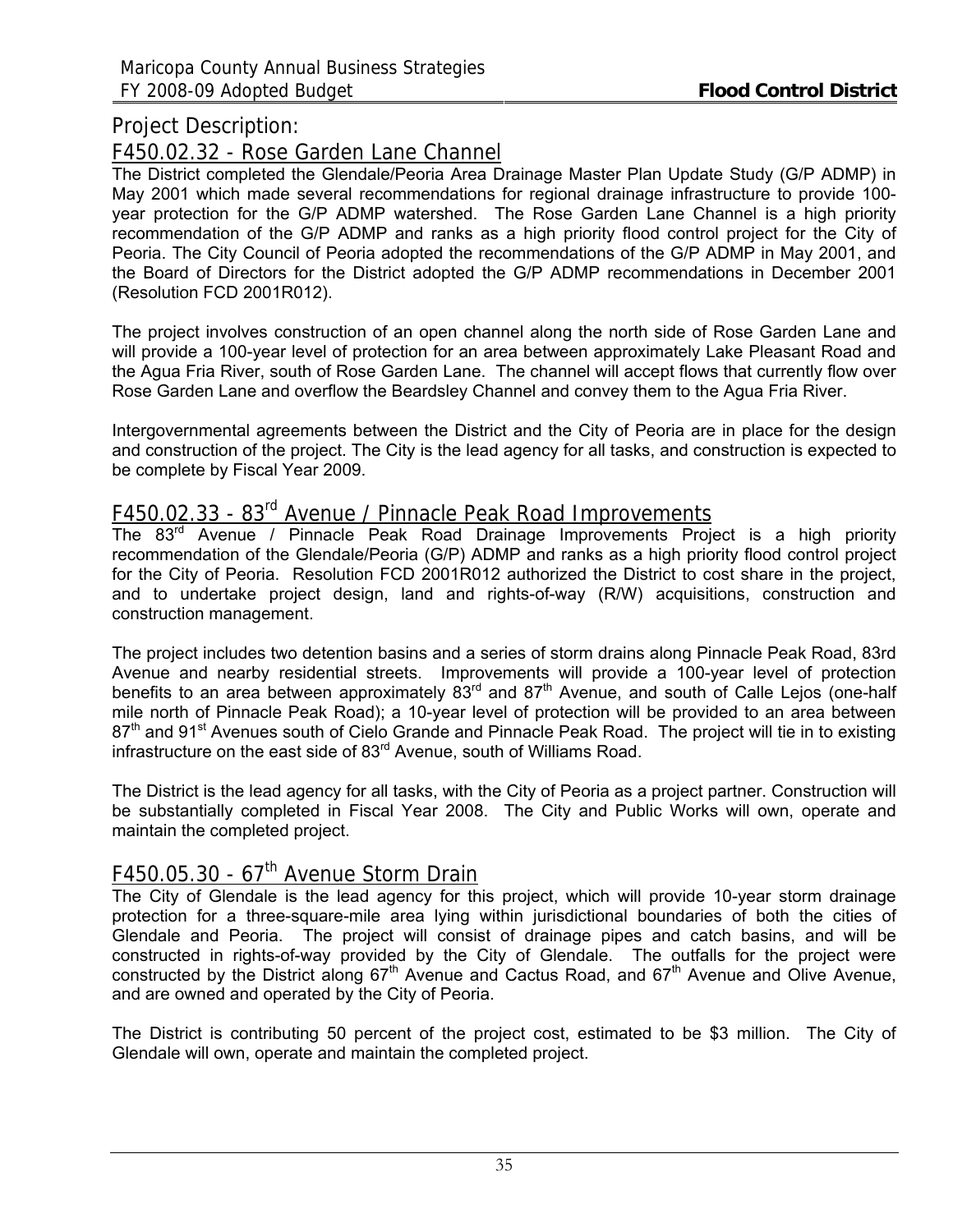The first phase of the project is complete and involved the installation of 200 feet of storm drain at the intersection of  $67<sup>th</sup>$  and Peoria Avenue. The remaining storm drain design and construction along  $67<sup>th</sup>$ Avenue from Cactus Road to the Arizona Canal Diversion Channel is scheduled to be completed in Fiscal Year 2009.

# F450.06.31 - Pinnacle Peak Road Channel (89<sup>th</sup> Avenue to the Agua Fria River)

The District and the Cities of Glendale and Peoria developed the Glendale / Peoria ADMP Update study to identify existing and future drainage and flooding problems in the watershed, and to develop cost-effective solutions to alleviate those problems. The ADMP Update recommended a number of solutions to flooding problems including a project along Pinnacle Peak Road from 89<sup>th</sup> Avenue to the Agua Fria River.

The recommended project will capture and convey 100-year storm flows in a series of open channels and culverts along the north side of Pinnacle Peak Road from approximately 89<sup>th</sup> Avenue to the river; it will also provide roadway improvements along this alignment. The City of Peoria and Public Works are anticipated project partners. The District and the City of Peoria are re-evaluating elements of this project, based on potential mitigation by pending area development; and cost savings may result.

A project resolution and an IGA are required.

# F450.08.31 – Pinnacle Peak Road /  $67<sup>th</sup>$  Avenue Drainage Improvements

The District and the Cities of Glendale and Peoria developed the Glendale / Peoria ADMP Update Study to identify existing and future drainage and flooding problems in the watershed, and to develop cost-effective solutions to alleviate those problems. The G/P ADMP Update recommended a number of solutions to flooding problems including a project along Pinnacle Peak Road from the New River to 67<sup>th</sup> Avenue, north to Hatfield Road.

The recommended project will capture and convey 100-year storm flows from areas north of Pinnacle Peak Road and east of  $67<sup>th</sup>$  Avenue, and discharge those flows to the New River. It will provide protection to existing, proposed and future developments downstream of Pinnacle Peak Road.

The District anticipates partnering with the City of Peoria. A project resolution and IGA are required.

# F450.XX.X1 - Beardsley Road Channel (107<sup>th</sup> Avenue to Agua Fria River)

The District and the Cities of Glendale and Peoria developed the Glendale / Peoria ADMP Update Study to identify existing and future drainage and flooding problems in the watershed, and to develop cost-effective solutions to alleviate those problems. The ADMP Update recommended a number of solutions to flooding problems including this project, consisting of a channel and culvert system along Beardsley Road from approximately  $107<sup>th</sup>$  Avenue to the Agua Fria River.

The District anticipates partnering with the City of Peoria in a 50 percent cost share, with the City being responsible for O&M responsibilities following construction. A project resolution and IGA are required. Construction will likely be completed outside the five-year CIP.

### Purpose Statement

The purpose of the Flood Hazard Remediation Program is to provide structural and non-structural flood hazard protection services to the public so they can live with minimal risk of loss of life or property damage due to flooding.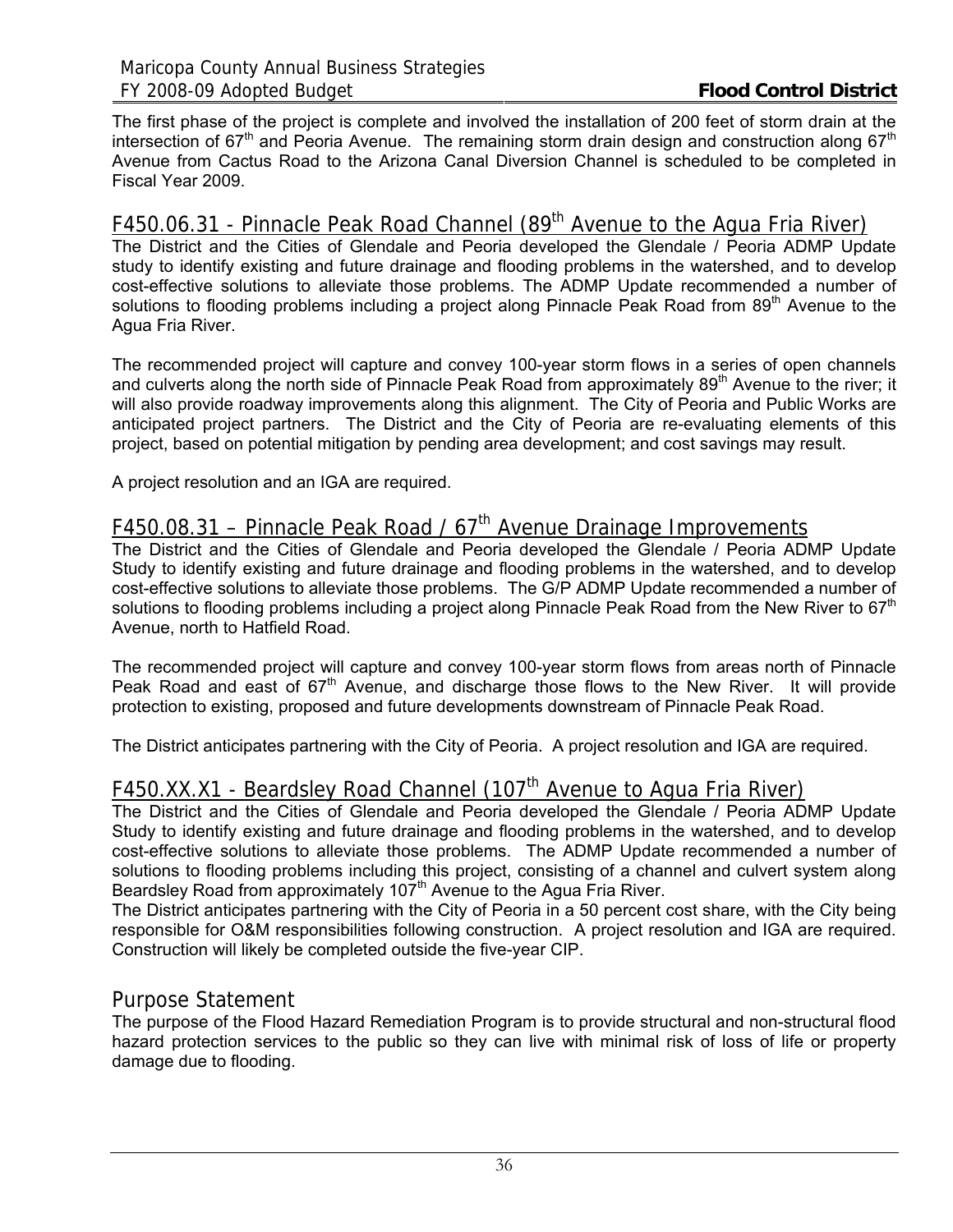## Strategic Goals Addressed

By 2013, Maricopa County Public Works will provide to the residents and visitors of Maricopa County required public works infrastructure by delivering 90% of Public Works Capital projects identified in the 5-year Capital Improvement Program.

## Strategic Plan Programs Supported

• Flood Hazard Remediation

## Strategic Plan Activities Supported

- Flood Control Capital Projects
- Flood Infrastructure Multi-Purpose Enhancement

# Funding/Cost Summary

|                                     | Previous   | Proiected  | Year 1    | Year 2   | Year 3    | Year 4    | Year 5    | 5-Year     | Total      |
|-------------------------------------|------------|------------|-----------|----------|-----------|-----------|-----------|------------|------------|
| <b>Funding Source</b>               | Actuals    | FY 07-08   | FY 08-09  | FY 09-10 | FY 10-11  | FY 11-12  | FY 12-13  | Total      | Project    |
| Flood Control District Property Tax | 45.862.424 | 10.292.000 | 2.612.000 | .580.000 | 2.915.000 | 5.250.000 | 4.200.000 | 16.557.000 | 72.711.424 |
| IGA - Peoria, MCDOT, Pending        | 7.174.438  |            | 2.350.000 |          | 4.000.000 | 4.000.000 |           | 10.350.000 | 17.524.438 |
| <b>Project Total</b>                | 53.036.862 | 10.292.000 | 4.962.000 | .580.000 | 6.915.000 | 9.250.000 | 4.200.000 | 26.907.000 | 90.235.862 |

# Operating Cost Summary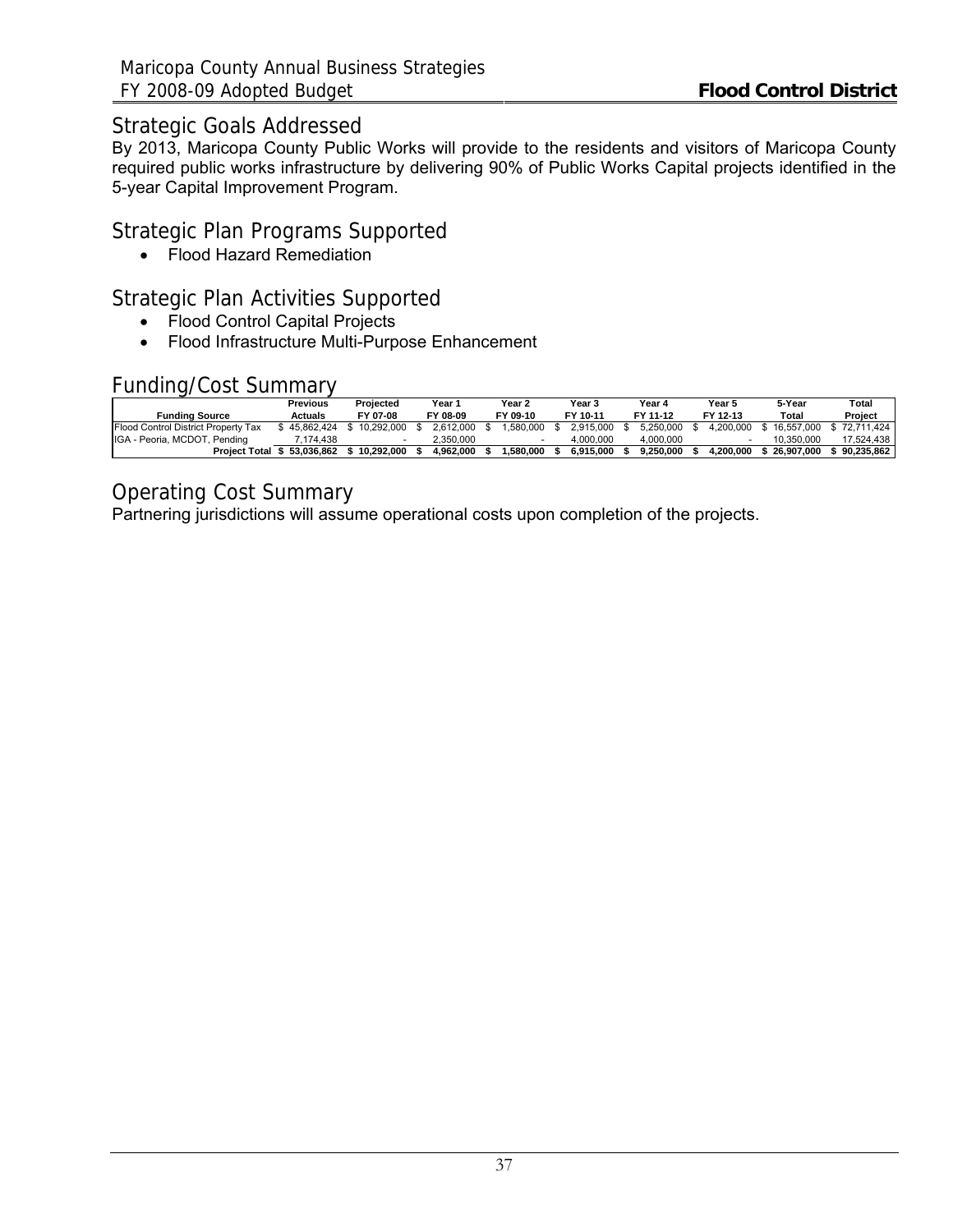|                                | Hassayampa River Watercourse Master Plan (WCMP) |
|--------------------------------|-------------------------------------------------|
| <b>Project Location:</b>       | F346.07.39 - T1S/R5W                            |
| County District(s):            | 4                                               |
| <b>Managing Department:</b>    | F346.07.39 - Flood Control District             |
| Project Partner(s):            | <b>None</b>                                     |
| <b>O&amp;M Responsibility:</b> | F346.07.39 - Flood Control District             |
| <b>Completion Date:</b>        | F346.07.39 - FY 2009                            |

### F346.07.39 – Floodprone Property Assistance Program: Parker (APN 401-28- 004B)

Less than 18 percent of the estimated 9,800 miles of stream corridor in Maricopa County have been mapped with regulatory floodplains and floodways. In many of the mapped areas, development took place prior to the floodplain mapping, and as floodplains were delineated, residents learned their homes were within regulatory floodplains.

The Floodprone Property Assistance Program (FPAP) involves the voluntary purchase of properties in flood hazard areas where structural flood control solutions are infeasible or impractical. Program applicants are scored and ranked under objective criteria. Existing structures on purchased properties are demolished and removed; property may be preserved as open space, sold, or leased for uses compatible with adjacent properties and floodplain regulations.

The Parker property, evaluated in the Fiscal Year 2008 FPAP process, scored highly and was recommended for buyout. The District anticipates completing the purchase of the property in Fiscal Year 2008. Demolition, environmental surveys, and moving costs are expected in Fiscal Year 2009.

#### Purpose Statement

The purpose of the Flood Hazard Remediation Program is to provide structural and non-structural flood hazard protection services to the public so they can live with minimal risk of loss of life or property damage due to flooding.

#### Strategic Goals Addressed

By 2013, Maricopa County Public Works will provide to the residents and visitors of Maricopa County required public works infrastructure by delivering 90% of Public Works Capital projects identified in the 5-year Capital Improvement Program.

Strategic Plan Programs Supported

• Flood Hazard Remediation

### Strategic Plan Activities Supported

• Flood Control Capital Projects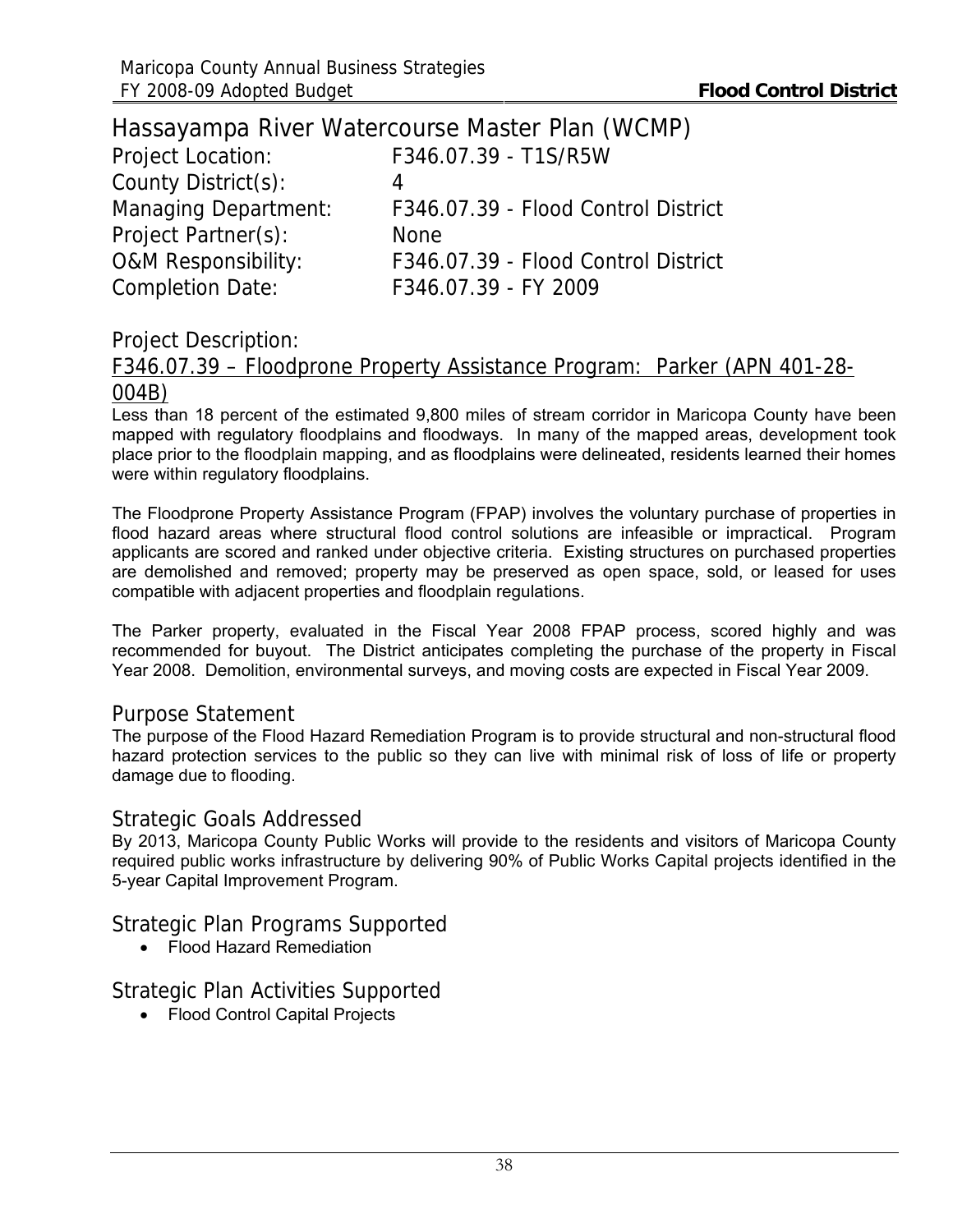|                                                   | Previous       | Proiected   | Year '       | Year 2   | Year 5   | Year 4   | Year 5   |  | 5-Year | Total   |
|---------------------------------------------------|----------------|-------------|--------------|----------|----------|----------|----------|--|--------|---------|
| Fundina Source                                    | <b>Actuals</b> | FY 07-08    | гv.<br>08-09 | FY 09-10 | FY 10-11 | FY 11-12 | FY 12-13 |  | Total  | Project |
| Eloor<br>Property<br>Tax<br>Control<br>I District | 25.342         | 371<br>.000 | 60,000       |          |          |          |          |  | 60.000 | 456.342 |
| <b>Project Total</b>                              | 25.342         | 371.000     | 60.000       |          |          |          |          |  | 60.000 | 456.342 |

Operating Cost Summary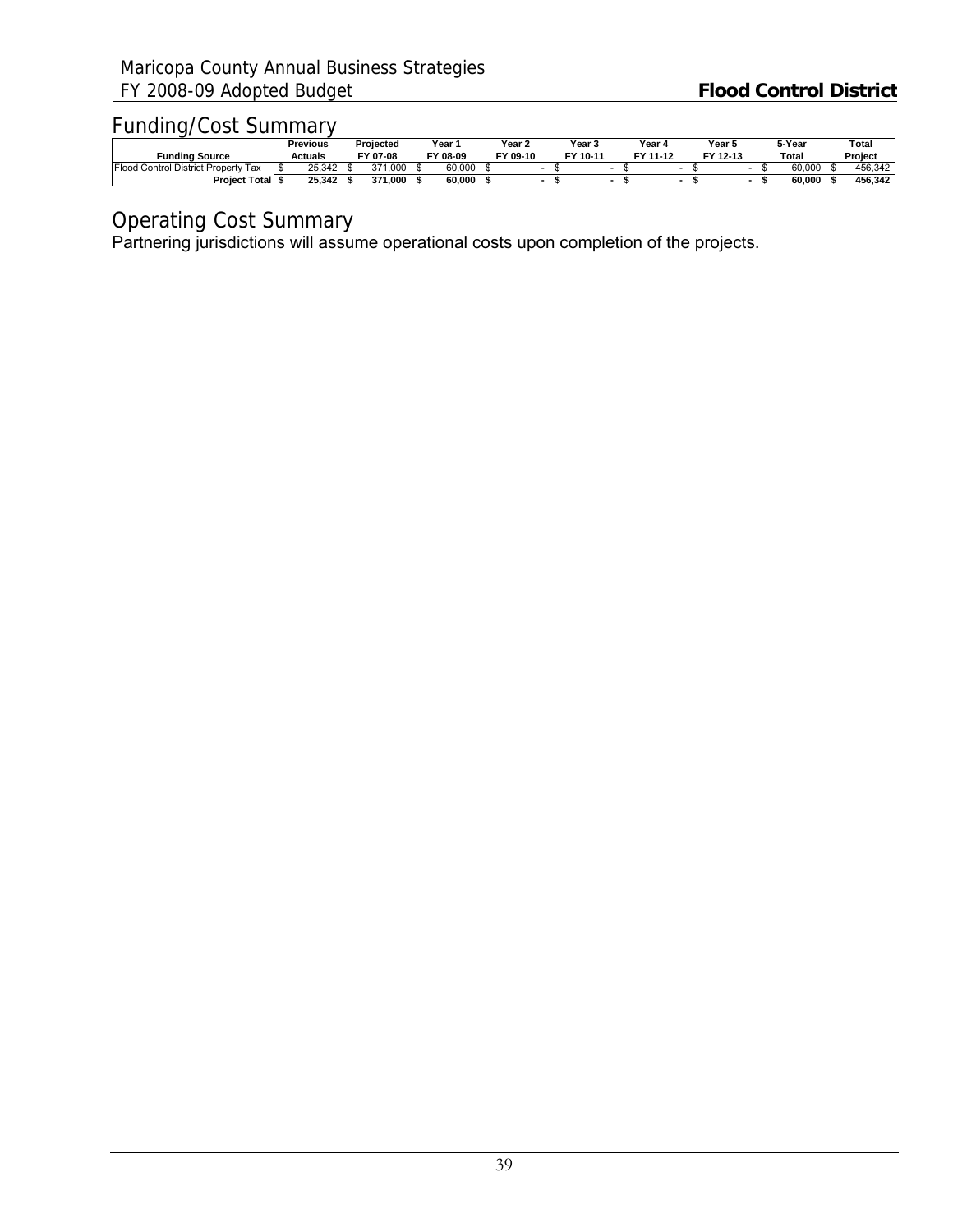| Higley Area Drainage Master Plan (ADMP) |                               |
|-----------------------------------------|-------------------------------|
| <b>Project Location:</b>                | F491.04.31 - T2S/R5E          |
| County District(s):                     |                               |
| <b>Managing Department:</b>             | F491.04.31 - City of Chandler |
| Project Partner(s):                     | F491.04.31 - City of Chandler |
| <b>O&amp;M Responsibility:</b>          | F491.04.31 - City of Chandler |
| <b>Completion Date:</b>                 | F491.04.31 - FY 2009          |

# F491.04.31 - Queen Creek Road Basin

The Queen Creek Road Basin was identified as one element of the recommended plan of the Higley ADMP. The off-line basin alleviates flooding problems along the eastern boundary of the Consolidated Canal as well as flooding to the west caused by possible overtopping of the canal from runoff generated within the study area. The completed basin will retain approximately 204 acre-feet of storage volume for up to a 100-year frequency storm event.

The City of Chandler is the lead agency for project design and construction, and will own, operate and maintain the completed basin, with plans to develop it into a regional park. The District is participating in a cost-share IGA, with a contribution not to exceed \$2.2 million.

Design is in progress, and construction is scheduled to begin in Fiscal Year 2009.

#### Purpose Statement

The purpose of the Flood Hazard Remediation Program is to provide structural and non-structural flood hazard protection services to the public so they can live with minimal risk of loss of life or property damage due to flooding.

#### Strategic Goals Addressed

By 2013, Maricopa County Public Works will provide to the residents and visitors of Maricopa County required public works infrastructure by delivering 90% of Public Works Capital projects identified in the 5-year Capital Improvement Program.

### Strategic Plan Programs Supported

• Flood Hazard Remediation

Strategic Plan Activities Supported

- Flood Control Capital Projects
- Flood Infrastructure Multi-Purpose Enhancement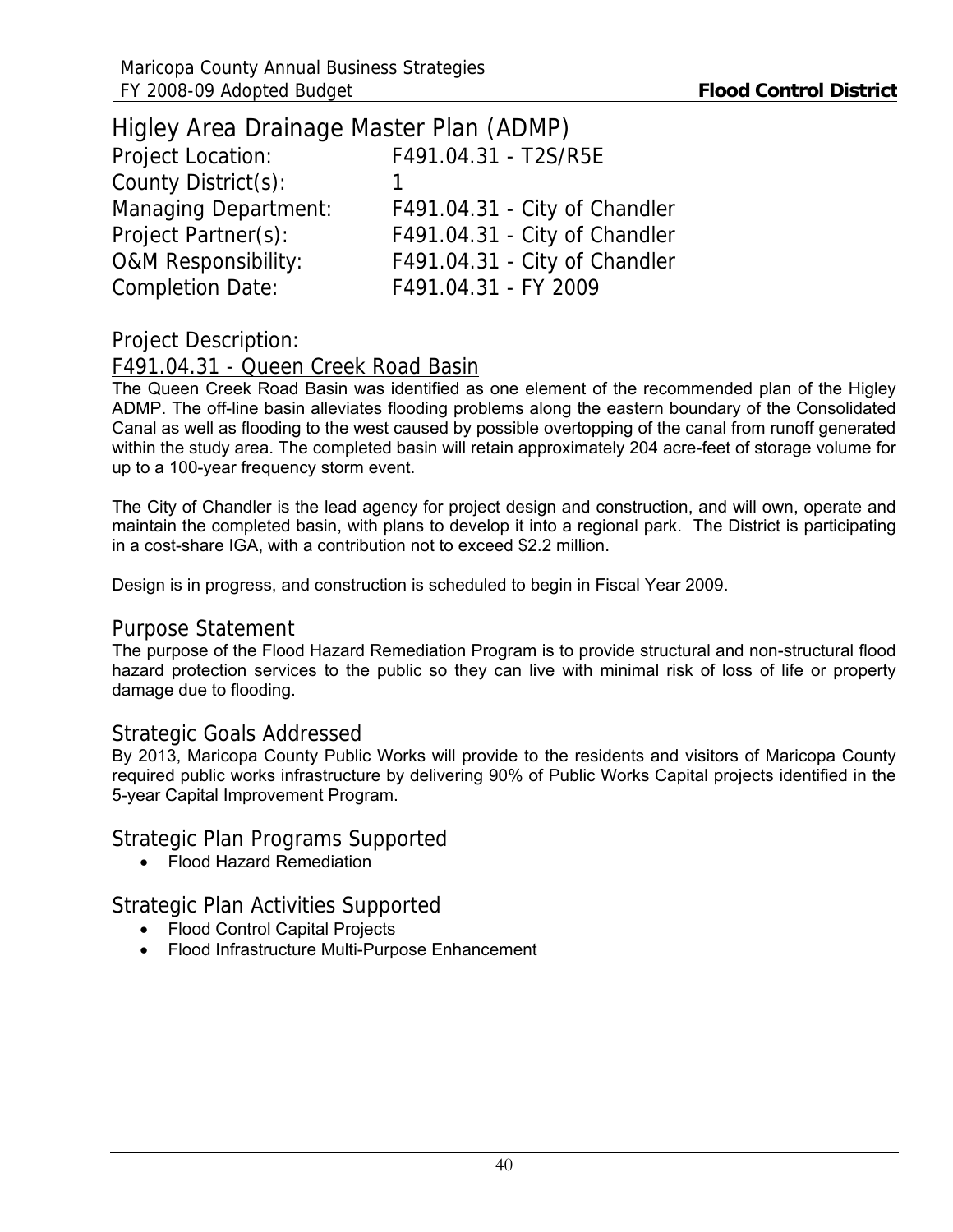|                                     | Previous  | Proiected | Year 1    | Year 2   | Year 3   | Year 4   | Year 5   |  | 5-Year    | Total     |
|-------------------------------------|-----------|-----------|-----------|----------|----------|----------|----------|--|-----------|-----------|
| <b>Funding Source</b>               | Actuals   | FY 07-08  | FY 08-09  | FY 09-10 | FY 10-11 | FY 11-12 | FY 12-13 |  | Total     | Project   |
| Flood Control District Property Tax | 4.902.623 | 19,000    | 2.210.000 |          |          |          |          |  | 2.210.000 | .131.623  |
| <b>IGA</b>                          | 158.129   |           |           |          |          |          |          |  |           | 158.129   |
| <b>Project Total</b>                | 5.060.752 | 19.000    | 2.210.000 |          |          |          |          |  | 2.210.000 | 7.289.752 |

# Operating Cost Summary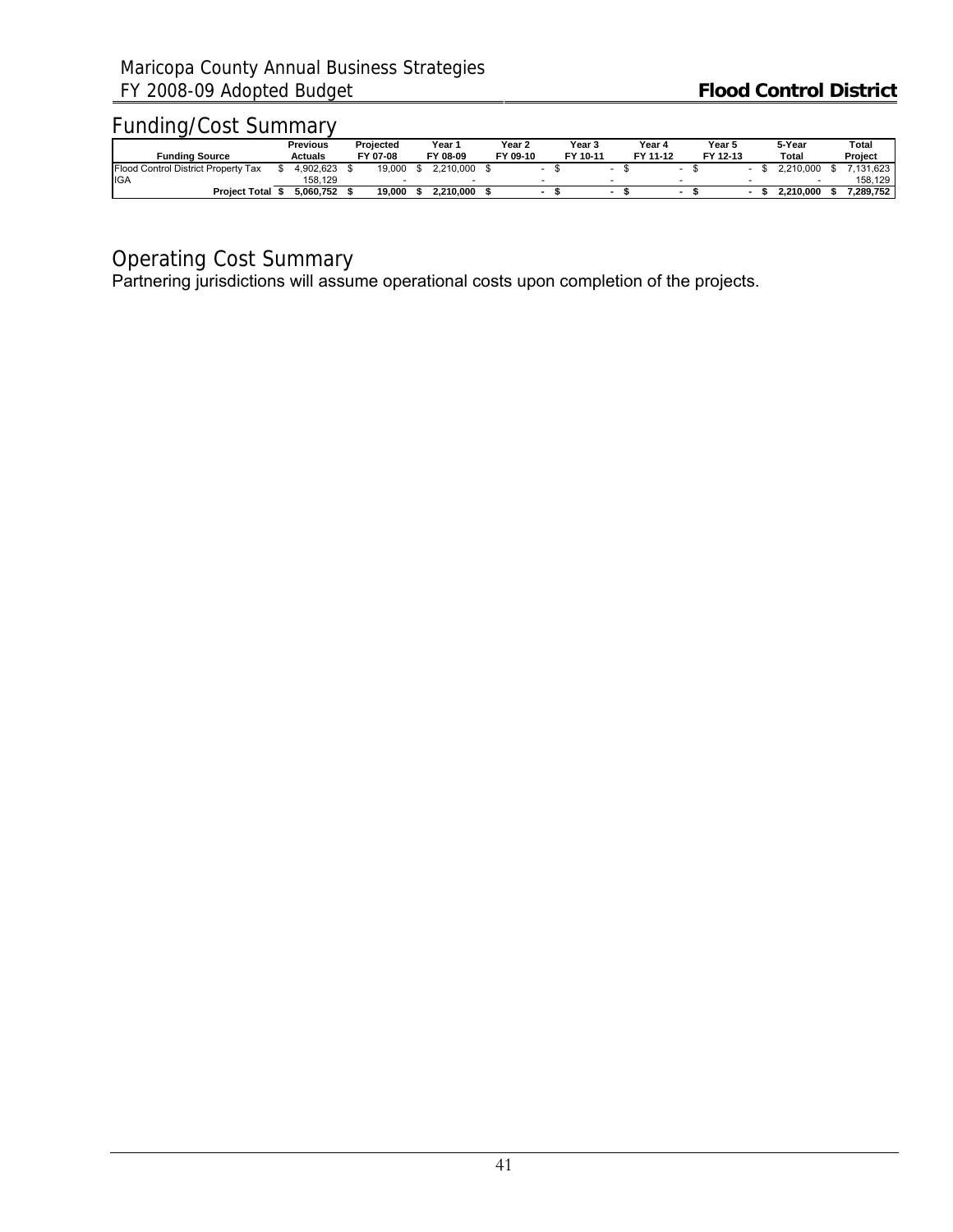| Maryvale Area Drainage Master Plan (ADMP) |                                                |
|-------------------------------------------|------------------------------------------------|
| Project Location:                         | F620.03.32 - T2N/R1E, T2N/R2E                  |
| County District(s):                       | 4, 5                                           |
| <b>Managing Department:</b>               | F620.03.32 - FCDMC, City of Phoenix, City of   |
|                                           | Glendale                                       |
| Project Partner(s):                       | F620.03.32 - City of Phoenix, City of Glendale |
| <b>O&amp;M Responsibility:</b>            | F620.03.32 - City of Phoenix, City of Glendale |
| <b>Completion Date:</b>                   | F620.03.32 - FY 2012                           |

## F620.03.32 - Bethany Home Outfall Channel

The Bethany Home Outfall Channel project includes a linear basin and channel along the Grand Canal extending westerly from 63rd Avenue to the New River. The project will have a 100-year capacity removing approximately 745 structures from the floodplain. The channel alignment (Phase I and II) is in Phoenix, Glendale, and unincorporated Maricopa County. Portions of the channel are being used as a trail corridor and linear park. Phase I of the project, extending west from the Agua Fria Freeway (Loop 101) to the New River along the Bethany Home Road alignment, has been completed by Arizona Department of Transportation (ADOT) with District participation. ADOT increased the size of their channel to accommodate additional flows from the east.

Phase II of the project includes a channel from the Agua Fria Freeway alignment to 63<sup>rd</sup> Avenue. The ADMP also recommends 10-year capacity storm drains, located within Bethany Home Road and Camelback Road, extending from 59th Avenue to the Outfall Channel. Preliminary estimates indicate that the cost to construct this 100-year channel and 10-year storm drains is approximately \$67 million. The cost share for the project is approximately fifty percent District, and 25 percent each for the Cities of Glendale and Phoenix.

Construction of portions of the project from Loop 101 to 67th Avenue is completed. Design and construction of the remainder of the improvements will be phased over several years, with completion anticipated in 2012.

#### Purpose Statement

The purpose of the Flood Hazard Remediation Program is to provide structural and non-structural flood hazard protection services to the public so they can live with minimal risk of loss of life or property damage due to flooding.

#### Strategic Goals Addressed

By 2013, Maricopa County Public Works will provide to the residents and visitors of Maricopa County required public works infrastructure by delivering 90% of Public Works Capital projects identified in the 5-year Capital Improvement Program.

Strategic Plan Programs Supported

• Flood Hazard Remediation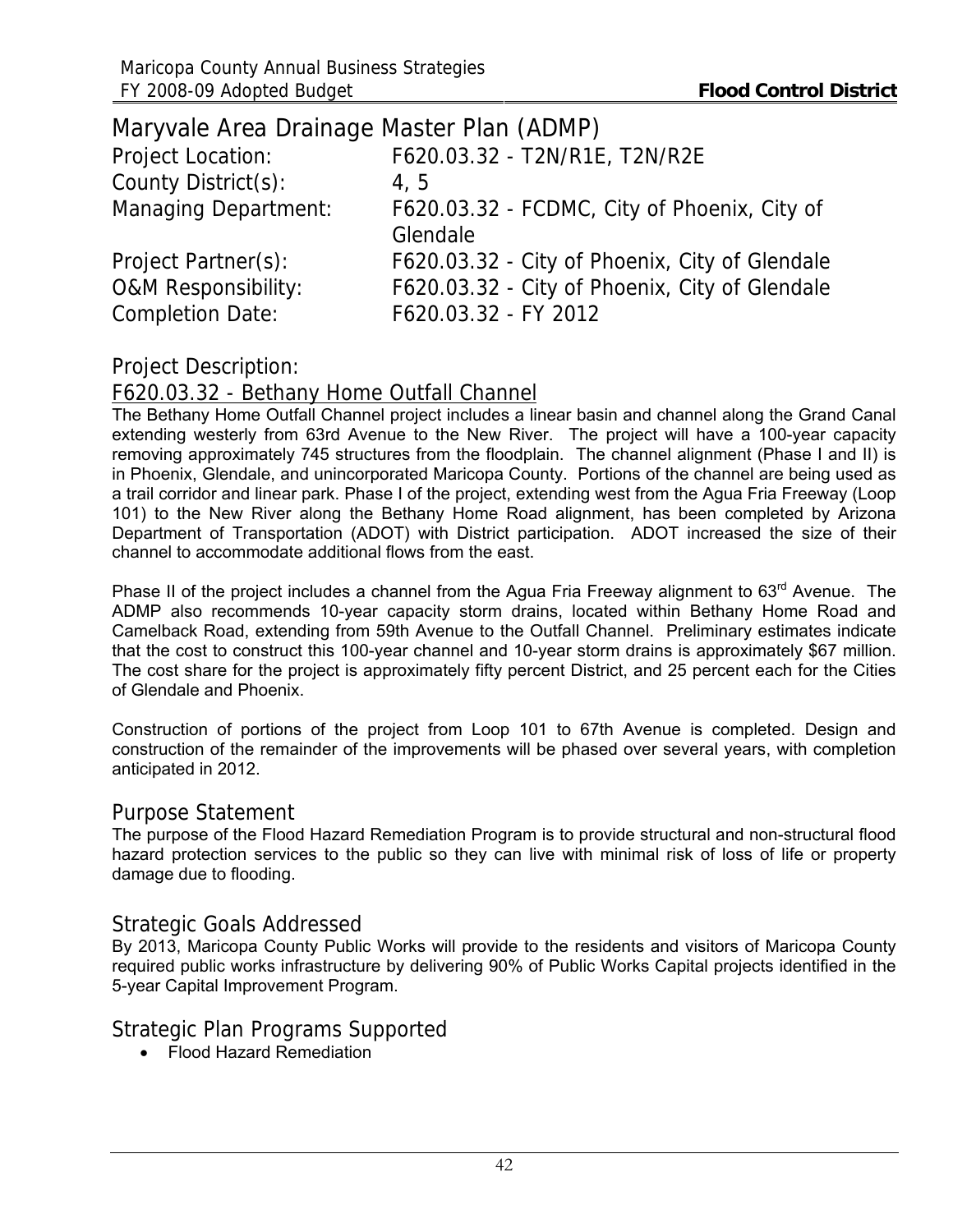# Strategic Plan Activities Supported

- Flood Control Capital Projects
- Flood Infrastructure Multi-Purpose Enhancement

# Funding/Cost Summary

|                                     | Previous   | Projected | Year '    | Year 2    | Year 3    | Year 4           | Year 5   | 5-Year      | Total        |
|-------------------------------------|------------|-----------|-----------|-----------|-----------|------------------|----------|-------------|--------------|
| <b>Funding Source</b>               | Actuals    | FY 07-08  | FY 08-09  | FY 09-10  | FY 10-11  | FY 11-12         | FY 12-13 | Total       | Project      |
| Flood Control District Property Tax | 42.120.267 | .004.000) | 734.000   | ?.593.000 | .844.000  | 4.837.000        |          | 。10.008.000 | \$51,124,267 |
| IGA - Phoenix, Glendale             | 31.671.847 | 2.295.000 | .446.000  | .868.000  | .636.000  | <u>? 113.000</u> |          | 8.063.000   | 42.029.847   |
| <b>Project Total</b>                | 73.792.114 | .291.000  | 2.180.000 | .461.000  | 3.480.000 | 7.950.000        |          | 18.071.000  | \$93.154.114 |

### Operating Cost Summary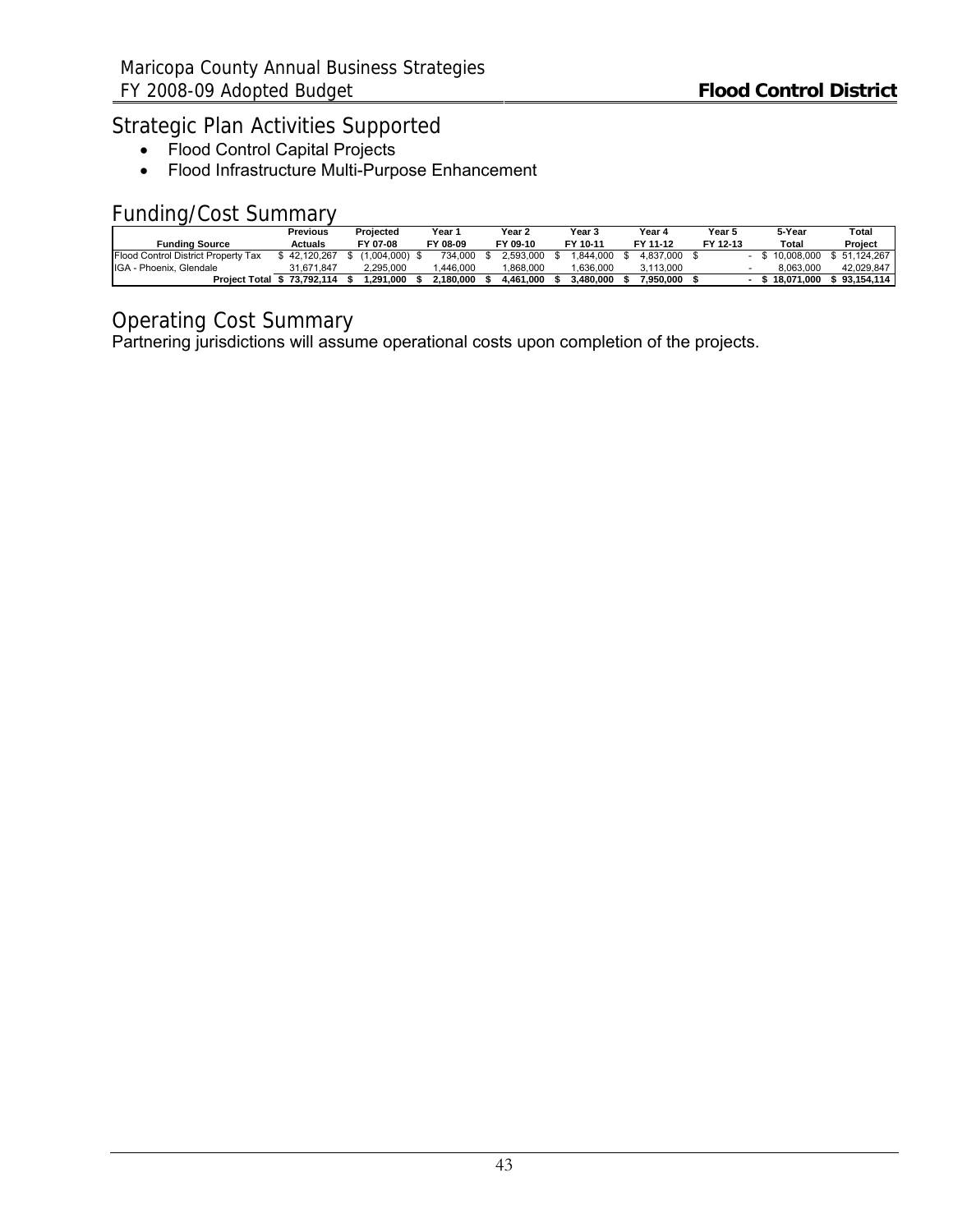| F202.02.31 - T3N/R2W                |
|-------------------------------------|
| 4                                   |
| F202.02.31 - Flood Control District |
| <b>None</b>                         |
| F202.02.31 - Flood Control District |
| F202.02.31 - Outside Five-Year CIP  |
|                                     |

McMicken Dam

## F202.02.31 - McMicken Dam Project

The McMicken Dam Project was constructed by the U.S Army Corps of Engineers in 1954 and 1955 to protect Luke Air Force Base, the Litchfield Park Naval Air Facility and agricultural activities in the area from flooding; it also provides flood protection for critical public facilities and infrastructure including: hospitals, schools, police and fire stations, freeways and other public roadways, railroads and canals such as Beardsley Canal. The McMicken Dam Project includes McMicken Dam itself (approximately 10 miles in length), the McMicken Dam Outlet Channel (approximately six miles in length) and the McMicken Dam Outlet Wash (approximately four miles in length) which discharges to the Agua Fria River.

The long-term ability of the McMicken Dam Project to maintain the current level of flood protection for the benefit of the public in an increasingly urbanized environment is in question due to significant concerns regarding aging infrastructure, land subsidence, earth fissuring, urbanization encroachment and current dam safety standards. These dam safety issues have led the District to determine that an overall rehabilitation or replacement of the dam is required. Alternatives may include a modified dam, floodways or basins which will provide a minimum of 100-year flood protection. The District has sought, and continues to seek, federal funding assistance for this project.

Project planning will include the coordination of any interested stakeholders for the incorporation of a recreational cost share component to the rehabilitation project. Design for the dam's rehabilitation or replacement is scheduled to begin in Fiscal Year 2010, followed by construction several years thereafter.

#### Purpose Statement

The purpose of the Flood Hazard Remediation Program is to provide structural and non-structural flood hazard protection services to the public so they can live with minimal risk of loss of life or property damage due to flooding.

#### Strategic Goals Addressed

By 2013, Maricopa County Public Works will provide to the residents and visitors of Maricopa County required public works infrastructure by delivering 90% of Public Works Capital projects identified in the 5-year Capital Improvement Program.

### Strategic Plan Programs Supported

• Flood Hazard Remediation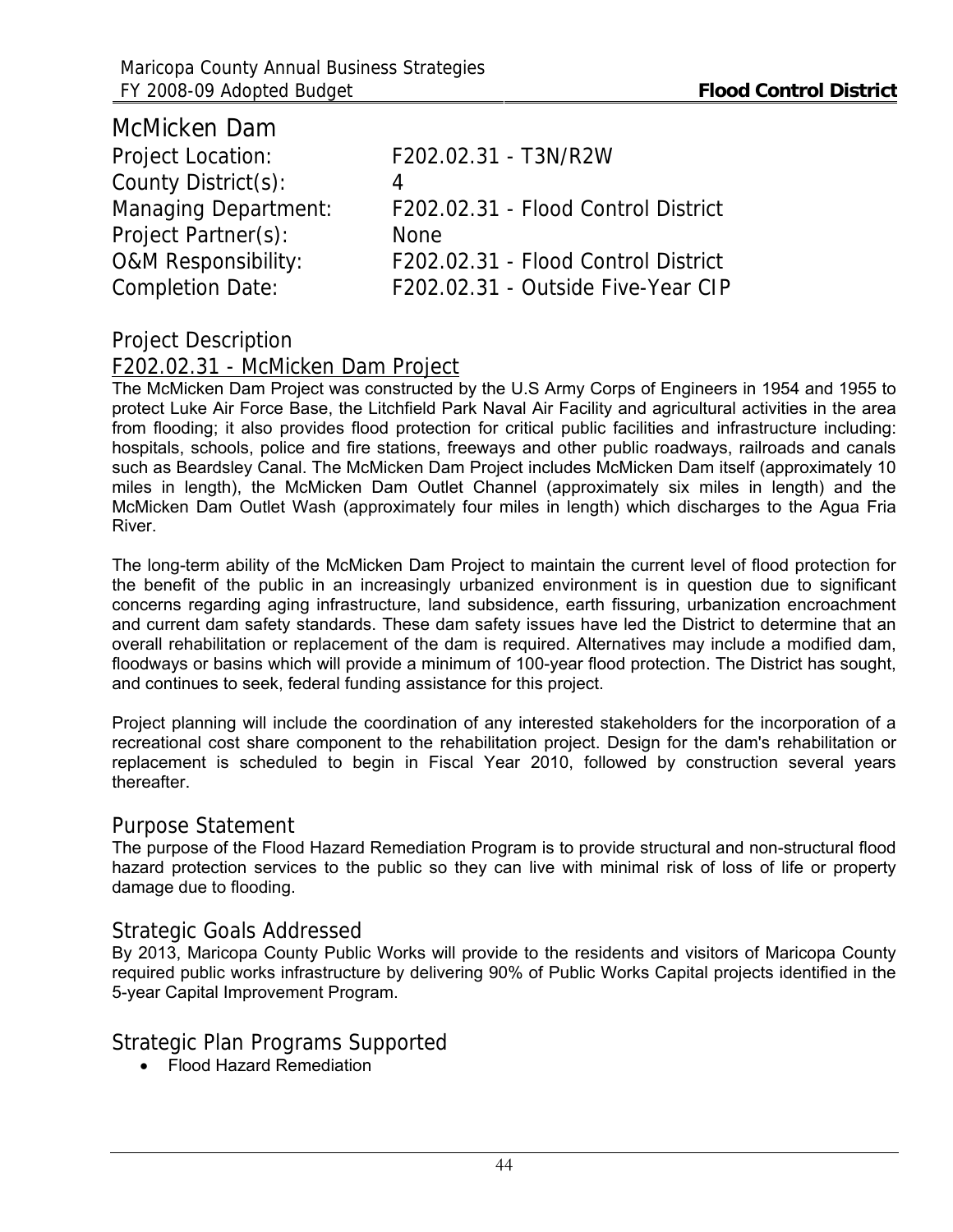# Strategic Plan Activities Supported

- Flood Control Capital Projects
- Dam Safety
- Flood Infrastructure Multi-Purpose Enhancement

# Funding/Cost Summary

|                                        | Previous   | Projected | Year .   | Year $\lambda$ | Year 5   | Year 4   | Year !    | 5-Year    | $\tau$ otal |
|----------------------------------------|------------|-----------|----------|----------------|----------|----------|-----------|-----------|-------------|
| <b>Funding Source</b>                  | Actuals    | FY 07-08  | FY 08-09 | FY 09-10       | FY 10-11 | FY 11-12 | FY 12-13  | Total     | Project     |
| Control District Property Tax<br>Flood | 12.017.866 | 833.000   | 20,000   | .580.000       | 40.000   |          | 8.250.000 | 9.890.000 | 22.740.866  |
| <b>Project Total</b>                   | 12.017.866 | 833.000   | 20.000   | .580.000       | 40.000   |          | 8.250.000 | 9.890.000 | 22.740.866  |

# Operating Cost Summary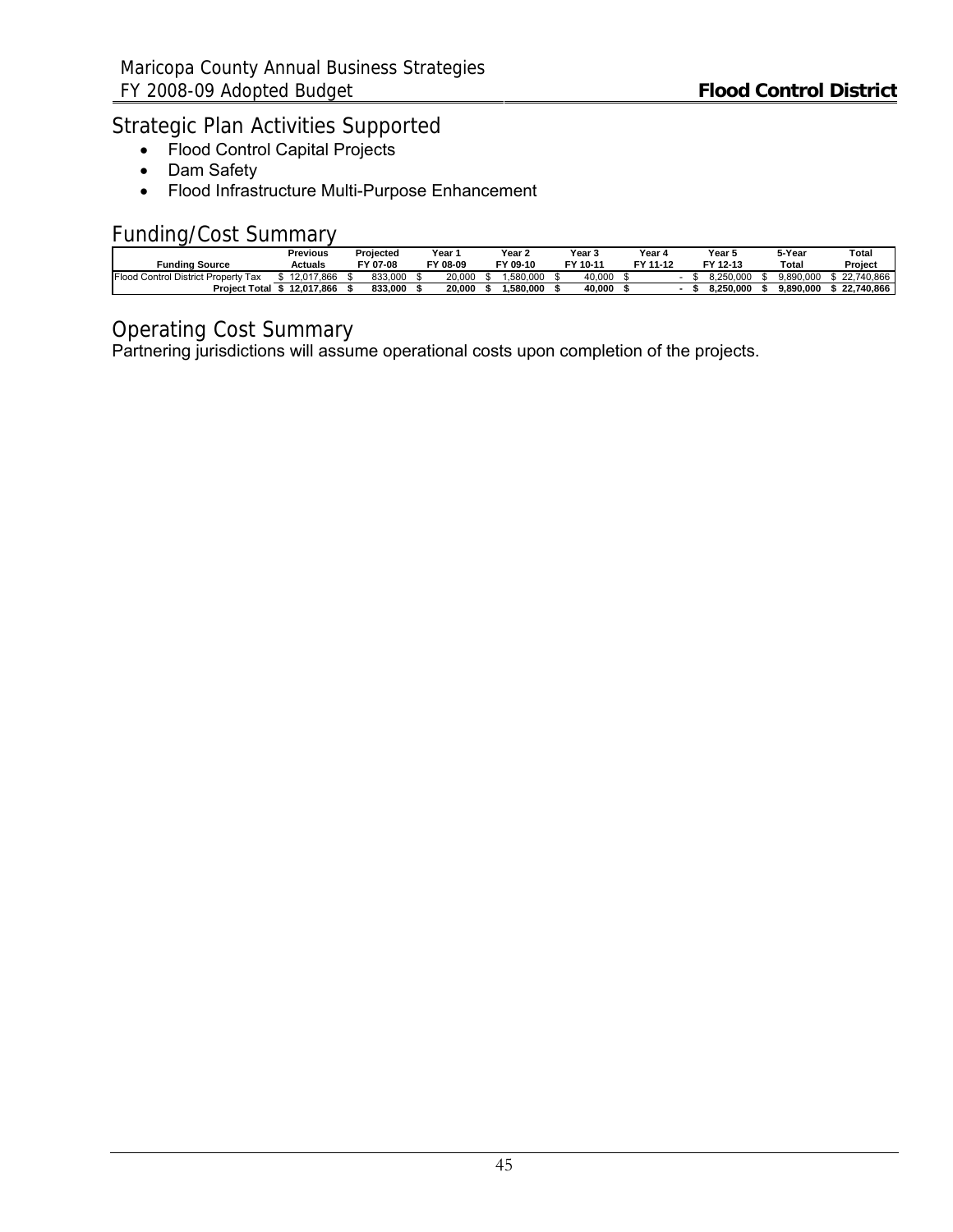| Metro Area Drainage Master Plan (ADMP) |                              |
|----------------------------------------|------------------------------|
| <b>Project Location:</b>               | F625.01.30 - T1N/R3E         |
| County District(s):                    | 3                            |
| <b>Managing Department:</b>            | F625.01.30 - City of Phoenix |
| Project Partner(s):                    | F625.01.30 - City of Phoenix |
| <b>O&amp;M Responsibility:</b>         | F625.01.30 - City of Phoenix |
| <b>Completion Date:</b>                | F625.01.30 - 2011            |

### F625.01.30 – Downtown Phoenix Drainage System (Phase I)

The Fiscal Year 2008 Prioritization Procedure recommended this project as a component of the Downtown Phoenix Drainage Improvements Project that was concurrently being studied under the Metro ADMP. The Metro ADMP subsequently recommended the Downtown Phoenix Drainage Improvements Project as a subset of its recommended downtown alternative.

The project involves drainage components along 1<sup>st</sup> Avenue (from Van Buren to Hadley Street); along Fillmore Street (from  $9^{th}$  Street to  $3^{rd}$  Avenue); along  $3^{rd}$  Avenue (from Fillmore Street to Interstate-10); and along Jefferson Street (from 19<sup>th</sup> Avenue to 10<sup>th</sup> Avenue). Specific components may be adjusted during final design to maximize efficiency. Phoenix has tentatively scheduled design for Fiscal Year 2009 and construction for Fiscal Years 2010 and 2011.

Phoenix will act as lead agency for project design and construction, and the District intends to contribute 50 percent of the project cost. An IGA is required.

### Purpose Statement

The purpose of the Flood Hazard Remediation Program is to provide structural and non-structural flood hazard protection services to the public so they can live with minimal risk of loss of life or property damage due to flooding.

### Strategic Goals Addressed

By 2013, Maricopa County Public Works will provide to the residents and visitors of Maricopa County required public works infrastructure by delivering 90% of Public Works Capital projects identified in the 5-year Capital Improvement Program.

Strategic Plan Programs Supported

• Flood Hazard Remediation

Strategic Plan Activities Supported

• Flood Control Capital Projects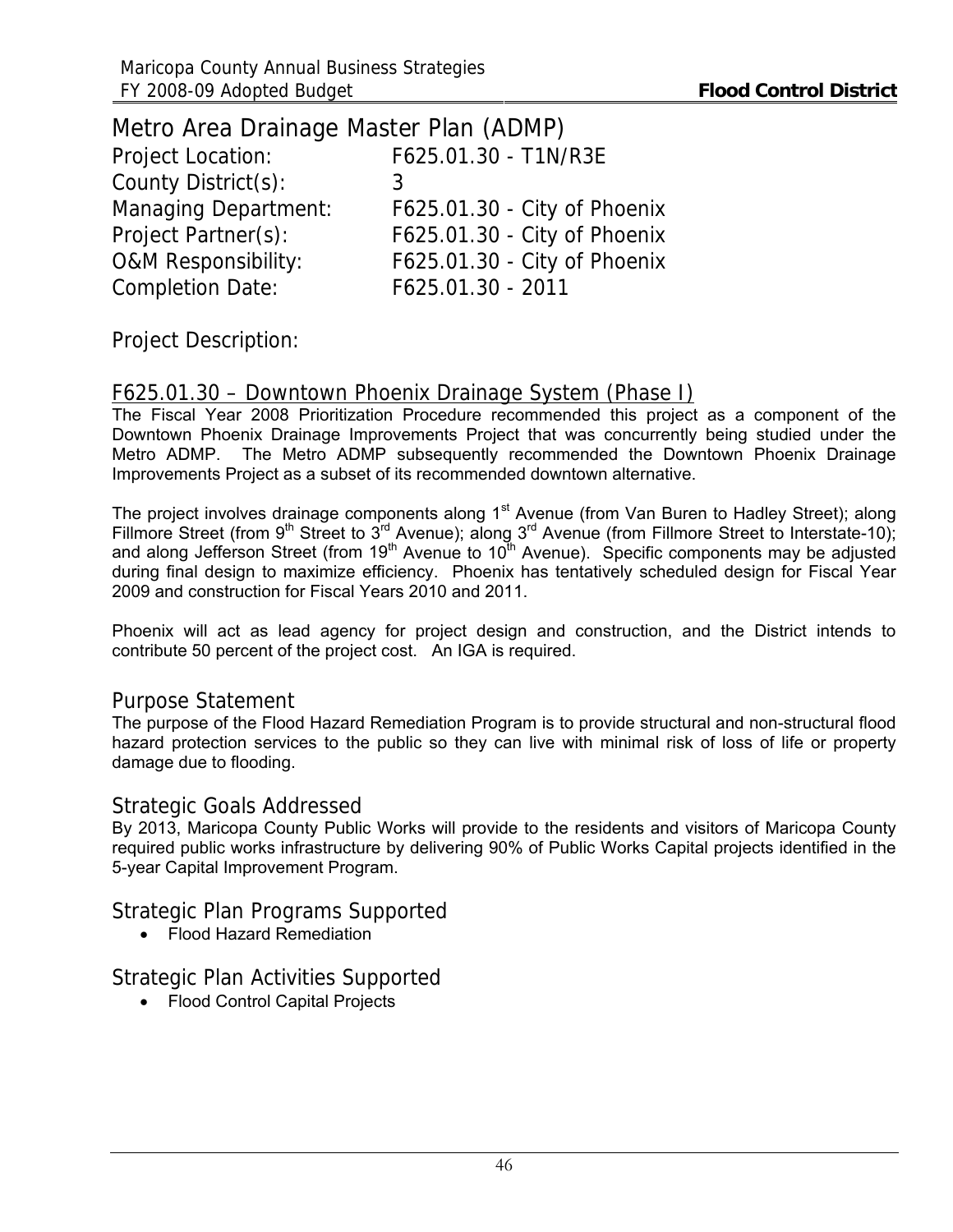|                                             | Previous | Proiected | Year 1         | Year 2   | Year 5    | Year 4   | Year 5   |  | 5-Year    | $\tau$ otal |
|---------------------------------------------|----------|-----------|----------------|----------|-----------|----------|----------|--|-----------|-------------|
| Fundina Source                              | Actuals  | FY 07-08  | гv.<br>$08-09$ | FY 09-10 | FY 10-11  | FY 11-12 | FY 12-13 |  | Total     | Project     |
| $F$ looo<br>J Control District Property Tax | 781.792  | 2.996.000 | 430.000        | 445.000. | .350.000  | 30,000   |          |  | 255.000 ن | 10.032.792  |
| <b>Project Total</b>                        | 781.792  | 2.996.000 | 430.000        | .445.000 | 1.350.000 | 30.000   |          |  | 6.255.000 | 10.032.792  |

Operating Cost Summary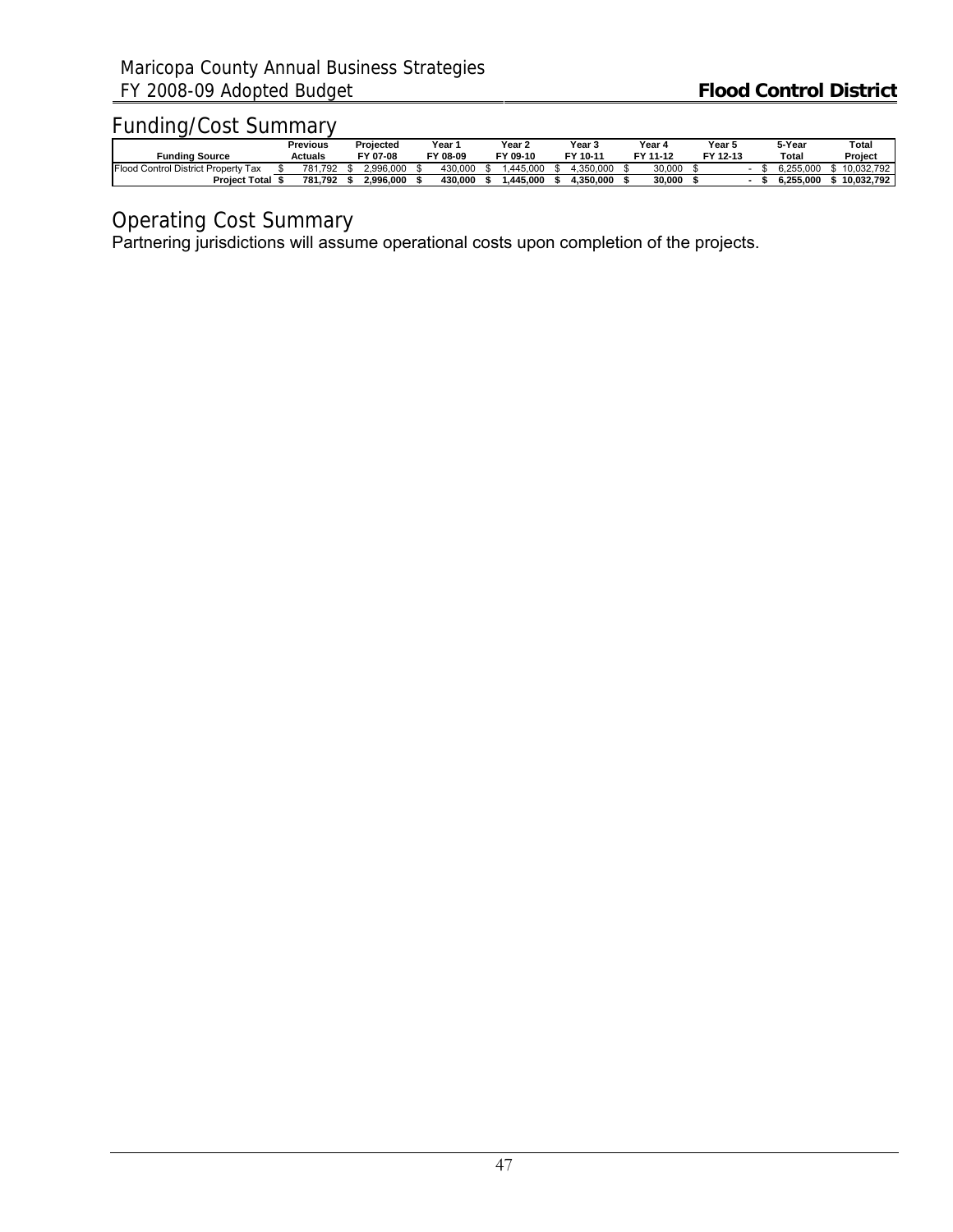| City of Phoenix/Dam Safety Program |                              |
|------------------------------------|------------------------------|
| <b>Project Location:</b>           | F026.01.30 - T3N/R3E         |
| County District(s):                | 3                            |
| <b>Managing Department:</b>        | F026.01.30 - City of Phoenix |
| Project Partner(s):                | F026.01.30 - City of Phoenix |
| <b>O&amp;M Responsibility:</b>     | F026.01.30 - City of Phoenix |
| <b>Completion Date:</b>            | F026.01.30 - FY 2010         |

#### F026.01.30 - City of Phoenix Dam No. 7 Rehabilitation

The City of Phoenix owns and operates four flood control dams that are of sufficient height and storage capacity to be classified as jurisdictional by the Arizona Department of Water Resources (ADWR): Phoenix Detention Basin No. 7, East Park Dam, West Park Dam and North Mountain Flood Detention Dam No. 3.

Safety assessments of these dams performed by the City under IGA FCD2004A018 recommended rehabilitation of Phoenix Detention Basin No. 7 and implementation of minor dam safety improvements of the remaining jurisdictional dams.

Phoenix Detention Basin No. 7, located in the North Mountain Preserve, provides flood protection to downstream areas for up to the 100-year flood event. This earth embankment dam is about 1,000 feet in length with a maximum height of 31 feet and a storage capacity of 120 acre-feet. An ungated low level drain pipe (primary outlet) through the dam releases floodwaters captured in the impoundment at a rate of about 50 cubic feet per second (cfs) to downstream areas.

Dam rehabilitation, planned for Fiscal Year 2009, will include adding central filter into the existing earth dam, repair work of the dam embankment, and removal of existing trees and large tree roots in accordance with current dam safety practices. A new trash rack will also be installed on the primary outlet of each of the four City jurisdictional dams.

#### Purpose Statement

The purpose of the Flood Hazard Remediation Program is to provide structural and non-structural flood hazard protection services to the public so they can live with minimal risk of loss of life or property damage due to flooding.

#### Strategic Goals Addressed

By 2013, Maricopa County Public Works will provide to the residents and visitors of Maricopa County required public works infrastructure by delivering 90% of Public Works Capital projects identified in the 5-year Capital Improvement Program.

### Strategic Plan Programs Supported

• Flood Hazard Remediation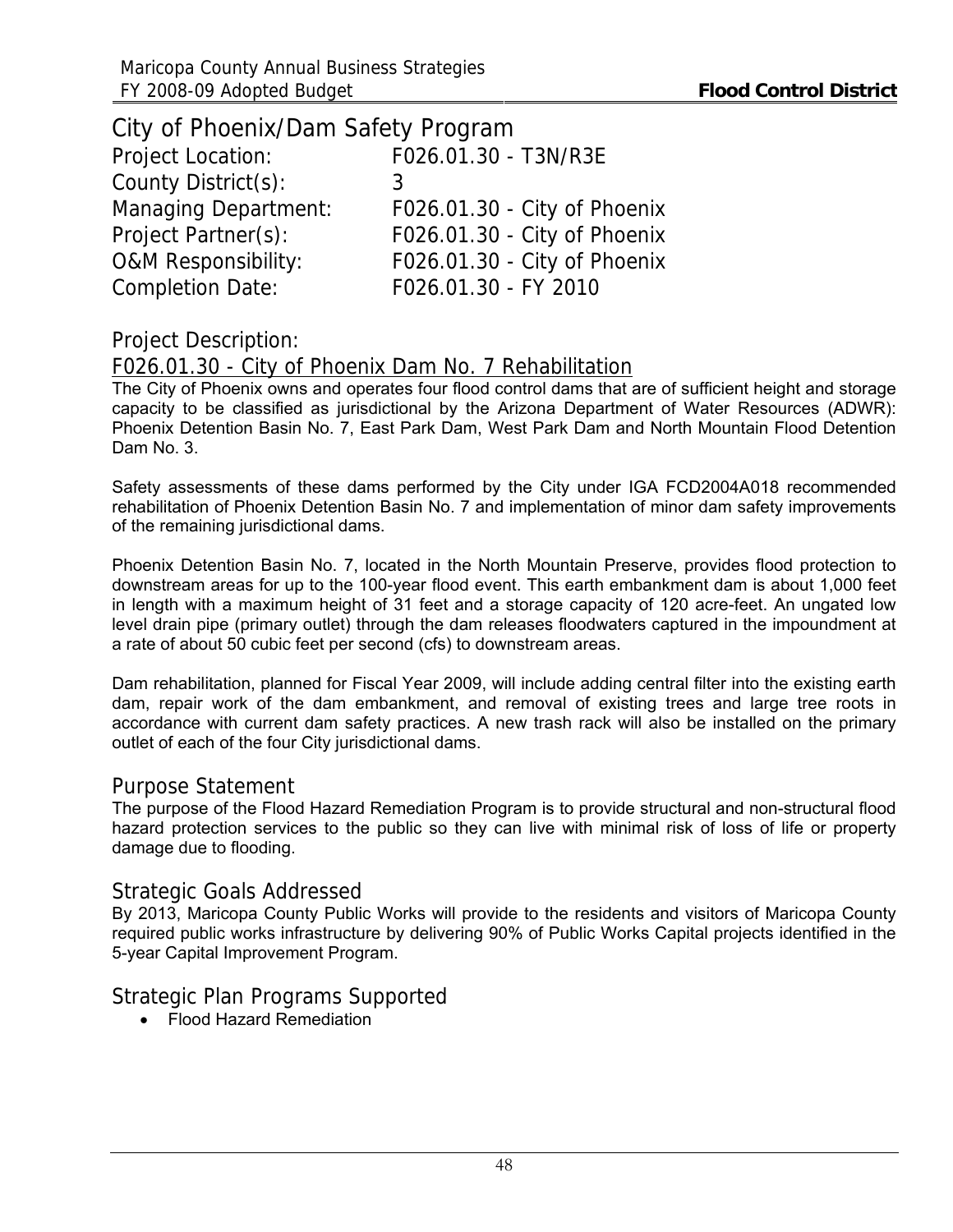|                                                                    | Previous       |  | Proiected | Year '                  | Year 2   | Year 5   | Year 4   | Year 5   |  | 5-Year  | Total   |
|--------------------------------------------------------------------|----------------|--|-----------|-------------------------|----------|----------|----------|----------|--|---------|---------|
| Fundina Source                                                     | <b>Actuals</b> |  | FY 07-08  | $\mathbf{v}$<br>$08-09$ | FY 09-10 | FY 10-11 | FY 11-12 | FY 12-13 |  | Total   | Project |
| Floog<br><b>Control District F</b><br>Property<br><sup>,</sup> Tax |                |  | 85.000    | 515.000                 | 5,000    |          |          |          |  | 520,000 | 605,000 |
| <b>Project Total</b>                                               |                |  | 85.000    | 515.000                 | 5.000    |          |          |          |  | 520.000 | 605.000 |

Operating Cost Summary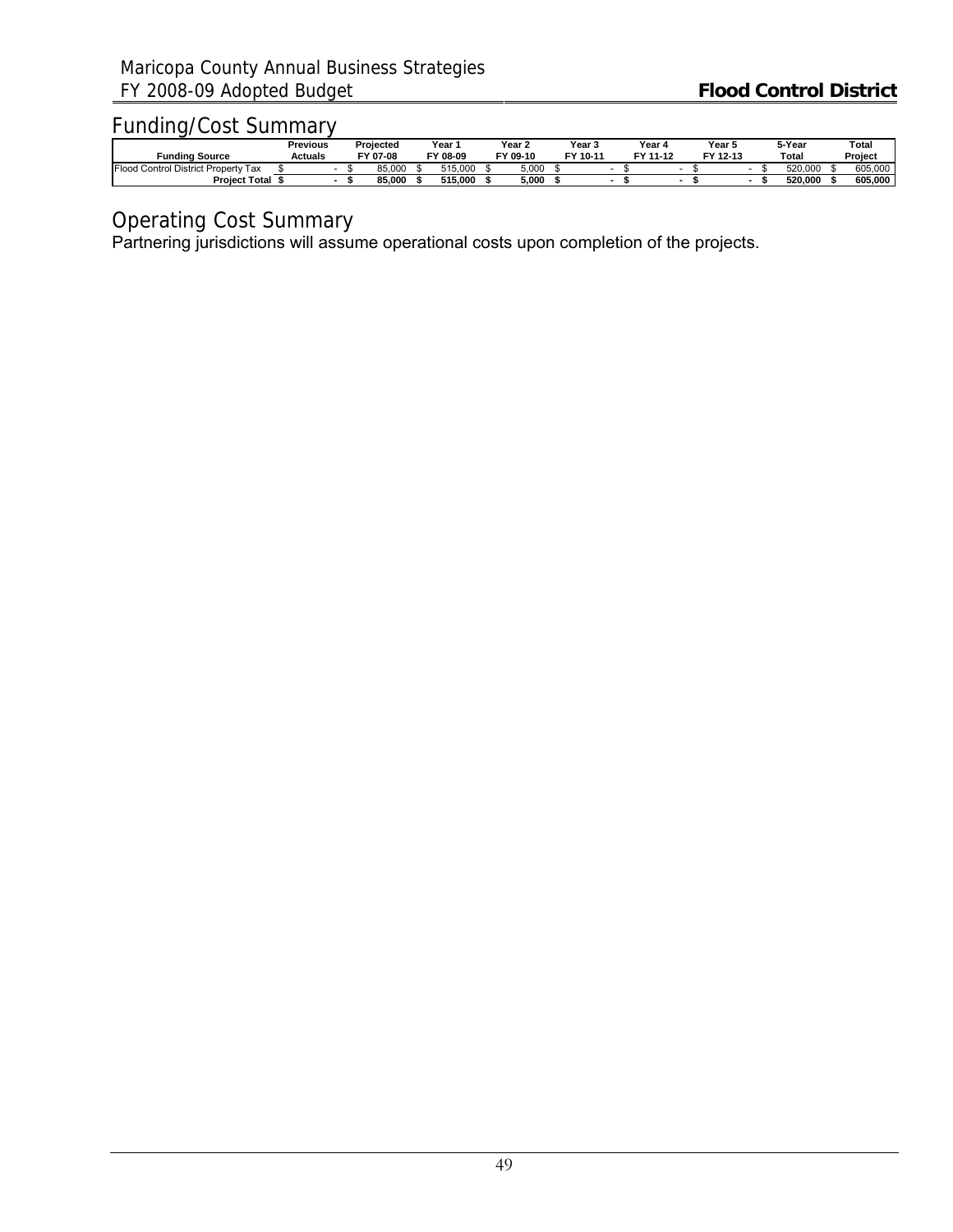| Powerline Flood Retarding Structure (FRS) |                                     |
|-------------------------------------------|-------------------------------------|
| <b>Project Location:</b>                  | F310.XX.X1 - T1S/R8E                |
| County District(s):                       |                                     |
| <b>Managing Department:</b>               | F310.XX.X1 - Flood Control District |
| Project Partner(s):                       | <b>None</b>                         |
| <b>O&amp;M Responsibility:</b>            | F310.XX.X1 - Flood Control District |
| <b>Completion Date:</b>                   | F310.XX.X1 - FY 2011                |

### F310.XX.X1 - Powerline FRS Repairs

The District identified an earth fissure at Powerline FRS causing the Arizona Department of Water Resources to classify the dam as "unsafe, non-emergency, elevated risk." Geotechnical field investigations are ongoing to determine if one or multiple earth fissures cross the dam and/or are located within the impoundment area of the dam.

Appropriate flood alert inspection and warning procedures have been put in place for this site-specific condition at the dam. The District anticipates site-specific dam safety remedial work, otherwise known as interim dam safety measures, will be required to assure the safety of the dam until its rehabilitation or replacement. Remedial work will likely include engineered, preventative updates to the dam design.

Implementation is scheduled for Fiscal Year 2010.

#### Purpose Statement

The purpose of the Flood Hazard Remediation Program is to provide structural and non-structural flood hazard protection services to the public so they can live with minimal risk of loss of life or property damage due to flooding.

#### Strategic Goals Addressed

By 2013, Maricopa County Public Works will provide to the residents and visitors of Maricopa County required public works infrastructure by delivering 90% of Public Works Capital projects identified in the 5-year Capital Improvement Program.

Strategic Plan Programs Supported

• Flood Hazard Remediation

Strategic Plan Activities Supported

- Flood Control Capital Projects
- Dam Safety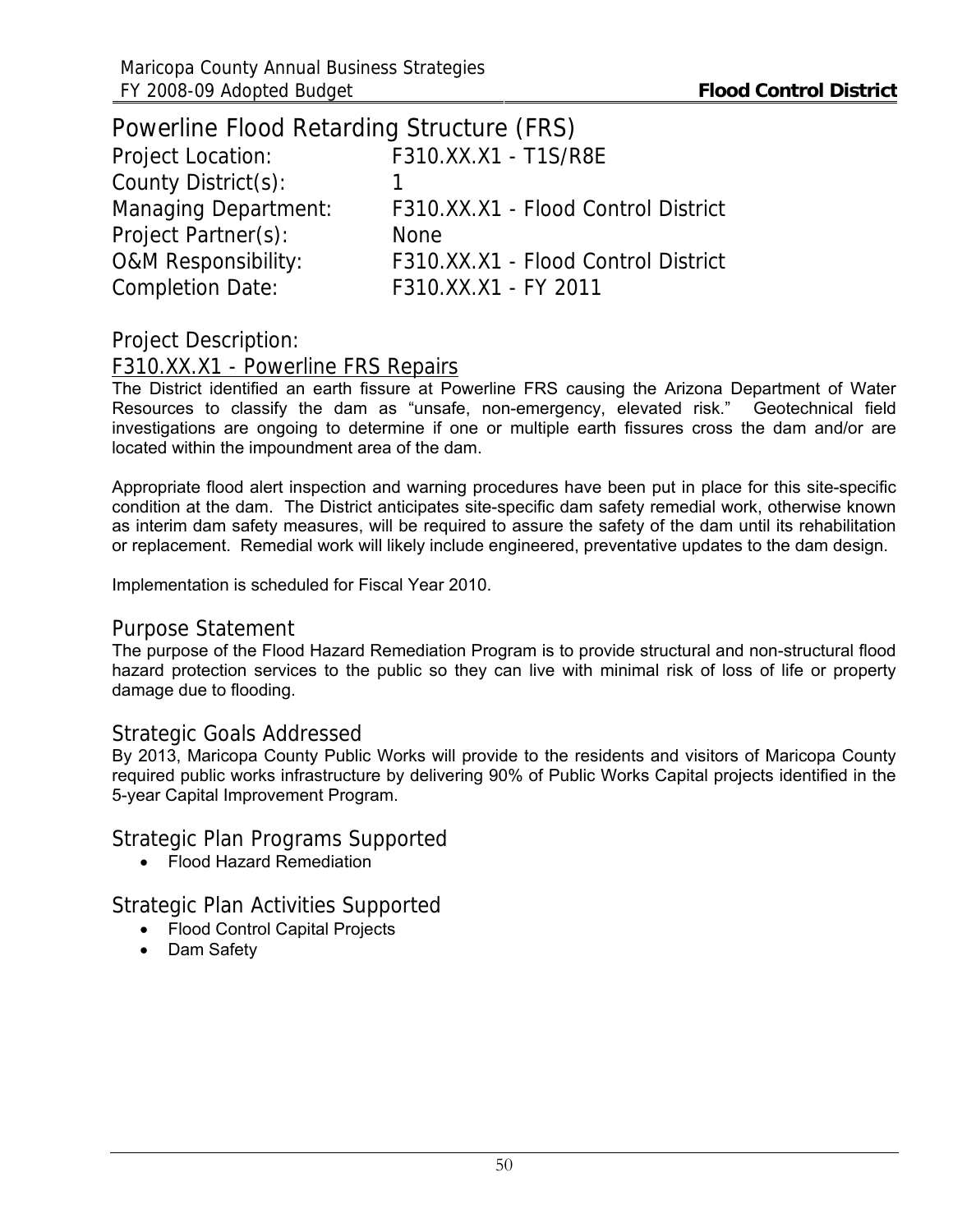|                                        | Previous | Proiected |  | Year 1                  | Year 2   | Year 5   | Year 4   | Year 5   |  | 5-Year    | Total     |
|----------------------------------------|----------|-----------|--|-------------------------|----------|----------|----------|----------|--|-----------|-----------|
| Fundina Source                         | Actuals  | FY 07-08  |  | $\mathbf{v}$<br>$08-09$ | FY 09-10 | FY 10-11 | FY 11-12 | FY 12-13 |  | Total     | Project   |
| Floog<br>Control District Property Tax |          |           |  | 580.000                 | .650.000 | 10.000   |          |          |  | 2.240.000 | 2.240.000 |
| <b>Project Total</b>                   |          |           |  | 580.000                 | .650.000 | 10.000   |          |          |  | 2.240.000 | 2.240.000 |

Operating Cost Summary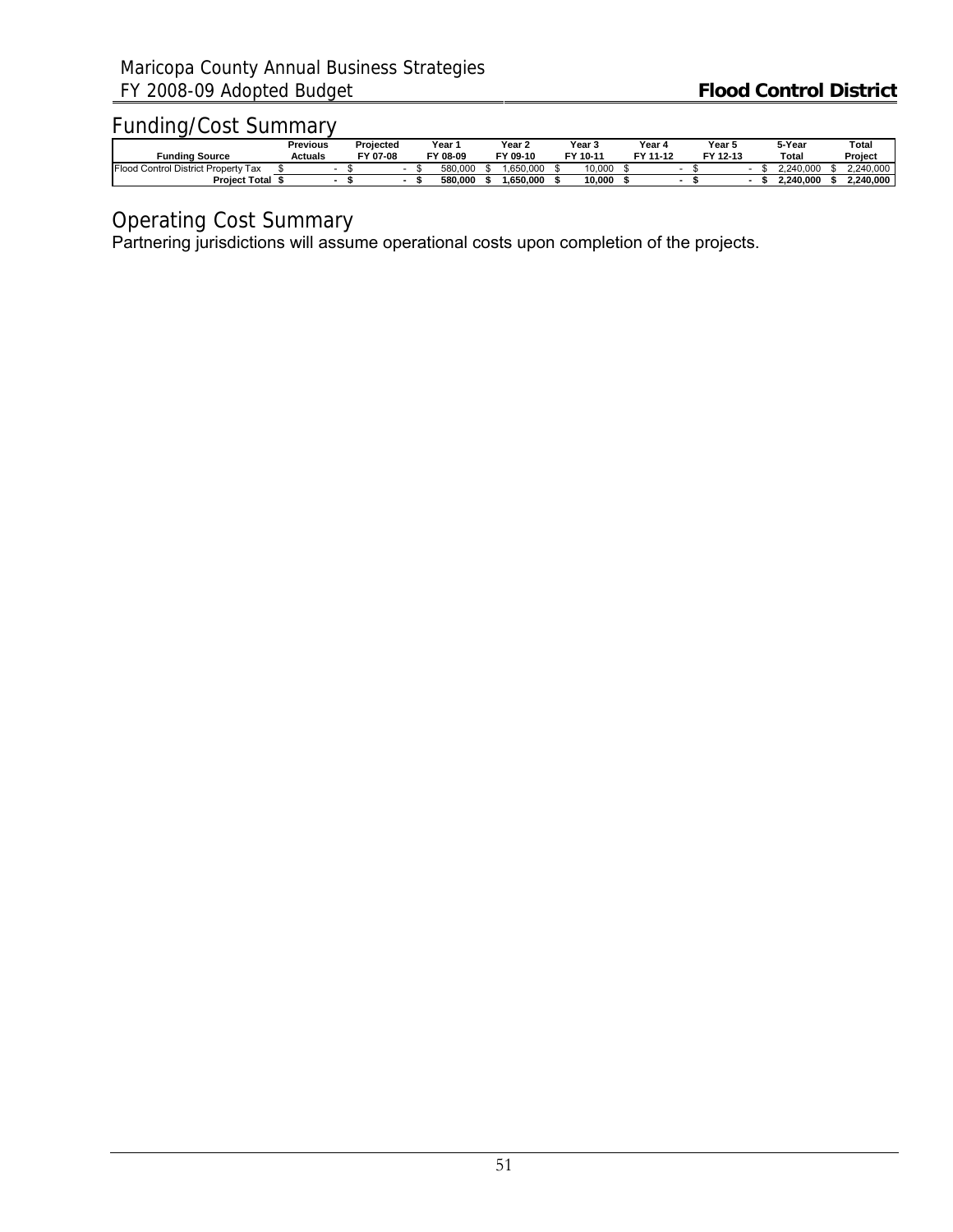|                                | Queen Creek Area Drainage Master Plan (ADMP)  |
|--------------------------------|-----------------------------------------------|
| <b>Project Location:</b>       | F480.04.32 - T2S/R6E, T2S/R7E                 |
|                                | F480.04.34 - T2S/R7E                          |
|                                | F480.05.31 - T2S/R6E                          |
| County District(s):            | 1                                             |
| <b>Managing Department:</b>    | F480.04.32 - Flood Control District           |
|                                | F480.04.34 - Town of Queen Creek              |
|                                | F480.05.31 - Town of Gilbert                  |
| Project Partner(s):            | F480.04.32 - Town of Queen Creek (Projected / |
|                                | Unapproved)                                   |
|                                | F480.04.34 - Town of Queen Creek (Projected / |
|                                | Unapproved)                                   |
|                                | F480.05.31 - Town of Gilbert                  |
| <b>O&amp;M Responsibility:</b> | F480.04.32 - Town of Queen Creek              |
|                                | F480.04.34 - Town of Queen Creek              |
|                                | F480.05.31 - Town of Gilbert                  |
| <b>Completion Date:</b>        | F480.04.32 - FY 2012                          |
|                                | F480.04.34 - Outside Five-Year CIP            |
|                                | F480.05.31 - FY 2009                          |

F480.04.32 - Sonoqui Wash Channelization (Chandler Heights Road to Crismon Road)

The second phase of Sonoqui Wash Channelization includes the segment along the existing wash southeast from Chandler Heights Road to Riggs Road, and along Riggs Road east to Crismon Road. The proposed channel will be designed to collect and convey the 100-year flow to prevent flooding to property adjacent to the wash. The existing floodplain from Chandler Heights Road to Riggs Road will be contained within the proposed 200-foot-wide channel. The Riggs Road to Crismon Road portion of Sonoqui Wash collects overland flow from the south and conveys it into the main branch of Sonoqui Wash.

Advance right-of-way expenditures are scheduled for Fiscal Year 2009, to be followed by design and construction late in the five-year CIP.

This is a joint project between the District and the Town of Queen Creek. The Town of Queen Creek is expected to act as the lead agency, and the Town will be responsible for channel operation and maintenance costs. An IGA between the Town and the District is required.

### F480.04.34 - Sonoqui Wash Channelization (Crismon Road to Empire Boulevard)

The third phase of Sonoqui Wash Channelization includes channelization from Riggs Road and Crismon Road, southeast to Empire Boulevard. The proposed channel will be designed to collect and convey the 100-year flow.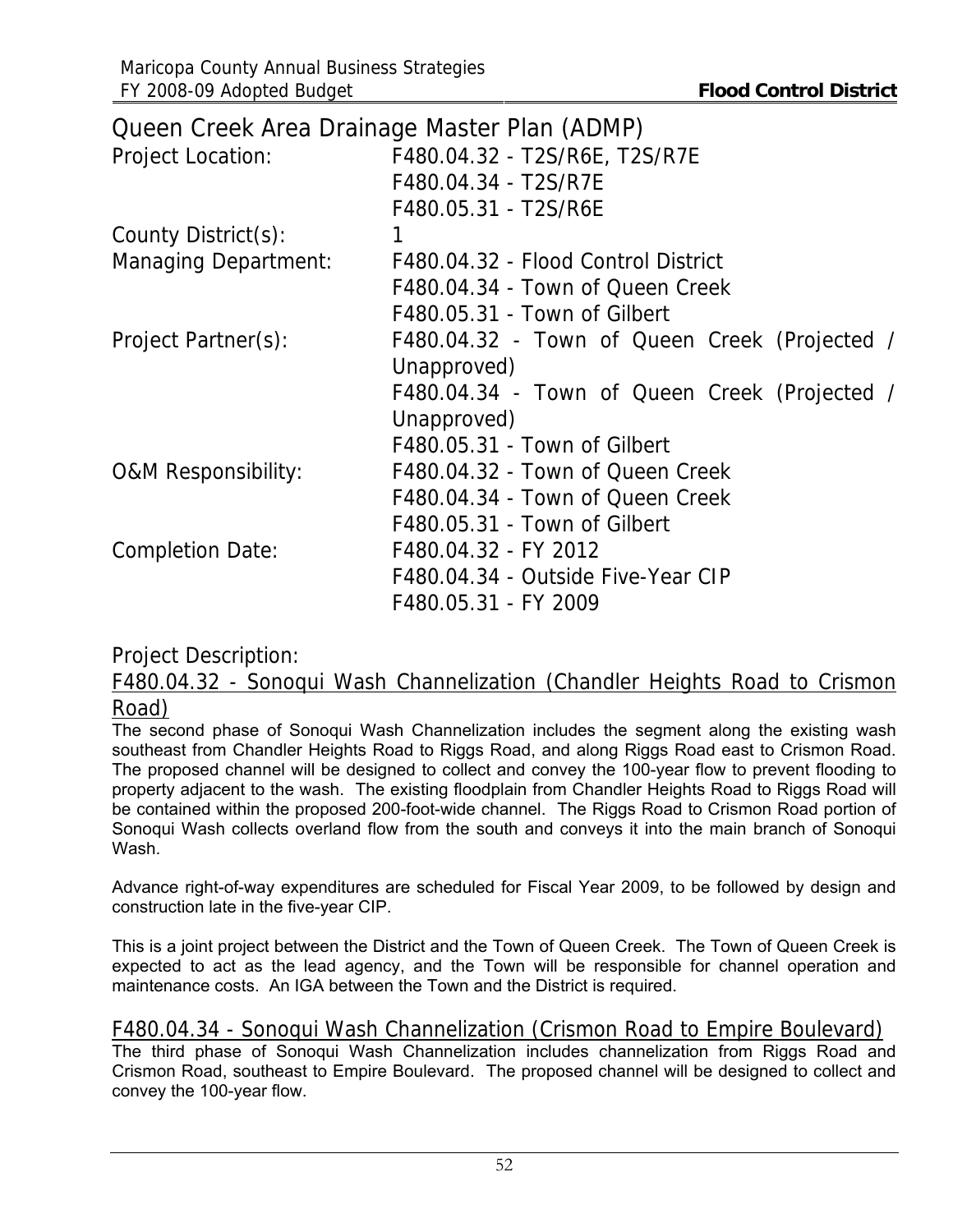The District anticipates entering a 50-percent cost-share agreement with the Town of Queen Creek, identifying the Town as the project's lead agency. Portions of the channelization will likely be accomplished through developers.

An IGA between the Town and the District is required.

#### F480.05.31 – Queen Creek Wash (Recker Road to Higley Road)

The Town of Gilbert proposed improvements to Queen Creek Wash, from Recker Road to Higley Road, to complete channel improvements that have already been accomplished upstream of Recker and downstream of Higley. This project replaces the existing wash with a natural desert 100-year capacity channel.

In accordance with the IGA, the Town is the lead agency for the project and will own, operate and maintain the completed project; the District's cost share is limited to a cap of \$1 million. Construction is in progress with completion anticipated in FY 2009.

#### Purpose Statement

The purpose of the Flood Hazard Remediation Program is to provide structural and non-structural flood hazard protection services to the public so they can live with minimal risk of loss of life or property damage due to flooding.

#### Strategic Goals Addressed

By 2013, Maricopa County Public Works will provide to the residents and visitors of Maricopa County required public works infrastructure by delivering 90% of Public Works Capital projects identified in the 5-year Capital Improvement Program.

### Strategic Plan Programs Supported

• Flood Hazard Remediation

### Strategic Plan Activities Supported

- Flood Control Capital Projects
- Flood Infrastructure Multi-Purpose Enhancement

#### Funding/Cost Summary

|                                     | Previous   | Projected | Year 1   | Year 2   | Year <sub>3</sub> | Year 4    | Year 5    | 5-Year     | Total      |
|-------------------------------------|------------|-----------|----------|----------|-------------------|-----------|-----------|------------|------------|
| <b>Funding Source</b>               | Actuals    | FY 07-08  | FY 08-09 | FY 09-10 | FY 10-11          | FY 11-12  | FY 12-13  | Total      | Project    |
| Flood Control District Property Tax | 7.898.421  | 5.313.000 | .219.000 | 60,000   | .120.000          | .210.000  | 2.210.000 | 3.819.000  | 20.030.421 |
| IGA - Gilbert, Queen Creek          | 5.522.652  | 751.000   |          |          | 500.000           | 2.000.000 | 2.000.000 | 4.500.000  | 10.773.652 |
| <b>Project Total</b>                | 13.421.073 | 6.064.000 | .219.000 | 60.000   | 1.620.000         | 4.210.000 | 4.210.000 | 11.319.000 | 30.804.073 |

#### Operating Cost Summary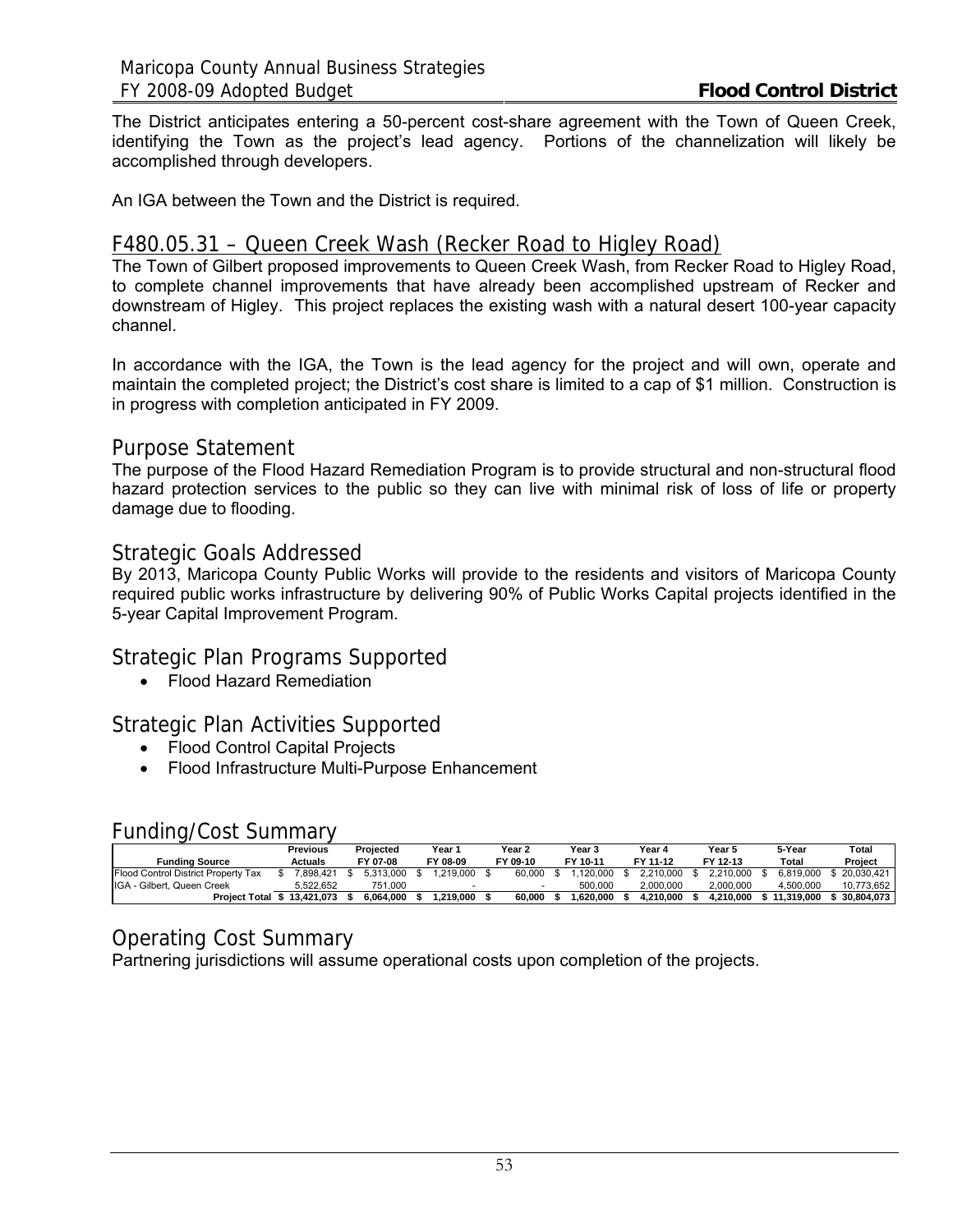| South Phoenix Drainage Improvement |                                                      |
|------------------------------------|------------------------------------------------------|
| User Department:                   | Flood Control District of Maricopa County (FCDMC)    |
| <b>Project Location:</b>           | F117.08.31 - T1S/R1E, T1S/R2E, T1N/R1E,              |
|                                    | T1N/R2E                                              |
|                                    | F117.09.31 - T1N/R2E                                 |
| County District(s):                | 5                                                    |
| <b>Managing Department:</b>        | F117.08.31 - Flood Control District                  |
|                                    | F117.09.31 - City of Phoenix                         |
| Project Partner(s):                | F117.08.31 - City of Phoenix, SRP, Public Works      |
|                                    | F117.09.31 - City of Phoenix                         |
| <b>O&amp;M Responsibility:</b>     | F117.08.31 - City of Phoenix, Flood Control District |
|                                    | F117.09.31 - City of Phoenix, Flood Control District |
| <b>Completion Date:</b>            | F117.08.31 - FY 2009                                 |
|                                    | F117.09.31 - FY 2012                                 |

## F117.08.31 - Laveen Area Conveyance Channel (LACC)

The Laveen Area Conveyance Channel is a public and private partnership that improved the Maricopa Drain into a regional flood control facility to reduce flooding in the Laveen area. The project consisted of 5.8 miles of conveyance channel and a detention basin at 43rd Avenue and Southern Avenue. The District's project involvement is complete with the exception of several land acquisitions and construction of a swale, and the District will continue to maintain the project outfall.

Landscaping by the City of Phoenix is ongoing to allow the channel and basin to function as City park facilities.

# F117.09.31 - 23rd Avenue/Roeser Road Storm Drain and Detention Basin

The 23<sup>rd</sup> Avenue / Roeser Road Storm Drain and Detention Basin is identified as an element for regional flood control infrastructure as defined by the recommended plan for the South Phoenix / Laveen Drainage Improvement Project. A proposed 10-acre detention basin, to be located on the northeast corner of 23<sup>rd</sup> Avenue and Roeser Road, will intercept flows from the north and the east. The Basin will be designed to intercept flows from a 100-year storm and will then discharge flows into a storm drain system to be constructed along Roeser Road to 27<sup>th</sup> Avenue from Roeser Road to Broadway Road where it will connect to an existing 108-inch storm drain that will convey the flows to the Salt River.

The City of Phoenix is the lead agency for all project tasks, and will own, operate and maintain the completed project. The City and the District are sharing equally in the project costs.

Design is complete. Storm drain construction is planned for Fiscal Year 2009, and basin construction is scheduled for Fiscal Year 2011.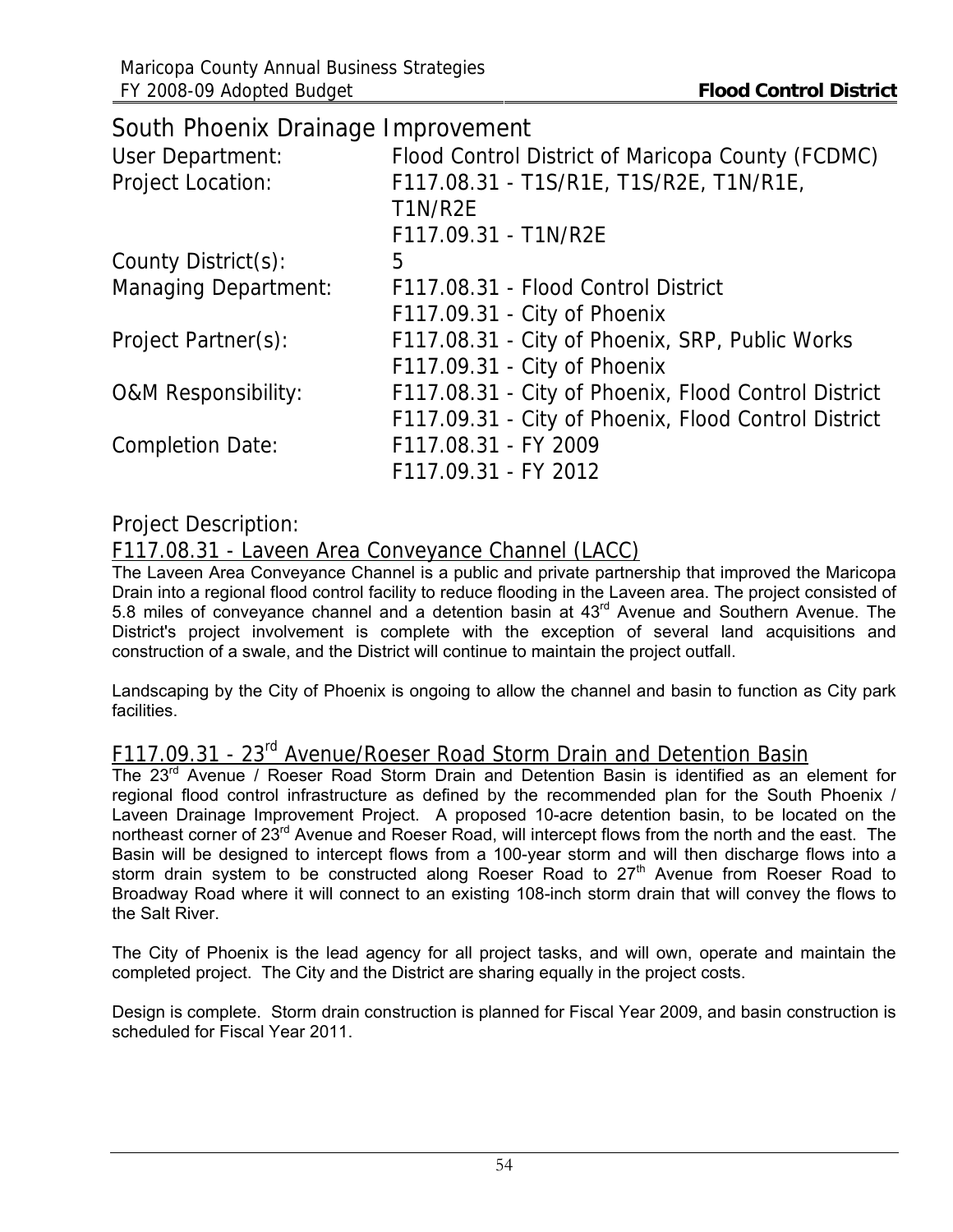#### Purpose Statement

The purpose of the Flood Hazard Remediation Program is to provide structural and non-structural flood hazard protection services to the public so they can live with minimal risk of loss of life or property damage due to flooding.

#### Strategic Goals Addressed

By 2013, Maricopa County Public Works will provide to the residents and visitors of Maricopa County required public works infrastructure by delivering 90% of Public Works Capital projects identified in the 5-year Capital Improvement Program.

### Strategic Plan Programs Supported

• Flood Hazard Remediation

## Strategic Plan Activities Supported

- Flood Control Capital Projects
- Flood Infrastructure Multi-Purpose Enhancement

#### Funding/Cost Summary

|                                     | Previous   | Projected | Year .   | Year 2   | Year 3   | Year 4   | Year 5   | 5-Year         | Total      |
|-------------------------------------|------------|-----------|----------|----------|----------|----------|----------|----------------|------------|
| <b>Funding Source</b>               | Actuals    | FY 07-08  | FY 08-09 | FY 09-10 | FY 10-11 | FY 11-12 | FY 12-13 | Total          | Proiect    |
| Flood Control District Property Tax | 25.131.369 | .120.000  | .188.000 | 10.000   | 855.000  | .064.000 |          | 000            | 29.368.369 |
| <b>IGA</b> - City of Phoenix        | 10.208.422 | 91.000    |          |          |          |          |          |                | 10.299.422 |
| <b>Project Total</b>                | 35.339.791 | .211.000  | .188.000 | 10.000   | 855.000  | .064.000 |          | 000.'<br>3.117 | 39.667.791 |

# Operating Cost Summary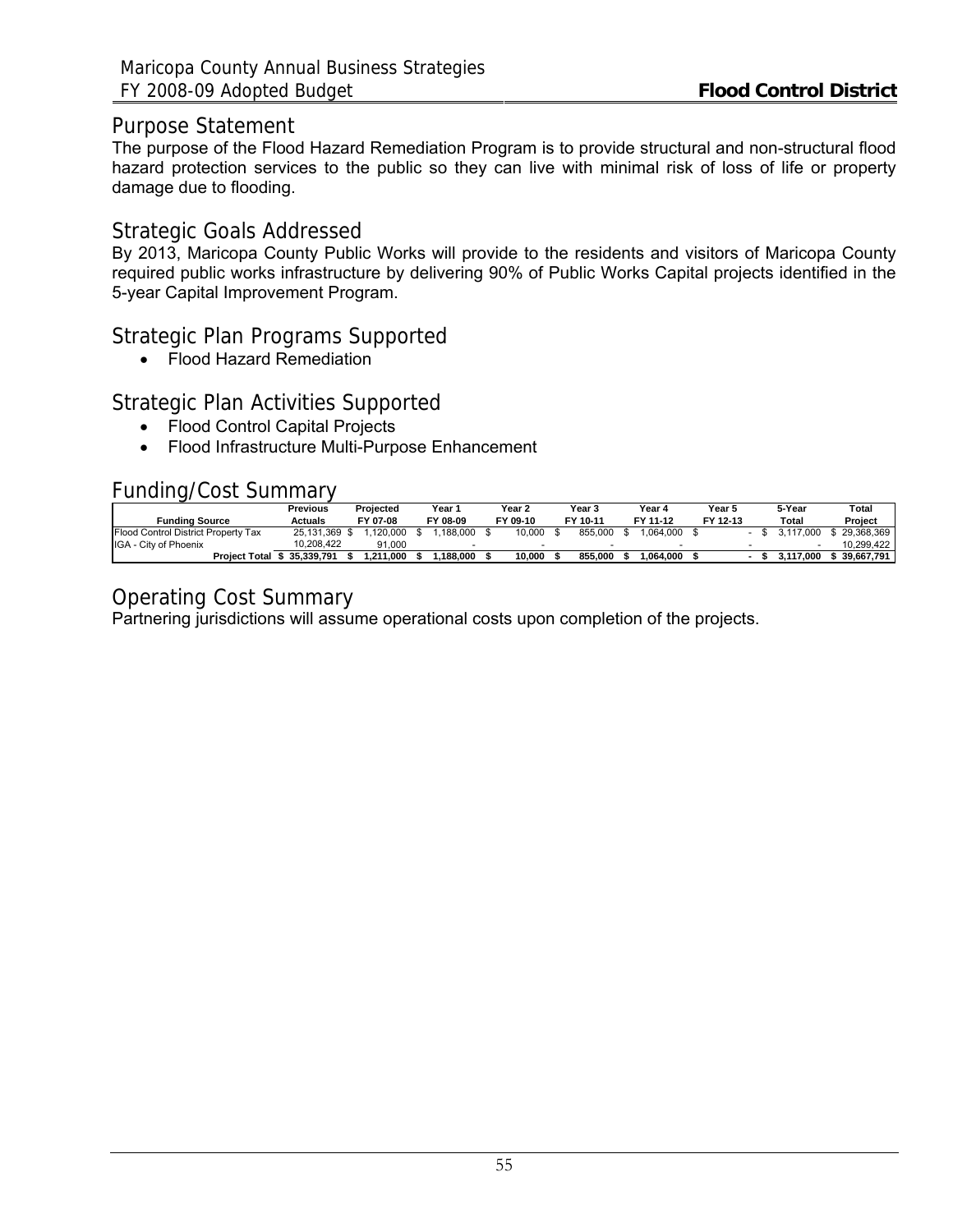| Salt / Gila River              |                                                    |
|--------------------------------|----------------------------------------------------|
| Project Location:              | F126.01.31 - T1N/R1W, T1N/R1E                      |
| County District(s):            | 5                                                  |
| <b>Managing Department:</b>    | F126.01.31 - U.S. Army Corps of Engineers, City of |
|                                | Phoenix                                            |
| Project Partner(s):            | F126.01.31 - City of Phoenix                       |
| <b>O&amp;M Responsibility:</b> | F126.01.31 - Flood Control District                |
| <b>Completion Date:</b>        | F126.01.31 - FY 2009                               |

F126.01.31 - Tres Rios

The Tres Rios Project is a federal project under the auspices of the U.S. Army Corps of Engineers and sponsored locally by the City of Phoenix.

The project is located along the Salt and Gila rivers, from about 83<sup>rd</sup> Avenue to the Agua Fria River, and consists of the restoration of habitat within and along the river. It involves construction of wetlands; open water marshes and riparian corridors; and a flood control levee along the north bank of the river from approximately 105<sup>th</sup> Avenue to the Agua Fria River to remove property and homes along the river from the floodplain.

The District's participation in accordance with the project resolution and IGA includes design review and coordination, \$2 million in levee construction funding, operation and maintenance of the levee, and contribution of District-owned land required for the project.

The levee design and construction will occur in three phases - from 105<sup>th</sup> to 115<sup>th</sup> Avenue, 115<sup>th</sup> to 123<sup>rd</sup> Avenue, and  $123^{rd}$  to  $137^{th}$  Avenue. Design of the first two phases and construction of the first phase are complete, the second phase of construction is scheduled for Fiscal Year 2008, and construction of the third phase has not yet been scheduled.

#### Purpose Statement

The purpose of the Flood Hazard Remediation Program is to provide structural and non-structural flood hazard protection services to the public so they can live with minimal risk of loss of life or property damage due to flooding.

#### Strategic Goals Addressed

By 2013, Maricopa County Public Works will provide to the residents and visitors of Maricopa County required public works infrastructure by delivering 90% of Public Works Capital projects identified in the 5-year Capital Improvement Program.

Strategic Plan Programs Supported

• Flood Hazard Remediation

### Strategic Plan Activities Supported

- Flood Control Capital Projects
- Flood Infrastructure Multi-Purpose Enhancement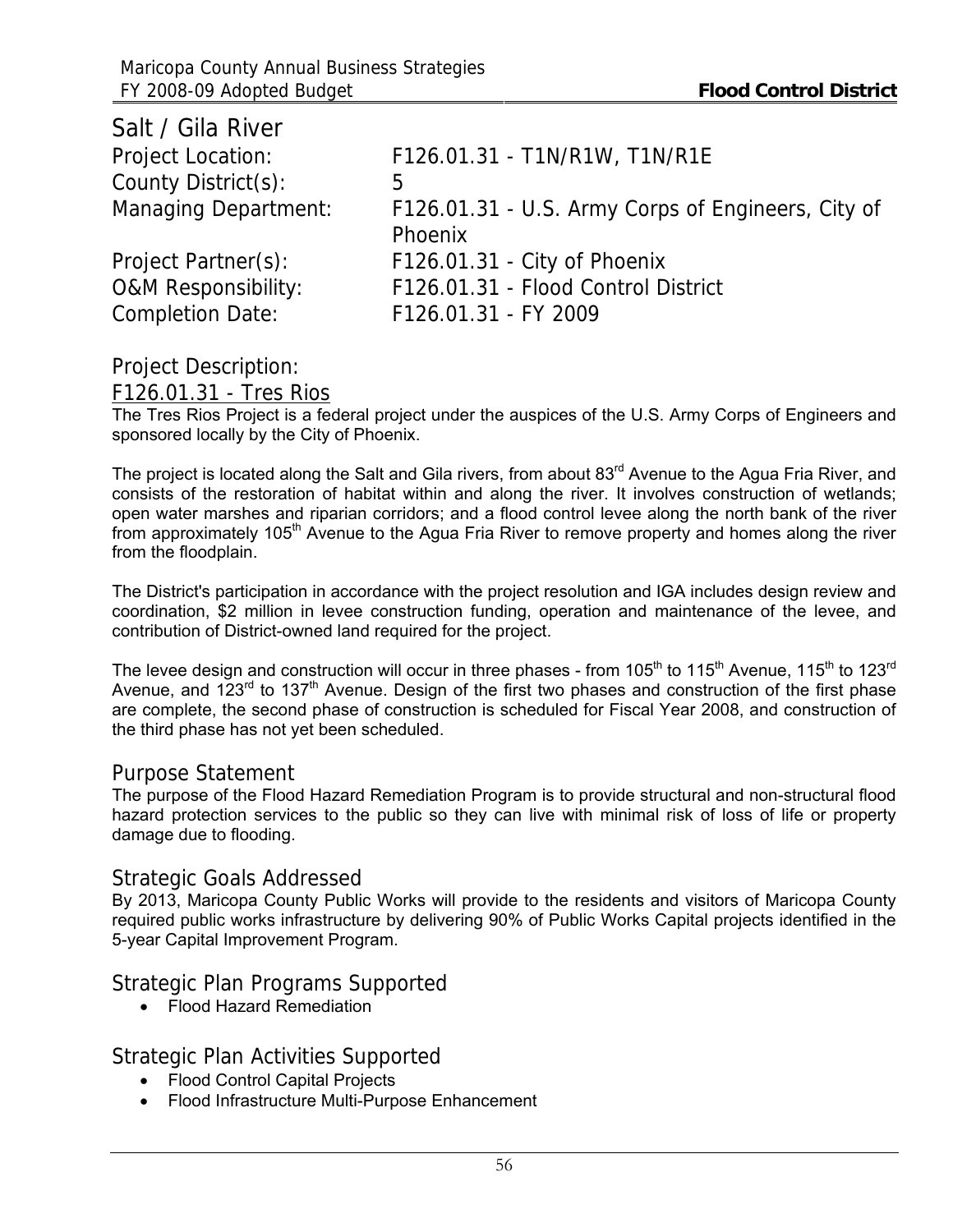|                                     | Previous | Proiected | Year '   | Year 2   | Year <b>S</b> | Year 4   | Year 5   |  | 5-Year    | Total     |
|-------------------------------------|----------|-----------|----------|----------|---------------|----------|----------|--|-----------|-----------|
| <b>Funding Source</b>               | Actuals  | FY 07-08  | FY 08-09 | FY 09-10 | FY 10-11      | FY 11-12 | FY 12-13 |  | Total     | Project   |
| Flood Control District Property Tax | .823.305 | 50,000    | .020.000 |          |               |          |          |  | .020.000  | 2.893.305 |
| <b>IGA</b>                          | 92.735   |           | -        |          |               |          |          |  |           | 92.735    |
| <b>Project Total</b>                | 916.040  | 50.000    | .020.000 |          |               |          |          |  | .020.000. | 2.986.040 |

# Operating Cost Summary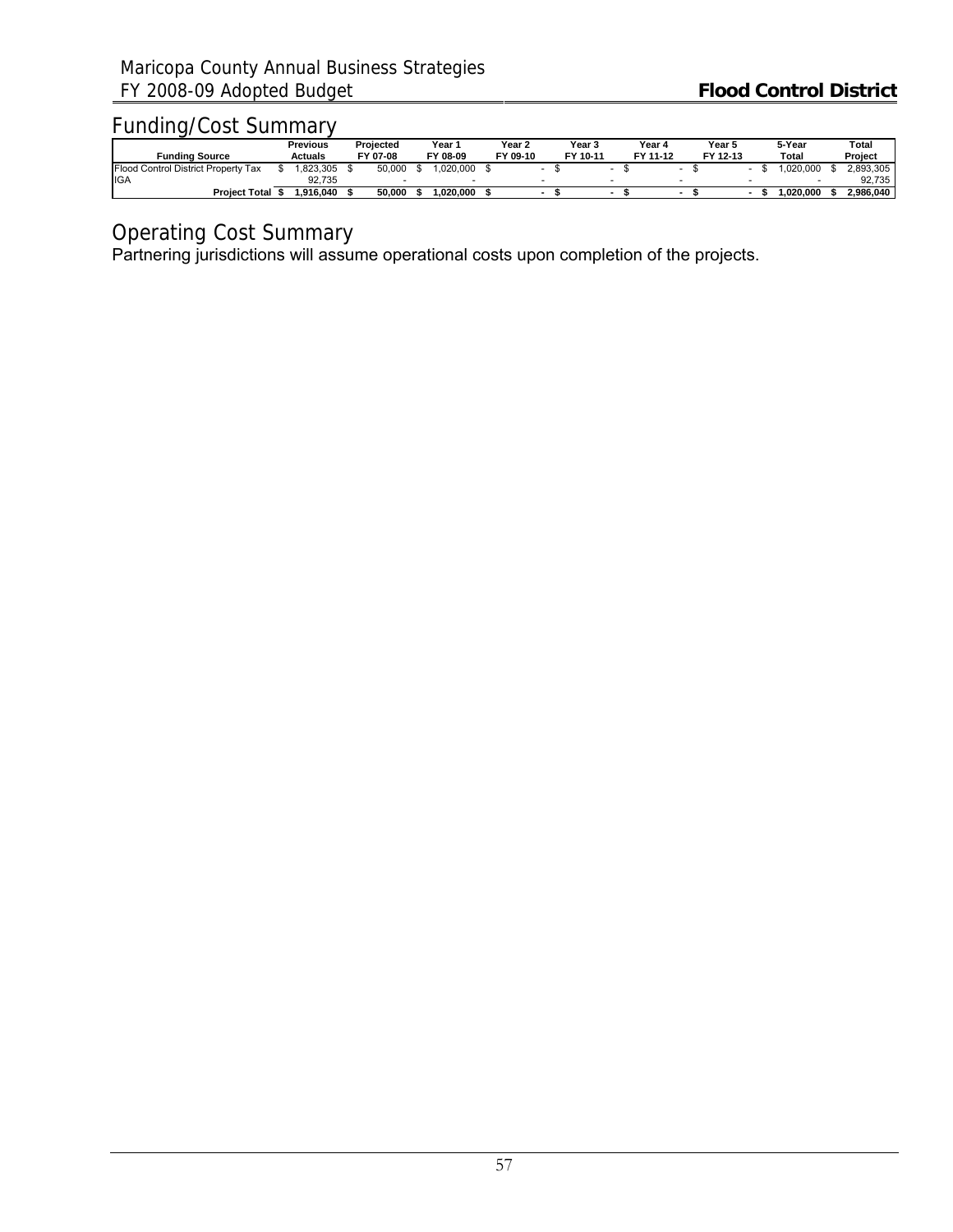| <b>Scatter Wash</b>            |                      |
|--------------------------------|----------------------|
| <b>Project Location:</b>       | F590.03.31 - T4N/R2E |
| Supervisor District(s):        | 3 & 4                |
| <b>Managing Department:</b>    | F590.03.31 - ADOT    |
| Project Partner(s):            | F590.03.31 - ADOT    |
| <b>O&amp;M Responsibility:</b> | F590.03.31 - ADOT    |
| <b>Completion Date:</b>        | F590.03.31 - FY 2009 |

### F590.03.31 - Scatter Wash Basin Improvements

The Scatter Wash Basin Improvement project originated from an Arizona Department of Transportation (ADOT) proposal and consists of improvements to Scatter Wash at the Interstate 17 crossing, channel improvements downstream of Interstate17, and construction of an off-line basin. The completed improvements will provide a 100-year level of protection.

The District entered into an IGA with ADOT and the City of Phoenix to share 28 percent of the total project costs, not to exceed \$1,008,000.

ADOT is the lead agency for design, right-of-way acquisition and construction, and the City and ADOT will share operation and maintenance responsibilities for the channel and basin improvements.

Project design and right-of-way acquisition are complete, and construction is underway.

#### Purpose Statement

The purpose of the Flood Hazard Remediation Program is to provide structural and non-structural flood hazard protection services to the public so they can live with minimal risk of loss of life or property damage due to flooding.

#### Strategic Goals Addressed

By 2013, Maricopa County Public Works will provide to the residents and visitors of Maricopa County required public works infrastructure by delivering 90% of Public Works Capital projects identified in the 5-year Capital Improvement Program.

### Strategic Plan Programs Supported

• Flood Hazard Remediation

### Strategic Plan Activities Supported

• Flood Control Capital Projects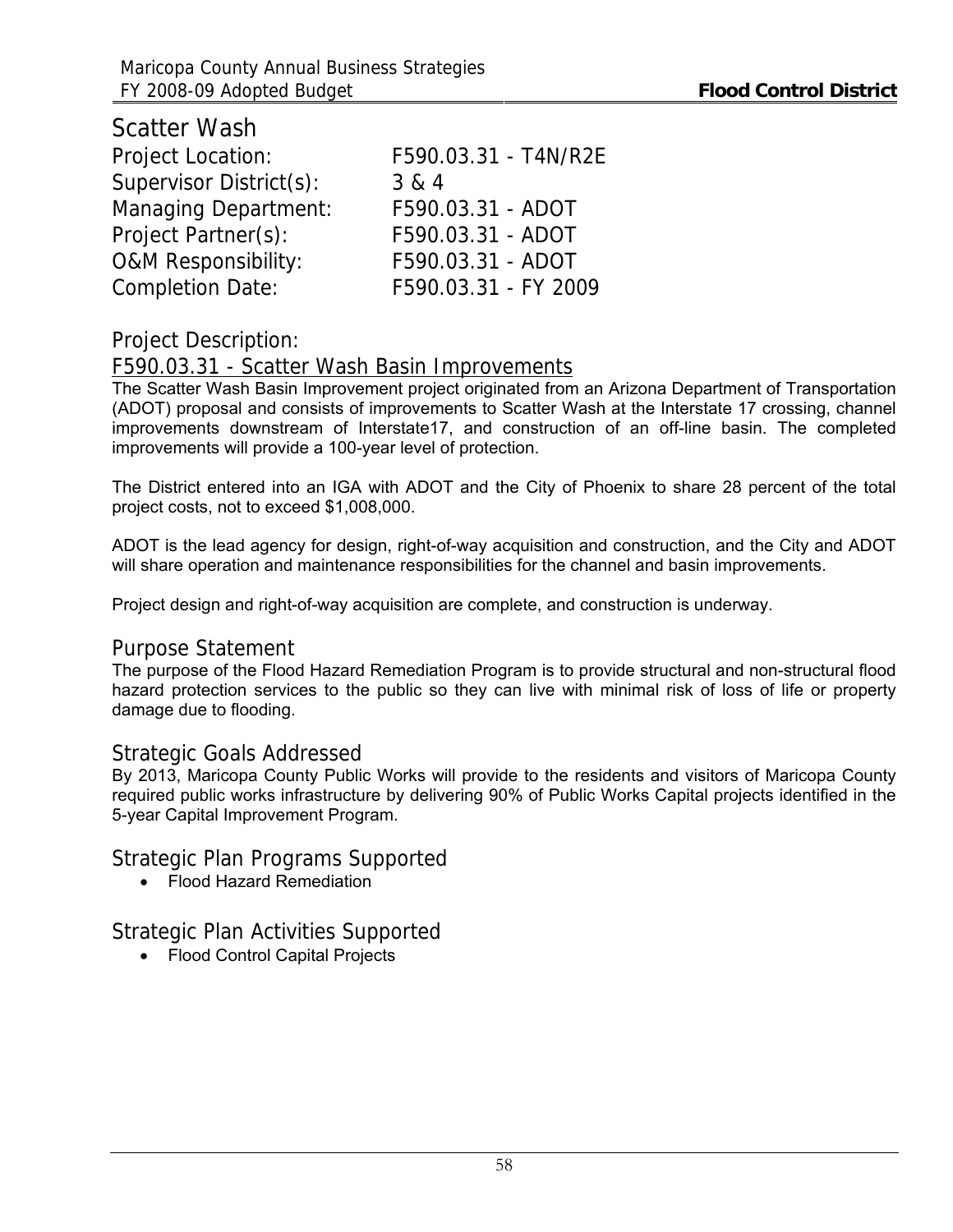|                                                    | Previous  | Proiected | Year 1      | Year 2   | Year 5   | Year 4   | Year 5   |  | 5-Year | Total     |
|----------------------------------------------------|-----------|-----------|-------------|----------|----------|----------|----------|--|--------|-----------|
| Fundina Source                                     | Actuals   | FY 07-08  | cν<br>08-09 | FY 09-10 | FY 10-11 | FY 11-12 | FY 12-13 |  | Total  | Project   |
| Eloor.<br>Property<br>Tax<br>District I<br>Control | .513.313  | .016.000  | 5,000       |          |          |          |          |  | 000.د  | 2.534.313 |
| <b>Project Total</b>                               | 1.513.313 | .016.000  | 5.000       |          |          |          |          |  | 5.000  | 2.534.313 |

Operating Cost Summary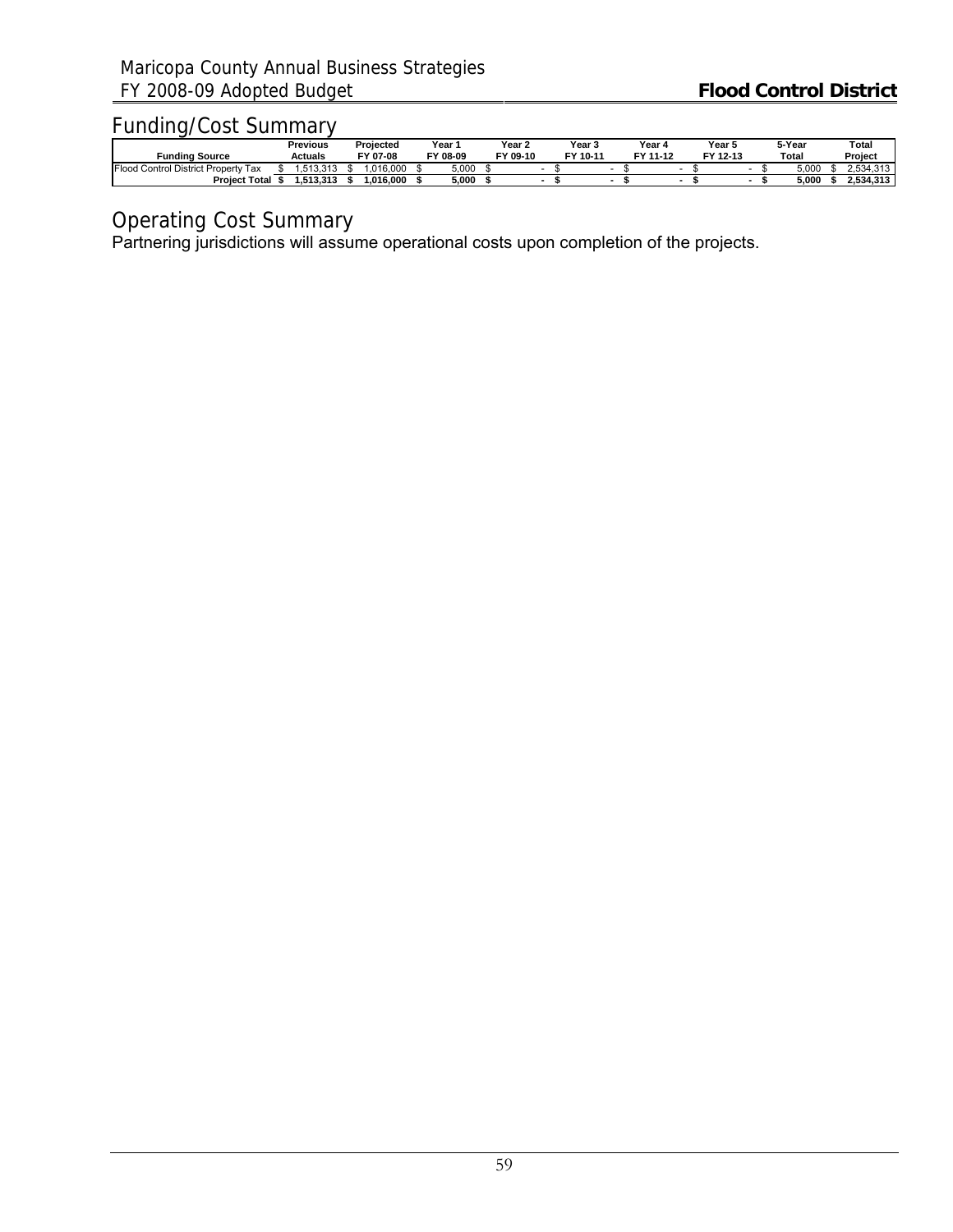| <b>Skunk Creek and New River</b> |                               |
|----------------------------------|-------------------------------|
| <b>Project Location:</b>         | F400.06.31 - T3N/R1E, T4N/R1E |
| County District(s):              | 4                             |
| <b>Managing Department:</b>      | F400.06.31 - City of Peoria   |
| Project Partner(s):              | F400.06.31 - City of Peoria   |
| <b>O&amp;M Responsibility:</b>   | F400.06.31 - City of Peoria   |
| <b>Completion Date:</b>          | F400.06.31 - FY 2010          |

## F400.06.31 - New River (Grand Avenue to Skunk Creek, Including Paradise Shores)

The Middle New River Watercourse Master Plan (MNRWCMP) study undertaken by the District identified projects to improve the conveyance capacity of the New River and provide bank protection. Improvements include channelization and bank protection for approximately two miles of the New River and an 800-foot reach on the west side of the New River south of Bell Road.

With the City of Peoria as a project partner, construction has been completed with the exception of channelization at the Thunderbird Road crossing. The City of Peoria will act as the lead agency for construction at Thunderbird Road, to be conducted in conjunction with road improvements anticipated for Fiscal Year 2010.

This is the last reach of the New River that has not yet been improved in accordance with the U.S. Army Corps of Engineers' "Phoenix, Arizona and Vicinity, including New River" project.

#### Purpose Statement

The purpose of the Flood Hazard Remediation Program is to provide structural and non-structural flood hazard protection services to the public so they can live with minimal risk of loss of life or property damage due to flooding.

### Strategic Goals Addressed

By 2013, Maricopa County Public Works will provide to the residents and visitors of Maricopa County required public works infrastructure by delivering 90% of Public Works Capital projects identified in the 5-year Capital Improvement Program.

### Strategic Plan Programs Supported

• Flood Hazard Remediation

# Strategic Plan Activities Supported

• Flood Control Capital Projects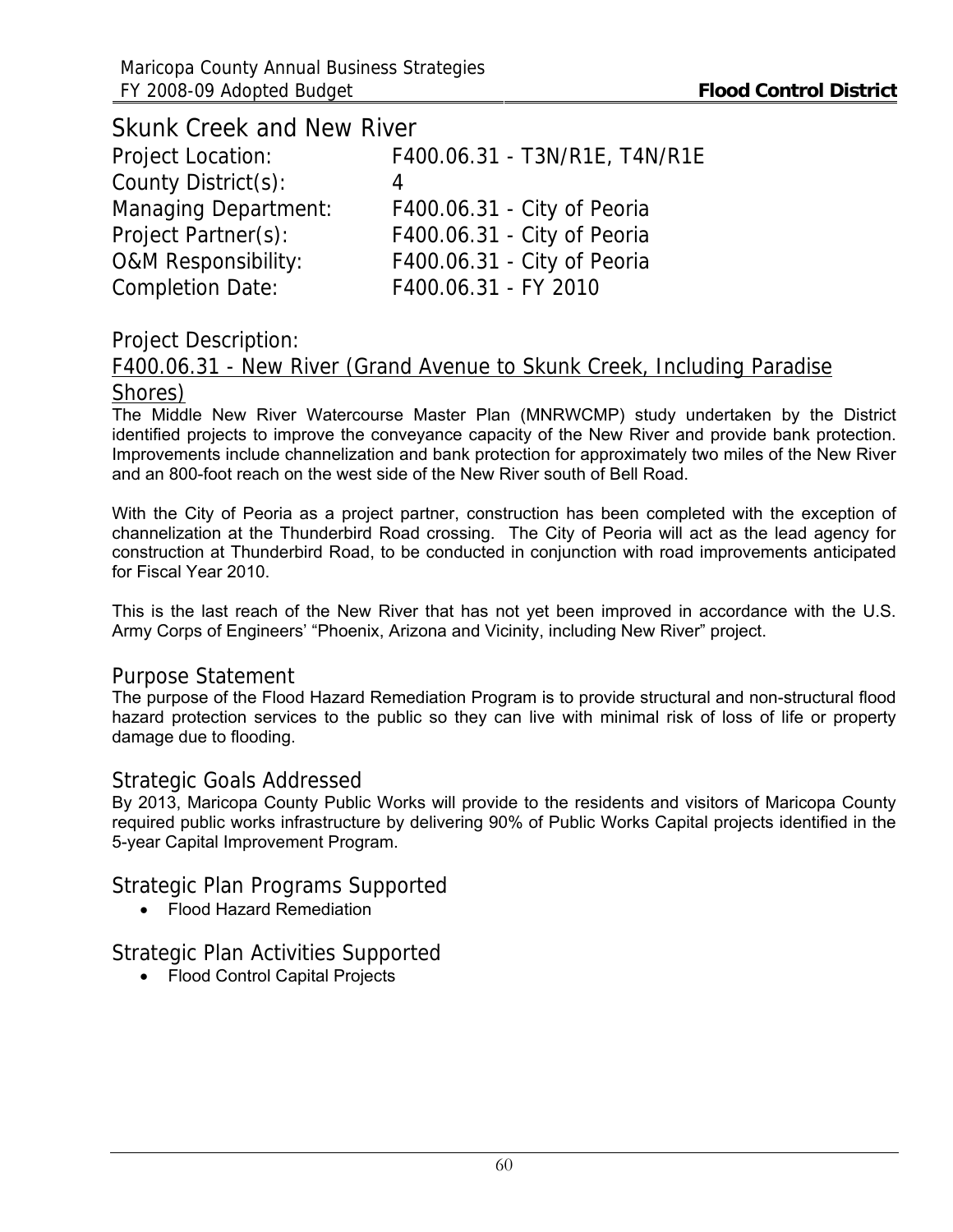|                                     | Previous   | Proiected | Year 1   | Year 2   | Year 3   | Year 4   | Year 5   | 5-Year   | Total      |
|-------------------------------------|------------|-----------|----------|----------|----------|----------|----------|----------|------------|
| <b>Funding Source</b>               | Actuals    | FY 07-08  | FY 08-09 | FY 09-10 | FY 10-11 | FY 11-12 | FY 12-13 | Total    | Project    |
| Flood Control District Property Tax | 64.703.473 | 11,000    | 10.000   | .115.000 |          |          |          | .125.000 | 65.839.473 |
| IGA - Peoria                        | 3.620.615  |           |          |          |          |          |          |          | 3.620.615  |
| <b>Project Total</b>                | 68.324.088 | 11.000    | 10.000   | .115.000 |          |          |          | .125.000 | 69.460.088 |

# Operating Cost Summary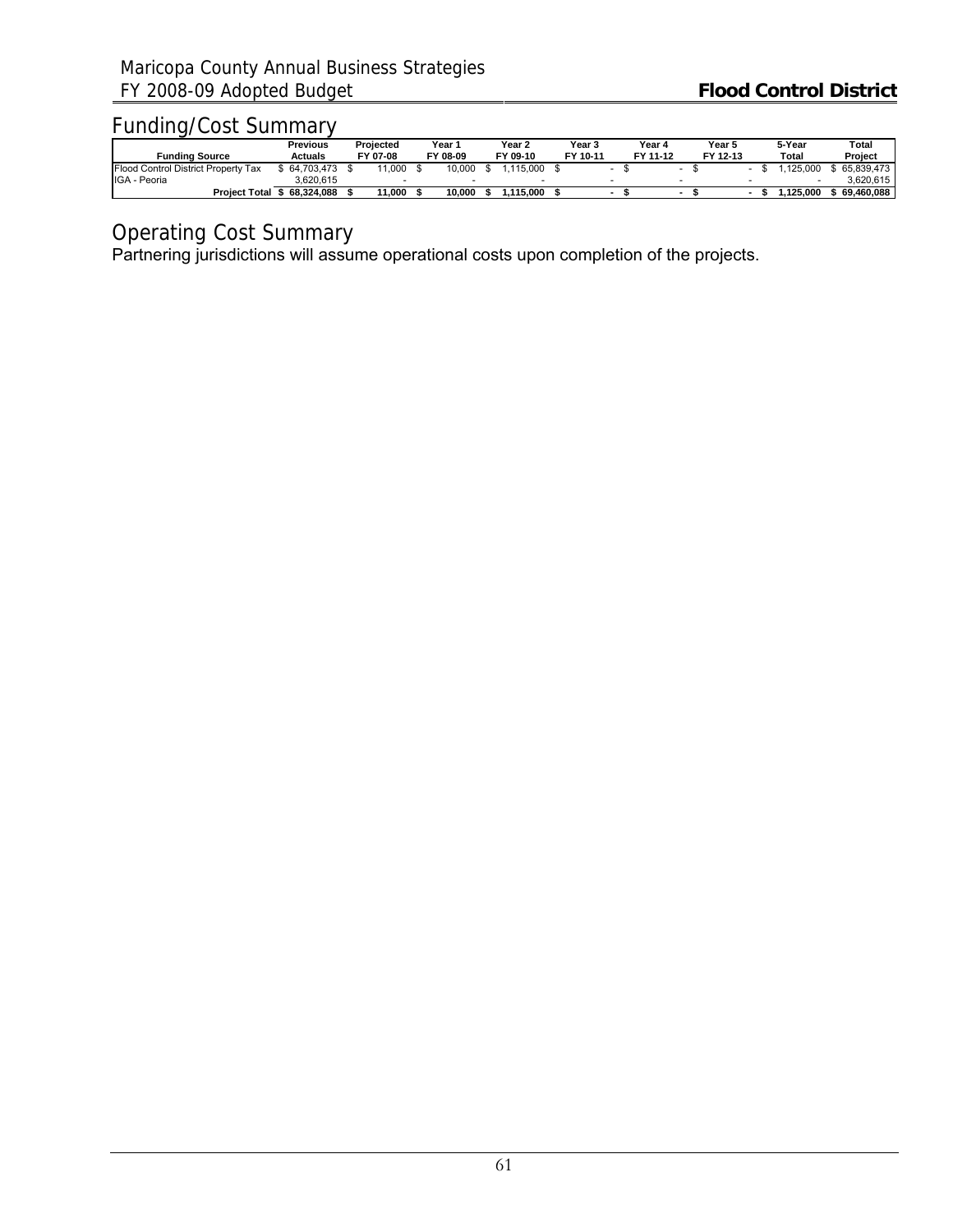| Spook Hill Area Drainage Master Plan (ADMP) |                                                   |
|---------------------------------------------|---------------------------------------------------|
| <b>Project Location:</b>                    | F420.02.31 - T1N/R7E                              |
|                                             | F420.03.31 - T1N/R7E                              |
|                                             | F420.XX.X1 - T1N/R7E                              |
| County District(s):                         | 2                                                 |
| <b>Managing Department:</b>                 | F420.02.31 - Flood Control District               |
|                                             | F420.03.31 - Flood Control District               |
|                                             | F420.XX.X1 - Flood Control District               |
| Project Partner(s):                         | F420.02.31 - City of Mesa                         |
|                                             | F420.03.31 - City of Mesa                         |
|                                             | F420.XX.X1 - City of Mesa (Potential/Unapproved)  |
| <b>O&amp;M Responsibility:</b>              | F420.02.31 - Flood Control District, City of Mesa |
|                                             | F420.03.31 - Flood Control District, City of Mesa |
|                                             | F420.XX.X1 - Flood Control District               |
| <b>Completion Date:</b>                     | F420.02.31 - FY 2010                              |
|                                             | F420.03.31 - FY 2011                              |
|                                             | F420.XX.X1 - FY 2013                              |

### F420.02.31 - Hermosa Vista / Hawes Road Drainage System

The Spook Hill Area Drainage Master Plan (ADMP), completed in 2002, identified regional flood control infrastructure necessary for a 35-square-mile area located in northeast Mesa. The ADMP watershed extends from the Usery Mountains on the north and the Apache Trail on the east, to the Buckhorn-Mesa structures on the west and south.

The Hermosa Vista / Hawes Road Storm Drain and Basin project is the first scheduled project in support of this ADMP and involves construction of a storm drain from Spook Hill FRS, along Hermosa Vista Drive and Hawes Road, connecting to a local basin and a detention basin constructed at Hawes Road and Culver Street as a component of this project. The project will provide protection in conjunction with drainage infrastructure provided by the McDowell Road and Oak Street projects.

Construction is expected to begin in Fiscal Year 2009, with the City of Mesa as a project partner.

# F420.03.31 - McDowell Road Basin and Storm Drain System

The Spook Hill Area Drainage Master Plan (ADMP), completed in 2002, identified regional flood control infrastructure necessary for a 35-square-mile area located in northeast Mesa. The ADMP watershed extends from the Usery Mountains on the north and the Apache Trail on the east, to the Buckhorn-Mesa structures on the west and south.

The McDowell Road Basin and Storm Drain project is the second scheduled project in support of this ADMP and involves construction of a basin at McDowell Road and 76<sup>th</sup> Street (Sossaman Road) and a storm drain east along McDowell Road to Hawes Road. The project will provide protection in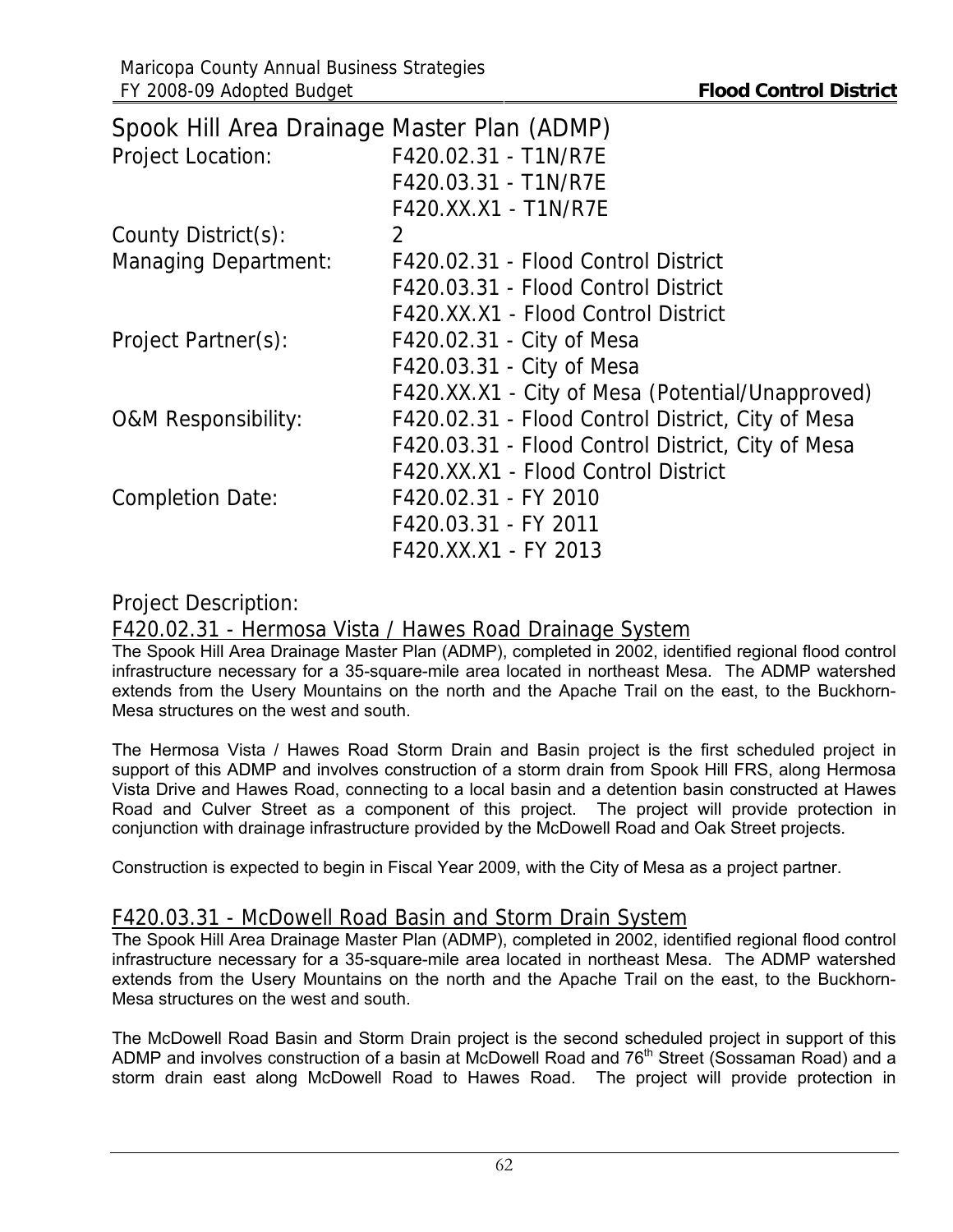conjunction with drainage infrastructure provided by the Hermosa Vista / Hawes Road and Oak Street projects.

Construction is expected to begin in Fiscal Year 2010, with the City of Mesa as a project partner.

### F420.XX.X1 – Oak Street Detention Basin and Storm Drain

The Spook Hill Area Drainage Master Plan (ADMP), completed in 2002, identified regional flood control infrastructure necessary for a 35-square-mile area located in northeast Mesa. The ADMP watershed extends from the Usery Mountains on the north and the Apache Trail on the east, to the Buckhorn-Mesa structures on the west and south.

The Oak Street Detention Basin and Storm Drain project is the third scheduled project in support of this ADMP and involves construction of a basin at Oak Street and Hawes Road and storm drains east along Oak Street and north along Hawes Road. The project will provide protection in conjunction with drainage infrastructure provided by the Hermosa Vista / Hawes Road and McDowell Road projects.

Construction is expected to begin in Fiscal Year 2012, with the City of Mesa as a project partner.

#### Purpose Statement

The purpose of the Flood Hazard Remediation Program is to provide structural and non-structural flood hazard protection services to the public so they can live with minimal risk of loss of life or property damage due to flooding.

#### Strategic Goals Addressed

By 2013, Maricopa County Public Works will provide to the residents and visitors of Maricopa County required public works infrastructure by delivering 90% of Public Works Capital projects identified in the 5-year Capital Improvement Program.

#### Strategic Plan Programs Supported

• Flood Hazard Remediation

#### Strategic Plan Activities Supported

- Flood Control Capital Projects
- Flood Infrastructure Multi-Purpose Enhancement

#### Funding/Cost Summary

|                                     | Previous  | Projected |          | Year า |           |  | Year 2    | Year 3 |            | Year 4 |           | Year 5 |          |  | 5-Year     |  | Total      |
|-------------------------------------|-----------|-----------|----------|--------|-----------|--|-----------|--------|------------|--------|-----------|--------|----------|--|------------|--|------------|
| <b>Funding Source</b>               | Actuals   |           | FY 07-08 |        | FY 08-09  |  | FY 09-10  |        | FY 10-11   |        | FY 11-12  |        | FY 12-13 |  | Total      |  | Project    |
| Flood Control District Property Tax | 7.935.899 |           | 339,000  |        | 5.555.000 |  | 2.696.000 |        | 1.018.000  |        | .160.000  |        | 10.000   |  | 10.439.000 |  | 18.713.899 |
| IGA - Mesa, Pending                 | 384.926   |           | 126,000  |        | .900.000  |  | 2.905.000 |        | $-222.000$ |        | .000.000  |        |          |  | 7.027.000  |  | 7.537.926  |
| <b>Project Total</b>                | 8.320.825 |           | 465.000  |        | 455.000   |  | 5.601.000 |        | 2.240.000  |        | 2.160.000 |        | 10.000   |  | 17.466.000 |  | 26.251.825 |

### Operating Cost Summary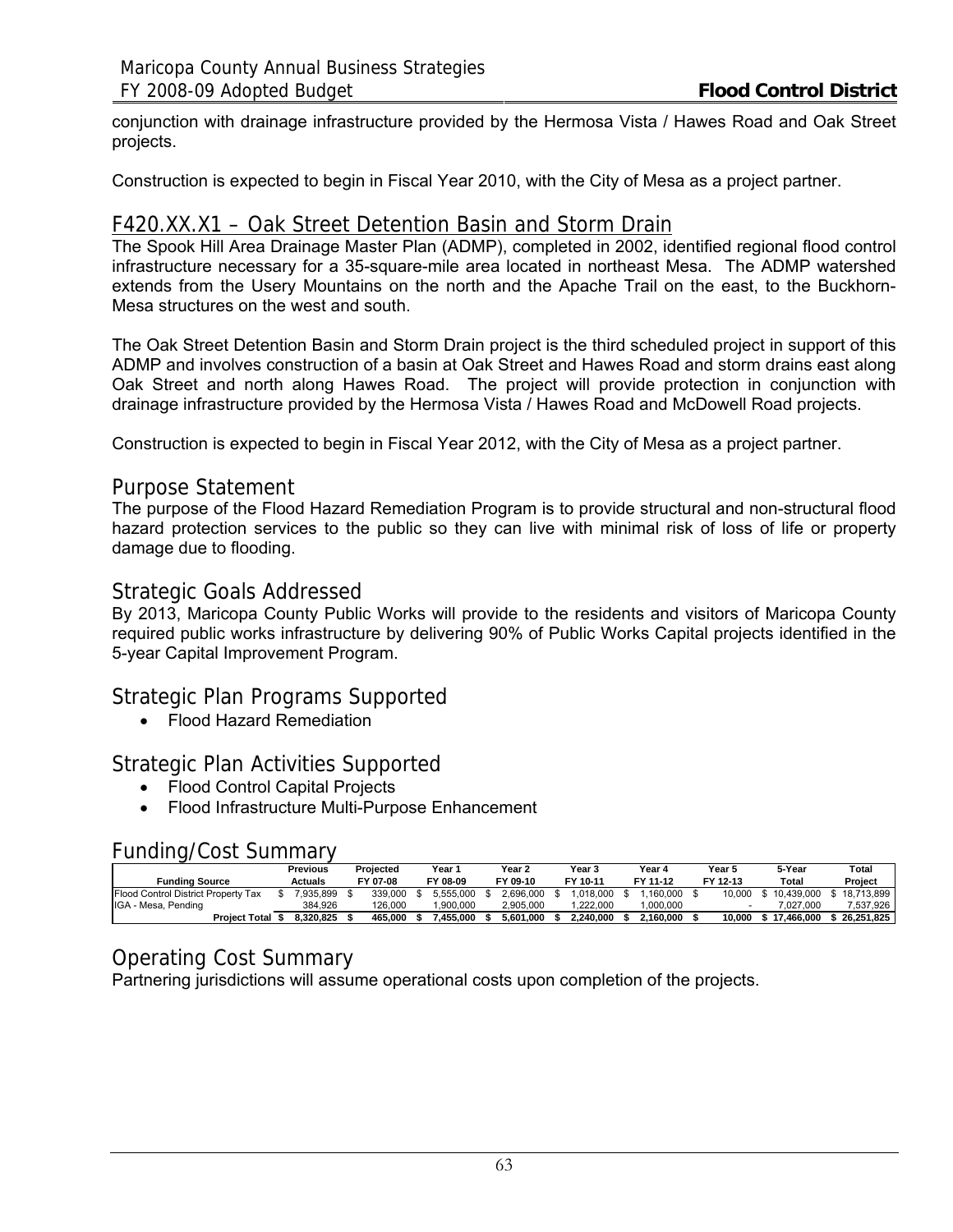|                                | Spook Hill Flood Retarding Structure (FRS) and Outlet |
|--------------------------------|-------------------------------------------------------|
| Project Location:              | F300.01.31 - T1N/R7E                                  |
| County District(s):            |                                                       |
| <b>Managing Department:</b>    | F300.01.31 - Arizona Department of Transportation     |
| Project Partner(s):            | F300.01.31 - Arizona Department of Transportation     |
| <b>O&amp;M Responsibility:</b> | F300.01.31 - Flood Control District,                  |
|                                | Arizona Department of Transportation                  |
| <b>Completion Date:</b>        | F300.01.31 - FY 2009                                  |

F300.01.31 - Spook Hill FRS / Red Mountain Freeway (Loop 202L) Modification

Spook Hill FRS is a structural plan element of a Watershed Work Plan, prepared by the NRCS in January 1963, for the Buckhorn-Mesa Watershed Project located in Maricopa and Pinal counties. The dam was designed to impound floodwaters for a 100-year flood event and direct flows in excess of the 100-year flood event through an emergency spillway.

The Arizona Department of Transportation (ADOT) is the lead agency in an effort to modify Spook Hill FRS to accommodate construction of the Power Road to University Drive segment of the Loop 202 freeway, which will pass over the dam within the dam's floodway, and to address all identified dam safety deficiencies. Modifications to address dam safety deficiencies include the installation of a central filter throughout the dam to protect against cracking, slope erosion repair, and replacement of the principal spillway.

The District will provide easements to ADOT on District land, generating revenue that is expected to completely offset its \$5 million contribution to the modification costs.

#### Purpose Statement

The purpose of the Flood Hazard Remediation Program is to provide structural and non-structural flood hazard protection services to the public so they can live with minimal risk of loss of life or property damage due to flooding.

#### Strategic Goals Addressed

By 2013, Maricopa County Public Works will provide to the residents and visitors of Maricopa County required public works infrastructure by delivering 90% of Public Works Capital projects identified in the 5-year Capital Improvement Program.

Strategic Plan Programs Supported

• Flood Hazard Remediation

#### Strategic Plan Activities Supported

- Flood Control Capital Projects
- Dam Safety
- Flood Infrastructure Multi-Purpose Enhancement

# Funding/Cost Summary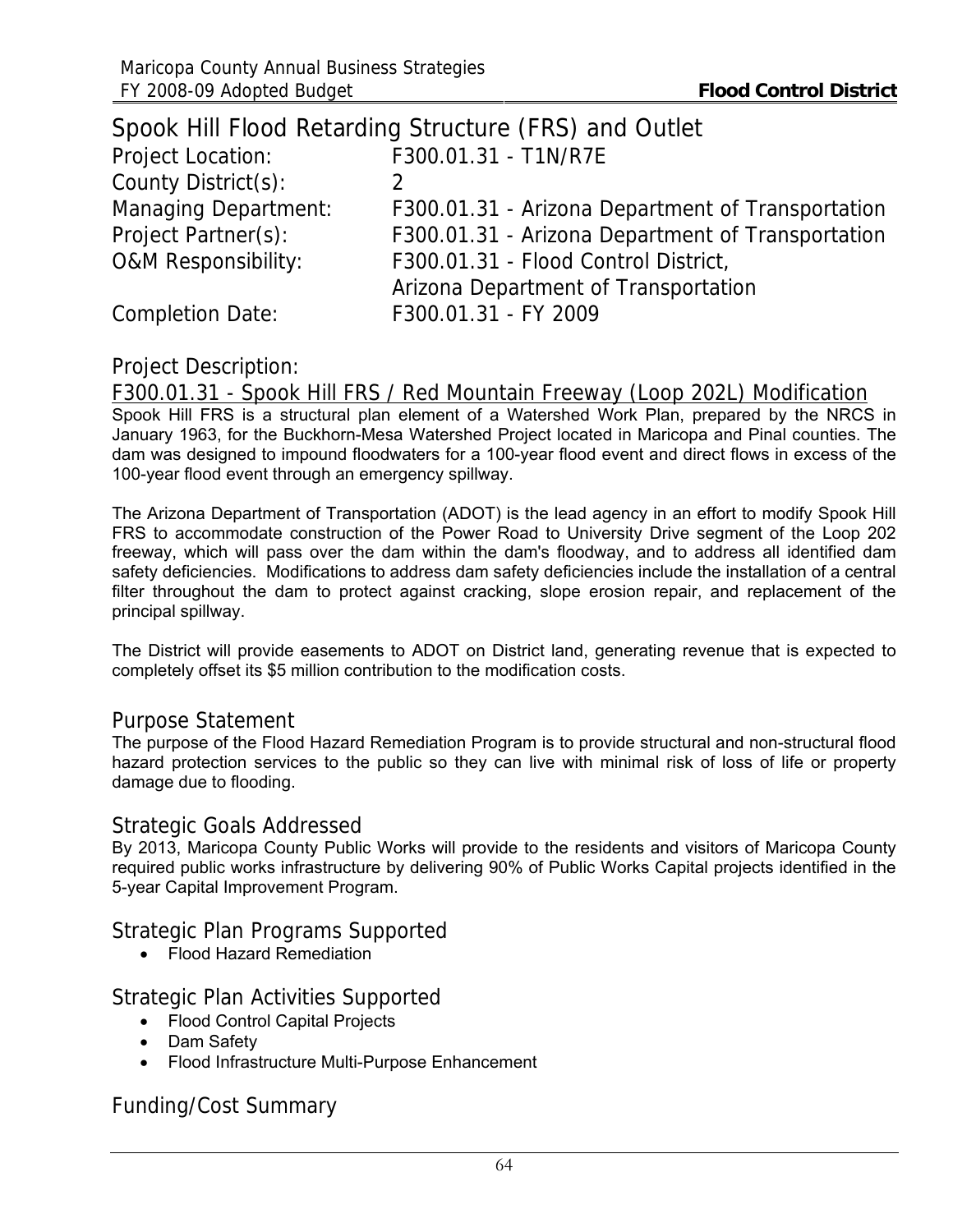# Maricopa County Annual Business Strategies FY 2008-09 Adopted Budget **Flood Control District**

|                                          | Previous | Proiected | Year '   | Year 2   | Year 3   | Year 4   | Year 5   | 5-Year | Total   |
|------------------------------------------|----------|-----------|----------|----------|----------|----------|----------|--------|---------|
| <b>Funding Source</b>                    | Actuals  | FY 07-08  | FY 08-09 | FY 09-10 | FY 10-11 | FY 11-12 | FY 12-13 | Total  | Project |
| J Control District Property Tax<br>Flood | 176.281  | 109,000   | 32.000   |          |          |          |          | 32.000 | 317.281 |
| <b>Project Total</b>                     | 176.281  | 109.000   | 32.000   |          |          |          |          | 32.000 | 317.281 |

## Operating Cost Summary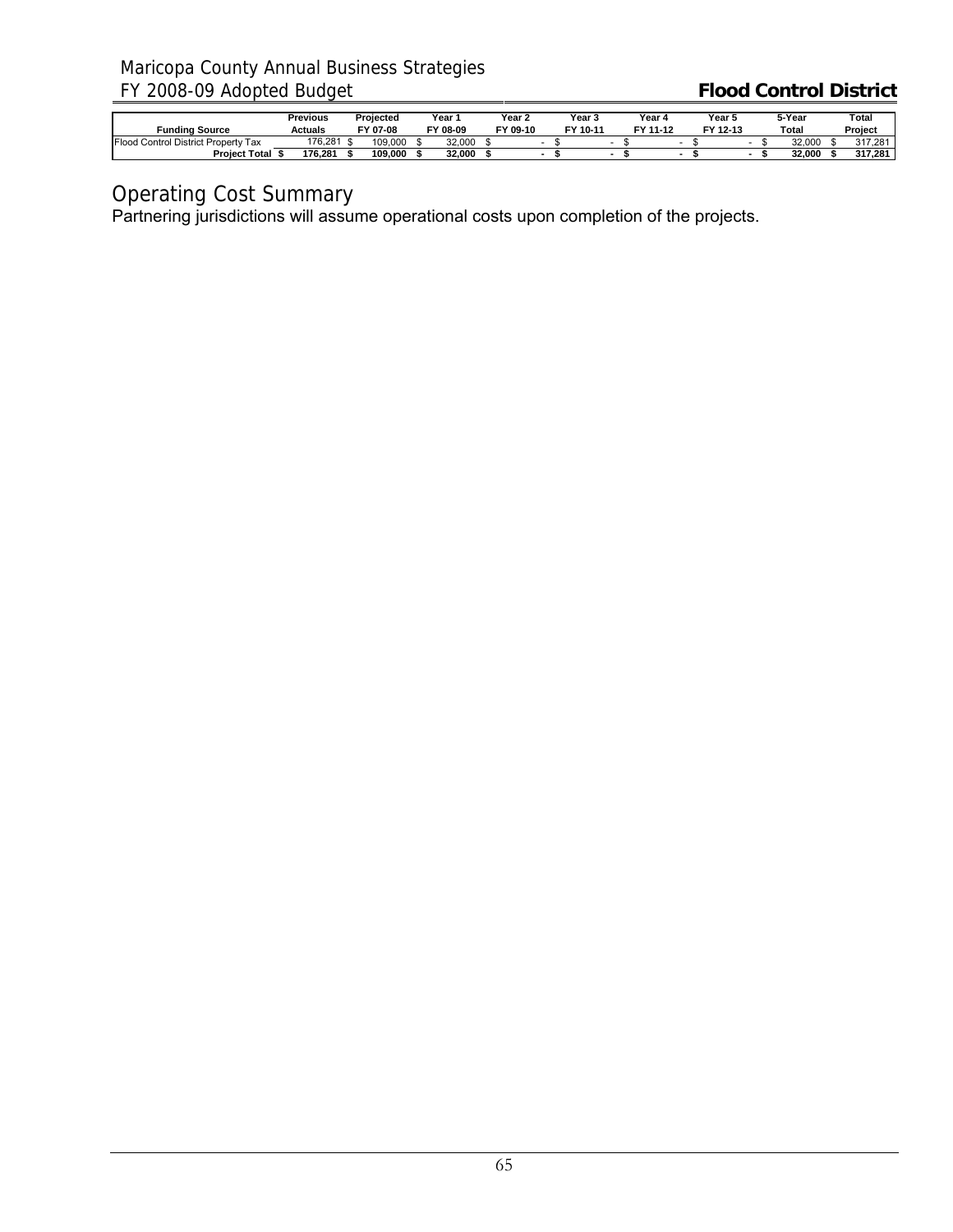| Town of Guadalupe                                         |  |
|-----------------------------------------------------------|--|
| <b>Project Location:</b><br>F035.04.31 - T1S/R4E          |  |
| County District(s):<br>b                                  |  |
| <b>Managing Department:</b><br>F035.04.31 - City of Tempe |  |
| Project Partner(s):<br>F035.04.31 - City of Tempe         |  |
| <b>O&amp;M Responsibility:</b>                            |  |
| F035.04.31 - FY 2009<br><b>Completion Date:</b>           |  |
| F035.04.31 - City of Tempe                                |  |

### F035.04.31 – ADOT Pit Modifications

This largely-completed project provides a storm drain collection system and four retention basins along the Highline Canal that capture and convey the 10-year storm event within the Town of Guadalupe and east of Avenida del Yaqui. Runoff from within the Town had historically flooded low-lying houses and collected along the Highline Canal, where it eventually overtopped the canal and caused damage to downstream property within Tempe.

Three of the project's four basins are located within the Town and have been landscaped and converted to parks. The remaining basin, along the east side of the canal in Tempe, was landscaped and fenced due to its small size.

Construction is complete with the exception of a potential future pump station that may be designed and constructed by the City of Tempe in a large drainage basin near I-10 and Warner Road. In accordance with the project IGA, the District will participate in a cost share if construction is completed by the end of Fiscal Year 2009.

The Town owns, operates and maintains the storm drain system and four basins. Total project costs have been less than \$7 million.

#### Purpose Statement

The purpose of the Flood Hazard Remediation Program is to provide structural and non-structural flood hazard protection services to the public so they can live with minimal risk of loss of life or property damage due to flooding.

### Strategic Goals Addressed

By 2013, Maricopa County Public Works will provide to the residents and visitors of Maricopa County required public works infrastructure by delivering 90% of Public Works Capital projects identified in the 5-year Capital Improvement Program.

Strategic Plan Programs Supported

• Flood Hazard Remediation

Strategic Plan Activities Supported

• Flood Control Capital Projects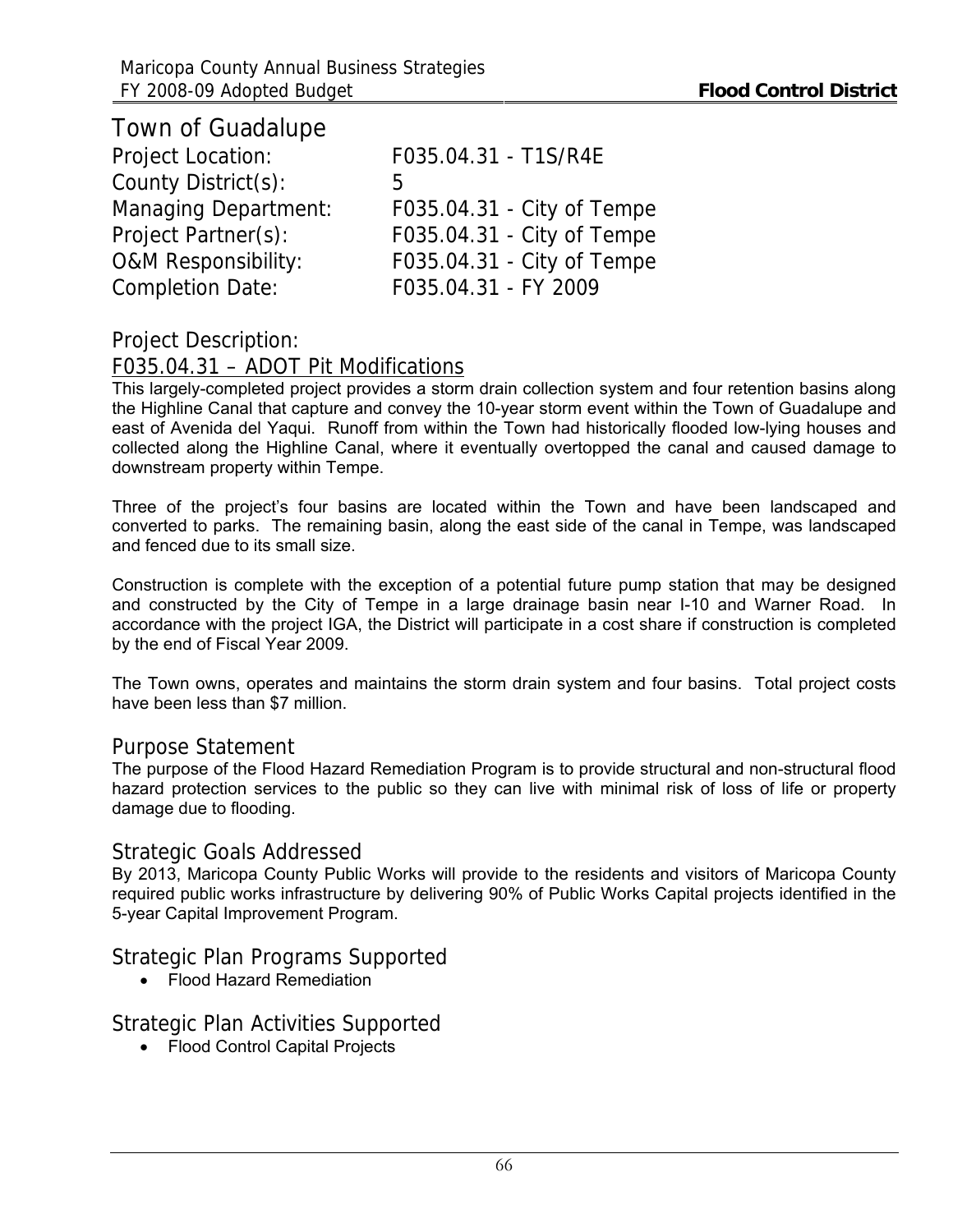|                                     | Previous     | Projected | Year '   | Year 2   | Year 3   | Year 4   | Year 5   | 5-Year | Total     |
|-------------------------------------|--------------|-----------|----------|----------|----------|----------|----------|--------|-----------|
| <b>Funding Source</b>               | Actuals      | FY 07-08  | FY 08-09 | FY 09-10 | FY 10-11 | FY 11-12 | FY 12-13 | Total  | Project   |
| Flood Control District Property Tax | 8,564,172 \$ | .000      | 5.000    |          |          | -        |          | 5.000  | 8.570.172 |
| <b>I</b> IGA                        | 86.315       |           | -        |          |          |          |          |        | 86.315    |
| <b>Project Total</b>                | 8.650.487    | 000. ا    | 5.000    |          |          |          |          | 5.000  | 8.656.487 |

# Operating Cost Summary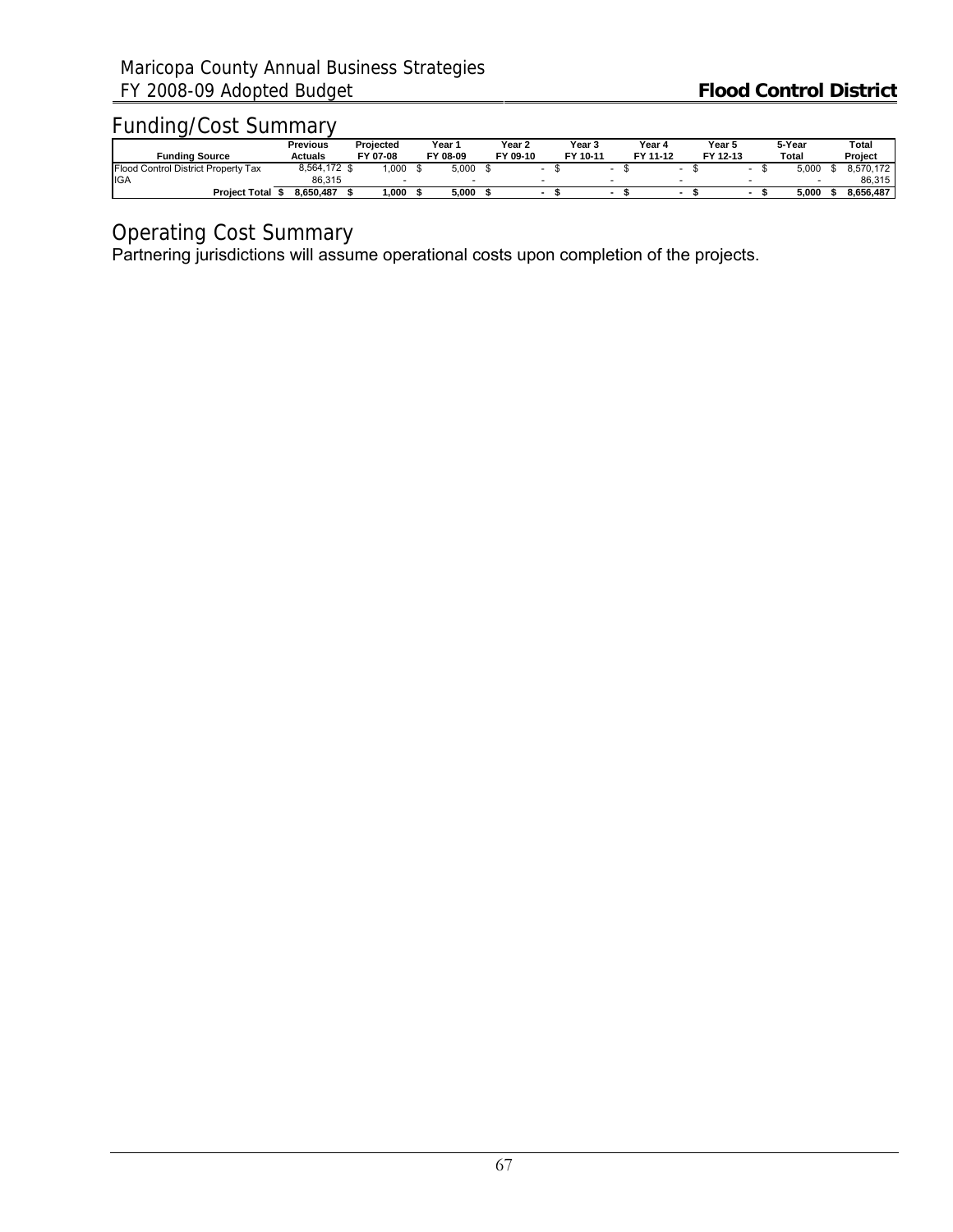|                                | Upper New River Area Drainage Master Plan (ADMP) |
|--------------------------------|--------------------------------------------------|
| <b>Project Location:</b>       | F371.11.39 - T7N/R2E                             |
| County District(s):            | 3                                                |
| <b>Managing Department:</b>    | F371.11.39 - Flood Control District              |
| Project Partner(s):            | <b>None</b>                                      |
| <b>O&amp;M Responsibility:</b> | F371.11.39 - Flood Control District              |
| <b>Completion Date:</b>        | F371.11.39 - FY 2009                             |

# F371.11.39 - Floodprone Property Assistance Program: Shelton (APN 202-11- 023C)

Less than 18 percent of the estimated 9,800 miles of stream corridor in Maricopa County have been mapped with regulatory floodplains and floodways. In many of the mapped areas, development took place prior to the floodplain mapping, and as floodplains were delineated, residents learned their homes were within regulatory floodplains.

The Floodprone Property Assistance Program (FPAP) involves the voluntary purchase of properties in flood hazard areas where structural flood control solutions are infeasible or impractical. Program applicants are scored and ranked under objective criteria. Existing structures on purchased properties are demolished and removed; property may be preserved as open space, sold, or leased for uses compatible with adjacent properties and floodplain regulations.

The Shelton property, evaluated in the Fiscal Year 2008 FPAP process, scored highly and was recommended for buyout. The District anticipates completing the purchase of the property in Fiscal Year 2008. Demolition, environmental surveys, and moving costs are expected in Fiscal Year 2009.

#### Purpose Statement

The purpose of the Flood Hazard Remediation Program is to provide structural and non-structural flood hazard protection services to the public so they can live with minimal risk of loss of life or property damage due to flooding.

#### Strategic Goals Addressed

By 2013, Maricopa County Public Works will provide to the residents and visitors of Maricopa County required public works infrastructure by delivering 90% of Public Works Capital projects identified in the 5-year Capital Improvement Program.

Strategic Plan Programs Supported

• Flood Hazard Remediation

### Strategic Plan Activities Supported

• Flood Control Capital Projects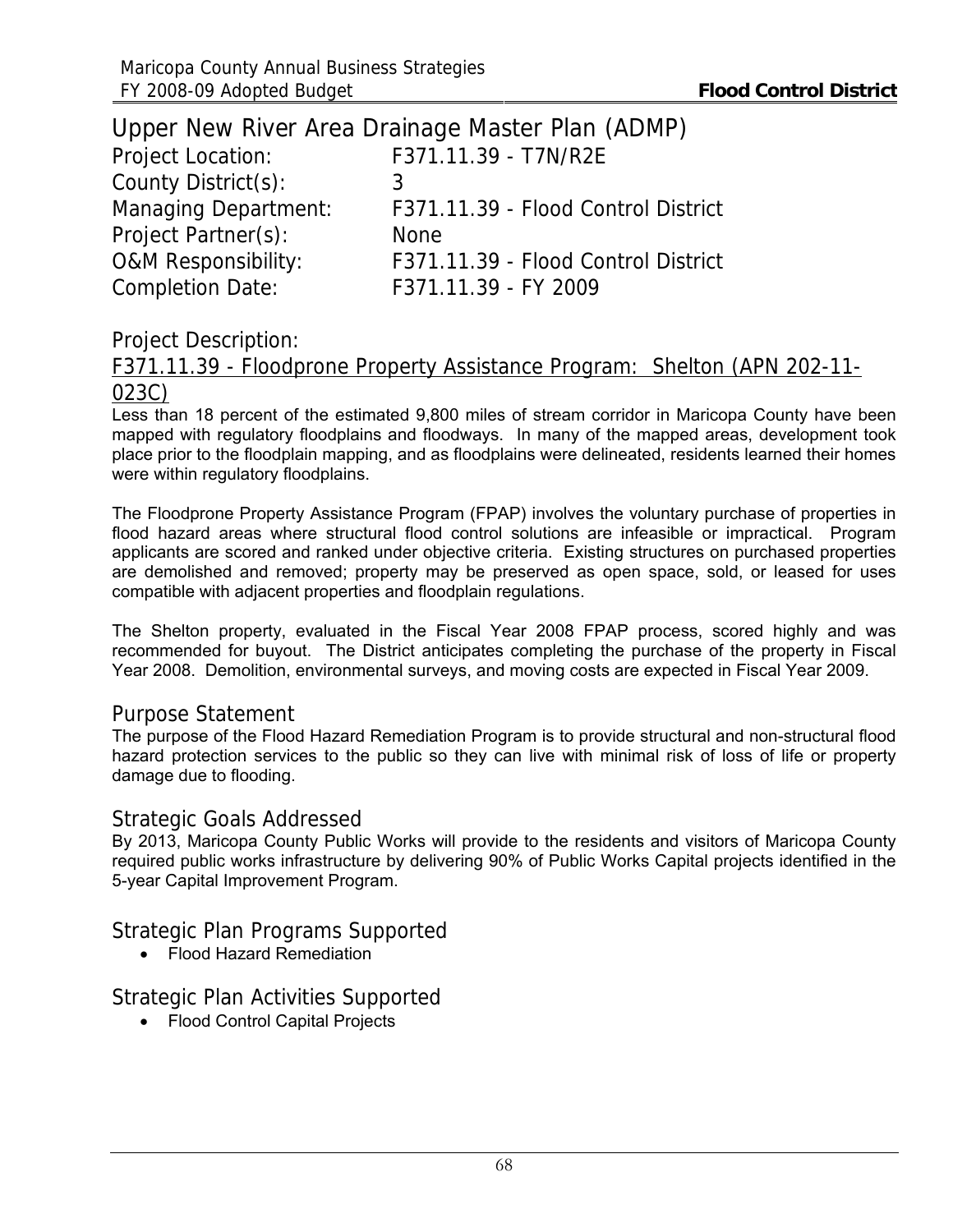|                                                          | Previous       | Proiected | Year '       | Year 2   | Year 5   | Year 4   | Year 5   |  | 5-Year | Total    |
|----------------------------------------------------------|----------------|-----------|--------------|----------|----------|----------|----------|--|--------|----------|
| Fundina Source                                           | <b>Actuals</b> | FY 07-08  | гv.<br>08-09 | FY 09-10 | FY 10-11 | FY 11-12 | FY 12-13 |  | Total  | Project  |
| <b>Eloor</b><br>Property<br>Tax<br>Control<br>District I | 649.805        | 432.000   | 55.000       |          |          |          |          |  | 55,000 | 136.805  |
| <b>Project Total</b>                                     | 649.805        | 432.000   | 55.000       |          |          |          |          |  | 55.000 | .136.805 |

Operating Cost Summary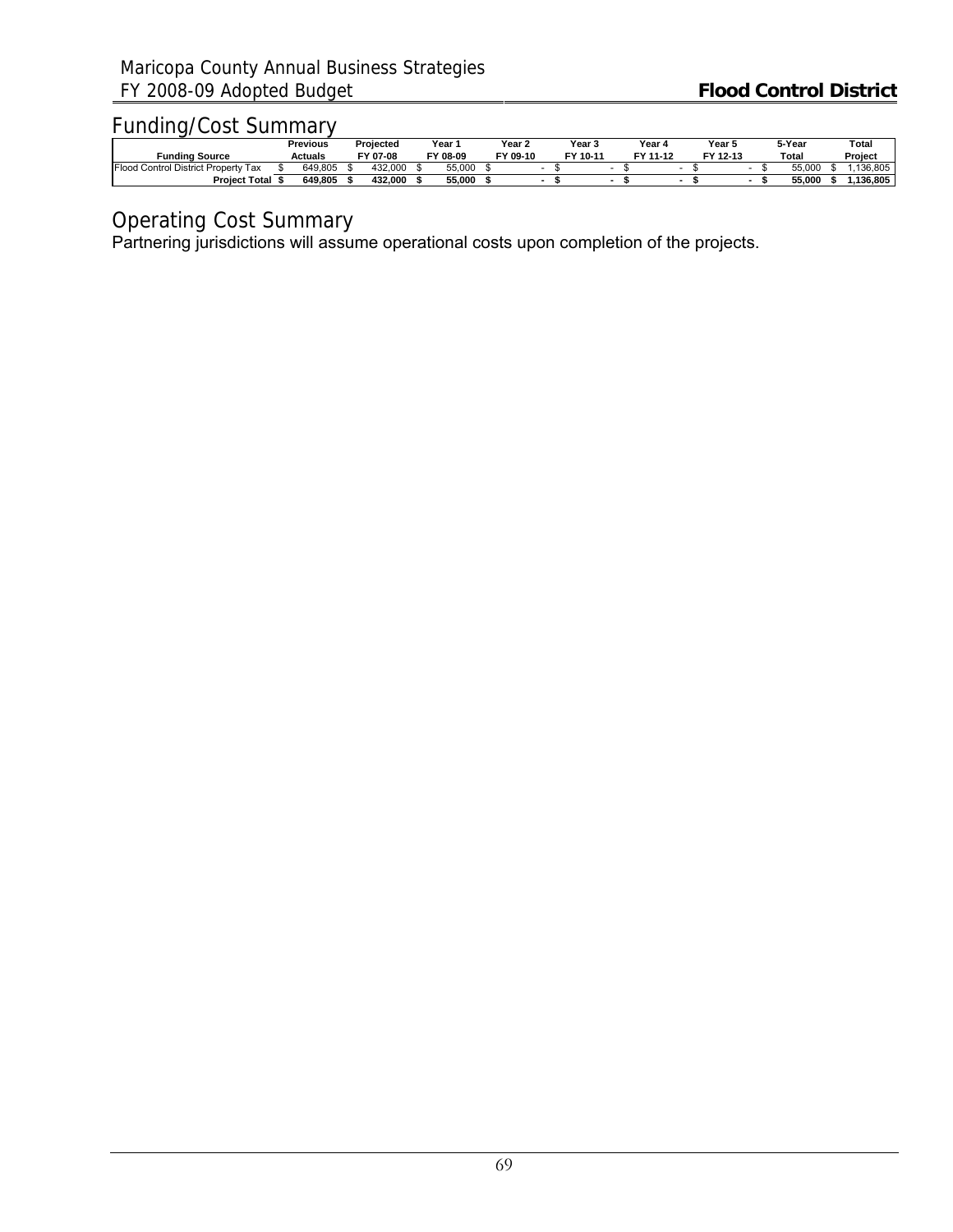|                                | White Tanks - Agua Fria Area Drainage Master Plan (ADMP) |
|--------------------------------|----------------------------------------------------------|
| <b>Project Location:</b>       | F470.04.30 - T1N/R2W, T2N/R2W                            |
|                                | F470.04.31 - T2N/R2W, T3N/R2W                            |
|                                | F470.04.32 - T1N/R2W, T2N/R2W                            |
|                                | F470.08.30 - T2N/R1W                                     |
|                                | F470.12.31 - T3N/R1W                                     |
|                                | F470.13.31 - T1N/R1W                                     |
|                                | F470.14.31 - Loop 303 Corridor                           |
|                                | F470.15.31 - T3N/R1W                                     |
|                                | F470.16.31 - T1N/R1W                                     |
| County District(s):            | 4, 5                                                     |
| <b>Managing Department:</b>    | F470.04.30 - Flood Control District                      |
|                                | F470.04.31 - Flood Control District                      |
|                                | F470.04.32 - Flood Control District                      |
|                                | F470.08.30 - Town of Litchfield Park                     |
|                                | F470.12.31 - Flood Control District                      |
|                                | F470.13.31 - Flood Control District                      |
|                                | F470.14.31 - Flood Control District and ADOT             |
|                                | F470.15.31 - Public Works                                |
|                                | F470.16.31 - City of Avondale                            |
| Project Partner(s):            | F470.04.30 - NRCS                                        |
|                                | F470.04.31 - NRCS, Maricopa Water District               |
|                                | F470.04.32 - None                                        |
|                                | F470.08.30 - Town of Litchfield Park                     |
|                                | F470.12.31 - Public Works, Peoria, 180 LLC, Woolf        |
|                                | Family Ent.                                              |
|                                | F470.13.31 - City of Goodyear                            |
|                                | F470.14.31 - ADOT                                        |
|                                | F470.15.31 - Public Works                                |
|                                | F470.16.31 - City of Avondale                            |
| <b>O&amp;M Responsibility:</b> | F470.04.30 - Flood Control District                      |
|                                | F470.04.31 - Flood Control District, MWD                 |
|                                | F470.04.32 - Flood Control District                      |
|                                | F470.08.30 - Town of Litchfield Park                     |
|                                | F470.12.31 - Flood Control District                      |
|                                | F470.13.31 - City of Goodyear                            |
|                                | F470.14.31 - ADOT, Flood Control District, City of       |
|                                | Goodyear                                                 |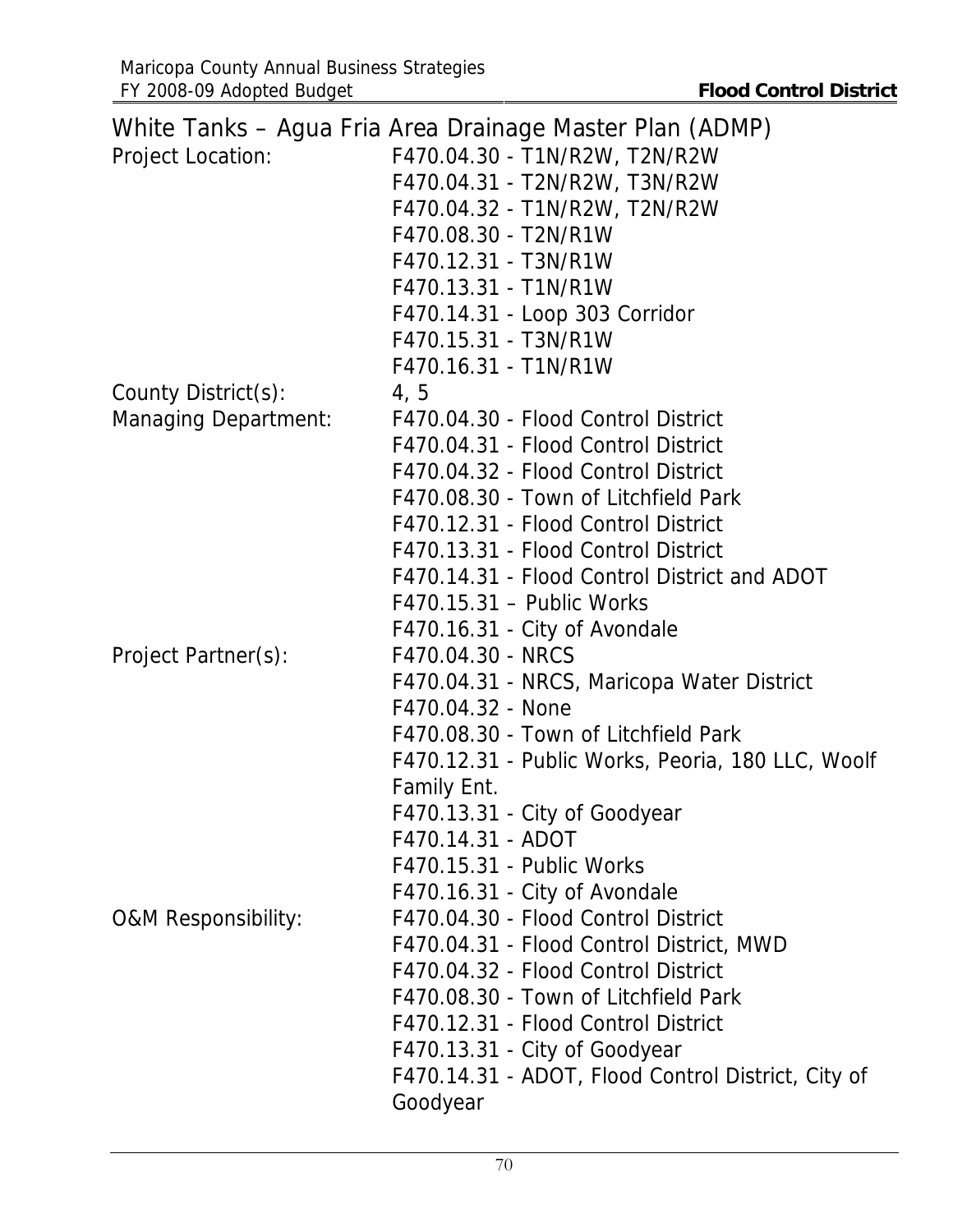|                         | F470.15.31 - Public Works          |
|-------------------------|------------------------------------|
|                         | F470.16.31 - City of Avondale      |
| <b>Completion Date:</b> | F470.04.30 - FY 2010               |
|                         | F470.04.31 - FY 2009               |
|                         | F470.04.32 - FY 2013               |
|                         | F470.08.30 - FY 2010               |
|                         | F470.12.31 - FY 2010               |
|                         | F470.13.31 - Later than 5-Year CIP |
|                         | F470.14.31 - FY 2014               |
|                         | F470.15.31 - FY 2012               |
|                         | F470.16.31 - FY 2011               |

## Project Description:

## F470.04.30 - White Tanks FRS No. 3 Modifications

White Tanks FRS No.3 is ranked first in the nation by Natural Resources Conservation Service (NRCS) under their dam rehabilitation priority ranking process. The District and NRCS have proceeded with the project under "The Small Watershed Rehabilitation Amendment" (Public Law 106-472), which authorizes NRCS to assist watershed project sponsors with rehabilitation of aging dams on a 65 percent federal, 35 percent local cost share basis, and NRCS is additionally providing technical assistance for the project. In Fiscal Year 2004, the District contracted an alternative evaluation and chose to modify the dam. The District and NRCS completed the final work plan and environmental assessment in 2004 and signed an IGA for the project early in Fiscal Year 2005. Dam modification design is complete, and construction is underway.

The first phase of construction includes plugging and abandoning existing corrugated metal pipe (CMP) outlets, construction of principal pipe outlets to replace the existing CMP outlets, and construction of a soil cement embankment section and cutoff walls in the dam's south fissure risk zone. The second phase of construction will construct a new emergency spillway structure, and the north fissure risk zone embankment and the non-fissure risk zone embankment. The dam's north inlet channel, identified as the third phase of this project, is being constructed in parallel with the dam modifications (see Project F470.04.31 below).

Specific federal funding included in the IGA supports the first and second phases of the project.

## F470.04.31 - White Tanks FRS No. 3 North Inlet Channel

The White Tanks FRS No.3 North Inlet Channel (NIC) Project, which was identified in the White Tanks Area Drainage Master Plan, includes the construction of a channel along the east side of the Beardsley Canal from Olive Avenue to Northern Avenue, a splitter structure and road/canal crossing at Olive Avenue, a road / canal crossing at Northern Avenue, a box culvert at Northern Avenue, erosion protection of the Beardsley Canal at Cholla Wash, and improvements to the existing channel west of the Beardsley Canal and south of Northern Avenue. The 100-year flows historically broke out over the Beardsley Canal, inundating a residential area. The NIC Project protects the Beardsley Canal between Olive and Northern avenues, the existing flood control channel south of Northern Avenue, and approximately 118 homes east of the Beardsley Canal.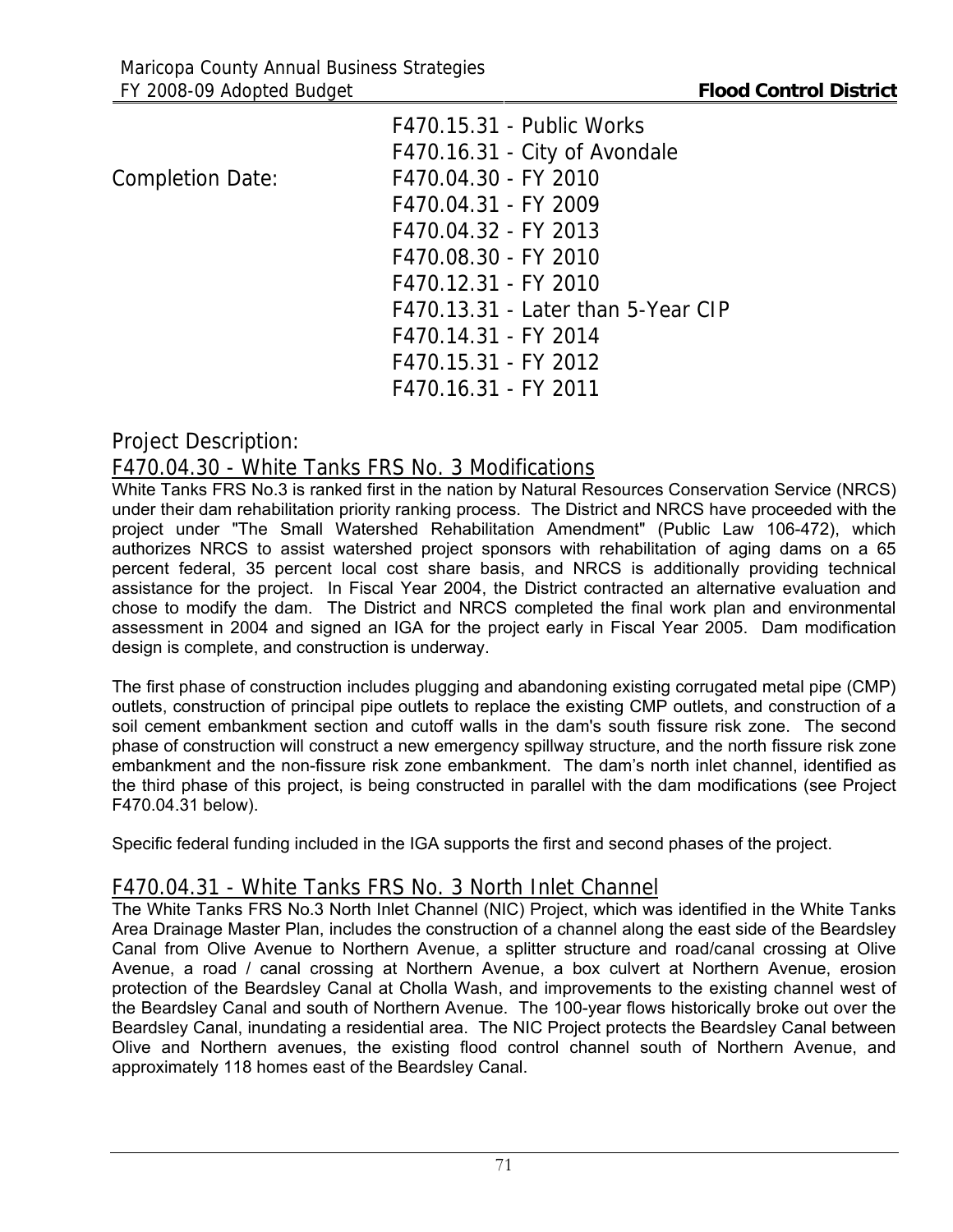Construction of the channel from Olive Avenue south to Northern Avenue is complete. Construction of the channel from Northern Avenue south to White Tanks FRS No. 3 is in progress, and is expected to be completed in Fiscal Year 2009.

This is a joint project with the Maricopa County Municipal Water Conservation District Number One (MWD), who owns the Beardsley Canal, and the District. The Maricopa County Department of Transportation also participated in a cost share for the box culvert at Olive Avenue.

#### F470.04.32 - White Tanks FRS No. 3 Outlet Channel

In Fiscal Year 2006, the District examined a series of alternatives associated with the rehabilitation of White Tanks FRS No.4. Project recommendations included an outlet channel from White Tanks FRS No. 3 to White Tanks FRS No. 4 (this project), rehabilitation of White Tanks FRS No. 4 (project F201.02.31) and an outlet channel from White Tanks FRS No. 4 to the Gila River (project F201.01.31).

This project combines soft structural channel and a box culvert along a five-mile stretch of Jackrabbit Trail to convey storm water from behind White Tanks FRS No. 3 to White Tanks FRS No. 4; it provides additional protection from southeasterly flows for residents east of Jackrabbit Trail. From Camelback Road south to Interstate-10, the project provides a 100-year level of protection. After completion of the White Tanks FRS No.4 Outlet Channel project, storm water conveyed by this project would subsequently be conveyed to the Gila River.

Resolution FCD 2004R011 authorizes advance land acquisitions for the project that are necessary due to the rapid development in the area. Acquisition is expected to begin in Fiscal Year 2009 for land most threatened by valuation increases.

#### F470.08.30 - Litchfield Park Drainage Improvements

This multi-phase storm drain project, proposed by the City of Litchfield Park, is the final project remaining to be implemented to resolve flooding issues in this area of the County. Other completed projects include the Colter Channel and the Roosevelt Irrigation District (RID) Overchute project.

The project consists of a series of storm drains constructed north of Indian School Road to capture and convey storm water to the RID Overchute structure located south of Indian School Road, at Old Litchfield Road. It is anticipated that the City will be the lead agency for all tasks, and the District will participate in a cost share agreement.

An amendment to the existing IGA with the City is required to increase the District's cost share and contribute funding to complete construction.

## F470.12.31 - Reems Road Channel

This project includes a flood control channel along the west side of Reems Road from south of Peoria Avenue to the Dysart Drain at the Falcon Dunes Golf Course, and a 42-acre basin north of Olive Avenue. The channel and basin will provide 100-year flood protection and outlet to the Dysart Drain within the Falcon Dunes Golf Course. The City of Surprise is constructing the channel from Peoria Avenue north to Waddell Road. The District is constructing the channel and basin south of Peoria Avenue, and also cost sharing with the City of Surprise on the box culvert to be constructed at Peoria Avenue. Public Works has agreed to cost share to extend box culverts at Olive and Butler to their ultimate length.

The project design is largely complete, and construction is anticipated to begin in the last quarter of Fiscal Year 2008.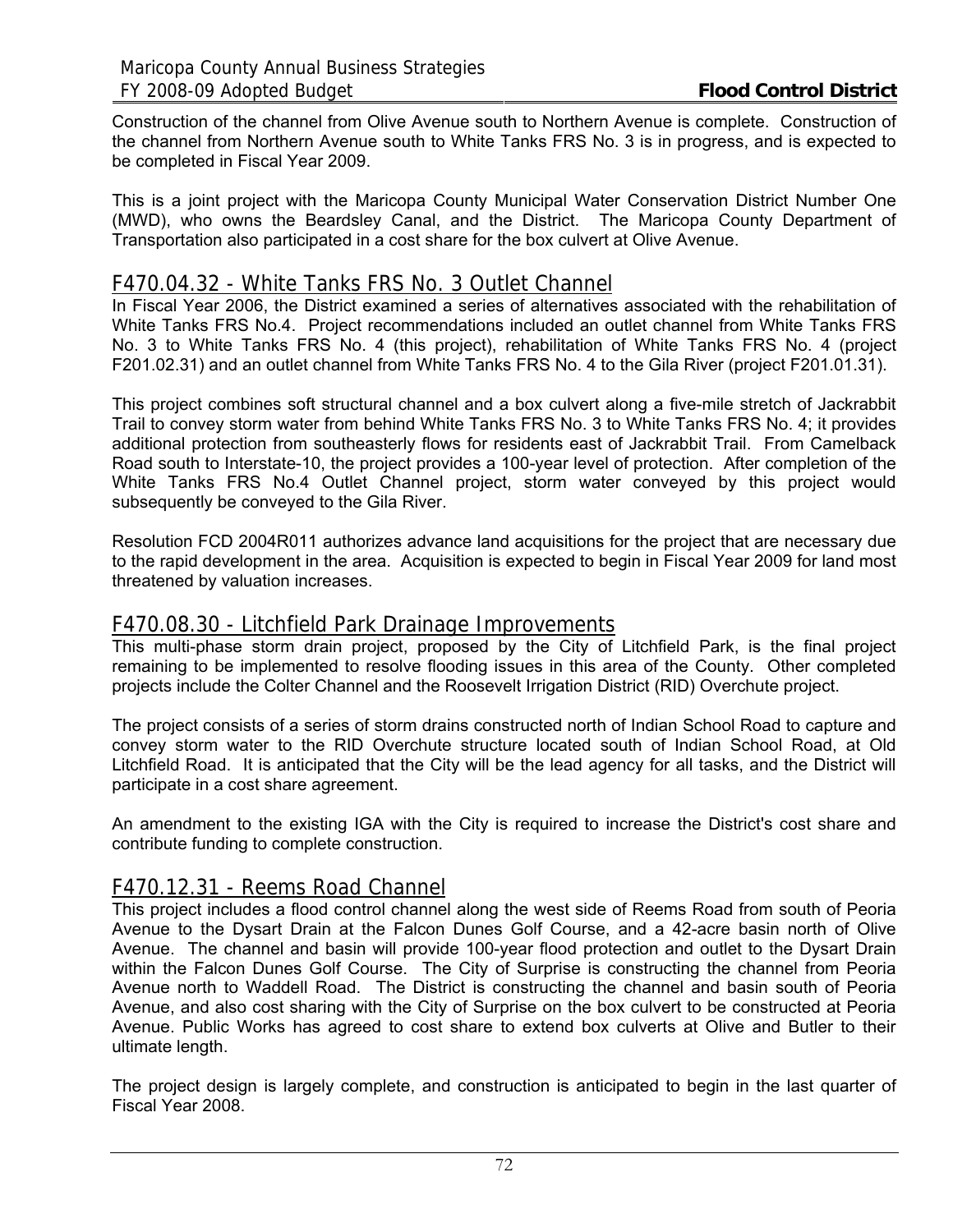## F470.13.31 - Bullard Wash Phase II

Bullard Wash is included within the Loop 303 Corridor / White Tanks ADMP, which recommends wash improvements. Phase I of the project, from the Gila River to Lower Buckeye Road, was constructed as a previous District / City of Goodyear project. Phase II includes an earthen / greenbelt channel along the Bullard Wash alignment from Lower Buckeye Road to McDowell Road and a detention basin just south of McDowell Road. Landscaping and trails are anticipated along the channel alignment and within the basin.

The project will channelize the floodplain north of the Phoenix-Goodyear Airport. It will reduce the floodplain width, and protect the Phoenix-Goodyear Airport and nearby development from flooding. This storm water would otherwise collect in streets, farm fields, and residential and commercial areas. Design of Bullard Wash from Lower Buckeye Parkway to Interstate-10 is complete, and IGAs with the City for construction of the project are in place.

Construction timing is dependent upon the availability of District and City funding and will likely occur outside the five-year CIP.

## F470.14.31 - Loop 303 Drainage Improvements

The Loop 303 Corridor / White Tanks ADMP provided a drainage master plan to determine guidelines for storm water management and structural mitigation measures for flooding in the White Tanks area. This included analysis of approximately 208 square miles of watershed, which extends from Grand Avenue south to the Gila River, and from the White Tank Mountains east to the Agua Fria River. The study identified drainage problems, updated the existing hydrology due to development and new hydrologic methodology, developed cost-effective solutions for a storm water collection and conveyance system and identified a preferred outfall alternative associated with State Route 303 Loop.

The District anticipates participating with the Arizona Department of Transportation (ADOT) in this regional project, and intends to construct drainage solutions south from Van Buren Street to the Gila River, while ADOT will construct the project north from Van Buren Street to approximately Bell Road. Construction of the District's portion of the project will precede construction of SR 303L.

Advance land acquisition is planned for Fiscal Year 2009, and construction is scheduled to begin late in the five-year CIP.

## F470.15.31 - Northern Parkway Drainage Improvements (Loop 303 to Reems)

The Public Works / Glendale Northern Parkway project constructs a drainage channel along the north side of the parkway from Loop 303 to Reems Road, which subsequently connects to the Dysart Basin, also known as Falcon Dunes Golf Course.

The project provides 100-year protection for local farms, future development and roadway traffic.

The District intends to enter into a cost-share arrangement with Public Works and the City of Glendale. Construction is expected late in the five-year CIP.

## F470.16.31 - Elm Lane Drainage Mitigation

The Elm Drainage Mitigation Project at Central Avenue and Elm Lane in Avondale involves the construction of one-half mile of storm drains with catch basins, two retention basins and an outfall culvert and provides protection from a 10-year storm event. The project resulted from an alternatives mini-study conducted by the City of Avondale in response to flooding in streets and homes.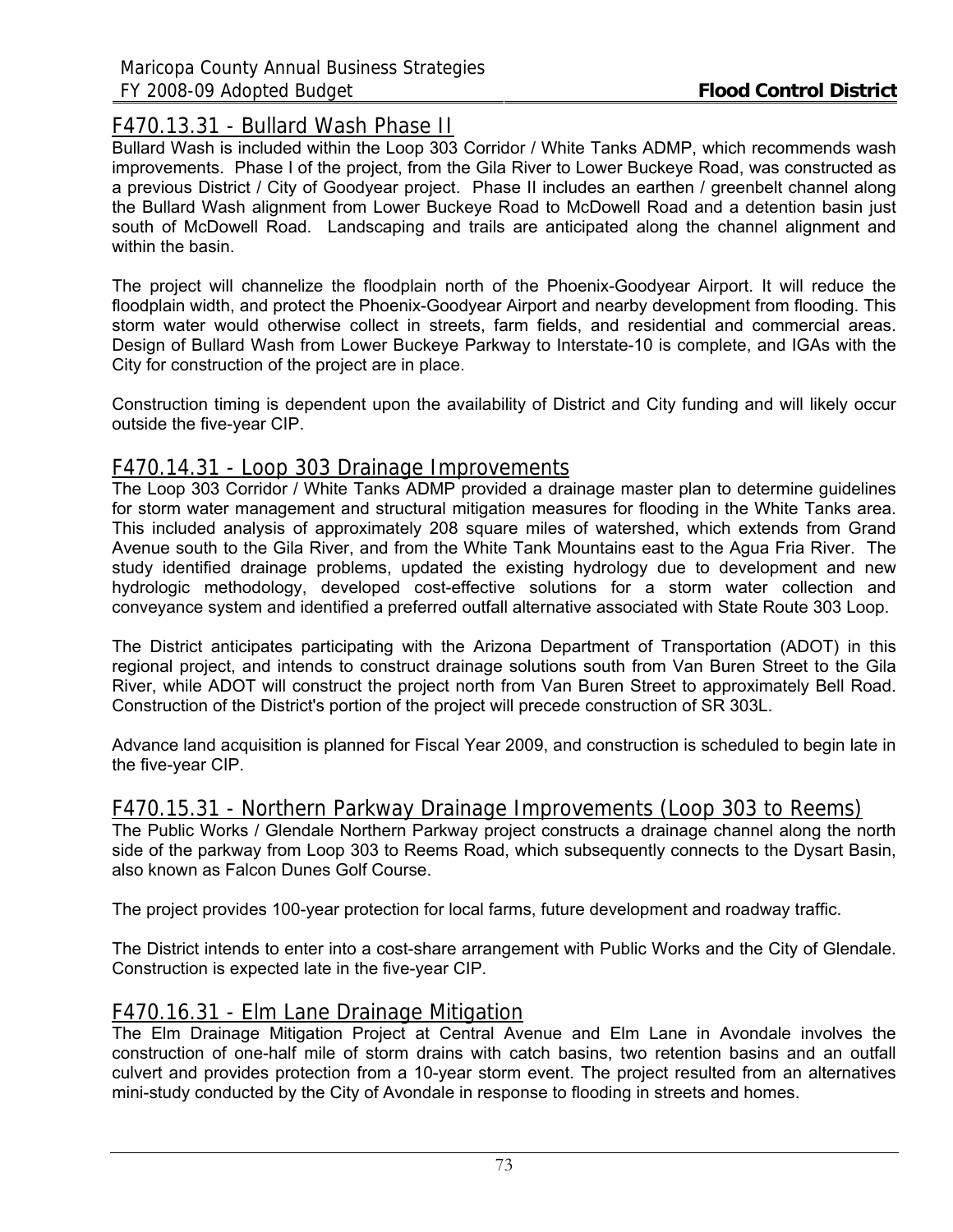The City of Avondale will act as the project's lead agency, and the District will share in 50 percent of the total project cost.

### Purpose Statement

The purpose of the Flood Hazard Remediation Program is to provide structural and non-structural flood hazard protection services to the public so they can live with minimal risk of loss of life or property damage due to flooding.

### Strategic Goals Addressed

By 2013, Maricopa County Public Works will provide to the residents and visitors of Maricopa County required public works infrastructure by delivering 90% of Public Works Capital projects identified in the 5-year Capital Improvement Program.

#### Strategic Plan Programs Supported

• Flood Hazard Remediation

## Strategic Plan Activities Supported

- Dam Safety
- Flood Control Capital Projects
- Flood Infrastructure Multi-Purpose Enhancement

### Funding/Cost Summary

|                                     | Previous   | Projected    | Year '       | Year 2    | Year 3    | Year 4    | Year 5       | 5-Year       | Total         |
|-------------------------------------|------------|--------------|--------------|-----------|-----------|-----------|--------------|--------------|---------------|
| <b>Funding Source</b>               | Actuals    | FY 07-08     | FY 08-09     | FY 09-10  | FY 10-11  | FY 11-12  | FY 12-13     | Total        | Project       |
| Flood Control District Property Tax | 67.472.286 | \$12.909.000 | \$11.760.000 | 9.688.000 | 6.142.000 | 8.397.000 | } 21.720.000 | 57.707.000 ن | \$138,088,286 |
| IGA - Various                       | 7.509.302  | 9.543.000    | 5.523.000    | 212,000   |           |           |              | 5.735.000    | 22.787.302    |
| <b>Project Total \$</b>             | 74.981.588 | 22.452.000   | 17.283.000   | 9.900.000 | 6.142.000 | 8.397.000 | 21.720.000   | 63.442.000   | \$160.875.588 |

## Operating Cost Summary

Partnering jurisdictions will assume operational costs upon completion of the projects.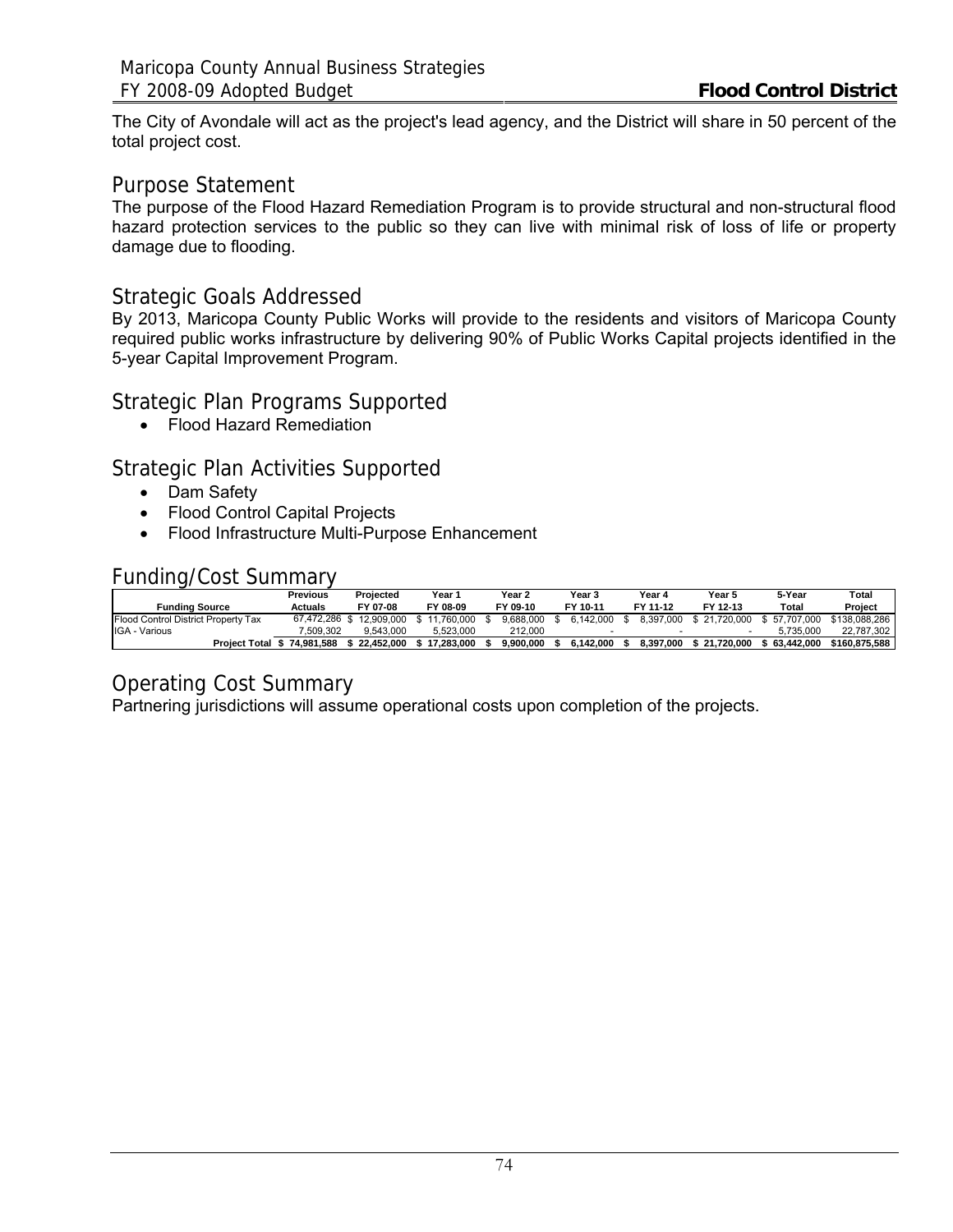|                                | White Tanks Flood Retarding Structure (FRS) No. 4 |
|--------------------------------|---------------------------------------------------|
| <b>Project Location:</b>       | F201.01.31 - T1N/R2W, T2W/R2W                     |
|                                | F201.02.31 - T1NR2W, T2N/R2W                      |
| County District(s):            | 4                                                 |
| <b>Managing Department:</b>    | F201.01.31 - Flood Control District               |
|                                | F201.02.31 - Flood Control District               |
| Project Partner(s):            | F201.01.31 - None                                 |
|                                | F201.02.31 - NRCS (anticipated/pending)           |
| <b>O&amp;M Responsibility:</b> | F201.01.31 - Flood Control District               |
|                                | F201.02.31 - Flood Control District               |
| <b>Completion Date:</b>        | F201.01.31 - Outside Five-Year CIP                |
|                                | F201.02.31 - FY 2013                              |

## Project Description:

## F201.01.31 - White Tanks FRS No. 4 Outlet Channel

The District's Buckeye ADMP is examining alternatives to convey flows from White Tanks FRS No.4 to the Gila River, ranging from a base-flow channel to a 100-year conveyance, primarily along the Tuthill Road alignment.

Design of the selected alternative is scheduled to commence in Fiscal Year 2011, followed by right-ofway acquisition and construction. Right of way acquisition may accelerate to maximize the District's leverage with respect to market conditions and area development.

This project will complement the rehabilitation of White Tanks FRS No.3, the construction of an outlet channel for White Tanks FRS No.3, and the rehabilitation of White Tanks FRS No.4.

Efforts to explore potential project partnering arrangements are ongoing.

## F201.02.31 - White Tanks FRS No. 4 Rehabilitation

Corrective action is required to bring White Tanks Flood Retarding Structure No. 4 (White Tanks FRS No.4), operated and maintained by the District, into compliance with dam safety standards and requirements.

The District completed Phase I Assessments for White Tanks FRS No. 4, and the Arizona Department of Water Resources (state agency with regulatory authority) classified the dam as having safety deficiencies requiring corrective action. These deficiencies include transverse cracking of the embankment, an inadequate left spillway and unprotected corrugated metal pipe outlets. The Natural Resources Conservation Service (NRCS) identified these same deficiencies as requiring corrective action. The District submitted an application to NRCS for federal funding assistance under Public Law 106-472 (Small Watershed Amendment) in May 2004.

Design efforts are tentatively scheduled for Fiscal Year 2009 following the completion of an alternative evaluation and pre-design.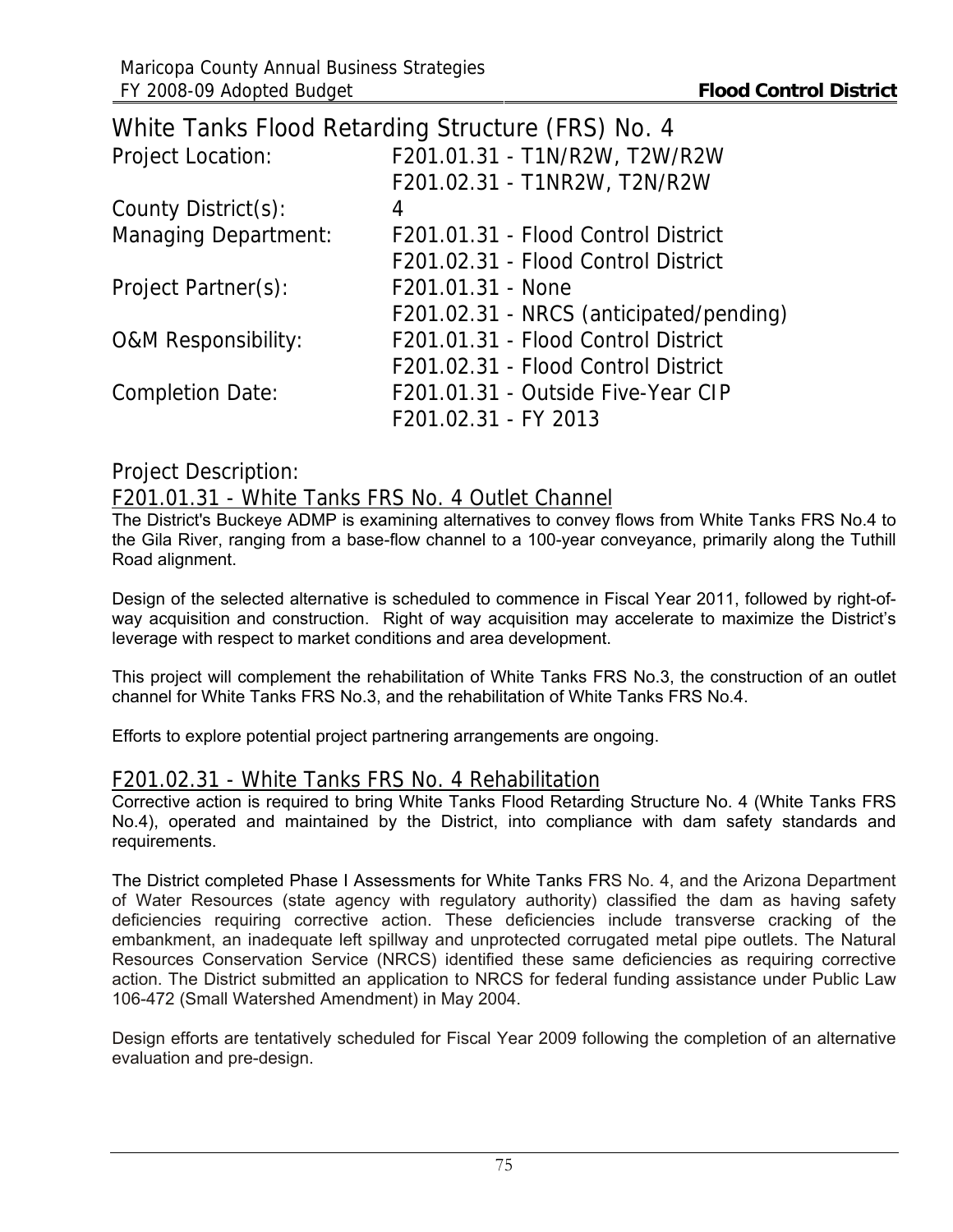### Purpose Statement

The purpose of the Flood Hazard Remediation Program is to provide structural and non-structural flood hazard protection services to the public so they can live with minimal risk of loss of life or property damage due to flooding.

### Strategic Goals Addressed

By 2013, Maricopa County Public Works will provide to the residents and visitors of Maricopa County required public works infrastructure by delivering 90% of Public Works Capital projects identified in the 5-year Capital Improvement Program.

## Strategic Plan Programs Supported

• Flood Hazard Remediation

## Strategic Plan Activities Supported

- Capital Projects
- Dam Safety
- Flood Infrastructure Multi-Purpose Enhancement

## Funding/Cost Summary

|                                     | Previous  | Projected | Year '   | Year 2    | Year 3    | Year 4     | Year 5    | 5-Year     | Total      |
|-------------------------------------|-----------|-----------|----------|-----------|-----------|------------|-----------|------------|------------|
| <b>Funding Source</b>               | Actuals   | FY 07-08  | FY 08-09 | FY 09-10  | FY 10-11  | FY 11-12   | FY 12-13  | Total      | Project    |
| Flood Control District Property Tax | 2.248.560 | 87.000    | 780.000  | 2.160.000 | 270.000   | 7.150.000  | 2.250.000 | 12.610.000 | 14.945.560 |
| IGA - Pending                       |           |           |          | 4.000.000 | 3.000.000 | 7.000.000  | 2.000.000 | 16.000.000 | 16.000.000 |
| <b>Project Total</b>                | 2.248.560 | 87.000    | 780.000  | 6.160.000 | 3.270.000 | 14.150.000 | 4.250.000 | 28.610.000 | 30.945.560 |

## Operating Cost Summary

Partnering jurisdictions will assume operational costs upon completion of the projects.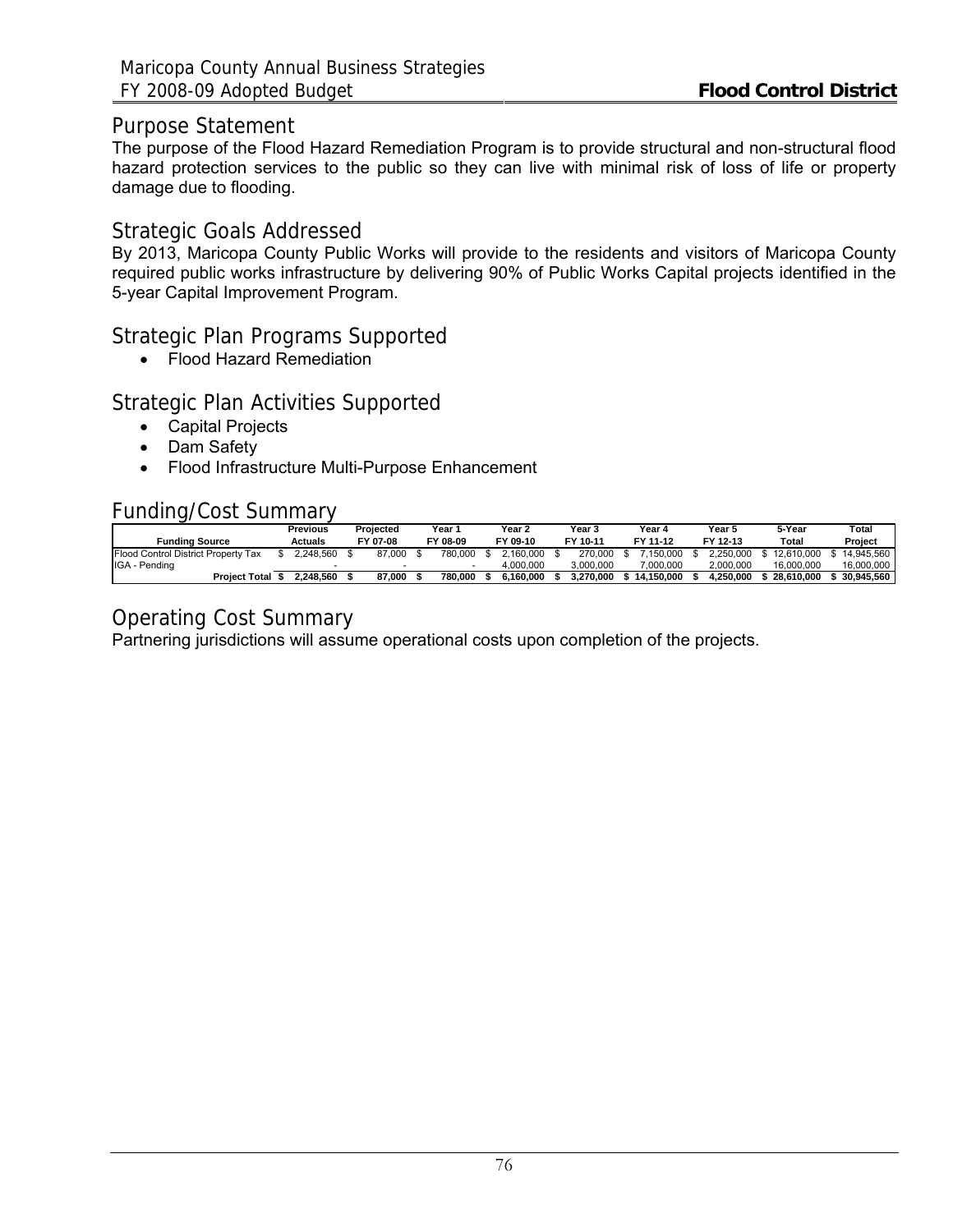| <b>Wickenburg ADMP</b>         |                                     |
|--------------------------------|-------------------------------------|
| <b>Project Location:</b>       | F343.01.31 - T7N/R5W                |
|                                | F343.09.39 - T7N/R5W                |
|                                | F343.XX.X1 - T7N/R5W                |
| County District(s):            | 4                                   |
| <b>Managing Department:</b>    | F343.01.31 - Flood Control District |
|                                | F343.09.39 - Flood Control District |
|                                | F343.XX.X1 - Flood Control District |
| Project Partner(s):            | F343.01.31 - Town of Wickenburg     |
|                                | F343.09.39 - None                   |
|                                | F343.XX.X1 - None                   |
| <b>O&amp;M Responsibility:</b> | F343.01.31 - Town of Wickenburg     |
|                                | F343.09.39 - Flood Control District |
|                                | F343.XX.X1 - Flood Control District |
| <b>Completion Date:</b>        | F343.01.31 - FY 2009                |
|                                | F343.09.39 - FY 2009                |
|                                | F343.XX.X1 - Outside Five-Year CIP  |

## Project Description:

F343.01.31 - Wickenburg Downtown Flooding Hazard Mitigation

The Wickenburg Downtown Flooding Hazard Mitigation project includes approximately 5,000 feet of channel and levee improvements to capture the floodplain associated with Sol's Wash and a tributary, Hospital Wash, and convey 100-year flows from upstream of Tegner Street to the Hassayampa River.

The project will provide a 100-year level of protection to portions of the Wickenburg downtown area subject to flooding and will provide flood control benefits along much of Sol's Wash within the Wickenburg town limits. It will also convey the 100-year flows to the Highway 93 Interim Bypass Bridge over Sol's Wash, allowing the Interim Bypass embankment to be constructed as a levee to contain the Hassayampa River floodplain in the area.

Construction began in Fiscal Year 2008 and is expected to be complete by Fiscal Year 2009.

## F343.09.31 - Floodprone Property Assistance Program: Welna (APN 505-14- 019B)

Less than 18 percent of the estimated 9,800 miles of stream corridor in Maricopa County have been mapped with regulatory floodplains and floodways. In many of the mapped areas, development took place prior to the floodplain mapping, and as floodplains were delineated, residents learned their homes were within regulatory floodplains.

The Floodprone Property Assistance Program (FPAP) involves the voluntary purchase of properties in flood hazard areas where structural flood control solutions are infeasible or impractical. Program applicants are scored and ranked under objective criteria. Existing structures on purchased properties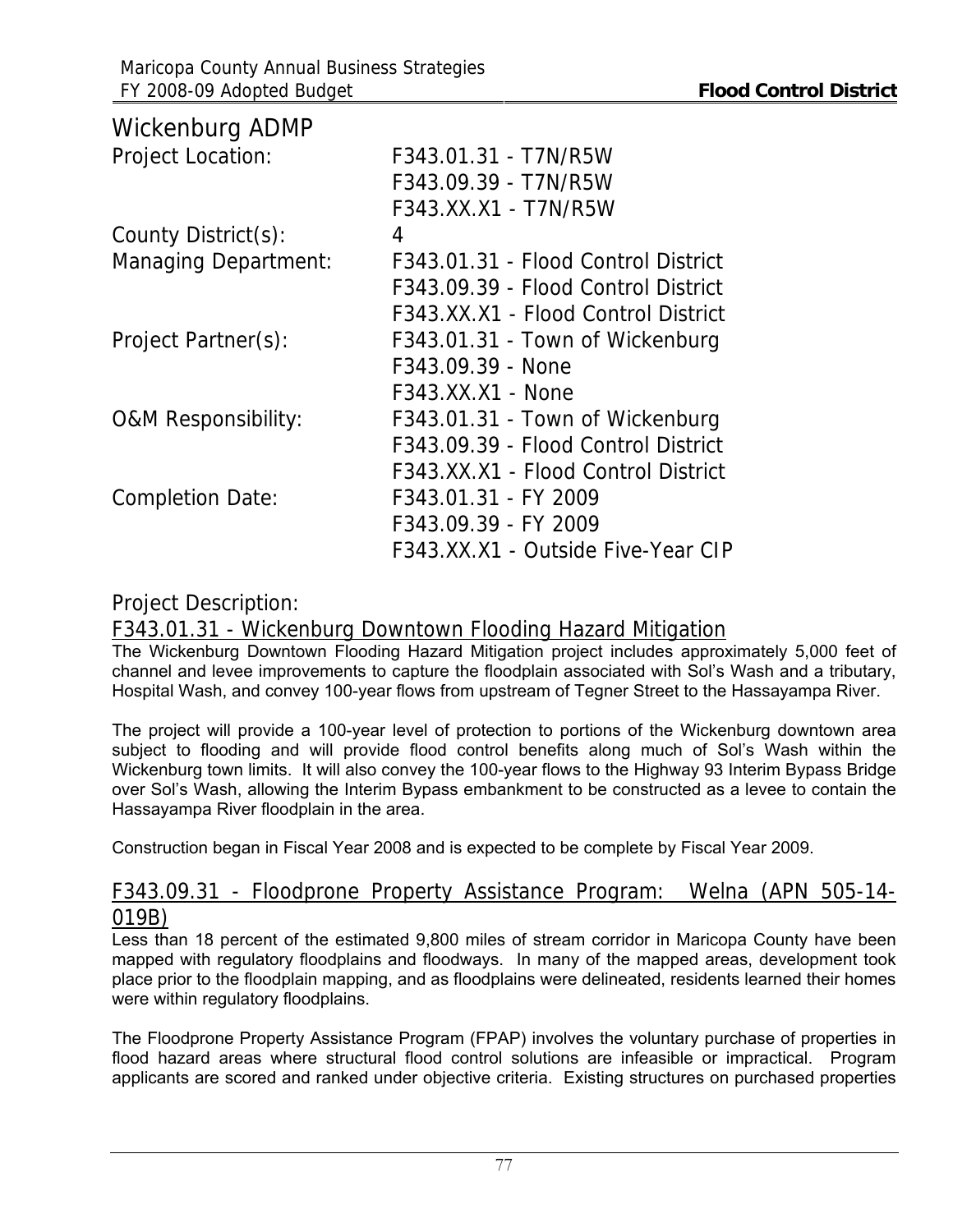are demolished and removed; property may be preserved as open space, sold, or leased for uses compatible with adjacent properties and floodplain regulations.

The Welna property, evaluated in the Fiscal Year 2008 FPAP process, scored highly and was recommended for buyout. The District anticipates completing the purchase of the property in Fiscal Year 2008. Demolition, environmental surveys, and moving costs are expected in Fiscal Year 2009.

### F343.XX.X1 - Floodprone Property Assistance Program: Wickenburg (Unallocated)

Less than 18 percent of the estimated 9,800 miles of stream corridor in Maricopa County have been mapped with regulatory floodplains and floodways. In many of the mapped areas, development took place prior to the floodplain mapping, and as floodplains were delineated, residents learned their homes were within regulatory floodplains.

The Floodprone Property Assistance Program (FPAP) involves the voluntary purchase of properties in flood hazard areas where structural flood control solutions are infeasible or impractical. Program applicants are scored and ranked under objective criteria. Existing structures on purchased properties are demolished and removed; property may be preserved as open space, sold, or leased for uses compatible with adjacent properties and floodplain regulations.

The area covered by the Wickenburg ADMP includes the second-highest quantity of homes within an identified floodway (estimated 40 of 383 county-wide), and fifty percent of budgeted, unallocated FPAP dollars are tentatively held in the Wickenburg account pending completion of the annual FPAP prioritization process. Following the identification of specific targeted properties, and with the concurrence of the District's Board, this funding will be reallocated to accounts containing these properties, or to other projects' accounts as needed.

#### Purpose Statement

The purpose of the Flood Hazard Remediation Program is to provide structural and non-structural flood hazard protection services to the public so they can live with minimal risk of loss of life or property damage due to flooding.

#### Strategic Goals Addressed

By 2013, Maricopa County Public Works will provide to the residents and visitors of Maricopa County required public works infrastructure by delivering 90% of Public Works Capital projects identified in the 5-year Capital Improvement Program.

Strategic Plan Programs Supported

• Flood Hazard Remediation

Strategic Plan Activities Supported

• Flood Control Capital Projects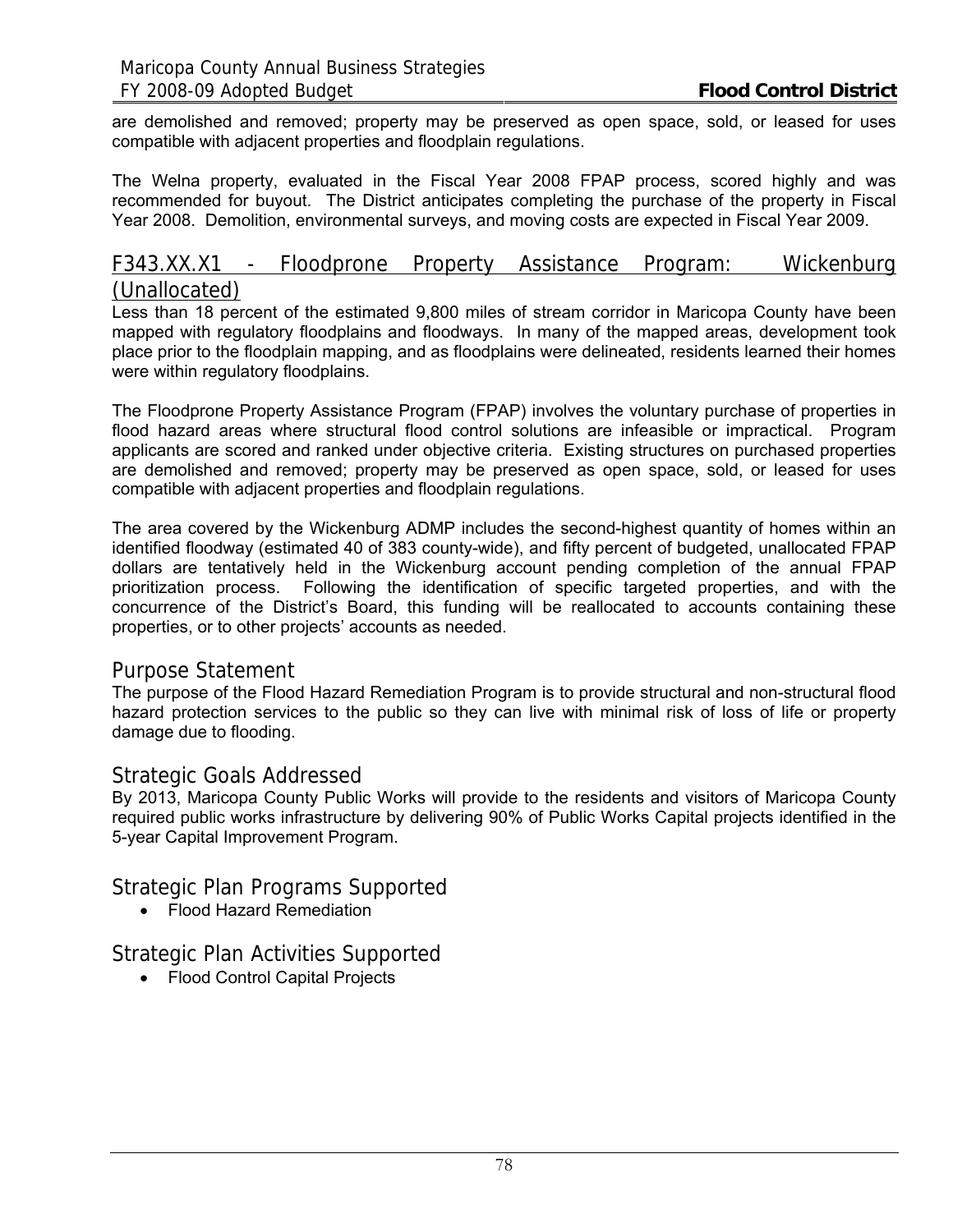## Funding/Cost Summary

|                                     | Previous       | Projected | Year ∖    | Year 2   | Year 3 |          |  | Year 4   | Year 5    | 5-Year    | Total      |
|-------------------------------------|----------------|-----------|-----------|----------|--------|----------|--|----------|-----------|-----------|------------|
| <b>Funding Source</b>               | <b>Actuals</b> | FY 07-08  | FY 08-09  | FY 09-10 |        | FY 10-11 |  | FY 11-12 | FY 12-13  | Total     | Project    |
| Flood Control District Property Tax | 6.413.888      | 5.598.000 | 2.964.000 | .015.000 |        | 515.000  |  | 515,000  | .015.000  | 6.024.000 | 18.035.888 |
| IGA - Wickenburg                    | 204.174        | .123.000  | 25,000    |          |        |          |  |          |           | 25.000    | .352.174   |
| <b>Project Total</b>                | 6.618.062      | 6.721.000 | 2.989.000 | .015.000 |        | 515.000  |  | 515.000  | 1.015.000 | 6.049.000 | 19.388.062 |

## Operating Cost Summary

Partnering jurisdictions will assume operational costs upon completion of the projects.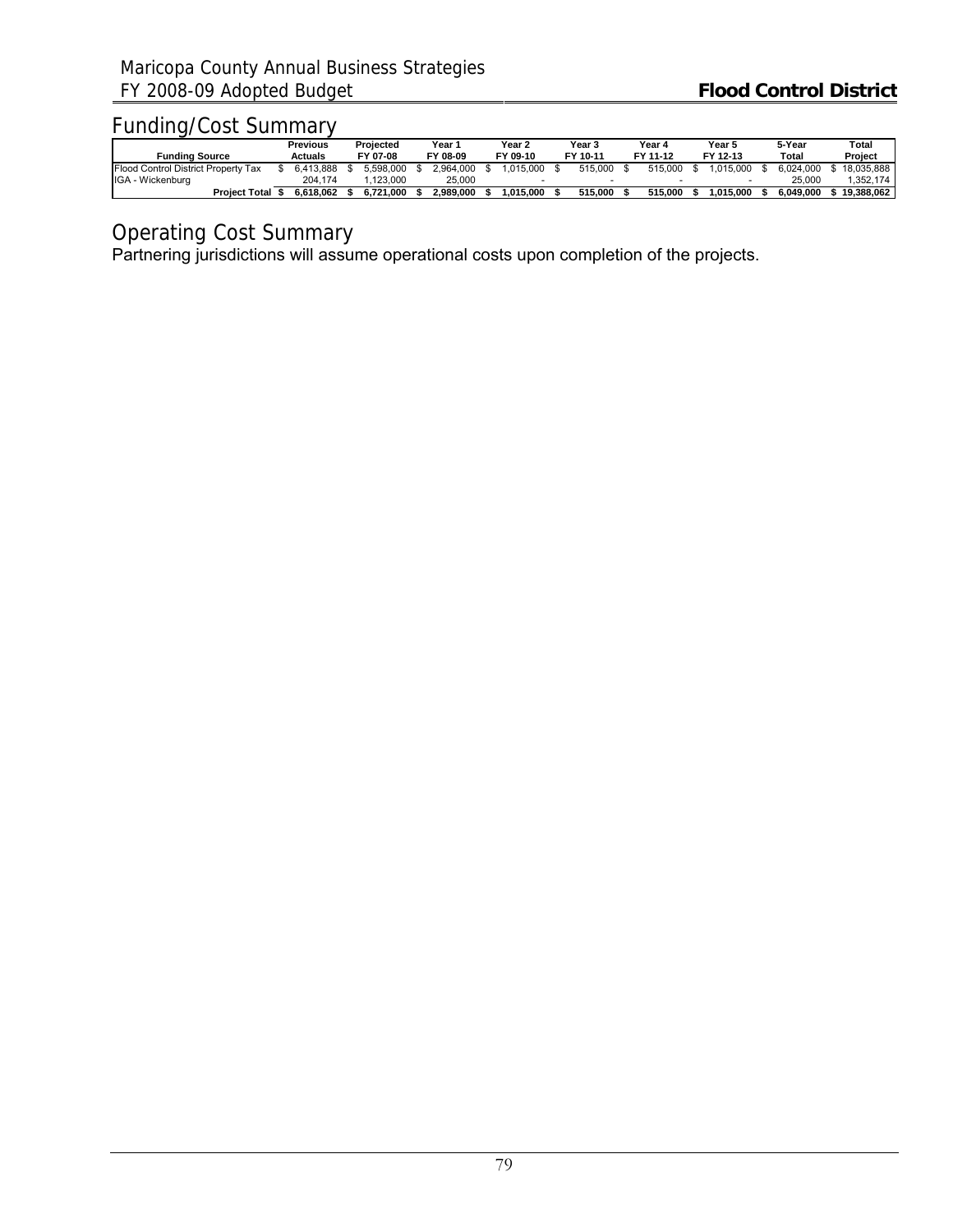| <b>Wittmann ADMP</b>           |                                     |
|--------------------------------|-------------------------------------|
| <b>Project Location:</b>       | F344.XX.X1 - T5N/R3W                |
| County District(s):            | 4                                   |
| <b>Managing Department:</b>    | F344.XX.X1 - Flood Control District |
| Project Partner(s):            | <b>None</b>                         |
| <b>O&amp;M Responsibility:</b> | F344.XX.X1 - Flood Control District |
| <b>Completion Date:</b>        | F344.XX.X1 - Outside Five-Year CIP  |

## Project Description:

F343.XX.X1 – Floodprone Property Assistance Program: Wittmann (Unallocated) Less than 18 percent of the estimated 9,800 miles of stream corridor in Maricopa County have been mapped with regulatory floodplains and floodways. In many of the mapped areas, development took place prior to the floodplain mapping, and as floodplains were delineated, residents learned their homes were within regulatory floodplains.

The Floodprone Property Assistance Program (FPAP) involves the voluntary purchase of properties in flood hazard areas where structural flood control solutions are infeasible or impractical. Program applicants are scored and ranked under objective criteria. Existing structures on purchased properties are demolished and removed; property may be preserved as open space, sold, or leased for uses compatible with adjacent properties and floodplain regulations.

The area covered by the Wittmann ADMP includes the highest quantity of homes within an identified floodway (estimated 43 of 383 county-wide) , and fifty percent of budgeted, unallocated FPAP dollars are tentatively held in the Wittmann account pending completion of the annual FPAP prioritization process. Following the identification of specific targeted properties, and with the concurrence of the District's Board, this funding will be reallocated to accounts containing these properties, or to other projects' accounts as needed.

#### Purpose Statement

The purpose of the Flood Hazard Remediation Program is to provide structural and non-structural flood hazard protection services to the public so they can live with minimal risk of loss of life or property damage due to flooding.

## Strategic Goals Addressed

By 2013, Maricopa County Public Works will provide to the residents and visitors of Maricopa County required public works infrastructure by delivering 90% of Public Works Capital projects identified in the 5-year Capital Improvement Program.

Strategic Plan Programs Supported

• Flood Hazard Remediation

Strategic Plan Activities Supported

• Flood Control Capital Projects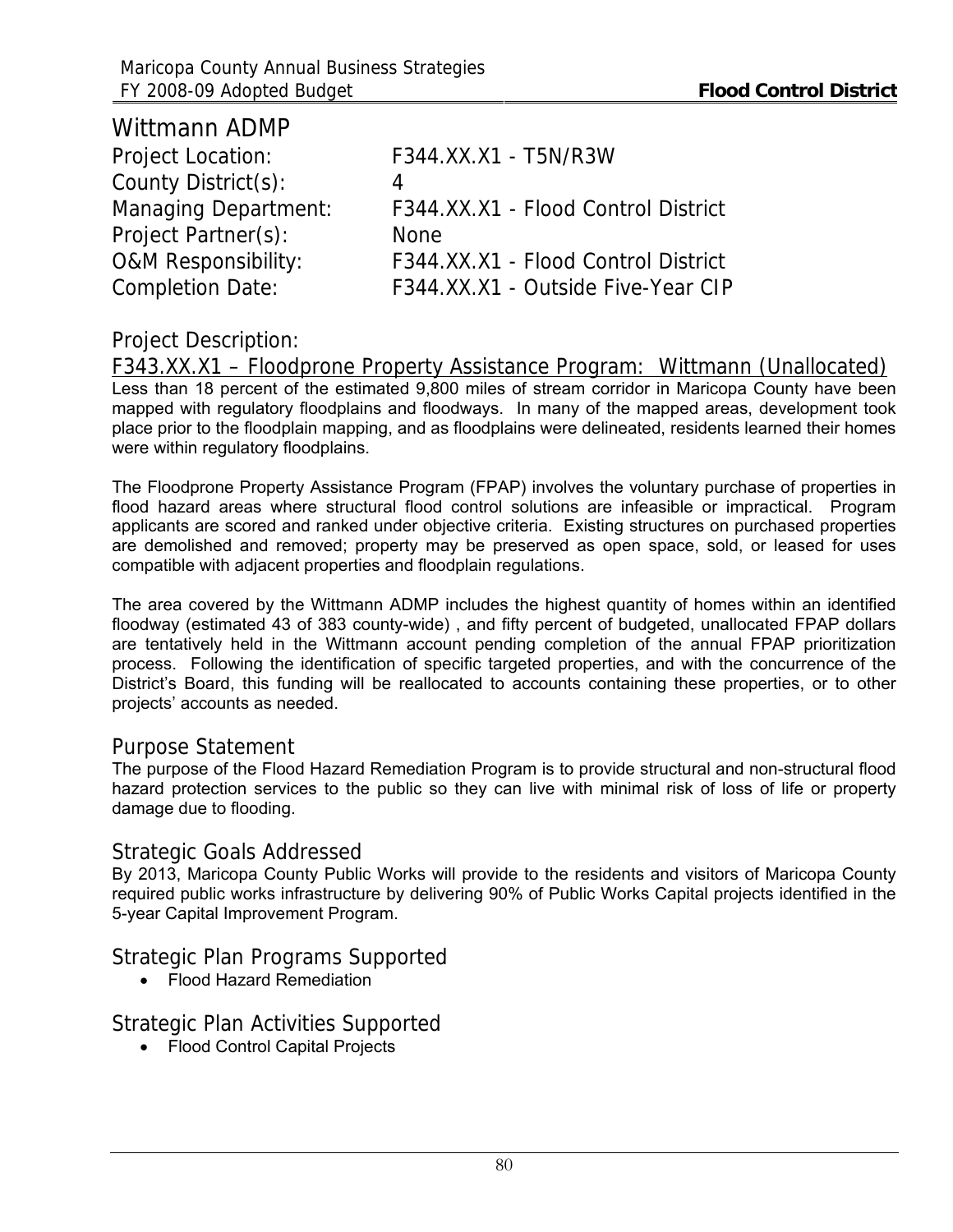## Funding/Cost Summary

|                                          | Previous |         | Proiected | Year 1 |                   |  | Year 2   | Year 5 |          |  | Year 4   | Year 5         | 5-Year    | Total     |
|------------------------------------------|----------|---------|-----------|--------|-------------------|--|----------|--------|----------|--|----------|----------------|-----------|-----------|
| Fundina Source                           |          | Actuals | FY 07-08  |        | $\sim$<br>$08-09$ |  | FY 09-10 |        | FY 10-11 |  | FY 11-12 | FY 12-13       | Total     | Project   |
| Eloog<br>I Control District Property Tax |          | 253.186 | 2.000     |        | 710.000           |  | .015.000 |        | 515.000  |  | 515.000  | .015.000       | .770.000  | 4.025.186 |
| <b>Project Total</b>                     |          | 253.186 | 2.000     |        | 710.000           |  | .015.000 |        | 515.000  |  | 515.000  | 15.000<br>.015 | 3.770.000 | 4.025.186 |

Operating Cost Summary

Partnering jurisdictions will assume operational costs upon completion of the projects.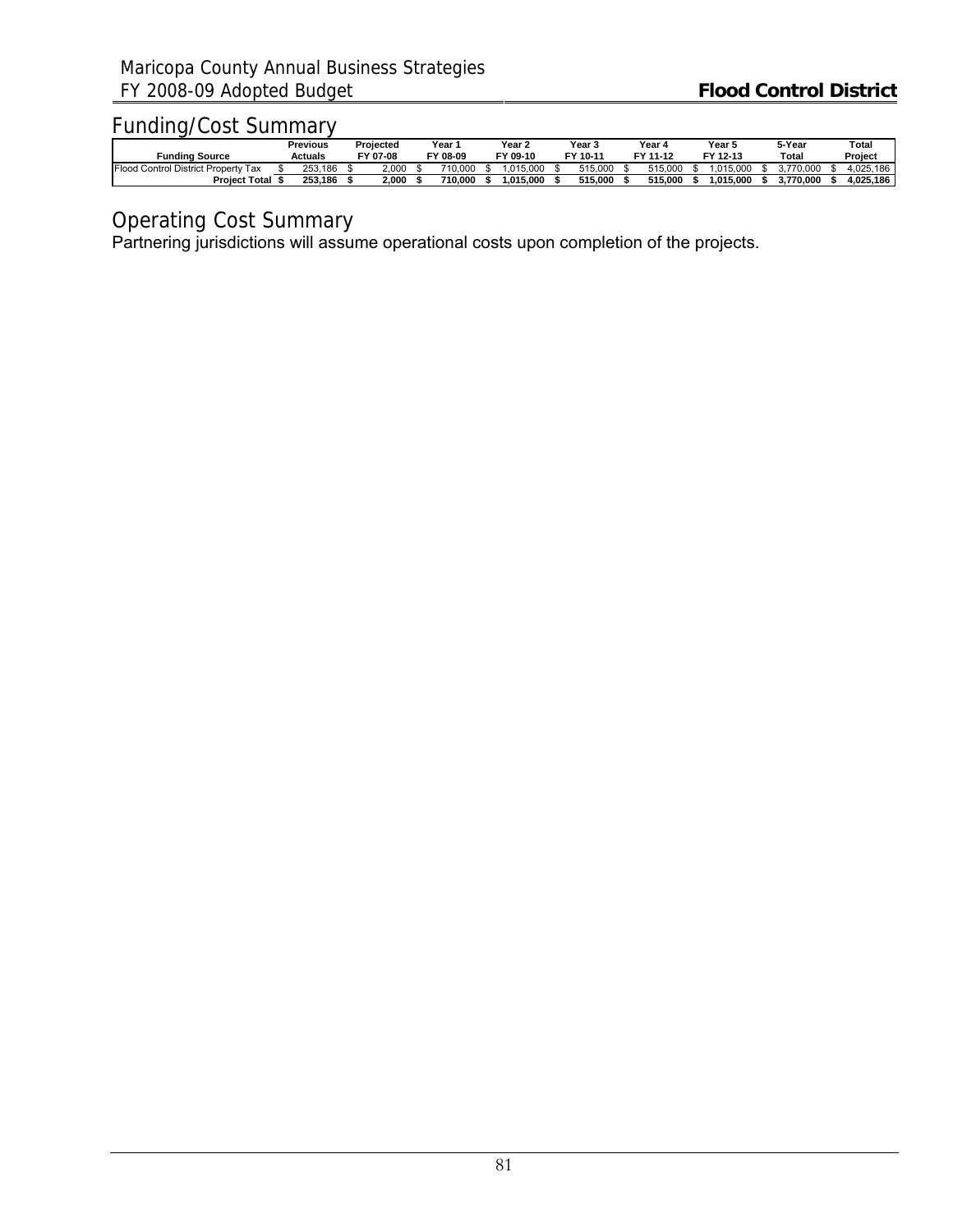| <b>Flood Control Project Reserve</b> |               |
|--------------------------------------|---------------|
| <b>Project Location:</b>             | N/A           |
| County District(s):                  | 1, 2, 3, 4, 5 |
| <b>Managing Department:</b>          | N/A           |
| Project Partner(s):                  | N/A           |
| <b>O&amp;M Responsibility:</b>       | N/A           |
| <b>Completion Date:</b>              | N/A           |

## Project Description:

### FCPR – Flood Control Project Reserve

The District's budgeted project reserve provides supplemental funding for unanticipated cost increases and increases project scheduling flexibility, allowing the District to accelerate flood control projects when it is appropriate or advantageous to do so.

### Purpose Statement

The purpose of the Flood Hazard Remediation Program is to provide structural and non-structural flood hazard protection services to the public so they can live with minimal risk of loss of life or property damage due to flooding.

### Strategic Goals Addressed

By 2013, Maricopa County Public Works will provide to the residents and visitors of Maricopa County required public works infrastructure by delivering 90% of Public Works Capital projects identified in the 5-year Capital Improvement Program.

## Strategic Plan Programs Supported

• Flood Hazard Remediation

## Strategic Plan Activities Supported

• Flood Control Capital Projects

#### Funding/Cost Summary

|                                          | Previous | Projected | Year .    | Year $\lambda$ | Year 3    | Year 4    | Year 5   | 5-Year     | Total      |
|------------------------------------------|----------|-----------|-----------|----------------|-----------|-----------|----------|------------|------------|
| Fundina Source                           | Actuals  | FY 07-08  | FY 08-09  | FY 09-10       | FY 10-11  | FY 11-12  | FY 12-13 | Total      | Project    |
| Floog<br>J Control District Property Tax |          | .433.000  | 2.430.000 | .982.000       | 3.733.000 | 3.349.000 | 800.000  | 13.294.000 | 14.727.000 |
| <b>Project Total</b>                     |          | .433.000  | 2.430.000 | .982.000       | 3.733.000 | 3.349.000 | .800.000 | 13.294.000 | 14,727,000 |

## Operating Cost Summary

Partnering jurisdictions will assume operational costs upon completion of the projects.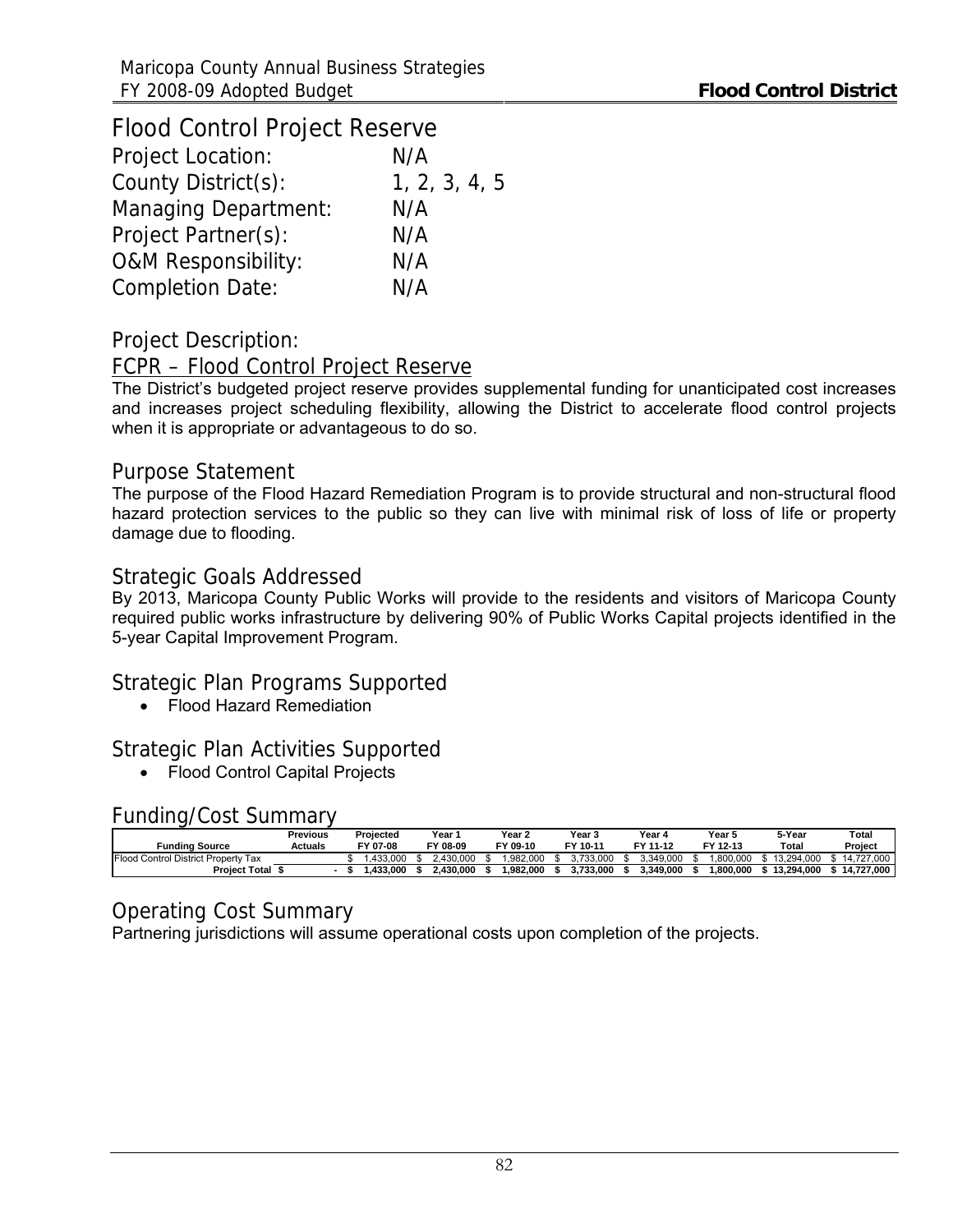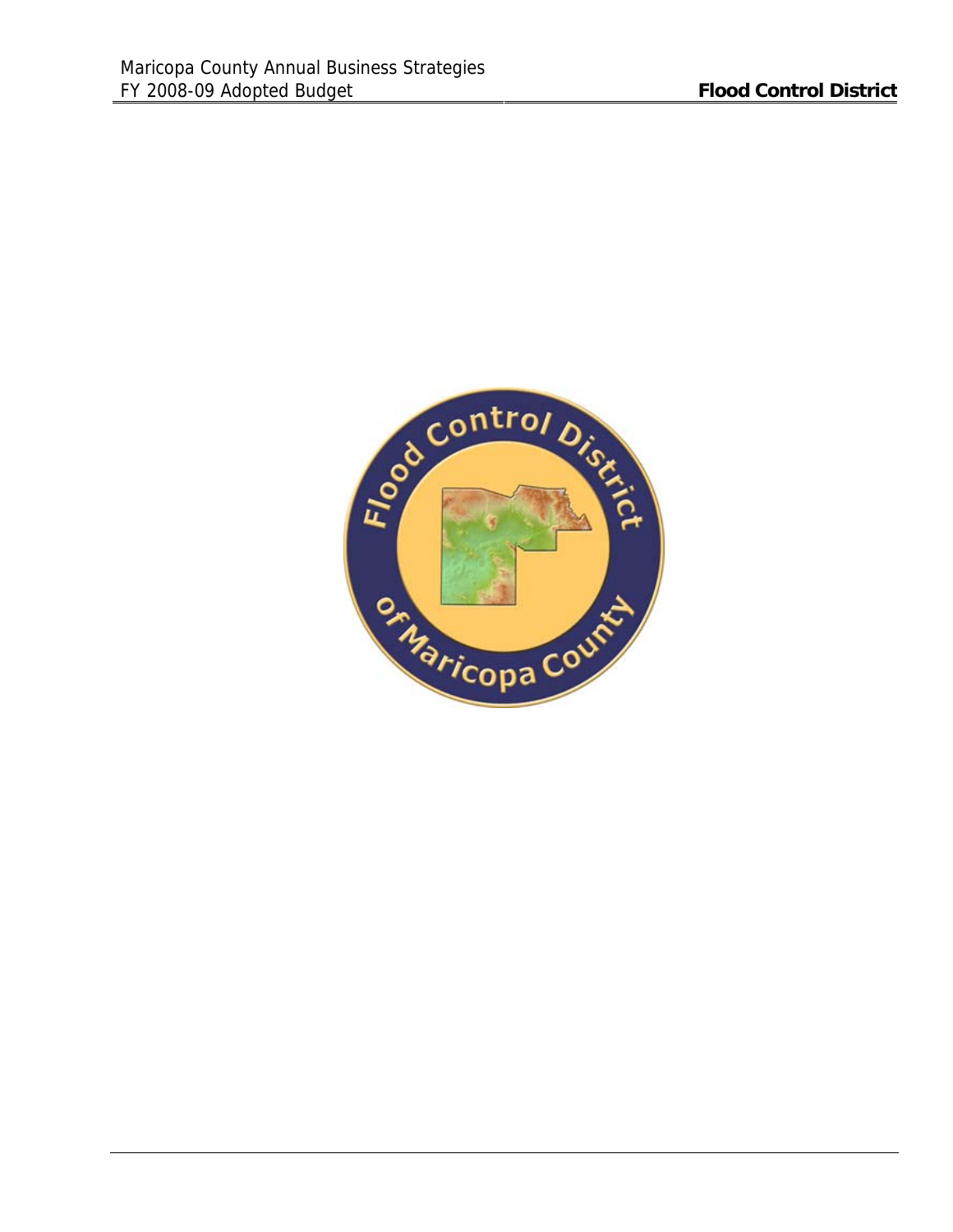# **Motions**

# Library District

Approve the Fiscal Year 2008-09 Tentative Budget by total appropriation for each fund and function for Library District in the amount of \$25,677,127; and set a public hearing to solicit public comment on the FY 2008-09 Budget for Monday, June 16, 2008 at 10:00 AM.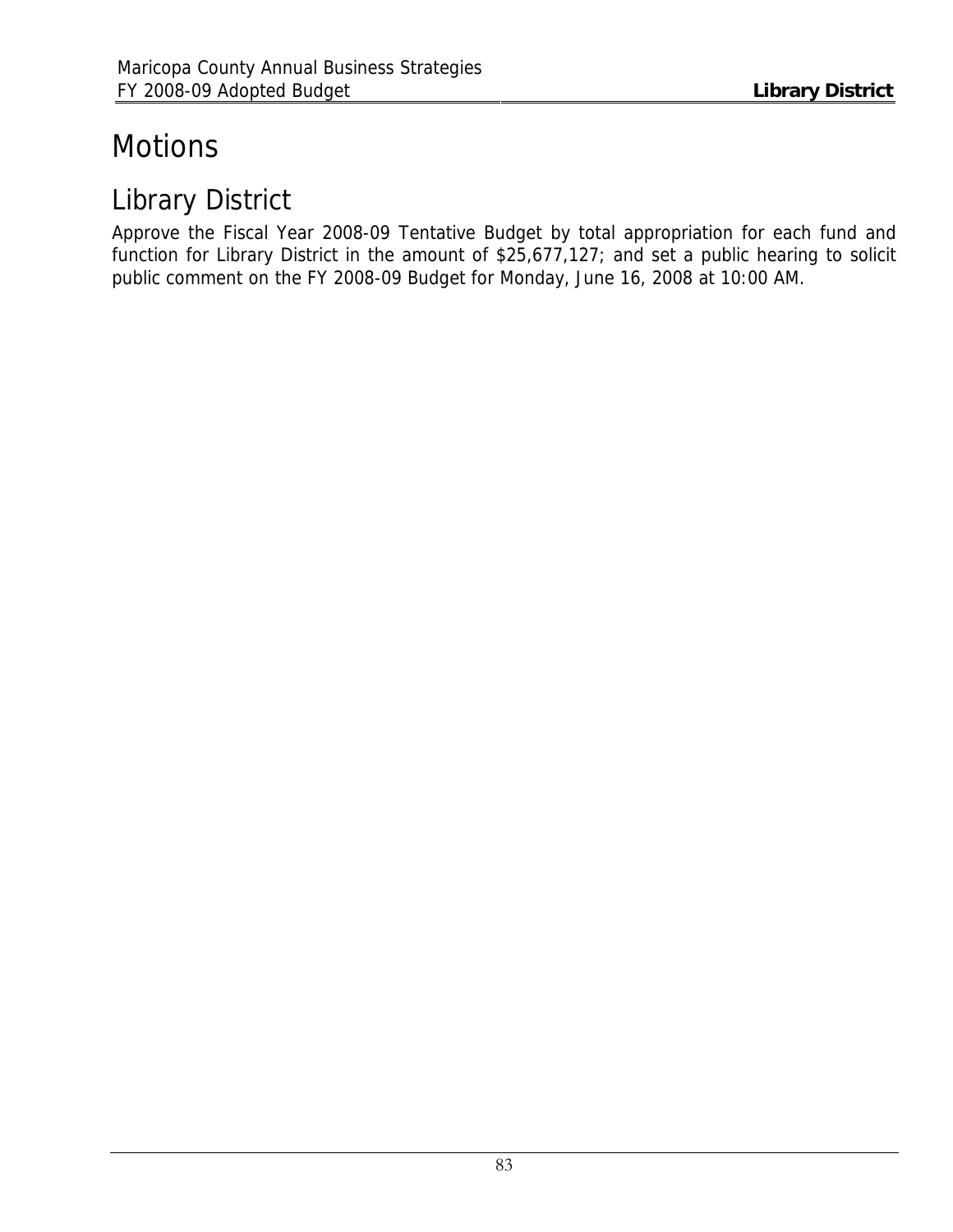# Library District Transmittal Letter

To: Andrew Kunasek, Chairman, District 3 Fulton Brock, District 1 Don Stapley, District 2 Max W. Wilson, District 4 Mary Rose Wilcox, District 5

The Library District adopted revenue budget for FY 2008-09 is \$25,677,130 and expenditure budget for 2008-09 is \$25,677,127.

The tax rate has been reduced from \$0.0391 to \$0.0353 per \$100 of assessed value due to the direction by the Board of Directors to implement a 2% levy cap, excluding new construction, in order to protect taxpayers from tax increases due to increased assessed property values.

In FY 2007-08, the District opened the new Perry Branch Library in Gilbert and the Civic Center Library in Avondale. The organization of the Perry Branch without the Dewey Decimal System has attracted national and international attention from the media and the library community. Also in FY 2007-08, the District sold the Campbell Branch Library to Paradise Valley Community College.



In FY 2008-09, the District plans to open a new branch in Queen Creek.

The District has seen continued growth in the use of the District's libraries by the residents of the County. In calendar year 2007, the annual increase in circulation of library materials is up 36%, web page use is up 56%, and electronic database use is up 58%.

I wish to offer my appreciation to the Board of Directors for their support and guidance during the budget development process. I believe this budget is sustainable, responsible, and aligns with the District's mission.

Sincerely,

David R. Smith, County Manager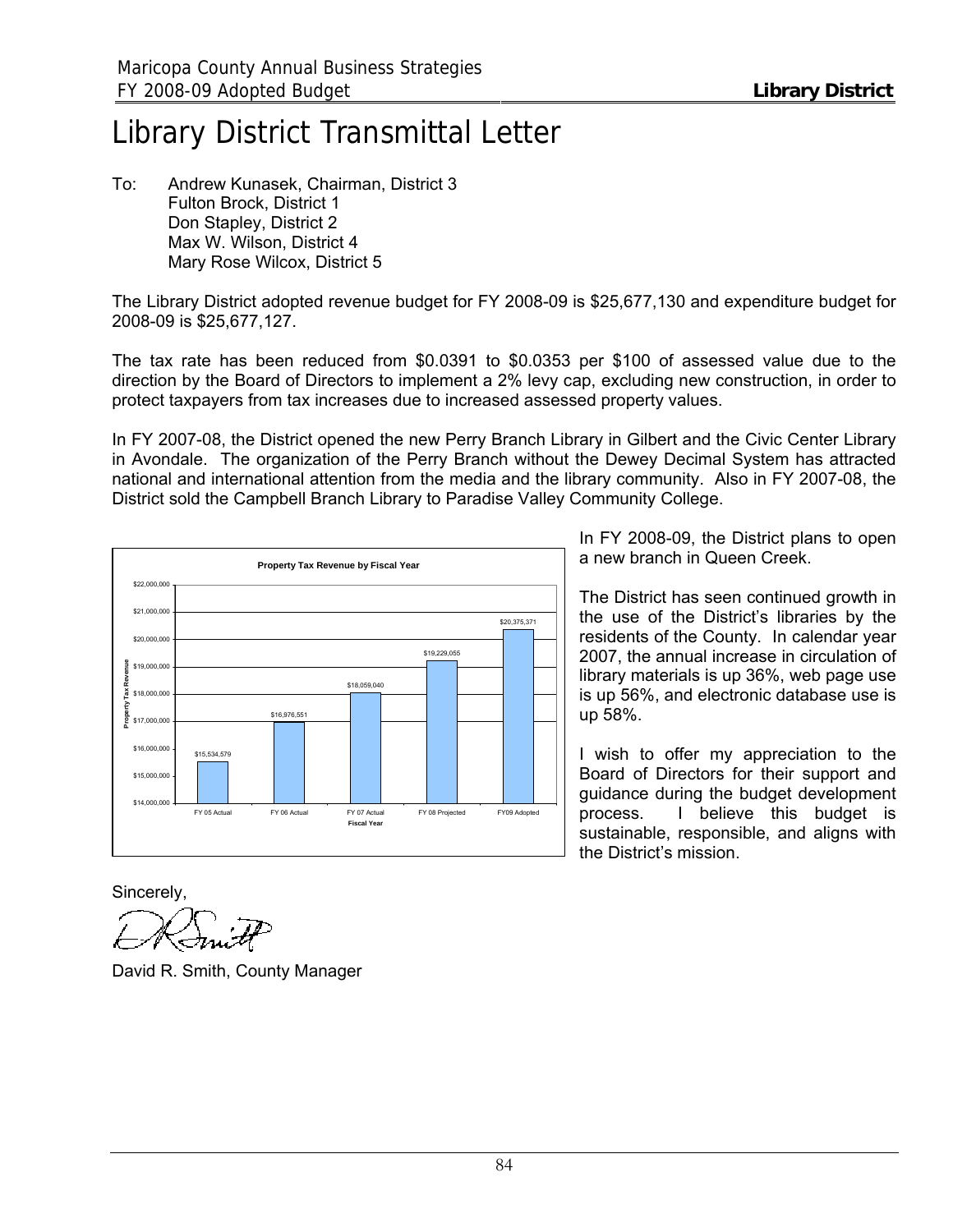## *Analysis by Julia Smith, Management & Budget Analyst*

## **Summary**

## Mission

The Mission of the Maricopa County Library District is to provide access to a wealth of informational and recreational resources for people of all ages and backgrounds so that they may have the opportunity to expand their horizons through reading and learning.

## Vision

Maricopa County Library District's vision is to exceed customer expectations by giving our best and transforming ourselves daily through innovation and relationship building.

## Strategic Goals

• **Annually, by June 30 of each year, achieve and maintain customer satisfaction with the library's collection of books and other materials at 90%.**

Status: The department implemented a Customer Comment system which allows customers to request materials be added to the collection. This allows direct feedback about what materials would satisfy customers. The customer satisfaction rating for FY 2006-07 was 86.6% and for FY 2007-08 was 92.0%.

• **By June 30, 2008, increase resource usage to meet or exceed the average increase of 10 benchmark libraries.**

Status: The District is making progress towards this goal with the expansion of electronic databases for County libraries, upgraded computers, and the library card sign-up campaign for children.

• **By June 30, 2009, increase the number of active (card is used at least 3 times in 12 months) cardholders by 40% over the 89,593 cardholders on June 30, 2004.**

Status: The FY 2008-09 adopted budget continues to support this goal.

• **Promote, expand, and improve County-sponsored programs and activities for young people in Maricopa County to help them build their skills, develop a sense of civic involvement in the community, and successfully complete their education.**

Status: The FY 2008-09 adopted budget supports the attainment of this goal.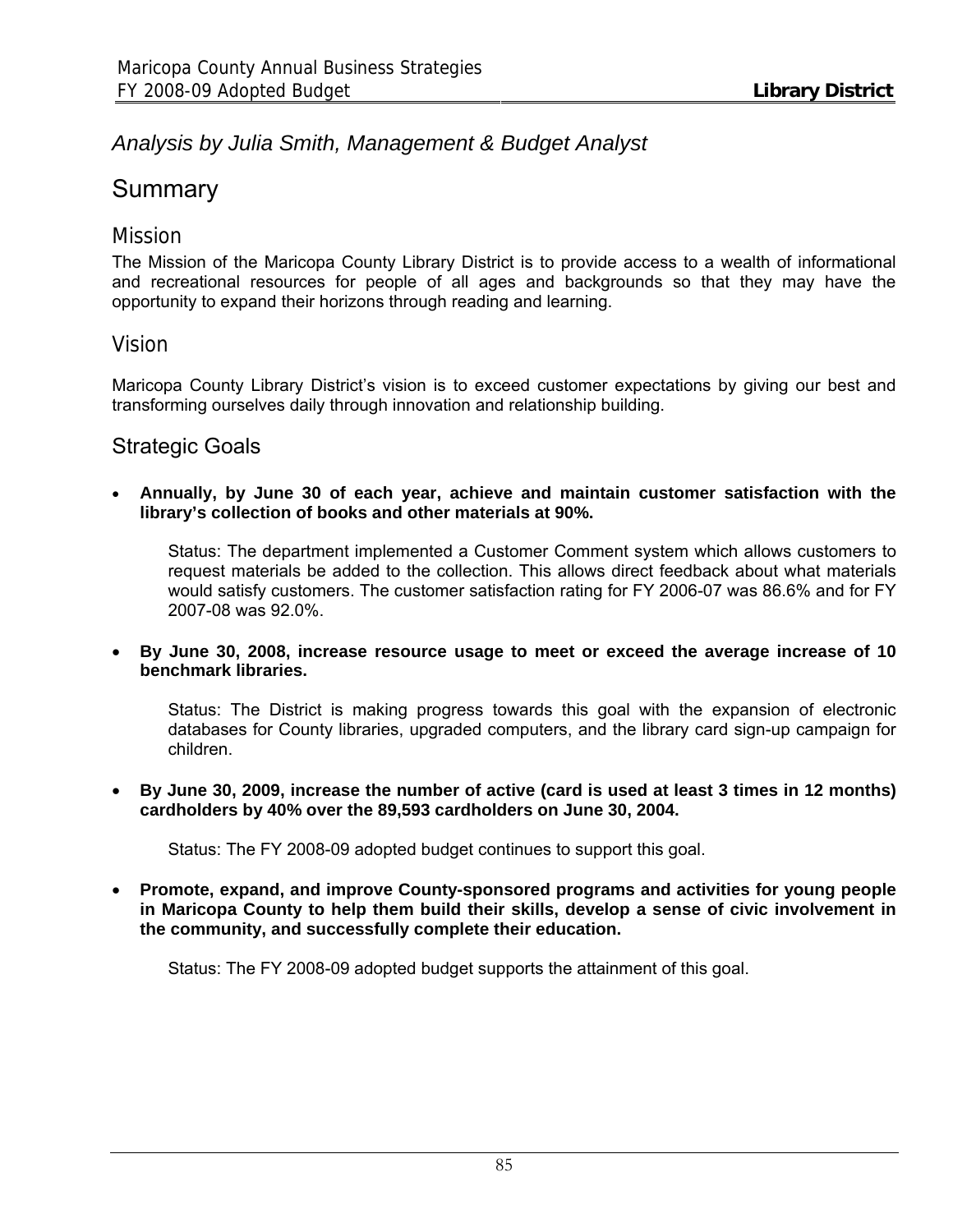## Sources and Uses by Program and Activity – All Funds

|                                                      |    | FY 2006-07<br><b>ACTUAL</b> |        | FY 2007-08<br><b>ADOPTED</b> |      | FY 2007-08<br><b>REVISED</b> |      | FY 2007-08<br><b>FORECAST</b> |        | FY 2008-09<br><b>ADOPTED</b> | <b>ADOPTED VS REVISED</b><br><b>VARIANCE</b><br>% |
|------------------------------------------------------|----|-----------------------------|--------|------------------------------|------|------------------------------|------|-------------------------------|--------|------------------------------|---------------------------------------------------|
| <b>REVENUE</b>                                       |    |                             |        |                              |      |                              |      |                               |        |                              |                                                   |
| 65PL - PUBLIC LIBRARY SERVICE                        | \$ | 1,508,976 \$                |        | 3,129,822 \$                 |      | 3,502,772 \$                 |      | 2,957,899 \$                  |        | 5,065,964 \$                 | 44.6%<br>1,563,192                                |
| MAPC - PUBLIC LIBRARY SERVICES                       |    | 1,508,976                   |        | 3,129,822                    |      | 3,502,772                    |      | 2.957.899                     |        | 5.065.964                    | 1.563.192<br>44.6%                                |
| 99AS - ADMINISTRATIVE SERVICES                       | \$ | 4,668,362 \$                |        | 402,266 \$                   |      | 402,266 \$                   |      | 548,915 \$                    |        | 17,483 \$                    | $-95.7%$<br>(384, 783)                            |
| ODIR - EXECUTIVE MANAGEMENT                          |    | 4,196,197                   |        | 202,266                      |      | 202,266                      |      | 14,659                        |        | 600                          | $-99.7%$<br>(201, 666)                            |
| <b>FSAC - FINANCIAL SERVICES</b>                     |    | 472,165                     |        | 200,000                      |      | 200,000                      |      | 534,256                       |        | 16,883                       | $-91.6%$<br>(183.117)                             |
| 99GV - GENERAL GOVERNMENT                            | \$ | 18,394,797 \$               |        | 19,366,349 \$                |      | 19,366,349 \$                |      | 19,399,531 \$                 |        | 20,558,488 \$                | 1,192,139<br>6.2%                                 |
| GGOV - GENERAL GOVERNMENT                            |    | 18,394,797                  |        | 19,366,349                   |      | 19,366,349                   |      | 19,399,531                    |        | 20,558,488                   | 6.2%<br>1,192,139                                 |
|                                                      |    |                             |        |                              |      |                              |      |                               |        |                              |                                                   |
| 99IT - INFORMATION TECHNOLOGY                        | \$ |                             | $-$ \$ | ٠                            | -\$  |                              | -\$  |                               | $-$ \$ | 35,195 \$                    | 0.0%<br>35,195                                    |
| <b>BUAS - BUSINESS APPLICATION DEVELOP</b>           |    |                             |        |                              |      |                              |      |                               |        | 35,195                       | 0.0%<br>35,195                                    |
| <b>TOTAL PROGRAMS \$</b>                             |    | 24,572,135                  | S.     | 22,898,437                   | - \$ | 23,271,387                   | S.   | 22,906,345 \$                 |        | 25,677,130 \$                | 2,405,743<br>10.3%                                |
| <b>EXPENDITURES</b><br>65PL - PUBLIC LIBRARY SERVICE |    |                             |        |                              |      | 17.092.499 \$                |      |                               |        |                              | $-29.4%$                                          |
| MAPC - PUBLIC LIBRARY SERVICES                       | \$ | 15,749,921<br>15,749,921    | \$     | 16,537,345 \$<br>16,537,345  |      | 17,092,499                   |      | 16,799,988 \$<br>16,799,988   |        | 22,114,864 \$<br>22,114,864  | (5,022,365)<br>(5,022,365)<br>$-29.4%$            |
|                                                      |    |                             |        |                              |      |                              |      |                               |        |                              |                                                   |
| 99AS - ADMINISTRATIVE SERVICES                       | \$ | 2,381,743                   | - \$   | 2,181,446 \$                 |      | 2,181,441 \$                 |      | 2,121,524 \$                  |        | 1,645,794 \$                 | 24.6%<br>535,647                                  |
| <b>BDGT - BUDGETING</b>                              |    | 117,663                     |        | 106,146                      |      | 106,146                      |      | 153,911                       |        | 116,763                      | (10, 617)<br>$-10.0%$                             |
| ODIR - EXECUTIVE MANAGEMENT                          |    | 1,789,302                   |        | 1,374,821                    |      | 1,374,816                    |      | 1,415,248                     |        | 923,381                      | 32.8%<br>451,435                                  |
| <b>FSAC - FINANCIAL SERVICES</b>                     |    | 166,167                     |        | 280,616                      |      | 280,616                      |      | 261,401                       |        | 294,896                      | (14, 280)<br>$-5.1%$                              |
| <b>HRAC - HUMAN RESOURCES</b>                        |    | 298,476                     |        | 419,863                      |      | 419,863                      |      | 290,964                       |        | 272,303                      | 147,560<br>35.1%                                  |
| <b>RMGT - RISK MANAGEMENT</b>                        |    |                             |        |                              |      |                              |      |                               |        | 38,451                       | 0.0%<br>(38, 451)                                 |
| 99GV - GENERAL GOVERNMENT                            | S  | 1,000,161 \$                |        | 843,520 \$                   |      | 843,520 \$                   |      | 848,418 \$                    |        | 818,357 \$                   | 3.0%<br>25,163                                    |
| CSCA - CENTRAL SERVICE COST ALLOC                    |    | 840,961                     |        | 778,880                      |      | 778,880                      |      | 778,880                       |        | 818,357                      | $-5.1%$<br>(39, 477)                              |
| <b>ISFC - INTERNAL SERVICE FUND CHARGES</b>          |    | 159,200                     |        | 64.640                       |      | 64,640                       |      | 69,538                        |        |                              | 100.0%<br>64.640                                  |
| 99IT - INFORMATION TECHNOLOGY                        | \$ | 990,855                     | \$     | 1,168,890 \$                 |      | 1,168,890 \$                 |      | 1,453,467 \$                  |        | 1,098,112 \$                 | 70.778<br>6.1%                                    |
| <b>BUAS - BUSINESS APPLICATION DEVELOP</b>           |    | 341,256                     |        | 260,488                      |      | 260,488                      |      | 515,088                       |        | 371,867                      | (111, 379)<br>$-42.8%$                            |
| <b>DACR - DATA CENTER</b>                            |    | 157,413                     |        | 260,853                      |      | 260,853                      |      | 171,212                       |        | 240,467                      | 7.8%<br>20,386                                    |
| <b>DESK - DESKTOP SUPPORT</b>                        |    | 283,823                     |        | 424,988                      |      | 424,988                      |      | 348,898                       |        | 229,145                      | 46.1%<br>195,843                                  |
| VANS - INFRASTRUCTURE NETWORK SERVICES               |    | 208,363                     |        | 222,561                      |      | 222,561                      |      | 418,269                       |        | 256,633                      | (34,072)<br>$-15.3%$                              |
| <b>TOTAL PROGRAMS \$</b>                             |    | 20.122.680                  | S.     | 20.731.201 \$                |      | 21.286.350                   | - \$ | 21,223,397 \$                 |        | 25.677.127 \$                | (4.390.777)<br>$-20.6%$                           |

## Sources

|                                      | FY 2006-07      |              | FY 2007-08     | FY 2007-08     |      | FY 2007-08      | FY 2008-09     | <b>ADOPTED VS REVISED</b> |                   |                  |
|--------------------------------------|-----------------|--------------|----------------|----------------|------|-----------------|----------------|---------------------------|-------------------|------------------|
|                                      | <b>ACTUAL</b>   |              | <b>ADOPTED</b> | <b>REVISED</b> |      | <b>FORECAST</b> | <b>ADOPTED</b> |                           | <b>VARIANCE</b>   | ℅                |
| <b>ALL FUNDS</b>                     |                 |              |                |                |      |                 |                |                           |                   |                  |
| 0601 - PROPERTY TAXES                | 18,059,039<br>S | - \$         | 19,163,520 \$  | 19,163,520 \$  |      | 19,229,055 \$   | 20,375,371 \$  |                           | 1,211,851         | 6.3%             |
| SUBTOTAL \$                          | 18,059,039      | - \$         | 19,163,520 \$  | 19,163,520 \$  |      | 19,229,055 \$   | 20,375,371 \$  |                           | 1.211.851         | 6.3%             |
| <b>INTERGOVERNMENTAL</b>             |                 |              |                |                |      |                 |                |                           |                   |                  |
| 0615 - GRANTS                        | \$              | 134,754 \$   | 25,000 \$      | 62,000 \$      |      | 85,513 \$       | $\sim$         | - \$                      |                   | (62,000) -100.0% |
| 0620 - OTHER INTERGOVERNMENTAL       | 450,018         |              | 10.000         | 335,861        |      | 10,000          | $\sim$         |                           | (335,861) -100.0% |                  |
| 0621 - PAYMENTS IN LIEU OF TAXES     | 263,004         |              | 202,829        | 202,829        |      | 179.963         | 183,117        |                           | (19, 712)         | -9.7%            |
| SUBTOTAL \$                          |                 | 847,776 \$   | 237,829 \$     | 600,690 \$     |      | 275,476 \$      | 183,117 \$     |                           | (417, 573)        | -69.5%           |
| <b>CHARGES FOR SERVICE</b>           |                 |              |                |                |      |                 |                |                           |                   |                  |
| 0634 - INTERGOV CHARGES FOR SERVICES | \$.             | - \$         | 2,262,502 \$   | 2,267,252 \$   |      | 2,001,155 \$    | 4,023,156 \$   |                           | 1,755,904         | 77.4%            |
| 0635 - OTHER CHARGES FOR SERVICES    |                 | 3,791        |                |                |      | 2,526           | 24,210         |                           | 24,210            |                  |
| SUBTOTAL \$                          |                 | 3,791<br>\$  | 2,262,502 \$   | 2,267,252 \$   |      | 2,003,681 \$    | 4,047,366 \$   |                           | 1,780,114         | 78.5%            |
| <b>FINES &amp; FOREFEITS</b>         |                 |              |                |                |      |                 |                |                           |                   |                  |
| 0637 - FINES & FORFEITS              | S               | 579,650 \$   | 550,000 \$     | 550,000 \$     |      | 632,945 \$      | 609,020 \$     |                           | 59,020            | 10.7%            |
| SUBTOTAL \$                          |                 | 579,650 \$   | 550,000 \$     | 550,000 \$     |      | 632,945 \$      | 609,020 \$     |                           | 59,020            | 10.7%            |
| <b>MISCELLANEOUS</b>                 |                 |              |                |                |      |                 |                |                           |                   |                  |
| 0645 - INTEREST EARNINGS             | \$              | 472,165 \$   | 200,000 \$     | 200,000 \$     |      | 534,256 \$      | 216,883 \$     |                           | 16,883            | 8.4%             |
| 0650 - MISCELLANEOUS REVENUE         | 4,609,714       |              | 484,586        | 489,925        |      | 230,932         | 245,373        |                           | (244, 552)        | $-49.9%$         |
| SUBTOTAL \$                          |                 | 5,081,879 \$ | 684,586 \$     | 689,925 \$     |      | 765,188 \$      | 462,256 \$     |                           | (227, 669)        | $-33.0%$         |
| <b>TOTAL SOURCES</b> \$              | 24,572,135 \$   |              | 22,898,437 \$  | 23,271,387     | - \$ | 22,906,345 \$   | 25,677,130     | - \$                      | 2,405,743         | 10.3%            |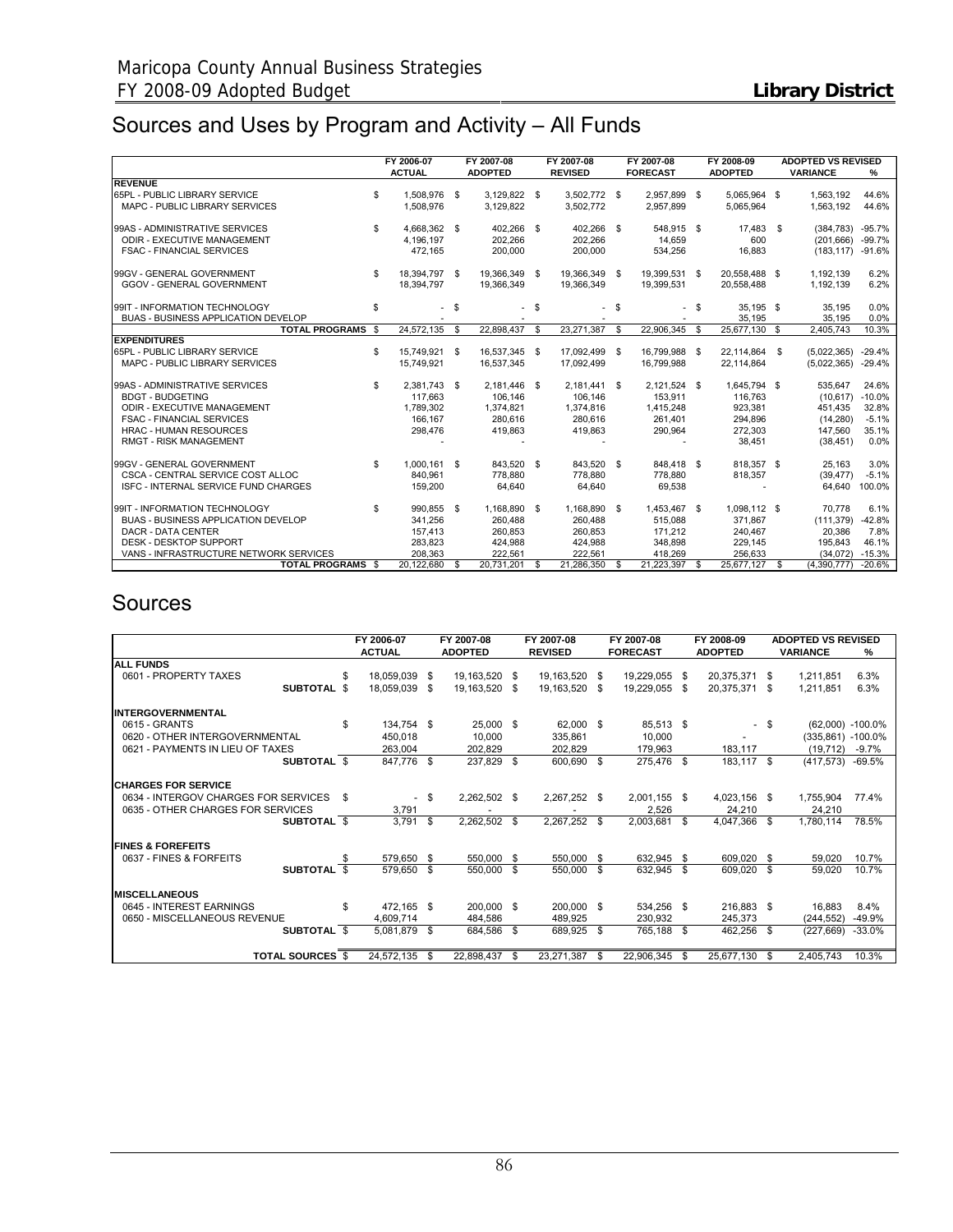## Uses

|                                      | FY 2006-07<br><b>ACTUAL</b> |     | FY 2007-08<br><b>ADOPTED</b> | FY 2007-08<br><b>REVISED</b> | FY 2007-08<br><b>FORECAST</b> |              |      | FY 2008-09<br><b>ADOPTED</b> |      | <b>ADOPTED VS REVISED</b><br><b>VARIANCE</b> | %         |
|--------------------------------------|-----------------------------|-----|------------------------------|------------------------------|-------------------------------|--------------|------|------------------------------|------|----------------------------------------------|-----------|
| <b>ALL FUNDS</b>                     |                             |     |                              |                              |                               |              |      |                              |      |                                              |           |
| 0701 - REGULAR PAY                   | \$<br>6,081,264             | -\$ | 6,822,938                    | \$<br>6,822,938              | \$                            | 7,107,330 \$ |      | 6,769,613 \$                 |      | 53,325                                       | 0.8%      |
| 0705 - TEMPORARY PAY                 | 764,480                     |     | 1,115,447                    | 1,115,447                    |                               | 1.017.427    |      | 1,490,059                    |      | (374, 612)                                   | $-33.6%$  |
| 0710 - OVERTIME                      | 4,395                       |     |                              |                              |                               | 1,735        |      |                              |      | $\sim$                                       | 0.0%      |
| 0750 - FRINGE BENEFITS               | 2,041,195                   |     | 2,332,625                    | 2,332,654                    |                               | 2,376,234    |      | 2,416,633                    |      | (83,979)                                     | $-3.6%$   |
| 0790 - OTHER PERSONNEL SERVICES      | 14,105                      |     | 42.129                       | 42.129                       |                               | 25,489       |      | 54,638                       |      | (12.509)                                     | $-29.7%$  |
| 0795 - PERSONNEL SERVICES ALLOC-OUT  |                             |     |                              |                              |                               |              |      | (193, 653)                   |      | 193,653                                      | 0.0%      |
| 0796 - PERSONNEL SERVICES ALLOC-IN   | 379,265                     |     |                              |                              |                               |              |      | 193,653                      |      | (193, 653)                                   | 0.0%      |
| SUBTOTAL \$                          | 9,284,704                   | \$  | 10,313,139                   | \$<br>10,313,168             | \$                            | 10,528,215   | - \$ | 10,730,943 \$                |      | (417, 775)                                   | $-4.1%$   |
| <b>SUPPLIES</b>                      |                             |     |                              |                              |                               |              |      |                              |      |                                              |           |
| 0801 - GENERAL SUPPLIES              | \$<br>4,778,991             | \$  | 5,092,834                    | \$<br>5,113,438              | - \$                          | 5,313,813 \$ |      | 5,658,040 \$                 |      | (544, 602)                                   | $-10.7%$  |
| 0803 - FUEL                          | 13,618                      |     | 13,000                       | 13,000                       |                               | 13.788       |      | 16.000                       |      | (3,000)                                      | $-23.1%$  |
| 0804 - NON-CAPITAL EQUIPMENT         | 693,724                     |     |                              |                              |                               | 369,740      |      | 110,000                      |      | (110.000)                                    | 0.0%      |
| SUBTOTAL \$                          | 5.486.333                   | \$  | 5.105.834                    | \$<br>5.126.438              | \$                            | 5.697.341    | - \$ | 5.784.040 \$                 |      | (657, 602)                                   | $-12.8%$  |
| <b>SERVICES</b>                      |                             |     |                              |                              |                               |              |      |                              |      |                                              |           |
| 0812 - OTHER SERVICES                | \$<br>718,199 \$            |     | 336,682 \$                   | 362,682 \$                   |                               | 331,814 \$   |      | 561,927 \$                   |      | (199, 245)                                   | $-54.9%$  |
| 0820 - RENT & OPERATING LEASES       | 253.871                     |     | 376.847                      | 376.847                      |                               | 392.743      |      | 386,918                      |      | (10,071)                                     | 0.0%      |
| 0825 - REPAIRS AND MAINTENANCE       | 301.106                     |     | 255.400                      | 763.945                      |                               | 479.577      |      | 598.750                      |      | 165.195                                      | 21.6%     |
| 0830 - INTERGOVERNMENTAL PAYMENTS    | 2,240,549                   |     | 2,956,954                    | 2,956,925                    |                               | 2,411,048    |      | 3,046,023                    |      | (89,098)                                     | $-3.0%$   |
| 0839 - INTERNAL SERVICE CHARGES      | (1,380)                     |     |                              |                              |                               | 10.638       |      | $\sim$                       |      | $\overline{a}$                               |           |
| 0841 - TRAVEL                        | 71,308                      |     | 48.500                       | 48.500                       |                               | 93.935       |      | 80.100                       |      | (31.600)                                     | 0.0%      |
| 0842 - EDUCATION AND TRAINING        | 55,788                      |     | 59,000                       | 59,000                       |                               | 67,606       |      | 170,345                      |      | $(111, 345) - 188.7%$                        |           |
| 0843 - POSTAGE/FREIGHT/SHIPPING      | 280.875                     |     | 227.500                      | 227,500                      |                               | 218,391      |      | 240.770                      |      | (13, 270)                                    | $-5.8%$   |
| 0850 - UTILITIES                     | 548.124                     |     | 621.550                      | 621.550                      |                               | 439,546      |      | 584.884                      |      | 36.666                                       | 5.9%      |
| 0872 - SERVICES-ALLOCATION OUT       |                             |     |                              |                              |                               |              |      | (135, 879)                   |      | 135,879                                      | 0.0%      |
| 0873 - SERVICES-ALLOCATION IN        |                             |     |                              |                              |                               |              |      | 135,879                      |      | (135, 879)                                   | 0.0%      |
| SUBTOTAL <sub>S</sub>                | 4.468.440                   | \$  | 4.882.433                    | \$<br>5.416.949              | \$                            | 4.445.298    | Ŝ.   | 5,669,717 \$                 |      | (252, 768)                                   | $-4.7%$   |
| <b>CAPITAL</b>                       |                             |     |                              |                              |                               |              |      |                              |      |                                              |           |
| 0910 - LAND                          | \$                          | \$  |                              | \$                           | \$                            |              | \$   | 500.000 \$                   |      | (500.000)                                    | 0.0%      |
| 0915 - BUILDINGS AND IMPROVEMENTS    | 19,050                      |     |                              |                              |                               |              |      | 2,637,092                    |      | (2,637,092)                                  | 0.0%      |
| 0920 - CAPITAL EQUIPMENT             | 407,157                     |     |                              |                              |                               | 90,047       |      | $\sim$                       |      | $\blacksquare$                               | 0.0%      |
| 0930 - VEHICLES & CONSTRUCTION EQUIP | 20.324                      |     |                              |                              |                               |              |      | 104.500                      |      | (104.500)                                    | 0.0%      |
| 0950 - DEBT SERVICE                  | 436,672                     |     | 429,795                      | 429,795                      |                               | 462,496      |      | 250,835                      |      | 178,960                                      | 41.6%     |
| SUBTOTAL <sub>S</sub>                | 883,203                     | \$  | 429.795                      | \$<br>429.795                | \$                            | 552,543      | \$   | 3,492,427                    | - \$ | (3,062,632)                                  | $-712.6%$ |
| <b>TOTAL USES \$</b>                 | 20,122,680                  | \$  | 20,731,201                   | \$<br>21,286,350             | \$                            | 21,223,397   | -S   | 25,677,127                   | -\$  | (4,390,777)                                  | $-20.6%$  |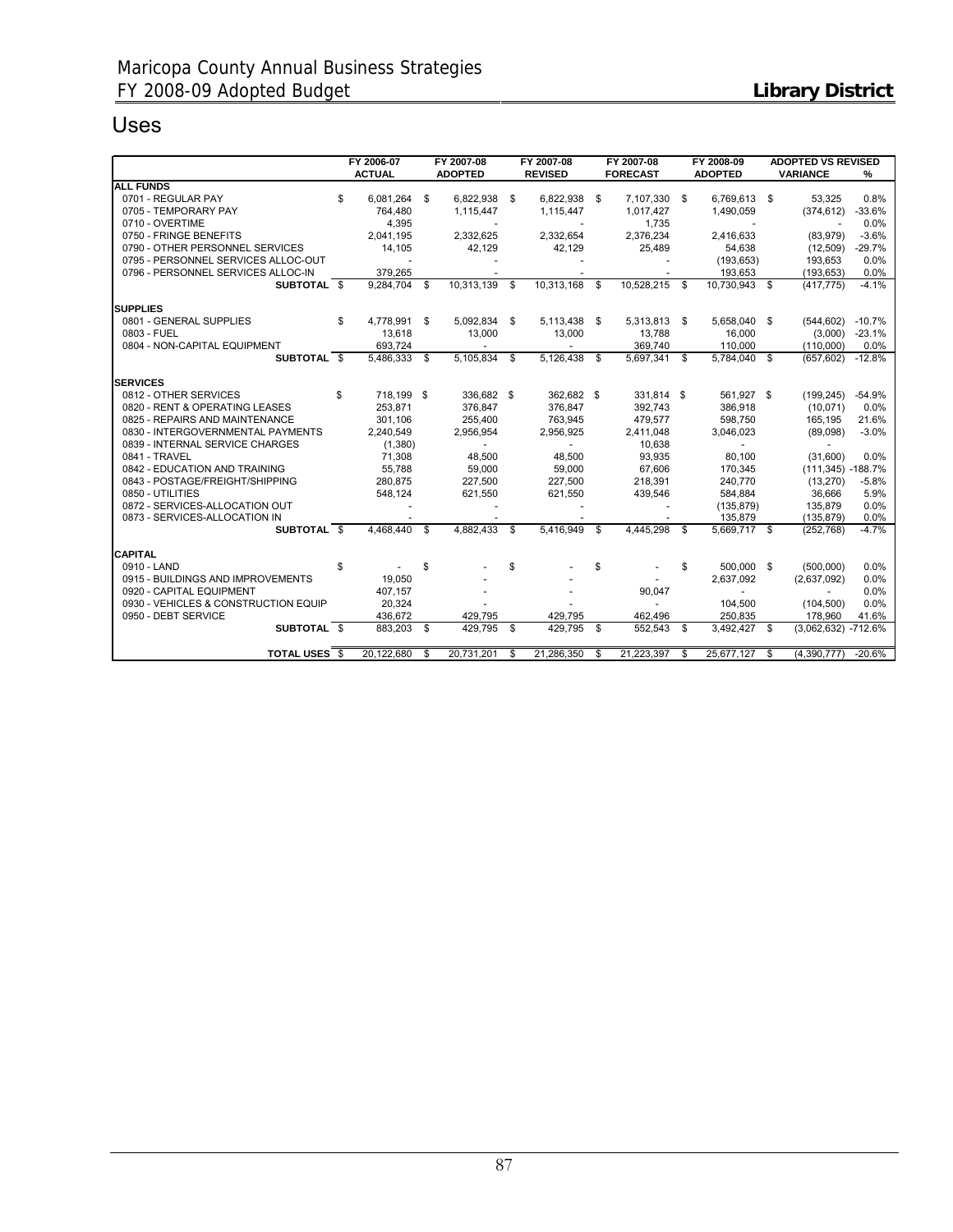## Sources and Uses by Fund

|                                    |              | FY 2006-07    |      | FY 2007-08     |      | FY 2007-08     |      | FY 2007-08      |      | FY 2008-09       |      | <b>ADOPTED VS REVISED</b> |            |
|------------------------------------|--------------|---------------|------|----------------|------|----------------|------|-----------------|------|------------------|------|---------------------------|------------|
|                                    |              | <b>ACTUAL</b> |      | <b>ADOPTED</b> |      | <b>REVISED</b> |      | <b>FORECAST</b> |      | <b>ADOPTED</b>   |      | <b>VARIANCE</b>           | $\%$       |
| <b>SOURCES</b>                     |              |               |      |                |      |                |      |                 |      |                  |      |                           |            |
| 465 - LIBRARY DIST CAP IMPROVEMENT | S            |               |      |                | S    |                |      |                 | S    | 7,708,315        | \$   | 7.708.315                 | 0.0%       |
| <b>CAPITAL PROJECTS</b>            | \$           |               | \$   |                | S    |                | \$   |                 | \$   | 7.708.315        | \$   | 7.708.315                 | 0.0%       |
| 242 - LIBRARY DISTRICT GRANTS      | \$           | 134,754 \$    |      | 25,000         | \$   | 62.000         | \$   | 85,513 \$       |      |                  | \$   | (62.000)                  | $-100.0\%$ |
| <b>SPECIAL REVENUE - GRANT</b>     | $\mathbf{s}$ | 134.754       | -S   | $25,000$ \$    |      | 62.000 \$      |      | 85.513 \$       |      |                  | \$.  | (62.000)                  | $-100.0\%$ |
| 244 - LIBRARY DISTRICT             | \$.          | 24,437,381    | - \$ | 22,873,437 \$  |      | 23,209,387     | - \$ | 22,820,832 \$   |      | 21,915,639 \$    |      | (1,293,748)               | $-5.6%$    |
| 246 - LIBRARY INTERGOVERNMENTAL    |              |               |      |                |      |                |      |                 |      | 4,694,929        |      | 4.694.929                 | 0.0%       |
| <b>SPECIAL REVENUE - OTHER</b>     | - \$         | 24,437,381    | - \$ | 22,873,437     | - \$ | 23,209,387     | \$   | 22.820.832 \$   |      | 26,610,568       | \$   | 3,401,181                 | 14.7%      |
| <b>TOTAL SPECIAL REVENUE</b>       | \$           | 24,572,135 \$ |      | 22,898,437 \$  |      | 23,271,387 \$  |      | 22,906,345 \$   |      | 26,610,568 \$    |      | 3,339,181                 | 14.3%      |
| 900 - ELIMINATIONS                 |              |               |      |                |      |                |      |                 |      | $(8,641,753)$ \$ |      | (8,641,753)               | 0.0%       |
| <b>TOTAL FUNDS \$</b>              |              | 24,572,135    | \$   | 22,898,437     | \$   | 23,271,387     | \$   | 22,906,345      | \$   | 25,677,130       | \$   | 2,405,743                 | 10.3%      |
| <b>USES</b>                        |              |               |      |                |      |                |      |                 |      |                  |      |                           |            |
| 465 - LIBRARY DIST CAP IMPROVEMENT | \$           |               | \$   |                | \$   |                | \$   |                 | S    | 3,137,092        | \$   | (3, 137, 092)             | 0.0%       |
| <b>CAPITAL PROJECTS</b>            | \$.          |               | S    |                | S    |                |      |                 | \$   | 3,137,092        | \$   | (3, 137, 092)             | 0.0%       |
| 242 - LIBRARY DISTRICT GRANTS      | £.           | 134,754 \$    |      | 25,000 \$      |      | 62.000 \$      |      | 62,000 \$       |      |                  |      | 62.000                    | 100.0%     |
| <b>SPECIAL REVENUE - GRANT</b>     | \$           | 134,754 \$    |      | $25,000$ \$    |      | 62,000         | - \$ | 62.000          | \$   |                  |      | 62.000                    | 100.0%     |
| 244 - LIBRARY DISTRICT             | \$           | 19.987.926    | - \$ | 20,706,201     | -S   | 21,224,350     | - \$ | 21.161.397 \$   |      | 26,486,859       | - \$ | (5,262,509)               | $-24.8%$   |
| 246 - LIBRARY INTERGOVERNMENTAL    |              |               |      |                |      |                |      |                 |      | 4,694,929        |      | (4,694,929)               | 0.0%       |
| <b>SPECIAL REVENUE - OTHER</b>     | \$           | 19.987.926    | - \$ | 20.706.201     | - \$ | 21,224,350     | -S   | 21.161.397      | \$   | 31.181.788       | - \$ | (9,957,438)               | $-46.9%$   |
| <b>TOTAL SPECIAL REVENUE</b>       | \$           | 20,122,680 \$ |      | 20,731,201     | -S   | 21,286,350     | - \$ | 21,223,397      | - \$ | 31, 181, 788 \$  |      | (9,895,438)               | $-46.5%$   |
| 980 - ELIMINATIONS                 |              |               | £.   |                |      |                |      |                 |      | $(8.641.753)$ \$ |      | 8.641.753                 | 0.0%       |
| <b>TOTAL FUNDS \$</b>              |              | 20.122.680    | \$   | 20,731,201     | \$   | 21,286,350     | \$   | 21,223,397      | \$.  | 25,677,127 \$    |      | (4,390,777)               | $-20.6%$   |

## Programs and Activities

## Public Library Services Program

The purpose of the Public Library Service Program is to provide resources, activities and skilled assistance to our customers, so that their needs, interests and goals are met.

#### **Program Results**

| <b>Measure</b>                                            | <b>FY 2007</b> | <b>FY 2008</b>  | FY 2009        | Variance                  | % Variance                |
|-----------------------------------------------------------|----------------|-----------------|----------------|---------------------------|---------------------------|
| <b>Description</b>                                        | <b>Actual</b>  | <b>Forecast</b> | <b>Adopted</b> | <b>Forecast - Adopted</b> | <b>Forecast - Adopted</b> |
| Percent of customers who rate overall library services as | Not Reported   | 62.2%           | 62.2%          | 0.0%                      | 0.0%                      |
| excellent                                                 |                |                 |                |                           |                           |
| Percent of customers who report that they found           | Not Reported   | 95.1%           | 95.1%          | 0.0%                      | 0.0%                      |
| enjoyment, personal development and/or cultural           |                |                 |                |                           |                           |
| enrichment through library services                       |                |                 |                |                           |                           |
| Percent of customers who report that the program/activity | Not Reported   | 0.5%            | 0.5%           | 0.0%                      | 0.0%                      |
| was valuable to them                                      |                |                 |                |                           |                           |
| Percent of customers who report they are satisfied with   | 92.2%          | 92.0%           | 92.0%          | 0.0%                      | 0.0%                      |
| the range of library programs and activities offered      |                |                 |                |                           |                           |
|                                                           |                |                 |                |                           |                           |
| Percent of customers who say they can find items in a     | 91.0%          | 91.0%           | 91.0%          | 0.0%                      | 0.0%                      |
| timely manner                                             |                |                 |                |                           |                           |

Activities that comprise this program include:

• Public Library Services

#### **Public Library Services Activity**

The purpose of the Public Library Services Activity is to provide skilled assistance/referral, information literacy training, resources and activities to our customers so that they get the information they want in a timely manner and that they may find enjoyment, personal development and cultural enrichment.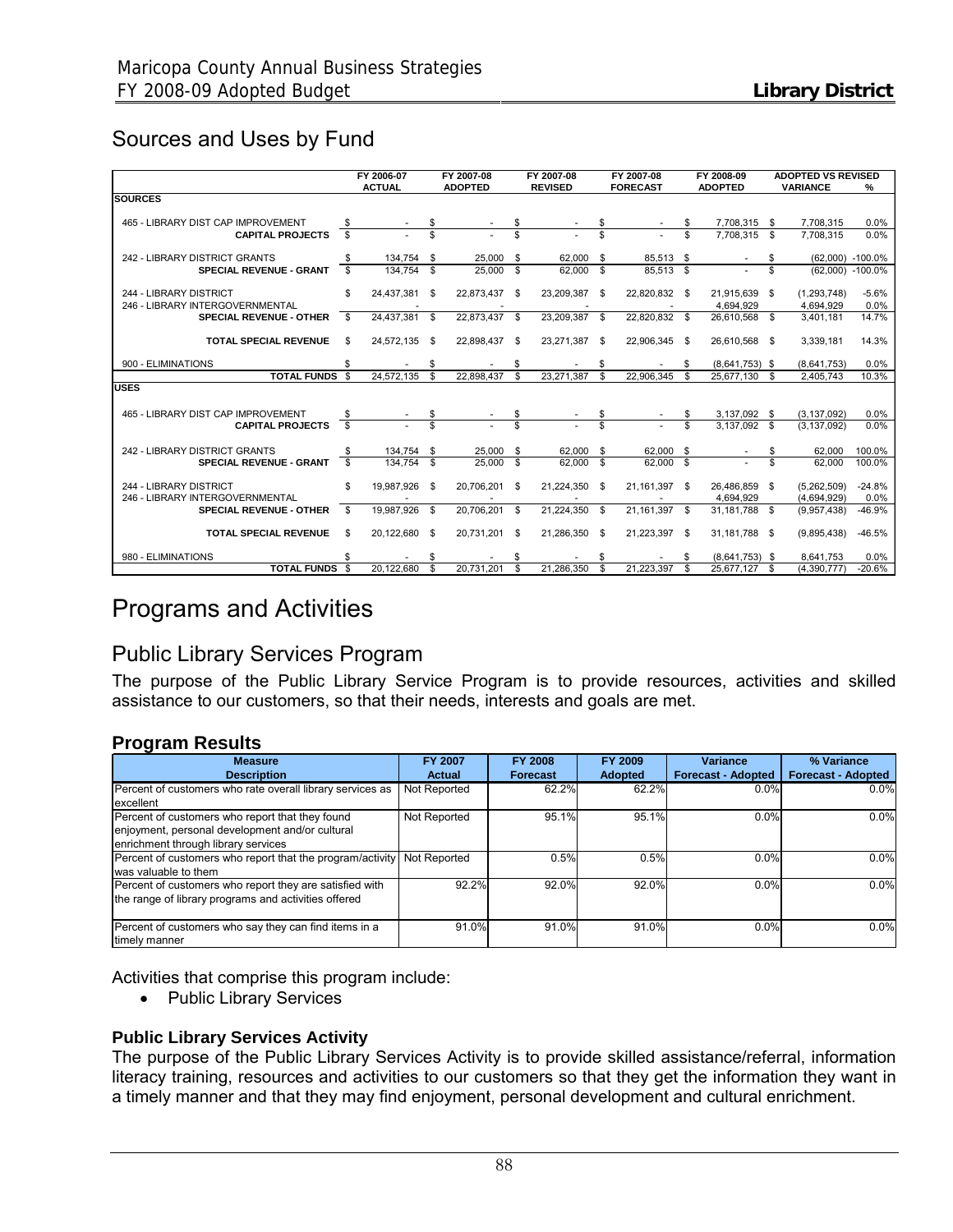#### **Mandates:** None.

## **Performance Analysis:**

| <b>Measure</b> | <b>Measure Description</b>                                                                                                       | <b>FY 2007</b>           | <b>FY 2008</b>      | FY 2009              | <b>Variance</b>           | % Variance                |
|----------------|----------------------------------------------------------------------------------------------------------------------------------|--------------------------|---------------------|----------------------|---------------------------|---------------------------|
| <b>Type</b>    |                                                                                                                                  | <b>Actual</b>            | <b>Forecast</b>     | <b>Adopted</b>       | <b>Forecast - Adopted</b> | <b>Forecast - Adopted</b> |
| Result         | Percent of customers who report that they<br>found enjoyment, personal development<br>and/or cultural enrichment through library | Not Reported             | 95.1%               | 95.1%                | 0.0%                      | 0.0%                      |
| Result         | services<br>Percent of customers who report they are<br>satisfied with the range of library programs<br>and activities offered   | 92.2%                    | 92.0%               | 92.0%                | 0.0%                      | 0.0%                      |
| Result         | Percent of customers who say they can find<br>items in a timely manner                                                           | 91.0%                    | 91.0%               | 91.0%                | 0.0%                      | 0.0%                      |
| Result         | Percent of customers who rate overall library<br>services as excellent                                                           | Not Reported             | 62.2%               | 62.2%                | 0.0%                      | 0.0%                      |
| Output         | Number of customers who rate overall library<br>services                                                                         | Not Reported             | 3.764               | 3,764                | $\blacksquare$            | 0.0%                      |
| Output         | Number of items circulated                                                                                                       | 4,531,500                | 4,531,500           | 4,531,500            | $\overline{\phantom{a}}$  | 0.0%                      |
| Output         | Number of library cards issued                                                                                                   | 52,643                   | 52,643              | 52,643               |                           | 0.0%                      |
| Output         | Number of programs/activities offered                                                                                            | 3.418                    | 3.418               | 3.418                |                           | 0.0%                      |
| Demand         | Number of items to be circulated                                                                                                 | 4,800,000                | 4,800,000           | 4,800,000            |                           | 0.0%                      |
| Efficiency     | Dollar cost per item circulated                                                                                                  | \$<br>$3.48$ \$          | $3.71$ \$           | $3.33$ \$            | 0.38                      | 10.1%                     |
| Revenue        |                                                                                                                                  |                          |                     |                      |                           |                           |
|                | 242 - LIBRARY DISTRICT GRANTS                                                                                                    | 62.000.00<br>\$          | 95,000.00 \$<br>\$  |                      | \$<br>(95,000.00)         | $-100.0%$                 |
|                | 244 - LIBRARY DISTRICT                                                                                                           | 1,446,976                | 2,862,899           | 1,304,473            | (1,558,426)               | $-54.4%$                  |
|                | - LIBRARY INTERGOVERNMENTAL<br>246                                                                                               |                          |                     | 4,694,929            | 4,694,929                 | 0.0%                      |
|                | 465 - LIBRARY DIST CAP IMPROVEMENT                                                                                               | $\overline{\phantom{a}}$ |                     | 7,708,315            | 7,708,315                 | 0.0%                      |
|                | 900 - ELIMINATIONS                                                                                                               |                          |                     | (8,641,753)          | (8,641,753)               | 0.0%                      |
|                | <b>TOTAL SOURCES</b> \$                                                                                                          | 1,508,976                | \$<br>2.957.899     | \$<br>$5,065,964$ \$ | 2,108,065                 | 71.3%                     |
| Expenditure    |                                                                                                                                  |                          |                     |                      |                           |                           |
|                | 242 - LIBRARY DISTRICT GRANTS                                                                                                    | 134, 754<br>\$           | $62,000$ \ \$<br>\$ |                      | \$<br>62,000              | 100.0%                    |
|                | 244 - LIBRARY DISTRICT                                                                                                           | 15,615,167               | 16,737,988          | 22,924,596           | (6, 186, 608)             | $-37.0%$                  |
|                | 246 - LIBRARY INTERGOVERNMENTAL                                                                                                  |                          |                     | 4,694,929            | (4,694,929)               | 0.0%                      |
|                | 465 - LIBRARY DIST CAP IMPROVEMENT                                                                                               | $\overline{a}$           |                     | 3,137,092            | (3, 137, 092)             | 0.0%                      |
|                | 900 - ELIMINATIONS                                                                                                               |                          |                     | (8,641,753)          | 8,641,753                 | 0.0%                      |
|                | <b>TOTAL USES</b> \$                                                                                                             | 15.749.921               | 16.799.988<br>\$    | 22,114,864 \$<br>\$  | (5,314,876)               | $-31.6%$                  |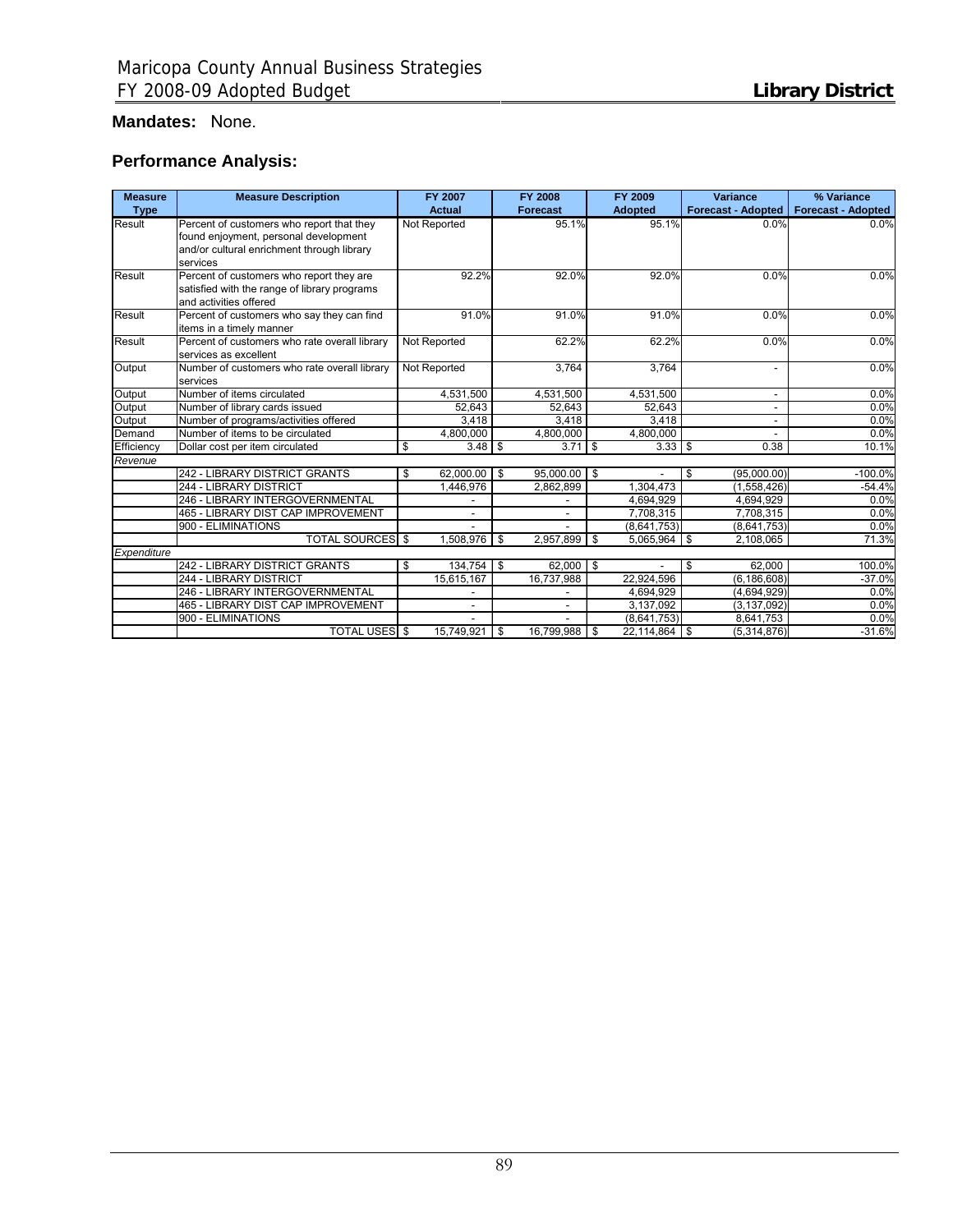## Sources and Uses of Funds

## Sources of Funds



Uses of Funds

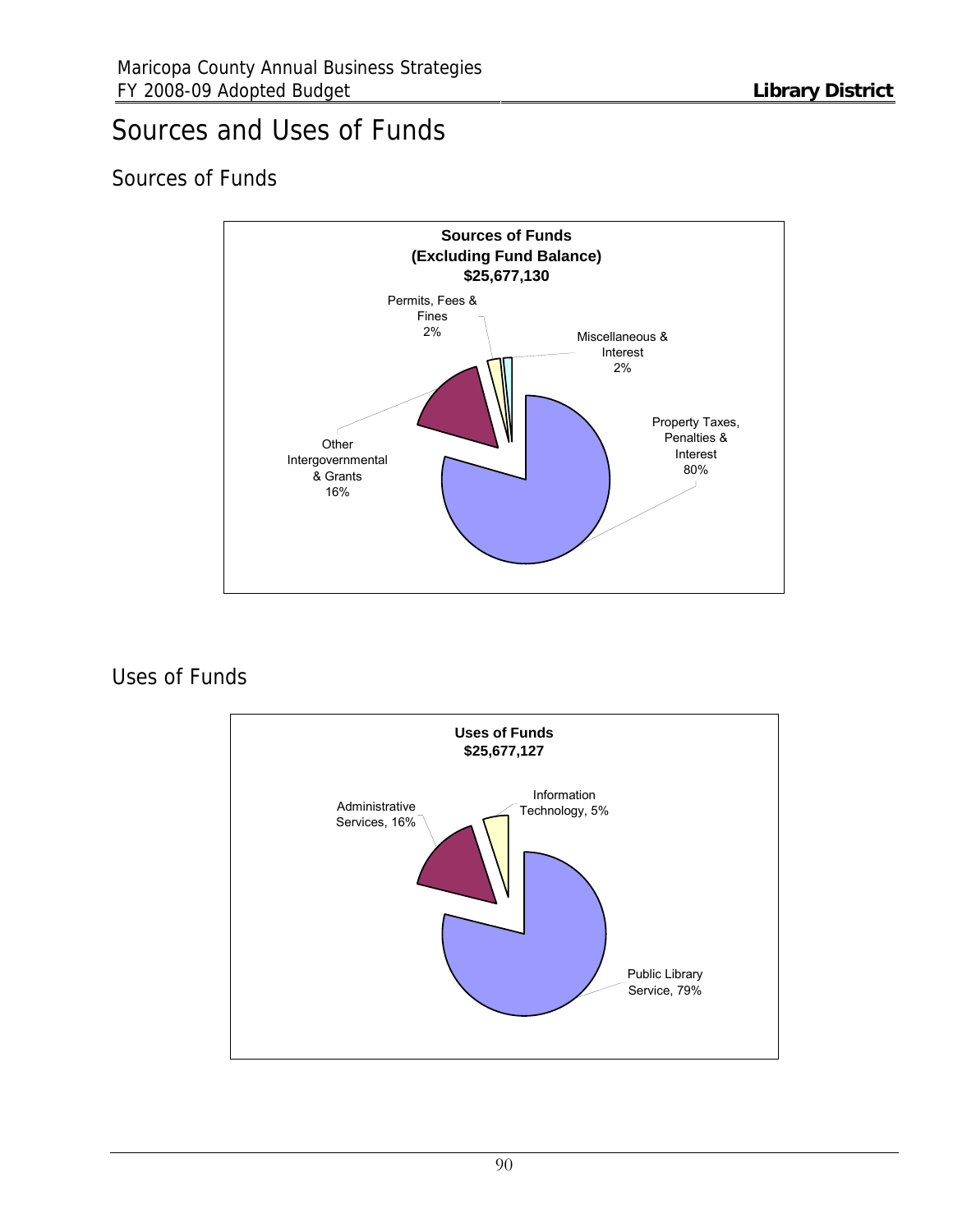# Budget Summary

# Consolidated Budget by Fund Type

|                                      |      |                |      | FUND TYPE:                |      |                 |      |                     |                  |
|--------------------------------------|------|----------------|------|---------------------------|------|-----------------|------|---------------------|------------------|
|                                      |      | <b>SPECIAL</b> |      | <b>CAPITAL</b>            |      |                 |      |                     |                  |
|                                      |      | <b>REVENUE</b> |      | <b>PROJECTS</b>           |      | <b>SUBTOTAL</b> |      | <b>ELIMINATIONS</b> | <b>TOTAL</b>     |
| BEG. UNDESIGNATED FUND BAL.          | \$   | 11,495,282 \$  |      |                           | - \$ | 11,495,282 \$   |      |                     | \$<br>11,495,282 |
| SOURCES OF FUNDS                     |      |                |      |                           |      |                 |      |                     |                  |
| OPERATING                            |      |                |      |                           |      |                 |      |                     |                  |
| PROPERTY TAXES                       | \$   | 20,375,371 \$  |      |                           | \$   | 20,375,371 \$   |      |                     | \$<br>20,375,371 |
| PAYMENTS IN LIEU OF TAXES            |      | 183,117        |      |                           |      | 183,117         |      |                     | 183,117          |
| <b>INTERGOV CHARGES FOR SERVICES</b> |      | 4,023,156      |      |                           |      | 4,023,156       |      |                     | 4,023,156        |
| OTHER CHARGES FOR SERVICES           |      | 24,210         |      |                           |      | 24,210          |      |                     | 24,210           |
| <b>FINES &amp; FORFEITS</b>          |      | 609,020        |      |                           |      | 609,020         |      |                     | 609,020          |
| <b>INTEREST EARNINGS</b>             |      | 16,883         |      |                           |      | 16,883          |      |                     | 16,883           |
| MISCELLANEOUS REVENUE                |      | 145,373        |      |                           |      | 145,373         |      |                     | 145,373          |
| <b>TRANSFERS IN</b>                  |      | 1,233,438      |      |                           |      | 1,233,438       |      | (1, 233, 438)       |                  |
| TOTAL OPERTING SOURCES \$            |      | 26,610,568 \$  |      | $\overline{a}$            | \$   | 26,610,568 \$   |      | $(1,233,438)$ \$    | 25,377,130       |
| NON-RECURRING                        |      |                |      |                           |      |                 |      |                     |                  |
| <b>INTEREST EARNINGS</b>             | \$   |                | \$   | 200,000                   | \$   | 200,000 \$      |      |                     | \$<br>200,000    |
| MISCELLANEOUS REVENUE                |      |                |      | 100,000                   |      | 100,000         |      |                     | 100,000          |
| <b>TRANSFERS IN</b>                  |      |                |      | 7,408,315                 |      | 7,408,315       |      | (7, 408, 315)       |                  |
| TOTAL NON-RECURRING SOURCES          | - \$ |                | \$   | 7,708,315 \$              |      | 7,708,315 \$    |      | $(7,408,315)$ \$    | 300,000          |
|                                      |      |                |      |                           |      |                 |      |                     |                  |
| TOTAL SOURCES \$                     |      | 26,610,568 \$  |      | $7,708,315$ \$            |      | 34,318,883 \$   |      | $(8,641,753)$ \$    | 25,677,130       |
| <b>USES OF FUNDS</b>                 |      |                |      |                           |      |                 |      |                     |                  |
| <b>OPERATING</b>                     |      |                |      |                           |      |                 |      |                     |                  |
| PERSONAL SERVICES                    | \$   | 10,730,943 \$  |      |                           | \$   | 10,730,943 \$   |      |                     | \$<br>10,730,943 |
| <b>SUPPLIES</b>                      |      | 5,784,040      |      |                           |      | 5,784,040       |      |                     | 5,784,040        |
| <b>SERVICES</b>                      |      | 5,669,717      |      |                           |      | 5,669,717       |      |                     | 5,669,717        |
| CAPITAL                              |      | 355,335        |      |                           |      | 355,335         |      |                     | 355,335          |
| OTHER FINANCING USES                 |      | 1,233,438      |      |                           |      | 1,233,438       |      | (1, 233, 438)       |                  |
| TOTAL OPERATING USES \$              |      | 23,773,473 \$  |      | $\mathbb{Z}^{\mathbb{Z}}$ | \$   | $23,773,473$ \$ |      | $(1,233,438)$ \$    | 22,540,035       |
| NON-RECURRING                        |      |                |      |                           |      |                 |      |                     |                  |
| CAPITAL                              | \$   |                | - \$ | 3,137,092 \$              |      | 3,137,092 \$    |      |                     | \$<br>3,137,092  |
| OTHER FINANCING USES                 |      | 7,408,315      |      |                           |      | 7,408,315       |      | (7, 408, 315)       |                  |
| TOTAL NON-RECURRING USES \$          |      | 7,408,315      | \$   | 3,137,092 \$              |      | 10,545,407 \$   |      | $(7,408,315)$ \$    | 3,137,092        |
|                                      |      |                |      |                           |      |                 |      |                     |                  |
| TOTAL USES \$                        |      | 31, 181, 788   | \$   | $3,137,092$ \$            |      | 34,318,880      | - \$ | $(8,641,753)$ \$    | 25,677,127       |
| <b>STRUCTURAL BALANCE</b>            | \$   | 2,837,095 \$   |      |                           | \$   | 2,837,095 \$    |      |                     | \$<br>2,837,095  |
|                                      |      |                |      |                           |      |                 |      |                     |                  |
| ENDING UNDESIGNATED FUND BAL.        | \$   | 6,924,062 \$   |      | 4,571,223 \$              |      | 11,495,285 \$   |      |                     | \$<br>11,495,285 |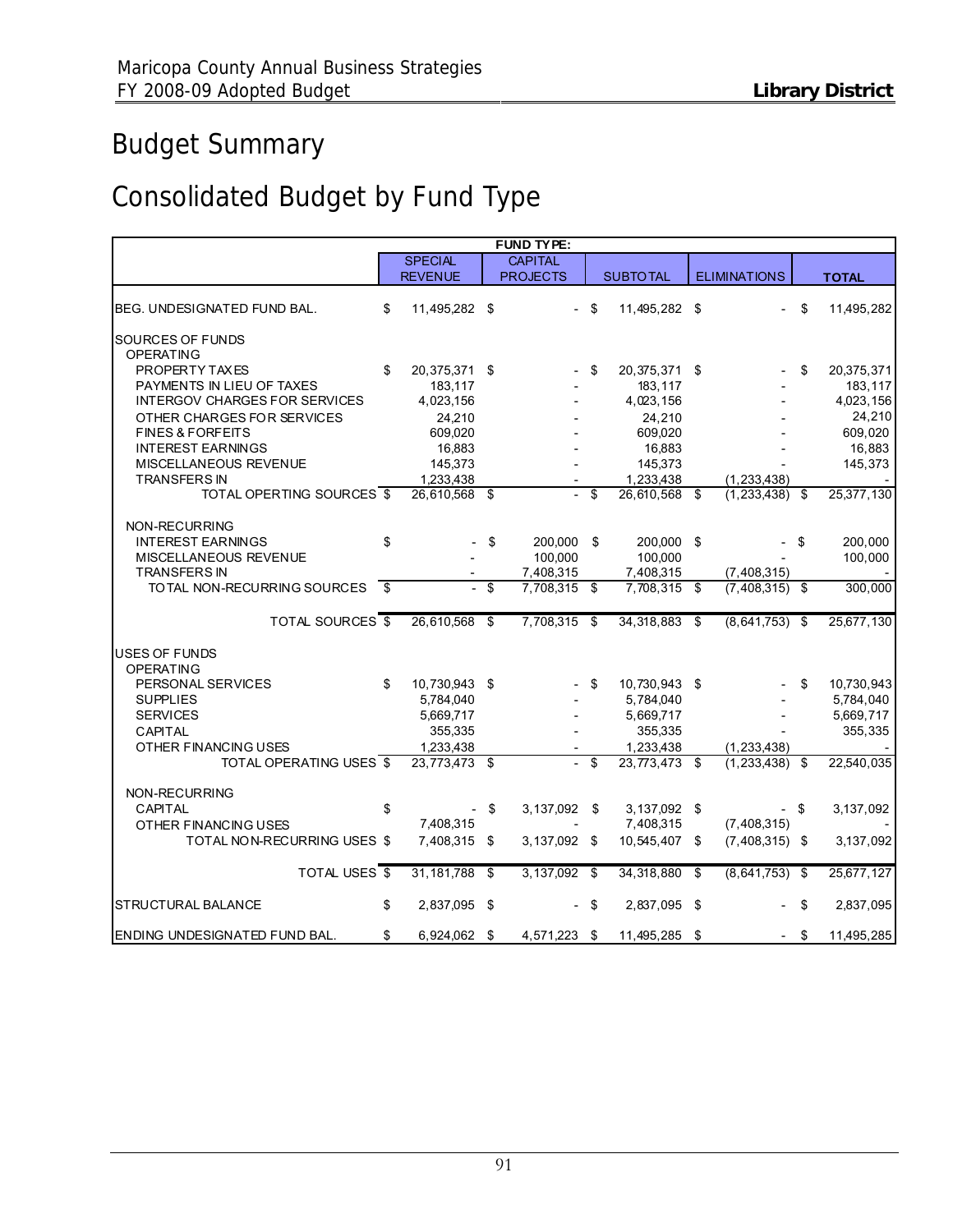# Revenue Sources and Variance Commentary

## Property Taxes

The Library District collects property taxes on the secondary net assessed values of real and personal property. Unlike the County primary property tax, there is no constitutional limitation on growth in secondary property taxes. However, the Library District Board of Directors has chosen to impose growth limitations similar to those imposed on the primary levy in order to minimize the burden on taxpayers. As a result, beginning in FY 2006-07 the secondary levy associated with the Library District was capped at 2% annual growth on property taxed in the prior year, resulting in a reduction in the tax rate.

|                    | <b>Library District Preliminary Tax Levy</b> |              |                 |
|--------------------|----------------------------------------------|--------------|-----------------|
|                    | <b>Net Assessed</b>                          | Tax Rate     |                 |
|                    | Value                                        | (per \$100   |                 |
| <b>Fiscal Year</b> | (Thousands)                                  | N.A.V.)      | <b>Tax Levy</b> |
| 1996-97            | \$<br>14,343,156                             | 0.0421<br>\$ | \$<br>6,038,469 |
| 1997-98            | 15,723,498                                   | 0.0421       | 6,619,593       |
| 1998-99            | 16,813,017                                   | 0.0421       | 7,078,280       |
| 1999-00            | 18,676,830                                   | 0.0421       | 7,862,946       |
| 2000-01            | 20,877,716                                   | 0.0421       | 8,586,315       |
| 2001-02            | 22,913,134                                   | 0.0421       | 9,646,430       |
| 2002-03            | 24,457,047                                   | 0.0421       | 10,182,607      |
| 2003-04            | 27.477.988                                   | 0.0521       | 14.162.234      |
| 2004-05            | 30,066,987                                   | 0.0521       | 15,534,579      |
| 2005-06            | 33, 197, 218                                 | 0.0521       | 17,295,751      |
| 2006-07            | 36,294,693                                   | 0.0507       | 18,401,410      |
| 2007-08            | 49,534,573                                   | 0.0391       | 19,368,018      |
| 2008-09            | 58,303,635                                   | 0.0353       | 20,581,183      |

The Board of Directors must adopt the Library District's property tax levy on or before the third Monday in August for the fiscal year that begins on the previous July 1. Real property taxes are paid in arrears in two installments, due November 1 and May 1.

The schedule above lists the secondary net assessed values, tax rates, and secondary property tax levies for the last twelve fiscal years, plus the assessed values and tax rates for FY 2008-09. The Library District's property tax rate has been reduced to \$0.0353 per \$100 net assessed value, a difference of (\$0.0038) from FY 2007-08. As reflected in the graph below, the tax rate is declining for the third year in a row in response to increased secondary net assessed values.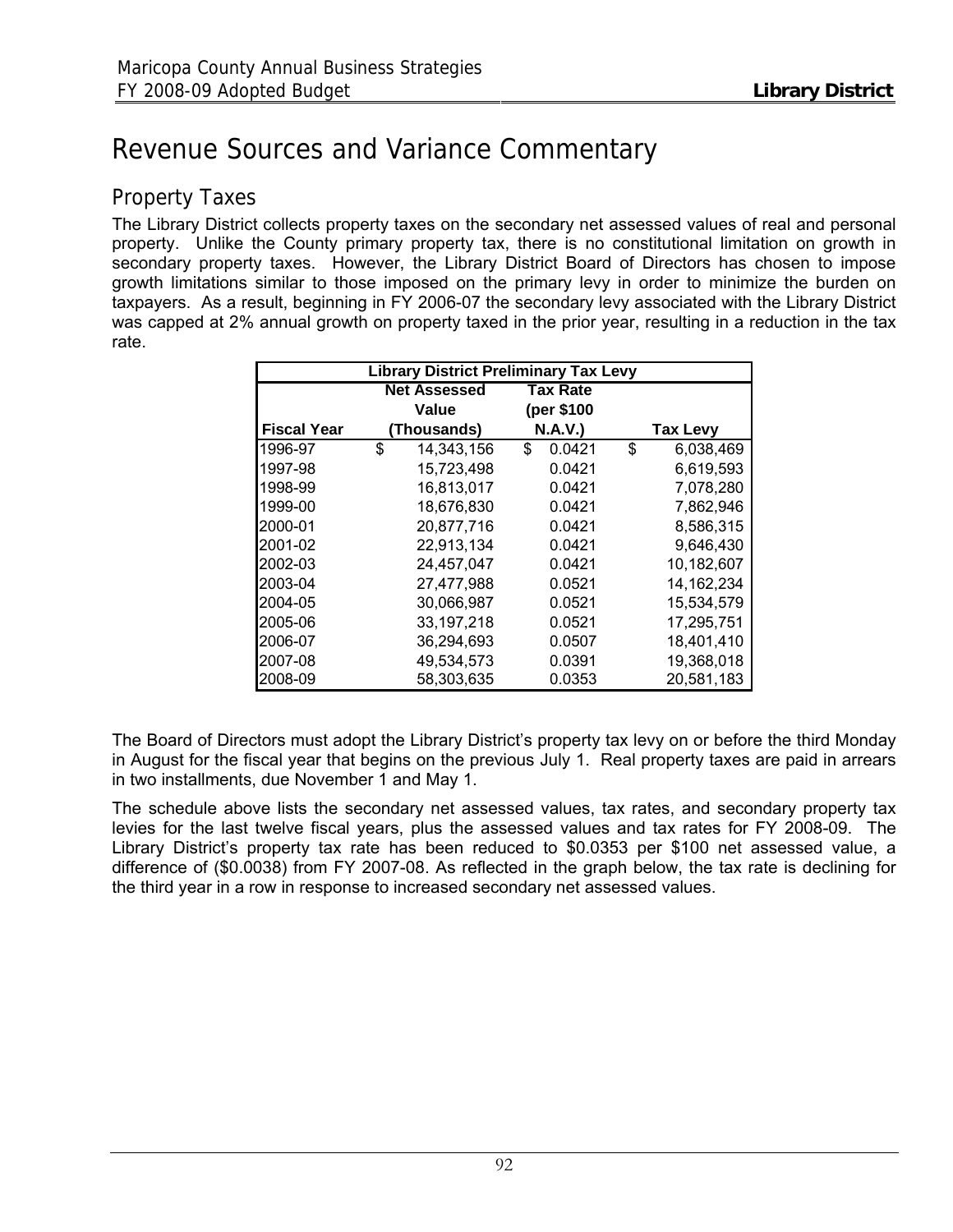

The FY 2008-09 budget includes an estimated secondary property tax levy (excluding Salt River Project) of \$20,581,183, an increase of \$1,213,165 (5.90%) from the FY 2007-08 adopted levy. As indicated in the table below, secondary property tax revenue growth was tempered in the past two fiscal years and is projected to continue in future fiscal years as the result of the Board of Director's commitment to reduce property tax rates by establishing self-imposed limits on the District's property tax levy.

|                        |                           |                                                                   | FY 2008-09 PROPERTY TAX LEVY             |      |                                    |      |                  |                          |                                                         |                                     |
|------------------------|---------------------------|-------------------------------------------------------------------|------------------------------------------|------|------------------------------------|------|------------------|--------------------------|---------------------------------------------------------|-------------------------------------|
| <b>Description</b>     | <b>Net Assessed Value</b> | Salt River Proj.<br><b>Effective Net</b><br><b>Assessed Value</b> | <b>Total Net Assessed</b><br>Value w/SRP |      | <b>Revenue from</b><br>1-cent Levv |      | <b>Tax Rates</b> | <b>Property Tax Levy</b> | <b>SRP Payment in</b><br><b>Lieu of Taxes</b><br>(PILT) | <b>Total Tax Levy &amp;</b><br>PILT |
| LIBRARY DISTRICT:      |                           |                                                                   |                                          |      |                                    |      |                  |                          |                                                         |                                     |
| FY 2008-09 Preliminary | 58,303,635,287 \$         | 518.745.464 \$                                                    | 58.822.380.751                           | - \$ | 5.882.238                          | - \$ | $0.0353$ \$      | 20.581.183 \$            | 183.117 \$                                              | 20,764,300                          |
| IFY 2007-08 Adopted    | 49.534.573.831 \$         | 518.745.464 \$                                                    | 50.053.319.295 \$                        |      | 5.005.332                          | - \$ | $0.0391$ \$      | 19.368.018 \$            | 202,829 \$                                              | 19,570,847                          |
| FY 2006-07 Adopted     | 36,294,693,601 \$         | 542,156,376 \$                                                    | 36,836,849,977                           |      | 3,683,685                          |      | $0.0507$ \$      | 18,401,410 \$            | 274,873 \$                                              | 18,676,283                          |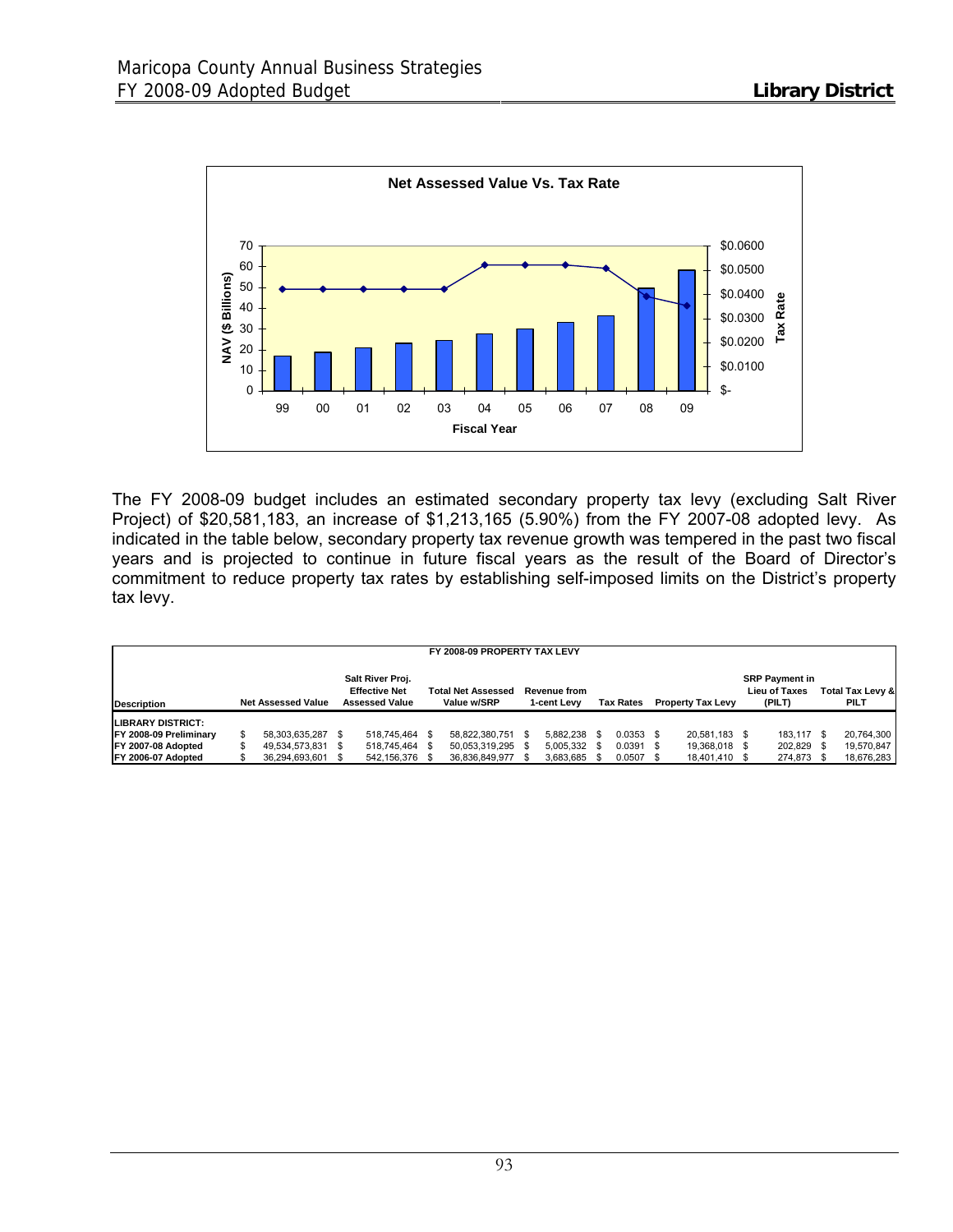## Levy Limit

| FY 2008-09 Library District Self-Imposed Levy Limit                                                                                                     |          |                                   |
|---------------------------------------------------------------------------------------------------------------------------------------------------------|----------|-----------------------------------|
| A. Adopted Levy<br>A1. Adopted Secondary Tax Levy<br>A2. A1 multiplied by 1.02                                                                          | \$       | 19,368,018<br>19,755,378          |
| B. Current Net Assessed Value Subject to Taxation in Prior Year<br>B5. Net Secondary Assessed Value (partially estimated*)                              | \$       | 55,982,759,248                    |
| C. Current Net Assessed Value<br>C5. Net Secondary Assessed Value                                                                                       | \$       | 58,303,635,287                    |
| D. Recommended Calculation<br>D3. Recommended Tax Rate (A2. divided by B5. Divided by 100)<br>D5. Recommended Levy Limit (C5. Divided by 100 times D3.) | \$<br>\$ | 0.0353<br>20,581,183              |
| Maximum Levy Increase:                                                                                                                                  | \$       | 1,213,165<br>6.3%                 |
| * Current value of property taxed in the prior year is unavailable for centrally valued property.<br>Estimated as follows:                              |          |                                   |
| Curr. Value locally assessed property taxed in prior year:<br>Curr. Value of all centrally assessed property:                                           |          | \$53,363,270,163<br>2,619,489,085 |
| Total                                                                                                                                                   | \$.      | 55,982,759,248                    |

Property tax revenue is budgeted in FY 2008-09 based on prior years' collection trends, rather than on the actual levy amount. Each year, approximately 99.0% of the levy amount is collected. The chart below illustrates the estimated collection for FY 2008-09.

| <b>Property Tax Collection Analysis</b><br><b>Library District</b> |  |                    |     |                              |        |  |  |  |  |  |  |  |
|--------------------------------------------------------------------|--|--------------------|-----|------------------------------|--------|--|--|--|--|--|--|--|
| FΥ                                                                 |  | <b>Levy Amount</b> |     | <b>Estimated Collections</b> | Rate   |  |  |  |  |  |  |  |
| 2008-09                                                            |  | 20,581,183         | \$. | 20,375,371                   | 99.00% |  |  |  |  |  |  |  |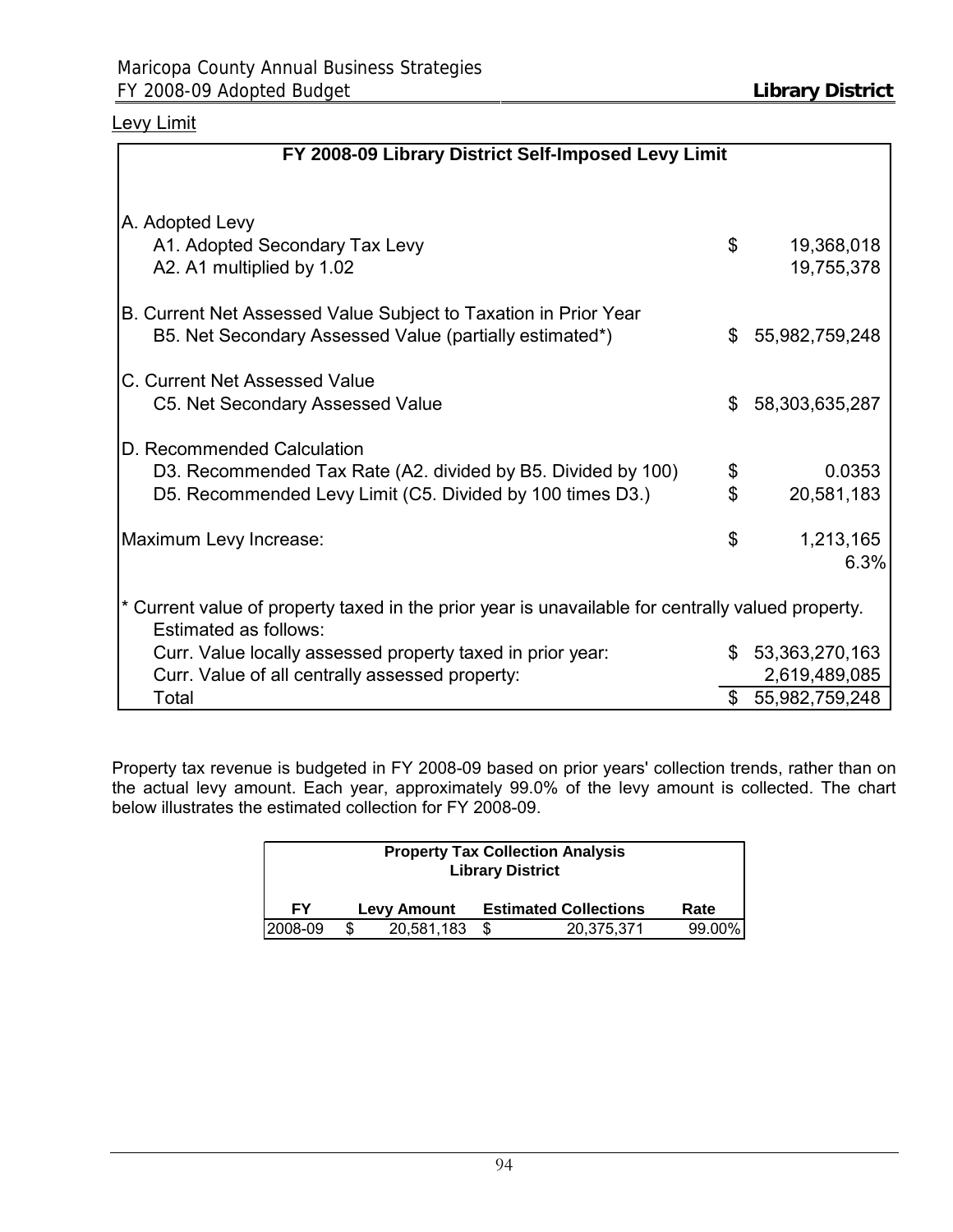## Intergovernmental Revenues

Intergovernmental Revenues are amounts received by the Library District from other government or public entities, and include payments in lieu of taxes, grants, and payments required by intergovernmental agreements (IGA's). Intergovernmental Revenues come from a variety of sources, including the Federal government, local cities and the State of Arizona. Included in the intergovernmental classification are grant revenues that typically carry restrictions on how they may be expended.

#### Payments in Lieu of Taxes

Payments in lieu of taxes are collected from the Salt River Project (SRP) and the Federal government. Although it is a public entity, SRP estimates its net assessed value and makes payments in lieu of property taxes to each taxing jurisdiction based on its property tax rates.

|                    | SRP           |
|--------------------|---------------|
|                    | Payments in   |
| Fiscal Year        | Lieu of Taxes |
| 2001-02            | \$<br>191,864 |
| 2002-03            | 186,473       |
| 2003-04            | 252,593       |
| 2004-05            | 281,442       |
| 2005-06            | 270,953       |
| 2006-07            | 246,032       |
| 2007-08*           | 202,829       |
| 2008-09**          | 183,117       |
| * Projected Actual |               |
| Budget             |               |

Charges for Service

#### Intergovernmental Charges for Service

Intergovernmental Charges for Service include a variety of payments from other jurisdictions, usually as required by Intergovernmental Agreements (IGA's) with the District. The following table shows the projected and budgeted intergovernmental revenue, by jurisdiction.

| <b>Intergovernmental Charges for Service</b>                      |                 |                 |
|-------------------------------------------------------------------|-----------------|-----------------|
|                                                                   | FY 2007-08      | FY 2008-09      |
| Gilbert, Perry Branch Library                                     | \$<br>1,063,752 | \$<br>1,067,206 |
| Surprise/Hollyhock                                                | 75.000          | 82,940          |
| Deer Valley Unified School Dist (lease & library services)        | 25,030          | 25,408          |
| Queen Creek                                                       |                 | 837,092         |
| Maricopa County Special Healthcare District (automation services) | 10.000          | 10,985          |
| Gilbert, Southeast Regional Library                               | 848,720         | 1,456,762       |
| <b>Civic Center Library</b>                                       | 250,000         | 542,763         |
| <b>TOTAL</b>                                                      | 2,272,502       | 4,023,156       |
|                                                                   |                 |                 |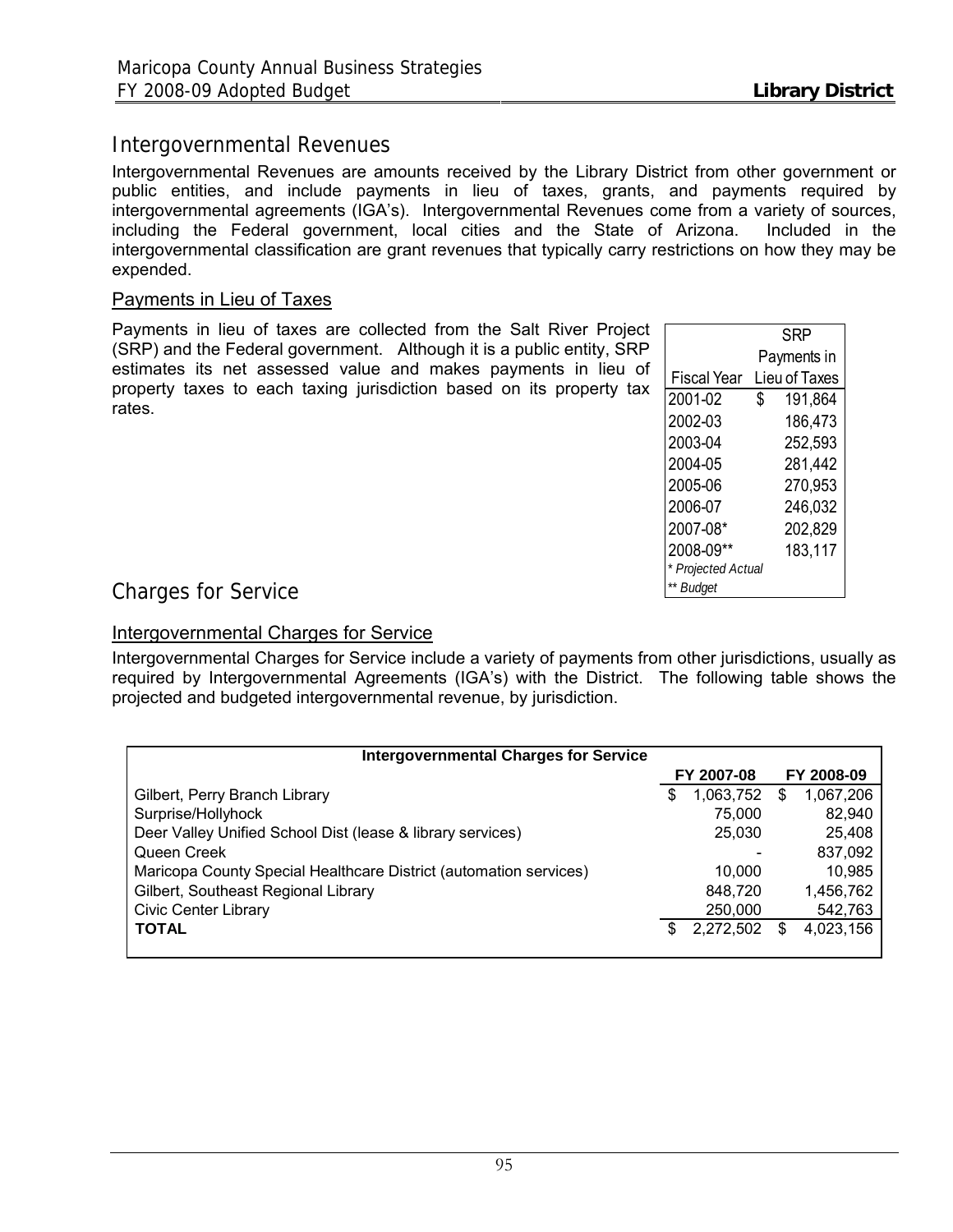## Fines and Forfeits

| Fiscal        |               |
|---------------|---------------|
| Year          | Fines         |
| 2001-02       | \$<br>256,605 |
| 2002-03       | 339,099       |
| 2003-04       | 479,128       |
| 2004-05       | 524,082       |
| 2005-06       | 621,684       |
| 2006-07       | 547,589       |
| 2007-08*      | 550,000       |
| 2008-09**     | 609,020       |
| * Projected   |               |
| <b>Budget</b> |               |

The District collects fines in accord with the rates approved by the Board of Directors. The chart to the right illustrates the fines collected from FY 2001-02 through FY 2006-07, the projected amount for FY 2007-08 and the anticipated amount for FY 2008-09.

## Miscellaneous Revenue

| Fiscal      |         | <b>Miscellaneous</b> |  |  |  |  |  |  |  |
|-------------|---------|----------------------|--|--|--|--|--|--|--|
| Year        | Revenue |                      |  |  |  |  |  |  |  |
| 2001-02     | \$      | 374,637              |  |  |  |  |  |  |  |
| 2002-03     |         | 311,046              |  |  |  |  |  |  |  |
| 2003-04     |         | 531,961              |  |  |  |  |  |  |  |
| 2004-05     |         | 740,186              |  |  |  |  |  |  |  |
| 2005-06     |         | 1,140,257            |  |  |  |  |  |  |  |
| 2006-07     |         | 776,912              |  |  |  |  |  |  |  |
| 2007-08*    |         | 684,586              |  |  |  |  |  |  |  |
| 2008-09**   |         | 145,373              |  |  |  |  |  |  |  |
| * Projected |         |                      |  |  |  |  |  |  |  |
| ** Budget   |         |                      |  |  |  |  |  |  |  |

The Library District classifies miscellaneous revenues as any revenues that do not fall within a more specific revenue category. Examples of miscellaneous revenues include vending receipts, sales of copies, interest earnings, building rental, and donations. The chart at the left illustrates the Miscellaneous Revenues from FY 2001-02 through the FY 2008-09 budget.

## Beginning Fund Balance and Variance Commentary

The following schedule lists the estimated beginning fund balances, projected revenues and expenditures for the upcoming fiscal year, as well as resulting estimated fund balances at the end of FY 2007-08. "Beginning fund balance" represents resources accumulated within each fund as of the start of the fiscal year, based on actual and projected revenues and expenditures for prior fiscal years. For budgeting purposes, fund balances are "Unreserved/Undesignated", which means that estimated unreserved fund balances are reduced by amounts designated for other purposes. Fund designations are explained in greater detail later in this section. A list of fund balance designations is provided below.

Estimated beginning fund balances for FY 2008-09 are based on audited actual ending fund balances for FY 2005-06, as presented in the Maricopa County Comprehensive Annual Financial Report (CAFR). For governmental funds, the "unreserved fund balance" is used.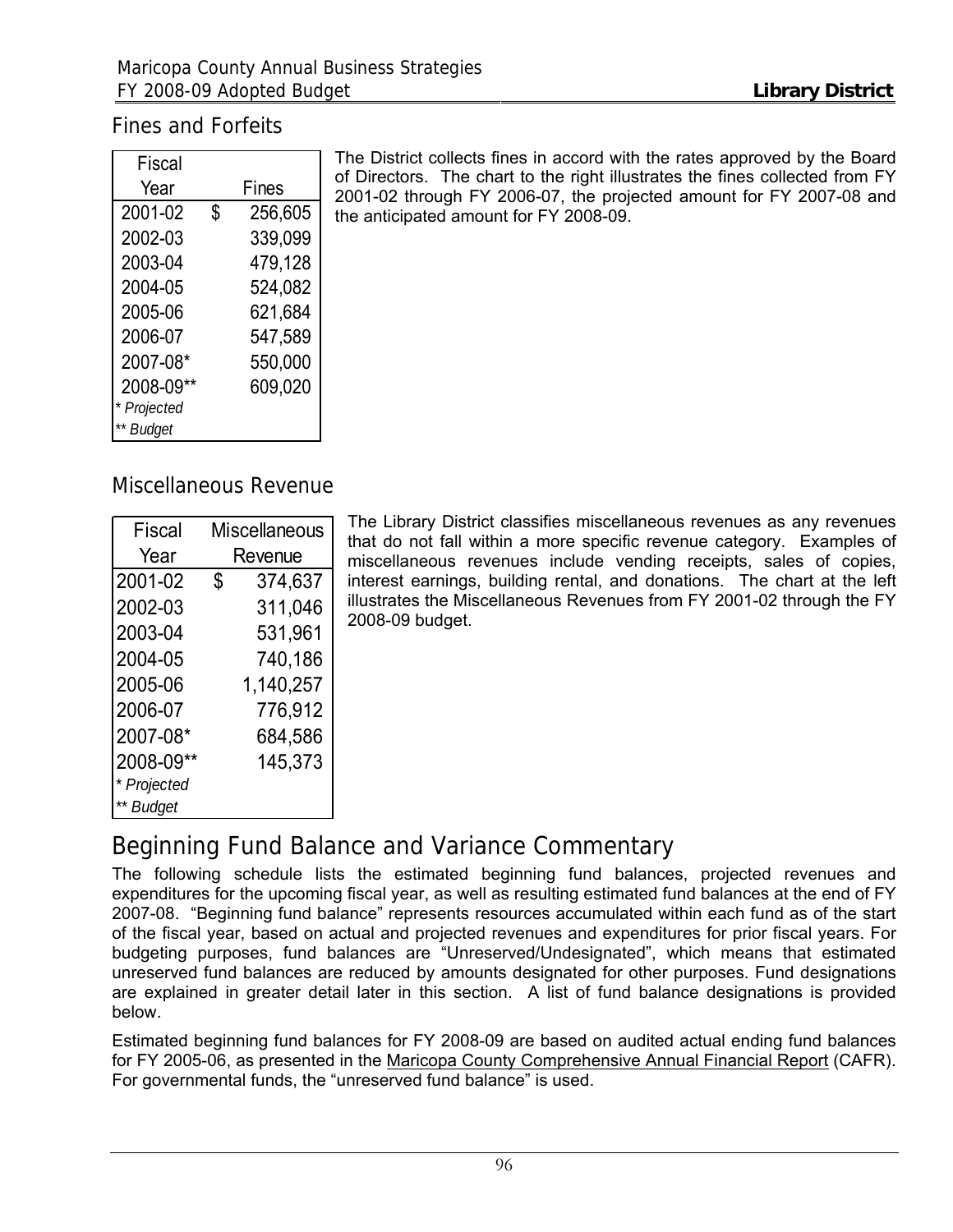|                                                                                                |                                                |      | <b>LIBRARY DISTRICT FY 2008-09 ADOPTED BUDGET</b> |      |                                |    |                         |    |                                |      |                                     |      |                                                                   |
|------------------------------------------------------------------------------------------------|------------------------------------------------|------|---------------------------------------------------|------|--------------------------------|----|-------------------------|----|--------------------------------|------|-------------------------------------|------|-------------------------------------------------------------------|
|                                                                                                |                                                |      | <b>SOURCES:</b>                                   |      |                                |    | USES:                   |    |                                |      |                                     |      |                                                                   |
| <b>FUND</b>                                                                                    | UNDESIG.<br><b>BEG. FUND</b><br><b>BALANCE</b> |      | <b>OPERATING</b>                                  |      | <b>NON</b><br><b>RECURRING</b> |    | <b>OPERATING</b>        |    | <b>NON</b><br><b>RECURRING</b> |      | <b>STRUCTURAL</b><br><b>BALANCE</b> |      | <b>UNDESIG.</b><br><b>ENDING</b><br><b>FUND</b><br><b>BALANCE</b> |
| SPECIAL REVENUE - OTHER<br><b>244 LIBRARY DISTRICT</b><br><b>246 LIBRARY INTERGOVERNMENTAL</b> | \$11,471,769                                   | \$   | 21,915,639<br>4,694,929                           | - \$ | $\sim$                         | S  | 19,078,544<br>4,694,929 | S. | 7,408,315                      | - \$ | 2,837,095                           | S.   | 6,900,549                                                         |
| SPECIAL REVENUE - OTHER \$11,471,769                                                           |                                                | S.   | 26,610,568                                        | \$   | $\overline{\phantom{a}}$       | \$ | 23,773,473              | S. | 7,408,315                      | \$   | 2,837,095                           | S.   | 6,900,549                                                         |
| SPECIAL REVENUE - GRANT<br>1242 LIBRARY DISTRICT GRANTS                                        | \$<br>23,513 \$                                |      |                                                   | \$   |                                |    |                         |    |                                |      |                                     |      | 23,513                                                            |
| CAPITAL PROJECTS<br>465 LIBRARY DIST CAP<br><b>IMPROVEMENT</b>                                 | \$<br>$\overline{\phantom{a}}$                 | S    | $\sim$                                            | \$   | 7,708,315 \$                   |    | $\sim$                  | \$ | 3,137,092 \$                   |      |                                     | \$   | 4,571,223                                                         |
| <b>IELIMINATIONS</b>                                                                           | \$<br>$\sim$                                   | - \$ | $(1,233,438)$ \$                                  |      | $(7,408,315)$ \$               |    | $(1,233,438)$ \$        |    | $(7,408,315)$ \$               |      |                                     | - \$ |                                                                   |
| <b>TOTAL</b>                                                                                   | \$11,495,282                                   | S    | 25, 377, 130                                      | S    | 300,000                        | S  | 22,540,035              | -S | 3,137,092                      | -S   | 2,837,095                           |      | \$11,495,285                                                      |

## Fund Designations

The following schedule lists amounts designated within the estimated balances of the Library District's operating fund. Designations are the District's self-imposed limitations on financial resources that would otherwise be available for use. The major fund balance designation is for budget stabilization to ensure that sufficient cash is set aside to cover shortfalls during the fiscal year due to the property tax collection cycle.

| FY 2008-09 Fund Balance Designations                                                                  |     |              |  |              |  |            |  |  |  |  |  |  |  |
|-------------------------------------------------------------------------------------------------------|-----|--------------|--|--------------|--|------------|--|--|--|--|--|--|--|
| Fund/Designation<br>FY 2008-09<br>FY 2007-08<br>(Inc.)/Dec.                                           |     |              |  |              |  |            |  |  |  |  |  |  |  |
| <b>Library District (Fund 244)</b><br><b>Budget Stabilization:</b><br>Cash Flow/Property Tax          | \$. | 2,719,171 \$ |  | 2,600,000 \$ |  | 119,171(1) |  |  |  |  |  |  |  |
| l(1) Based on estimate of the amount needed to eliminate the need for Tay Anticination Notes or other |     |              |  |              |  |            |  |  |  |  |  |  |  |

of the amount needed to eliminate the need for Tax Anticipation Notes or other forms of short-term borrowing to finance current operations.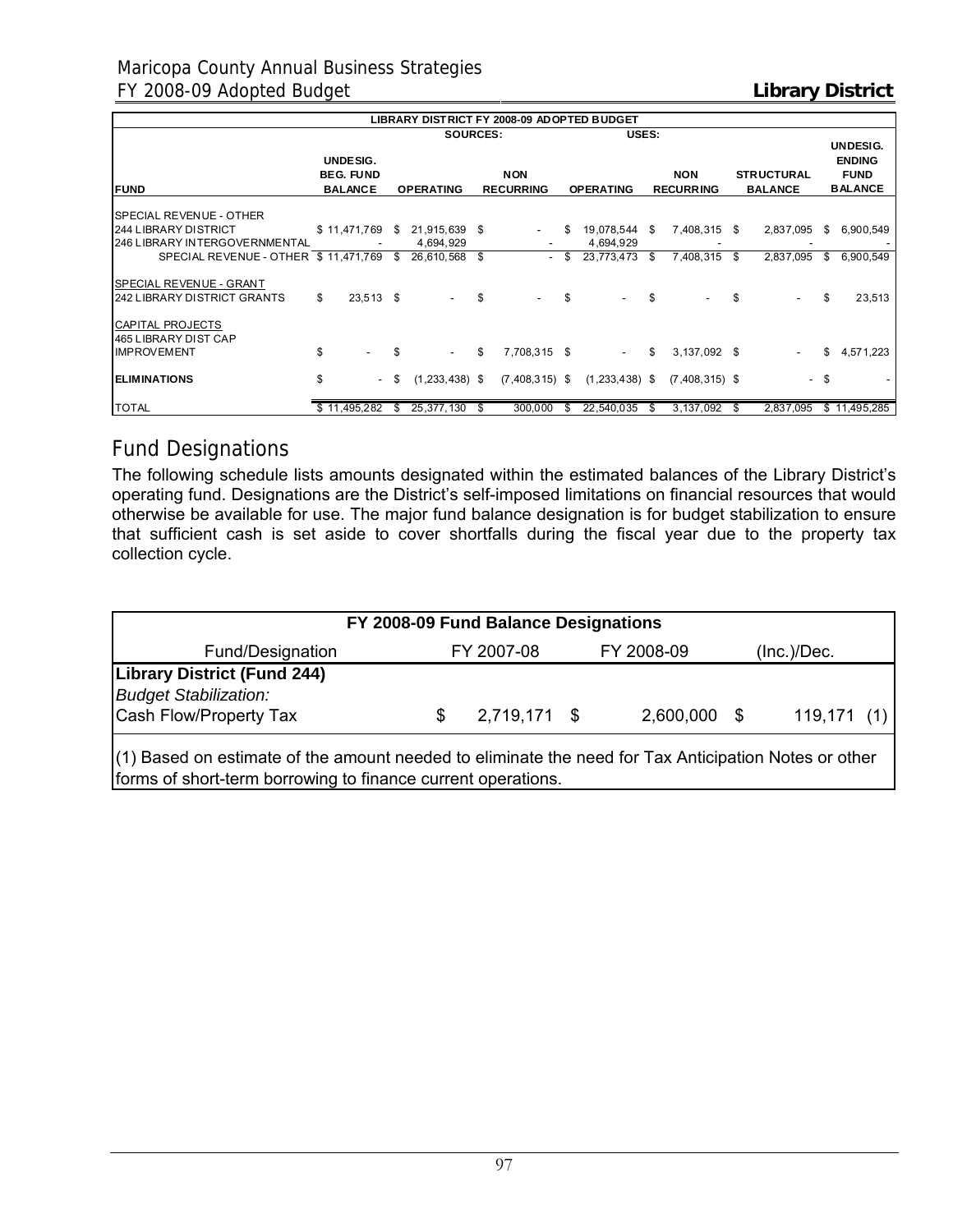# Appropriated Budget Reconciliations

## Library District Grants (242)

|                                     |     | <b>EXPENDITURES</b> |                         | <b>REVENUE</b> |
|-------------------------------------|-----|---------------------|-------------------------|----------------|
| <b>OPERATING</b>                    |     |                     |                         |                |
| FY 2007-08 ADOPTED BUDGET           | \$  | $25,000$ \$         |                         | 25,000         |
|                                     |     |                     |                         |                |
| <b>MID-YEAR ADJUSTMENTS:</b>        |     |                     |                         |                |
| Gates Library Initiative Grant      | \$  | 2,000               | - \$                    | 2,000          |
| <b>Target Early Childhood Grant</b> |     | 10,000              |                         | 10,000         |
| <b>Target Family Festival Grant</b> |     | 25.000              |                         | 25,000         |
| Subtotal \$                         |     | 37,000 \$           |                         | 37,000         |
| FY 2007-08 REVISED RESTATED BUDGET  | \$  | 62,000              | $\overline{\bullet}$    | 62,000         |
|                                     |     |                     |                         |                |
| <b>TARGET ADJUSTMENTS:</b>          |     |                     |                         |                |
| Gates Library Initiative Grant      | \$  | $(2,000)$ \$        |                         | (2,000)        |
| <b>Target Early Childhood Grant</b> |     | (10,000)            |                         | (10,000)       |
| <b>Target Family Festival Grant</b> |     | (25,000)            |                         | (25,000)       |
| Subtotal \$                         |     | $(37,000)$ \$       |                         | (37,000)       |
| FY 2008-09 BUDGET TARGET            | \$  | 25,000              | $\overline{\mathbf{s}}$ | 25,000         |
|                                     |     |                     |                         |                |
| <b>REQUESTED ADJUSTMENTS:</b>       |     |                     |                         |                |
| Reduction of State Aid Grant        | \$. | $(25,000)$ \$       |                         | (25,000)       |
| Subtotal $\overline{\$}$            |     | $(25,000)$ \$       |                         | (25,000)       |
| FY 2008-09 REQUESTED BUDGET         | S   | $\sim$              | S,                      |                |
|                                     |     |                     |                         |                |
| FY 2008-09 ADOPTED OPERATING BUDGET | \$  |                     | .<br>S                  |                |
| PERCENT CHANGE FROM TARGET AMOUNT   |     | $-100.0\%$          |                         | $-100.0\%$     |
| FY 2008-09 TOTAL ADOPTED BUDGET     | \$  |                     | \$                      |                |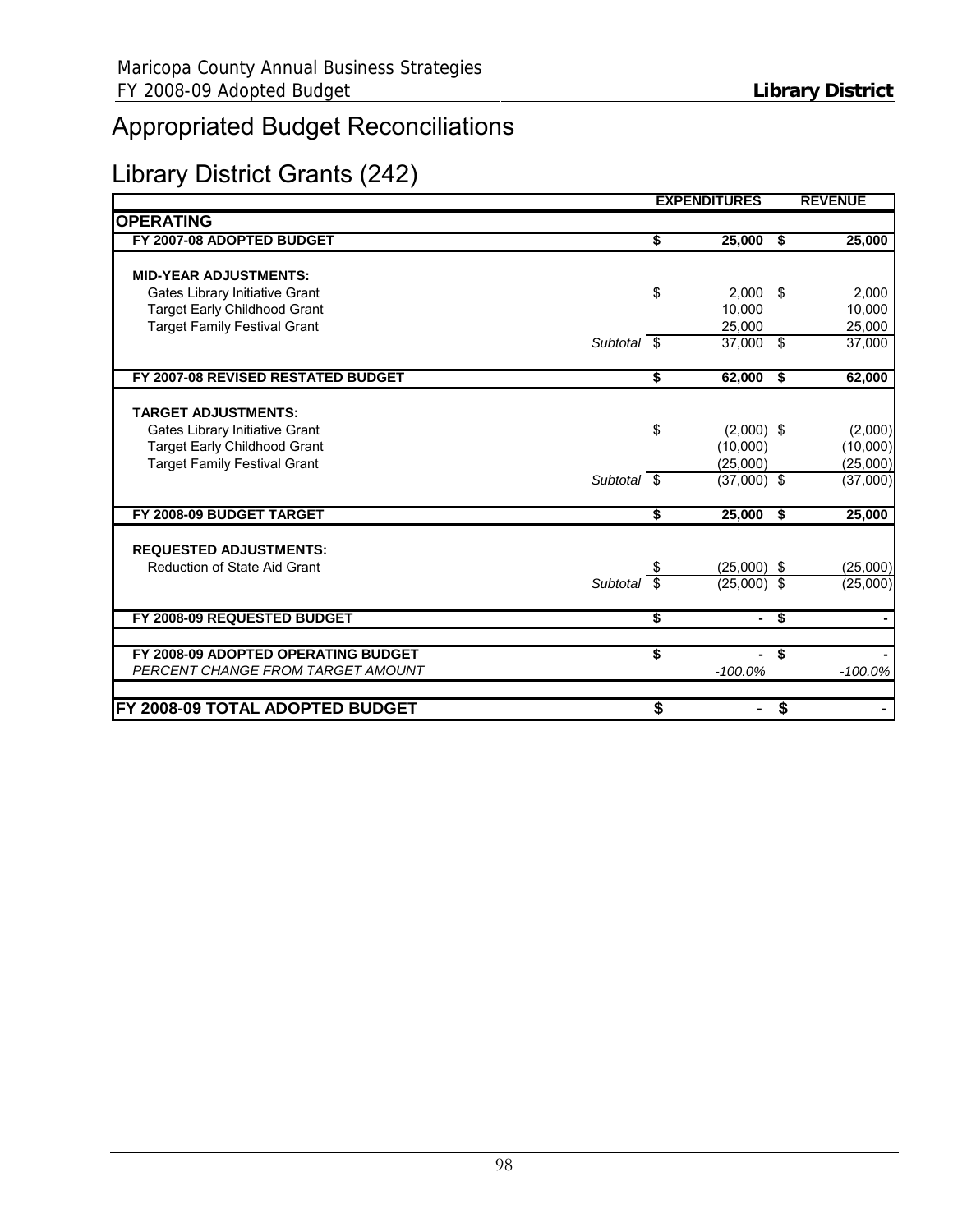# Library District (244)

|                                                      |    | <b>EXPENDITURES</b> |                      | <b>REVENUE</b> |
|------------------------------------------------------|----|---------------------|----------------------|----------------|
| <b>OPERATING</b>                                     |    |                     |                      |                |
| FY 2007-08 ADOPTED BUDGET                            | \$ | 20,706,201          | - \$                 | 22,873,437     |
|                                                      |    |                     |                      |                |
| <b>MID-YEAR ADJUSTMENTS:</b>                         |    |                     |                      |                |
| <b>Cash Donations</b>                                | \$ | $4,854$ \$          |                      | 4,854          |
| IGA Amendments and One-Time Improvements             |    | 513,295             |                      | 331,096        |
| Subtotal \$                                          |    | 518.149 \$          |                      | 335,950        |
| FY 2007-08 REVISED RESTATED BUDGET                   | \$ | 21,224,350          | $\overline{\bullet}$ | 23,209,387     |
|                                                      |    |                     |                      |                |
| <b>TARGET ADJUSTMENTS:</b>                           |    |                     |                      |                |
| <b>Cash Donations</b>                                | \$ | $(4,854)$ \$        |                      | (4, 854)       |
| <b>IGA Amendments</b>                                |    | 449,195             |                      | 423,654        |
| Increased Property Tax Revenue                       |    |                     |                      | 1,211,851      |
| Capital Outlay                                       |    | 3,171,347           |                      |                |
| Subtotal \$                                          |    | $3,615,688$ \$      |                      | 1,630,651      |
| FY 2008-09 BUDGET TARGET                             | \$ | 24,840,038          | \$                   | 24,840,038     |
|                                                      |    |                     |                      |                |
| <b>REQUESTED ADJUSTMENTS:</b>                        |    |                     |                      |                |
| Reallocation to Library Intergovernmental Fund (246) | \$ | $(3,461,494)$ \$    |                      | (3,461,491)    |
| Request Above/Below Target                           |    | (2,300,000)         |                      | 537,092        |
| Subtotal $\overline{\$}$                             |    | $(5,761,494)$ \$    |                      | (2,924,399)    |
| FY 2008-09 REQUESTED BUDGET                          | \$ | 19,078,544          | $\sqrt{5}$           | 21,915,639     |
| FY 2008-09 ADOPTED OPERATING BUDGET                  | \$ | 19,078,544 \$       |                      | 21,915,639     |
| PERCENT CHANGE FROM TARGET AMOUNT                    |    | $-23.2%$            |                      | $-11.8%$       |
|                                                      |    |                     |                      |                |
| <b>NON-OPERATING</b>                                 |    |                     |                      |                |
| <b>NON-OPERATING 0001</b>                            |    |                     |                      |                |
| Transfer to Library Capital Projects Fund (465)      | S  | 7,408,315           | \$                   |                |
| Subtotal \$                                          |    | 7,408,315           | - \$                 |                |
| FY 2008-09 ADOPTED NON-OPERATING BUDGET              | \$ | 7,408,315           | $\sqrt[6]{3}$        |                |
|                                                      |    |                     |                      |                |
| FY 2008-09 TOTAL ADOPTED BUDGET                      | \$ | 26,486,859          |                      | \$21,915,639   |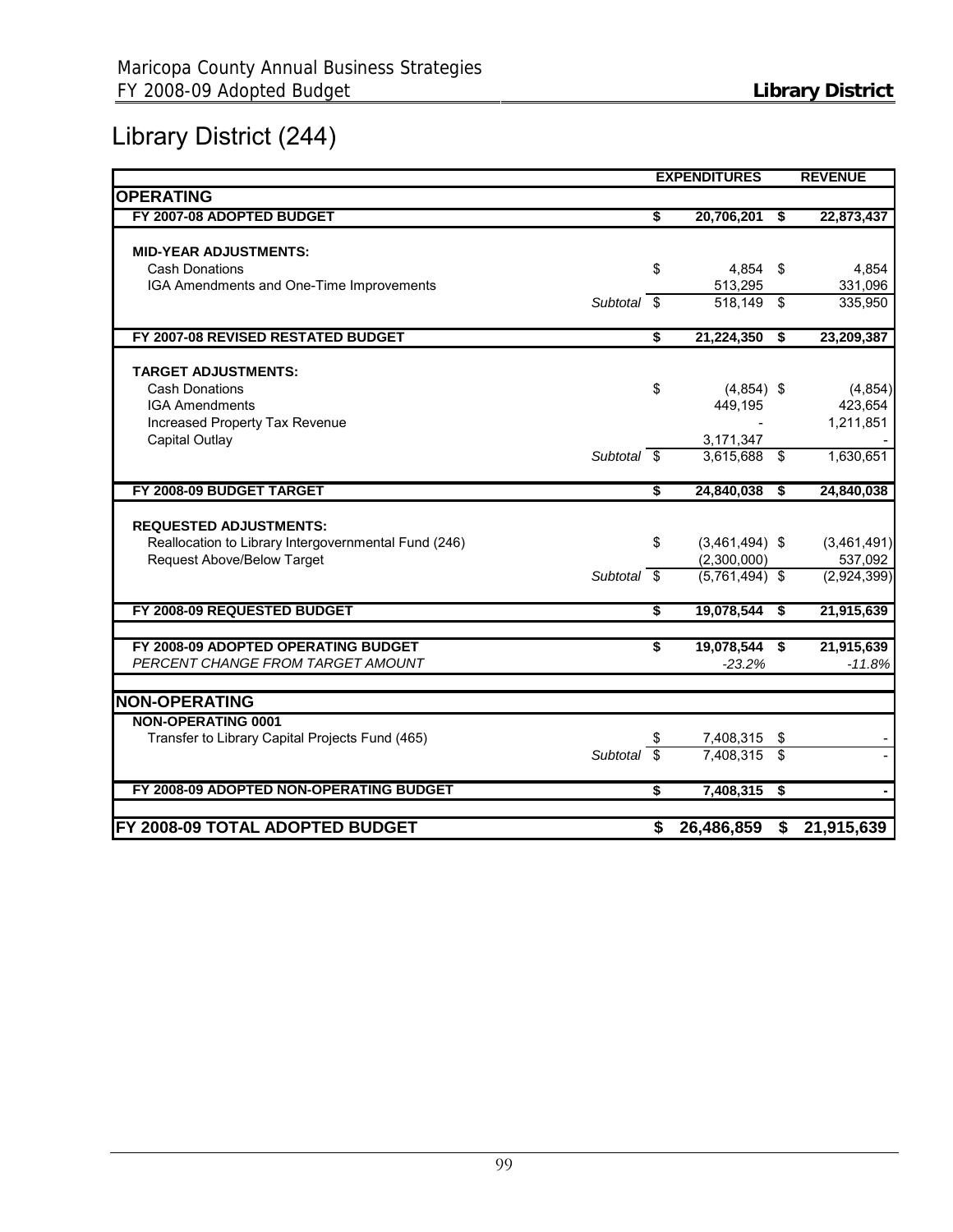## Library Intergovernmental (246)

|                                                                           | <b>EXPENDITURES</b>  |    | <b>REVENUE</b> |
|---------------------------------------------------------------------------|----------------------|----|----------------|
| <b>OPERATING</b>                                                          |                      |    |                |
| FY 2007-08 ADOPTED BUDGET                                                 | \$<br>$\blacksquare$ | \$ |                |
| FY 2007-08 REVISED RESTATED BUDGET                                        | \$                   |    |                |
| FY 2008-09 BUDGET TARGET                                                  | \$                   | S  |                |
| <b>REQUESTED ADJUSTMENTS:</b>                                             |                      |    |                |
| Reallocation from Library District Fund (244) - Intergovernmental Revenue | \$<br>3,461,491 \$   |    | 3,461,491      |
| Transfer In from Library District Fund (244) - Library Portion of IGAs    | 1,233,438            |    | 1,233,438      |
| Subtotal \$                                                               | 4,694,929            | \$ | 4,694,929      |
| FY 2008-09 REQUESTED BUDGET                                               | 4,694,929            |    | 4,694,929      |
| FY 2008-09 ADOPTED OPERATING BUDGET                                       | \$<br>4,694,929      |    | 4,694,929      |
|                                                                           |                      |    |                |
| IFY 2008-09 TOTAL ADOPTED BUDGET                                          | 4,694,929            | S  | 4,694,929      |

# Library District Capital Improvement (465)

|                                               |             | <b>EXPENDITURES</b> |      | <b>REVENUE</b> |
|-----------------------------------------------|-------------|---------------------|------|----------------|
| <b>INON-OPERATING</b>                         |             |                     |      |                |
| <b>NON-OPERATING 0001</b>                     |             |                     |      |                |
| Transfer from Library District Fund (244)     |             | \$                  | - \$ | 4,271,223      |
| <b>Interest Earnings</b>                      |             |                     |      | 200,000        |
| Quality of Life Contributions from Developers |             |                     |      | 100,000        |
|                                               | Subtotal \$ | $\sim$              | \$   | 4,571,223      |
| <b>CAPITAL IMPROVEMENT PROGRAM</b>            |             |                     |      |                |
| Library Building White Tank (LDB1)            |             | \$<br>2,637,092 \$  |      | 2,637,092      |
| Library District Tech Phase 2 (LDT2)          |             | 500.000             |      | 500,000        |
|                                               | Subtotal \$ | 3,137,092 \$        |      | 3,137,092      |
| FY 2008-09 ADOPTED NON-OPERATING BUDGET       |             | 3,137,092           | - \$ | 7,708,315      |
| <b>IFY 2008-09 TOTAL ADOPTED BUDGET</b>       |             | 3,137,092           |      | 7,708,315      |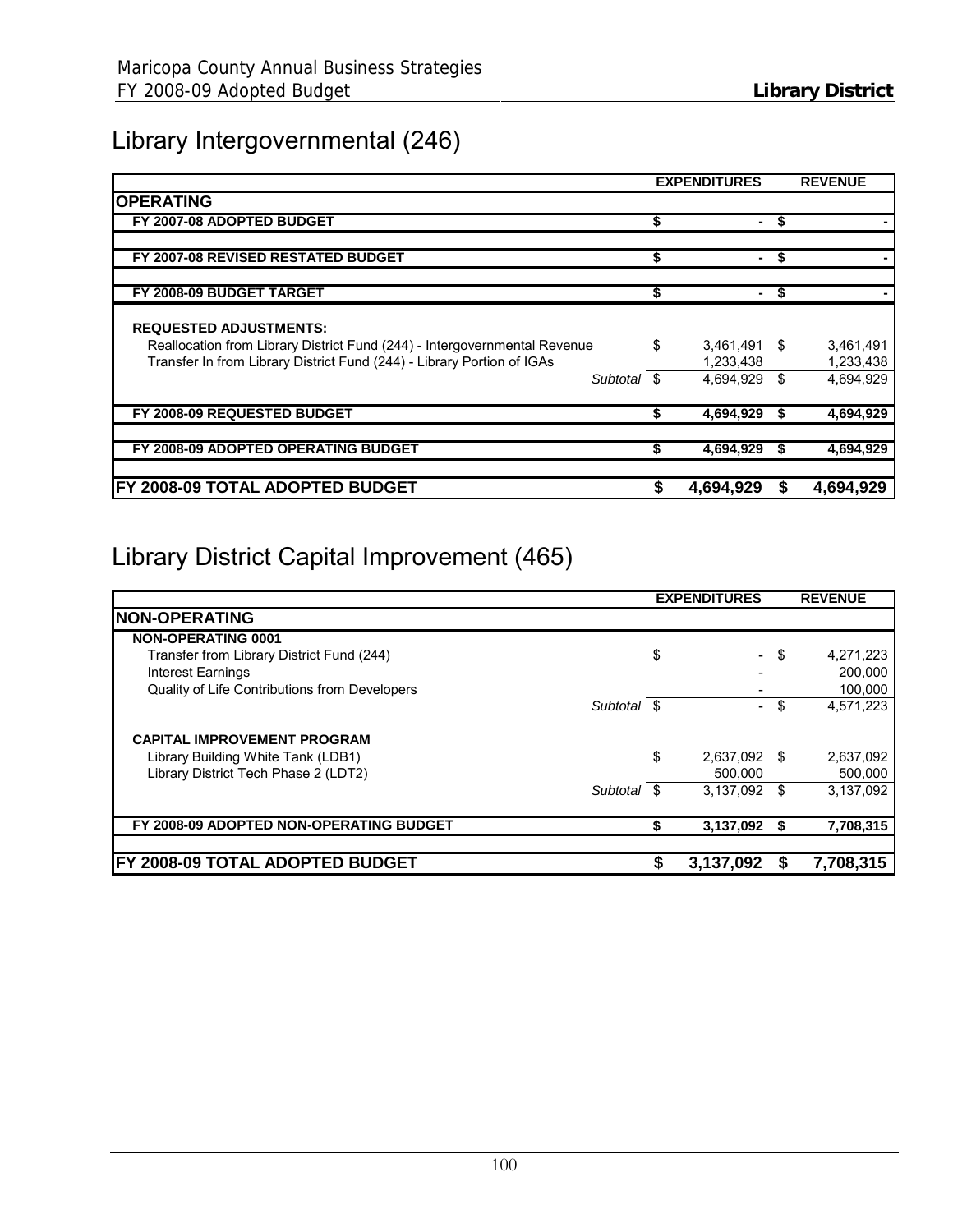## Capital Improvement Program

## **Summary**

A Library District Capital Improvement Fund (465) has been established in the FY 2008-09 budget to track the expenditure of capital project spending by the Library District.

## Project Detail

A total of two capital projects are identified and recommended by the Library District Board of Directors. The adopted projects are as follows:

| <b>465 LIBRARY DISTRICT CAPITAL</b> |                 | <b>PROJECTED</b> |            |            |            |            |            | <b>5-YEAR TOTAL</b> | <b>TOTAL</b>   |
|-------------------------------------|-----------------|------------------|------------|------------|------------|------------|------------|---------------------|----------------|
| <b>IIMPROVEMENT</b>                 | <b>PREVIOUS</b> | FY 2007-08       | FY 2008-09 | FY 2009-10 | FY 2010-11 | FY 2011-12 | FY 2012-13 | (FY 2009-13)        | <b>PROJECT</b> |
| Library Building White Tank         |                 |                  | 2.637.092  | 055.908    |            |            |            | 9.693.000           | 9.693.000      |
| Library District Technology Phase 2 |                 |                  | 500,000    |            |            |            |            | 500.000             | 500.000        |
| TOTAL FUND 465                      |                 |                  | 3.137.092  | 7.055.908  |            |            |            | 10.193.000          | 10.193.000     |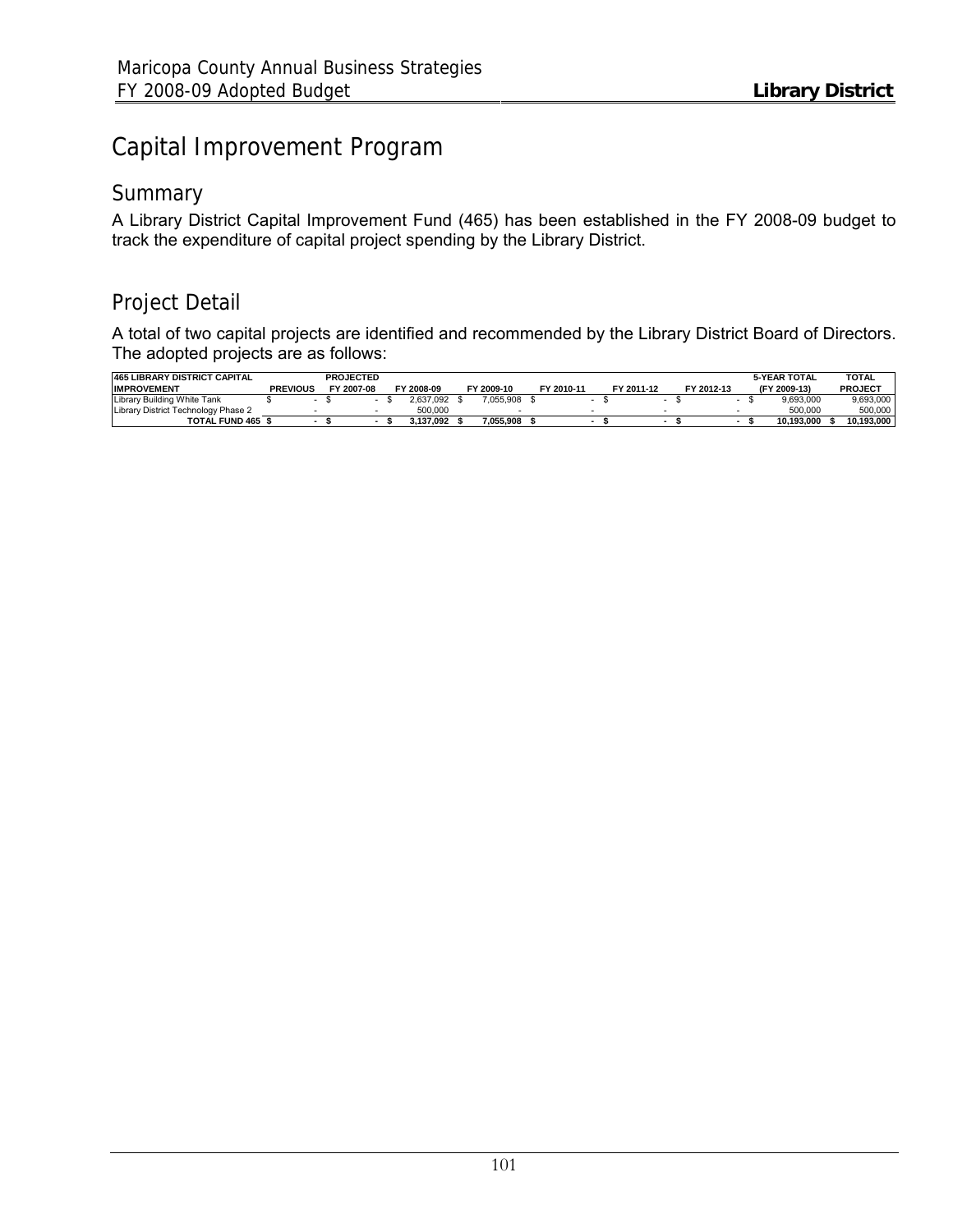| Library District Building - White Tank Branch |                                                      |
|-----------------------------------------------|------------------------------------------------------|
| Project Location:                             | SE Corner of Parcel 20 in Zanjero Trails (1000' West |
|                                               | of Olive & Perryville)                               |
| County District(s):                           | 4                                                    |
| Managing Department:                          | <b>Library District</b>                              |
| Project Partner(s):                           | <b>None</b>                                          |
| Scheduled Completion Date: April 2010         |                                                      |

### Project Description

Construction of the White Tank Branch Library will meet the library needs of the residents living in the unincorporated developments east of the White Tank Park. The Library District is receiving contributions for the construction of a library from the developers of these master plan communities.

### Purpose Statement

The purpose of the Library District Building – White Tank Branch project is to provide library service for the residents of Maricopa County so that they have access to a wealth of informational and recreational resources for people of all ages and backgrounds so that they may have the opportunity to expand their horizons through reading and learning.

### Strategic Goals Addressed

Promote, expand, and improve County-sponsored programs and activities for young people in Maricopa County to help them build their skills, develop a sense of civic involvement in the community, and successfully complete their education.

## Strategic Plan Programs Supported

Public Library Service

# Strategic Plan Activities Supported

Public Library Service

## Result Measures

|                                                   | FY 2007-08   | FY 2007-08 | Projected with |
|---------------------------------------------------|--------------|------------|----------------|
|                                                   | Year-To-Date | Year-End   | Capital        |
| <b>RESULT MEASURE</b>                             | Actual       | Projected  | Improvement    |
| Percent of customers who report that the          |              |            |                |
| Library's collection of books and other materials |              |            |                |
| Imet their needs                                  | 92.5%        | 92.5%      | 93.0%          |

## Funding/Cost Summary

|                                        | <b>Previous</b> |   | Projected | Year 1      | Year 2      | Year <sub>3</sub> | Year 4   | Year 5   | 5-Year    | Total     |
|----------------------------------------|-----------------|---|-----------|-------------|-------------|-------------------|----------|----------|-----------|-----------|
| <b>Funding Source</b>                  | Actuals         |   | FY 07-08  | FY 08-09    | FY 09-10    | FY 10-11          | FY 11-12 | FY 12-13 | Total     | Project   |
| Library<br>/ Donations from Developers |                 |   |           | \$2.637.092 | \$7.055.908 |                   |          |          | 9.693.000 | 9.693.000 |
| <b>Project Total</b>                   |                 | - |           | \$2.637.092 | \$7.055.908 |                   |          |          | 9.693.000 | 9.693.000 |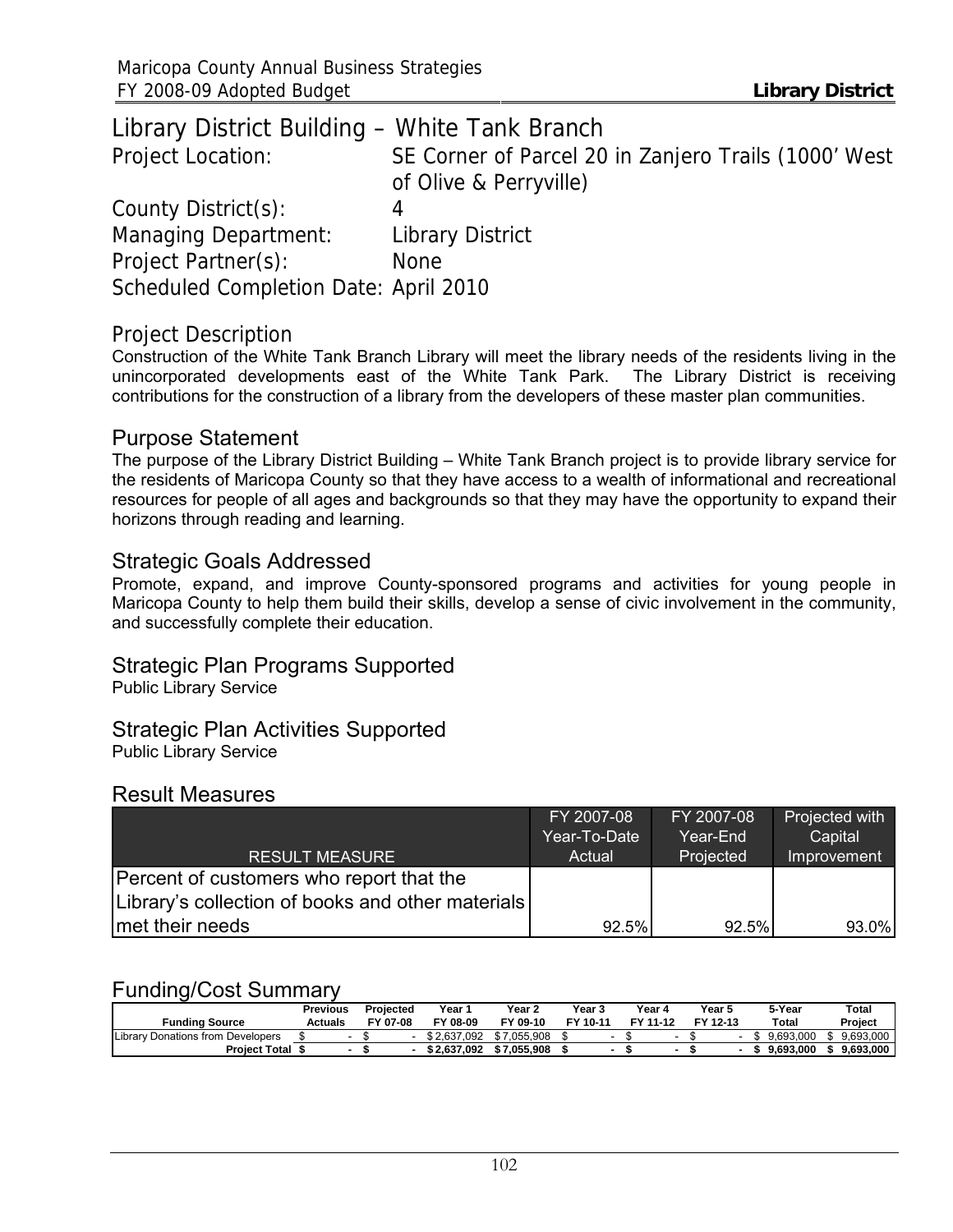## Operating Cost Summary

|                                                        |       |                     |     | Year 1       | Year 2        |   | Year 3       |    | Year 4       |     | Year 5       |
|--------------------------------------------------------|-------|---------------------|-----|--------------|---------------|---|--------------|----|--------------|-----|--------------|
|                                                        |       | FY 07-08            |     | FY 08-09     | FY 09-10      |   | FY 10-11     |    | FY 11-12     |     | FY 12-13     |
| <b>Current Managing Dept Operating Costs</b>           |       |                     |     |              |               |   |              |    |              |     |              |
| <b>Personal Services</b>                               |       | \$10,517,043        |     | \$10,730,942 | \$11,106,525  |   | \$11,495,253 |    | \$11.897.587 | \$  | 12,314,003   |
| Supplies & Services                                    |       | 9,760,433           |     | 11,353,761   | 10,353,761    |   | 10,716,143   |    | 11,091,208   |     | 11,479,400   |
| Capital Outlay                                         |       | 529,561             |     | 334.859      | 346.579       |   | 358.709      |    | 371.264      |     | 384,258      |
|                                                        |       | Total \$ 20,807,037 |     | \$22,419,562 | \$21.806.865  |   | \$22,570,105 |    | \$23.360.059 |     | \$24,177,661 |
| <b>Post-Construction Managing Dept Operating Costs</b> |       |                     |     |              |               |   |              |    |              |     |              |
| <b>Personal Services</b>                               |       | \$10,517,043        |     | \$10,730,942 | \$11,417,034  |   | \$12,780,760 |    | \$13,228,087 | \$. | 13,691,070   |
| Supplies & Services                                    |       | 9,760,433           |     | 11,353,761   | 10,664,065    |   | 11,455,940   |    | 11,856,898   |     | 12,271,889   |
| Capital Outlay                                         |       | 529,561             |     | 334,859      | 346,579       |   | 358.709      |    | 371,264      |     | 399,258      |
|                                                        |       | Total \$ 20,807,037 |     | \$22,419,562 | \$22,427,678  |   | \$24.595.409 |    | \$25,456,249 |     | \$26,362,217 |
| Net Operating Cost Increase (post less current)        |       |                     |     |              |               |   |              |    |              |     |              |
| <b>Personal Services</b>                               |       | \$                  | -\$ |              | \$<br>310.509 | S | 1.285.507    | S. | 1.330.500    | S   | 1,377,067    |
| Supplies & Services                                    |       |                     |     |              | 310.304       |   | 739.797      |    | 765.690      |     | 792,489      |
| Capital Outlay                                         |       |                     |     |              |               |   |              |    |              |     | 15,000       |
|                                                        | Total | -\$                 | \$  |              | \$<br>620.813 |   | 2.025.304    |    | 2.096.190    |     | 2,184,556    |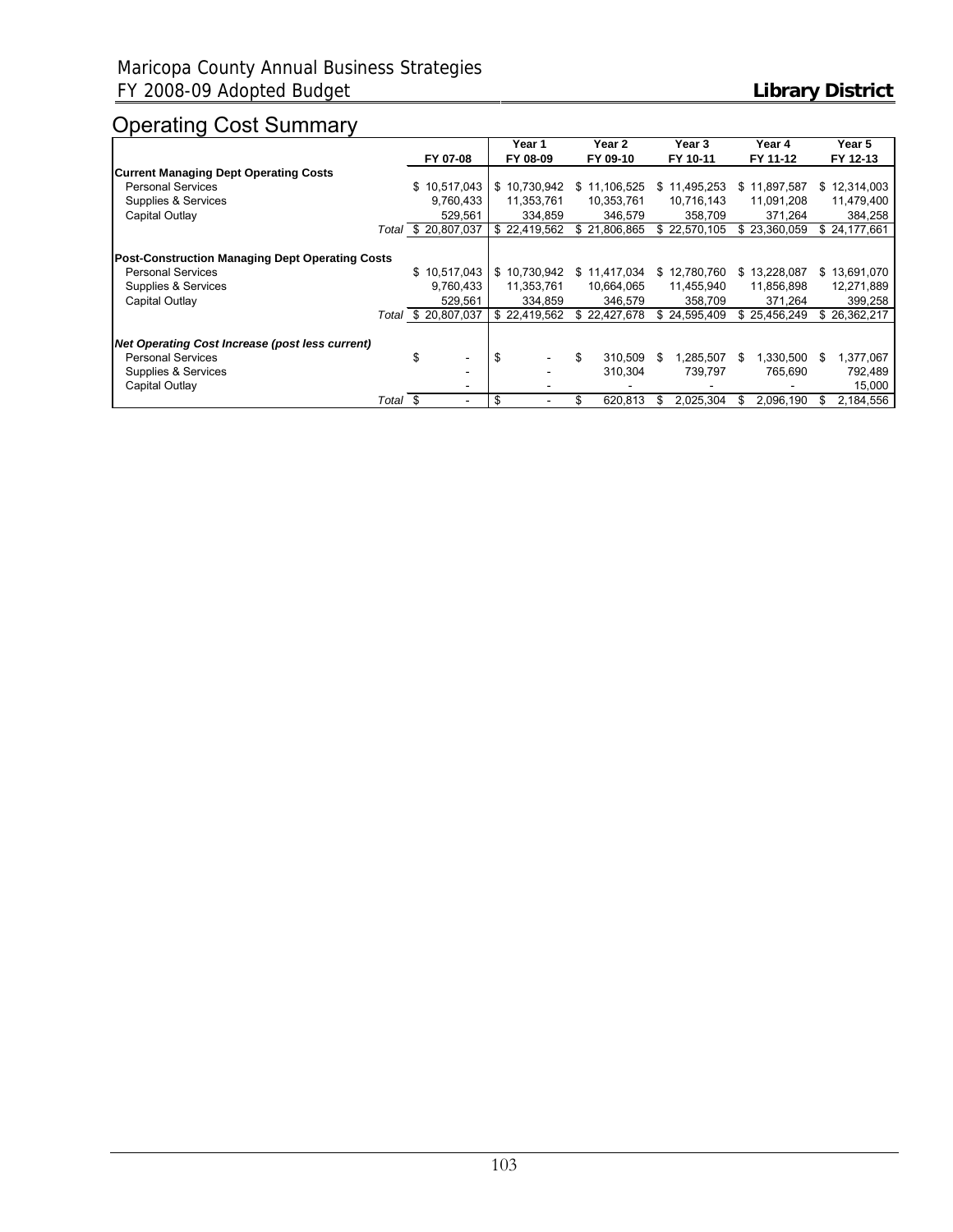Library District Technology Phase 2 Project Location: District-Wide County District(s): 1, 2, 3, 4, 5 Managing Department: Library District Project Partner(s): None Scheduled Completion Date: June 30, 2009

#### Project Description

The Library District Technology Phase 2 project will increase the capacity and the security of the network in order to meet the demands of the growth in library use and give the Library District complete redundancy at its backup site in case a catastrophic communication breakdown hits the District's main network site. When completed, the project will allow the District to keep its facilities, web presence, and contract libraries operating. Also, the increase in capacity is required to run the Library Information System for major client libraries coming onboard in late 2009.

#### Purpose Statement

The purpose of the Library District Tech Phase 2 project is to expand capacity of the network and create total redundancy for the District network for our customers and the client libraries within Maricopa County for whom we provide library services.

### Strategic Goals Addressed

Promote, expand, and improve County-sponsored programs and activities for young people in Maricopa County to help them build their skills, develop a sense of civic involvement in the community, and successfully complete their education.

Strategic Plan Programs Supported Public Library Service

Strategic Plan Activities Supported Public Library Service

#### Result Measures

|                                                   | FY 2007-08   | FY 2007-08 | Projected with |
|---------------------------------------------------|--------------|------------|----------------|
|                                                   | Year-To-Date | Year-End   | Capital        |
| <b>RESULT MEASURE</b>                             | Actual       | Projected  | Improvement    |
| Percent of customers who report that the          |              |            |                |
| Library's collection of books and other materials |              |            |                |
| Imet their needs                                  | 92.5%        | 92.5%      | 93.0%          |

## Funding/Cost Summary

| <b>Funding Source</b>               | Previous<br>Actuals | Projected<br>FY 07-08 | Year '<br>FY 08-09 | Year 2<br>FY 09-10 | Year 3<br>FY 10-11 | Year 4<br>FY 11-12 | Year !<br>FY 12-13 | 5-Year<br>Total | Total<br>Project |
|-------------------------------------|---------------------|-----------------------|--------------------|--------------------|--------------------|--------------------|--------------------|-----------------|------------------|
| Library<br>District Property<br>Tax |                     |                       | 500.000            |                    |                    |                    |                    | 500.000         | 500.000          |
| <b>Proiect Total</b>                |                     |                       | 500.000            |                    |                    |                    |                    | 500.000         | 500,000          |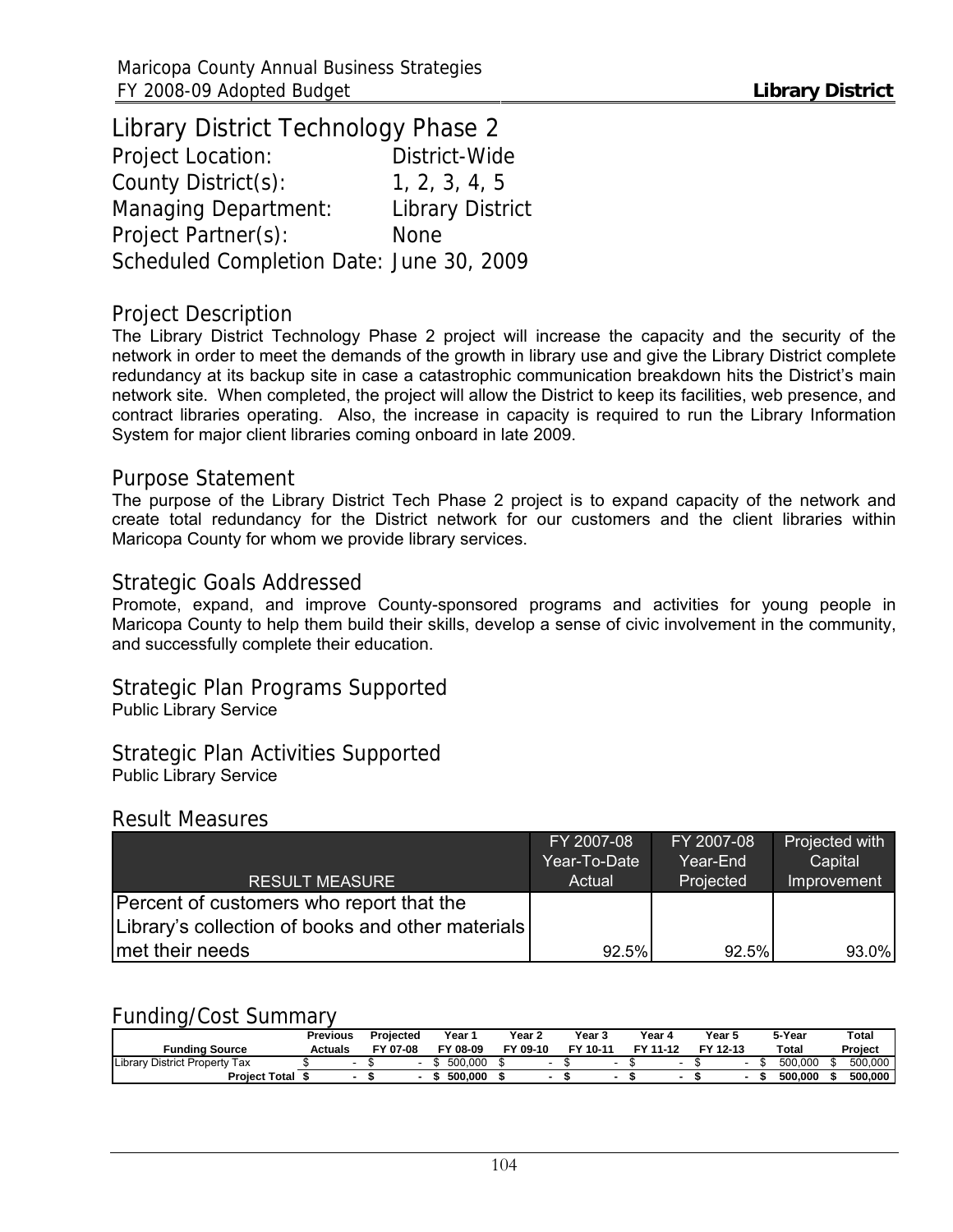## Operating Cost Summary

|                                                        |          |                                | Year 1       | Year 2        | Year 3        | Year 4        | Year 5       |
|--------------------------------------------------------|----------|--------------------------------|--------------|---------------|---------------|---------------|--------------|
|                                                        |          | FY 07-08                       | FY 08-09     | FY 09-10      | FY 10-11      | FY 11-12      | FY 12-13     |
| <b>Current Managing Dept Operating Costs</b>           |          |                                |              |               |               |               |              |
| <b>Personal Services</b>                               |          | \$10,517,043                   | \$10,730,942 | \$11,106,525  | \$11,495,253  | \$11,897,587  | \$12,314,003 |
| Supplies & Services                                    |          | 9,760,433                      | 11,353,761   | 10,353,761    | 10,716,143    | 11,091,208    | 11,479,400   |
| Capital Outlay                                         |          | 529,561                        | 334.859      | 346.579       | 358.709       | 371.264       | 384,258      |
|                                                        |          | Total \$ 20,807,037            | \$22,419,562 | \$21,806,865  | \$22,570,105  | \$23,360,059  | \$24,177,661 |
| <b>Post-Construction Managing Dept Operating Costs</b> |          |                                |              |               |               |               |              |
| <b>Personal Services</b>                               |          | \$10,517,043                   | \$10,730,942 | \$11,106,525  | \$11,495,253  | \$11,897,587  | \$12,314,003 |
| Supplies & Services                                    |          | 9,760,433                      | 11,353,761   | 10,553,761    | 10,923,143    | 11,305,453    | 11,701,143   |
| Capital Outlay                                         |          | 529.561                        | 334.859      | 334.859       | 334.859       | 334.859       | 534,859      |
|                                                        |          | Total \$ 20,807,037            | \$22,419,562 | \$21,995,145  | \$22,753,255  | \$23,537,899  | \$24,550,005 |
| Net Operating Cost Increase (post less current)        |          |                                |              |               |               |               |              |
| <b>Personal Services</b>                               |          | \$<br>$\overline{\phantom{0}}$ | \$           |               | \$            |               |              |
| Supplies & Services                                    |          | $\overline{\phantom{0}}$       |              | 200.000       | 207.000       | 214.245       | 221,744      |
| Capital Outlay                                         |          |                                |              |               |               |               | 150,601      |
|                                                        | Total \$ |                                | \$           | \$<br>200,000 | \$<br>207,000 | \$<br>214,245 | 372,344      |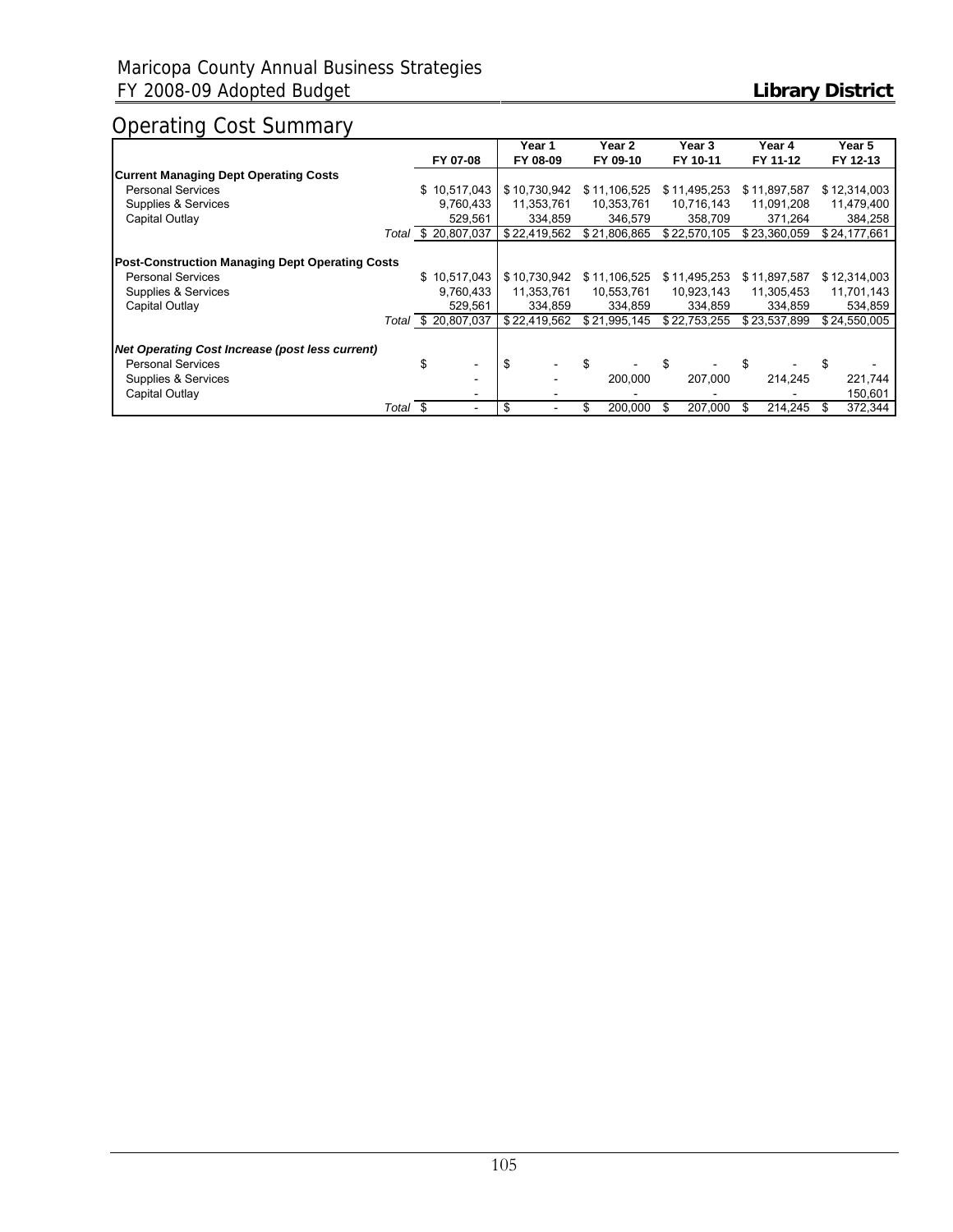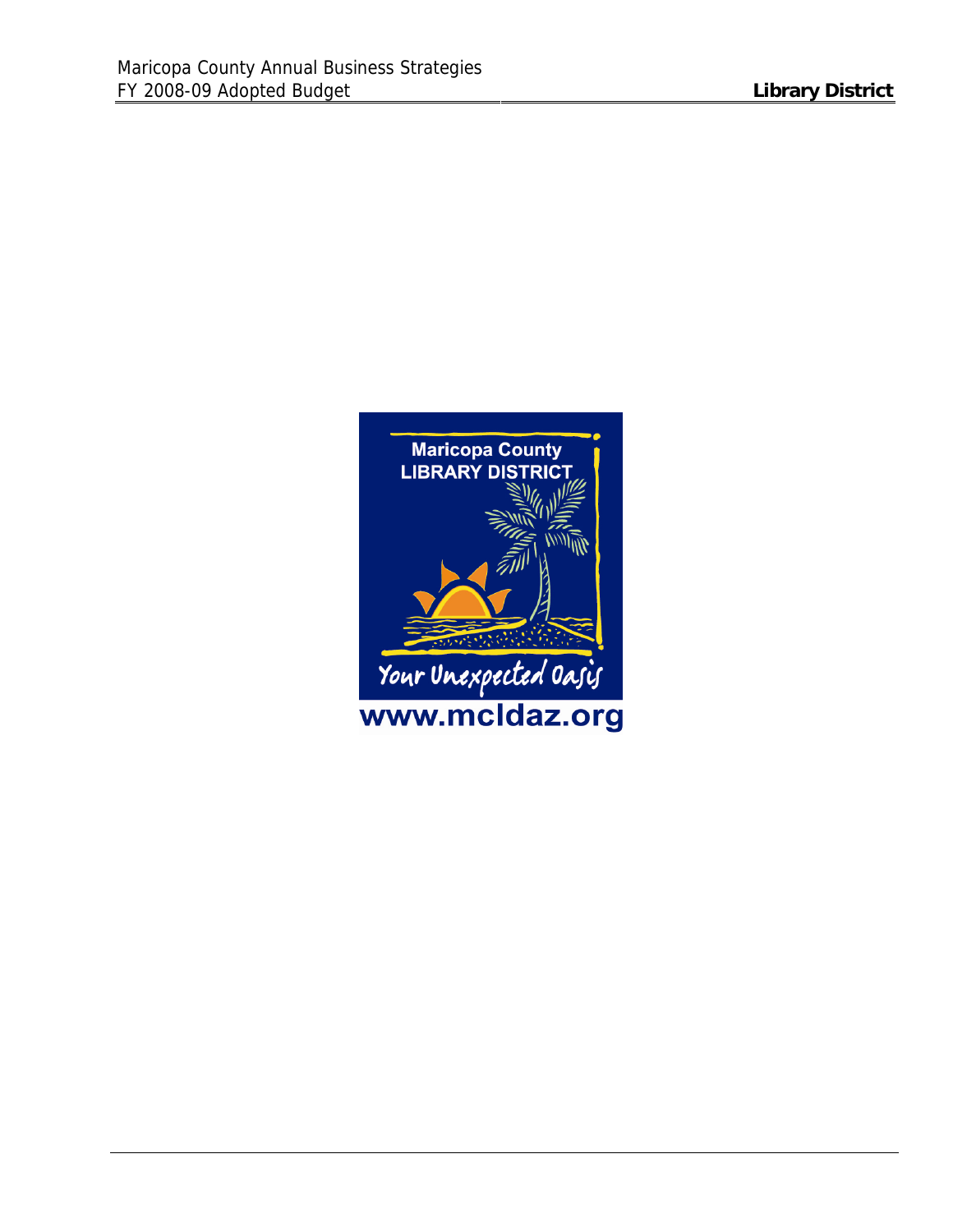# **Motions**

## Stadium District

Approve the Fiscal Year 2008-09 Tentative Budget by total appropriation for each fund and function for Stadium District in the amount of \$11,906,186; and set a public hearing pursuant to A.R.S. §48-4232 to solicit public comment on the FY 2008-09 Budget for Monday, June 16, 2008 at 10:00 AM.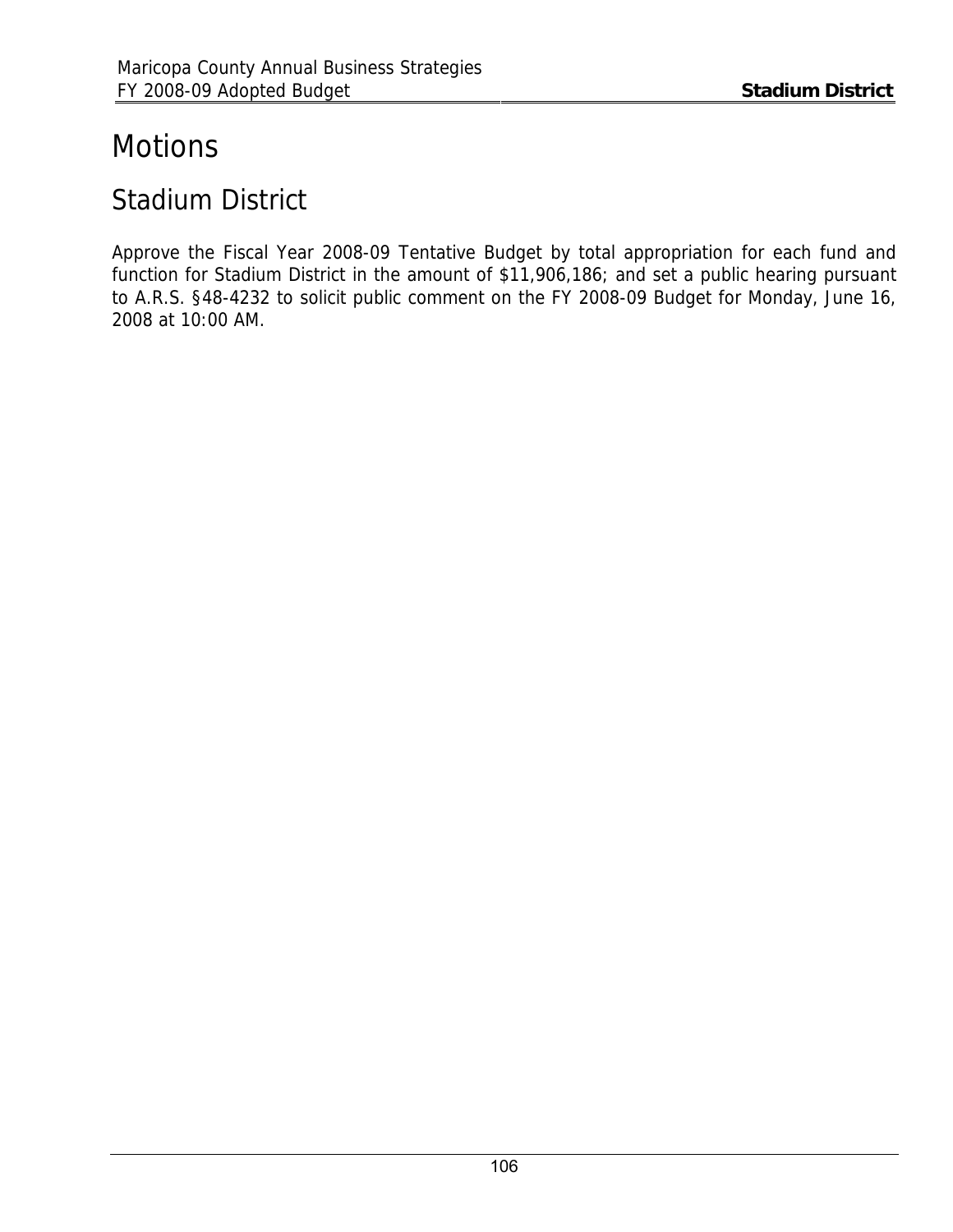# Stadium District Transmittal Letter

To: Andrew Kunasek, Chairman, District 3 Fulton Brock, District 1 Don Stapley, District 2 Max W. Wilson, District 4 Mary Rose Wilcox, District 5

The Stadium District's Adopted expenditure budget for 2008-09 is \$11,906,186. Included in this amount is \$2.4 million to begin Phase III of the Chase Field Suite Renovations and \$1.5 million to resurface the main concourse flooring. The recommended revenue budget is \$11,756,485.

The stadium is now entering its  $11<sup>th</sup>$  season of baseball, and the suite license agreements will expire this year. In keeping with the District's mission to provide a well-maintained, state-of-the-art facility and the strategic goal of generating on-going revenue, the District is budgeting \$2.4 million in capital funds from the Facility Reserves to renovate approximately 23 more of the 69 suites. This should complete the remodeling of all individual suites at Chase Field. Renovating these suites is expected to generate new long-term suite license agreements, which in turn will generate revenue to the District. Under the Agreements with the Arizona Diamondbacks, the District receives 5% of the suite premiums, which currently amounts to more than \$300,000 per year.



There is an increase in expenditures in the Long Term Project Reserve Fund due to one-time costs included in the FY 2008-09 recommended budget.

Car rental surcharge revenues have been decreasing but have been more than adequate to cover the debt-service payment on the Cactus League bonds. Once the required debt-service payment has been made, and the District's operations funded, the remaining revenue will be turned over to the Arizona Sports and Tourism Authority in accordance with the Intergovernmental Agreement.

I wish to offer my appreciation to the Board of Directors for their support and guidance during the budget development process. I believe this budget is sustainable, responsible, and aligns with the District's mission.

Sincerely,

David R. Smith, County Manager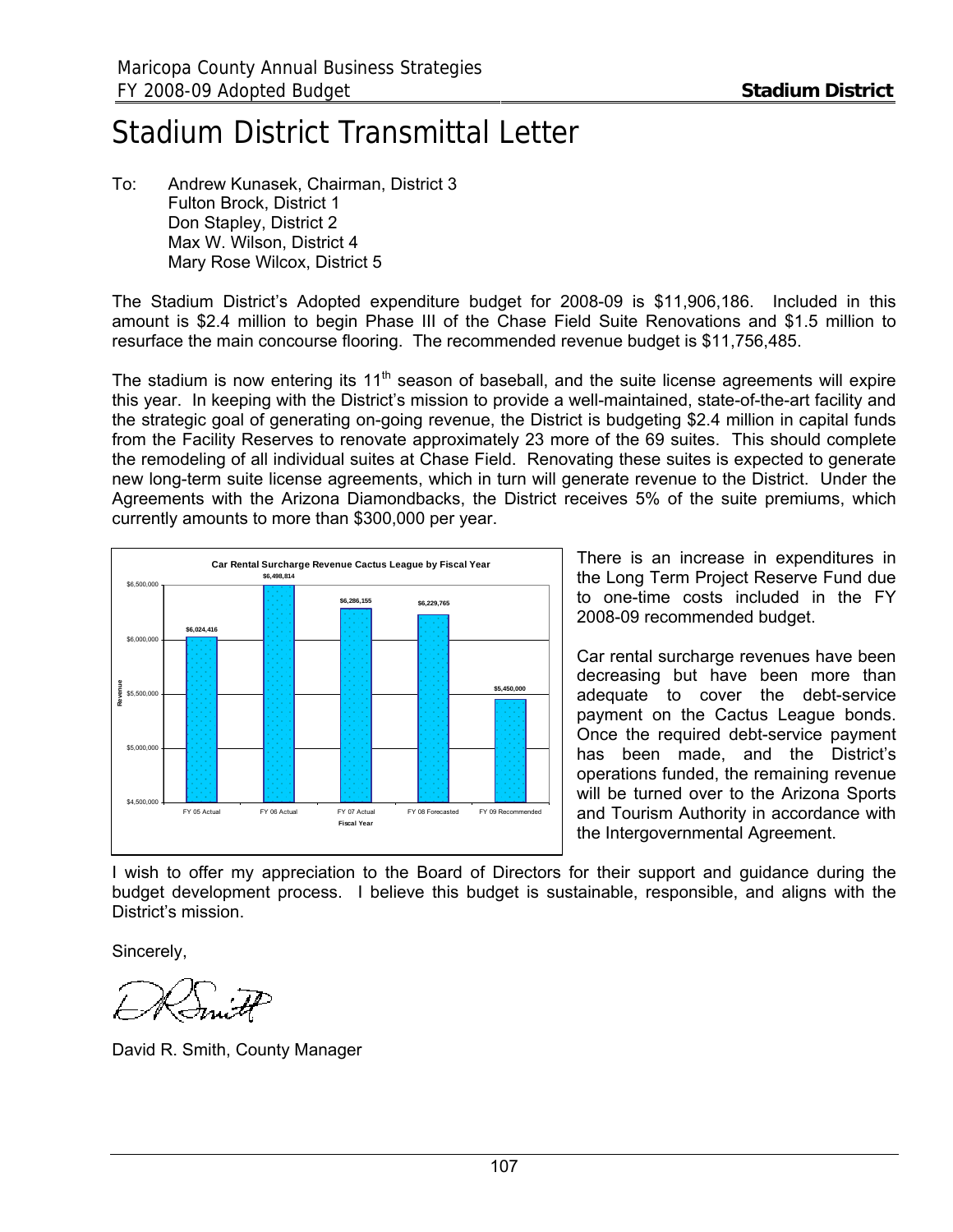## Stadium District

## *Analysis by Maria K. Tutelman, Management & Budget Analyst*

## Summary

## Mission

The mission of the Maricopa County Stadium District is to provide fiscal resources and asset management for the community and visitors to Maricopa County so they can attend Major League Baseball games and other entertainment events in state-of-the-art, well-maintained facilities.

## Vision

Citizens serving citizens by working collaboratively, efficiently, and innovatively. We will be responsive to our customers while being fiscally prudent.

## Strategic Goals

• **The District will provide continuous management oversight and obtain an independent assessment every three calendar years.** 

Status: The Stadium District continues to follow up on items identified for further review in the Facility Assessment that was submitted June 2006. During FY 2007-08, the District completed the second phase of the suite renovations and replacement of the original video scoreboard and has three projects planned for FY 2008-09: upgrade flooring on the Main Concourse; construct Family Zone; and upgrade the Legacy Lounge.

• **By June 30, 2011, the District will increase facility revenues for non-baseball activities by 10% (\$622,691 currently).**

Status: The District received \$661,627 in non-baseball event revenue during FY 2007-08, a 6% increase from the baseline of \$622,691.

#### • **By June 30, 2011, the District will increase use of the facility and public exposure to the facility through District and Day Use events for non-baseball activities by 5% (108 current).**

Status: During FY 2007-08, the District hosted 102 non-baseball events, a 6% decrease from the baseline of 108. Through the first quarter of FY 2008-09, the District hosted 35 nonbaseball events; this is compared to an average of 21 events per quarter in FY 2007-08. For FY 2008-09, the Day Use Event program is incorporated in the District Event program under the booking manager which should help increase facility use for non-baseball activities.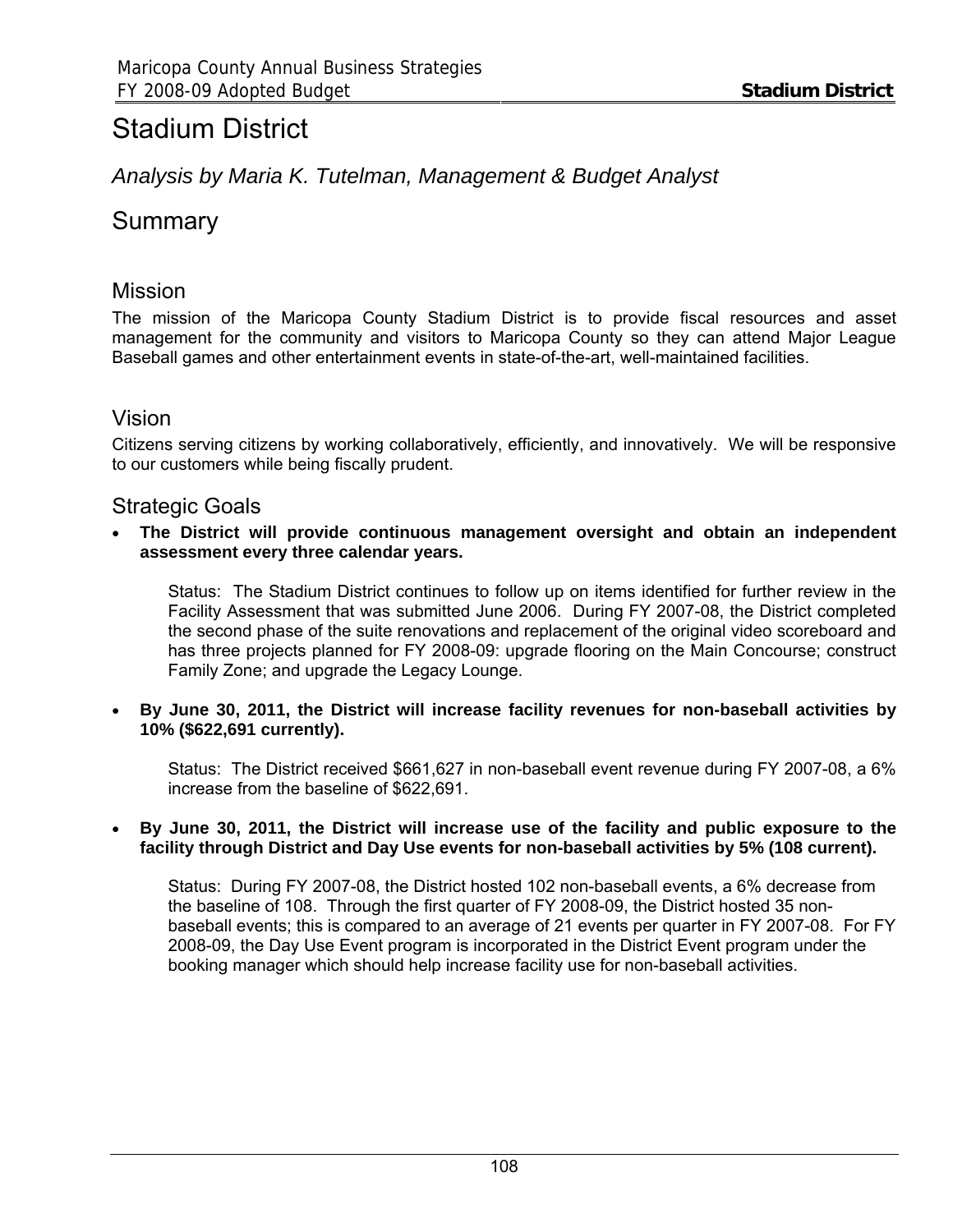## Sources and Uses by Program and Activity – All Funds

|                                      |    | FY 2006-07    |          | FY 2007-08     | FY 2007-08<br>FY 2007-08 |                | FY 2008-09 |                 |    | <b>ADOPTED VS REVISED</b> |            |                |           |
|--------------------------------------|----|---------------|----------|----------------|--------------------------|----------------|------------|-----------------|----|---------------------------|------------|----------------|-----------|
|                                      |    | <b>ACTUAL</b> |          | <b>ADOPTED</b> |                          | <b>REVISED</b> |            | <b>FORECAST</b> |    | <b>ADOPTED</b>            |            |                | %         |
| <b>REVENUE</b>                       |    |               |          |                |                          |                |            |                 |    |                           |            |                |           |
| 68EM - ENTERTAINMENT MANAGEMENT      | \$ | 593,193 \$    |          | 662,500        | \$.                      | 1,162,500 \$   |            | 550,092 \$      |    | 550,000 \$                |            | (612,500)      | $-52.7%$  |
| <b>EVEN - EVENTS</b>                 |    | 593,193       |          | 662,500        |                          | 1.162.500      |            | 550.092         |    | 550.000                   |            | (612,500)      | $-52.7%$  |
| 68FM - FINANCIAL MANAGEMENT          | \$ | 12.962.532 \$ |          | 11.266.367 \$  |                          | 22.766.367 \$  |            | 22.272.417 \$   |    | 11,206,485 \$             |            | (11,559,882)   | $-50.8%$  |
| FISC - FISCAL RESOURCE               |    | 7.641.507     |          | 7.185.094      |                          | 7.185.094      |            | 7.497.423       |    | 6.025.094                 |            | (1.160.000)    | $-16.1%$  |
| ASST - PHYSICAL ASSET MANAGEMENT     |    | 5,321,025     |          | 4,081,273      |                          | 15,581,273     |            | 14,774,994      |    | 5,181,391                 |            | (10, 399, 882) | $-66.7%$  |
| 99AS - ADMINISTRATIVE SERVICES       | S  |               | - \$     | 52.000 \$      |                          | 52,000 \$      |            | 17.332 \$       |    | ÷.                        | -S         | (52,000)       | $-100.0%$ |
| <b>ODIR - EXECUTIVE MANAGEMENT</b>   |    |               |          | 52,000         |                          | 52,000         |            | 17,332          |    |                           |            | (52,000)       | $-100.0%$ |
| 99GV - GENERAL GOVERNMENT            | \$ | 1,938 \$      |          |                | $-$ \$                   |                | S          | 1.160S          |    | $\overline{\phantom{a}}$  | \$         |                |           |
| <b>GGOV - GENERAL GOVERNMENT</b>     |    | 1.938         |          |                |                          |                |            | 1.160           |    |                           |            |                |           |
| <b>TOTAL PROGRAMS \$</b>             |    | 13,557,663    | <b>S</b> | 11.980.867     | S                        | 23,980,867     | -S         | 22,841,001      | S  | 11.756.485 \$             |            | (12, 224, 382) | $-51.0%$  |
| <b>EXPENDITURES</b>                  |    |               |          |                |                          |                |            |                 |    |                           |            |                |           |
| 68EM - ENTERTAINMENT MANAGEMENT      | \$ | 35.698        | - \$     | 197.125 \$     |                          | 197.127 \$     |            | 59,327 \$       |    | 104.054 \$                |            | 93,073         | 47.2%     |
| <b>EVEN - EVENTS</b>                 |    | 35.698        |          | 197,125        |                          | 197.127        |            | 59,327          |    | 104,054                   |            | 93,073         | 47.2%     |
| 68FM - FINANCIAL MANAGEMENT          | \$ | 13.533.846 \$ |          | 11.956.199     | S.                       | 23,956,199 \$  |            | 22,500,996 \$   |    | 11,534,627 \$             |            | 12.421.572     | 51.9%     |
| FISC - FISCAL RESOURCE               |    | 9,232,148     |          | 6,197,150      |                          | 6.197.150      |            | 6,578,649       |    | 6,201,383                 |            | (4, 233)       | $-0.1%$   |
| ASST - PHYSICAL ASSET MANAGEMENT     |    | 4.301.697     |          | 5.759.049      |                          | 17.759.049     |            | 15.922.347      |    | 5,333,244                 |            | 12,425,805     | 70.0%     |
| 99AS - ADMINISTRATIVE SERVICES       | \$ | 190,767 \$    |          | 179,352 \$     |                          | 179,350 \$     |            | 266,338 \$      |    | 228,151 \$                |            | (48, 801)      | $-27.2%$  |
| BDGT - BUDGETING                     |    | 10.404        |          | 11.274         |                          | 11.273         |            | 9,011           |    | 17.888                    |            | (6,615)        | $-58.7%$  |
| ODIR - EXECUTIVE MANAGEMENT          |    | 121.651       |          | 113.725        |                          | 113.727        |            | 200,438         |    | 157,445                   |            | (43, 718)      | $-38.4%$  |
| <b>FSAC - FINANCIAL SERVICES</b>     |    | 10.797        |          | 4.980          |                          | 4.976          |            | 11.129          |    | 17.269                    |            | (12, 293)      | $-247.0%$ |
| <b>HRAC - HUMAN RESOURCES</b>        |    | 47.914        |          | 49,373         |                          | 49.374         |            | 45.760          |    | 35.549                    |            | 13,825         | 28.0%     |
| 99GV - GENERAL GOVERNMENT            | \$ | 33,425 \$     |          | 39.677 \$      |                          | 39.677 \$      |            | 40,437 \$       |    | 39,354 \$                 |            | 323            | 0.8%      |
| CSCA - CENTRAL SERVICE COST ALLOC    |    | 32,288        |          | 37,943         |                          | 37,943         |            | 38,795          |    | 37,512                    |            | 431            | 1.1%      |
| ISFC - INTERNAL SERVICE FUND CHARGES |    | 1.137         |          | 1.734          |                          | 1.734          |            | 1.642           |    | 1.842                     |            | (108)          | $-6.2%$   |
| <b>TOTAL PROGRAMS \$</b>             |    | 13,793,736    | - \$     | 12,372,353     | S.                       | 24,372,353 \$  |            | 22,867,098      | S. | 11,906,186                | $^{\circ}$ | 12,466,167     | 51.1%     |

## Sources

|                                 |    | FY 2006-07    | FY 2007-08 |                | FY 2007-08 | FY 2007-08     |      |                 | FY 2008-09 |                | <b>ADOPTED VS REVISED</b> |                 |            |
|---------------------------------|----|---------------|------------|----------------|------------|----------------|------|-----------------|------------|----------------|---------------------------|-----------------|------------|
|                                 |    | <b>ACTUAL</b> |            | <b>ADOPTED</b> |            | <b>REVISED</b> |      | <b>FORECAST</b> |            | <b>ADOPTED</b> |                           | <b>VARIANCE</b> | %          |
| <b>ALL FUNDS</b>                |    |               |            |                |            |                |      |                 |            |                |                           |                 |            |
| <b>TAXES</b>                    |    |               |            |                |            |                |      |                 |            |                |                           |                 |            |
| 0606 - SALES TAXES              |    | 6,288,094     | S          | 6,300,000      | -8         | 6,300,000      | -SS  | 6,229,765 \$    |            | 5,450,000      | -S                        | (850,000)       | $-13.5%$   |
| SUBTOTAL \$                     |    | 6,288,094     | \$         | 6,300,000      | S          | 6,300,000      | \$   | 6,229,765       | S          | 5,450,000      | \$                        | (850,000)       | $-13.5%$   |
| <b>INTERGOVERNMENTAL</b>        |    |               |            |                |            |                |      |                 |            |                |                           |                 |            |
| 0620 - OTHER INTERGOVERNMENTAL  |    |               | \$         | 52,000 \$      |            | 52,000         | - \$ | 17,332 \$       |            |                | \$                        | (52,000)        | $-100.0\%$ |
| SUBTOTAL \$                     |    |               | \$         | 52,000         | \$         | 52,000         | \$   | 17,332 \$       |            |                | S                         | (52,000)        | $-100.0\%$ |
| <b>IMISCELLANEOUS</b>           |    |               |            |                |            |                |      |                 |            |                |                           |                 |            |
| 0645 - INTEREST EARNINGS        | \$ | 1,355,350     | - \$       | 885,094 \$     |            | 885,094 \$     |      | 1,268,818 \$    |            | 875,094        | - \$                      | (10,000)        | $-1.1%$    |
| 0650 - MISCELLANEOUS REVENUE    |    | 5.914.218     |            | 4.743.773      |            | 4.743.773      |      | 4.730.442       |            | 5,431,391      |                           | 687,618         | 14.5%      |
| SUBTOTAL \$                     |    | 7,269,568     | \$         | 5,628,867 \$   |            | 5,628,867      | -S   | 5,999,260       | - \$       | 6,306,485      | -S                        | 677,618         | 12.0%      |
| ALL REVENUES \$                 |    | 13,557,662    | \$         | 11,980,867     | - \$       | 11,980,867     | \$   | 12,246,357      | \$         | 11,756,485     | \$                        | (224, 382)      | $-1.9%$    |
| <b>OTHER FINANCING SOURCES</b>  |    |               |            |                |            |                |      |                 |            |                |                           |                 |            |
| 0652 - PROCEEEDS FROM FINANCING | S. |               |            |                | S          | 12,000,000     | -SS  | 10,594,644 \$   |            |                | \$                        | (12,000,000)    | $-100.0\%$ |
| ALL OTHER FINANCING SOURCES \$  |    |               | \$         | $\sim$         |            | 12,000,000     | \$   | 10,594,644      | \$         | $\sim$         | \$                        | (12,000,000)    | $-100.0\%$ |
| <b>TOTAL SOURCES</b> \$         |    | 13,557,663    | \$.        | 11,980,867     | -S         | 23,980,867     | S    | 22,841,001      | \$.        | 11,756,485     | S                         | (12, 224, 382)  | $-51.0%$   |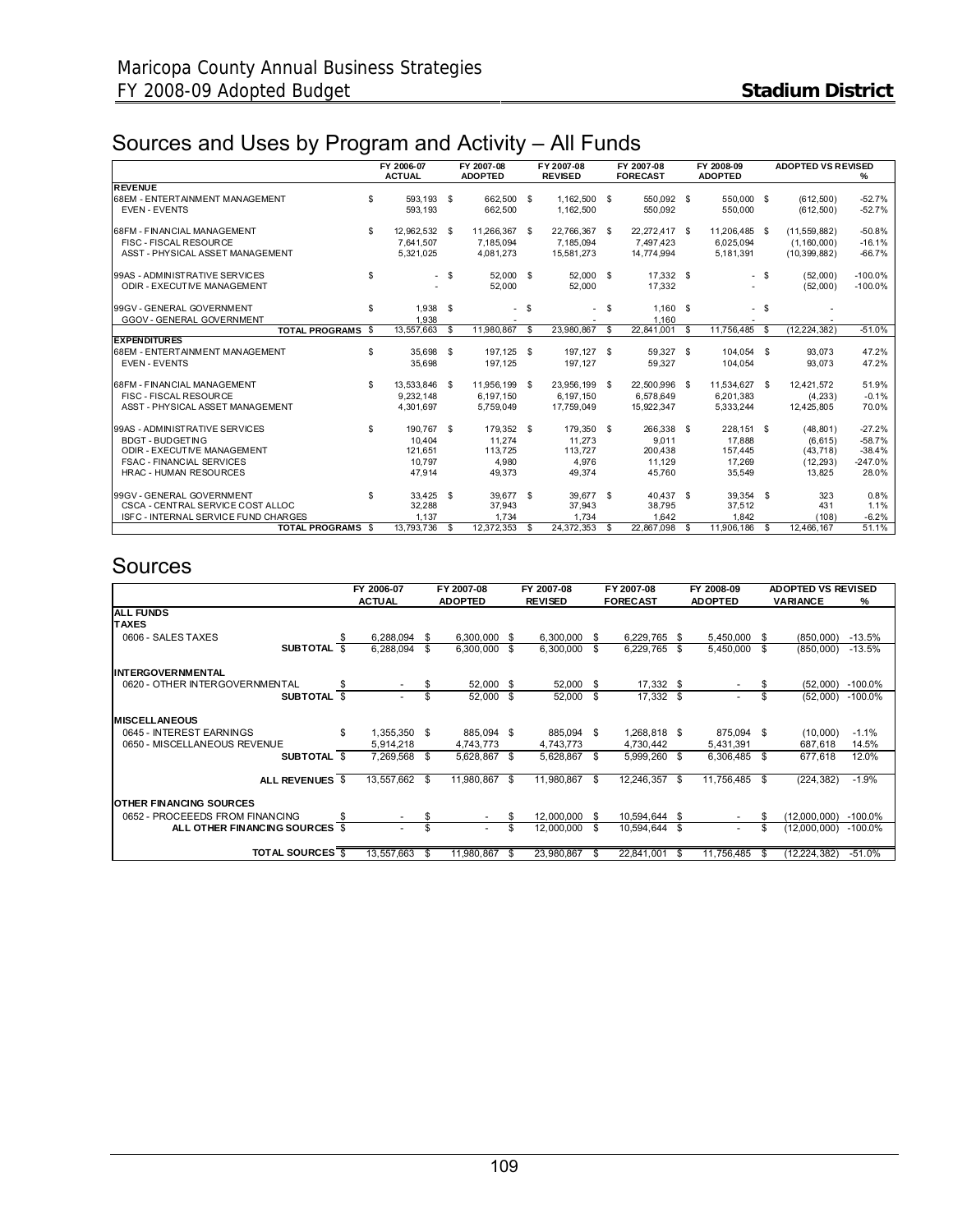## Uses

|                                     |    | FY 2006-07    |          | FY 2007-08     |     | FY 2007-08     | FY 2007-08 |                 |          | FY 2008-09     | <b>ADOPTED VS REVISED</b> |                 |          |
|-------------------------------------|----|---------------|----------|----------------|-----|----------------|------------|-----------------|----------|----------------|---------------------------|-----------------|----------|
|                                     |    | <b>ACTUAL</b> |          | <b>ADOPTED</b> |     | <b>REVISED</b> |            | <b>FORECAST</b> |          | <b>ADOPTED</b> |                           | <b>VARIANCE</b> | %        |
| <b>ALL FUNDS</b>                    |    |               |          |                |     |                |            |                 |          |                |                           |                 |          |
| 0701 - REGULAR PAY                  | \$ | 273,787       | \$       | 306,244        | \$  | 306,244        | -S         | 232,526         | - \$     | 279,883 \$     |                           | 26,361          | 8.6%     |
| 0705 - TEMPORARY PAY                |    | 201           |          |                |     |                |            |                 |          | 8,456          |                           | (8, 456)        | 0.0%     |
| 0710 - OVERTIME                     |    | 1.049         |          |                |     |                |            | 1,709           |          |                |                           |                 | 0.0%     |
| 0750 - FRINGE BENEFITS              |    | 74,455        |          | 89,149         |     | 89,152         |            | 61,841          |          | 84,465         |                           | 4,687           | 5.3%     |
| 0790 - OTHER PERSONNEL SERVICES     |    | 250           |          |                |     |                |            | 852             |          |                |                           |                 | 0.0%     |
| 0795 - PERSONNEL SERVICES ALLOC-OUT |    | (83, 861)     |          | (12, 824)      |     | (12, 824)      |            | (12, 827)       |          | (11, 073)      |                           | (1,751)         | 13.7%    |
| 0796 - PERSONNEL SERVICES ALLOC-IN  |    | 412,143       |          | 78,119         |     | 78,119         |            | 116,821         |          | 11,073         |                           | 67,046          | 85.8%    |
| SUBTOTAL \$                         |    | 678,024 \$    |          | 460,688        | \$  | 460,691 \$     |            | 400,922 \$      |          | 372,804 \$     |                           | 87.887          | 19.1%    |
| <b>SUPPLIES</b>                     |    |               |          |                |     |                |            |                 |          |                |                           |                 |          |
| 0801 - GENERAL SUPPLIES             | \$ | $3,687$ \$    |          | 4,976 \$       |     | 4,974 \$       |            | $5,373$ \$      |          | $4,500$ \$     |                           | 474             | 9.5%     |
| 0804 - NON-CAPITAL EQUIPMENT        |    | 2.640         |          | 2,500          |     | 2,500          |            | 877             |          | 2,500          |                           |                 | $0.0\%$  |
| SUBTOTAL \$                         |    | 6,327         | S.       | 7,476          | \$  | 7,474          | - \$       | 6,250           | <b>S</b> | 7,000          | - \$                      | 474             | 6.3%     |
|                                     |    |               |          |                |     |                |            |                 |          |                |                           |                 |          |
| <b>SERVICES</b>                     |    |               |          |                |     |                |            |                 |          |                |                           |                 |          |
| 0810 - LEGAL SERVICES               | S  | 18.054 \$     |          | 65,000 \$      |     | 65.000 \$      |            | 30,661 \$       |          | 65.000 \$      |                           |                 | 0.0%     |
| 0812 - OTHER SERVICES               |    | 239,081       |          | 1,169,284      |     | 1,169,284      |            | 273,803         |          | 750,162        |                           | 419,122         | 35.8%    |
| 0820 - RENT & OPERATING LEASES      |    | 2,400         |          | 1,540          |     | 1,540          |            | 835             |          | 1,606          |                           | (66)            | 0.0%     |
| 0825 - REPAIRS AND MAINTENANCE      |    |               |          | 2,500          |     | 2,500          |            | 832             |          | 2,500          |                           |                 | 0.0%     |
| 0830 - INTERGOVERNMENTAL PAYMENTS   |    | 1,342,838     |          | 832,468        |     | 832,467        |            | 1,482,333       |          | 945,262        |                           | (112, 795)      | $-13.5%$ |
| 0839 - INTERNAL SERVICE CHARGES     |    | 941           |          |                |     |                |            | 14,017          |          | 13,523         |                           | (13, 523)       |          |
| 0841 - TRAVEL                       |    | 2,800         |          | 3,850          |     | 3,850          |            | 1,318           |          | 3,850          |                           |                 | 0.0%     |
| 0842 - EDUCATION AND TRAINING       |    | 4,469         |          | 5,150          |     | 5,150          |            | 9,032           |          | 5,550          |                           | (400)           | $-7.8%$  |
| 0843 - POSTAGE/FREIGHT/SHIPPING     |    | 186           |          | 800            |     | 800            |            | 422             |          | 368            |                           | 432             | 1        |
| 0850 - UTILITIES                    |    | 212           |          | 600            |     | 600            |            | 719             |          | 800            |                           | (200)           | $-33.3%$ |
| SUBTOTAL \$                         |    | 1.610.982     | \$       | 2.081.192      | \$  | 2,081,191      | - \$       | 1.813.972 \$    |          | 1.788.621      | - \$                      | 292,570         | 14.1%    |
| <b>CAPITAL</b>                      |    |               |          |                |     |                |            |                 |          |                |                           |                 |          |
| 0915 - BUILDINGS AND IMPROVEMENTS   | £. | 3,220,559     | <b>S</b> | 4,200,000 \$   |     | 16,200,000     | \$         | 14,939,822 \$   |          | 3,900,000 \$   |                           | 12,300,000      | 0.0%     |
| 0950 - DEBT SERVICE                 |    | 8,277,844     |          | 5,622,997      |     | 5.622.997      |            | 5,706,132       |          | 5,837,761      |                           | (214, 764)      |          |
| SUBTOTAL \$                         |    | 11.498.404    | \$       | 9.822.997      | -\$ | 21.822.997     | - \$       | 20,645,954      | - \$     | 9.737.761 \$   |                           | 12.085.236      | 0.0%     |
| <b>TOTAL USES S</b>                 |    | 13,793,736    | \$       | 12,372,353     | S   | 24,372,353     | S          | 22.867.098      | -\$      | 11,906,186     | \$                        | 12.466.167      | 51.1%    |
|                                     |    |               |          |                |     |                |            |                 |          |                |                           |                 |          |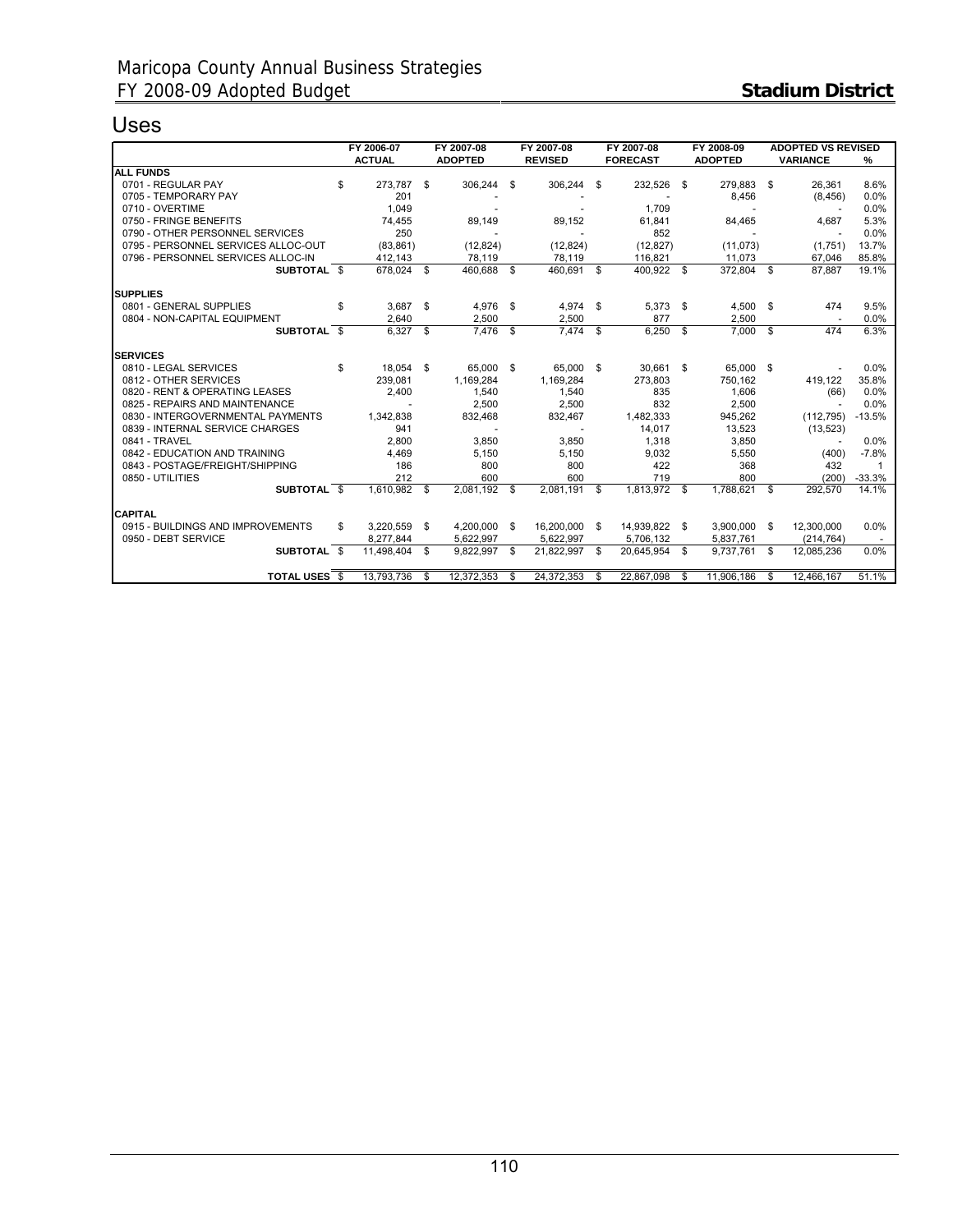## Sources of Funds



## Uses of Funds

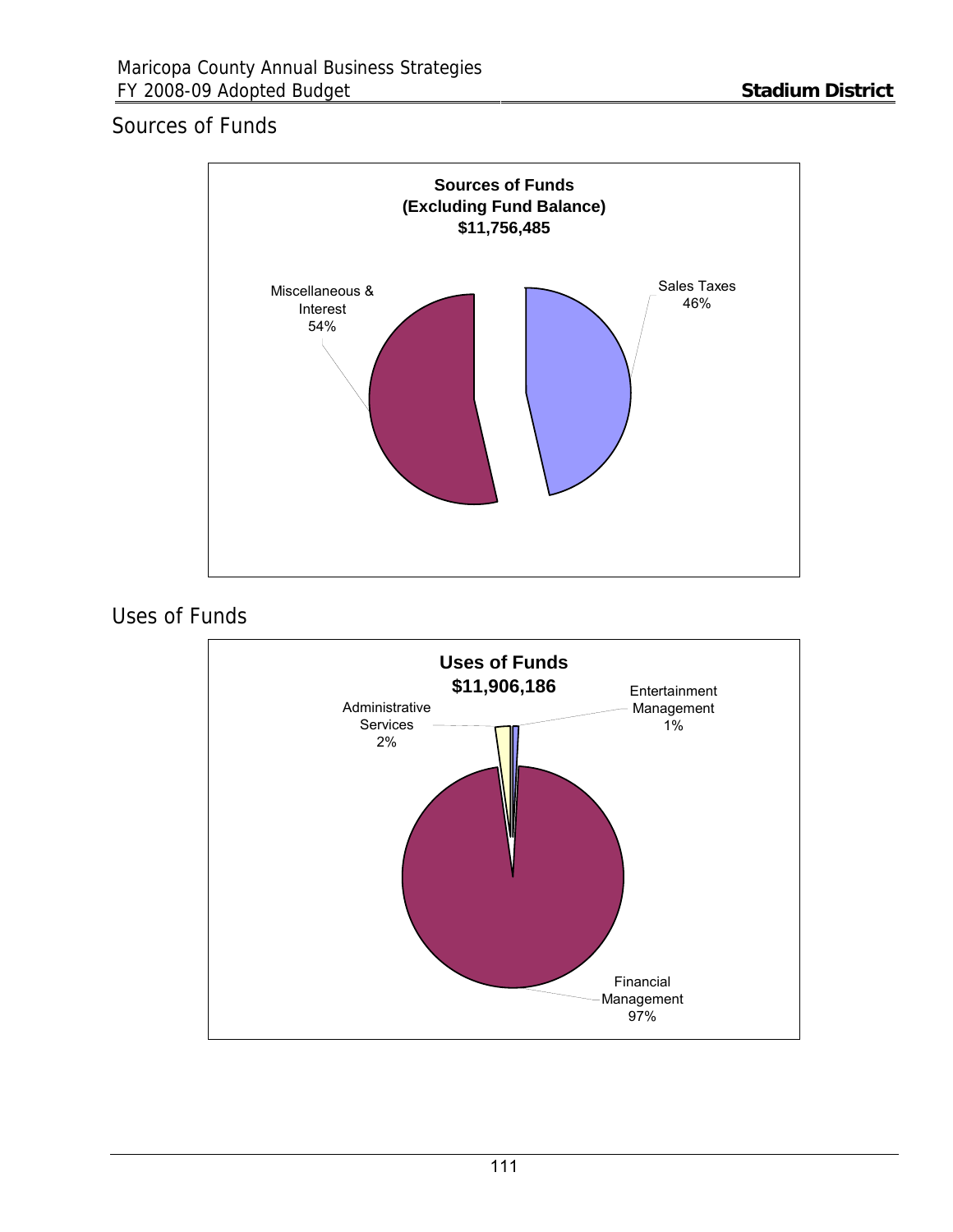## Budget Summary

## Consolidated Budget by Fund Type

|                                                |                |                      |      |                         |     | <b>FUND TYPE:</b>      |     |                         |    |                     |    |                        |
|------------------------------------------------|----------------|----------------------|------|-------------------------|-----|------------------------|-----|-------------------------|----|---------------------|----|------------------------|
|                                                | <b>SPECIAL</b> |                      |      | <b>DEBT SERVICE</b>     |     | <b>CAPITAL</b>         |     | <b>SUBTOTAL</b>         |    | <b>ELIMINATIONS</b> |    | <b>TOTAL</b>           |
| BEG. UNDESIGNATED FUND BAL.                    | \$             | 7,268,975            | \$   | 255,761                 | \$  | 7,504,359              | \$  | 15,029,095              | \$ |                     | S  | 15,029,095             |
| SOURCES OF FUNDS<br><b>OPERATING</b>           |                |                      |      |                         |     |                        |     |                         |    |                     |    |                        |
| <b>SALES TAXES</b><br><b>INTEREST EARNINGS</b> | \$             | 100.000              | S    | 5,450,000 \$<br>475,094 |     | 300.000                | S   | 5.450.000 \$<br>875,094 |    |                     |    | 5.450.000<br>875,094   |
| MISCELLANEOUS REVENUE<br><b>TRANSFERS IN</b>   |                | 4,431,391<br>492,750 |      |                         |     | 1.000.000<br>1,660,000 |     | 5,431,391<br>2,152,750  |    | (2, 152, 750)       |    | 5,431,391              |
| TOTAL OPERTING SOURCES \$                      |                | 5,024,141            | \$   | 5.925.094               | \$  | 2.960.000              | \$  | 13.909.235              | S  | $(2, 152, 750)$ \$  |    | 11,756,485             |
| NON-RECURRING                                  |                |                      |      |                         |     |                        |     |                         |    |                     |    |                        |
| TOTAL SOURCES \$                               |                | 5,024,141            |      | 5,925,094               | \$. | 2.960.000              | S   | 13,909,235              | S  | (2, 152, 750)       |    | 11.756.485             |
| <b>USES OF FUNDS</b><br><b>OPERATING</b>       |                |                      |      |                         |     |                        |     |                         |    |                     |    |                        |
| PERSONAL SERVICES<br><b>SUPPLIES</b>           | \$             | 372.804 \$<br>7,000  |      |                         | \$  |                        | S   | 372.804<br>7,000        | S  |                     |    | 372.804<br>7,000       |
| <b>SERVICES</b><br>CAPITAL                     |                | 1,785,621<br>405,417 |      | 5,432,344               |     | 3.000                  |     | 1,788,621<br>5,837,761  |    |                     |    | 1,788,621<br>5,837,761 |
| OTHER FINANCING USES                           |                | 1,660,000            |      | 492.750                 |     |                        |     | 2,152,750               |    | (2, 152, 750)       |    |                        |
| TOTAL OPERATING USES \$                        |                | 4,230,842            | - \$ | 5,925,094 \$            |     | 3.000                  | \$  | 10.158.936              | S  | (2, 152, 750)       | S  | 8,006,186              |
| NON-RECURRING<br>CAPITAL                       |                |                      | - \$ |                         | \$  | 3,900,000              | S   | 3,900,000               | \$ |                     | S. | 3,900,000              |
| TOTAL NON-RECURRING USES \$                    |                |                      | \$   |                         | \$  | 3,900,000              | \$  | 3,900,000               | \$ |                     | \$ | 3,900,000              |
| <b>TOTAL USES \$</b>                           |                | 4.230.842            |      | 5.925.094               | -S  | 3,903,000              | \$. | 14,058,936              | S  | (2.152.750)         |    | 11,906,186             |
| <b>STRUCTURAL BALANCE</b>                      | \$             | 793.299              | - \$ | ۰.                      | \$  | 2,957,000              | \$  | 3,750,299 \$            |    |                     | S  | 3,750,299              |
| ENDING UNDESIGNATED FUND BAL.                  |                | 8,062,274 \$         |      | 255.761                 | \$  | 6,561,359              | S   | 14,879,394 \$           |    |                     |    | 14,879,394             |

## Sources and Uses by Fund

|                                  |           | FY 2006-07       |           | FY 2007-08       |              | FY 2007-08       | FY 2007-08 |                    | FY 2008-09 |                    | <b>ADOPTED VS REVISED</b> |                 |          |
|----------------------------------|-----------|------------------|-----------|------------------|--------------|------------------|------------|--------------------|------------|--------------------|---------------------------|-----------------|----------|
|                                  |           | <b>ACTUAL</b>    |           | <b>ADOPTED</b>   |              | <b>REVISED</b>   |            | <b>FORECAST</b>    |            | <b>ADOPTED</b>     |                           | <b>VARIANCE</b> | ℅        |
| <b>SOURCES</b>                   |           |                  |           |                  |              |                  |            |                    |            |                    |                           |                 |          |
| 450 - LONG TERM PROJECT RESERVE  | \$.       | 3,206,625        | - \$      | 2,054,076        | - \$         | 14,054,076       | -S         | 12,623,429         | - \$       | 2,960,000          | - \$                      | (11,094,076)    | $-78.9%$ |
| <b>CAPITAL PROJECTS</b>          | \$        | 3.206.625        | - \$      | 2.054.076        | - \$         | 14.054.076       | -S         | 12.623.429         | - \$       | 2,960,000          | - \$                      | (11,094,076)    | $-78.9%$ |
| 370 - STADIUM DIST DEBT SERIES02 | \$        | 6,838,435        | - \$      | 6,775,094 \$     |              | 6,775,094        | S          | 6,768,155          | - \$       | 5.925.094 \$       |                           | (850.000)       | $-12.5%$ |
| <b>DEBT SERVICE</b>              | \$        | 6.838.435        | \$        | 6,775,094        | <b>S</b>     | 6.775.094        | -S         | 6.768.155          | - \$       | 5.925.094          | - \$                      | (850.000)       | $-12.5%$ |
| 250 - CACTUS LEAGUE OPERATIONS   | S         | 1,540,835 \$     |           | 507,500 \$       |              | 507,500 \$       |            | 1,201,000 \$       |            | 517,750 \$         |                           | 10.250          | 2.0%     |
| 253 - BALLPARK OPERATIONS        |           | 4.433.899        |           | 4.630.773        |              | 4.630.773        |            | 4.358.977          |            | 4.506.391          |                           | (124.382)       | $-2.7%$  |
| <b>SPECIAL REVENUE - OTHER</b>   | \$.       | 5,974,734 \$     |           | 5,138,273 \$     |              | 5,138,273 \$     |            | 5.559.977 \$       |            | 5.024.141 \$       |                           | (114, 132)      | $-2.2%$  |
| <b>TOTAL SPECIAL REVENUE</b>     | \$        | 5,974,734 \$     |           | 5,138,273 \$     |              | 5,138,273 \$     |            | 5,559,977 \$       |            | 5,024,141 \$       |                           | (114, 132)      | $-2.2%$  |
| <b>ELIMINATIONS</b>              | S         | $(2,462,131)$ \$ |           | $(1,986,576)$ \$ |              | $(1,986,576)$ \$ |            | $(2, 110, 560)$ \$ |            | $(2, 152, 750)$ \$ |                           | (166.174)       | 8.4%     |
| <b>TOTAL FUNDS</b>               | <b>\$</b> | 13.557.663       | <b>\$</b> | 11,980,867       | $\mathbf{s}$ | 23.980.867       | \$.        | 22.841.001         | $^{\circ}$ | 11,756,485         | - \$                      | (12,224,382)    | $-51.0%$ |
| <b>IUSES</b>                     |           |                  |           |                  |              |                  |            |                    |            |                    |                           |                 |          |
| 450 - LONG TERM PROJECT RESERVE  | \$        | 3,206,859        | -S        | 4,203,000        | £.           | 16.203.000       | \$         | 14,933,976         | £.         | 3.903.000          | £.                        | 12,300,000      | 75.9%    |
| <b>CAPITAL PROJECTS</b>          | \$        | 3,206,859        | - \$      | 4,203,000        | - \$         | 16,203,000       | \$         | 14,933,976         | S.         | 3,903,000          | S                         | 12.300.000      | 75.9%    |
| 370 - STADIUM DIST DEBT SERIES02 | S         | 6,833,490 \$     |           | 5.925.094        | <b>S</b>     | 5.925.094        | -S         | 6.512.394          | - \$       | 5.925.094 \$       |                           |                 | 0.0%     |
| <b>DEBT SERVICE</b>              | £.        | 6.833.490        | - \$      | 5.925.094        | <b>S</b>     | 5.925.094        | -S         | 6,512,394          | <b>S</b>   | 5,925,094 \$       |                           |                 | 0.0%     |
| 250 - CACTUS LEAGUE OPERATIONS   | S         | 1.320.530 \$     |           | 482.288 \$       |              | 482.288 \$       |            | 1.035.969 \$       |            | 482.288 \$         |                           |                 | 0.0%     |
| 253 - BALLPARK OPERATIONS        |           | 4,894,987        |           | 3.748.547        |              | 3.748.547        |            | 2,495,319          |            | 3,748,554          |                           | (7)             | 0.0%     |
| <b>SPECIAL REVENUE - OTHER</b>   | \$        | 6,215,517 \$     |           | 4,230,835 \$     |              | 4,230,835 \$     |            | 3,531,288 \$       |            | 4,230,842 \$       |                           | (7)             | 0.0%     |
| <b>TOTAL SPECIAL REVENUE</b>     | \$        | 6,215,517 \$     |           | 4,230,835 \$     |              | 4,230,835 \$     |            | 3,531,288 \$       |            | 4,230,842 \$       |                           | (7)             | 0.0%     |
| <b>ELIMINATIONS</b>              | S         | $(2,462,131)$ \$ |           | $(1.986.576)$ \$ |              | $(1,986,576)$ \$ |            | $(2.110.560)$ \$   |            | $(2.152.750)$ \$   |                           | 166.174         | $-8.4%$  |
| <b>TOTAL FUNDS \$</b>            |           | 13.793.736       | - \$      | 12.372.353       | \$.          | 24.372.353       | \$.        | 22.867.098         | \$.        | 11,906,186         | S                         | 12.466.167      | 51.1%    |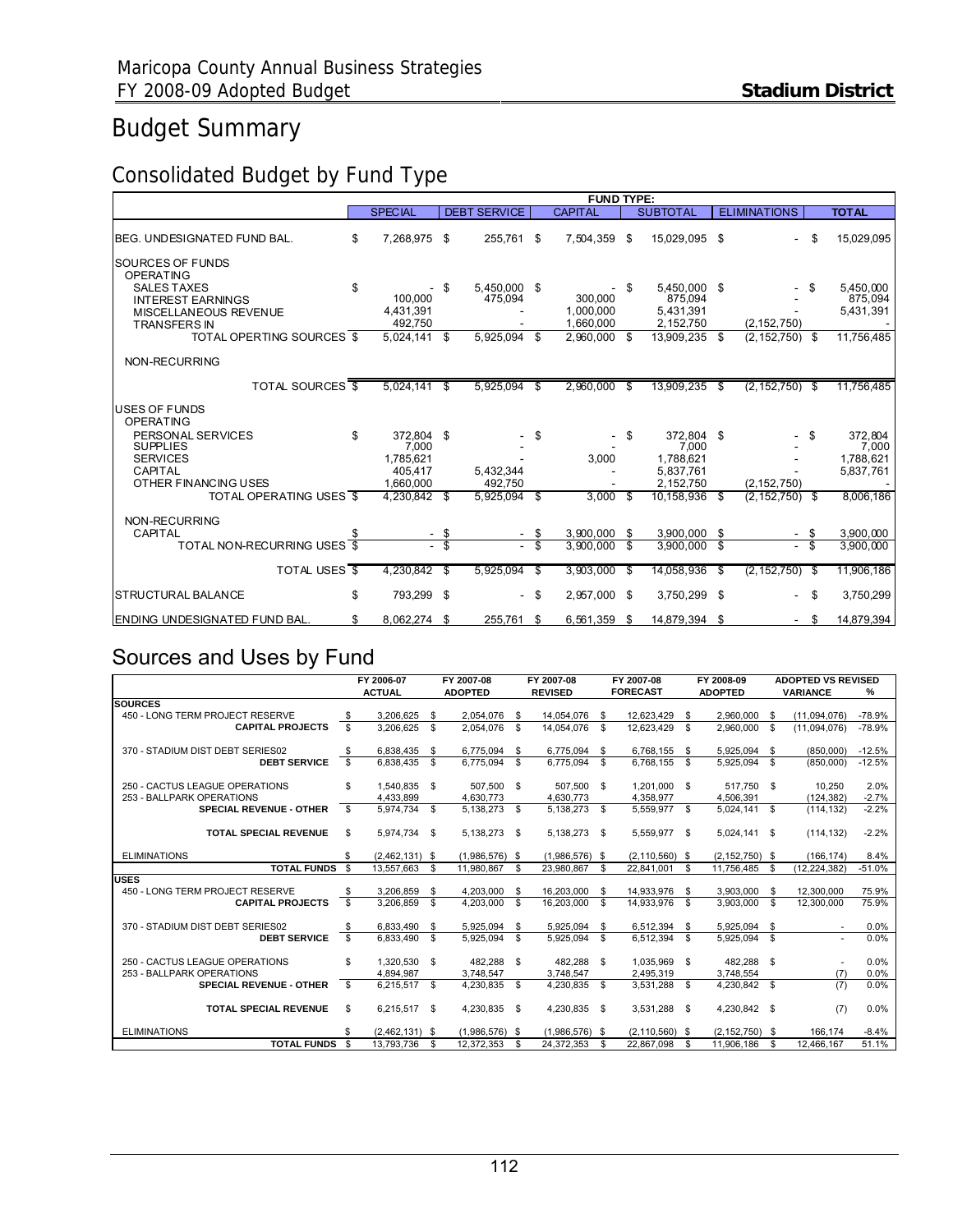## General Adjustments

**Budget Balancing:** Technical adjustment reducing operating budget \$7.

## Programs and Activities

## Entertainment Management Program

The purpose of the Entertainment Management Program is to provide entertainment event services to the Maricopa County community and visitors so they can attend baseball and other entertainment events.

## **Program Results**

| <b>Measure</b>                        | <b>FY 2007</b> | <b>FY 2008</b>  | FY 2009        | Variance                  | % Variance                |
|---------------------------------------|----------------|-----------------|----------------|---------------------------|---------------------------|
| <b>Description</b>                    | Actual         | <b>Forecast</b> | <b>Adopted</b> | <b>Forecast - Adopted</b> | <b>Forecast - Adopted</b> |
| % change in District Event revenue    | Not Reported   | $3.8\%$         | $0.0\%$        | $(3.8\%)$                 | $(100.0\%)$               |
| % change in Event participants        | Not Reported   | $(46.3\%)$      | $0.0\%$        | 46.3%                     | $(100.0\%)$               |
| % change in Day Use Event net revenue | $9.3\%$        | (58.5%)         | (100.0%)       | (41.5%)                   | 71.0%                     |
| % change in Day Use Events            | 15.7%          | $(63.0\%)$      | (100.0%)       | $(37.0\%)$                | 58.8%                     |
| % of District Event usage days booked | Not Reported   | 28.3%           | 100.0%         | 71.7%                     | 252.9%                    |

Activities that comprise this program include:

• Events

## **Events Activity**

The purpose of the Events Activity is to provide entertainment services to the Maricopa County community and its visitors so they can attend baseball and other entertainment events.

**Mandates:** Not mandated.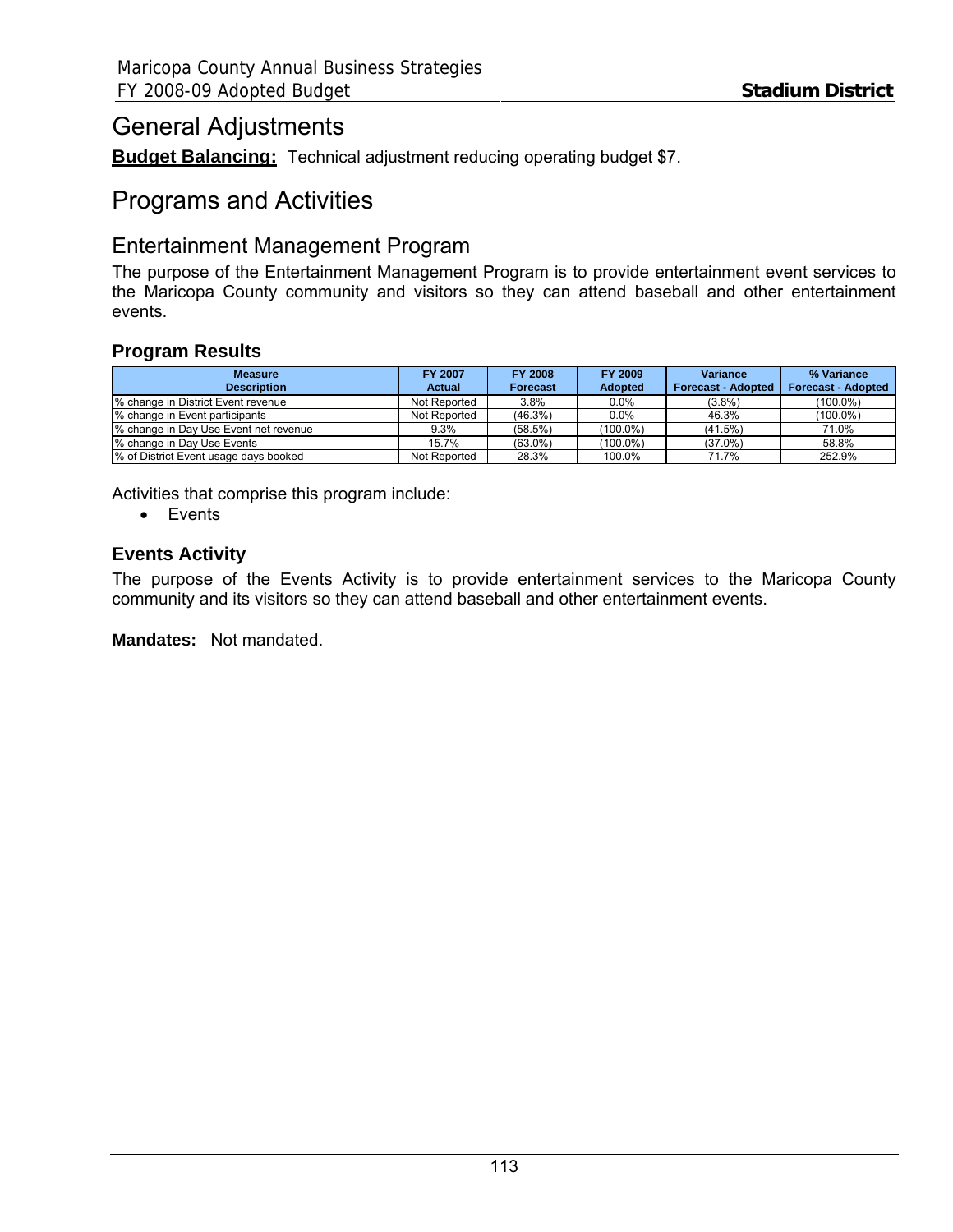#### **Performance Analysis:**

| <b>Measure</b> | <b>Measure Description</b>                   | <b>FY 2007</b>          | FY 2008                  | FY 2009                       | Variance                  | % Variance                |
|----------------|----------------------------------------------|-------------------------|--------------------------|-------------------------------|---------------------------|---------------------------|
| <b>Type</b>    |                                              | <b>Actual</b>           | <b>Forecast</b>          | <b>Adopted</b>                | <b>Forecast - Adopted</b> | <b>Forecast - Adopted</b> |
| Result         | % of District Event usage days booked        | Not Reported            | 28.3%                    | 100.0%                        | 71.7%                     | 252.9%                    |
| Result         | % change in Event participants               | Not Reported            | (46.3%)                  | 0.0%                          | 46.3%                     | $(100.0\%)$               |
| Result         | % change in District Event revenue           | Not Reported            | 3.8%                     | 0.0%                          | (3.8%)                    | $(100.0\%)$               |
| Result         | % change in Day Use Event net revenue        | 9.3%                    | (58.5%)                  | $(100.0\%)$                   | (41.5%)                   | 71.0%                     |
| Result         | % change in Day Use Events                   | 15.7%                   | $(63.0\%)$               | $(100.0\%)$                   | $(37.0\%)$                | 58.8%                     |
| Output         | # of booked District Event usage days        | 43                      | 34                       | 50                            | 16                        | 47.1%                     |
| Output         | # of District Event participants             | 156,392                 | 84,000                   | 84,000                        |                           | 0.0%                      |
| Output         | \$ Day Use Event net revenue generated       | 41,552                  | 25,000                   |                               | (25,000)                  | $(100.0\%)$               |
| Output         | # of Day Use Events                          | 54                      | 20                       |                               | (20)                      | $(100.0\%)$               |
| Output         | \$ Event revenue generated                   | 529,781                 | 550,000                  | 550,000                       |                           | 0.0%                      |
| Demand         | # of expected available District Event usage | Not Reported            | 120                      | 120                           |                           | 0.0%                      |
|                | days                                         |                         |                          |                               |                           |                           |
| Demand         | # of expected District event participants    | Not Reported            | 84,000                   | 84,000                        |                           | 0.0%                      |
| Demand         | \$ Day use event net revenue expected to be  | Not Reported            | 25,000                   | 550,000                       | 525,000                   | 2100.0%                   |
|                | generated                                    |                         |                          |                               |                           |                           |
| Demand         | # of expected day use events                 |                         | 38                       |                               | (38)                      | $(100.0\%)$               |
| Demand         | \$ District Event revenue to be generated    | 550,000                 | 550,000                  | 550,000                       |                           | 0.0%                      |
| Efficiency     | \$ spent/ \$ generated in District revenue   | \$<br>$0.07$ \$         | $0.11$ \$                | $0.19$ \$                     | (0.08)                    | $(75.4\%)$                |
| Efficiency     | \$ spent / # of booked District Event usage  | \$<br>830.28            | \$<br>1,744.91           | $2,081.08$ \$<br>$\mathbf{s}$ | (336.17)                  | (19.3%)                   |
|                | days                                         |                         |                          |                               |                           |                           |
|                | (Budget/# of booked District Event Usage     |                         |                          |                               |                           |                           |
|                | Davs)                                        |                         |                          |                               |                           |                           |
| Efficiency     | \$ spent/# of District Event participants    | \$<br>0.23              | \$<br>0.71               | \$                            | (0.53)                    | $(75.4\%)$                |
|                |                                              |                         |                          |                               |                           |                           |
| Efficiency     | \$ spent/ \$ Day Use Event revenue           | \$<br>$0.86$ $\sqrt{5}$ | 2.37                     |                               |                           |                           |
|                | generated                                    |                         |                          |                               |                           |                           |
| Efficiency     | Total \$ spent / # of day use events         | \$<br>$661.15$ \$       | 2,966.35                 |                               |                           |                           |
| Revenue        |                                              |                         |                          |                               |                           |                           |
|                | 253 - BALLPARK OPERATIONS                    | 593,193<br>\$           | $\sqrt{3}$<br>550,092 \$ | 550,000                       | l \$<br>(92)              | 0.0%                      |
|                | 450 - LONG TERM PROJECT RESERVE              | 41,552                  | 52,376                   |                               | (52, 376)                 | $-100.0%$                 |
|                | 900 - ELIMINATIONS                           | (41, 552)               | (52, 376)                |                               | 52.376                    | $-100.0%$                 |
|                | <b>Total Sources</b>                         | 593,193<br>\$           | \$<br>550,092            | 550,000<br>\$                 | \$<br>(92)                | 0.0%                      |
| Expenditure    |                                              |                         |                          |                               |                           |                           |
|                | 253 - BALLPARK OPERATIONS                    | 77,250<br>\$            | - \$<br>111,703          | - \$<br>104,054               | \$<br>7,649               | 6.8%                      |
|                | 900 - ELIMINATIONS                           | (41, 552)               | (52, 376)                |                               | (52, 376)                 | 100.0%                    |
|                | <b>Total Uses</b>                            | \$<br>35,698            | l \$<br>59,327           | \$<br>104,054                 | \$<br>(44, 727)           | $-75.4%$                  |

• Performance measures for FY 2008-09 reflect the Day Use Event program incorporated in the District Event program.

## Financial Management Program

The purpose of the Financial Management Program is to provide fiscal resources and asset management of Cactus League Facilities and Chase Field for the Board of Directors of the Stadium District, the community, and for its visitors, in order to ensure sound fiscal management of publicly owned facilities.

## **Program Results**

|                          | <b>FY 2007</b> | <b>FY 2008</b>  | FY 2009        | <b>Variance</b>           | % Variance                |
|--------------------------|----------------|-----------------|----------------|---------------------------|---------------------------|
| <b>Description</b>       | Actual         | <b>Forecast</b> | <b>Adopted</b> | <b>Forecast - Adopted</b> | <b>Forecast - Adopted</b> |
| % of items in compliance | Not Reported   | Not Reported    | Not Reported   |                           |                           |
| % of customer satisfied  | Not Reported   | 95.0%           | 95.0%          | $0.0\%$                   | $0.0\%$                   |
| % change in revenue      | $(0.7\%)$      | 10.8%           | $(12.8\%)$     | (23.6%)                   | $(218.2\%)$               |
| % increase in reserves   | $(5.8\%)$      | 60.3%           | $(88.0\%)$     | (148.3%)                  | $(245.9\%)$               |
| % decrease in debt       | Not Reported   | 5.0%            | 4.9%           | $(0.1\%)$                 | $(1.3\%)$                 |

Activities that comprise this program include:

- Fiscal Resource
- Physical Asset Management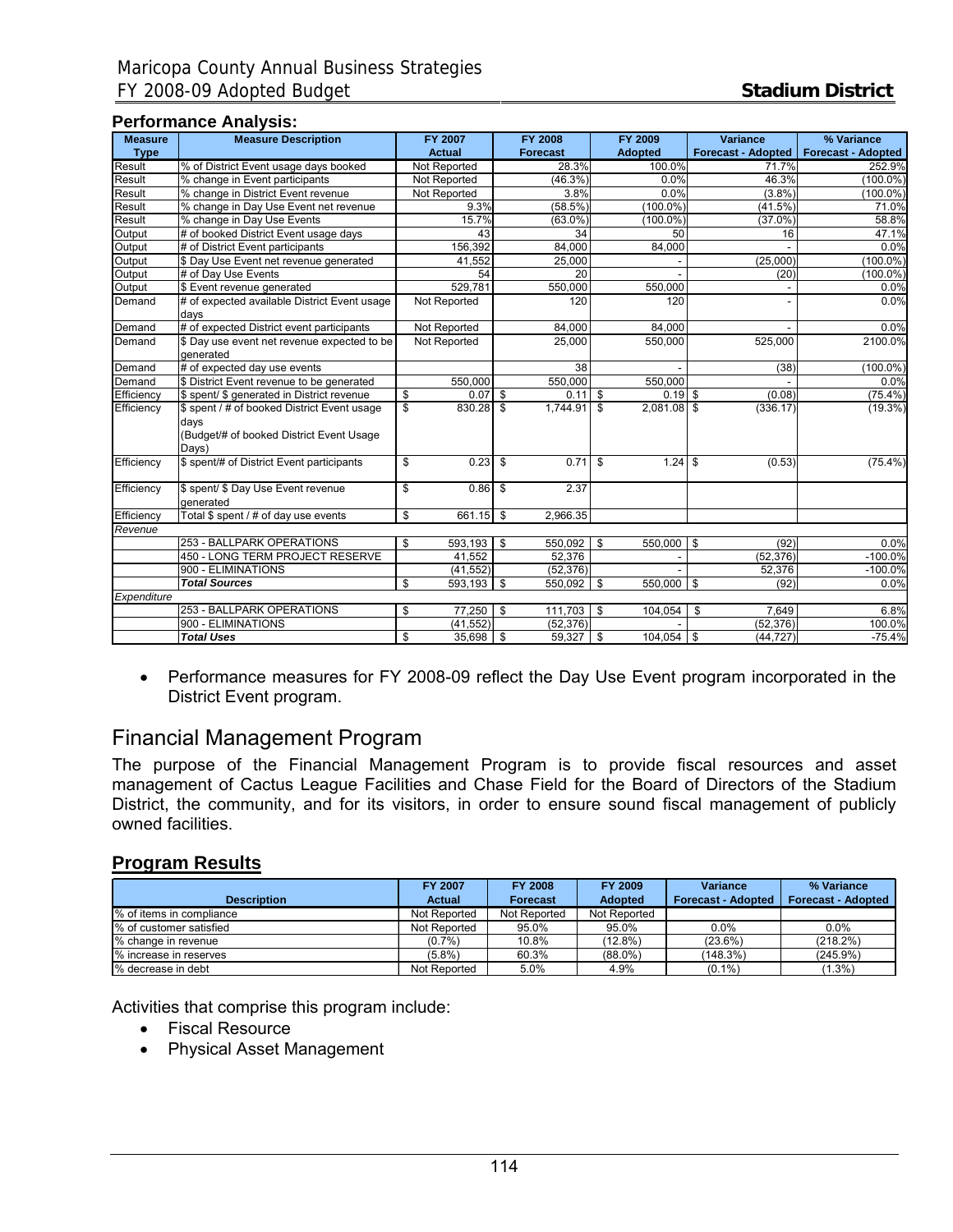## **Fiscal Resource Activity**

The purpose of the Fiscal Resource Activity is to provide Financial Management Services for the Stadium District Board of Directors so that they can make sound financial decisions.

#### **Mandates:** Not mandated.

#### **Performance Analysis:**

| <b>Measure</b> | <b>Measure Description</b>           | <b>FY 2007</b>  | <b>FY 2008</b>    | <b>FY 2009</b>         | <b>Variance</b>           | % Variance                |  |
|----------------|--------------------------------------|-----------------|-------------------|------------------------|---------------------------|---------------------------|--|
| <b>Type</b>    |                                      | <b>Actual</b>   | <b>Forecast</b>   | <b>Adopted</b>         | <b>Forecast - Adopted</b> | <b>Forecast - Adopted</b> |  |
| Result         | % change in revenue                  | (0.7%           | 10.8%             | $(12.8\%)$             | (23.6%)                   | (218.2%)                  |  |
| Result         | % increase in reserves               | (5.8%)          | 60.3%             | $(88.0\%$              | (148.3%)                  | (245.9%)                  |  |
| Result         | % decrease in debt                   | Not Reported    | 5.0%              | 4.9%                   | (0.1%                     | $(1.3\%)$                 |  |
| Output         | \$ generated in reserves             | 2,475,148       | 939,013           | 1.300.000              | 360,987                   | 38.4%                     |  |
| Output         | \$ paid down on debt (principal)     | Not Reported    | 2.960.000         | 3.105.000              | 145.000                   | 4.9%                      |  |
| Output         | \$ generated in revenue              | 7,400,752       | 11,788,867        | 10,856,485             | (932, 382)                | $(7.9\%)$                 |  |
| Demand         | \$ expected to be paid down on debt  | 2,820,000       | 2,960,000         | 3,105,000              | 145,000                   | 4.9%                      |  |
| Demand         | \$ reserves expected to be generated | 1,557,411       | 939.013           | 1,300,000              | 360.987                   | 38.4%                     |  |
| Demand         | \$ revenue expected to be generated  | Not Reported    | 11,839,258        | 10,434,704             | (1,404,554)               | $(11.9\%)$                |  |
| Efficiency     | \$ spent/\$ reserves generated       | \$<br>3.73      | \$<br>7.01        | \$<br>4.72             | <b>S</b><br>2.29          | 32.7%                     |  |
| Efficiency     | \$ spent/\$ debt paid                | Not Reported    | 2.22<br>\$        | 1.97<br>\$             | 0.25<br>- \$              | 11.2%                     |  |
| Efficiency     | \$ spent/\$ revenue generated        | \$<br>1.247     | \$<br>0.558       | $0.565$ \$<br>\$       | (0.007)                   | $(1.2\%)$                 |  |
| Revenue        |                                      |                 |                   |                        |                           |                           |  |
|                | 250 - CACTUS LEAGUE OPERATIONS \$    | 1,540,835       | \$<br>1.201.000   | 517.750<br>- \$        | <b>S</b><br>(683, 250)    | $-56.9%$                  |  |
|                | 253 - BALLPARK OPERATIONS            | 162.768         | 111.203           | 75.000                 | (36, 203)                 | $-32.6%$                  |  |
|                | 370 - STADIUM DIST DEBT SERIES02     | 6,838,435       | 6,768,155         | 5,925,094              | (843,061)                 | $-12.5%$                  |  |
|                | 450 - LONG TERM PROJECT RESERY       | 1.520.048       | 505,865           |                        | (505.865)                 | $-100.0%$                 |  |
|                | 900 - ELIMINATIONS                   | (2, 420, 579)   | (1,088,800)       | (492, 750)             | 596,050                   | $-54.7%$                  |  |
|                | <b>Total Sources</b>                 | \$<br>7,641,507 | - \$<br>7,497,423 | - \$<br>$6,025,094$ \$ | (1,472,329)               | $-19.6%$                  |  |
| Expenditure    |                                      |                 |                   |                        |                           |                           |  |
|                | 250 - CACTUS LEAGUE OPERATIONS \$    | 1,318,552       | 1,031,630<br>- \$ | - \$<br>$480,412$ \$   | 551,218                   | 53.4%                     |  |
|                | 253 - BALLPARK OPERATIONS            | 3,500,685       | 120.425           | 288.627                | (168, 202)                | -139.7%                   |  |
|                | 370 - STADIUM DIST DEBT SERIES02     | 6,833,490       | 6,512,394         | 5,925,094              | 587,300                   | 9.0%                      |  |
|                | 450 - LONG TERM PROJECT RESERY       |                 | 3,000             |                        | 3,000                     | 100.0%                    |  |
|                | 900 - ELIMINATIONS                   | (2,420,579)     | (1,088,800)       | (492, 750)             | (596, 050)                | 54.7%                     |  |
|                | <b>Total Uses</b>                    | \$<br>9,232,148 | \$<br>6,578,649   | 6,201,383<br>\$        | \$<br>377,266             | 5.7%                      |  |

## **Physical Asset Management Activity**

The purpose of the Physical Asset Management Activity is to provide oversight of Chase Field maintenance and use agreements for the users of Chase Field so that they can enjoy a safe and well maintained facility and be protected from future capital repair expenditures to Chase Field by increasing capital reserves.

**Mandates:** Not mandated.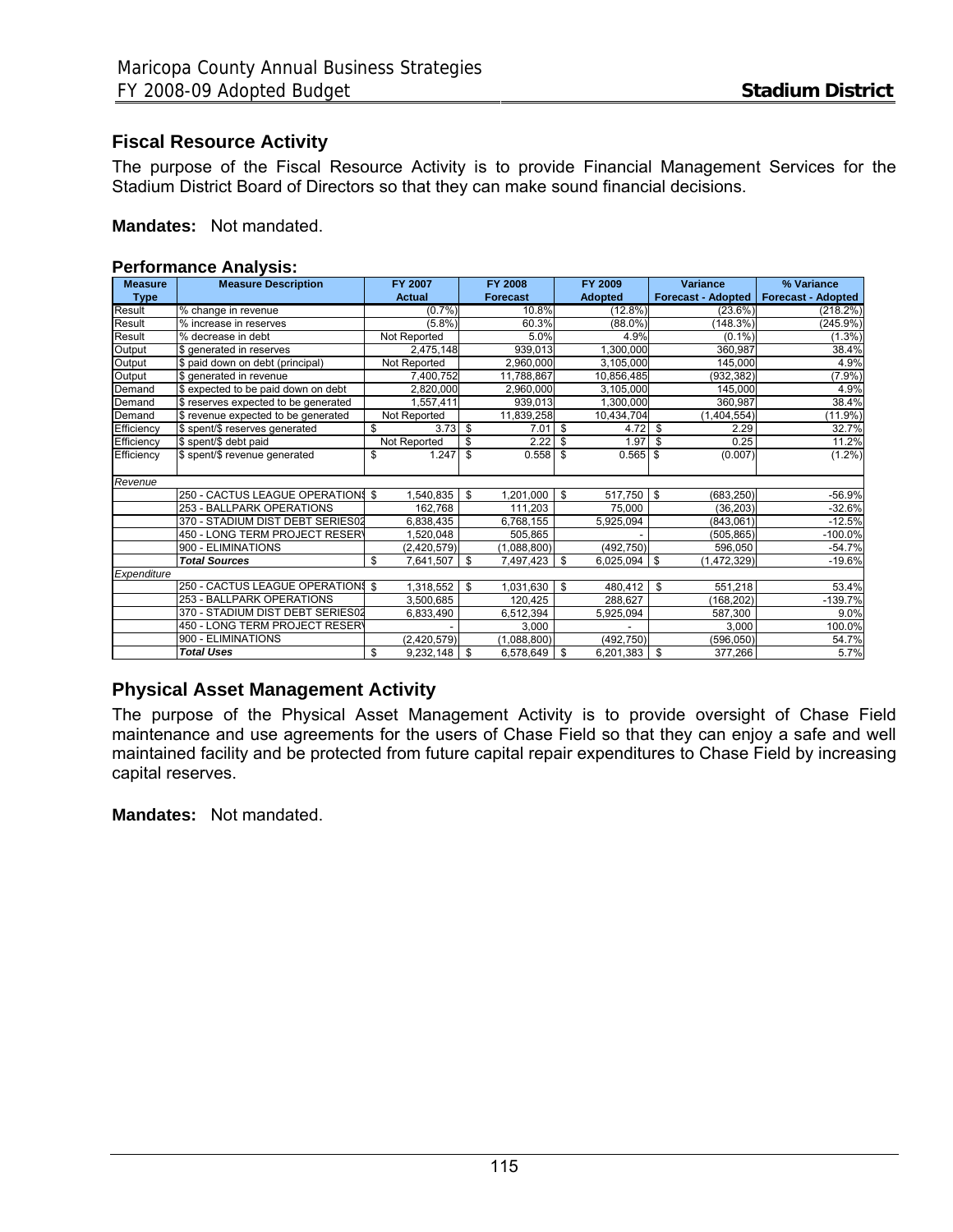#### **Performance Analysis:**

| <b>Measure</b> | <b>Measure Description</b>                | FY 2007         | <b>FY 2008</b>         | <b>FY 2009</b>   | <b>Variance</b>             | % Variance                |
|----------------|-------------------------------------------|-----------------|------------------------|------------------|-----------------------------|---------------------------|
| <b>Type</b>    |                                           | Actual          | <b>Forecast</b>        | <b>Adopted</b>   | <b>Forecast - Adopted  </b> | <b>Forecast - Adopted</b> |
| Result         | % of customer satisfied                   | Not Reported    | 95.0%                  | 95.0%            | 0.0%                        | 0.0%                      |
| Result         | % of items in compliance                  | Not Reported    | Not Reported           | Not Reported     |                             |                           |
| Output         | Number of satisfied customers             | Not Reported    | 2,400,507              | 2,514,000        | 113,493                     | 4.7%                      |
| Output         | Number of items in compliance             | Not Reported    | Not Reported           | Not Reported     |                             |                           |
| Demand         | Total number of expected customers        | Not Reported    | 2,400,507              | 2,514,000        | 113,493                     | 4.7%                      |
| Demand         | Total number of compliance items          | Not Reported    | Not Reported           | Not Reported     |                             |                           |
| Efficiency     | \$ Total activity expenditure per item in | Not Reported    | Not Reported           | Not Reported     |                             |                           |
|                | compliance                                |                 |                        |                  |                             |                           |
| Revenue        |                                           |                 |                        |                  |                             |                           |
|                | 253 - BALLPARK OPERATIONS                 | 3.677.938<br>\$ | $3,680,350$ \$<br>- \$ | 3.881.391        | 201,041<br>\$               | 5.5%                      |
|                | 450 - LONG TERM PROJECT RESERY            | .643,087        | 12,064,028             | 2,960,000        | (9, 104, 028)               | $-75.5%$                  |
|                | 900 - ELIMINATIONS                        | Not Reported    | (969,384)              | (1,660,000)      | (690, 616)                  | 71.2%                     |
|                | <b>Total Sources</b>                      | 5.321.025<br>\$ | 14,774,994 \$<br>-\$   | 5,181,391        | l s<br>(9,593,603)          | $-64.9%$                  |
| Expenditure    |                                           |                 |                        |                  |                             |                           |
|                | 253 - BALLPARK OPERATIONS                 | 1.094.838<br>\$ | 1.960.755<br>\$        | 3,090,244<br>S   | (1.129.489)<br>l s          | $-57.6%$                  |
|                | 450 - LONG TERM PROJECT RESERY            | 3,206,859       | 14,930,976             | 3,903,000        | 11,027,976                  | 73.9%                     |
|                | 900 - ELIMINATIONS                        | Not Reported    | (969,384)              | (1,660,000)      | 690,616                     | $-71.2%$                  |
|                | Total Uses                                | 4,301,697<br>\$ | \$.<br>15,922,347      | 5,333,244<br>\$. | \$<br>10,589,103            | 66.5%                     |

• Compliance was not clearly identified in the current strategic plan; therefore, it is not currently being tracked. The Stadium District's strategic plan is currently in the process of being updated.

#### **Base Adjustment**

- Increase Non-Operating Expenditure budget \$1,500,000 in the Long-Term Project Reserve Fund (450) for non-recurring expenses to upgrade the Stadium's main concourse flooring as recommended by an independent assessment on facility maintenance.
- Increase Non-Operating Expenditure budget \$2,400,000 in the Long-Term Project Reserve Fund (450) for non-recurring expenses to renovate Stadium suites as recommended by an independent assessment on facility maintenance.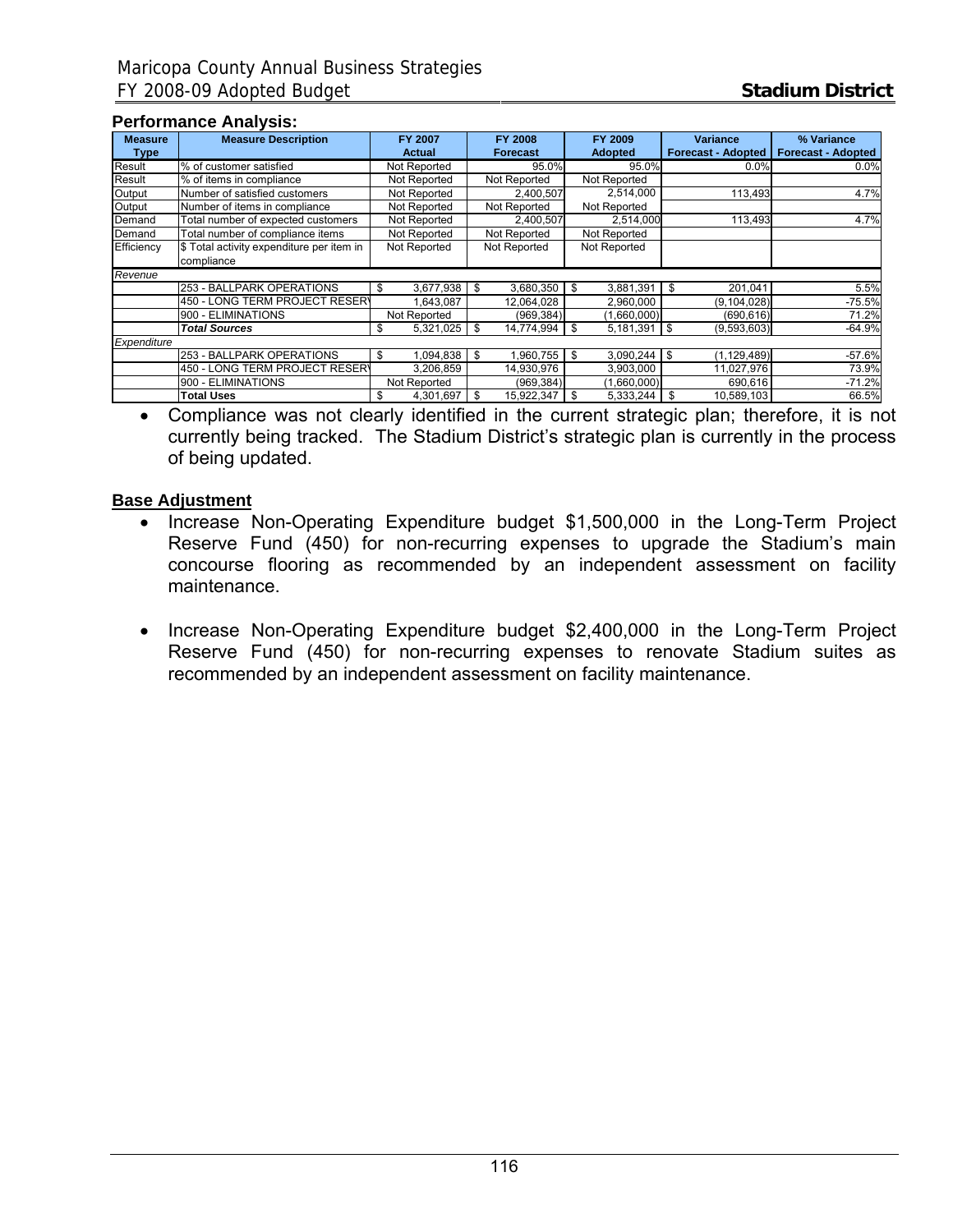# Revenue Sources and Variance Commentary

## Special Sales Tax

In FY 1994-95, State Legislation allowed the Stadium District to collect a special 0.25% sales tax for two years for the construction of the Chase Field. \$238,000,000 of the \$253,000,000 total cost to construct Chase Field was funded through the use of the special sales tax levy. The District obtained a loan from the Diamondbacks for the remainder of the total cost which was paid off in June of 2007. The car rental sales tax established by A.R.S. §48-4234 is used to repay Stadium District bonds.

The car rental surcharge established by A.R.S. §48-4234 is used to repay Stadium District Revenue Bonds for Chase Field or the Cactus League and to fund Cactus League operations. Any net revenue is transferred to the Arizona Tourism and Sport Authority (AZTSA) according to an intergovernmental agreement. Pursuant to A.R.S. §48-4234, the District may set the car rental surcharge at \$2.50 for each lease or rental of a motor vehicle licensed for hire for less than one year and designed to carry fewer than 15 passengers, regardless of whether such vehicle is licensed in the State of Arizona. The District Board of Directors initially levied a car rental surcharge at a rate of \$1.50 beginning in January 1992. The District Board of Directors increased the surcharge to \$2.50, the maximum amount permitted by Statute, in January 1993.

| <b>Special Sales Tax</b> |    |                         |    |                         |               |  |  |  |  |
|--------------------------|----|-------------------------|----|-------------------------|---------------|--|--|--|--|
|                          |    | <b>Stadium District</b> |    | <b>Stadium District</b> |               |  |  |  |  |
| <b>Fiscal</b>            |    | <b>Car Rental</b>       |    | <b>Major League</b>     |               |  |  |  |  |
| Year                     |    | <b>Surcharge</b>        |    | <b>Baseball</b>         | Total         |  |  |  |  |
| 1996-97                  | \$ | 5,326,147               | \$ | 96,058,302              | \$101,384,449 |  |  |  |  |
| 1997-98                  |    | 5,443,369               |    | 35,997,339              | 41,440,708    |  |  |  |  |
| 1998-99                  |    | 5,400,000               |    | NA.                     | 5,400,000     |  |  |  |  |
| 1999-00                  |    | 5,722,238               |    | NA.                     | 5,722,238     |  |  |  |  |
| 2000-01                  |    | 5,637,184               |    | NA.                     | 5,637,184     |  |  |  |  |
| 2001-02                  |    | 5,536,163               |    | NA.                     | 5,536,163     |  |  |  |  |
| 2002-03                  |    | 4,865,038               |    | NA.                     | 4,865,038     |  |  |  |  |
| 2003-04                  |    | 5,556,717               |    | NA.                     | 5,556,717     |  |  |  |  |
| 2004-05                  |    | 6,024,416               |    | NA.                     | 6,024,416     |  |  |  |  |
| 2005-06                  |    | 6,498,814               |    | <b>NA</b>               | 6,498,814     |  |  |  |  |
| 2006-07                  |    | 6,288,093               |    | NA                      | 6,288,093     |  |  |  |  |
| 2007-08 *                |    | 6,229,765               |    | NA.                     | 6,229,765     |  |  |  |  |
| $***$<br>2008-09         |    | 5,450,000               |    | NA.                     | 5,450,000     |  |  |  |  |
| *Forecasted<br>**Budget  |    |                         |    |                         |               |  |  |  |  |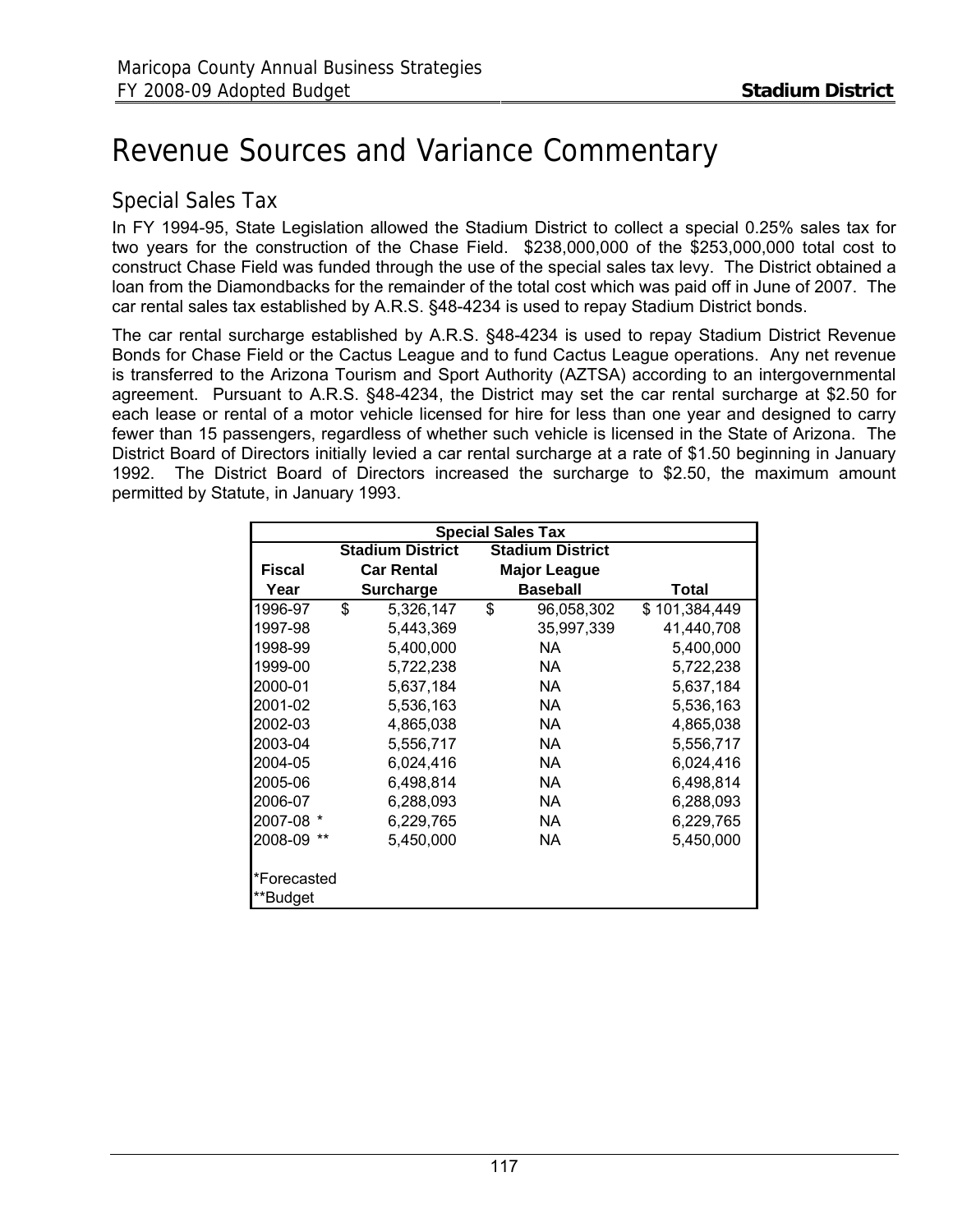## Miscellaneous Revenue

The Stadium District classifies miscellaneous revenues as any revenues that do not fall within a more specific revenue category. Examples of miscellaneous revenues include payments made under the agreements with the Arizona Diamondbacks baseball organization, naming rights fees, facility use charges and interest earnings. The chart at the right illustrates the miscellaneous revenues from FY 2001-02 through the FY 2008-09 Budget.

| <b>Fiscal</b>          | <b>Miscellaneous</b> |           |  |  |  |  |
|------------------------|----------------------|-----------|--|--|--|--|
| Year                   |                      | Revenue   |  |  |  |  |
| 2001-02                | \$                   | 4.953.957 |  |  |  |  |
| 2002-03                |                      | 5,071,762 |  |  |  |  |
| 2003-04                |                      | 4,916,724 |  |  |  |  |
| 2004-05                |                      | 5,276,945 |  |  |  |  |
| 2005-06                |                      | 6,000,467 |  |  |  |  |
| 2006-07                |                      | 7,269,570 |  |  |  |  |
| 2007-08                | $\star$              | 5,966,558 |  |  |  |  |
| 2008-09                | **                   | 6,306,485 |  |  |  |  |
|                        |                      |           |  |  |  |  |
| * Projected Actual     |                      |           |  |  |  |  |
| $***$<br><b>Budget</b> |                      |           |  |  |  |  |

## Other Financing Sources

Other Financing Sources solely comprise Fund Transfers In.

## **Fund Transfers**

Revenue is transferred between the Stadium District funds to provide resources for operations and capital improvements. A portion of the car rental surcharge revenue from the Stadium District Debt Service Fund (370) is transferred to the Cactus League Operations Fund (250) to support Cactus League operations Additionally, half the net revenue from the Ballpark Operations Fund (253) is transferred to the Long Term Project Reserve Fund (450) along with amounts associated with loan repayments. These transfers are made as required under the agreements with the baseball team. The funds will be utilized to maintain and improve the facility.

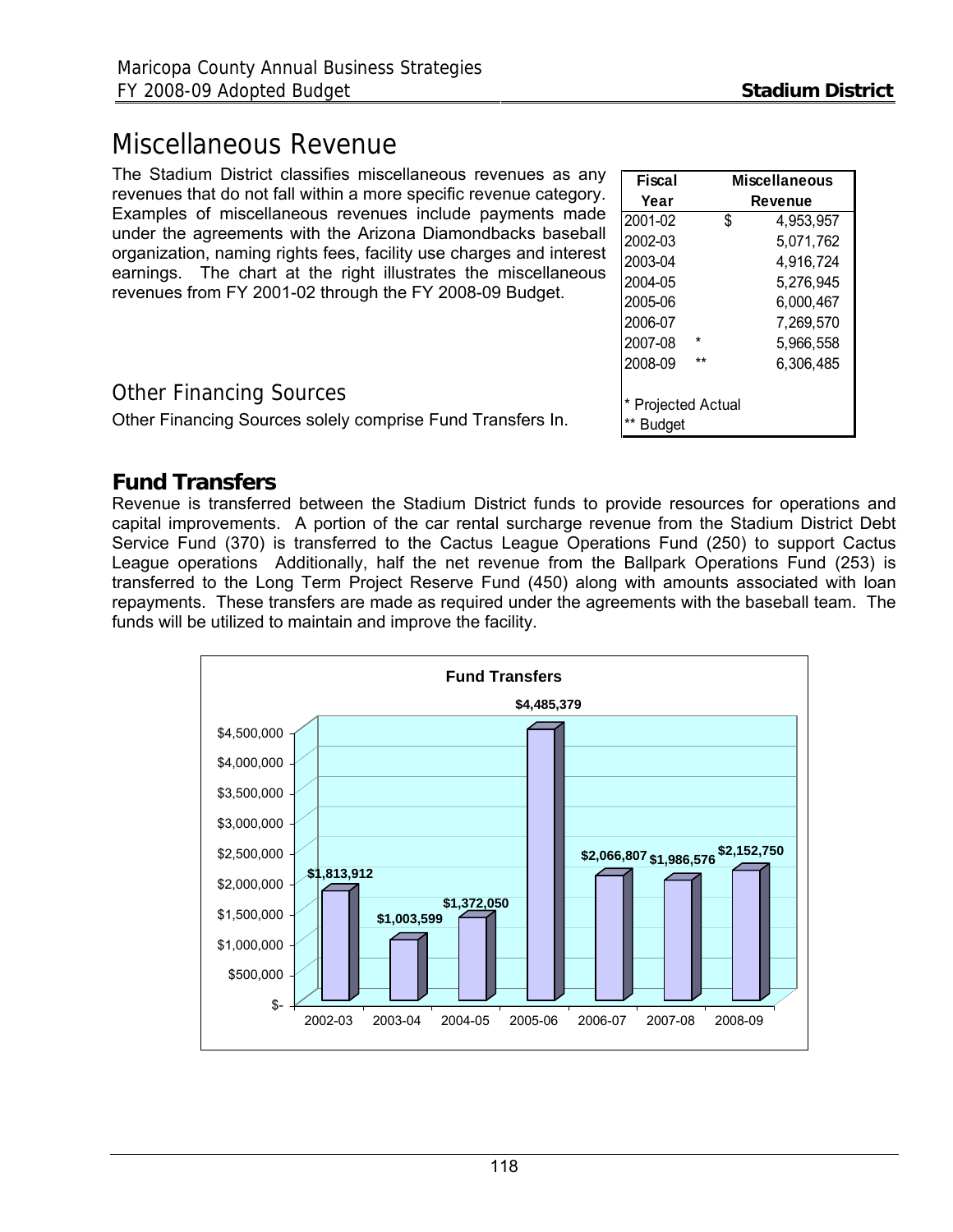# Beginning Fund Balance and Variance Commentary

The following schedule lists the estimated beginning fund balances, projected revenues and expenditures for the upcoming fiscal year, as well as resulting estimated fund balances at the end of FY 2007-08. "Beginning fund balance" represents resources accumulated within each fund as of the start of the fiscal year, based on actual and projected revenues and expenditures for prior fiscal years. For budgeting purposes, fund balances are "Unreserved/Undesignated," which means that estimated unreserved fund balances are reduced by amounts designated for other purposes. The Stadium District has no fund balance designations at this time.

The process for estimating all beginning fund balances for FY 2008-09 begins with audited actual fund balance information at the end of FY 2006-07, as presented in the Maricopa County Comprehensive Annual Financial Report (CAFR). The "unreserved fund balance" is used.

| <b>Beginning Fund Balance Summary</b>                          |      |                              |    |                         |    |                          |     |                         |    |                |    |                   |    |                              |  |                |
|----------------------------------------------------------------|------|------------------------------|----|-------------------------|----|--------------------------|-----|-------------------------|----|----------------|----|-------------------|----|------------------------------|--|----------------|
| STADIUM DISTRICT FY 2008-09 ADOPTED BUDGET                     |      |                              |    |                         |    |                          |     |                         |    |                |    |                   |    |                              |  |                |
|                                                                |      |                              |    | <b>SOURCES:</b>         |    |                          |     | USES:                   |    |                |    |                   |    | <b>UNDESIG.</b>              |  |                |
|                                                                |      | UNDESIG.<br><b>BEG. FUND</b> |    |                         |    | <b>NON</b>               |     |                         |    | <b>NON</b>     |    | <b>STRUCTURAL</b> |    | <b>ENDING</b><br><b>FUND</b> |  |                |
| <b>FUND</b>                                                    |      | <b>BALANCE</b>               |    | <b>OPERATING</b>        |    | <b>RECURRING</b>         |     | <b>OPERATING</b>        |    |                |    | <b>RECURRING</b>  |    | <b>BALANCE</b>               |  | <b>BALANCE</b> |
| <b>SPECIAL REVENUE - OTHER</b>                                 |      |                              |    |                         |    |                          |     |                         |    |                |    |                   |    |                              |  |                |
| <b>250 CACTUS LEAGUE OPERATIONS</b><br>253 BALLPARK OPERATIONS | \$   | 3,079,219 \$<br>4,189,756    |    | 517,750 \$<br>4,506,391 |    |                          | \$. | 482,288 \$<br>3,748,554 |    |                | \$ | 35,462<br>757,837 | \$ | 3,114,681<br>4,947,593       |  |                |
| SPECIAL REVENUE - OTHER \$7,268,975                            |      |                              | \$ | $5,024,141$ \$          |    |                          | \$  | 4,230,842               | \$ |                | \$ | 793,299           | \$ | 8,062,274                    |  |                |
| <b>DEBT SERVICE</b>                                            |      |                              |    |                         |    |                          |     |                         |    |                |    |                   |    |                              |  |                |
| 370 STADIUM DIST DEBT SERIES02                                 | - \$ | 255,761                      |    | \$5,925,094             | -S |                          | S.  | 5,925,094 \$            |    |                |    |                   |    | 255,761                      |  |                |
| DEBT SERVICE \$                                                |      | 255,761                      | \$ | 5,925,094               | \$ | $\overline{\phantom{a}}$ | \$  | 5,925,094               | \$ | $\overline{a}$ | \$ |                   | \$ | 255,761                      |  |                |
| <b>CAPITAL PROJECTS</b>                                        |      |                              |    |                         |    |                          |     |                         |    |                |    |                   |    |                              |  |                |
| 450 LONG TERM PROJECT RESERVE \$                               |      | 7,504,359                    |    | $$2,960,000$ \$         |    | $\sim$                   | \$  | 3,000                   | \$ | 3,900,000 \$   |    | 2,957,000         | S  | 6,561,359                    |  |                |
| <b>ELIMINATIONS</b>                                            | \$   | $\sim$                       |    | $$$ (2,152,750) \$      |    | $\sim$                   |     | $$$ (2,152,750) \$      |    |                | \$ |                   | \$ |                              |  |                |
| <b>TOTAL</b>                                                   |      | \$15,029,095                 |    | \$11,756,485            |    |                          | S   | 8,006,186               | S. | 3,900,000      |    | 3,750,299         |    | \$14,879,394                 |  |                |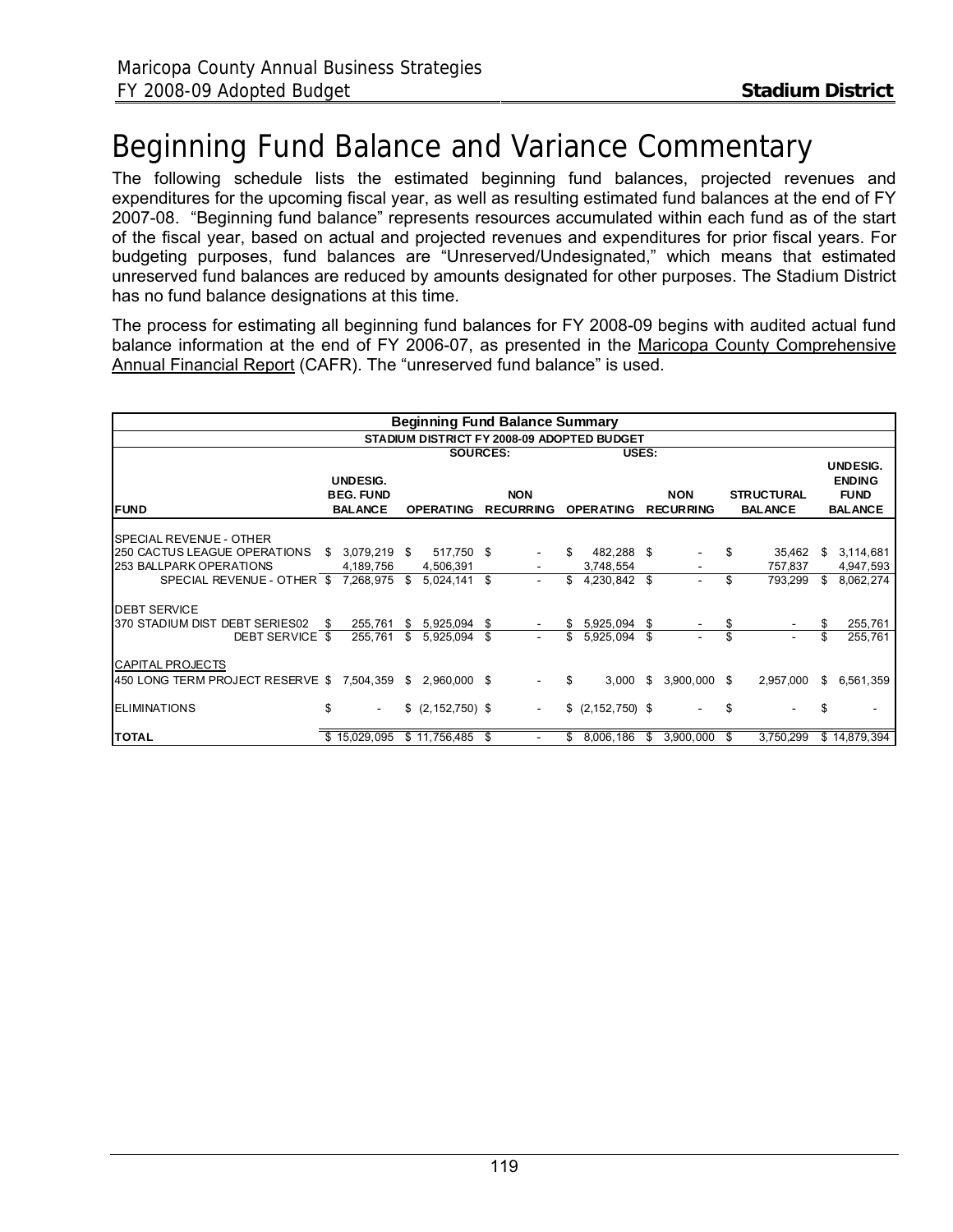## Appropriated Budget Reconciliations

Cactus League Operations Fund (250)

|                                                         |    | <b>EXPENDITURES</b> |      | <b>REVENUE</b> |
|---------------------------------------------------------|----|---------------------|------|----------------|
| <b>OPERATING</b>                                        |    |                     |      |                |
| FY 2007-08 ADOPTED BUDGET                               | \$ | 482,288             | - \$ | 507,500        |
|                                                         |    |                     |      |                |
| FY 2007-08 REVISED RESTATED BUDGET                      | \$ | 482,288             | -\$  | 507,500        |
|                                                         |    |                     |      |                |
| <b>TARGET ADJUSTMENTS:</b>                              |    |                     |      |                |
| Employee Health/Dental Plan Changes (12 months)         | \$ |                     | \$   |                |
| <b>Retirement Contributions</b>                         |    |                     |      |                |
| FY 2008-09 Pay for Performance                          |    |                     |      |                |
| Subtotal \$                                             |    | $\sim$              | \$   |                |
|                                                         |    |                     |      |                |
| FY 2008-09 BUDGET TARGET                                | S. | 482,288             | S    | 507,500        |
|                                                         |    |                     |      |                |
| <b>REQUESTED ADJUSTMENTS:</b>                           |    |                     |      |                |
| Car Rental Surcharge Fund Transfer from Debt Fund (370) | \$ |                     | - \$ | 10,250         |
|                                                         |    |                     |      |                |
| FY 2008-09 REQUESTED BUDGET                             | S. | 482,288             | - 56 | 517,750        |
|                                                         |    |                     |      |                |
| FY 2008-09 ADOPTED OPERATING BUDGET                     | \$ | 482,288             | -\$  | 517,750        |
| PERCENT CHANGE FROM TARGET AMOUNT                       |    | $0.0\%$             |      | 2.0%           |
|                                                         |    |                     |      |                |
| FY 2008-09 TOTAL ADOPTED BUDGET                         | S  | 482,288             | S    | 517,750        |

## Ballpark Operations Fund (253)

|                                                                     |             |    | <b>EXPENDITURES</b> |    | <b>REVENUE</b> |
|---------------------------------------------------------------------|-------------|----|---------------------|----|----------------|
| <b>OPERATING</b>                                                    |             |    |                     |    |                |
| FY 2007-08 ADOPTED BUDGET                                           |             | \$ | 3,748,547           |    | 4,630,773      |
| FY 2007-08 REVISED RESTATED BUDGET                                  |             | \$ | 3,748,547           | \$ | 4,630,773      |
|                                                                     |             |    |                     |    |                |
| FY 2008-09 BUDGET TARGET                                            |             | \$ | 3,748,547           | S  | 4,630,773      |
| <b>REQUESTED ADJUSTMENTS:</b>                                       |             |    |                     |    |                |
| Program Revenue Volume Change                                       |             | \$ |                     | \$ | (124, 382)     |
| <b>Other Reductions</b>                                             |             |    | (155, 924)          |    |                |
| Stadium Net Operating Fund Transfer to Long Term Reserve Fund (450) |             |    | 155,924             |    |                |
|                                                                     | Subtotal \$ |    | Ξ.                  | \$ | (124, 382)     |
| FY 2008-09 REQUESTED BUDGET                                         |             | \$ | 3,748,547           | S  | 4,506,391      |
| <b>BASE ADJUSTMENTS:</b>                                            |             |    |                     |    |                |
| <b>Budget Balancing Adjustment</b>                                  |             | \$ |                     | \$ |                |
|                                                                     | Subtotal    | \$ | $\overline{7}$      | \$ | ۰              |
| FY 2008-09 ADOPTED OPERATING BUDGET                                 |             | S. | 3,748,554           | S. | 4,506,391      |
| <b>PERCENT CHANGE FROM TARGET AMOUNT</b>                            |             |    | 0.0%                |    | $-2.7%$        |
| FY 2008-09 TOTAL ADOPTED BUDGET                                     |             | S  | 3,748,554           | S  | 4,506,391      |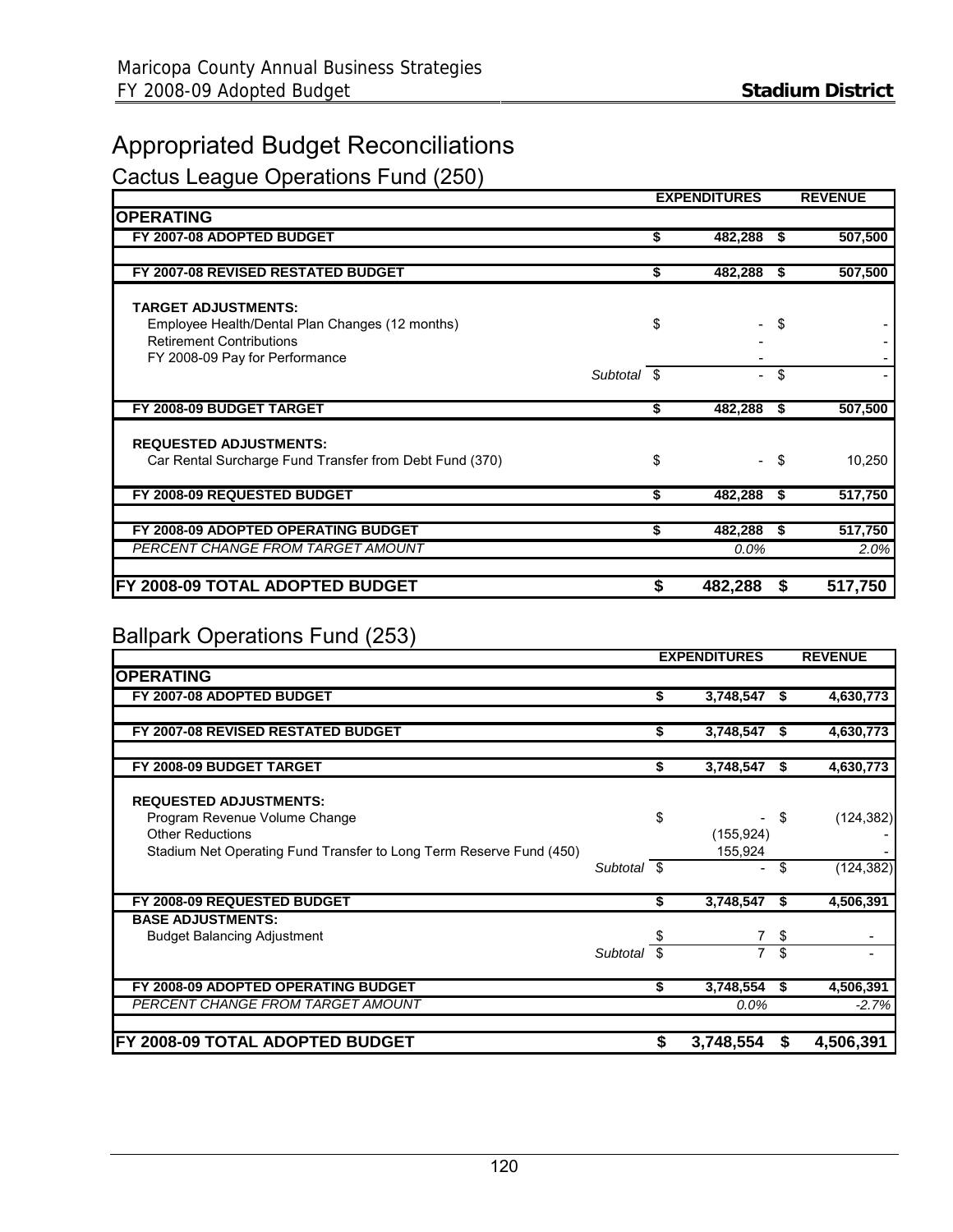## Stadium District Debt Series 02 Fund (370)

|                                                                                                                                                                               | <b>EXPENDITURES</b>       |     | <b>REVENUE</b> |
|-------------------------------------------------------------------------------------------------------------------------------------------------------------------------------|---------------------------|-----|----------------|
| <b>OPERATING</b>                                                                                                                                                              |                           |     |                |
| FY 2007-08 ADOPTED BUDGET                                                                                                                                                     | 5,925,094                 |     | 6,775,094      |
|                                                                                                                                                                               |                           |     |                |
| FY 2007-08 REVISED RESTATED BUDGET                                                                                                                                            | \$<br>5,925,094           | S   | 6,775,094      |
|                                                                                                                                                                               |                           |     |                |
| FY 2008-09 BUDGET TARGET                                                                                                                                                      | \$<br>5,925,094           | S   | 6,775,094      |
| <b>REQUESTED ADJUSTMENTS:</b><br>Car Rental Surcharge Revenue Decrease<br>Car Rental Surcharge Fund Transfer to Cactus League Operations Fund (250)<br>Other Base Adjustments | \$<br>10,250<br>(10, 250) | -\$ | (850,000)      |
| Subtotal \$                                                                                                                                                                   |                           | \$  | (850,000)      |
| FY 2008-09 REQUESTED BUDGET                                                                                                                                                   | \$<br>5,925,094           |     | 5,925,094      |
| FY 2008-09 ADOPTED OPERATING BUDGET                                                                                                                                           | 5,925,094                 | S   | 5,925,094      |
| <b>PERCENT CHANGE FROM TARGET AMOUNT</b>                                                                                                                                      | $0.0\%$                   |     | $-12.5%$       |
| FY 2008-09 TOTAL ADOPTED BUDGET                                                                                                                                               | 5,925,094                 | S   | 5,925,094      |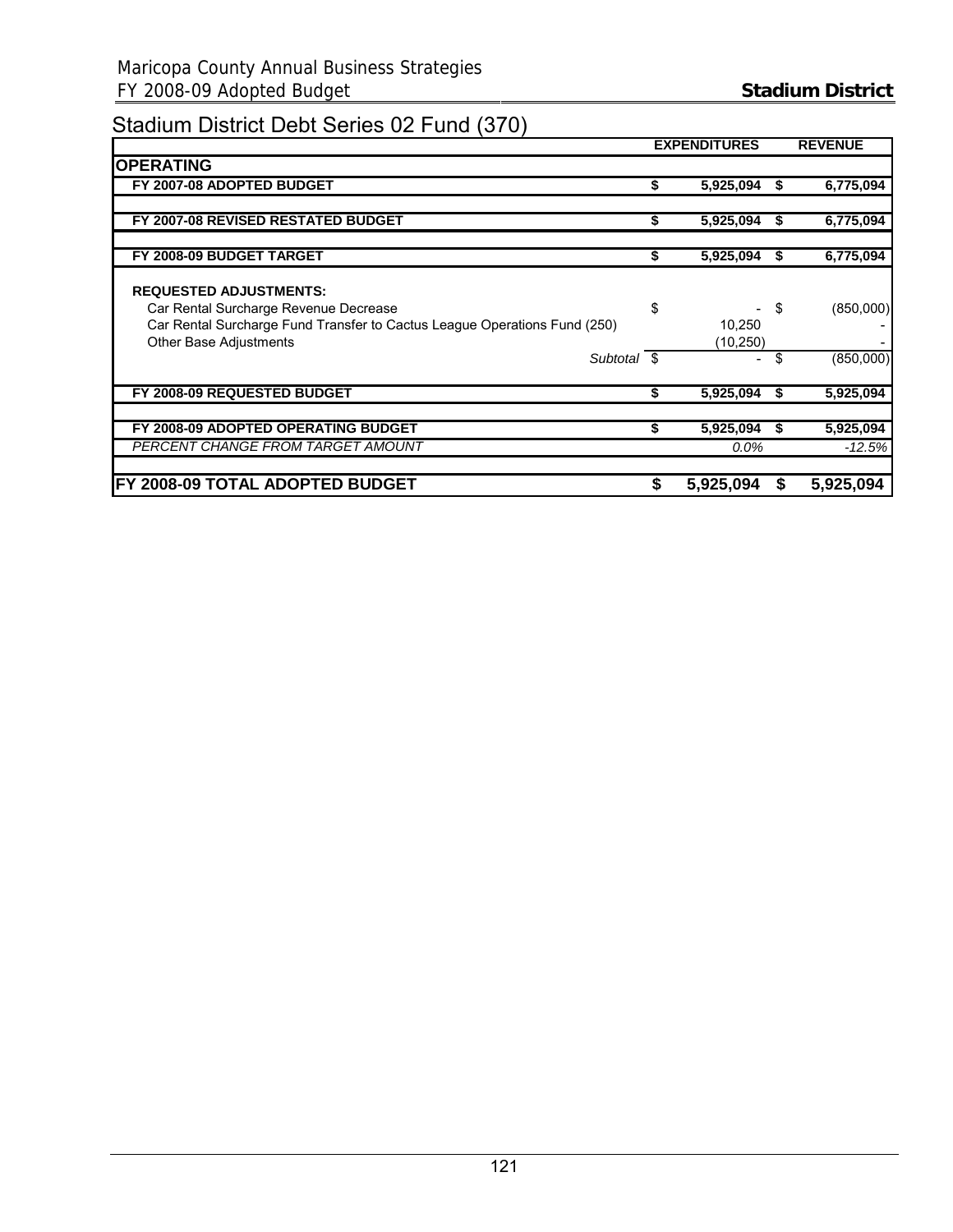## Long Term Project Reserve Fund (450)

|                                                          |             |    | <b>EXPENDITURES</b> |                                      | <b>REVENUE</b> |
|----------------------------------------------------------|-------------|----|---------------------|--------------------------------------|----------------|
| <b>OPERATING</b>                                         |             |    |                     |                                      |                |
| FY 2007-08 ADOPTED BUDGET                                |             | S  | 4,203,000           | \$                                   | 2,054,076      |
|                                                          |             |    |                     |                                      |                |
| <b>MID-YEAR ADJUSTMENTS:</b>                             |             |    |                     |                                      |                |
| Repayment of Video Board and Control Room Renovations    |             | \$ | 10,000,000          | - \$                                 | 10,000,000     |
| Chase Field Suite Renovation Project Phase II            |             |    | 2,000,000           |                                      | 2,000,000      |
|                                                          | Subtotal \$ |    | 12,000,000          | \$                                   | 12,000,000     |
|                                                          |             |    |                     |                                      |                |
| FY 2007-08 REVISED RESTATED BUDGET                       |             | \$ | 16,203,000          | $\overline{\mathbf{s}}$              | 14,054,076     |
|                                                          |             |    |                     |                                      |                |
| <b>TARGET ADJUSTMENTS:</b>                               |             |    |                     |                                      |                |
| <b>Non-Recurring Expenditure Detail</b>                  |             |    |                     |                                      |                |
| Suite Renovation                                         |             | \$ | $(1,000,000)$ \$    |                                      |                |
| Resurface Main Concourse Flooring                        |             |    | (1,200,000)         |                                      |                |
| Scoreboard Replacement                                   |             |    | (2,000,000)         |                                      |                |
| Diamondbacks Donation/Chase Field Video Boards           |             |    | (10,000,000)        |                                      | (10,000,000)   |
| Diamondbacks Donation/Suite Conversion at Chase Field    |             |    | (2,000,000)         |                                      | (2,000,000)    |
|                                                          | Subtotal \$ |    | $(16,200,000)$ \$   |                                      | (12,000,000)   |
|                                                          |             |    |                     |                                      |                |
| FY 2008-09 BUDGET TARGET                                 |             | \$ | 3,000               | \$                                   | 2,054,076      |
|                                                          |             |    |                     |                                      |                |
| <b>REQUESTED ADJUSTMENTS:</b>                            |             |    |                     |                                      |                |
| Program Revenue Volume Increase                          |             | \$ |                     | \$                                   | 750,000        |
| Stadium Net Operating Fund Transfer to Long Term Reserve |             |    |                     |                                      | 155,924        |
|                                                          | Subtotal \$ |    | L.                  | \$                                   | 905,924        |
| FY 2008-09 REQUESTED BUDGET                              |             | \$ | 3,000               | $\overline{\boldsymbol{\mathsf{s}}}$ | 2,960,000      |
|                                                          |             |    |                     |                                      |                |
| FY 2008-09 ADOPTED OPERATING BUDGET                      |             | \$ | 3,000               | - \$                                 | 2,960,000      |
| PERCENT CHANGE FROM TARGET AMOUNT                        |             |    | $0.0\%$             |                                      | 44.1%          |
|                                                          |             |    |                     |                                      |                |
| <b>NON-OPERATING</b>                                     |             |    |                     |                                      |                |
|                                                          |             |    |                     |                                      |                |
| <b>Ballpark Flooring (BPFL)</b>                          |             |    |                     |                                      |                |
| Main Concourse Reflooring Project                        |             | \$ | 1,500,000           | - \$                                 |                |
| <b>Ballpark Suite Rennovations (BPSR)</b>                |             |    |                     |                                      |                |
| Chase Field Suite Renovation Project Phase III           |             |    | 2,400,000           |                                      |                |
|                                                          |             |    |                     |                                      |                |
| FY 2008-09 ADOPTED NON-OPERATING BUDGET                  |             | \$ | 3,900,000           | $\overline{\bullet}$                 |                |
|                                                          |             |    |                     |                                      |                |
| FY 2008-09 TOTAL ADOPTED BUDGET                          |             | \$ | 3,903,000           | \$                                   | 2,960,000      |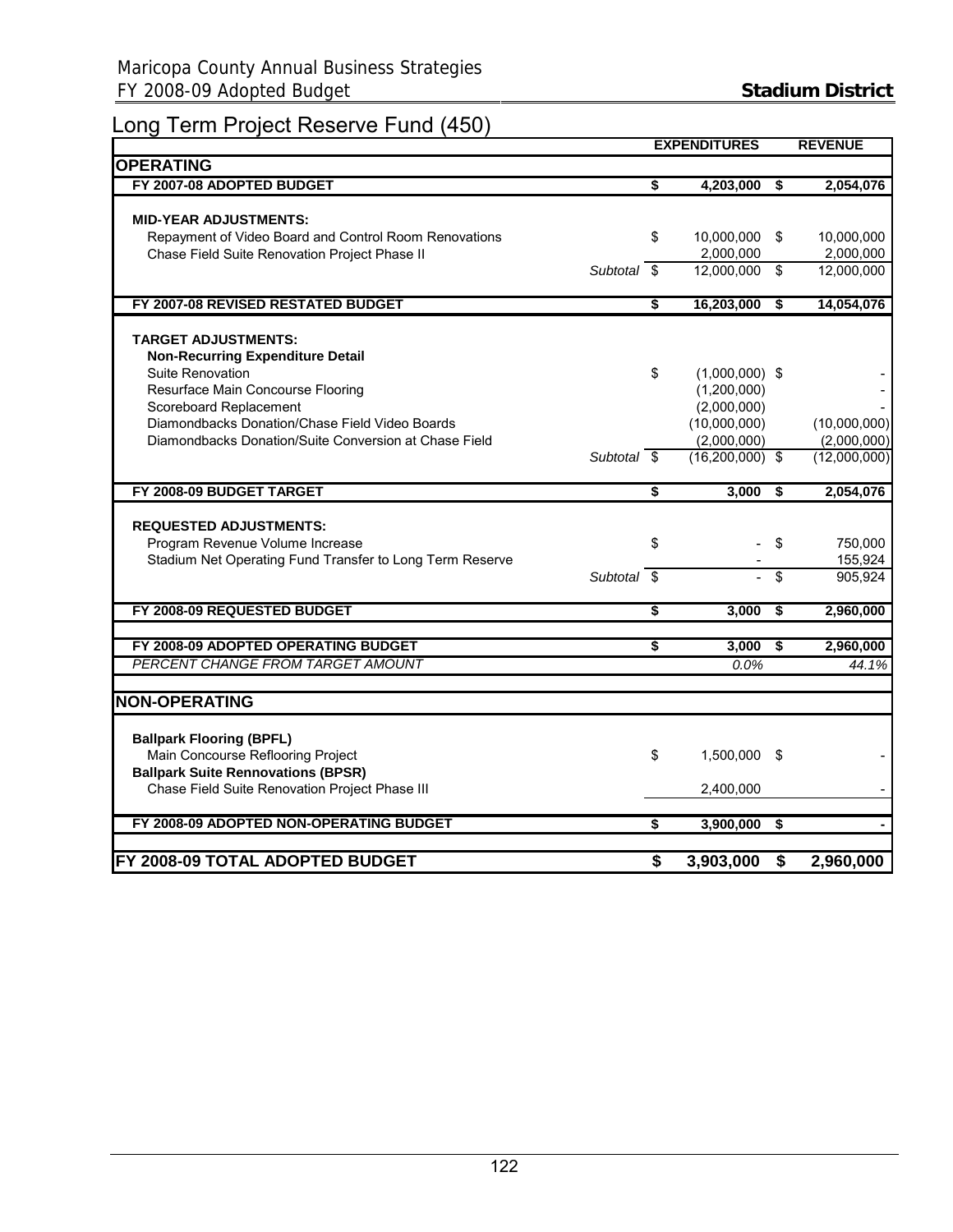## Debt Service

The Stadium District was formed through action of the Maricopa County Board of Supervisors in September 1991 pursuant to the A.R.S., Title 48, Chapter 26. The Stadium District has two purposes:

- To oversee the operation and maintenance of Chase Field, a major league baseball stadium, and;
- Enhance and promote major league baseball spring training in the County through the development of new, and the improvement of, existing baseball training facilities.

To accomplish these purposes, the Stadium District possesses the statutory authority to issue special obligation bonds to provide financial assistance for the development and improvement of baseball training facilities located within the County.

## Debt Issuance History

The Stadium District has used debt financing for many years to finance capital projects. The following chart illustrates the amount of debt, as well as categories of outstanding debt for the fiscal year ended June 30, 2007.

## **LONG-TERM LIABILITIES**

**All Categories of Debt (2) Maricopa County Stadium District, As of June 30, 2007** 

|                                             | <b>Year Ending June 30</b> |              |              |                     |              |  |  |
|---------------------------------------------|----------------------------|--------------|--------------|---------------------|--------------|--|--|
|                                             | 2003                       | 2004         | 2005         | 2006                | 2007         |  |  |
| <b>GOVERNMENTAL ACTIVITES:</b>              |                            |              |              |                     |              |  |  |
| Bonds, loans, and other payables:           |                            |              |              |                     |              |  |  |
| Stadium District revenue bonds              | \$57,225,000               | \$55,225,000 | \$52,735,000 | \$50.050.000        | \$47,230,000 |  |  |
| Stadium District contractual<br>obligations | 7,888,888                  | 6.428.888    |              | 4,428,888 2,428,888 | 0            |  |  |
| Stadium District Ioans payable              | 0                          | 0            |              | 0 <sub>0</sub>      | 978,394      |  |  |
| <b>Total Governmental activities</b>        | \$65,113,888               | \$61,653,888 | \$57,163,888 | \$52.478.888        | \$48,208,394 |  |  |

The Stadium District Revenue Bonds are special obligations of the District. The bonds are payable solely from pledged revenues, consisting of car rental surcharges levied and collected by the District pursuant to A.R.S., Title 48, Chapter 26, Article 2, §48-4234. The bonds do not constitute a debt or a pledge of the faith or credit of Maricopa County, the State of Arizona, or any other political subdivision. The payment of the bonds is enforceable solely out of the pledged revenues, and no owner shall have any right to compel any exercise of taxing power of the District, except for surcharges.

The following tables illustrate the existing debt service for the outstanding Stadium District Revenue Bonds.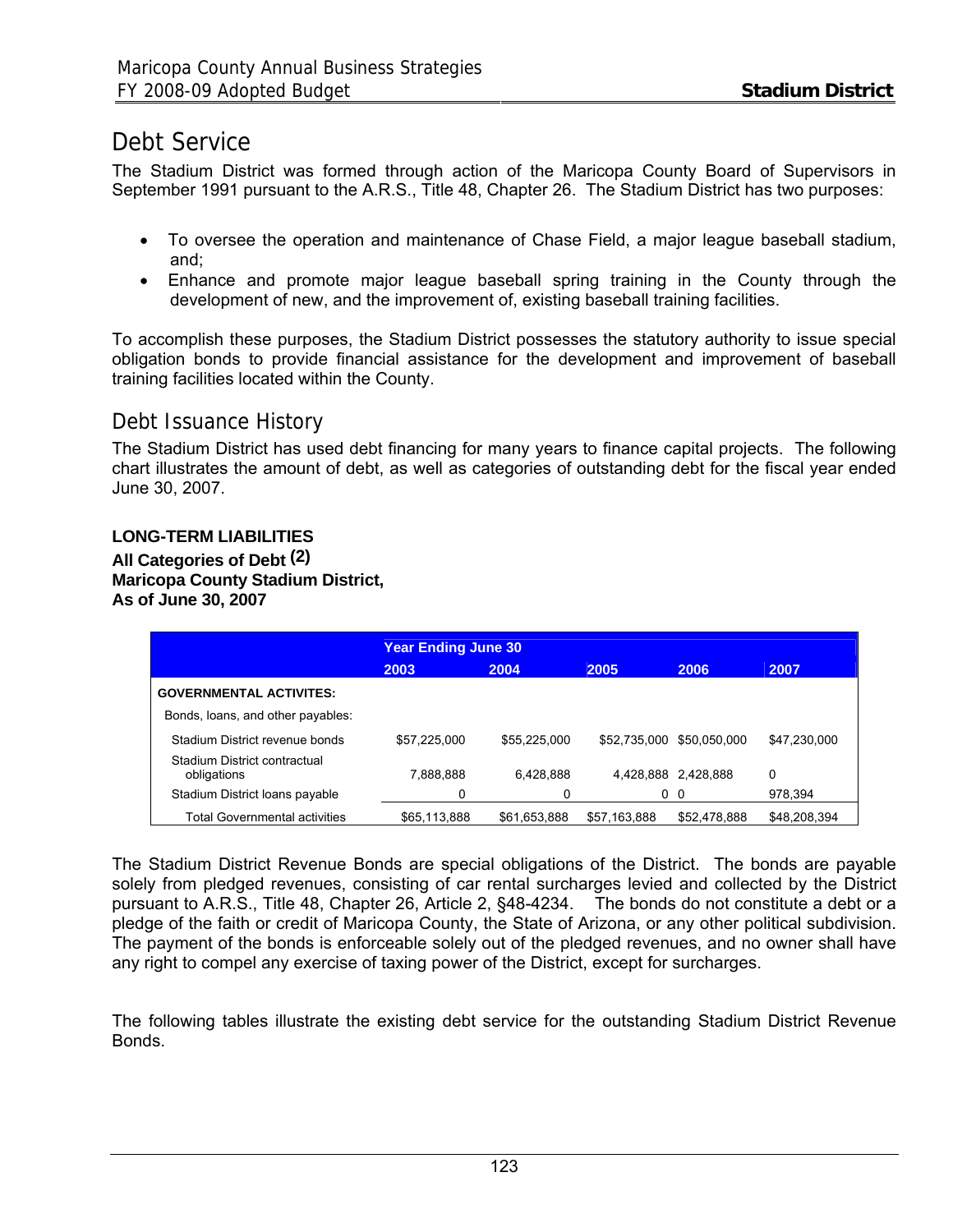**DEBT SERVICE REQUIREMENTS TO MATURITY Stadium District Revenue Bonds Maricopa County, Arizona As of June 30, 2007** 

| <b>Year Ending</b><br>June 30 |    | <b>Principal</b> |    | <b>Interest</b> | Total | <b>Debt Service</b> |
|-------------------------------|----|------------------|----|-----------------|-------|---------------------|
| 2008                          | \$ | 2,960,000        | \$ | 2,462,344       | \$    | 5,422,344           |
| 2009                          |    | 3,105,000        |    | 2,314,344       |       | 5,419,344           |
| 2010                          |    | 3,260,000        |    | 2,159,094       |       | 5,419,094           |
| 2011                          |    | 3,390,000        |    | 2,028,694       |       | 5,418,694           |
| 2012                          |    | 3,570,000        |    | 1,850,718       |       | 5,420,718           |
| $ 2013 - 17$                  |    | 20,920,000       |    | 6,185,012       |       | 27,105,012          |
| $ 2018 - 19$                  |    | 10,025,000       |    | 815,388         |       | 10,840,388          |
| Total                         | S  | 47,230,000       | S  | 17,815,594      | \$    | 65,045,594          |

#### **SUMMARY OF PRINCIPAL AMOUNT OUTSTANDING BY ISSUE As of June 30, 2007**

| <b>Bond Issue</b>                                 | <b>Amount</b> |            |
|---------------------------------------------------|---------------|------------|
| Total Stadium District Revenue Bonds, Series 2002 |               | 47,230,000 |

#### **DEBT SERVICE REQUIREMENTS Stadium District Revenue Bonds**

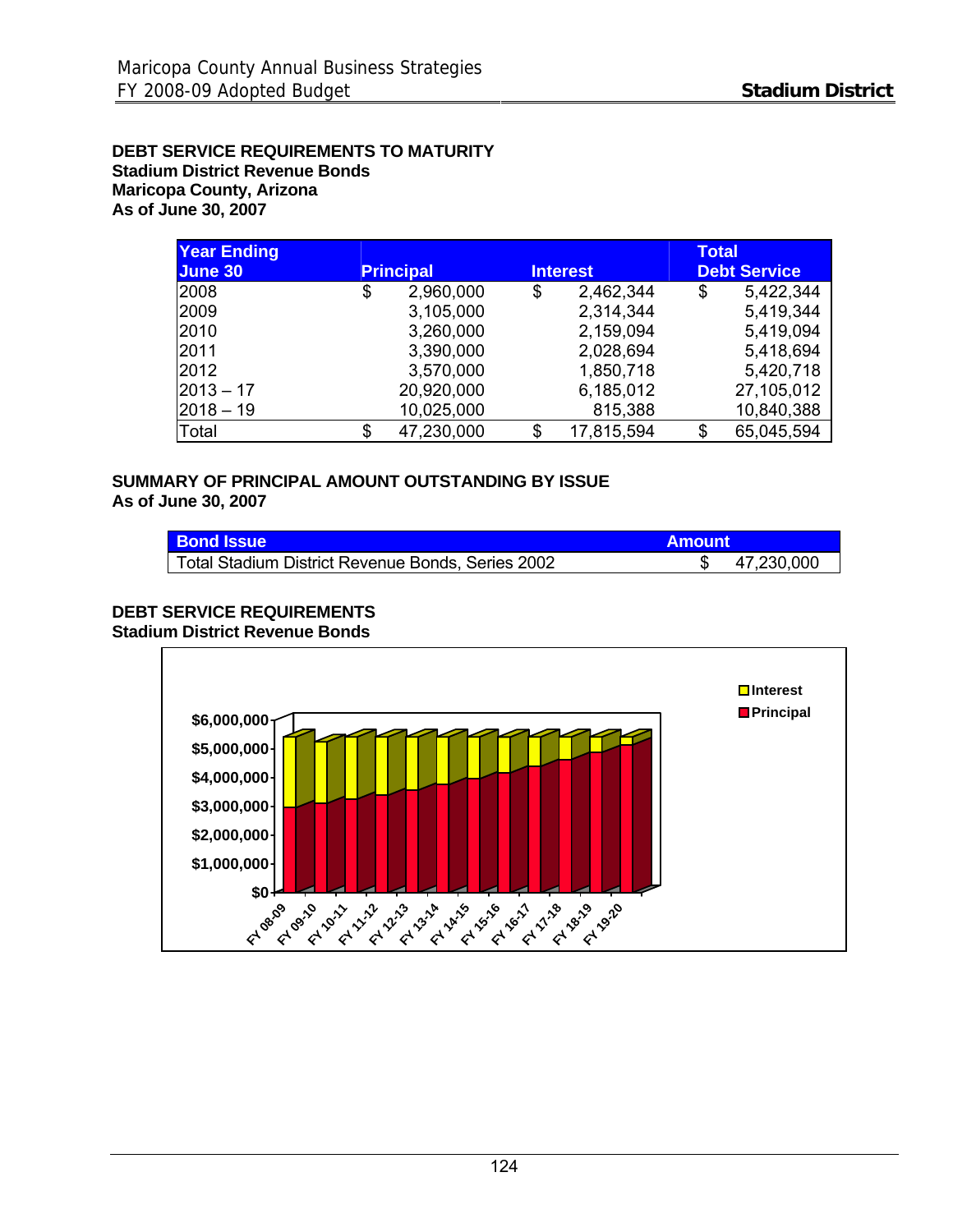## **Rating Agency Analysis**

Independent assessments of the relative credit worthiness of municipal securities are provided by rating agencies. They furnish letter grades that convey their assessment of the ability and willingness of a borrower to repay its debt in full and on time. Credit ratings issued by these agencies are a major function in determining the cost of borrowed funds in the municipal bond market.

Moody's Investors Service, Standard and Poor's Corporation, and Fitch Ratings are the three major rating agencies that rate municipal debt. These rating agencies have provided a rating assessment of credit worthiness for Maricopa County. There are five primary factors that comprise their ratings:

- Economic conditions stability of trends,
- Debt-history of County debt and debt position,
- Governmental/administration leadership and organizational structure of the County,
- Financial performance current financial status and the history of financial reports,
- Debt management debt policies, including long-term planning.

Each of the rating agencies has its own method of assigning a rating on the ability and willingness of a borrower to repay in full and on time. Issuers must pay a fee for the opportunity to have one or more rating agencies rate existing and proposed debt issuance. The following chart outlines how the ratings reflect creditworthiness, ranging from very strong securities to speculative and default situations.

Examples of the rating systems are:

| <b>BOND RATINGS</b>                                             | <b>RATING AGENCIES</b> |         |                         |  |  |  |  |
|-----------------------------------------------------------------|------------------------|---------|-------------------------|--|--|--|--|
| <b>Explanation</b><br>corporate/municipal<br>οf<br>bond ratings | Fitch                  | Moody's | &<br>Standard<br>Poor's |  |  |  |  |
| Premium quality                                                 | <b>AAA</b>             | Aaa     | AAA                     |  |  |  |  |
| High quality                                                    | AA                     | Aa      | AA                      |  |  |  |  |
| Medium quality                                                  | A                      | A       | A                       |  |  |  |  |
| Medium grade, lower quality                                     | <b>BBB</b>             | Baa     | <b>BBB</b>              |  |  |  |  |
| Predominantly speculative                                       | BB                     | Ba      | BB                      |  |  |  |  |
| Speculative, low grade                                          | B                      | B       | В                       |  |  |  |  |
| Poor to default                                                 | CCC                    | Caa     | CCC                     |  |  |  |  |
| <b>Highest speculation</b>                                      | cc                     | Ca      | <b>CC</b>               |  |  |  |  |
| Lowest quality, no interest                                     | С                      | С       | C                       |  |  |  |  |
| In default, in arrears                                          | <b>DDD</b>             |         | <b>DDD</b>              |  |  |  |  |
|                                                                 | <b>DD</b>              |         | DD.                     |  |  |  |  |
| Questionable value                                              | D                      |         | D                       |  |  |  |  |

Fitch and Standard & Poor's may use "+" or "-" to modify ratings while Moody's may use numerical modifiers such as 1 (highest), 2, or 3.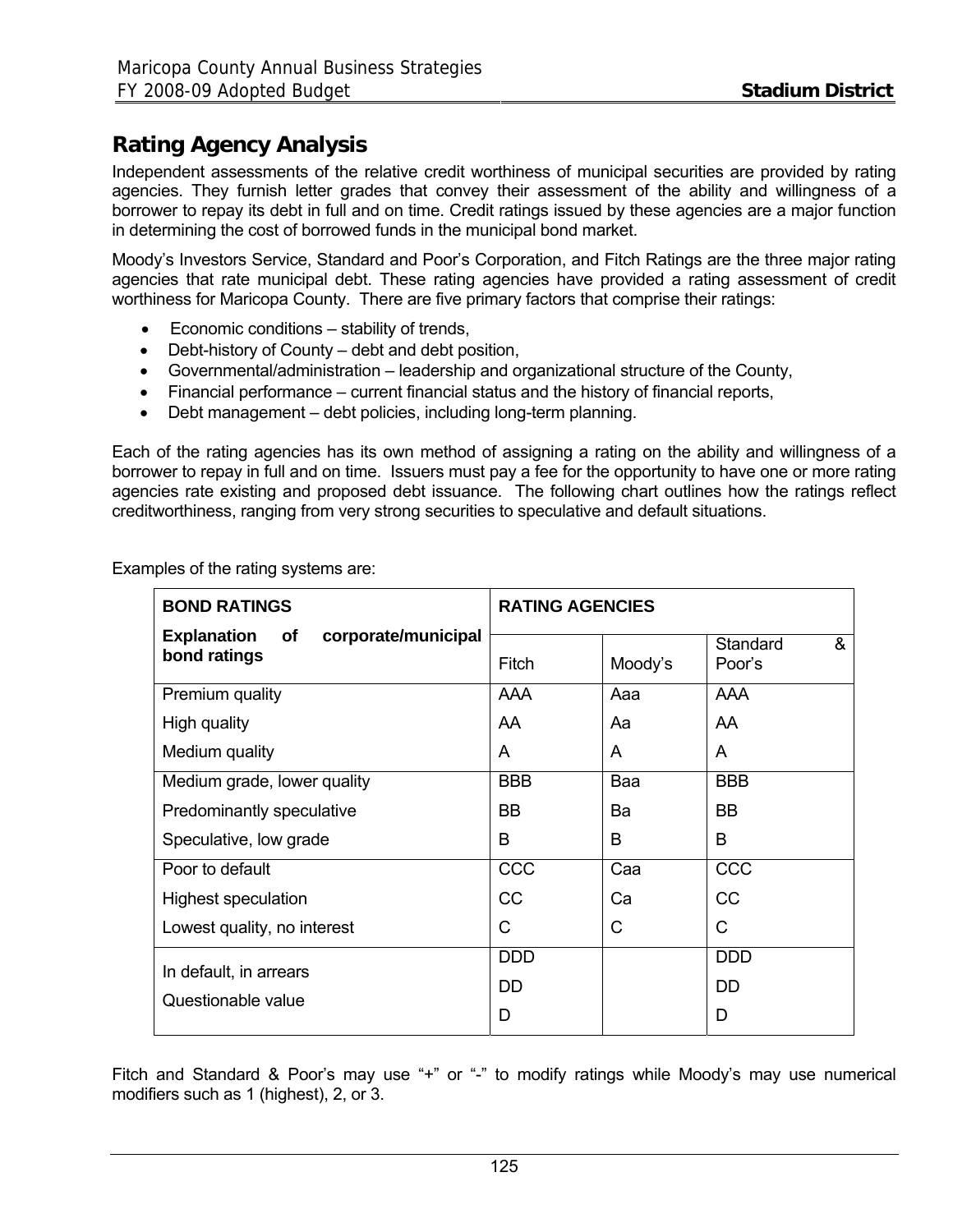The following illustrates the Stadium District's debt rating.

| <b>Type of Debt</b>                         | <b>Fitch</b> | <b>Date</b><br><b>Rating</b> |         | <b>Date</b><br><b>Rating</b><br><b>Assigned Moody's Assigned Poor's</b> | <b>Standard &amp; Rating</b> | <b>Date</b><br><b>Assigned</b> |
|---------------------------------------------|--------------|------------------------------|---------|-------------------------------------------------------------------------|------------------------------|--------------------------------|
| Stadium<br><b>District</b><br>Revenue Bonds |              |                              | Aaa (1) |                                                                         | AAA(1)                       |                                |

**(1) Bonds are insured, no underlying rating.** 

## **Stadium District Loans Payable**

On July 25, 2006, the Stadium District entered into a cost-sharing agreement with the Arizona Diamondbacks (Team) for the enhancement of the sound system at Chase Field. Under the terms of the agreement, the Team provided \$679,295 of the funding for the enhancement; and the agreement states that the Stadium District will pay the Team back over the next two years, ending December 2008.

On January 23, 2007, the Stadium District entered into a cost-sharing agreement with the Arizona Diamondbacks (Team) for the renovation of suites at Chase Field. Under the terms of the agreement, the Team provided \$537,723 of the funding for the renovations; and the agreement states that the Stadium District will pay the Team back over the next four years, ending December 2010.

#### **DEBT SERVICE REQUIREMENTS TO MATURITY Stadium District Loans Payable Maricopa County, Arizona As of June 30, 2007**

| <b>Year Ending</b><br><b>June 30</b> |   | <b>Principal</b> |
|--------------------------------------|---|------------------|
| 2008                                 | S | 220,335          |
| 2009                                 |   | 399,577          |
| 2010                                 |   | 179,241          |
| 2011                                 |   | 179,241          |
| Total                                |   | 978,394          |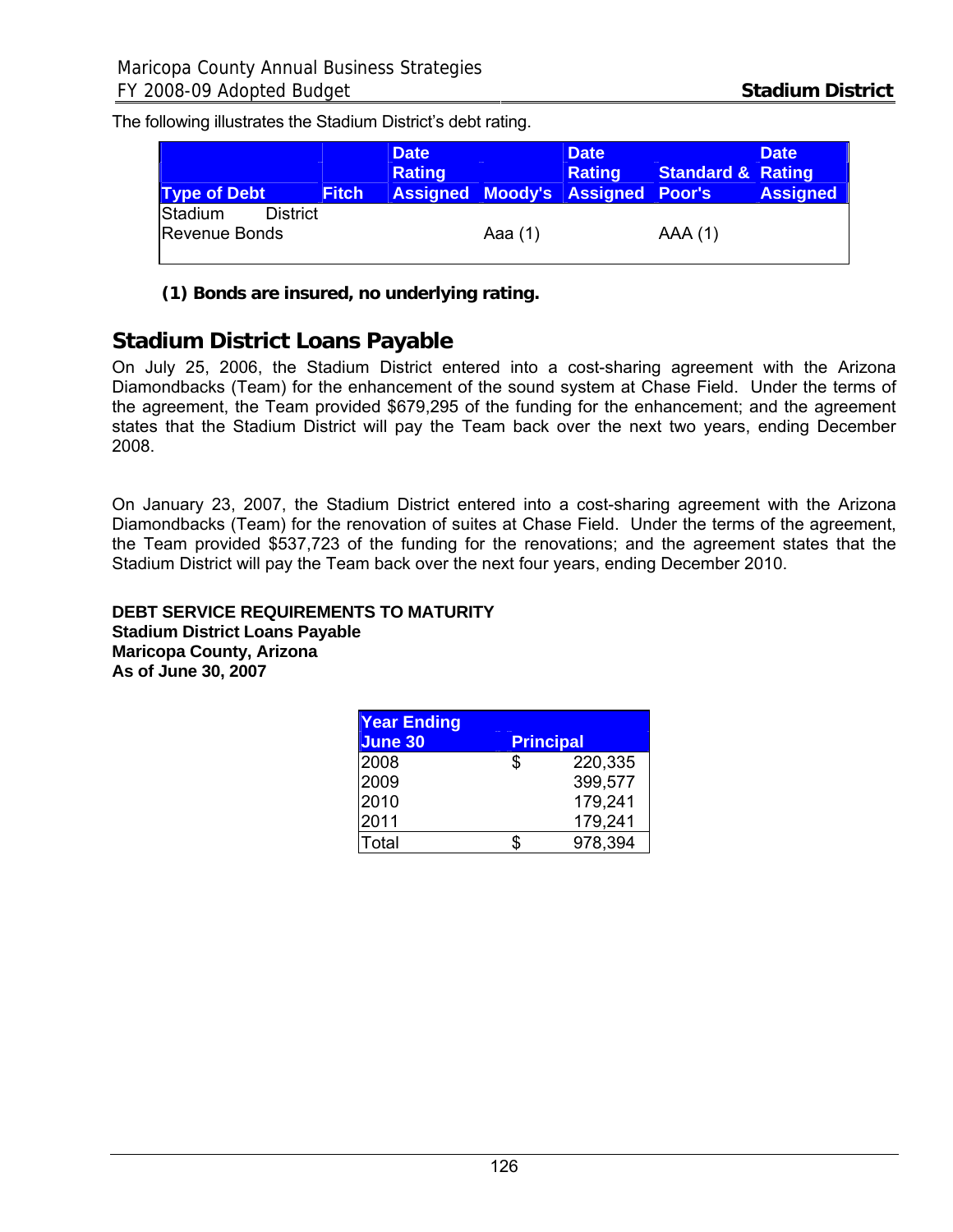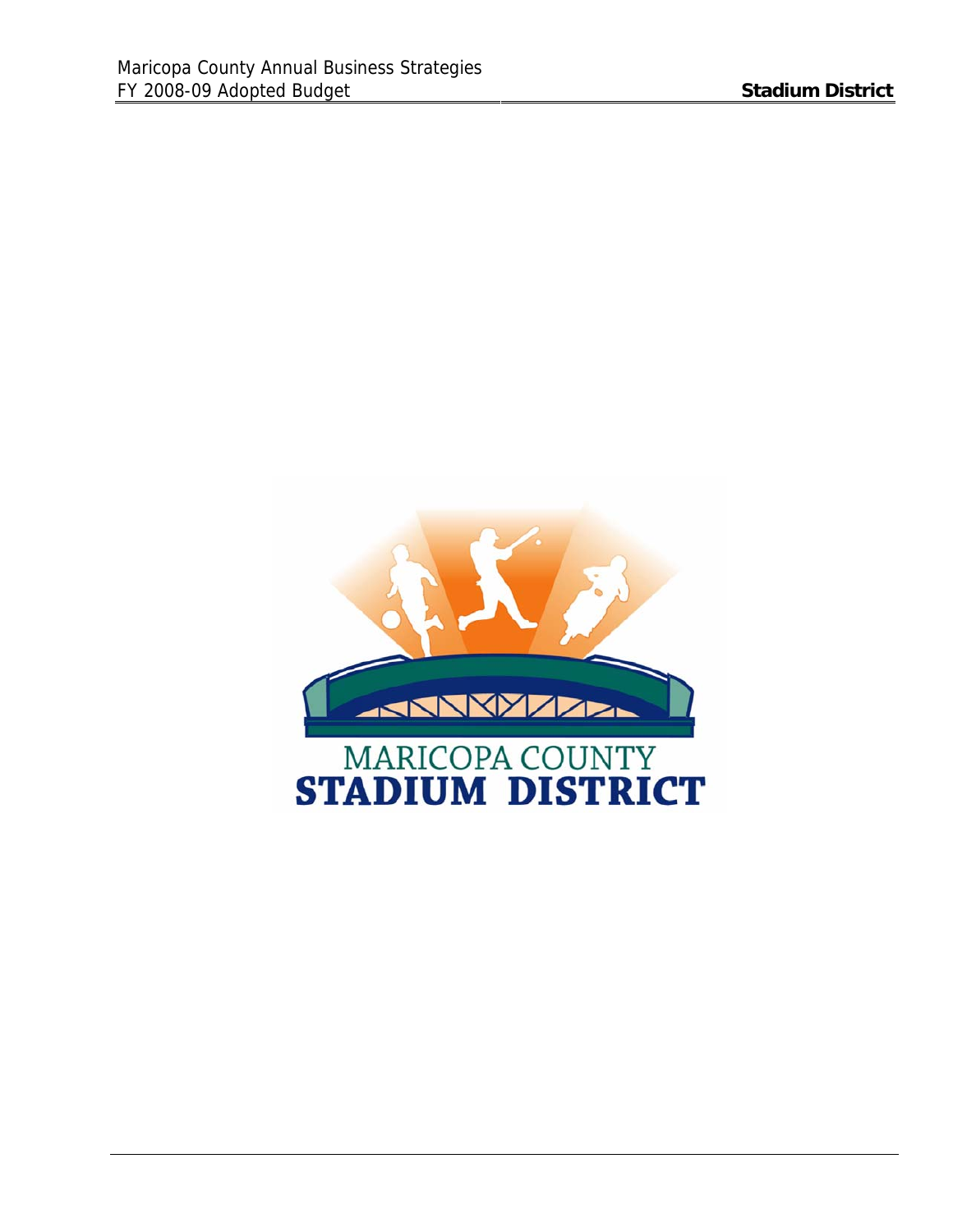# Special Districts

# Direct Assessment Special Districts Secondary Roll

|         |                                  |                      |               | <b>ESTIMATED</b>    | 2008-09        | <b>LESS</b>      | 2008-09           |
|---------|----------------------------------|----------------------|---------------|---------------------|----------------|------------------|-------------------|
| DIST.   |                                  |                      | 2007-08       | <b>EXPENDITURES</b> | <b>BUDGET</b>  | <b>AVAILABLE</b> | <b>DIRECT</b>     |
| NO.     | <b>DISTRICT NAME</b>             | <b>LEVY PURPOSE</b>  | <b>BUDGET</b> | 2007-08             | <b>REQUEST</b> | <b>FUNDS</b>     | <b>ASSESSMENT</b> |
| K-91    | Queen Creek Water Improv         | <b>Bond Interest</b> | 1,480         | 1,480               | 1,314          | 0                | 1,314             |
|         |                                  | Bond redemption      | 3,076         | 3,076               | 3,040          | 0                | 3,040             |
|         |                                  |                      | 4,556         | 4.556               | 4,353          | 0                | 4,353             |
| K-96    | <b>Central Ave</b>               | <b>Bond Interest</b> | 1,911         | 1,911               | 772            | 0                | 772               |
|         |                                  | Bond redemption      | 4,916         | 4,916               | 17,148         | 0                | 17,148            |
|         |                                  |                      | 6,826         | 6,826               | 17,920         | 0                | 17,920            |
| K-98    | <b>Billings Street</b>           | <b>Bond Interest</b> | 47            | 47                  | 0              | 0                | 0                 |
|         |                                  | Bond redemption      | 1.049         | 1,049               | 0              | 0                | 0                 |
|         |                                  |                      | 1.096         | 1.096               | 0              | $\Omega$         | $\overline{0}$    |
|         |                                  |                      |               |                     |                |                  |                   |
| $K-100$ | Marquerite Drive                 | <b>Bond Interest</b> | 931           | 931                 | 385            | 0                | 385               |
|         |                                  | Bond redemption      | 4,283         | 4,283               | $\Omega$       | 0                | 0                 |
|         |                                  |                      | 5,214         | 5,214               | 385            | $\overline{0}$   | 385               |
| K-106   | 7th Street North Improv.         | <b>Bond Interest</b> | 2,829         | 2,829               | 2,349          | 0                | 2,349             |
|         |                                  | Bond redemption      | 6,006         | 6,006               | 6,006          | 0                | 6,006             |
|         |                                  |                      | 8,835         | 8,835               | 8,355          | 0                | 8,355             |
|         |                                  |                      |               |                     |                |                  |                   |
|         | 28548 192nd Ave.                 | General              | 740           | 740                 | 420            | 0                | 420               |
|         | 28532 Avenida del Sol            | General              | 265           | 265                 | 210            | 0                | 210               |
|         | 28795 Circle City Community Park | General              | 16.000        | 16.000              | 16.000         | 0                | 16,000            |
|         | 28529 Estrella Dells             | General              | 94,000        | 94,000              | 94,000         | 0                | 94,000            |
|         | 28793 Queen Creek Water Improv   | General              | 16,000        | 16,000              | 16,000         | 0                | 16,000            |
|         | 28835 20th Street                | General              | 9.675         | 9,675               | 9,205          | 0                | 9,205             |
|         | 38014 31st Avenue                | General              | 34,866        | 34,866              | <sup>0</sup>   | 0                |                   |
|         |                                  | Subtotal             | 171,546       | 171,546             | 135,835        | 0                | 135,835           |
|         |                                  | Total                | \$198,073     | \$198,073           | \$166,849      | \$0              | \$166,849         |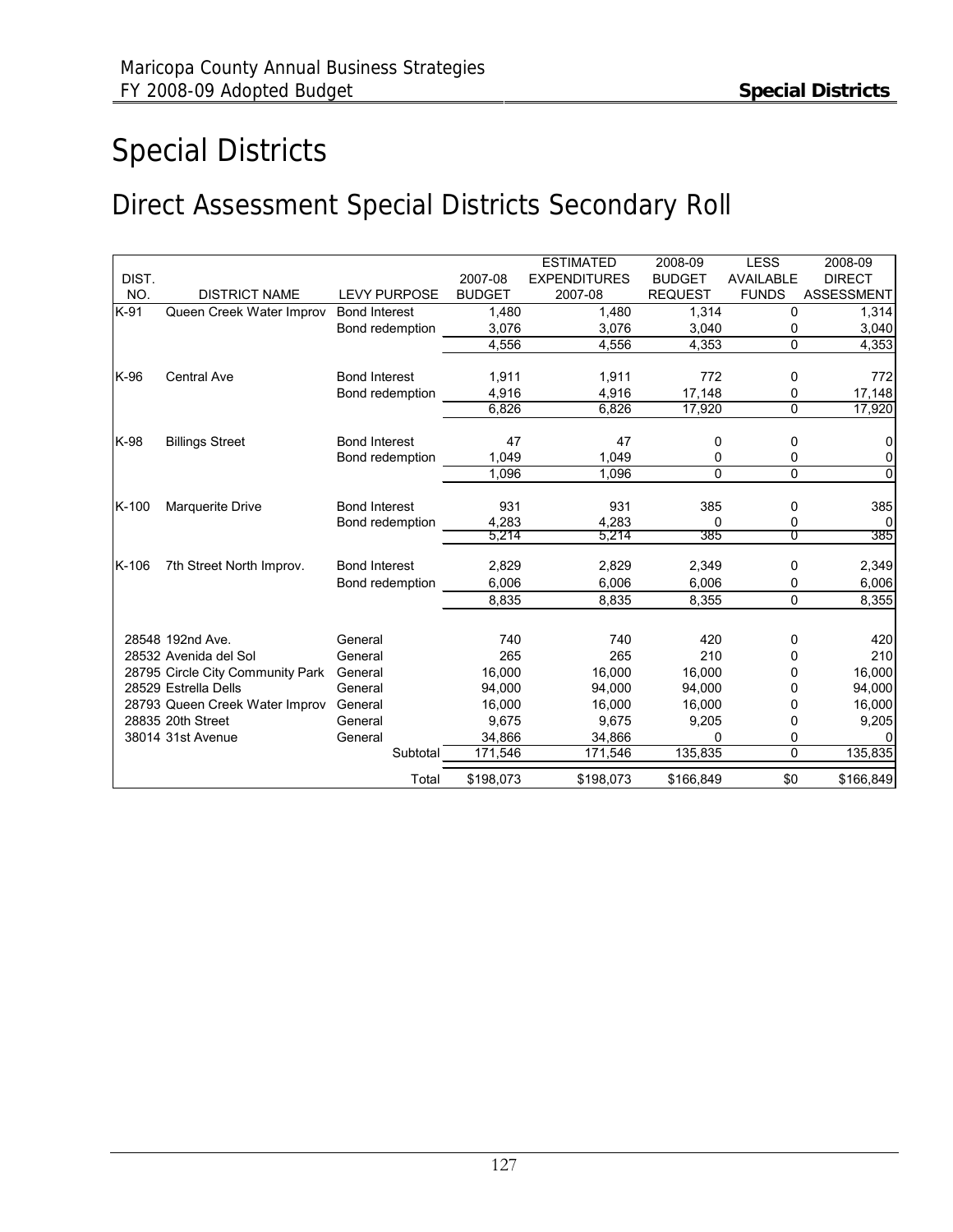# Street Lighting Improvement District Levies Secondary Roll

|       |                          |               | Estimated     | Estimated     | TAX YEAR         | Estimated   |
|-------|--------------------------|---------------|---------------|---------------|------------------|-------------|
|       |                          | 2007-08       | 2008-09       | <b>DIRECT</b> | 2008             | 2008        |
|       |                          | <b>BUDGET</b> | <b>BUDGET</b> | <b>TAX</b>    | NET ASSESSED     | <b>TAX</b>  |
| DIST# | <b>DESCRIPTION</b>       |               |               | <b>LEVY</b>   | <b>VALUATION</b> | <b>RATE</b> |
| 13001 | Sun City 38B             | 2,523         | 3,010         | 600           | 1,329,308        | 0.0451      |
| 13003 | Sunrise Unit 5 Ph 2      | 2,733         | 3,270         | 2,160         | 1,918,100        | 0.1126      |
| 13005 | Golden West 2            | 8,812         | 8,953         | 9,173         | 3,120,408        | 0.2940      |
| 13010 | <b>Empire Gardens 2</b>  | 1,086         | 1,100         | 1,216         | 435,200          | 0.2794      |
| 13051 | <b>Towne Meadows</b>     | 19,403        | 22,275        | 25,071        | 13,229,074       | 0.1895      |
| 13056 | The Vineyards of Mesa    | 9,708         | 9,857         | 10,816        | 3,493,250        | 0.3096      |
| 13057 | <b>Clark Acres</b>       | 794           | 813           | 744           | 616,180          | 0.1207      |
| 13059 | Country Meadows 9        | 17,538        | 20,923        | 23,926        | 4,486,174        | 0.5333      |
| 13069 | Sun Lakes 09             | 2,493         | 2,534         | 2,658         | 1,319,158        | 0.2015      |
| 13070 | Camelot Golf Club Est. 1 | 4,391         | 4,451         | 4,547         | 1,667,645        | 0.2727      |
| 13072 | Desert Sands Golf & CC 3 | 5,816         | 5,915         | 5,784         | 1,324,640        | 0.4366      |
| 13075 | Litchfield Park 19       | 5,108         | 6,124         | 5,950         | 3,398,850        | 0.1751      |
| 13078 | Sunrise Meadows 1        | 217           | 220           | 253           | 6,915,904        | 0.0037      |
| 13079 | <b>Estate Ranchos</b>    | 984           | 998           | 1,007         | 969,230          | 0.1039      |
| 13103 | Desert Foothills Est 5   | 3,823         | 3,878         | 4,136         | 2,530,771        | 0.1634      |
| 13107 | Desert Foothills Est 6   | 5,283         | 5,366         | 5,927         | 2,749,438        | 0.2156      |
| 13109 | Apache Wells Mobile P 3A | 2,173         | 2,200         | 2,011         | 664,507          | 0.3026      |
| 13121 | Desert Sands Golf & CC 4 | 9,703         | 9,835         | 10,240        | 2,399,629        | 0.4267      |
| 13122 | Sun Lakes 07             | 3,514         | 3,565         | 3,580         | 1,782,900        | 0.2008      |
| 13128 | Litchfield Park 17       | 3,672         | 4,399         | 4,629         | 1,475,800        | 0.3137      |
| 13132 | Valencia Village         | 6,643         | 7,827         | 8,611         | 2,415,005        | 0.3566      |
| 13147 | Superstition View #1     | 3,596         | 3,646         | 3,985         | 1,099,858        | 0.3623      |
| 13169 | Sun Lakes 22             | 4,421         | 4,481         | 4,396         | 6,031,456        | 0.0729      |
| 13176 | Villa Royale             | 652           | 660           | 632           | 1,447,658        | 0.0437      |
| 13177 | Coronado Acres           | 639           | 652           | 655           | 413,050          | 0.1586      |
| 13178 | Sun Lakes 10             | 7,815         | 7,918         | 7,837         | 5,746,813        | 0.1364      |
| 13184 | Hopeville                | 1,545         | 1,830         | 1,762         | 501,038          | 0.3517      |
| 13188 | Sun Lakes 21             | 11,454        | 11,609        | 11,493        | 9,089,054        | 0.1264      |
| 13191 | Dreamland Villa-19       | 855           | 866           | 884           | 571,558          | 0.1547      |
| 13203 | Sun Lakes 19             | 5,414         | 5,502         | 5,441         | 4,012,050        | 0.1356      |
| 13210 | <b>Crestview Manor</b>   | 855           | 866           | 1,035         | 346,650          | 0.2986      |
| 13219 | Sun Lakes 12             | 7,965         | 8,071         | 8,025         | 4,756,600        | 0.1687      |
| 13220 | Sun Lakes 14             | 6,494         | 6,581         | 6,477         | 3,987,874        | 0.1624      |
| 13221 | Sun Lakes 16 & 16A       | 10,278        | 10,427        | 10,408        | 5,767,857        | 0.1804      |
| 13223 | Sun Lakes 18             | 13,906        | 14,153        | 14,016        | 7,031,118        | 0.1993      |
| 13226 | Sun Lakes 11 & 11A       | 1,458         | 1,477         | 1,472         | 1,861,250        | 0.0791      |
| 13228 | <b>Crimson Cove</b>      | 1,923         | 1,948         | 1,876         | 356,547          | 0.5262      |
| 13247 | Sun City 57              | 10,252        | 12,357        | 13,041        | 2,994,614        | 0.4355      |
| 13248 | Apache Wells Mobile P 3B | 3,259         | 3,300         | 3,208         | 1,108,992        | 0.2893      |
| 13263 | Sun City 10              | 23,914        | 28,750        | 27,737        | 7,004,504        | 0.3960      |
| 13264 | Sun Lakes 03A            | 2,018         | 2,050         | 2,107         | 913,058          | 0.2308      |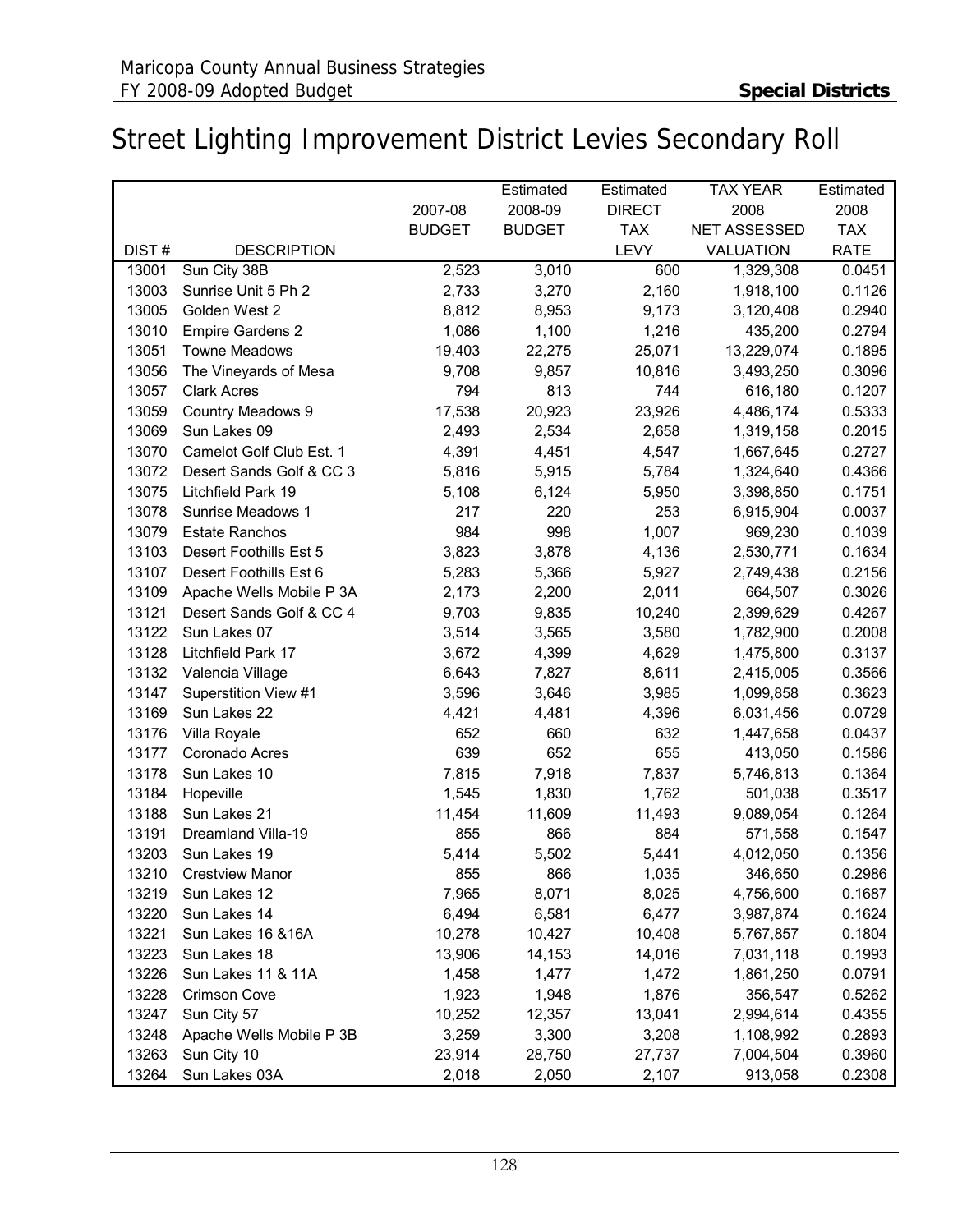## Maricopa County Annual Business Strategies FY 2008-09 Adopted Budget **Special Districts**

|                |                           |                  | Estimated        | Estimated        | <b>TAX YEAR</b>        | Estimated        |
|----------------|---------------------------|------------------|------------------|------------------|------------------------|------------------|
|                |                           | 2007-08          | 2008-09          | <b>DIRECT</b>    | 2008                   | 2008             |
|                |                           | <b>BUDGET</b>    | <b>BUDGET</b>    | <b>TAX</b>       | NET ASSESSED           | <b>TAX</b>       |
| DIST#          | <b>DESCRIPTION</b>        |                  |                  | LEVY             | <b>VALUATION</b>       | <b>RATE</b>      |
| 13268          | Sun Lakes 08              | 3,443            | 3,502            | 3,421            | 1,156,924              | 0.2957           |
| 13271          | <b>Mesquite Trails</b>    | 3,773            | 3,829            | 4,412            | 1,500,834              | 0.2940           |
| 13281          | Sun City 10A              | 22,440           | 26,896           | 26,560           | 6,044,160              | 0.4394           |
| 13287          | Empire Gardens 3          | 1,086            | 1,100            | 1,159            | 453,600                | 0.2555           |
| 13288          | <b>Empire Gardens 4</b>   | 1,266            | 1,286            | 1,305            | 491,650                | 0.2654           |
| 13290          | Sun Lakes 15              | 6,143            | 6,225            | 6,203            | 4,274,372              | 0.1451           |
| 13291          | Sun City 50A              | 3,525            | 4,215            | 4,585            | 731,432                | 0.6269           |
| 13298          | Sun City West             | 731,915          | 875,238          | 885,456          | 318,578,209            | 0.2779           |
| 13303          | Sun Lakes 17              | 11,254           | 11,405           | 11,220           | 5,814,500              | 0.1930           |
| 13310          | Casa Mia 2A               | 2,173            | 2,200            | 2,195            | 759,208                | 0.2891           |
| 13311          | <b>Pomeroy Estates</b>    | 2,486            | 2,524            | 2,644            | 1,104,440              | 0.2394           |
| 13312          | Rio Vista West 2          | 186              | 188              | 120              | 614,844                | 0.0195           |
| 13315          | Apache Wells Mobile P 6   | 2,824            | 2,860            | 2,644            | 1,149,293              | 0.2301           |
| 13316          | Sun City 44               | 17,713           | 21,233           | 21,534           | 4,579,395              | 0.4702           |
| 13325          | Queen Creek Plaza         | 2,282            | 2,321            | 2,516            | 587,208                | 0.4285           |
| 13326          | Rio Vista West            | 5,189            | 5,364            | 5,699            | 1,635,158              | 0.3485           |
| 13329          | Desert Saguaro Estates 1  | 4,060            | 4,112            | 4,541            | 1,165,266              | 0.3897           |
| 13330          | Sun City 45               | 13,893           | 16,825           | 15,929           | 4,087,598              | 0.3897           |
| 13331          | Sun City 46               | 9,380            | 11,243           | 10,981           | 3,181,744              | 0.3451           |
| 13335          | Casa Mia 2B               | 2,607            | 2,640            | 2,868            | 1,134,250              | 0.2529           |
| 13343          | Knott Manor               | 1,969            | 2,004            | 1,929            | 464,316                | 0.4154           |
| 13346          | <b>Circle City</b>        | 2,847            | 3,403            | 3,804            | 2,303,671              | 0.1651           |
| 13348          | Desert Saguaro Estates 2  | 1,710            | 1,731            | 1,880            | 921,950                | 0.2039           |
| 13349          | Sun City 47               | 20,323           | 24,468           | 24,423           | 5,427,888              | 0.4500           |
| 13351          | Sun City 38               | 2,672            | 3,203            | 3,287            | 511,058                | 0.6432           |
| 13352          | Mesa East                 | 21,073           | 21,547           | 22,549           | 4,689,782              | 0.4808           |
| 13354          | Sun City 49               | 22,098           | 26,577           | 26,509           | 6,449,826              | 0.4110           |
| 13356          | Desert Sands Golf & CC 6  | 2,607            | 2,640            | 2,741            | 830,819                | 0.3299           |
| 13357          | Desert Sands Golf & CC 7  | 4,344            | 4,400            | 4,449            | 928,961                | 0.4789           |
| 13358          | Sun City 38A              | 2,722            | 3,260            | 2,909            | 512,500                | 0.5676           |
| 13359          | Velda Rose Estates East 5 | 2,557            | 2,592            | 2,513            | 974,938                | 0.2578           |
| 13361          | Sun Lakes 04              | 6,411            | 6,493            | 6,461            | 4,201,903              | 0.1538           |
| 13362          | Sun Lakes 05              | 12,517           | 13,299           | 13,867           | 3,455,189              | 0.4013           |
| 13363          | Sun Lakes 06              | 10,281           | 10,427           | 10,187           | 5,065,214              | 0.2011           |
| 13364          | Sun City 48               | 16,329           | 19,554           | 18,319           | 5,893,249              | 0.3108           |
| 13371          | Oasis Verde               | 7,169            | 7,283            | 7,622            | 2,280,924              | 0.3342           |
| 13372          | Sun City 15D              | 4,497            | 5,375            | 5,921            | 533,540                | 1.1098           |
| 13374          | Sun City 51               |                  |                  |                  |                        |                  |
| 13375          | Sun City 52               | 13,924<br>13,000 | 16,686<br>15,580 | 15,502<br>14,727 | 4,090,524<br>4,510,183 | 0.3790<br>0.3265 |
| 13376          | Sun City 50               | 8,745            | 10,478           | 10,440           |                        | 0.3287           |
| 13383          | Sun City West Expansion I |                  |                  |                  | 3,176,140              |                  |
|                |                           | 125,904          | 150,533          | 149,084          | 53,514,063             | 0.2786           |
| 13386          | Litchfield Park 18        | 4,393            | 5,265            | 5,388            | 2,300,900              | 0.2342           |
| 13392<br>13393 | Sun City 41               | 10,434           | 12,554           | 12,250           | 3,290,089              | 0.3723           |
|                | Sun City 53               | 31,023           | 37,180           | 36,581           | 12,015,644             | 0.3044           |
| 13394          | Sun City 54               | 19,059           | 22,836           | 23,945           | 6,981,351              | 0.3430           |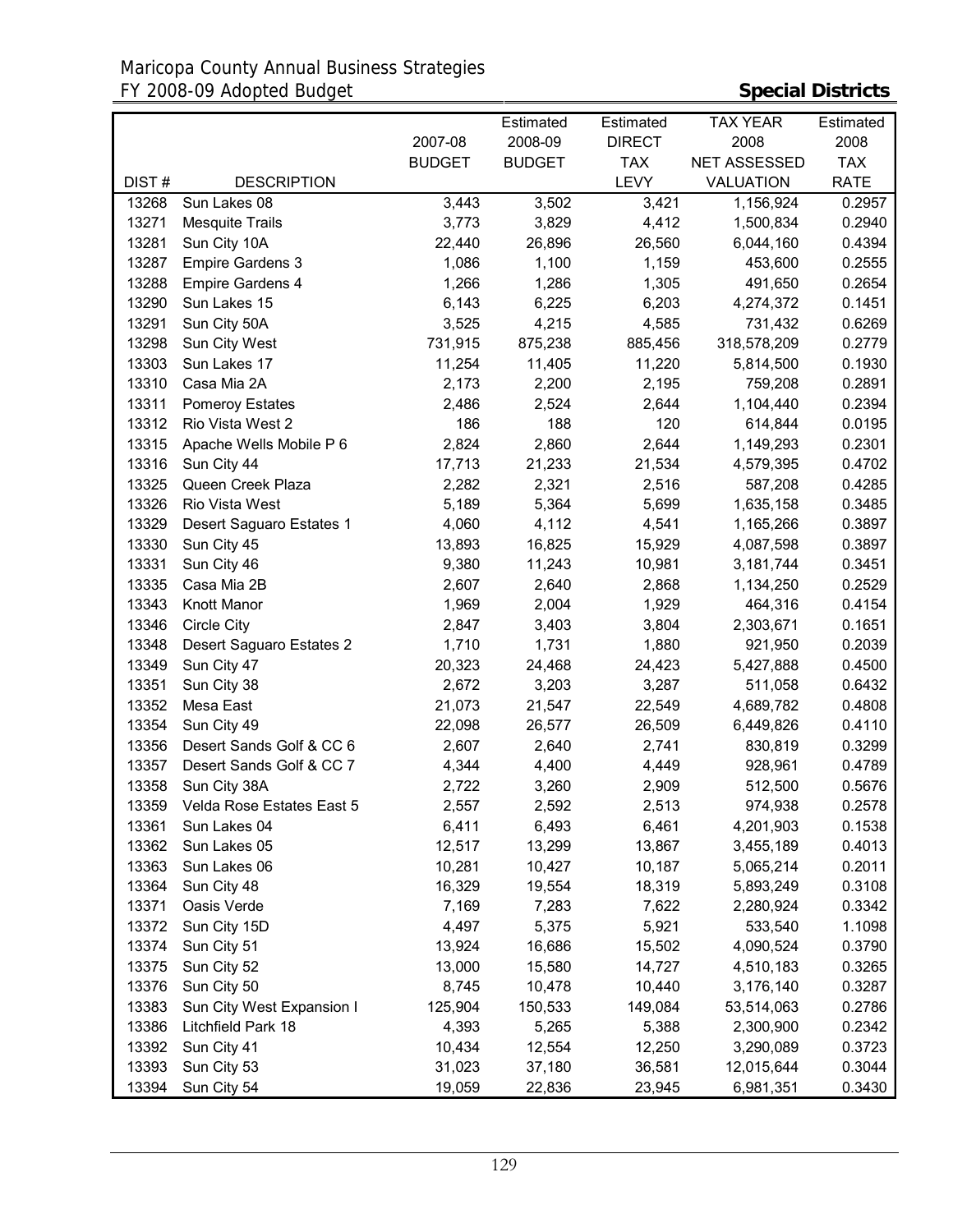## Maricopa County Annual Business Strategies FY 2008-09 Adopted Budget **Special Districts**

|       |                                |               | Estimated     | Estimated     | TAX YEAR            | Estimated   |
|-------|--------------------------------|---------------|---------------|---------------|---------------------|-------------|
|       |                                | 2007-08       | 2008-09       | <b>DIRECT</b> | 2008                | 2008        |
|       |                                | <b>BUDGET</b> | <b>BUDGET</b> | <b>TAX</b>    | <b>NET ASSESSED</b> | <b>TAX</b>  |
| DIST# | <b>DESCRIPTION</b>             |               |               | <b>LEVY</b>   | <b>VALUATION</b>    | <b>RATE</b> |
| 13395 | Sun City 55                    | 19,529        | 23,484        | 23,259        | 6,126,846           | 0.3796      |
| 13396 | Desert Skies 2                 | 2,154         | 2,187         | 2,405         | 788,850             | 0.3049      |
| 13397 | Sun City 56                    | 4,433         | 5,312         | 6,200         | 1,570,145           | 0.3949      |
| 13401 | Sun City 33                    | 22,429        | 27,062        | 27,061        | 6,425,496           | 0.4212      |
| 13402 | Rancho Del Sol 2               | 3,206         | 2,814         | 2,556         | 2,894,750           | 0.0883      |
| 13404 | Sun City 17E F&G               | 9,189         | 11,003        | 10,539        | 4,172,517           | 0.2526      |
| 13417 | <b>Western Ranchettes</b>      | 3,191         | 3,298         | 3,509         | 1,199,380           | 0.2926      |
| 13418 | AZ Skies Mobile Est E2         | 3,206         | 3,246         | 3,291         | 334,819             | 0.9829      |
| 13419 | Sun City 35                    | 27,377        | 33,097        | 34,142        | 8,037,256           | 0.4248      |
| 13420 | Az Skies Mobil Estates         | 4,060         | 4,112         | 4,082         | 595,740             | 0.6852      |
| 13421 | Sun City 28A                   | 2,422         | 2,990         | 2,930         | 1,372,281           | 0.2135      |
| 13422 | Velda Rose Estates East 3      | 1,069         | 1,082         | 1,079         | 489,700             | 0.2203      |
| 13423 | Velda Rose Estates East 4      | 1,496         | 1,515         | 1,471         | 371,267             | 0.3962      |
| 13424 | Linda Vista                    | 3,861         | 3,954         | 4,515         | 1,189,558           | 0.3796      |
| 13432 | Sun City 17H                   | 3,636         | 4,342         | 4,742         | 1,396,656           | 0.3395      |
| 13433 | Sun Lakes 01                   | 6,333         | 6,915         | 7,143         | 1,839,649           | 0.3883      |
| 13434 | Sun Lakes 02                   | 6,606         | 6,815         | 6,868         | 1,722,987           | 0.3986      |
| 13437 | <b>Granite Reef Vista Park</b> | 900           | 914           | 946           | 359,800             | 0.2629      |
| 13438 | Sun City 34                    | 3,733         | 4,584         | 4,791         | 1,403,408           | 0.3414      |
| 13439 | Sun City 34A                   | 18,796        | 22,606        | 22,769        | 5,812,672           | 0.3917      |
| 13440 | Sun City 35A                   | 17,666        | 21,205        | 21,803        | 5,485,191           | 0.3975      |
| 13441 | Sun City 36                    | 5,802         | 6,949         | 7,924         | 5,321,073           | 0.1489      |
| 13444 | Velda Rose Estates East 2      | 1,710         | 1,731         | 1,723         | 617,758             | 0.2789      |
| 13446 | Apache Wells Mobil P 1&2       | 15,048        | 15,309        | 14,343        | 5,940,463           | 0.2414      |
| 13447 | Apache Cntry Club Est. 5       | 4,344         | 4,400         | 4,281         | 2,977,774           | 0.1438      |
| 13448 | Apache Wells Mobile P 4B       | 1,086         | 1,100         | 1,106         | 369,775             | 0.2991      |
| 13450 | Casa Mia                       | 6,541         | 6,639         | 7,336         | 1,790,024           | 0.4098      |
| 13451 | <b>Desert Skies</b>            | 1,738         | 1,760         | 1,725         | 537,600             | 0.3209      |
| 13452 | Dreamland Villa 16             | 11,098        | 11,246        | 11,104        | 3,766,800           | 0.2948      |
| 13453 | Dreamland Villa 17             | 3,383         | 3,430         | 3,376         | 1,160,253           | 0.2910      |
| 13454 | Linda Vista 2                  | 3,268         | 3,352         | 3,502         | 1,188,628           | 0.2946      |
| 13455 | Lucy T. Homesites 2            | 2,858         | 1,393         | 796           | 1,478,275           | 0.0538      |
| 13456 | Luke Field Homes               | 8,802         | 10,465        | 11,193        | 1,533,428           | 0.7299      |
| 13459 | McAfee Mobile Manor            | 1,724         | 1,762         | 1,994         | 470,279             | 0.4240      |
| 13460 | Rancho Grande Tres             | 7,189         | 7,773         | 8,599         | 3,878,941           | 0.2217      |
| 13463 | Sun Lakes 03                   | 10,311        | 10,674        | 10,887        | 2,498,304           | 0.4358      |
| 13465 | Western Ranchettes 2           | 3,176         | 3,391         | 3,878         | 1,172,600           | 0.3307      |
| 13485 | Sun City 32A                   | 18,767        | 22,511        | 24,089        | 6,040,789           | 0.3988      |
| 13486 | Sun City 31A                   | 25,346        | 30,631        | 29,876        | 7,127,650           | 0.4192      |
| 13487 | Sun City 39                    | 10,159        | 12,158        | 11,820        | 5,515,198           | 0.2143      |
| 13488 | Sun City 40                    | 5,888         | 7,090         | 7,414         | 3,376,812           | 0.2196      |
| 13490 | <b>Brentwood Acres</b>         | 1,710         | 1,731         | 1,962         | 535,650             | 0.3663      |
| 13492 | Desert Sands Golf & CC 8       | 4,562         | 4,620         | 5,058         | 2,205,474           | 0.2293      |
| 13494 | Sun City 37                    | 16,047        | 19,239        | 17,852        | 4,040,866           | 0.4418      |
| 13495 | Sun City 42                    | 9,013         | 10,777        | 10,935        | 2,270,007           | 0.4817      |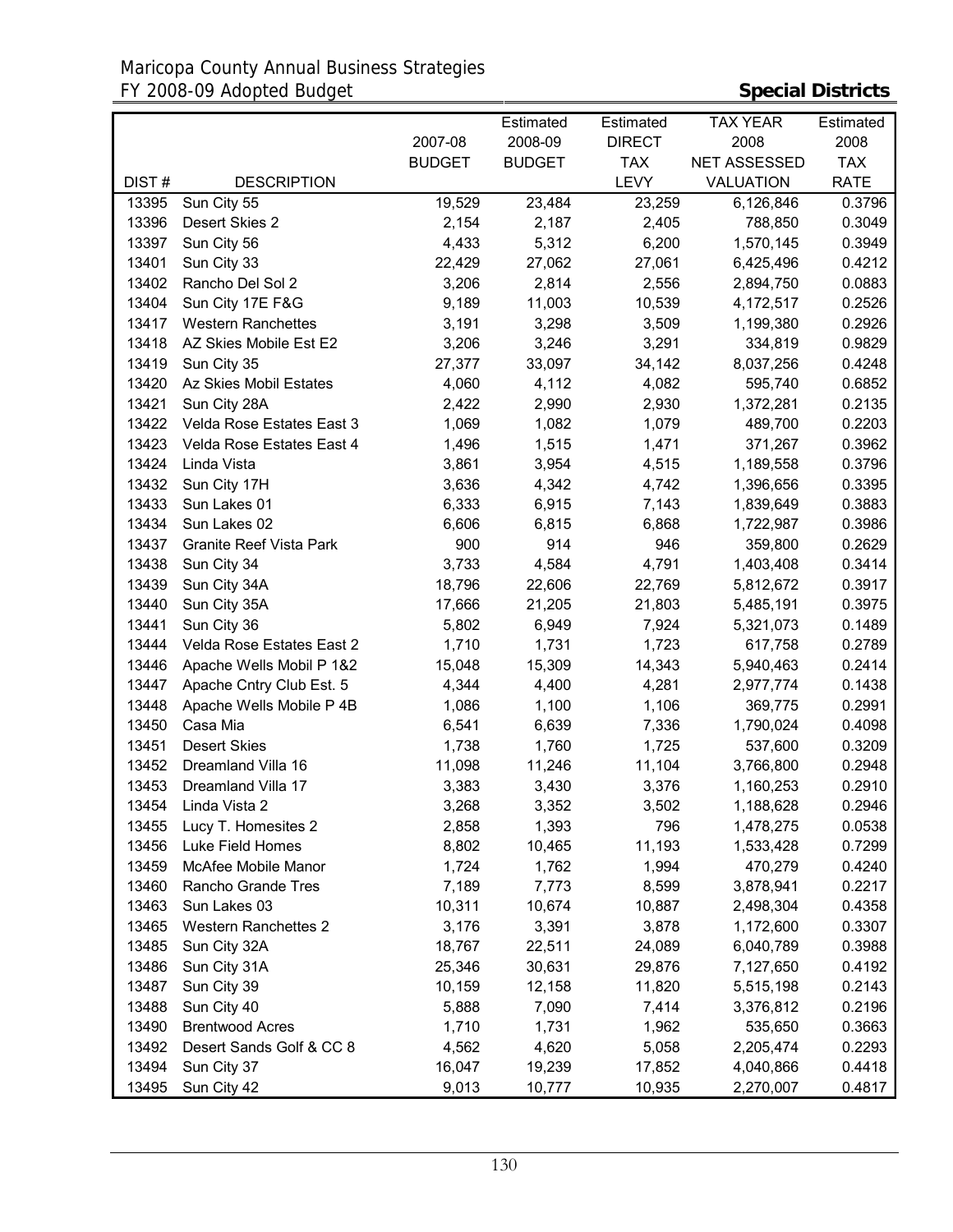|       |                            |               | Estimated     | Estimated     | <b>TAX YEAR</b>     | Estimated   |
|-------|----------------------------|---------------|---------------|---------------|---------------------|-------------|
|       |                            | 2007-08       | 2008-09       | <b>DIRECT</b> | 2008                | 2008        |
|       |                            | <b>BUDGET</b> | <b>BUDGET</b> | <b>TAX</b>    | <b>NET ASSESSED</b> | <b>TAX</b>  |
| DIST# | <b>DESCRIPTION</b>         |               |               | <b>LEVY</b>   | <b>VALUATION</b>    | <b>RATE</b> |
| 13496 | Sun City 43                | 19,681        | 23,590        | 21,893        | 5,150,598           | 0.4251      |
| 13499 | Sun City 28B               | 2,905         | 3,482         | 3,472         | 694,040             | 0.5003      |
| 13510 | Camelot Golf Club Est. 2   | 3,708         | 3,756         | 3,787         | 2,501,305           | 0.1514      |
| 13801 | Scottsdale Estates 01      | 4,909         | 5,050         | 5,117         | 3,208,237           | 0.1595      |
| 13802 | Scottsdale Highlands 1     | 1,927         | 1,973         | 1,950         | 1,714,950           | 0.1137      |
| 13810 | Melville 1                 | 6,114         | 6,288         | 6,784         | 3,412,858           | 0.1988      |
| 13812 | Scottsdale Estates 04      | 13,947        | 14,328        | 15,018        | 8,453,808           | 0.1776      |
| 13813 | Scottsdale Highlands 2     | 2,133         | 2,198         | 2,150         | 1,559,400           | 0.1379      |
| 13816 | Scottsdale Estates 02      | 5,601         | 5,699         | 6,102         | 3,752,266           | 0.1626      |
| 13817 | Cavalier                   | 6,677         | 6,864         | 7,028         | 3,986,703           | 0.1763      |
| 13820 | Hidden Village             | 1,710         | 1,758         | 1,838         | 2,680,410           | 0.0686      |
| 13821 | Scottsdale Estates 03      | 7,569         | 7,705         | 8,324         | 6,105,958           | 0.1363      |
| 13825 | Mesa Country Club Park     | 3,472         | 3,518         | 3,606         | 1,265,650           | 0.2849      |
| 13827 | Scottsdale Estates 05      | 11,404        | 11,680        | 11,779        | 8,309,397           | 0.1418      |
| 13830 | <b>Trail West</b>          | 1,706         | 1,756         | 1,704         | 1,317,150           | 0.1294      |
| 13836 | Dreamland Villa            | 1,912         | 1,940         | 1,811         | 597,258             | 0.3032      |
| 13837 | Scottsdale Cntry Acres     | 4,063         | 4,173         | 4,179         | 3,237,470           | 0.1291      |
| 13838 | Cox Heights 1              | 3,850         | 3,954         | 4,040         | 2,768,383           | 0.1459      |
| 13839 | Cox Heights 2              | 10,724        | 11,013        | 11,211        | 6,096,833           | 0.1839      |
| 13840 | Dreamland Villa 02         | 2,793         | 2,830         | 2,834         | 2,323,843           | 0.1220      |
| 13844 | Esquire Villa 1            | 5,561         | 5,736         | 6,088         | 1,969,346           | 0.3091      |
| 13848 | Scottsdale Estates 07      | 11,756        | 12,075        | 12,257        | 7,572,863           | 0.1619      |
| 13849 | Scottsdale Estates 06      | 11,937        | 12,351        | 13,010        | 8,011,466           | 0.1624      |
| 13850 | Scottsdale Estates 08      | 7,746         | 7,959         | 8,307         | 5,701,893           | 0.1457      |
| 13851 | Scottsdale Estates 09      | 4,932         | 5,057         | 5,243         | 2,876,282           | 0.1823      |
| 13853 | Cox Hghts 3 & Scot Est 12  | 9,829         | 10,085        | 10,256        | 7,706,829           | 0.1331      |
| 13855 | Glenmar                    | 2,100         | 2,159         | 2,160         | 884,154             | 0.2443      |
| 13859 | Dreamland Villa 03         | 5,461         | 5,535         | 5,841         | 1,664,206           | 0.3510      |
| 13862 | Town & Country Scottsdale  | 2,271         | 2,332         | 2,371         | 1,524,416           | 0.1555      |
| 13863 | Country Place at Chandler  | 7,217         | 6,925         | 7,255         | 3,684,870           | 0.1969      |
| 13864 | Scottsdale Highlands 4     | 1,310         | 1,333         | 1,375         | 999,500             | 0.1376      |
| 13865 | Trail West 2               | 2,140         | 2,195         | 2,270         | 1,673,750           | 0.1356      |
| 13868 | Scottsdale Estates 16      | 6,413         | 6,581         | 6,663         | 3,583,545           | 0.1859      |
| 13869 | J & O Frontier Place       | 2,695         | 2,776         | 3,011         | 1,841,907           | 0.1635      |
| 13870 | <b>McCormick Estates 1</b> | 1,652         | 1,674         | 1,786         | 568,295             | 0.3143      |
| 13872 | Dreamland Villa 04         | 2,396         | 2,429         | 2,497         | 844,460             | 0.2957      |
| 13874 | Hallcraft 1                | 28,557        | 29,257        | 30,203        | 18,145,890          | 0.1664      |
| 13875 | Hallcraft 2                | 17,216        | 17,661        | 18,494        | 10,832,516          | 0.1707      |
| 13876 | Hallcraft 3                | 11,962        | 12,300        | 12,590        | 15,433,358          | 0.0816      |
| 13879 | Apache Cntry Club Est. 1   | 7,917         | 8,129         | 8,448         | 4,191,890           | 0.2015      |
| 13882 | Scottsdale Cntry Acres 2   | 6,679         | 6,840         | 6,927         | 4,419,650           | 0.1567      |
| 13884 | Mereway Manor              | 5,856         | 5,932         | 6,067         | 4,279,710           | 0.1418      |
| 13885 | Cox Heights 7              | 1,923         | 1,973         | 2,149         | 1,296,190           | 0.1658      |
| 13886 | Cox Heights 6              | 1,283         | 1,316         | 1,266         | 874,450             | 0.1448      |
| 13888 | Cox Heights 4              | 4,789         | 4,840         | 5,022         | 3,517,558           | 0.1428      |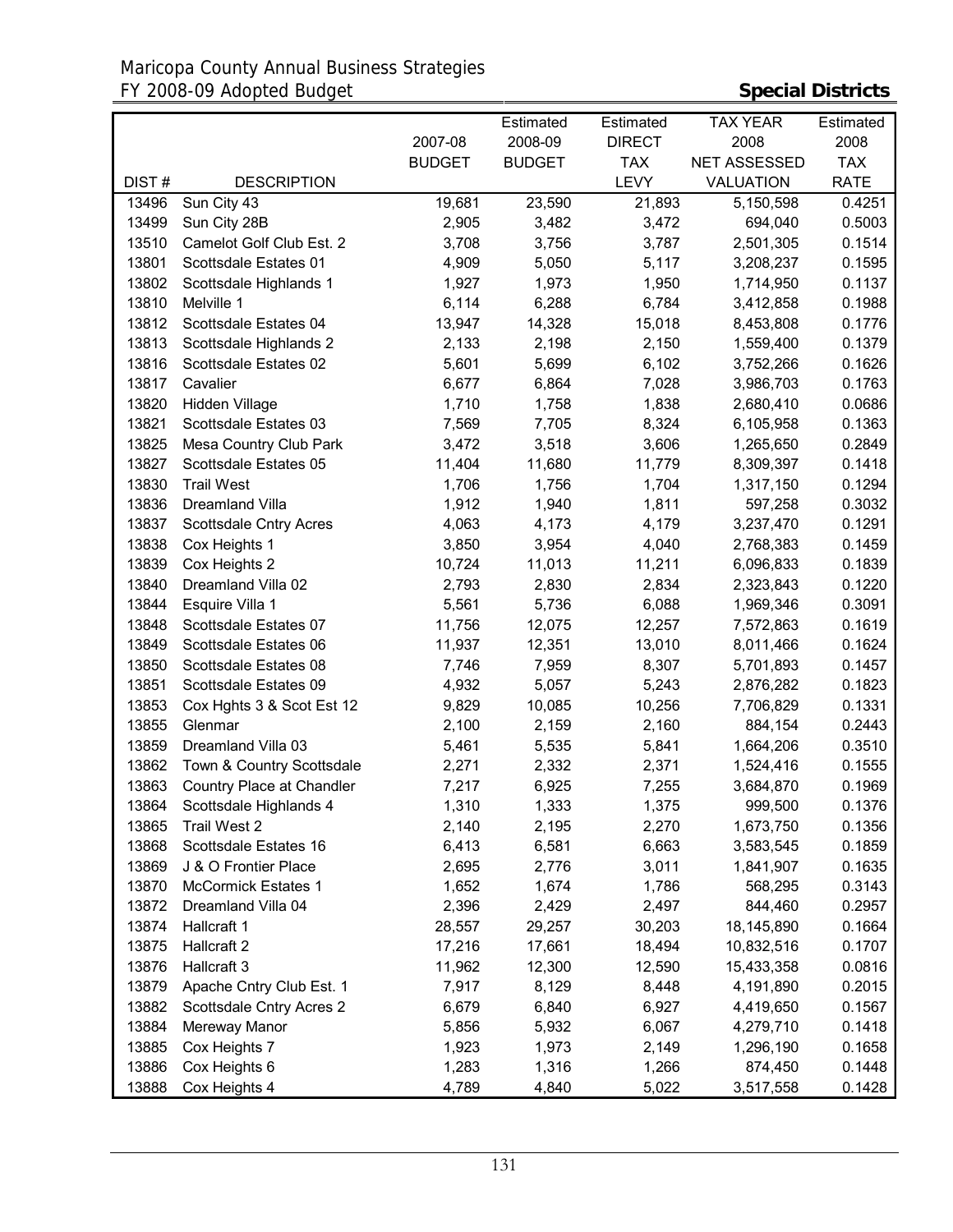## Maricopa County Annual Business Strategies FY 2008-09 Adopted Budget **Special Districts**

|       |                           |               | Estimated     | Estimated     | <b>TAX YEAR</b>     | Estimated   |
|-------|---------------------------|---------------|---------------|---------------|---------------------|-------------|
|       |                           | 2007-08       | 2008-09       | <b>DIRECT</b> | 2008                | 2008        |
|       |                           | <b>BUDGET</b> | <b>BUDGET</b> | <b>TAX</b>    | <b>NET ASSESSED</b> | <b>TAX</b>  |
| DIST# | <b>DESCRIPTION</b>        |               |               | LEVY          | VALUATION           | <b>RATE</b> |
| 13890 | Dreamland Villa 05        | 6,168         | 6,256         | 6,336         | 1,872,882           | 0.3383      |
| 13896 | Scottsdale Highlands 5    | 1,706         | 1,758         | 1,928         | 914,400             | 0.2108      |
| 13901 | Velda Rose Estates 1      | 1,282         | 1,299         | 1,401         | 399,076             | 0.3511      |
| 13908 | Apache Cntry Club Est. 3  | 12,003        | 12,289        | 12,689        | 6,307,916           | 0.2012      |
| 13909 | Dreamland Villa 06        | 4,361         | 4,422         | 4,270         | 1,713,233           | 0.2492      |
| 13911 | Velda Rose Estates 2      | 1,923         | 1,948         | 1,792         | 507,266             | 0.3533      |
| 13912 | Velda Rose Estates 3      | 2,133         | 2,162         | 2,150         | 990,114             | 0.2171      |
| 13916 | Sun City 06               | 30,022        | 38,165        | 40,601        | 8,909,582           | 0.4557      |
| 13917 | Sun City 05               | 13,416        | 16,977        | 17,711        | 4,921,605           | 0.3599      |
| 13919 | Dreamland Villa 07        | 6,839         | 6,925         | 6,961         | 2,368,872           | 0.2939      |
| 13921 | Dreamland Villa 08        | 4,696         | 4,768         | 4,738         | 1,826,797           | 0.2594      |
| 13922 | Velda Rose Cntry Club Add | 2,741         | 2,780         | 2,916         | 561,400             | 0.5194      |
| 13923 | Sun City 06C              | 25,213        | 31,215        | 32,149        | 7,761,669           | 0.4142      |
| 13924 | Sun City 06D              | 22,184        | 27,193        | 27,772        | 6,285,375           | 0.4419      |
| 13925 | Sun City 06G              | 10,747        | 13,491        | 14,379        | 3,674,510           | 0.3913      |
| 13926 | Sun City 07               | 10,212        | 12,242        | 11,838        | 3,200,873           | 0.3698      |
| 13927 | Sun City 08               | 12,295        | 14,938        | 13,930        | 4,012,507           | 0.3472      |
| 13928 | Sun City 09               | 9,478         | 11,961        | 11,881        | 2,698,537           | 0.4403      |
| 13929 | Velda Rose Estates 4      | 2,137         | 2,164         | 2,070         | 748,441             | 0.2766      |
| 13930 | Dreamland Villa 09        | 6,614         | 6,702         | 6,629         | 2,251,364           | 0.2944      |
| 13931 | Sun City 11               | 40,763        | 48,710        | 53,579        | 10,661,681          | 0.5025      |
| 13932 | Sun City 12               | 30,496        | 37,008        | 36,518        | 8,077,173           | 0.4521      |
| 13933 | Sun City 15               | 3,641         | 4,358         | 4,157         | 1,970,908           | 0.2109      |
| 13934 | Sun City 17               | 3,898         | 4,660         | 4,874         | 928,164             | 0.5251      |
| 13935 | Sun City 01               | 281,304       | 337,986       | 347,301       | 51,244,813          | 0.6777      |
| 13936 | Velda Rose Gardens        | 4,097         | 4,159         | 4,087         | 620,676             | 0.6585      |
| 13937 | Dreamland Villa 10        | 6,146         | 6,242         | 6,217         | 2,103,274           | 0.2956      |
| 13938 | Sun City 15B              | 5,026         | 6,010         | 6,323         | 1,919,078           | 0.3295      |
| 13939 | Sun City 18 & 18A         | 31,176        | 37,467        | 35,659        | 8,983,952           | 0.3969      |
| 13940 | Sun City 17A              | 2,515         | 2,623         | 2,119         | 757,008             | 0.2799      |
| 13941 | Sun City 17B & 17C        | 7,801         | 9,429         | 8,648         | 2,612,956           | 0.3310      |
| 13942 | Sun City 19 & 20          | 35,206        | 42,303        | 42,719        | 9,921,906           | 0.4306      |
| 13943 | Dreamland Villa 11        | 8,943         | 9,067         | 9,087         | 3,077,115           | 0.2953      |
| 13944 | Sun City 23               | 19,888        | 23,828        | 25,365        | 4,494,462           | 0.5644      |
| 13950 | Sun City 21 & 21A         | 31,582        | 38,128        | 36,457        | 8,539,525           | 0.4269      |
| 13951 | Dreamland Villa 12        | 7,424         | 7,538         | 7,465         | 2,356,998           | 0.3167      |
| 13952 | Sun City 11A              | 10,760        | 12,941        | 13,800        | 2,237,306           | 0.6168      |
| 13953 | Sun City 15C              | 11,445        | 13,703        | 13,801        | 5,253,381           | 0.2627      |
| 13954 | Sun City 22 & 22A         | 28,078        | 33,808        | 35,991        | 6,071,905           | 0.5927      |
| 13955 | Apache Wells Mobile P 5   | 2,835         | 2,878         | 2,669         | 731,165             | 0.3650      |
| 13962 | Velda Rose Estates East   | 3,836         | 3,888         | 4,094         | 896,728             | 0.4565      |
| 13964 | Sun City 14               | 5,541         | 6,419         | 6,658         | 995,788             | 0.6686      |
| 13965 | Sun City 22B              | 8,602         | 10,450        | 9,827         | 4,141,381           | 0.2373      |
| 13966 | Sun City 25               | 36,948        | 44,363        | 45,782        | 11,425,188          | 0.4007      |
| 13967 | Sun City 25A              | 19,573        | 23,813        | 22,237        | 5,933,988           | 0.3747      |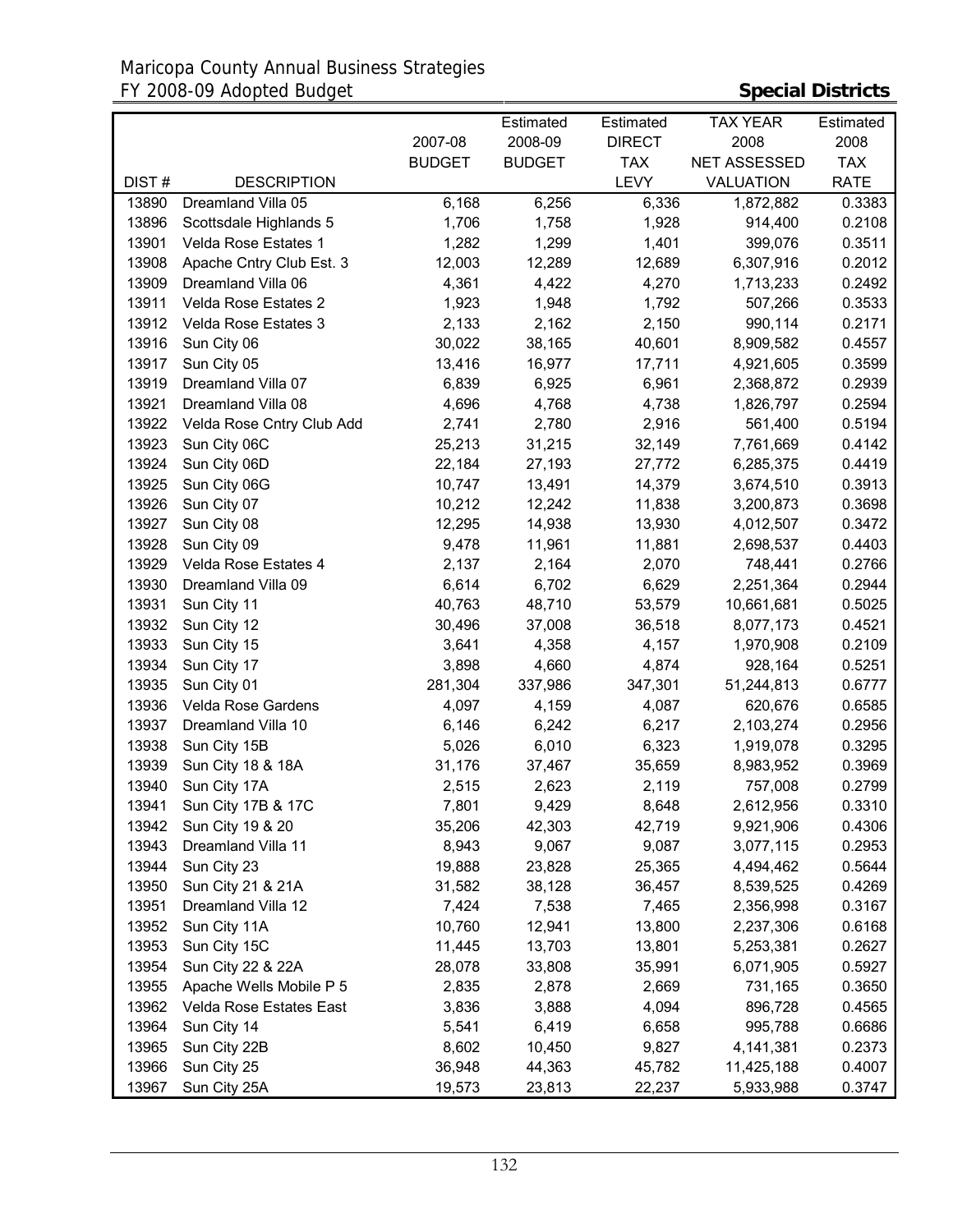|       |                               |               | Estimated     | Estimated     | <b>TAX YEAR</b>     | Estimated   |
|-------|-------------------------------|---------------|---------------|---------------|---------------------|-------------|
|       |                               | 2007-08       | 2008-09       | <b>DIRECT</b> | 2008                | 2008        |
|       |                               | <b>BUDGET</b> | <b>BUDGET</b> | <b>TAX</b>    | <b>NET ASSESSED</b> | <b>TAX</b>  |
| DIST# | <b>DESCRIPTION</b>            |               |               | LEVY          | <b>VALUATION</b>    | <b>RATE</b> |
| 13968 | Sun City 27                   | 9,635         | 11,992        | 11,630        | 3,214,370           | 0.3618      |
| 13969 | Sun City 30                   | 37,187        | 44,574        | 45,964        | 10,175,730          | 0.4517      |
| 13970 | Sun City 16                   | 19,238        | 21,825        | 26,068        | 12,543,395          | 0.2078      |
| 13972 | Apache Wells Mobile P 3       | 8,903         | 9,017         | 8,639         | 3,583,912           | 0.2410      |
| 13973 | Dreamland Villa 14            | 14,293        | 14,485        | 13,899        | 5,670,487           | 0.2451      |
| 13974 | Apache Wells Mobile P 4       | 6,513         | 6,597         | 6,423         | 3,660,993           | 0.1754      |
| 13978 | Apache Wells Mobile P 4A      | 2,824         | 2,860         | 2,760         | 1,283,578           | 0.2150      |
| 13985 | Sun City 24                   | 7,765         | 9,304         | 9,084         | 3,627,367           | 0.2504      |
| 13986 | Sun City 26                   | 17,966        | 21,722        | 21,852        | 6,401,209           | 0.3414      |
| 13989 | Sun City 26A                  | 15,594        | 18,695        | 17,310        | 3,697,455           | 0.4682      |
| 13990 | Sun City 31                   | 14,209        | 17,242        | 17,074        | 4,115,089           | 0.4149      |
| 13991 | Suburban Ranchettes           | 3,419         | 3,462         | 3,653         | 2,489,550           | 0.1467      |
| 13992 | Sun City 24B                  | 7,425         | 8,885         | 9,120         | 4,259,042           | 0.2141      |
| 13993 | Sun City 28                   | 3,288         | 3,938         | 3,915         | 1,421,740           | 0.2754      |
| 13994 | Sun City 32                   | 14,818        | 17,781        | 17,465        | 4,049,072           | 0.4313      |
| 13995 | Dreamland Villa 15            | 9,396         | 9,517         | 9,414         | 3,527,906           | 0.2668      |
| 13999 | Sun City 24C                  | 5,043         | 6,050         | 4,928         | 3,016,421           | 0.1634      |
| 23076 | Pinnacle Ranch at 83rd Ave    | 2,616         | 3,131         | 3,448         | 2,293,350           | 0.1503      |
| 23137 | Country Meadows 10            | 12,597        | 15,065        | 17,569        | 5,179,650           | 0.3392      |
| 23145 | Litchfield Vista Views II     | 1,902         | 2,277         | 2,408         | 2,581,050           | 0.0933      |
| 23176 | <b>Crystal Manor</b>          | 7,732         | 7,858         | 8,212         | 1,907,450           | 0.4305      |
| 23189 | Anthem I                      | 494,031       | 725,460       | 861,513       | 184,010,564         | 0.4682      |
| 23254 | Cloud Creek Ranch             | 1,137         | 1,176         | 1,287         | 908,260             | 0.1417      |
| 23255 | <b>Citrus Point</b>           | 5,552         | 6,570         | 7,422         | 5,648,748           | 0.1314      |
| 23324 | SCW Expansion 17              | 72,804        | 87,795        | 87,793        | 30,274,731          | 0.2900      |
| 23344 | Dreaming Summit 1,2a,2b       | 38,208        | 45,315        | 51,045        | 31,796,158          | 0.1605      |
| 23352 | Sun Lakes Unit 41             | 1,496         | 1,515         | 1,605         | 1,238,599           | 0.1296      |
| 23353 | Wigwam Creek N.Ph.1           | 11,582        | 13,727        | 15,345        | 9,250,118           | 0.1659      |
| 23360 | Dreaming Summit 3             | 17,663        | 20,959        | 23,618        | 18,191,198          | 0.1298      |
| 23375 | RUSSELL RANCH PH 1            | 3,270         | 3,891         | 4,430         | 5,938,510           | 0.0746      |
| 23399 | Wigwam Creek South            | 40,646        | 48,176        | 52,582        | 34,067,152          | 0.1543      |
| 23452 | Litchfield Vista Views IIIA&B | 1,000         | 1,184         | 1,228         | 3,861,800           | 0.0318      |
| 23502 | Dos Rios Units 1&2            | 3,954         | 5,941         | 8,558         | 3,553,850           | 0.2408      |
| 23567 | <b>White Tank Foothills</b>   | 0             | 61,611        | 61,611        | 7,273,630           | 0.8470      |
| 23568 | Capistrano North&South        | 7,526         | 7,329         | 8,095         | 4,098,500           | 0.1975      |
| 23572 | Wigwam Creek N 2&2b           | 42,671        | 41,644        | 50,202        | 20,451,009          | 0.2455      |
| 23578 | Cortessa Sub SLID             | 109,863       | 99,582        | 115,775       | 35,881,186          | 0.3227      |
| 23579 | Crossriver                    | 21,840        | 25,534        | 27,977        | 21,327,530          | 0.1312      |
| 23580 | SanTan Vista Unit III         | 8,362         | 4,703         | 5,113         | 7,105,350           | 0.0720      |
| 23595 | Jackrabbit Estates            | 0             | 18,284        | 18,284        | 4,061,472           | 0.4502      |
| 23596 | Sundero                       | 0             | 1,617         | 1,617         | 1,035,060           | 0.1562      |
|       |                               |               |               |               |                     |             |
|       |                               | 4,022,302     | 4,850,627     | 5,083,372     |                     |             |
|       |                               |               |               |               | 2008 SQUARE         |             |
|       |                               |               |               |               | <b>FOOTAGE</b>      |             |
| 13435 | Az Skies Mobile Est. W 2      | 2,093         | 2,162         | 2,294         | 272,754             | 0.8411      |
| 23104 | Litchfield Vista Views        | 1,668         | 2,029         | 2,085         | 1,351,641           | 0.1543      |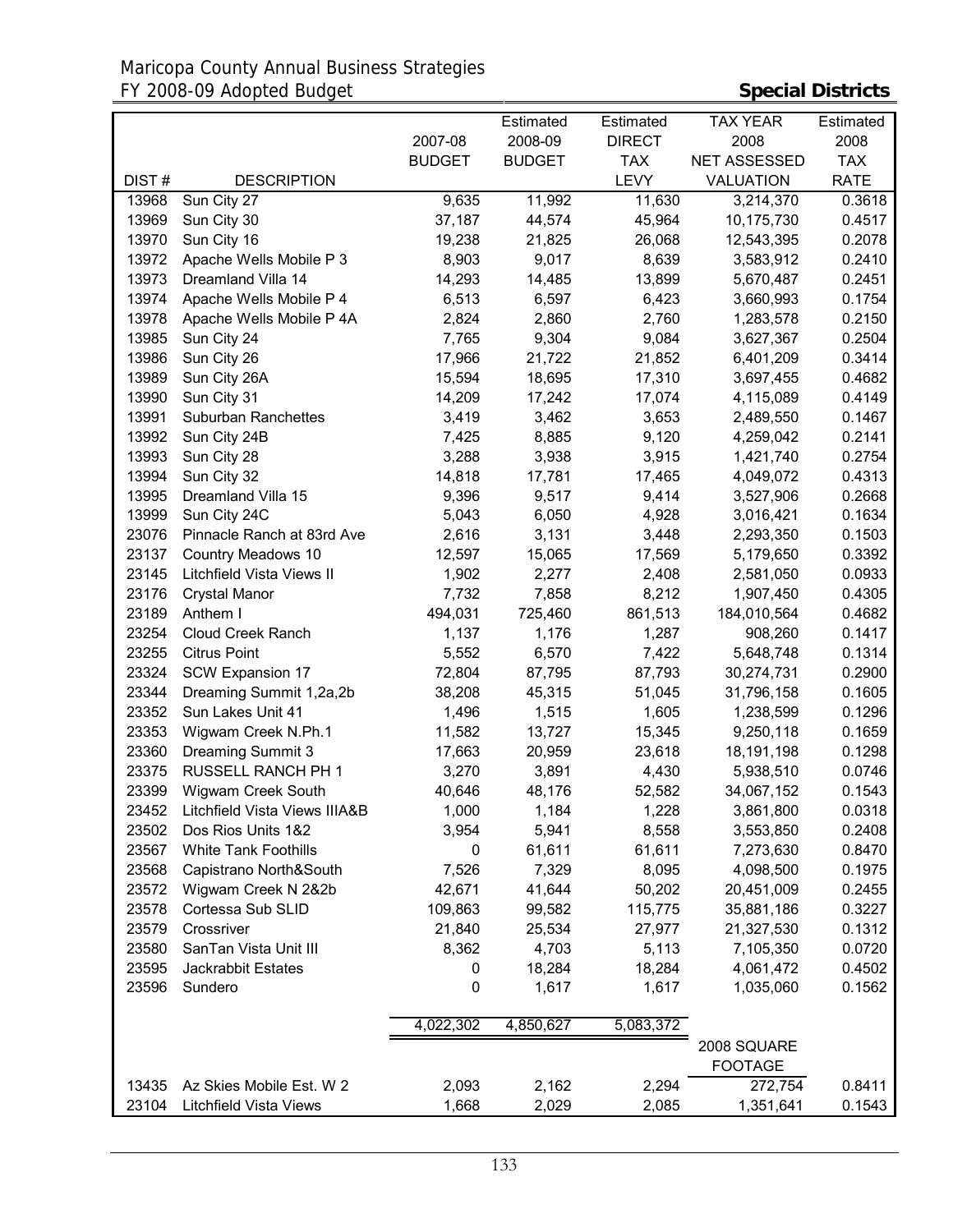# **Attachments**

## Budgeting for Results Guidelines and Priorities – Flood Control District

## **(Approved by the Board of Directors on December 4, 2006; Amended by the Board of Directors on February 5, 2007)**

The purpose of these guidelines and priorities is to provide direction from the Board of Directors to the Office of Management and Budget and District staff so that they can develop a sustainable, structurallybalanced budget that achieves, within available resources, the District's mission and strategic goals.

## **Property Taxes:**

The budget will advance the goal of reducing property tax rates by continuing the self-imposed limits on the District property tax levy and by controlling expenditure increases.

- In order to protect taxpayers from tax increases resulting from high valuation increases, the FY 2007-08 Flood Control District secondary tax levy on properties taxed in FY 2006-07 will increase by no more than 2%, which is equivalent to limits on primary property taxes.
- The targeted overall increase in operating expenditures should be less than the combined rate of increase in population and inflation (as measured by the GDP Price Deflator), currently estimated at 7.0% for FY 2007-08. To achieve this target, the Office of Management and Budget is directed to identify possible savings by working with District staff and advisory boards and recommend corresponding changes to the budget.

## **Employee Compensation:**

The budget should support progress toward achieving the goal of competitive total compensation that results in improved customer service. The Office of Management and Budget is therefore directed to allocate funding for employee salary and benefit increases, including market and performance-based salary adjustments.

- 1. District base budgets will include allocations for performance-based salary adjustments averaging **3.5%** (subject to available funding) for employees eligible under the performancebased salary adjustment plan for FY 2007-08. The budgeted rate for performance-based salary adjustments may not be increased without direction from the Board of Directors. The Employee Compensation Division of the Office of Management & Budget is directed to develop the FY 2007-08 Performance-Based Salary Advancement Plan consistent with FY 2006-07 and present it to the Board of Directors for review and approval.
- 2. To the extent allowed by availability of funds and internal equity with the County, funding for market adjustments will be prioritized to address only the most critical turnover, retention and recruitment issues that have a significant impact on critical public services. The District may not include requests for new market compensation funding in their budget requests.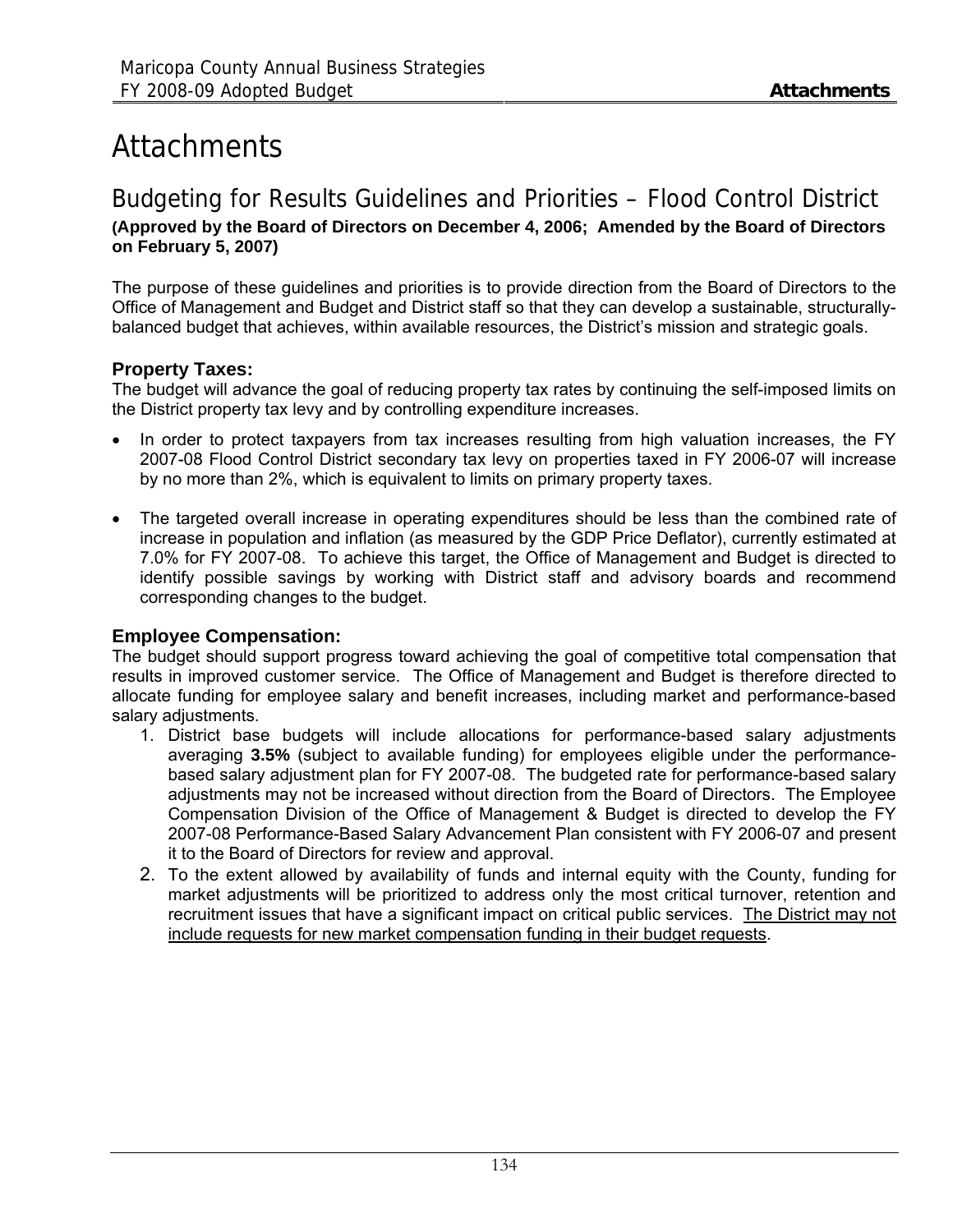## **Base Budget Targets:**

Base budgets for all funds will be prepared within target amounts equal to their current budgets plus authorized adjustments. The Office of Management and Budget is directed to adjust budget targets for the following:

- 1. Annualized cost of FY 2006-07 approved Results Initiatives.
- 2. Annualized impact of FY 2006-07 mid-year appropriation adjustments.
- 3. Annualized impact of other items (including intergovernmental agreements) that were approved by the Board of Directors, so long as the impact was disclosed at the time of Board approval.
- 4. Items required by State law.
- 5. Estimated cost of performance-based salary adjustments for FY 2007-08 averaging 3.5%, as well as estimated employee benefit increases.
- 6. Other technical adjustments as required.

The District must submit its base expenditure budget requests within budget targets. If justified by revenue projections, base revenue budget requests may exceed revenue targets. Revenue targets for non-General Fund budgets will include an adjustment as necessary to maintain structural balance (recurring revenues equal to or greater than recurring expenditures) within the fund. If the revenue target cannot be met, the District must reduce base expenditures and base revenue by an amount sufficient to restore structural balance.

## **Base Budget Reductions**

Lower revenue growth will challenge the District to continue to provide results for the people it serves. In order to meet this challenge, the District is directed to work with the Office of Management and Budget to identify budget savings through greater efficiency and reduction or elimination of services that have little or no impact on results.

## **Requests for Additional Funding:**

Funding for new initiatives will be extremely limited in FY 2007-08. Results Initiative Requests will not be considered unless directed by the Board of Directors.

## **Capital Improvement Program**

The Office of Management and Budget is directed to work with District staff to develop an updated Capital Improvement Program and Capital Projects budget for FY 2007-08 that meets the strategic goal of developing, identifying funding, and begin implementing a long-range plan for addressing District capital infrastructure needs. The capital improvement program should be financed on a pay-as-you-go basis through a combination of operating revenues and non-recurring resources.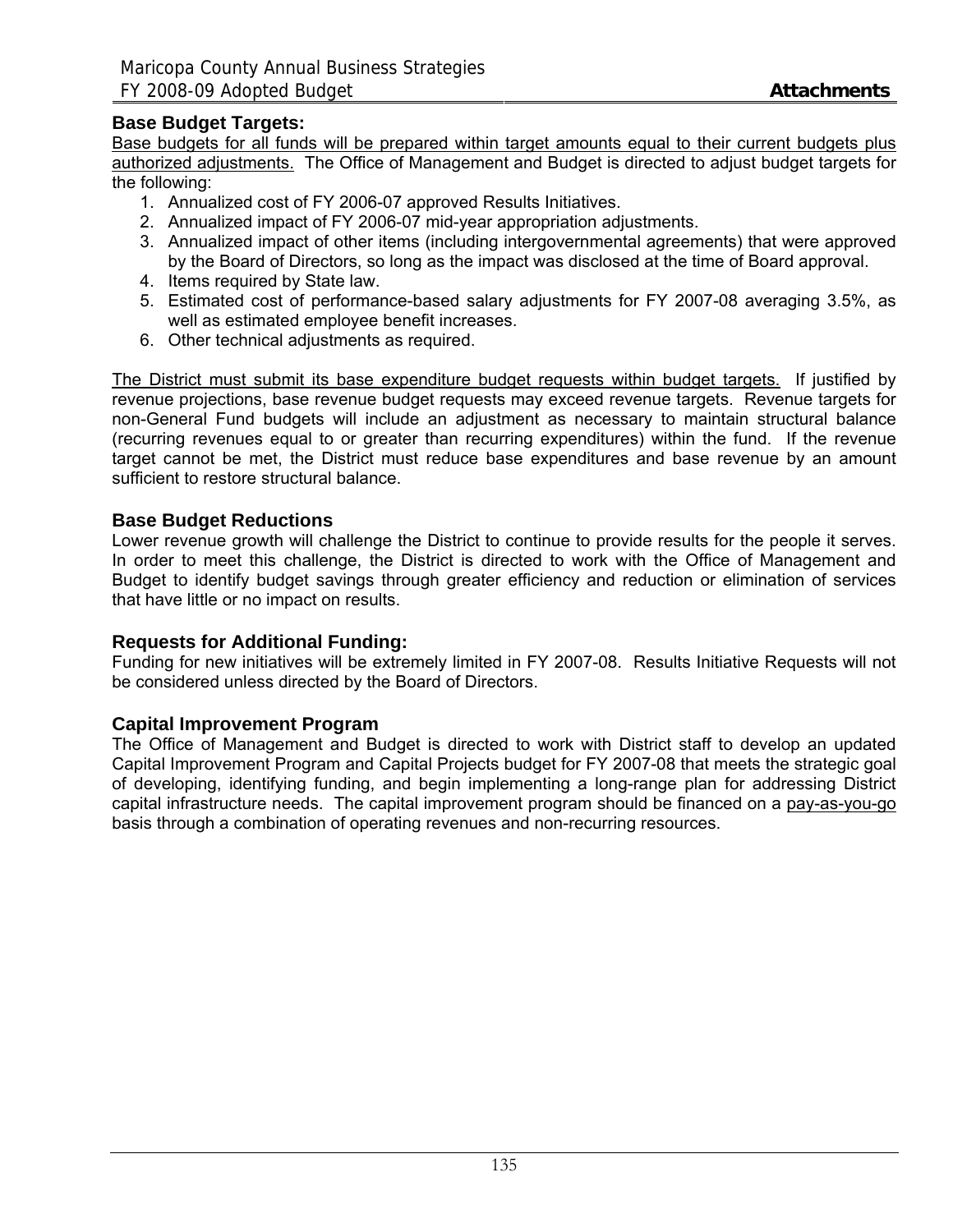## Budgeting for Results Guidelines and Priorities – Library District **(Approved by the Board of Directors on December 4, 2006; Amended by the Board of Directors on February 5, 2007)**

The purpose of these guidelines and priorities is to provide direction from the Board of Directors to the Office of Management and Budget and District staff so that they can develop a sustainable, structurallybalanced budget that achieves, within available resources, the District's mission and strategic goals.

## **Property Taxes:**

The budget will advance the goal of reducing property tax rates by continuing the self-imposed limits on the District property tax levy and by controlling expenditure increases.

- In order to protect taxpayers from tax increases resulting from high valuation increases, the FY 2007-08 Flood Control District secondary tax levy on properties taxed in FY 2006-07 will increase by no more than 2%, which is equivalent to limits on primary property taxes.
- The targeted overall increase in operating expenditures should be less than the combined rate of increase in population and inflation (as measured by the GDP Price Deflator), currently estimated at **7.0%** for FY 2007-08. To achieve this target, the Office of Management and Budget is directed to identify possible savings by working with District staff and advisory boards and recommend corresponding changes to the budget.

## **Employee Compensation:**

The budget should support progress toward achieving the goal of competitive total compensation that results in improved customer service. The Office of Management and Budget is therefore directed to allocate funding for employee salary and benefit increases, including market and performance-based salary adjustments.

- 1. District base budgets will include allocations for performance-based salary adjustments averaging **3.5%** (subject to available funding) for employees eligible under the performancebased salary adjustment plan for FY 2007-08. The budgeted rate for performance-based salary adjustments may not be increased without direction from the Board of Directors. The Employee Compensation Division of the Office of Management & Budget is directed to develop the FY 2007-08 Performance-Based Salary Advancement Plan consistent with FY 2006-07 and present it to the Board of Directors for review and approval.
- 2. To the extent allowed by availability of funds and internal equity with the County, funding for market adjustments will be prioritized to address only the most critical turnover, retention and recruitment issues that have a significant impact on critical public services. The District may not include requests for new market compensation funding in their budget requests.

## **Base Budget Targets:**

Base budgets for all funds will be prepared within target amounts equal to their current budgets plus authorized adjustments. The Office of Management and Budget is directed to adjust budget targets for the following:

- 1. Annualized cost of FY 2006-07 approved Results Initiatives.
- 2. Annualized impact of FY 2006-07 mid-year appropriation adjustments.
- 3. Annualized impact of other items (including intergovernmental agreements) that were approved by the Board of Directors, so long as the impact was disclosed at the time of Board approval.
- 4. Items required by State law.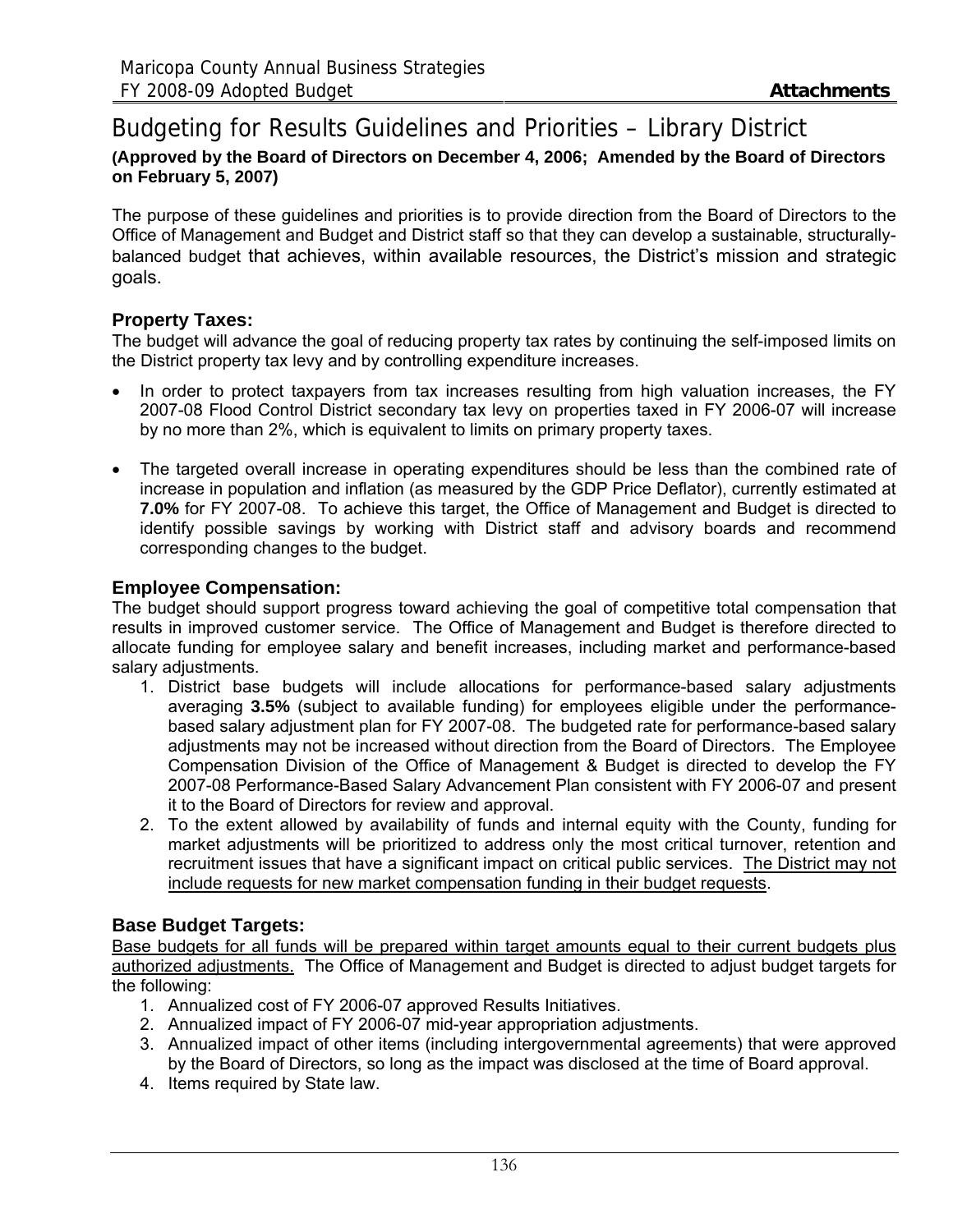- 5. Estimated cost of performance-based salary adjustments for FY 2007-08 averaging 3.5%, as well as estimated employee benefit increases.
- 6. Other technical adjustments as required.

The District must submit its base expenditure budget requests within budget targets. If justified by revenue projections, base revenue budget requests may exceed revenue targets. Revenue targets for non-General Fund budgets will include an adjustment as necessary to maintain structural balance (recurring revenues equal to or greater than recurring expenditures) within the fund. If the revenue target cannot be met, the District must reduce base expenditures and base revenue by an amount sufficient to restore structural balance.

## **Base Budget Reductions**

Lower revenue growth will challenge the District to continue to provide results for the people it serves. In order to meet this challenge, the District is directed to work with the Office of Management and Budget to identify budget savings through greater efficiency and reduction or elimination of services that have little or no impact on results.

## **Requests for Additional Funding:**

Funding for new initiatives will be extremely limited in FY 2007-08. Results Initiative Requests will not be considered unless directed by the Board of Directors.

#### **Capital Improvement Program**

The Office of Management and Budget is directed to work with District staff to develop an updated Capital Improvement Program and Capital Projects budget for FY 2007-08 that meets the strategic goal of developing, identifying funding, and begin implementing a long-range plan for addressing District capital infrastructure needs. The capital improvement program should be financed on a pay-as-you-go basis through a combination of operating revenues and non-recurring resources.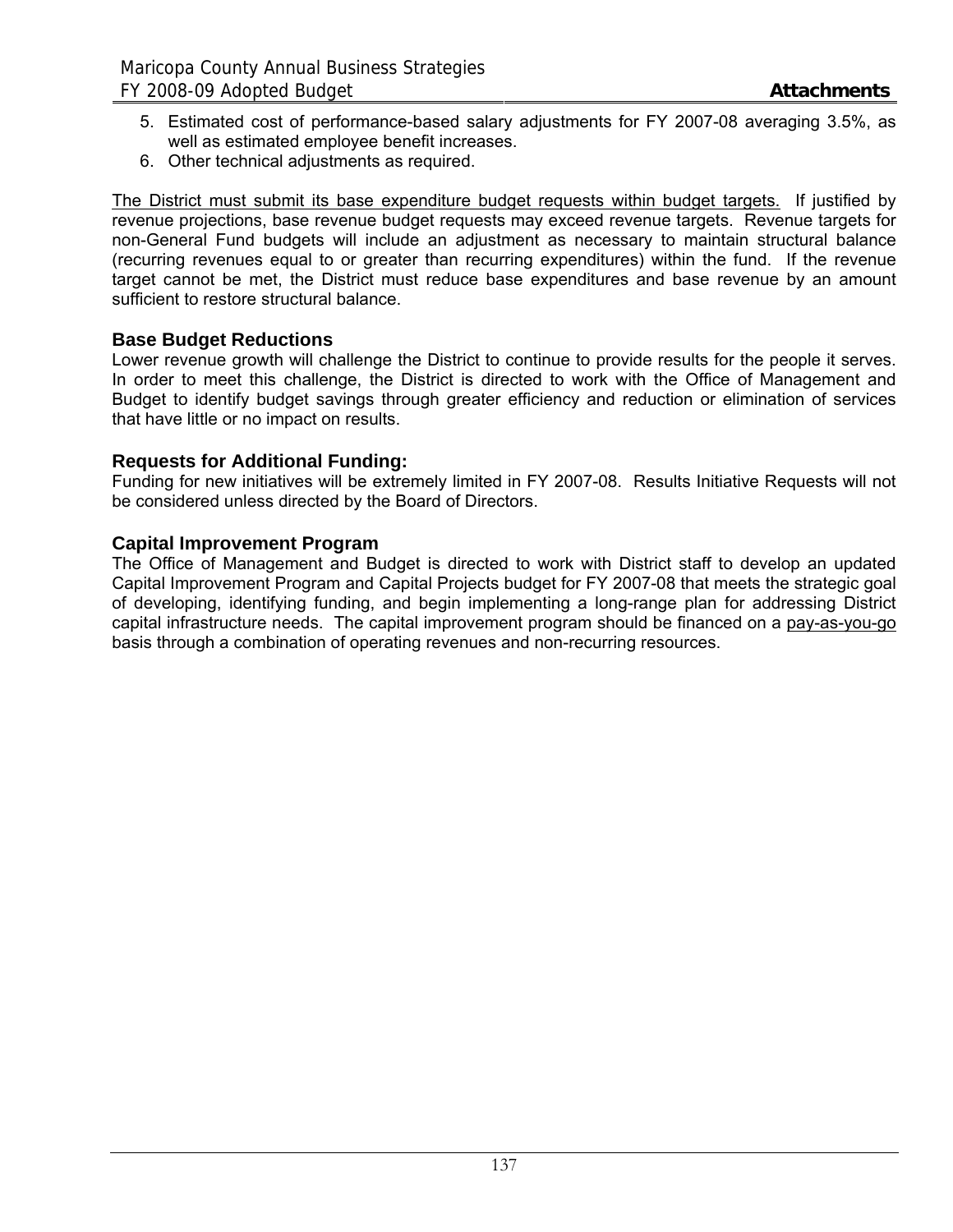## Budgeting for Results Guidelines and Priorities – Stadium District **(Approved by the Board of Directors on December 4, 2006; Amended by the Board of Directors on February 5, 2007)**

The purpose of these guidelines and priorities is to provide direction from the Board of Directors to the Office of Management and Budget and District staff so that they can develop a sustainable, structurallybalanced budget that achieves, within available resources, the District's mission and strategic goals.

## **Employee Compensation:**

The budget should support progress toward achieving the strategic goal of competitive total compensation that results in improved customer service. The Office of Management and Budget is therefore directed to allocate funding for employee salary and benefit increases, including market and performance-based salary adjustments.

- 1. District base budgets will include allocations for performance-based salary adjustments averaging **3.5%** (subject to available funding) for employees eligible under the performancebased salary adjustment plan for FY 2007-08. The budgeted rate for performance-based salary adjustments may not be increased without direction from the Board of Directors. The Employee Compensation Division of the Office of Management & Budget is directed to develop the FY 2007-08 Performance-Based Salary Advancement Plan consistent with FY 2006-07 and present it to the Board of Directors for review and approval.
- 2. To the extent allowed by availability of funds and internal equity with the County, funding for market adjustments will be prioritized to address only the most critical turnover, retention and recruitment issues that have a significant impact on critical public services. The District may not include requests for new market compensation funding in their budget requests.

## **Base Budget Targets:**

Base budgets for all funds will be prepared within target amounts equal to their current budgets plus authorized adjustments. The Office of Management and Budget is directed to adjust budget targets for the following:

- 1. Annualized impact of FY 2006-07 mid-year appropriation adjustments.
- 2. Annualized impact of other items (including intergovernmental agreements) that were approved by the Board of Directors, so long as the impact was disclosed at the time of Board approval.
- 3. Items required by State law.
- 4. Estimated cost of performance-based salary adjustments for FY 2007-08 averaging 3.5%, as well as estimated employee benefit increases.
- 5. Other technical adjustments as required.

The District must submit its base expenditure budget requests within budget targets. If justified by revenue projections, base revenue budget requests may exceed revenue targets. Revenue targets for non-General Fund budgets will include an adjustment as necessary to maintain structural balance (recurring revenues equal to or greater than recurring expenditures) within the fund. If the revenue target cannot be met, the District must reduce base expenditures and base revenue by an amount sufficient to restore structural balance.